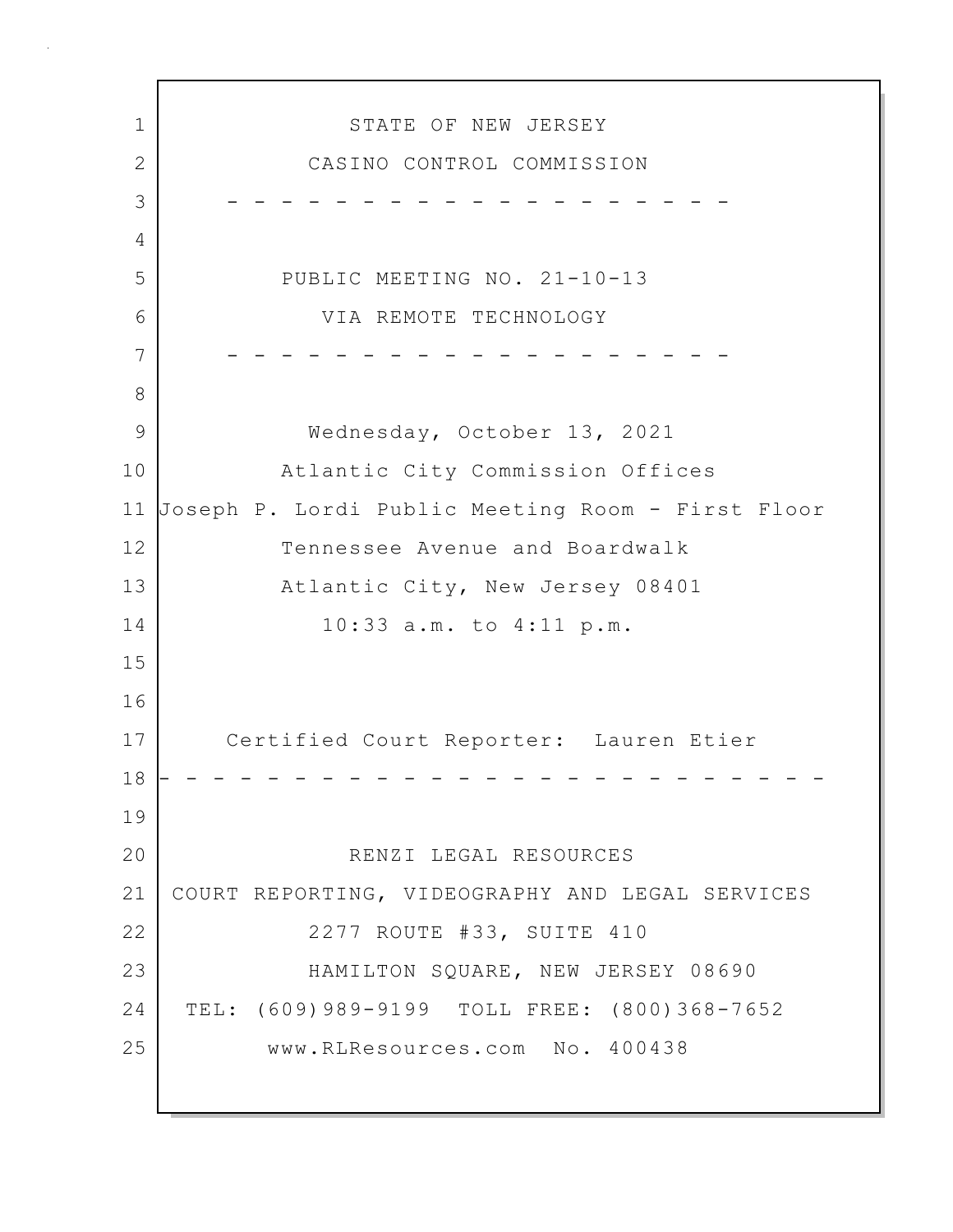1 B E F O R E: 2 CASINO CONTROL COMMISSION: 3 JAMES T. PLOUSIS, CHAIR 4 ALISA COOPER, VICE CHAIR 5 JOYCE MOLLINEAUX, COMMISSIONER 6 7 PRESENT FOR THE CASINO CONTROL COMMISSION: 8 DARYL W. NANCE, ADMINISTRATIVE ANALYST 9 OPRA CUSTODIAN 10 11 OFFICE OF THE GENERAL COUNSEL: 12 DIANNA W. FAUNTLEROY, GENERAL COUNSEL/ 13 EXECUTIVE SECRETARY 14 TERESA M. PIMPINELLI, SENIOR COUNSEL 15 16 OFFICE OF REGULATORY AFFAIRS: 17 PATRICK EALER, MANAGER OF LICENSING AND 18 FINANCIAL EVALUATION 19 20 DIVISION OF GAMING ENFORCEMENT: 21 DEPUTY ATTORNEYS GENERAL: 22 SARA BEN-DAVID 23 TRACY RICHARDSON 24 BRIAN BISCIEGLIA 25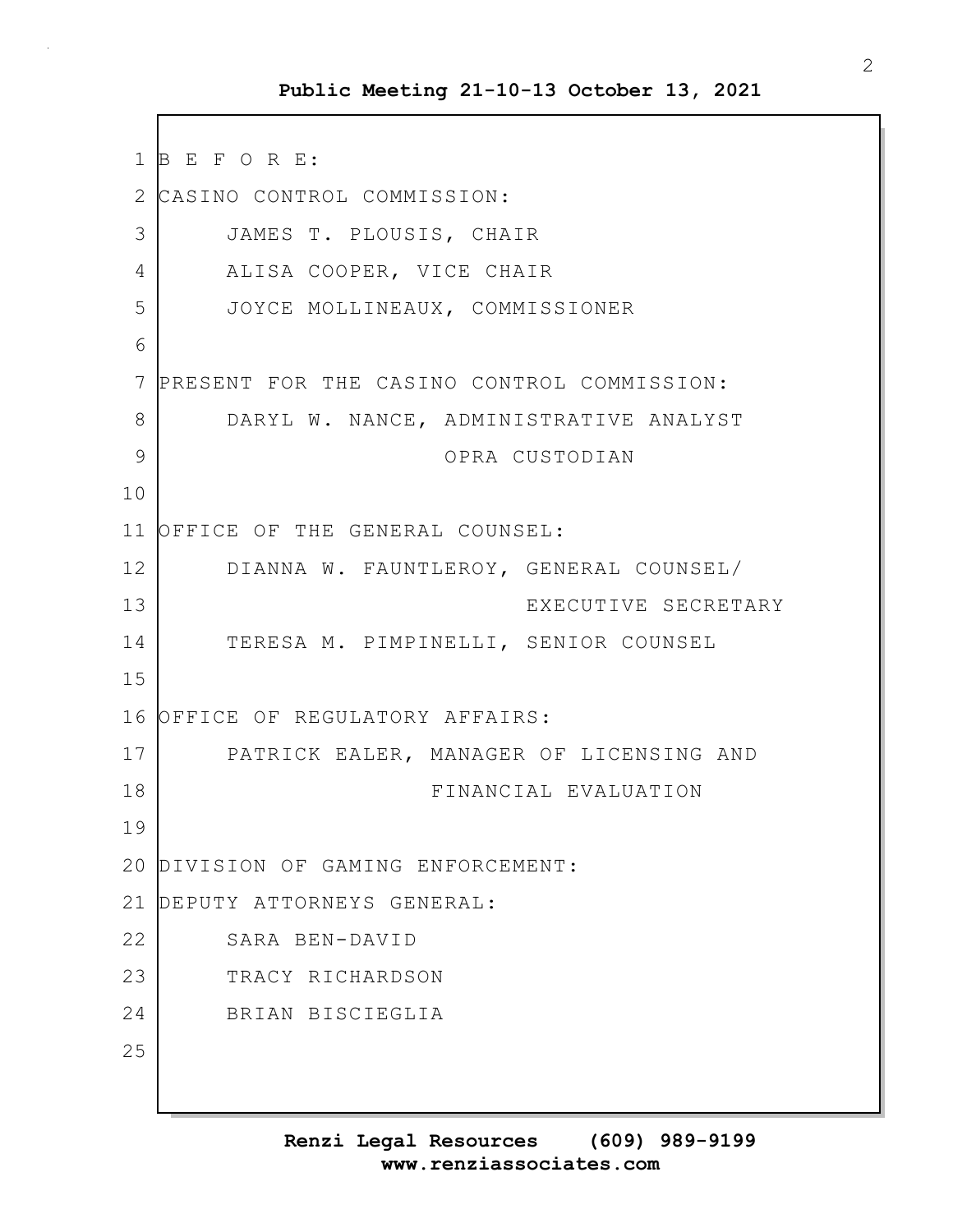```
1 A P P E A R A N C E S:
2 DIANNA W. FAUNTLEROY, GENERAL COUNSEL
3 SARA BEN-DAVID, DEPUTY ATTORNEY GENERAL
4 TRACY RICHARDSON, DEPUTY ATTORNEY GENERAL
5
6 COOPER LEVENSON ATTORNEYS AT LAW
7 LLOYD LEVENSON, ESQ.
8 LYNNE L. KAUFMAN, ESQ.
9
10 BLANK ROME, LLP
11 STEPHEN SCHRIER, ESQ.
12
13 ALSO PRESENT:
14 TROPICANA ATLANTIC CITY, CORP.:
15 BESSIE SACCO, ESQ., VICE PRESIDENT/LEGAL AND
16 REGULATORY AFFAIRS
17 LOGAN MILLER
18
19 ASSISTANT ATTORNEYS GENERAL:
20 MARY JO FLAHERTY
21
22
23
24
25
```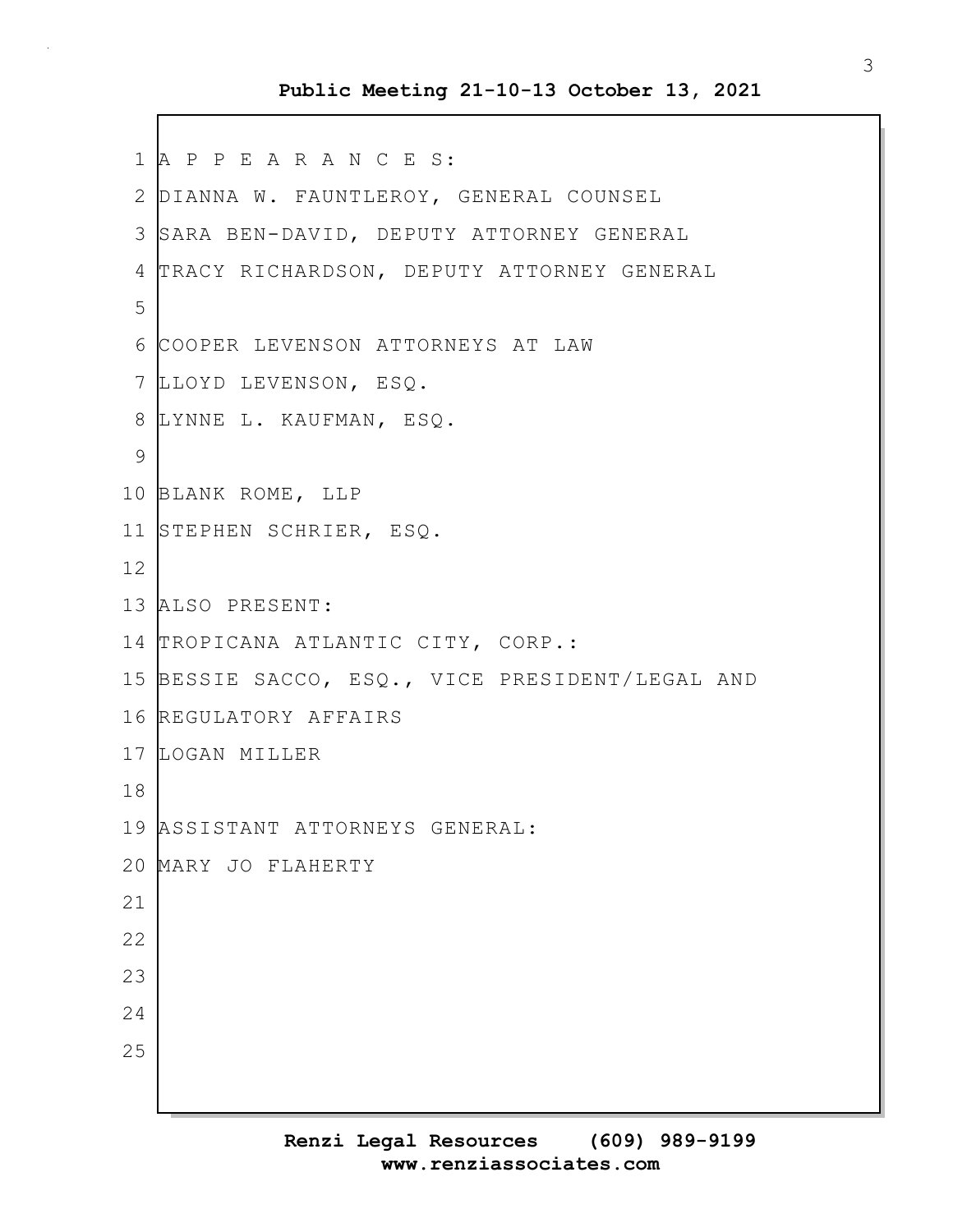$\Gamma$ 

| 1            | AGENDA                                       |                                         |           |    |
|--------------|----------------------------------------------|-----------------------------------------|-----------|----|
| $\mathbf{2}$ |                                              | PUBLIC MEETING NO. 21-10-13             |           |    |
| 3            |                                              | OCTOBER 13, 2021, 10:33 A.M.            |           |    |
| 4            | ITEM                                         |                                         | PAGE VOTE |    |
| 5            | Opening Statement                            |                                         | 8         |    |
| 6            | Ratification of the minutes of the<br>1      |                                         | 10        | 10 |
| 7            | September 15, 2021 public meeting            |                                         |           |    |
| 8            | Ratification of the minutes of the           |                                         | 10        | 11 |
| 9            | September 21, 2021 special meeting           |                                         |           |    |
| 10           | Applications for initial casino key 11<br>12 |                                         |           | 12 |
| 11           | employee licenses:                           |                                         |           |    |
| 12           | a) Donald A. Holbrook, II                    |                                         |           |    |
| 13           | b) Michael O'Sullivan                        |                                         |           |    |
| 14           | c) Urviben V. Patel                          |                                         |           |    |
| 15           | d) Shadiyah A. Shannon                       |                                         | 12        | 13 |
| 16           | Applications for resubmitted casino<br>IЗ    |                                         | 13        | 14 |
| 17           | key employee licenses and/or for             |                                         |           |    |
| 18           | qualification:                               |                                         |           |    |
| 19           | a) Vincent J. Bombara                        |                                         |           |    |
| 20           | Benjamin R. George<br>b)                     |                                         |           |    |
| 21           | Thomas H. Gitto<br>$\circ$ )                 |                                         |           |    |
| 22           | d)                                           | Kathleen A. Gonzalez (a/k/a Kathleen A. |           |    |
| 23           | $L$ loyd)                                    |                                         |           |    |
| 24           | Rajendra N. Paul<br>e)                       |                                         |           |    |
| 25           | (AGENDA CONTINUED)                           |                                         |           |    |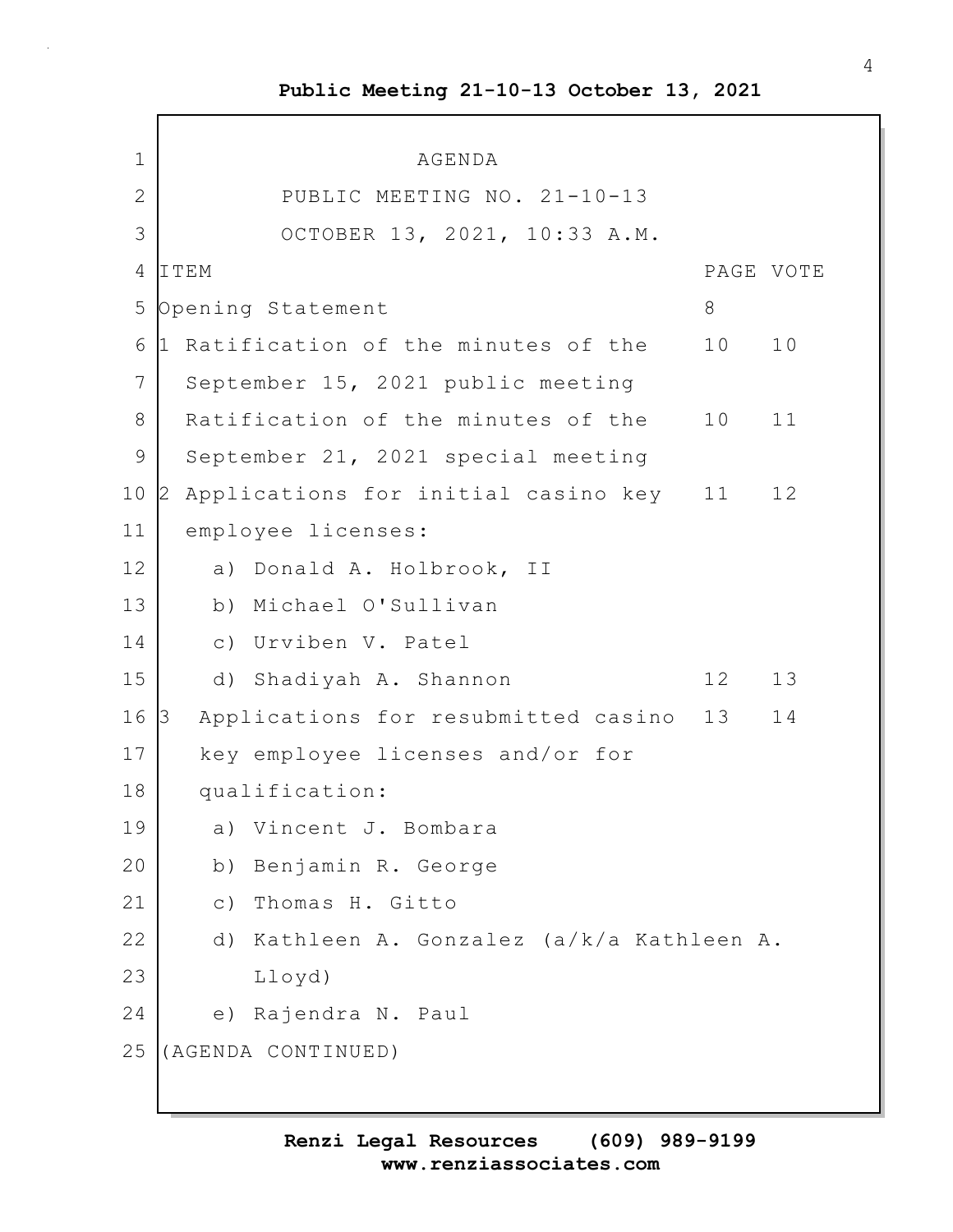1 CONTINUED AGENDA 2 PUBLIC MEETING NO. 21-10-13 3 SEPTEMBER 21, 2021, 10:33 A.M. 4 ITEM PAGE VOTE 5 f) Hipolito Reyes, Jr. (a/k/a 6 Hipolito Reyes-Rivera) 7 g) Paul M. Yu 8 4 Approvals through Delegation of 14 9 Authority between September 8, 2021 10 and October 5, 2021, pursuant to 11 Resolution No. 17-01-11-11-C 12 5 Requests for inactivation of casino 16 17 13 | key employee licenses: 14 a) Shawn T. Cassatt 15 b) Michael J. Harty, Jr. 16 c) James M. Rottler, Jr. 17 d) Janis M. Sullivan 18 6 Consideration of the lapse of casino 17 18 19 key employee licenses: 20 a) Jean D. Alexander 21 b) Cezar Rodriguez 22 c) Jose J. Sanchez 23 24 25 (AGENDA CONTINUED)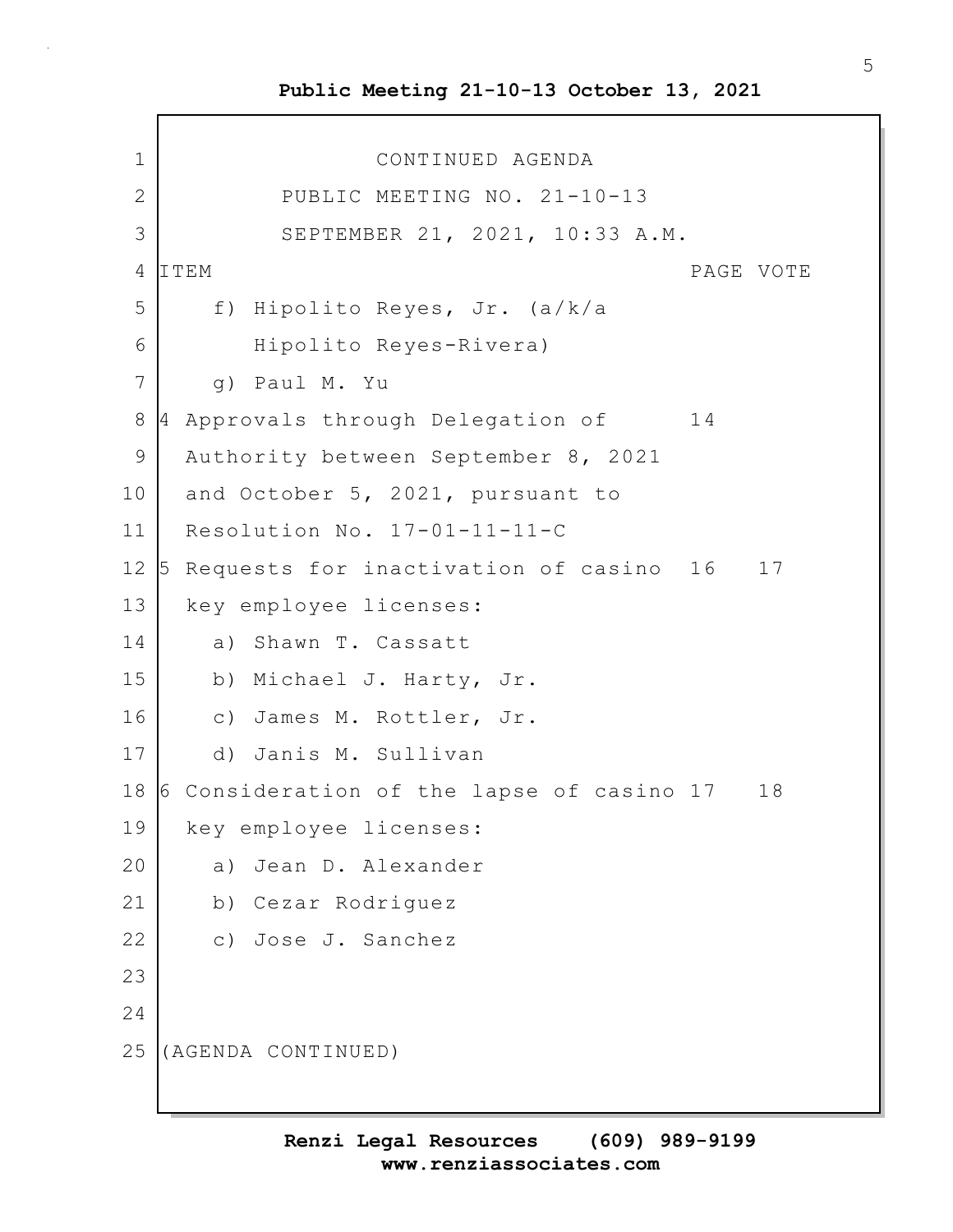$\bar{z}$ 

|                | 6                                                                 | 8                                                                                    |
|----------------|-------------------------------------------------------------------|--------------------------------------------------------------------------------------|
| 1              | <b>CONTINUED AGENDA</b>                                           | (Public Meeting was commenced at<br>1                                                |
| $\overline{c}$ | PUBLIC MEETING NO. 21-10-13                                       | 2<br>$10:33$ a.m.)                                                                   |
| 3              | SEPTEMBER 21, 2021, 10:33 A.M.                                    | 3<br>MR. NANCE: This is to advise the                                                |
| 4              | <b>PAGE VOTE</b><br><b>ITEM</b>                                   | general public that in compliance with Chapter<br>4                                  |
| 5              | 7 Consideration of the initial<br>19 20                           | 231 of the public laws of 1975 entitled Senator<br>5                                 |
| 6              | application of Michael Edwards, Jr.                               | Bryon M. Baer Open Public Meeting Act, the New<br>6                                  |
| 7              | for a casino key employee license                                 | Jersey Casino Control Commission on December 9th<br>7                                |
| 8              | (DTK 21-0010-CK)                                                  | 2020, filed with the Secretary of State at the<br>8                                  |
| 9              | 8 Consideration of the initial<br>21<br>20                        | Statehouse in Trenton an annual meeting schedule.<br>9                               |
| 10             | application of Danielle Coleman for                               | 10<br>On December 9th 2020, copies were                                              |
| 11             | a casino key employee license                                     | mailed to subscribers. Any member of the public<br>11                                |
| 12             | (DTK 21-0007-CK)                                                  | who wish to address the Commission will be given<br>12                               |
| 13             | 9 Consideration of the plenary<br>23<br>22                        | the opportunity to do so. Please knowledge the<br>13                                 |
| 14             | qualification and initial casino key                              | Pledge of Allegiance.<br>14                                                          |
| 15             | employee licensure of Zaruhi Alayan                               | 15<br>(The Flag Salute was recited.)                                                 |
| 16             | to serve as Vice President of Finance                             | MR. PLOUSIS: Good morning. I'd<br>16                                                 |
| 17             | of Tropicana Atlantic City Corp                                   | like to welcome everyone who are joining us<br>17                                    |
| 18             | 26<br>10 Consideration of the plenary<br>24                       | remotely today as a measure to mitigate the<br>18                                    |
| 19             | qualification and initial casino key                              | spread of Covid-19 and to protect the health and<br>19                               |
| 20             | employee licensure of Anthony M.                                  | safety of meeting participants as well as the<br>20                                  |
| 21             | Caratozzolo to serve as Vice President                            | members of the public interested in the meeting.<br>21                               |
| 22             | of Hospitality for Marina District                                | 22<br>The Commission is continuing to use                                            |
| 23             | Development Company, LLC (Borgata)                                | remote collaboration technology for meeting<br>23                                    |
| 24<br>25       | (AGENDA CONTINUED)                                                | participants. The public is able to listen<br>24                                     |
|                |                                                                   | through access provided on the Commission's<br>25                                    |
|                |                                                                   |                                                                                      |
|                |                                                                   |                                                                                      |
|                | 7                                                                 | 9                                                                                    |
| 1              | <b>CONTINUED AGENDA</b>                                           | website as well as through our YouTube channel.<br>1                                 |
| $\overline{c}$ | PUBLIC MEETING NO. 21-10-13                                       | We will accept public comments via email. Public<br>2                                |
| 3              | SEPTEMBER 21, 2021, 10:33 A.M.                                    | comments can be sent to<br>3                                                         |
| 4              | <b>ITEM</b><br>PAGE VOTE                                          | public.comments@ccc.nj.us. I'll repeat that.<br>4                                    |
| 5              | 11 The Petition of OCR Investment, LLC 28/32                      | Public comments can be sent to<br>5                                                  |
| 6              | for interim casino authorization,                                 | public.comments@ccc.nj.us beginning now and any<br>6                                 |
| 7              | pursuant to N.J.S.A. 5:12-95 et seq                               | time throughout the meeting ending at the time of<br>7                               |
| 8              | (PRN 1762101)                                                     | 8<br>the adjournment of the meeting.                                                 |
| 9              | <b>Executive Session</b><br>31                                    | 9<br>This meeting is being transcribed as                                            |
| 10             | Exhibits A-1, D-1, D-2, D-3<br>41<br>41                           | 10 well as recorded, and minutes will be available                                   |
| 11             | 122<br>Adjournment                                                | 11<br>on our website in due course. To the meeting                                   |
| 12             | <b>WITNESS</b><br>PAGE                                            | 12<br>participant callers, I ask that you follow the                                 |
| 13             | <b>BRUCE DALL</b>                                                 | instructions provided with the web link or audio<br>13                               |
| 14             | 51<br>Examination by Ms. Kaufman                                  | calling code and place your phones on mute until<br>14                               |
| 15             | 63<br>Examination by Ms. Ben-David                                | your matter is called. Also, please remember to<br>15                                |
| 16             | 72<br>Examination by Ms. Mollineaux                               | identify yourself before speaking.<br>16<br>17<br>MS. FAUNTLEROY: Please answer when |
| 17             | 75<br>Examination by Ms. Cooper                                   |                                                                                      |
| 18             | Examination by Mr. Plousis<br>80                                  | 18<br>I call your name for the roll, please.<br>19                                   |
| 19             | JOHN POLICICCHIO                                                  | Commissioner Mollineaux?<br>20<br>MS. MOLLINEAUX: Present.                           |
| 20<br>21       | Examination by Mr. Levenson<br>84, 107<br>101                     | 21<br>MS. FAUNTLEROY: Vice Chair Cooper?                                             |
| 22             | Examination by Ms. Ben-David<br>108                               | 22<br>MR. COOPER: Present.                                                           |
| 23             | Examination by Ms. Mollineaux<br>Examination by Ms. Cooper<br>110 | 23<br>MS. FAUNTLEROY: And Chairman                                                   |
| 24             | 118<br>Examination by Mr. Plousis                                 | 24<br>Plousis?                                                                       |
| 25             |                                                                   | 25<br>MR. PLOUSIS: Present.                                                          |

**www.renziassociates.com Renzi Legal Resources (609) 989-9199**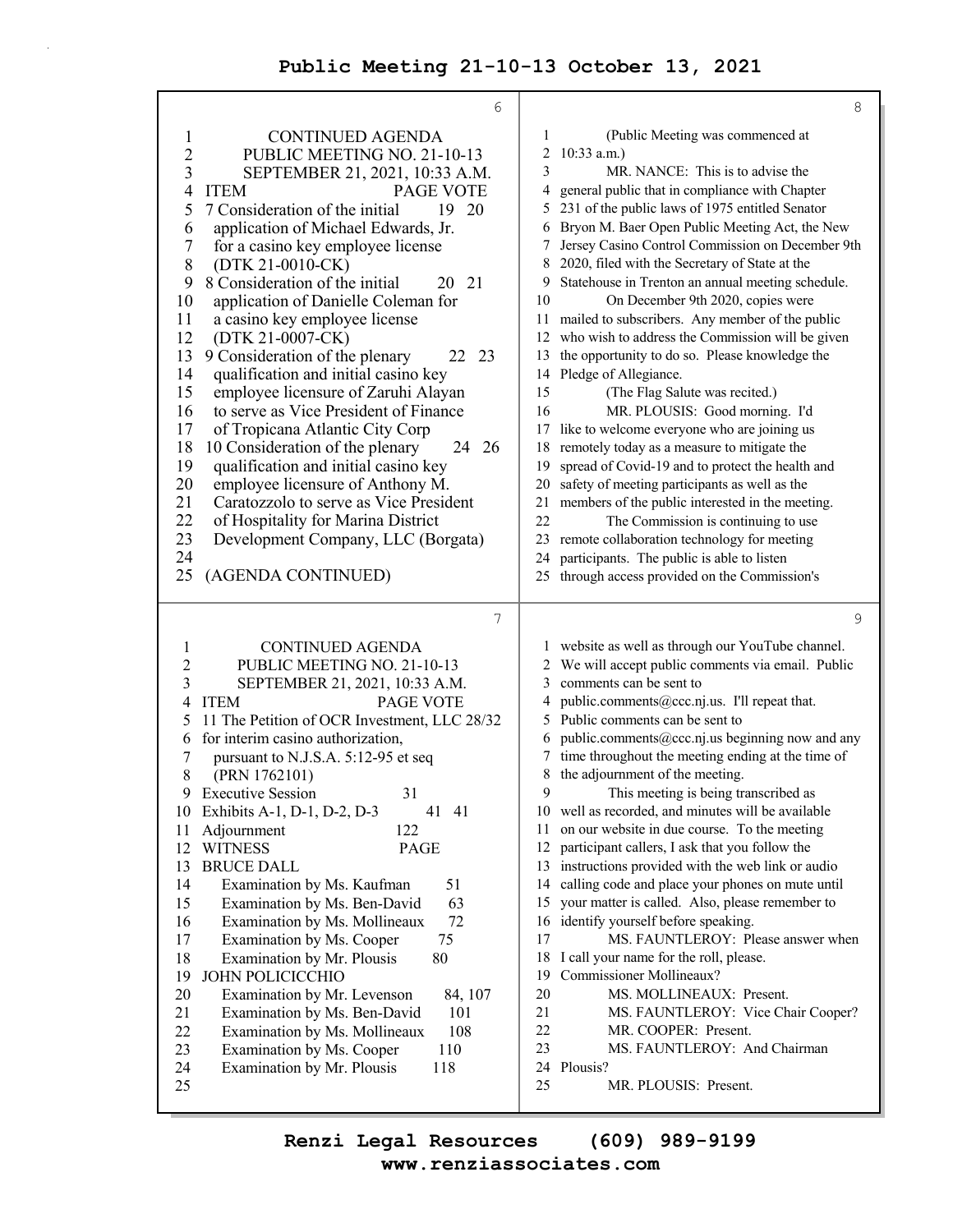| $\mathbf{1}$<br>MR. FAUNTLEROY: For your<br>and we recommend accordingly that those first<br>1<br>consideration is agenda number 1 which is the<br>three initial key licenses be granted.<br>2<br>$\overline{2}$<br>ratification of the minutes of the September 15,<br>3<br>MR. PLOUSIS: Are there any<br>3<br>2021 public meeting and the September 21, 2021<br>questions on any of these matters?<br>4<br>4<br>5<br>special meeting. Each needs to be voted on<br>MS. COOPER: No.<br>5<br>separately, specifically first as to the<br>6<br>MR. PLOUSIS: Hearing none, is there<br>6<br>September 15, 2021 public meeting.<br>7<br>a motion?<br>7<br>8<br>8<br>MR. PLOUSIS: Are there any<br>MS. COOPER: Mr. Chairman, I move to<br>questions for counsel or corrections on the<br>9<br>grant the three initial key employee licenses.<br>9<br>MR. PLOUSIS: Is there a second?<br>10<br>minutes of September 15th 2021? Hearing none, is<br>10<br>there a motion?<br>11<br>MS. MOLLINEAUX: Mr. Chairman, I<br>11<br>12<br>12<br>MS. COOPER: Mr. Chairman, I move to<br>second the motion. |    |
|---------------------------------------------------------------------------------------------------------------------------------------------------------------------------------------------------------------------------------------------------------------------------------------------------------------------------------------------------------------------------------------------------------------------------------------------------------------------------------------------------------------------------------------------------------------------------------------------------------------------------------------------------------------------------------------------------------------------------------------------------------------------------------------------------------------------------------------------------------------------------------------------------------------------------------------------------------------------------------------------------------------------------------------------------------------------------------------------|----|
|                                                                                                                                                                                                                                                                                                                                                                                                                                                                                                                                                                                                                                                                                                                                                                                                                                                                                                                                                                                                                                                                                             |    |
|                                                                                                                                                                                                                                                                                                                                                                                                                                                                                                                                                                                                                                                                                                                                                                                                                                                                                                                                                                                                                                                                                             |    |
|                                                                                                                                                                                                                                                                                                                                                                                                                                                                                                                                                                                                                                                                                                                                                                                                                                                                                                                                                                                                                                                                                             |    |
|                                                                                                                                                                                                                                                                                                                                                                                                                                                                                                                                                                                                                                                                                                                                                                                                                                                                                                                                                                                                                                                                                             |    |
|                                                                                                                                                                                                                                                                                                                                                                                                                                                                                                                                                                                                                                                                                                                                                                                                                                                                                                                                                                                                                                                                                             |    |
|                                                                                                                                                                                                                                                                                                                                                                                                                                                                                                                                                                                                                                                                                                                                                                                                                                                                                                                                                                                                                                                                                             |    |
|                                                                                                                                                                                                                                                                                                                                                                                                                                                                                                                                                                                                                                                                                                                                                                                                                                                                                                                                                                                                                                                                                             |    |
|                                                                                                                                                                                                                                                                                                                                                                                                                                                                                                                                                                                                                                                                                                                                                                                                                                                                                                                                                                                                                                                                                             |    |
|                                                                                                                                                                                                                                                                                                                                                                                                                                                                                                                                                                                                                                                                                                                                                                                                                                                                                                                                                                                                                                                                                             |    |
|                                                                                                                                                                                                                                                                                                                                                                                                                                                                                                                                                                                                                                                                                                                                                                                                                                                                                                                                                                                                                                                                                             |    |
|                                                                                                                                                                                                                                                                                                                                                                                                                                                                                                                                                                                                                                                                                                                                                                                                                                                                                                                                                                                                                                                                                             |    |
| 13                                                                                                                                                                                                                                                                                                                                                                                                                                                                                                                                                                                                                                                                                                                                                                                                                                                                                                                                                                                                                                                                                          |    |
| ratify the minutes of the September 15th 2021<br>MR. COOPER: Any further discussion?<br>13<br>Hearing none, all in favor say aye.<br>14<br>meeting.<br>14                                                                                                                                                                                                                                                                                                                                                                                                                                                                                                                                                                                                                                                                                                                                                                                                                                                                                                                                   |    |
| <b>BOARD MEMBERS: Aye.</b><br>15<br>MR. PLOUSIS: Is there a second?<br>15                                                                                                                                                                                                                                                                                                                                                                                                                                                                                                                                                                                                                                                                                                                                                                                                                                                                                                                                                                                                                   |    |
| 16<br>MS. MOLLINEAUX: Mr. Chairman, I<br>MR. COOPER: Opposed? Ayes have it.<br>16                                                                                                                                                                                                                                                                                                                                                                                                                                                                                                                                                                                                                                                                                                                                                                                                                                                                                                                                                                                                           |    |
| second the motion?<br>MS. FAUNTLEROY: With respect to D,<br>17<br>17                                                                                                                                                                                                                                                                                                                                                                                                                                                                                                                                                                                                                                                                                                                                                                                                                                                                                                                                                                                                                        |    |
| Shadiyah A. Shannon, the division has requested<br>18<br>MR. PLOUSIS: Any further<br>18                                                                                                                                                                                                                                                                                                                                                                                                                                                                                                                                                                                                                                                                                                                                                                                                                                                                                                                                                                                                     |    |
| discussion? Hearing none, all in favor, say aye.<br>that the matter be referred to the contested case<br>19<br>19                                                                                                                                                                                                                                                                                                                                                                                                                                                                                                                                                                                                                                                                                                                                                                                                                                                                                                                                                                           |    |
| <b>BOARD MEMBERS: Aye.</b><br>20<br>20<br>process. Staff concurs and do recommend that you                                                                                                                                                                                                                                                                                                                                                                                                                                                                                                                                                                                                                                                                                                                                                                                                                                                                                                                                                                                                  |    |
| MR. PLOUSIS: Opposed? Ayes have<br>remand the matter.<br>21<br>21                                                                                                                                                                                                                                                                                                                                                                                                                                                                                                                                                                                                                                                                                                                                                                                                                                                                                                                                                                                                                           |    |
| 22 it.<br>22<br>MR. PLOUSIS: Are there any                                                                                                                                                                                                                                                                                                                                                                                                                                                                                                                                                                                                                                                                                                                                                                                                                                                                                                                                                                                                                                                  |    |
| questions regarding this matter? Hearing none,<br>23<br>MS. FAUNTLEROY: Thank you. As to<br>23                                                                                                                                                                                                                                                                                                                                                                                                                                                                                                                                                                                                                                                                                                                                                                                                                                                                                                                                                                                              |    |
| is there a motion?<br>the September 21, 2021 special meeting minutes?<br>24<br>24                                                                                                                                                                                                                                                                                                                                                                                                                                                                                                                                                                                                                                                                                                                                                                                                                                                                                                                                                                                                           |    |
| MR. PLOUSIS: Are there any<br>25<br>25<br>MS. COOPER: Mr. Chairman, I move to                                                                                                                                                                                                                                                                                                                                                                                                                                                                                                                                                                                                                                                                                                                                                                                                                                                                                                                                                                                                               |    |
| 11                                                                                                                                                                                                                                                                                                                                                                                                                                                                                                                                                                                                                                                                                                                                                                                                                                                                                                                                                                                                                                                                                          | 13 |
| questions for counsel or corrections?                                                                                                                                                                                                                                                                                                                                                                                                                                                                                                                                                                                                                                                                                                                                                                                                                                                                                                                                                                                                                                                       |    |
| remand for a hearing of the initial casino key<br>1<br>1<br>$\overline{c}$<br>MS. COOPER: No.<br>employee license application of Shadiyah A.<br>2                                                                                                                                                                                                                                                                                                                                                                                                                                                                                                                                                                                                                                                                                                                                                                                                                                                                                                                                           |    |
| 3<br>MR. PLOUSIS: Is there a motion on<br>3<br>Shannon.                                                                                                                                                                                                                                                                                                                                                                                                                                                                                                                                                                                                                                                                                                                                                                                                                                                                                                                                                                                                                                     |    |
| ratifying the minutes of September 21, 2021?<br>$\overline{4}$<br>MR. PLOUSIS: Is there a second?<br>4                                                                                                                                                                                                                                                                                                                                                                                                                                                                                                                                                                                                                                                                                                                                                                                                                                                                                                                                                                                      |    |
| 5<br>MR. COOPER: Mr. Chairman, I move to<br>5<br>MS. MOLLINEAUX: Mr. Chairman, I                                                                                                                                                                                                                                                                                                                                                                                                                                                                                                                                                                                                                                                                                                                                                                                                                                                                                                                                                                                                            |    |
| ratify the minutes of the September 21st 2021<br>second the motion.<br>6<br>6                                                                                                                                                                                                                                                                                                                                                                                                                                                                                                                                                                                                                                                                                                                                                                                                                                                                                                                                                                                                               |    |
| 7<br>meeting.<br>MR. PLOUSIS: Any further<br>7                                                                                                                                                                                                                                                                                                                                                                                                                                                                                                                                                                                                                                                                                                                                                                                                                                                                                                                                                                                                                                              |    |
| 8<br>MR. PLOUSIS: Is there a second?<br>discussion? Hearing none, all in favor say aye.<br>8                                                                                                                                                                                                                                                                                                                                                                                                                                                                                                                                                                                                                                                                                                                                                                                                                                                                                                                                                                                                |    |
| 9<br>MS. MOLLINEAUX: Mr. Chairman, I<br>9<br><b>BOARD MEMBERS: Aye.</b>                                                                                                                                                                                                                                                                                                                                                                                                                                                                                                                                                                                                                                                                                                                                                                                                                                                                                                                                                                                                                     |    |
| 10<br>MR. PLOUSIS: Opposed? Ayes have<br>10<br>second the motion.                                                                                                                                                                                                                                                                                                                                                                                                                                                                                                                                                                                                                                                                                                                                                                                                                                                                                                                                                                                                                           |    |
| 11<br>MR. PLOUSIS: Any further<br>11 it.                                                                                                                                                                                                                                                                                                                                                                                                                                                                                                                                                                                                                                                                                                                                                                                                                                                                                                                                                                                                                                                    |    |
| 12<br>12<br>discussion? Hearing none, all in favor, say aye.<br>MS. FAUNTLEROY: Item number three                                                                                                                                                                                                                                                                                                                                                                                                                                                                                                                                                                                                                                                                                                                                                                                                                                                                                                                                                                                           |    |
| 13<br>BOARD MEMBERS: Aye.<br>13<br>are applications for resubmitted casino key                                                                                                                                                                                                                                                                                                                                                                                                                                                                                                                                                                                                                                                                                                                                                                                                                                                                                                                                                                                                              |    |
| 14<br>MR. PLOUSIS: Opposed? Ayes have<br>employee licenses and or for qualification. A,<br>14                                                                                                                                                                                                                                                                                                                                                                                                                                                                                                                                                                                                                                                                                                                                                                                                                                                                                                                                                                                               |    |
| 15 it.<br>Vincent J. Bombara; B, Benjamin R. George; C,<br>15                                                                                                                                                                                                                                                                                                                                                                                                                                                                                                                                                                                                                                                                                                                                                                                                                                                                                                                                                                                                                               |    |
| 16<br>MS. FAUNTLEROY: Thank you. Agenda<br>Thomas H. Gitto; D, Kathleen A. Gonzalez, also<br>16                                                                                                                                                                                                                                                                                                                                                                                                                                                                                                                                                                                                                                                                                                                                                                                                                                                                                                                                                                                             |    |
| 17<br>number two are applications for initial casino<br>known as Kathleen A. Lloyd; E, Rajendra N. Paul;<br>17<br>key employee licenses. They include Donald A.<br>18<br>F, Hipolito Reyes, Junior, also known as Hipolito<br>18                                                                                                                                                                                                                                                                                                                                                                                                                                                                                                                                                                                                                                                                                                                                                                                                                                                            |    |
| 19 Holbrook, II, Michael O'Sullivan, Urviben V.<br>19<br>Reyes-Rivera; G, Paul M. Yu.                                                                                                                                                                                                                                                                                                                                                                                                                                                                                                                                                                                                                                                                                                                                                                                                                                                                                                                                                                                                       |    |
| 20<br>Each of these matters have been<br>20 Patel and Shadiyah A. Shannon. With respect to                                                                                                                                                                                                                                                                                                                                                                                                                                                                                                                                                                                                                                                                                                                                                                                                                                                                                                                                                                                                  |    |
| items A through C, those matters have been<br>21<br>reviewed by the division who raises no objection<br>21                                                                                                                                                                                                                                                                                                                                                                                                                                                                                                                                                                                                                                                                                                                                                                                                                                                                                                                                                                                  |    |
| 22 reviewed.<br>22<br>to the granting of the resubmitted casino key                                                                                                                                                                                                                                                                                                                                                                                                                                                                                                                                                                                                                                                                                                                                                                                                                                                                                                                                                                                                                         |    |
|                                                                                                                                                                                                                                                                                                                                                                                                                                                                                                                                                                                                                                                                                                                                                                                                                                                                                                                                                                                                                                                                                             |    |
| 23<br>23                                                                                                                                                                                                                                                                                                                                                                                                                                                                                                                                                                                                                                                                                                                                                                                                                                                                                                                                                                                                                                                                                    |    |
| The division raises no objection<br>employee license. Staff concurs and recommends<br>24 with respect to the issuance of the initial key<br>24<br>that you grant the seven casino key employee                                                                                                                                                                                                                                                                                                                                                                                                                                                                                                                                                                                                                                                                                                                                                                                                                                                                                              |    |

**www.renziassociates.com Renzi Legal Resources (609) 989-9199**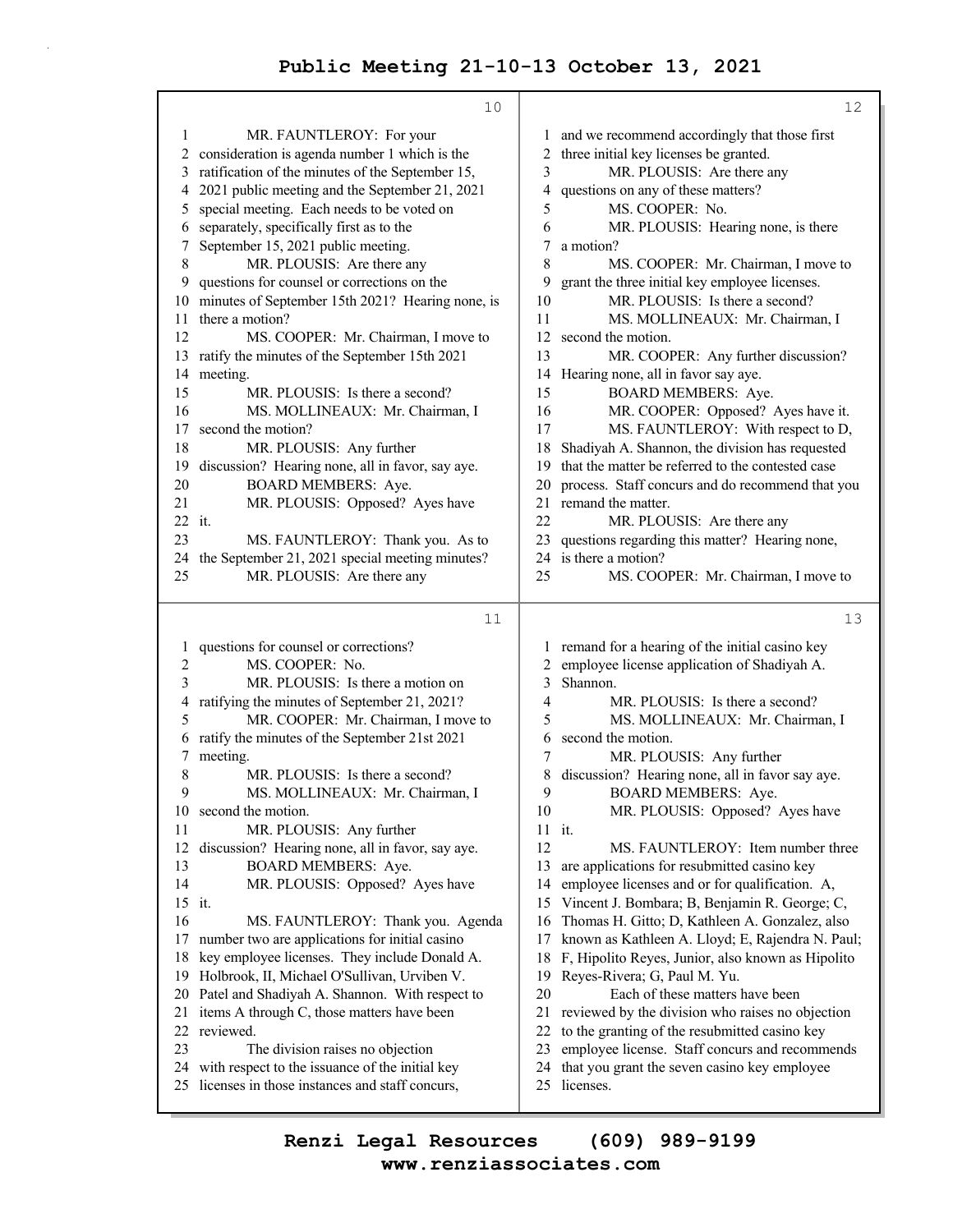|          | 14                                                                                                  |                     | 16                                                                                                  |
|----------|-----------------------------------------------------------------------------------------------------|---------------------|-----------------------------------------------------------------------------------------------------|
| 1        | MR. PLOUSIS: Are there any                                                                          | 1                   | And on September 30th 2021,                                                                         |
| 2        | questions? Hearing none, is there a motion?                                                         | 2                   | temporary casino key employee licenses were                                                         |
| 3        | MS. COOPER: Mr. Chairman, I move to                                                                 | 3                   | granted to Quadjanara Chapman for a casino                                                          |
| 4        | grant the seven resubmitted casino key employee                                                     | 4                   | services cashier III/dual rate supervisor                                                           |
| 5        | licenses.                                                                                           | 5                   | position at Caesar's Atlantic City and to                                                           |
| 6        | MR. PLOUSIS: Is there a second?                                                                     | 6                   | Franklin D. Highman for a Sportsbook supervisor                                                     |
| 7        | MS. MOLLINEAUX: Mr. Chairman, I                                                                     | 7                   | position at Bally's Atlantic City.                                                                  |
| 8        | second the motion.                                                                                  | 8                   | This shall memorialize the noted                                                                    |
| 9        | MR. PLOUSIS: Any further                                                                            | 9                   | approvals that were granted by delegated                                                            |
| 10       | discussion? Hearing none, all in favor, say aye.                                                    | 10                  | authority during this period, and no further                                                        |
| 11       | <b>BOARD MEMBERS: Aye.</b>                                                                          | 11                  | Commission action is required. Thank you.                                                           |
| 12       | MR. PLOUSIS: Opposed? Ayes have                                                                     | 12                  | MS. FAUNTLEROY: Thank you. Item                                                                     |
| 13 it.   |                                                                                                     | 13                  | number 5 are requests for inactivation of casino                                                    |
| 14       | MS. FAUNTLEROY: Item 4 are                                                                          | 14                  | key employee licenses. I will defer to Patrick                                                      |
| 15       | approvals through delegation of authority between                                                   | 15                  | Ealer to review those matters with you.                                                             |
| 16       | September 8, 2021 and October 5, 2021 pursuant to                                                   | 16                  | MR. EALER: Thank you. Patrick                                                                       |
| 17       | Resolution Number 17-01-11-11-C. Manager Patrick                                                    | 17                  | Ealer, Casino Control Commission. In lieu of                                                        |
|          | 18 Ealer is available to review those matters with                                                  | 18                  | filing a casino key employee license review                                                         |
|          | 19 you. However, no action is required.                                                             | 19                  | application, the following four individuals have                                                    |
| 20       | MR. EALER: Patrick Ealer, licensing                                                                 | 20                  | requested to be placed on the casino key employee                                                   |
| 21       | and financial evaluation manager of the Casino                                                      | 21                  | inactive list for a period of up to five years.                                                     |
|          | 22 Control Commission. Good morning, Chairman and                                                   | 22                  | Shawn T. Cassatt, Michael J. Harty,                                                                 |
|          | 23 Commissioners. Between September 8th and October<br>24 5th 2021, the staff of the Commission's   | 23                  | Junior, James M. Rottler, Junior and Janis M.<br>Sullivan. Commission staff has reviewed these      |
|          | 25 Regulatory Division granted the following                                                        | 24<br>25            |                                                                                                     |
|          |                                                                                                     |                     | requests and recommend that you grant the                                                           |
|          | 15                                                                                                  |                     | 17                                                                                                  |
|          |                                                                                                     |                     |                                                                                                     |
|          |                                                                                                     |                     |                                                                                                     |
| 1        | approval to be a delegated authority.                                                               |                     | 1 requested relief.                                                                                 |
| 2        | On September 8, 2021, the temporary                                                                 | 2                   | MR. PLOUSIS: Are there any                                                                          |
| 3        | key employee license was granted to Christian J.                                                    | 3<br>$\overline{4}$ | questions? Hearing none, is there a motion?                                                         |
| 4<br>5   | Golder for a security ship manager position at                                                      | 5                   | MS. COOPER: Mr. Chairman, I move to                                                                 |
| 6        | Tropicana Atlantic City. On September 10th 2021,                                                    | 6                   | grant the request to relief and order that the                                                      |
| 7        | temporary key employee licenses were granted to<br>Howard W. Barnes for a director of entertainment | 7                   | four casino key employee licenses be inactivated.<br>MR. PLOUSIS: Is there a second?                |
|          | 8 position at Hard Rock Atlantic City. Laura A.                                                     | 8                   | MS. MOLLINEAUX: Mr. Chairman, I                                                                     |
|          | 9 Daye for a dual rate assistant table game shift                                                   | 9                   | second the motion.                                                                                  |
|          | 10 manager position at Ocean Casino and to Brian M.                                                 | 10                  | MR. PLOUSIS: Any further                                                                            |
| 11       | Fogler, for a staff accountant position at                                                          | 11                  | discussion? Hearing none, all in favor say aye.                                                     |
|          | 12 Resorts Atlantic City.                                                                           | 12                  | BOARD MEMBERS: Aye.                                                                                 |
| 13       | On September 13th 2021, temporary                                                                   | 13                  | MR. PLOUSIS: Opposed? Ayes have                                                                     |
| 14       | casino key employee licenses were granted to                                                        | 14 it.              |                                                                                                     |
| 15       | James P. Llewellyn for a director of Sportsbook                                                     | 15                  | MR. EALER: Thank you.                                                                               |
| 16       | position at Ocean Casino and to Kimberly B.                                                         | 16                  | MS. FAUNTLEROY: Item number 6 is                                                                    |
| 17       | Perkins for a security shift supervisor position                                                    | 17                  | your consideration of the lapsing of casino key                                                     |
| 18       | at Tropicana Atlantic City.                                                                         | 18                  | employee licenses. Again, Mr. Ealer, I will                                                         |
| 19       | On September 15th 2021, a temporary                                                                 | 19                  | defer.                                                                                              |
| 20       | key employee license was granted to Jamal W.                                                        | 20                  | MR. EALER: Thank you. Patrick                                                                       |
| 21       | McClain for security shift manager position at                                                      | 21                  | Ealer here. At this time there are three                                                            |
| 22       | Bally's Atlantic City. On September 28, 2021, a                                                     | 22                  | individuals for your consideration to lapse their                                                   |
| 23       | temporary key employee license was granted to                                                       | 23                  | casino key employee license. In these cases, the                                                    |
| 24<br>25 | David S. Clouster for a dual rate table games<br>assistant shift manager position at Ocean Casino.  | 24<br>25            | casino key employee license review application<br>filing deadline has passed and the individual has |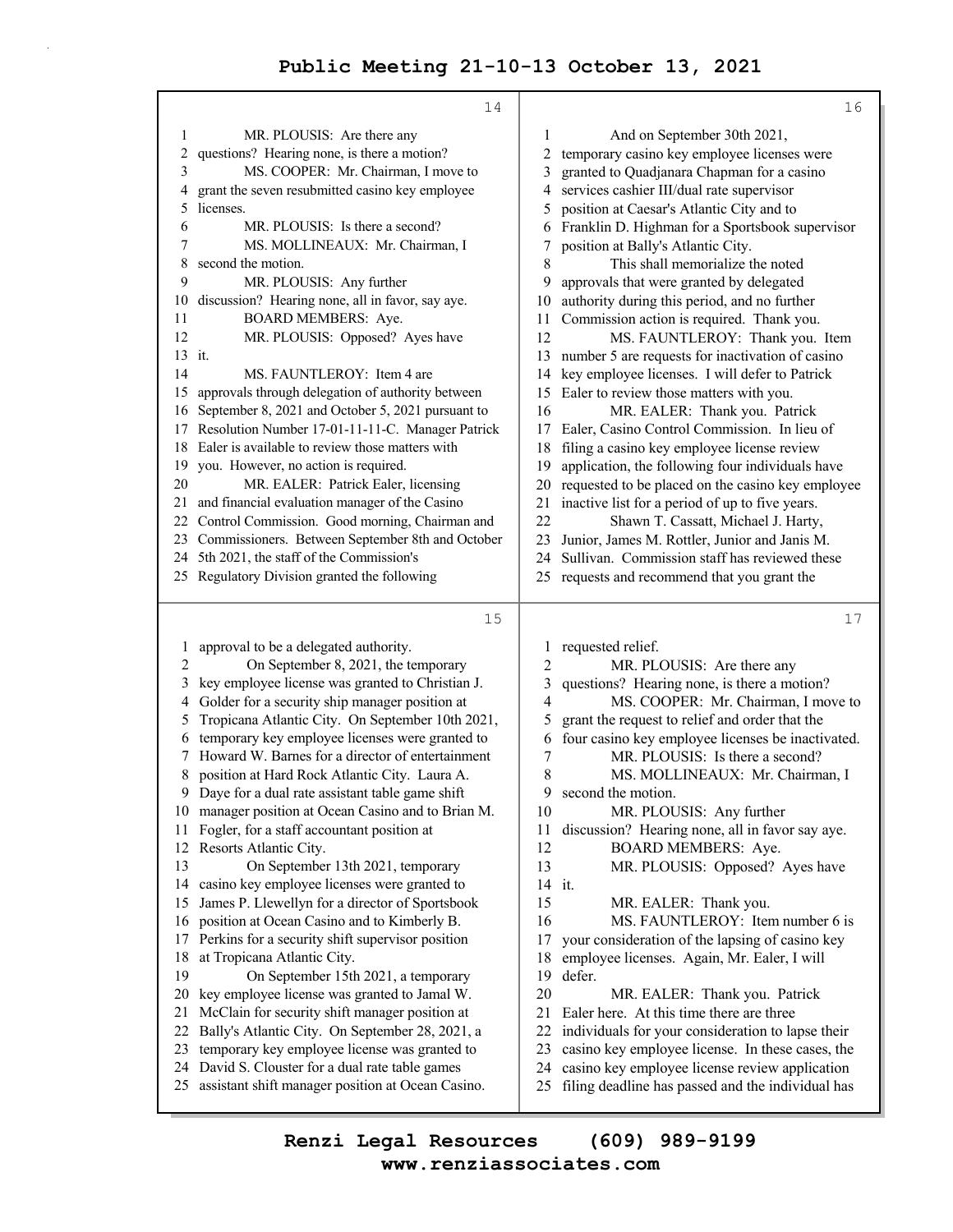|    | 18                                                 |    | 20                                                  |
|----|----------------------------------------------------|----|-----------------------------------------------------|
| 1  | not filed a casino key employee license review     | 1  | MS. COOPER: Mr. Chairman, I move to                 |
| 2  | application or requested to be placed on the       | 2  | grant the initial application of Michael Edwards,   |
| 3  | approved inactive list.                            | 3  | Junior, for a casino key employee license.          |
| 4  | Based on these facts, staff                        | 4  | MR. PLOUSIS: Is there a second?                     |
| 5  | recommends that the casino key employee licenses   | 5  | MS. MOLLINEAUX: Mr. Chairman, I                     |
| 6  | of Jean D. Alexander, Cezar Rodriguez and Jose J.  | 6  | second the motion.                                  |
| 7  | Sanchez be deem to have lapsed.                    | 7  | MR. PLOUSIS: Any further                            |
| 8  | MR. PLOUSIS: Are there any                         | 8  | discussion? Hearing none, all in favor say aye.     |
| 9  | questions on any of these matters? Hearing none,   | 9  | <b>BOARD MEMBERS: Aye.</b>                          |
| 10 | is there a motion?                                 | 10 | MR. PLOUSIS: Opposed? Ayes have                     |
| 11 | MS. COOPER: Mr. Chairman, I move to                |    | 11 it.                                              |
| 12 | find that the three casino key employee licenses   | 12 | MS. FAUNTLEROY: Thank you. Item                     |
| 13 | lapsed pursuant to N.J.A.C. 19:41A-6.1F of the     | 13 | number 8 is the consideration of the initial        |
| 14 | regulations.                                       | 14 | application of Danielle Coleman for a casino key    |
| 15 | MR. PLOUSIS: Is there a second?                    | 15 | employee license. Again, Senior Counsel             |
| 16 | MS. MOLLINEAUX: Mr. Chairman, I                    | 16 | Pimpinelli will review that with you.               |
| 17 | second the motion.                                 | 17 | MS. PIMPINELLI: Hello again,                        |
| 18 | MR. PLOUSIS: Any further                           |    | 18 Chairman and Commissioners. Teresa Pimpinelli,   |
| 19 | discussion? Hearing none, all in favor say aye.    | 19 | Senior Counsel appearing on behalf of the           |
| 20 | <b>BOARD MEMBERS: Aye.</b>                         | 20 | Commission. As Miss Fauntleroy just indicated,      |
| 21 | MR. PLOUSIS: Opposed? Ayes have                    | 21 | this is the stipulation for the initial             |
|    | 22 it.                                             | 22 | application of Danielle Coleman's casino key        |
| 23 | MS. FAUNTLEROY: Thank you. Item                    | 23 | employee license. You have staff memo and           |
| 24 | number 7 is consideration of the initial           |    | 24 recommendation for this matter. Brian Biscieglia |
| 25 | application of Michael Edwards, Junior, for a      |    | 25 is here on behalf of the Division.               |
|    |                                                    |    |                                                     |
|    | 19                                                 |    | 21                                                  |
| 1  | casino key employee license. Senior Counsel        | 1  |                                                     |
|    |                                                    |    | MR. BISCIEGLIA: The Division would                  |
| 2  | Teresa Pimpinelli will address that matter with    | 2  | ask that the stipulation be approved as submitted   |
| 3  | you.                                               | 3  | contingent upon the conditions set forth therein.   |
| 4  | MS. PIMPINELLI: Good morning,                      | 4  | Thank you.                                          |
| 5  | Chairman and Commissioners. This is Teresa         | 5  | MR. PLOUSIS: Are there any                          |
| 6  | Pimpinelli, Senior Counsel appearing for the       | 6  | questions for counsel on this matter?               |
| 7  | Commission for your consideration as the initial   | 7  | MS. MOLLINEAUX: No.                                 |
| 8  | application of Michael Edwards for his casino key  | 8  | MR. PLOUSIS: Hearing none, is there                 |
| 9  | employee license. You have staff memo and          | 9  | a motion?                                           |
|    | 10 recommendation for this matter. I believe Brian | 10 | MS. COOPER: Mr. Chairman, I move to                 |
| 11 | Biscieglia is appearing on behalf of the           | 11 | approve the stipulation of settlement between the   |
| 12 | Division.                                          | 12 | division and applicant and grant the initial        |
| 13 | MR. BISCIEGLIA: Good morning,                      | 13 | application of Danielle Coleman for a casino key    |
| 14 | Chair, Commissioners. Brian Biscieglia on behalf   | 14 | employee license subject to compliance with the     |
| 15 | of the Division of Gaming Enforcement. On          | 15 | terms and conditions as provided for in the         |
| 16 | October 1st, the Division filed a supplemental     | 16 | stipulation.                                        |
| 17 | letter report in this matter with the Commission   | 17 | MR. PLOUSIS: Is there a second?                     |
| 18 | that recommended the granting of Michael Edwards   | 18 | MS. MOLLINEAUX: Mr. Chairman, I                     |
| 19 | key licensure and the Division will answer any     | 19 | second the motion.                                  |
| 20 | questions you may have. Thank you.                 | 20 | MR. PLOUSIS: Any further                            |
| 21 | MR. PLOUSIS: Are there any                         | 21 | discussion? Hearing none, all in favor say aye.     |
| 22 | questions for counsel on this matter?              | 22 | <b>BOARD MEMBERS: Aye.</b>                          |
| 23 | MS. MOLLINEAUX: No.                                | 23 | MR. PLOUSIS: Opposed? Ayes have                     |
| 24 | MR. PLOUSIS: Hearing none, is there                |    | 24 it.                                              |
| 25 | a motion?                                          | 25 | MS. FAUNTLEROY: Thank you. Item                     |

**www.renziassociates.com Renzi Legal Resources (609) 989-9199**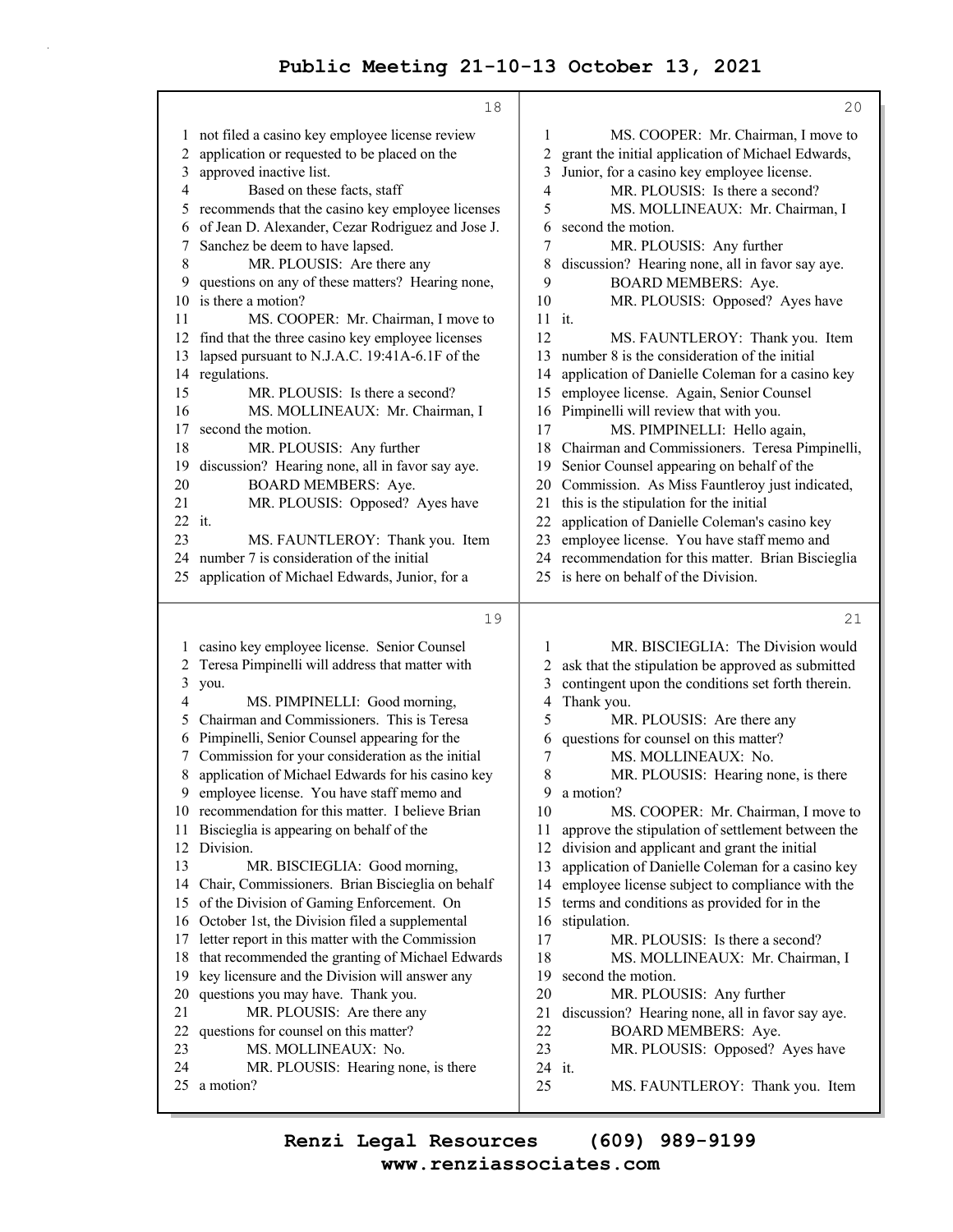|          | 22                                                                                              |          | 24                                                                                      |
|----------|-------------------------------------------------------------------------------------------------|----------|-----------------------------------------------------------------------------------------|
| 1        | number 9 is consideration of the plenary                                                        | 1        | initial casino key employee license to Zaruhi                                           |
| 2        | qualification and initial casino key employee                                                   | 2        | Alayan pursuant to N.J.S.A. 5:12-89B. And B,                                            |
| 3        | licensure of Zaruhi Alayan to serve as vice                                                     | 3        | find Miss Alayan qualified to serve as vice                                             |
| 4        | president of finance of Tropicana Atlantic City                                                 | 4        | president of finance for Tropicana Atlantic City,                                       |
| 5        | Corp. Again, Senior Counsel Pimpinelli will                                                     | 5        | Corp in accordance with N.J.S.A. 5:12-85.1,                                             |
| 6        | review that with you.                                                                           | 6        | N.J.S.A. 5:12-89A and B and N.J.A.C. 13:69C-2.6.                                        |
| 7        | MS. PIMPINELLI: Teresa Pimpinelli,                                                              | 7        | MR. PLOUSIS: Is there a second?                                                         |
| 8        | senior counsel appearing again on behalf of the                                                 | 8        | MS. MOLLINEAUX: Mr. Chairman, I                                                         |
| 9        | Commission. For your consideration is the                                                       | 9        | second the motion.                                                                      |
| 10       | plenary qualification and initial casino key                                                    | 10       | MR. PLOUSIS: Any further                                                                |
| 11       | employee licensure of Miss Alayan. It will                                                      | 11       | discussion? Hearing none, roll call vote.                                               |
| 12       | permit her to serve as vice president of finance                                                | 12       | MS. FAUNTLEROY: Commissioner                                                            |
| 13       | for Trop AC.                                                                                    | 13       | Mollineaux?                                                                             |
| 14       | You may recall that Miss Alayan was                                                             | 14       | MS. MOLLINEAUX: Yes.                                                                    |
| 15<br>16 | granted temporary qualification and licensure on<br>March 10th of 2021. You have staff memo and | 15<br>16 | MS. FAUNTLEROY: Vice Chair Cooper?                                                      |
| 17       | recommendation on this matter and the draft                                                     | 17       | MS. COOPER: Yes.<br>MS. FAUNTLEROY: And Chairman                                        |
| 18       | resolution was circulated to the parties. I                                                     | 18       | Plousis?                                                                                |
| 19       | believe Bessie Sacco is here on behalf of the                                                   | 19       | MR. PLOUSIS: Yes.                                                                       |
| 20       | petitioner and Tracy Richardson is here on behalf                                               | 20       | MS. FAUNTLEROY: Item number 10 is                                                       |
| 21       | of the Division. I ask them to enter their                                                      | 21       | consideration of the plenary qualification and                                          |
| 22       | appearance for the record and proceed.                                                          | 22       | initial casino key employee licensure of Anthony                                        |
| 23       | MS. SACCO: Good morning, Chairman                                                               | 23       | M. Caratozzolo to serve as vice president of                                            |
| 24       | and Commissioners, Bess Sacco, vice president,                                                  | 24       | hospitality Marina District Development Company,                                        |
| 25       | chief counsel regional operations, Caesars                                                      | 25       | LLC, doing business as Borgata Hotel Casino and                                         |
|          |                                                                                                 |          |                                                                                         |
|          |                                                                                                 |          |                                                                                         |
|          | 23                                                                                              |          | 25                                                                                      |
|          | 1 Entertainment. I have reviewed the draft                                                      | 1        | Spa.                                                                                    |
|          | 2 resolution for the plenary qualification issuance                                             | 2        | This matter was originally presented                                                    |
| 3        | of the initial application for casino key                                                       | 3        | to you by way of a petition that was filed on                                           |
| 4        | employee licensure of Zaruhi Alayan to serve as                                                 | 4        | February 9, 2021 by the applicant. You heard the                                        |
| 5        | the vice president of finance for Tropicana                                                     | 5        | matter by way of a request for a temporary casino                                       |
| 6        | Atlantic City.                                                                                  | 6        | key employee licensure and temporary                                                    |
| 7        | I have no objection to the form of                                                              | 7        | qualification to serve in the capacity noted at                                         |
| 8        | the resolution, and I would respectfully request                                                | 8        | your February 19, 2021 meeting which petition you                                       |
| 9        | that the resolution be approved and entered.                                                    | 9        | granted.                                                                                |
| 10       | Thank you.                                                                                      | 10       | The Division has completed its                                                          |
| 11       | MS. RICHARDSON: Good morning,                                                                   | 11       | plenary investigation and has reported on the                                           |
| 12       | Chairman and Commissioners. Tracy Richardson for                                                | 12       | matter and the matter is now before you for                                             |
| 13       | the Division of Gaming Enforcement. You have a                                                  | 13       | plenary consideration of the initial casino key                                         |
| 14       | report dated September 13th recommending the                                                    | 14       | employee licensure and qualification of Mr.                                             |
| 15       | plenary casino key employee licensure and                                                       | 15       | Caratozzolo. I believe that counsel is present                                          |
| 16       | qualification for Zaruhi Alayan. We've also                                                     | 16       | on the phone. I would ask that they identify                                            |
| 17       | reviewed the draft resolution and have no                                                       | 17       | themselves and proceed.                                                                 |
| 18       | objections. Thank you.                                                                          | 18       | MR. MILLER: Good morning, Chairman,                                                     |
| 19       | MR. PLOUSIS: Are there any                                                                      | 19<br>20 | Vice Chair, Commissioner, this is Logan Miller.                                         |
| 20<br>21 | questions for counsel?<br>MS. MOLLINEAUX: No.                                                   | 21       | I'm appearing on behalf of Anthony Caratozzolo,                                         |
| 22       | MR. PLOUSIS: Hearing none, is there                                                             | 22       | vice president of hospitality for casino licensee                                       |
| 23       | a motion?                                                                                       | 23       | Marina District Development Company, doing<br>business as Borgata Hotel Casino and Spa. |
| 24       | MS. COOPER: Mr. Chairman, I move to                                                             | 24       | We reviewed the draft resolution.                                                       |
| 25       | adopt the draft resolution and, A, grant an                                                     | 25       | It's acceptable in form and substance to us, and                                        |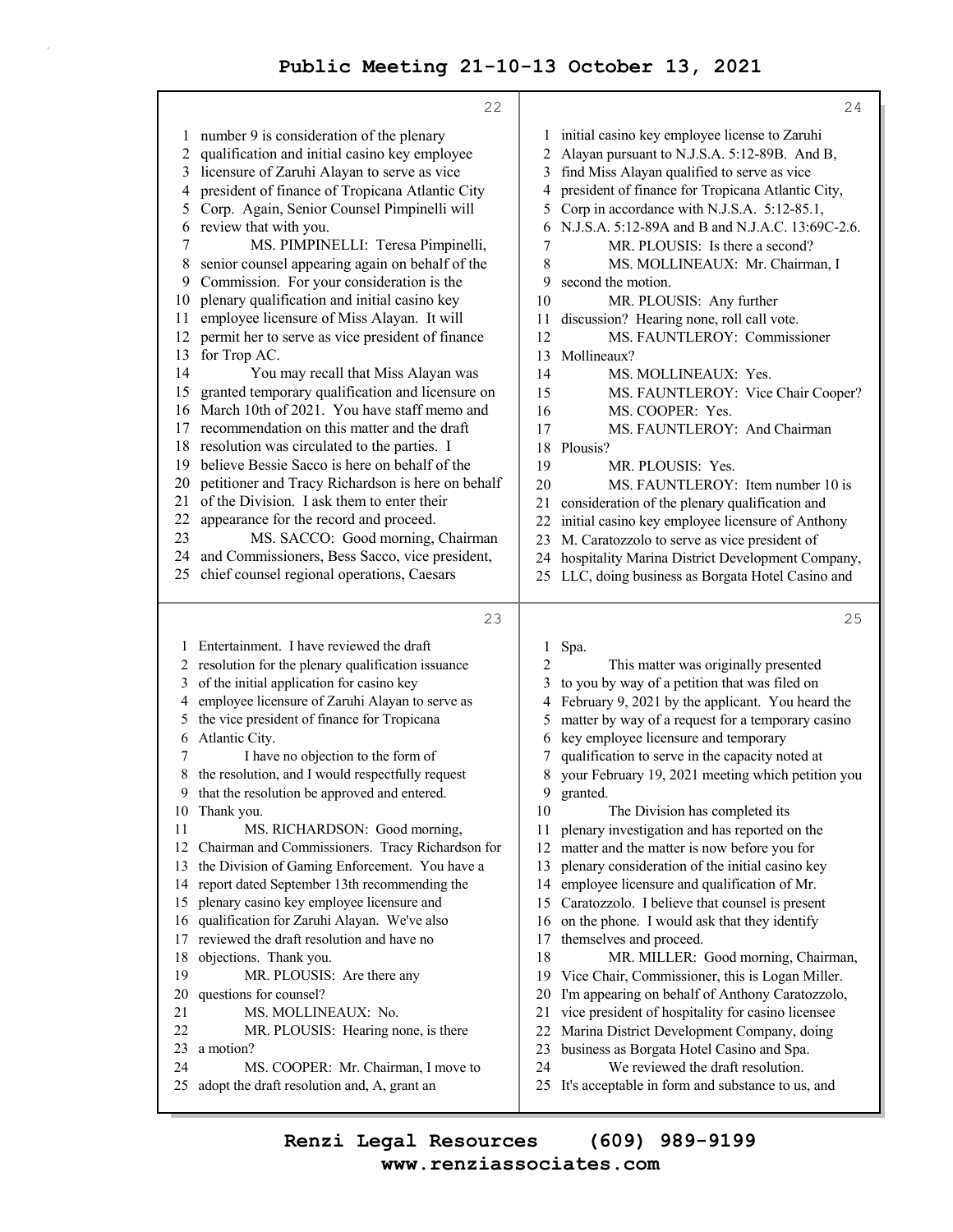|        | 26                                                                    |          | 28                                                                                               |
|--------|-----------------------------------------------------------------------|----------|--------------------------------------------------------------------------------------------------|
| 1      | accordingly, we ask that Anthony be found                             | 1        | your discretion, I would be ready to call agenda                                                 |
| 2      | plenarily qualified and his key license be                            | 2        | item number 11.                                                                                  |
| 3      | issues. Thank you.                                                    | 3        | MR. PLOUSIS: Proceed, please.                                                                    |
| 4      | MS. RICHARDSON: Good morning again,                                   | 4        | MS. FAUNTLEROY: The petition of OCR                                                              |
| 5      | Chairman and Commissioners. Tracy Richardson for                      | 5        | Investment, LLC, for interim casino authorization                                                |
| 6      | the Division of Gaming Enforcement. You have our                      |          | pursuant to N.J.S.A. 5:12-95 et seq, Petition                                                    |
| 7      | report also on Anthony Caratozzolo dated                              | 7        | Number 1762101.                                                                                  |
| 8      | September 13th of 2021.                                               | 8        | MR. PLOUSIS: Counsels, could you                                                                 |
| 9      | It recommends the plenary casino key                                  | 9        | please enter your appearances for the record.                                                    |
| 10     | employee licensure and qualification for the                          | 10       | MS. KAUFMAN: Lynne Kaufman, Cooper                                                               |
| 11     | position of vice president of hospitality at                          | 11       | Levenson, attorney for OCR Investment. And I                                                     |
| 12     | Borgata. We've also reviewed the direct                               | 12       | believe that my partner, Lloyd Levenson is here,                                                 |
| 13     | resolution and have no objections. Thank you.                         | 13       | but I can't see him.                                                                             |
| 14     | MR. PLOUSIS: Are there any                                            | 14       | MR. LEVENSON: I'm here. Lloyd                                                                    |
| 15     | questions for counsel?                                                |          | 15 Levenson on behalf of the petitioner, along with                                              |
| 16     | MS. MOLLINEAUX: No.                                                   |          | 16 Lynne Kaufman.                                                                                |
| 17     | MR. PLOUSIS: Hearing none, is there                                   | 17       | MR. PLOUSIS: Thank you. Division?                                                                |
| 18     | a motion?                                                             | 18       | MS. BEN-DAVID: Sara Bed-David                                                                    |
| 19     | MS. COOPER: Mr. Chairman, I move to                                   | 19       | appearing on behalf of the Division of Gaming                                                    |
| 20     | adopt the draft resolution, and A, grant an                           | 20       | Enforcement.                                                                                     |
|        | 21 initial casino key employee license to Anthony M.                  | 21       | MR. SCHRIER: Good morning, Mr.                                                                   |
|        | 22 Caratozzolo pursuant to N.J.S.A. 5:12-89B. And                     | 22       | Chairman.                                                                                        |
|        | 23 B, find Mr. Caratozzolo qualified to serve as                      | 23       | MS. FAUNTLEROY: Mr. Schrier, we'll                                                               |
|        | 24 vice president of hospitality for Marina District                  | 24       | address that matter later.                                                                       |
|        | 25 Development Company, LLC, in accordance with                       | 25       | MR. PLOUSIS: Today, the Commission                                                               |
|        | 27                                                                    |          | 29                                                                                               |
|        |                                                                       |          |                                                                                                  |
|        | N.J.S.A. 5:12-85.1, N.J.S.A. 5:12-89B and                             |          | 1 is considering the request of OCR Investment,                                                  |
| 2      | N.J.A.C. 13:69C-2.6.                                                  | 2        | LLC, for interim casino authorization referred to                                                |
| 3      | MR. PLOUSIS: Is there a second?                                       | 3        | as an ICA so that it may close on the framework                                                  |
| 4      | MS. MOLLINEAUX: Mr. Chairman, I                                       | 4        | and investment agreement with casino licensee AC                                                 |
| 5      | second the motion.                                                    | 5        | Ocean Walk, LLC, and thereby acquire a                                                           |
| 6      | MR. PLOUSIS: Any further<br>discussion? Hearing none, roll call vote. |          | significant interest in the casino license now<br>holding company, Ocean Casino Resort Holdings, |
| 7<br>8 | MS. FAUNTLEROY: Commissioner                                          | 7<br>8   | LLC.                                                                                             |
|        | 9 Mollineaux?                                                         | 9        | ICA is essentially a form of                                                                     |
| 10     | MS. MOLLINEAUX: Yes.                                                  |          | 10 temporary qualification that allows an entity                                                 |
| 11     | MS. FAUNTLEROY: Vice Chair Cooper?                                    | 11       | such as OCR Investment to acquire and control                                                    |
| 12     | MS. COOPER: Yes.                                                      | 12       | casino related assets prior to a plenary                                                         |
| 13     | MS. FAUNTLEROY: And Chairman                                          | 13       | suitability review while still assuring that it                                                  |
| 14     | Plousis?                                                              | 14       | does not profit from its investment in the highly                                                |
| 15     | MR. PLOUSIS: Yes.                                                     | 15       | regulated gaming industry, unless and until it                                                   |
| 16     | MS. FAUNTLEROY: Thank you. Mr.                                        | 16       | obtains plenary qualification.                                                                   |
| 17     | Chairman, with your permission, may I request                         | 17       | To start the process of the ICA,                                                                 |
| 18     | that we take a brief, probably eight minute                           | 18       | applicant must submit a completed application                                                    |
| 19     | recess, before calling the next agenda item?                          | 19       | which includes required business entity                                                          |
| 20     | MR. PLOUSIS: Yes. We will                                             | 20       | disclosure forms and personal history disclosure                                                 |
| 21     | reconvene at 11:05.                                                   | 21       | forms from required qualifiers as designated by                                                  |
| 22     | MS. FAUNTLEROY: 11 o'clock is fine.                                   | 22       | the Division director.                                                                           |
| 23     | MR. PLOUSIS: Okay. Thank you.                                         | 23       | Additionally, The Act specifically                                                               |
| 24     |                                                                       |          |                                                                                                  |
| 25     | (Whereupon a break was taken.)<br>MS. FAUNTLEROY: Mr. Chairman, with  | 24<br>25 | requires an ICA applicant to submit a proposed<br>trust agreement which must be approved, and    |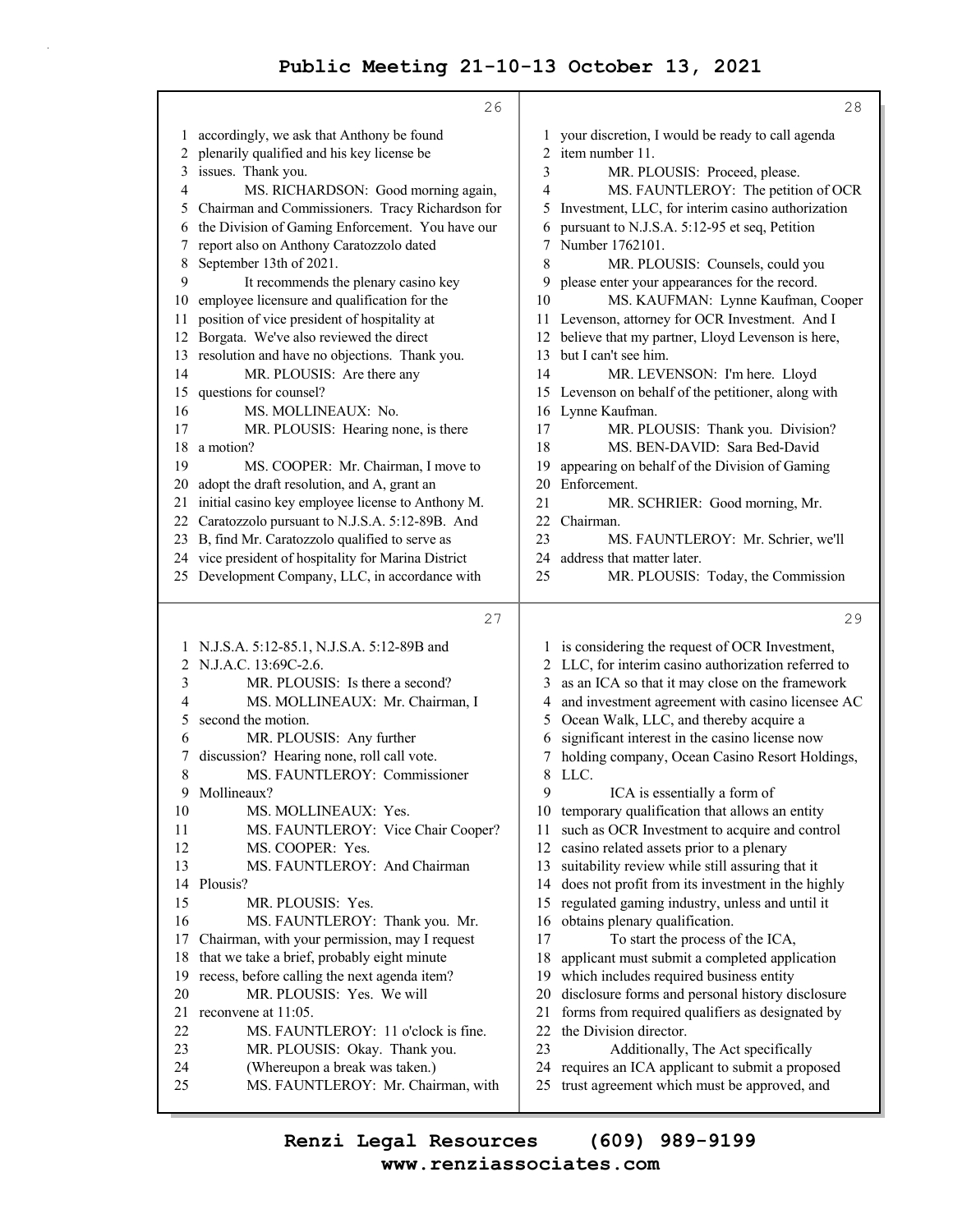|          | 30                                                                                     |        | 32                                                                                    |
|----------|----------------------------------------------------------------------------------------|--------|---------------------------------------------------------------------------------------|
|          | 1 identify a trustee who must qualify. After                                           | 1      | Executive Session at 11:10 a.m.)                                                      |
|          | 2 review of the completed application, the Division                                    | 2      | (Discussion held off the record.)                                                     |
| 3        | must report its preliminary findings with regard                                       | 3      | (At which time the Board returned from                                                |
| 4        | to the applicant's suitability for an ICA.                                             | 4      | Executive Session at 1:03 p.m.)                                                       |
| 5        | The Commission must then determine                                                     | 5      | MS. FAUNTLEROY: Mr. Chairman, I                                                       |
| 6        | whether the applicant meets the standards for an                                       | 6      | believe everybody is ready. I would just                                              |
|          | 7 ICA set forth in The Act. To further evaluate                                        |        | indicate that we are reconvening post the                                             |
|          | 8 whether OCR meets the requirements for an ICA, we                                    | 8      | Executive Session conclusion.                                                         |
| 9.       | will take testimony and consider presentations of                                      | 9      | MR. PLOUSIS: Thank you. We're                                                         |
| 10       | the counsel.                                                                           | 10     | ready to begin.                                                                       |
| 11       | MS. FAUNTLEROY: Mr. Chairman, with                                                     | 11     | MS. FAUNTLEROY: Identify the                                                          |
| 12       | your permission, I do note that there are several                                      | 12     | exhibits, Mr. Chairman?                                                               |
| 13       | procedural matters that we need to address before                                      | 13     | MR. PLOUSIS: I understand there are                                                   |
| 14       | reaching into the substance of this matter.                                            | 14     | similar requests pending for a number of items,                                       |
| 15       | Specifically the fist procedural matter, there is                                      | 15     | D-1 being one.                                                                        |
| 16       | an outstanding sealing request.                                                        | 16     | MS. FAUNTLEROY: First, if I may,                                                      |
| 17       | A request for a sealing was filed by                                                   | 17     | Mr. Chairman, have Daryl identify all of the                                          |
| 18       | counsel for OCR by a letter dated October 6th                                          | 18     | exhibits and then you can speak to the resolution                                     |
| 19       | 2021. The Division responded by letter dated                                           | 19     | of the sealing request with respect to D-1. But                                       |
| 20       | October 8, 2021. I would recommend that the                                            | 20     | with respect to, I know there were sealing                                            |
| 21       | Commission consider a motion to recess into                                            | 21     | requests for other matters that were not in                                           |
|          | 22 Executive Session to address and resolve that                                       | 22     | contention and we can address those after the                                         |
| 23       | sealing request.                                                                       | 23     | conclusion of the D-1 issue.                                                          |
| 24       | I would also note by letter dated                                                      | 24     | MR. NANCE: Chair, Commissioners,                                                      |
|          | 25 October 13, a motion was filed by counsel for AC                                    |        | 25 the premarked exhibits are as follows. The                                         |
|          |                                                                                        |        |                                                                                       |
|          |                                                                                        |        |                                                                                       |
|          | 31                                                                                     |        | 33                                                                                    |
|          |                                                                                        |        |                                                                                       |
| 1        | Ocean seeking permission to intervene and or                                           |        | 1 Division of Gaming Enforcement submitted two                                        |
| 2        | participate in the proceeding pursuant to                                              | 2      | exhibits premarked as D-1 and D-2. D-1, Report                                        |
| 3        | N.J.A.C. 19:42A1.2 and the relevant uniform                                            | 3      | of the Division of Gaming Enforcement dated                                           |
| 4        | administrative procedural rules.                                                       | 4      | September 22nd 2021 on the Petition of OCR                                            |
| 5        | I would recommend that the                                                             | 5      | Investment, LLC, for interim casino authorization                                     |
| 6        | Commission address that motion after it returns                                        | 6<br>7 | pursuant to N.J.S.A. 5:12-95 et seq. Petition                                         |
| 7        | from Executive Session, unless there is a request                                      |        | Number 1762101.                                                                       |
| 8        | by counsel for AC Ocean to be heard with respect                                       | 8<br>9 | D-2 of the supplemental report of                                                     |
| 9        | to the sealing matter.                                                                 |        | the Division of Gaming Enforcement dated October                                      |
| 10<br>11 | MR. SCHRIER: I have no interest in                                                     | 11     | 10 13th 2021 on the petition of OCR Investment, LLC,                                  |
| 12       | the sealing matter. Thank you.<br>MS. FAUNTLEROY: That matter will                     | 12     | for interim casino authorization pursuant to<br>N.J.S.A. 5:12-95 et seq. PRN 1762101. |
| 13       |                                                                                        | 13     |                                                                                       |
| 14       | abide our return from Executive Session. Again,                                        | 14     | The applicant submitted premarked<br>one exhibit premarked as A-1. A-1 is the Trust   |
| 15       | I would request that the Commission consider a                                         | 15     | Agreement between OCR Investment, LLC, OCR                                            |
| 16       | motion to recess into Executive Session to<br>resolve the outstanding sealing request. | 16     | Special Trust with Pioneer Fiduciary Company,                                         |
| 17       | MR. PLOUSIS: I'll make that motion                                                     | 17     | LLC, as its trustee and William Murtha, Esquire                                       |
| 18       | to go into Executive Session.                                                          | 18     | as trustee. These are the exhibits that were                                          |
| 19       | MS. COOPER: I'll second it.                                                            | 19     | submitted.                                                                            |
| 20       | MR. PLOUSIS: I have a second. All                                                      | 20     | MR. PLOUSIS: Thank you. We have a                                                     |
| 21       | in favor?                                                                              | 21     | sealing request for D-1. Do we have a motion?                                         |
| 22       | <b>BOARD MEMBERS: Aye.</b>                                                             | 22     | MS. COOPER: Mr. Chairman, we have                                                     |
| 23       | MR. PLOUSIS: Opposed? Ayes have                                                        | 23     | considered the sealing request and the arguments                                      |
| 24       | it. We'll go into Executive Session.                                                   | 24     | of the petitioners and the division and move to                                       |
| 25       | (At which time, the Board entered into                                                 | 25     | grant the modified request of petitioner to seal                                      |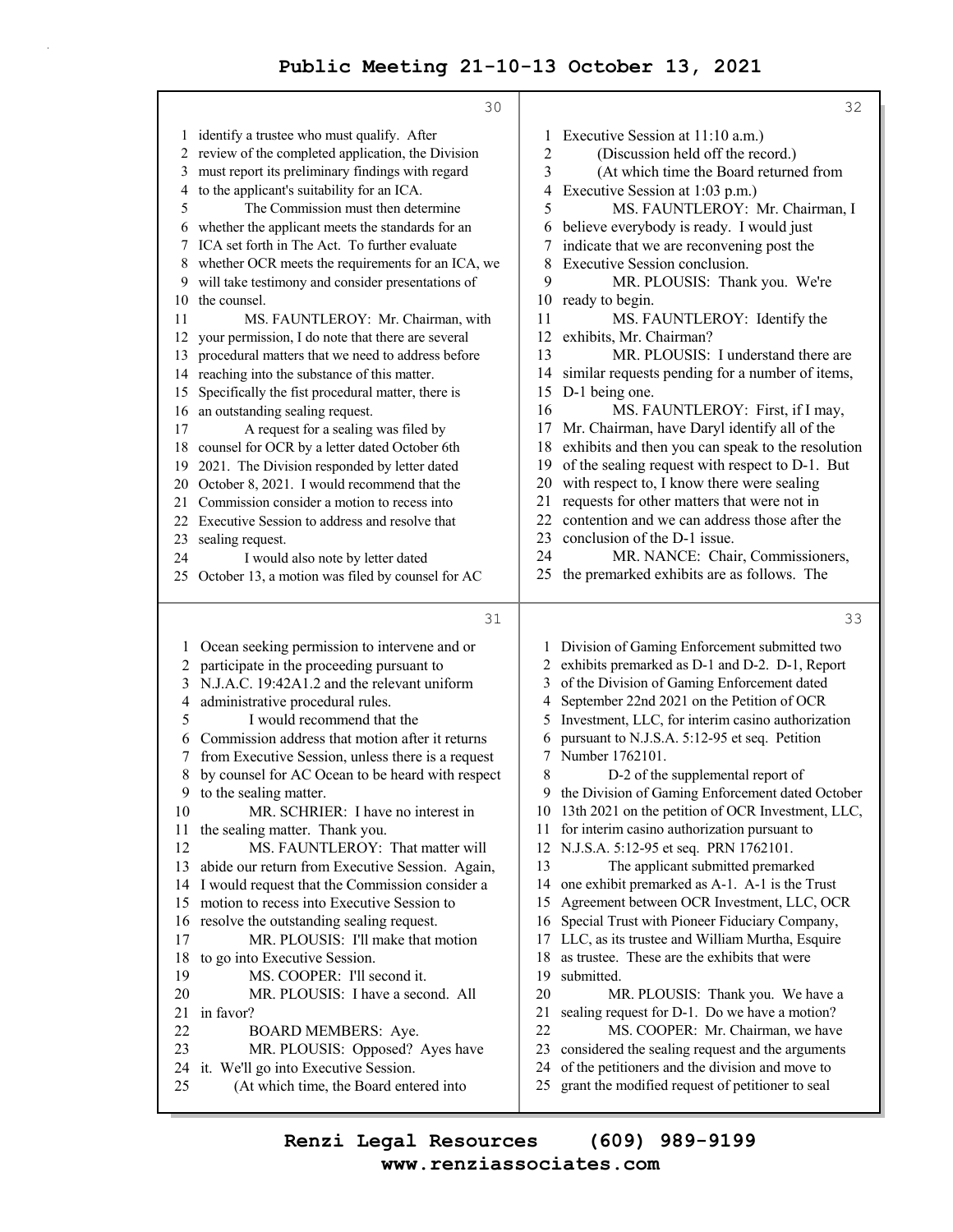|          | 34                                                       |          | 36                                                                                        |
|----------|----------------------------------------------------------|----------|-------------------------------------------------------------------------------------------|
|          | $1$ D-1.                                                 | 1        | Chairman and Commissioners. Sara Ben-David,                                               |
| 2        | MR. PLOUSIS: Do I have a second on                       | 2        | Deputy Attorney General appearing on behalf of                                            |
| 3        | that motion?                                             | 3        | the division of gaming enforcement. Mr. Schrier                                           |
| 4        | MS. MOLLINEAUX: Mr. Chairman, I                          | 4        | stated the standard correctly.                                                            |
| 5        | second that motion.                                      | 5        | As the Commission does not have a                                                         |
| 6        | MR. PLOUSIS: All in favor say aye.                       | 6        | specific rule regarding motions to intervene, the                                         |
| 7        | BOARD MEMBERS: Opposed? Ayes have                        | 7        | uniform administrative procedure rule governs                                             |
| 8        | it.                                                      | 8        | which is set forth at N.J.A.C. 1:1-16.1. The                                              |
| 9        | MS. FAUNTLEROY: Thank you, Mr.                           | 9        | standard, as he had indicated states that persons                                         |
| 10       | Chairman. Mr. Chairman, I would indicate that            | 10       | or entities may intervene if they have a                                                  |
| 11       | there is still a motion pending by counsel for a         | 11       | statutory right to do so or if they have an                                               |
| 12       | AC Ocean filed this morning, October 13,                 | 12       | interest which is substantially, specifically and                                         |
| 13       | requesting permission to intervene and or                | 13       | directly affected by the outcome of a contested                                           |
| 14       | participate. The reasons were specified in the           | 14       | case.                                                                                     |
| 15       | letter petition, and I understand that counsel is        | 15       | The Division does not interpose an                                                        |
| 16       | present and may want to be heard with respect to         | 16       | objection to the motion by AC Ocean Walk, LLC,                                            |
| 17       | that matter, both from petitioner's perspective          | 17       | speaking to intervene. This morning the Division                                          |
| 18       | as well as the division.                                 | 18       | filed a supplemental report which has been                                                |
| 19       | MR. PLOUSIS: Thank you. Please                           | 19       | entered into evidence as D-2 recommending certain                                         |
| 20       | proceed.                                                 | 20       | conditions impacting AC Ocean Walk, LLC. It is                                            |
| 21       | MR. SCHRIER: Good morning, Mr.                           | 21       | correct that I have asked Michael Conboy, who is                                          |
| 22       | Chairman, Vice Chair Cooper and Commissioner             | 22       | a qualifier for AC Ocean, to be available today                                           |
| 23       | Mollineaux. Steven D. Schrier with the Law Firm          | 23       | to offer testimony related to the subject of                                              |
| 24       | of Blank Rome on behalf of AC Ocean Walk, LLC,           | 24       | those conditions.                                                                         |
|          | 25 which has filed a motion to intervene in this         | 25       | Accordingly, AC Ocean Walk, LLC, has                                                      |
|          |                                                          |          |                                                                                           |
|          |                                                          |          |                                                                                           |
|          | 35                                                       |          | 37                                                                                        |
| 1        | matter.                                                  | 1        |                                                                                           |
| 2        | A motion to intervene before you is                      | 2        | a strong interest in this case and the testimony<br>of Mr. Conboy will add measurably and |
| 3        | governed by the Commission's rules, and those            | 3        | constructively to that matter. Thank you.                                                 |
| 4        | rules refer to the Uniform Administrative Code           | 4        | MR. PLOUSIS: Thank you.                                                                   |
| 5        | Section 1:1-16.1. In that section of the code,           | 5        | MS. FAUNTLEROY: I would ask for the                                                       |
| 6        | intervention by a party is provided for if any           | 6        | record to clarify, Mr. Chairman, to hear from OCR                                         |
|          | party that will be specifically affected by the          | 7        | Investment with regard to the application as                                              |
| 8        | outcome of a proceeding seeks to be heard.               | 8        | well.                                                                                     |
| 9        | And last evening, I received an                          | 9        | MS. KAUFMAN: We have no objection                                                         |
|          | 10 email from Deputy Attorney General Sara Ben-David     | 10       | and do not wish to be heard on this matter.                                               |
| 11       | requesting that Michael Conboy, who is a                 | 11       | Thank you.                                                                                |
| 12       | qualifier of Ocean, appear at today's hearing and        | 12       | MS. FAUNTLEROY: Thank you. Just                                                           |
| 13       | give testimony in OCR's petition hearing. She            | 13       | one more procedural indication. Mr. Chairman, I                                           |
| 14       | also advised that the Division intended to               | 14       | did note that the Division indicated that D-2 has                                         |
| 15       | recommend certain conditions regarding the               | 15       | been introduced into the record. It has not been                                          |
| 16       | management and the operations of Ocean.                  | 16       | identified and marked.                                                                    |
| 17       | Since these requests and                                 | 17       | When we return from lunch, Mr.                                                            |
| 18       | recommendations will directly affect Ocean, I            | 18       | Chairman, then the relevant exhibits can be moved                                         |
| 19       | submit to you that under the rules of the                | 19       | into evidence, but that would allow for the                                               |
| 20       | Commission, intervention is appropriate and I            | 20       | opportunity, once we've addressed the                                                     |
| 21       | would respectfully request that our motion be            | 21       | intervention for counsel for AC Ocean to receive                                          |
| 22       | granted so that I can participate as an                  | 22       | a copy of D-2 since it is relevant to their                                               |
| 23       | intervener. Thank you.                                   | 23       | intervention. So those procedural matters can be                                          |
| 24<br>25 | MR. PLOUSIS: Division?<br>MS. BEN-DAVID: Good afternoon, | 24<br>25 | addressed after we return from lunch.<br>MR. PLOUSIS: Thank you.                          |

**www.renziassociates.com Renzi Legal Resources (609) 989-9199**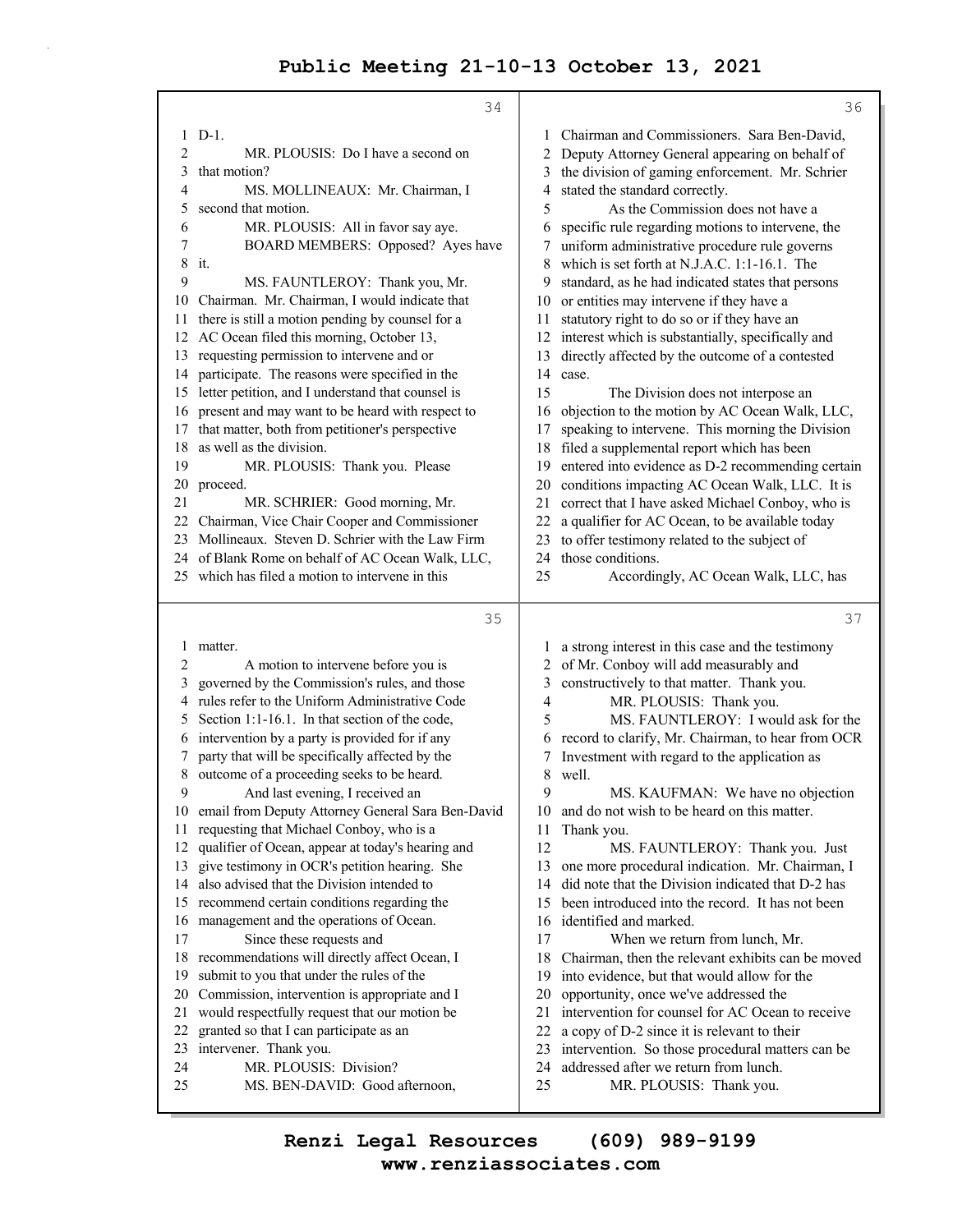|              | 38                                                                                    |                | 40                                                                                  |
|--------------|---------------------------------------------------------------------------------------|----------------|-------------------------------------------------------------------------------------|
| 1            | MS. FAUNTLEROY: You need to make a                                                    | 1              | MR. PLOUSIS: Dually noted.                                                          |
| $\mathbf{2}$ | motion with respect to the motion to intervene.                                       | $\overline{c}$ | MS. FAUNTLEROY: Ask the Division if                                                 |
| 3            | MR. PLOUSIS: Okay. I'm make a                                                         | 3              | they want to be heard.                                                              |
| 4            | motion to allow AC Ocean to intervene in this                                         | 4              | MR. PLOUSIS: Division?                                                              |
| 5            | matter. Do I have a second?                                                           | 5              | MS. BEN-DAVID: Just to clarify, Mr.                                                 |
| 6            | MS. COOPER: I'll make the second,                                                     | 6              | Schrier, you're not putting in a sealing request.                                   |
| 7            | Mr. Chairman.                                                                         | 7              | You're objecting to the substance of the                                            |
| $\,8\,$      | MR. PLOUSIS: All in favor?                                                            | 8              | condition?                                                                          |
| 9            | BOARD MEMBERS: Aye.                                                                   | 9              | MR. SCHRIER: Correct.                                                               |
| 10           | MR. PLOUSIS: Opposed? Ayes have                                                       | 10             | MS. BEN-DAVID: Does that --                                                         |
|              | 11 it. On that note, we will take a recess until 2                                    | 11             | MS. FAUNTLEROY: That would come                                                     |
| 12           | o'clock and continue with the proceedings at 2                                        | 12             | later. It's noted that there's no objection. I                                      |
| 13           | o'clock after lunch. Thank you.                                                       | 13             | assume the Division is not objecting to his                                         |
| 14           | (Whereupon a break was taken.)                                                        | 14             | position that there's no objection to the                                           |
| 15           | MR. PLOUSIS: Good afternoon. We're                                                    | 15             | introduction into evidence of D-2.                                                  |
| 16           | back in session. Mr. Nance, I understand that                                         | 16             | MS. BEN-DAVID: Thank you for                                                        |
| 17           | there are sealing requests for D-2, D-3 and A-1.                                      | 17             | clarifying.                                                                         |
| 18           | MR. NANCE: Chair, I received an                                                       | 18             | MS. FAUNTLEROY: And then D-3, are                                                   |
| 19           | additional exhibit premarked as Exhibit D-3. D-3                                      | 19             | there any sealing requests for D-3?                                                 |
| 20           | is a letter of the Division of Gaming Enforcement                                     | 20             | MS. KAUFMAN: None from me.                                                          |
| 21           | dated October the 11th 2021 on the modification                                       | 21             | MR. SCHRIER: None from where we                                                     |
| 22           | of conditions and Casino Control Commission                                           | 22             | stand.                                                                              |
| 23           | Resolution 2005-06-13.                                                                | 23             | MS. FAUNTLEROY: Mr. Chairman, I                                                     |
| 24           | MR. PLOUSIS: Thank you. Does                                                          | 24             | believe that all have been appropriately                                            |
|              | 25 counsel want to be heard on any of those matters?                                  | 25             | represented. I did want to make note that I                                         |
|              |                                                                                       |                |                                                                                     |
|              |                                                                                       |                |                                                                                     |
|              | 39                                                                                    |                | 41                                                                                  |
| 1            | Division?                                                                             | 1              | believe there is some instruction relative to D-1                                   |
| 2            | MS. FAUNTLEROY: With respect to,                                                      | 2              | and the Commission's decision with respect to                                       |
| 3            | Mr. Chairman, with your discretion, with respect                                      | 3              | $D-1$ .                                                                             |
| 4            | to D-2, D-3 and A-1, I do believe there's a                                           | 4              | MR. PLOUSIS: Yes. In regards to                                                     |
| 5            | sealing request that's pending from petitioner                                        | 5              | D-1, Miss Kaufman, if you could have the document                                   |
| 6            | with respect to A-1. And so if counsel for                                            | 6              | to us tomorrow morning with the approved sealing                                    |
| 7            | petitioner wants to be heard on that sealing                                          | 7              | items on there.                                                                     |
| 8            | request. A-1 is the Trust Agreement.                                                  | 8              | MS. KAUFMAN: Yes, Mr. Chairman.                                                     |
| 9            | MS. KAUFMAN: Yes. I respectfully,                                                     | 9              | MR. PLOUSIS: I move that Exhibits                                                   |
|              | 10 I believe that we are in agreement on the                                          |                | 10 A-1, D-1, D-2, D-3, into evidence granting the                                   |
| 11           | redactions on page 8 of the Trust Agreement. I                                        | 11             | petitioner's sealing request with respect to A-1                                    |
| 12           | respectfully request the sealing.                                                     | 12             | and D-1. Is there a second on that motion?                                          |
| 13           | MR. PLOUSIS: Thank you. I make --                                                     | 13             | MS. COOPER: Mr. Chairman, I will                                                    |
| 14           | MS. FAUNTLEROY: Division, if they                                                     | 14             | make the second on that.                                                            |
| 15           | want to be heard.                                                                     | 15             | MR. PLOUSIS: Any further                                                            |
| 16           | MS. BEN-DAVID: Thank you. No                                                          | 16             | discussion? Hearing none all in favor say aye.                                      |
| 17<br>18     | objection.                                                                            | 17<br>18       | BOARD MEMBERS: Aye.                                                                 |
| 19           | MR. PLOUSIS: Thank you.                                                               | 19             | MR. PLOUSIS: Opposed? Ayes have<br>it. With those exhibits in the record,           |
| 20           | MS. FAUNTLEROY: Let's make our way<br>through D-2 and D-3. If there are any requests  | 20             | petitioner urges us to find that it has completed                                   |
| 21           |                                                                                       | 21             |                                                                                     |
| 22           | for redactions with respect to D-2.                                                   | 22             | its ICA filing. The Casino Control Act<br>essentially affords the division a 90 day |
| 23           | MR. SCHRIER: May I be heard on D-2?<br>I have no objection to the introduction of D-2 | 23             | opportunity to review a completed application.                                      |
| 24           | into evidence, but I do reserve the right to                                          | 24             | Here, the Division reviewed the                                                     |
|              | 25 object to the conditions in D-2.                                                   | 25             | applicant's filings, determined the required                                        |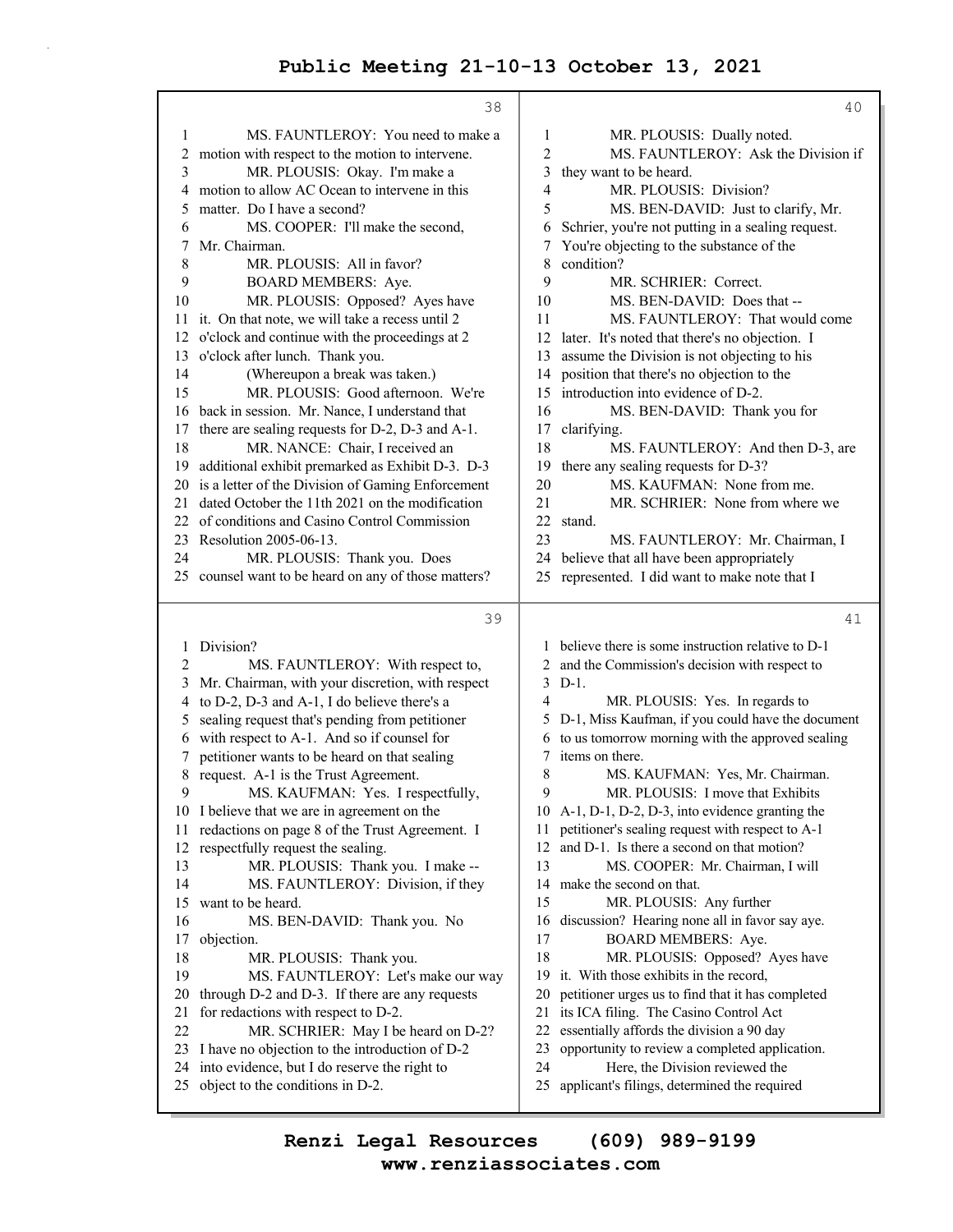|    | 42                                                |    | 44                                                   |
|----|---------------------------------------------------|----|------------------------------------------------------|
| 1  | qualifiers and has filed its ICA report           | 1  | from today are respectively the CEO and COO of       |
| 2  | accordingly. With the filing complete and the     | 2  | MotorCity Casino and are long time employees         |
| 3  | Division's report before us, are there any other  | 3  | there and they are officers of OCR Investment and    |
| 4  | objections to us proceeding on this matter today? | 4  | they will be representatives of the manager,         |
| 5  | Hearing none, are there any other                 | 5  | OCRM.                                                |
| 6  | procedural matters that should be brought to our  | 6  | The investment at Ocean is being                     |
| 7  | attention at this time?                           | 7  | made by OCR Investment in accordance with the        |
| 8  | Hearing none, we are now set for                  | 8  | framework agreement dated March 24th 2021. The       |
|    | opening statements which the parties may waive    | 9  | petition before you today is one of four             |
| 9  | and elect instead to proceed directly to          |    | petitions that have been filed and this is the       |
| 10 |                                                   | 10 | last one to be heard in this matter. So we do        |
| 11 | testimony. Counsel, what is your preference.      | 11 |                                                      |
| 12 | MS. KAUFMAN: I would like to give                 | 12 | understand if you could be a little sick, well       |
| 13 | a, try to make it short, opening statement. It's  | 13 | not of them, but of me, before they start.           |
| 14 | been a long day. I know. Thank you. Good          | 14 | I would like to quickly go through                   |
| 15 | afternoon, Mr. Chairman and Commissioners.        | 15 | them in the chronological order of when they were    |
| 16 | I am very pleased, on behalf of my                | 16 | heard so everybody can get the full context. The     |
| 17 | client, and I speak for Lloyd as well, to present | 17 | first petition that was filed was filed by Luxor     |
| 18 | a petition of OCR Investment, LLC, for interim    | 18 | and Ocean, and that was to create the                |
| 19 | casino authorization under Section 95.12 of the   | 19 | restructuring to enable the investment that OCR      |
| 20 | Casino Control Act in connection with an          | 20 | Investment will be making today and it cleared       |
| 21 | investment that's structured into two phases      | 21 | the path for that total of 175 million dollar        |
| 22 | pursuant to which OCR Investment will be          | 22 | possibility if both phases are exercised in          |
| 23 | acquiring up to 50 percent of Ocean Casino Resort | 23 | Ocean.                                               |
| 24 | Holdings, LLC, which is a newly created holding   | 24 | The second and third petitions were                  |
| 25 | company, a new qualifier of casino licensee AC    | 25 | with respect to the management agreement that I      |
|    |                                                   |    |                                                      |
|    |                                                   |    |                                                      |
|    | 43                                                |    | 45                                                   |
| 1  | Ocean Walk, which we know as Ocean Casino Resort, | 1  | referenced and one was requesting and we received    |
| 2  | and which actually most of us just call Ocean,    | 2  | a designation of OCRM as a CSIE instead of a         |
| 3  | which I do want to say is pretty remarkable       | 3  | casino licensee. And the other was a joint           |
| 4  | branding and name recognition that you say you're | 4  | petition with Ocean for approval of the              |
| 5  | going to Ocean, and we can see the actual ocean   | 5  | management agreement.                                |
| 6  | from most of the windows from Ocean and everyone  | 6  | I would like to thank the Commission                 |
| 7  | knows what you're talking about.                  |    | for scheduling a special meeting to hear that and    |
| 8  | OCR Holdings is what, in layman's                 | 8  | for to the division for cooperating and working      |
| 9  | terms, call a joint venture between OCR           | 9  | with us to get that done as well. So now, as         |
|    | 10 Investment and Luxor. And while the public     |    | 10 committed by the Casino Control Act, we are here, |
| 11 | likely has never heard of OCR Investment, and it  | 11 | as the chairman said, we have a completed            |
| 12 | is the first investment in the New Jersey casino  | 12 | application and The Act does permit for the          |
| 13 | industry and it is newly created, affiliated      | 13 | transfer of significant ownership interest before    |
| 14 | entities of OCR Investment and individual         | 14 | plenary qualification upon the granting of an        |
| 15 | qualifier, Marian Ilitch, are no stranger to      | 15 | ICA.                                                 |
| 16 | commercial casino gaming and the public is no     | 16 | And with that, I look forward to you                 |
| 17 | stranger to the name, Marian Ilitch, who, through | 17 | hearing from my witnesses after the Division's       |
| 18 | various entities and sometimes with family        | 18 | opening statement if they have one.                  |
| 19 | members, owns MotorCity Casinos, the Detroit Red  | 19 | MR. PLOUSIS: Thank you. Division?                    |
| 20 | Wings, the Detroit Tigers are also in the family  | 20 | MS. BEN-DAVID: Thank you. Good                       |
| 21 | and who founded, with her late husband, and still | 21 | afternoon, Chairman and Commissioners. Sara          |
| 22 | owns Little Caesars.                              | 22 | Ben-David appearing on behalf of the Division of     |
| 23 | And you'll be hearing a little more               | 23 | Gaming Enforcement. Today's proceeding is to         |
| 24 | about, and all that history, through testimony.   | 24 | address a proposed purchase by OCR Investment,       |
| 25 | Additionally, the two witnesses that you'll hear  | 25 | LLC, of an up to 50 percent indirect ownership       |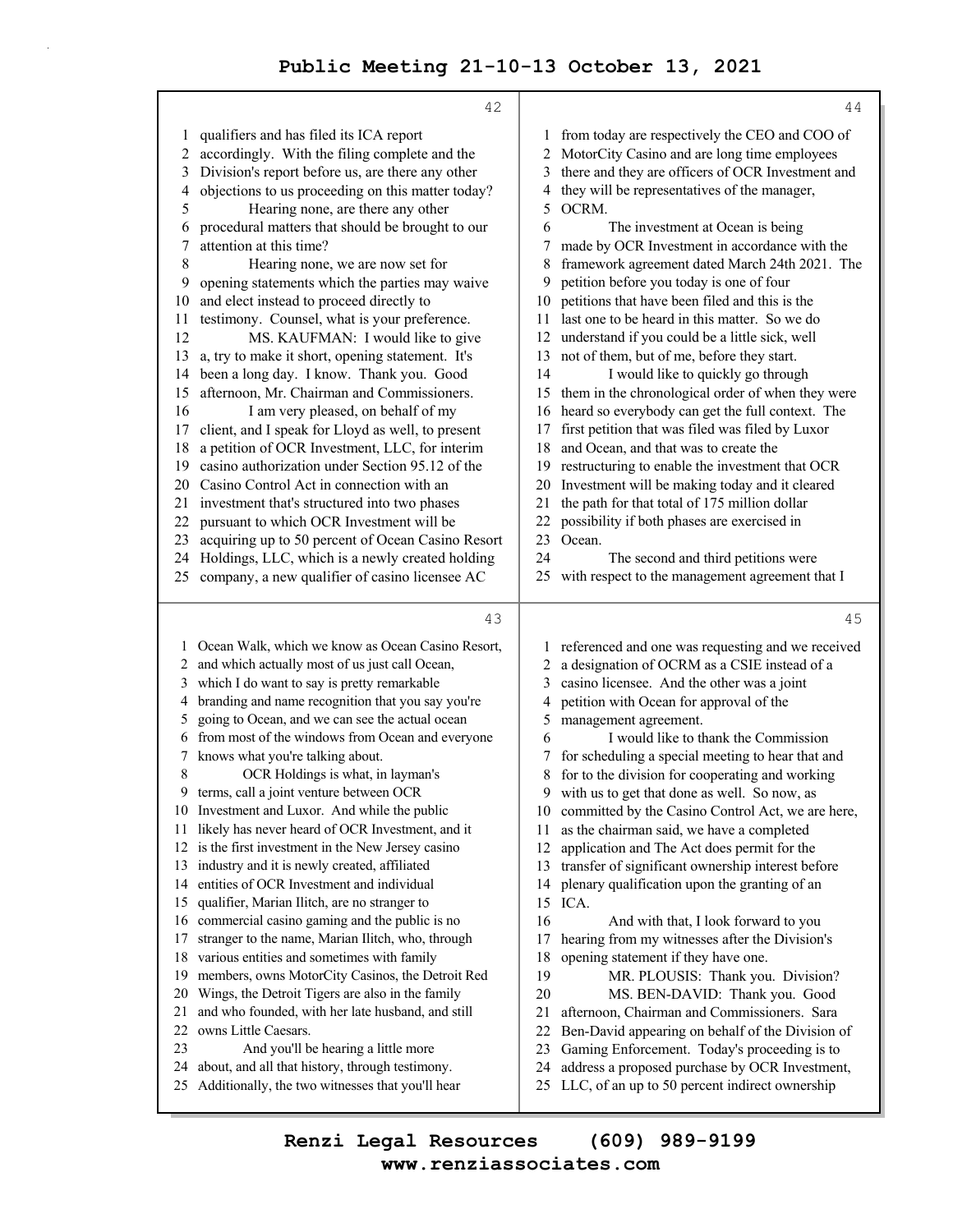|           | 46                                                                                                 |          | 48                                                                                               |
|-----------|----------------------------------------------------------------------------------------------------|----------|--------------------------------------------------------------------------------------------------|
|           | interest in casino licensee AC Ocean Walk, LLC,                                                    | 1        | AC Ocean has an equal employment and                                                             |
| 2         | for 175 million dollars.                                                                           | 2        | business opportunity plan which has been approved                                                |
| 3         | As explained by the chairman and by                                                                | 3        | and remains in place. Regarding the remaining                                                    |
| 4         | Miss Kaufman, the Casino Control Act, through the                                                  | 4        | requirements, AC Ocean has an a approved casino                                                  |
| 5         | process of interim casino authorization or ICA                                                     | 5        | hotel facility. OCR Investment has offered as                                                    |
| 6         | allows an applicant like OCR Investment to                                                         | 6        | its ICA trustee, William Murtha who holds an                                                     |
| 7         | purchase a significant ownership interest in an                                                    | 7        | active casino key employee license and therefore                                                 |
| 8         | ongoing casino operation while its plenary                                                         | 8        | may be qualified.                                                                                |
| 9         | investigation is completed, while at all times                                                     | 9        | The Division also reviewed the ICA                                                               |
| 10        | maintaining the strict regulation of gaming.                                                       | 10       | Trust Agreement and finds it acceptable.                                                         |
| 11        | The Division has conducted a                                                                       | 11       | Finally, the Division submits the interim                                                        |
| 12        | preliminary investigation of the new entities and                                                  | 12       | operation would best serve the public interest                                                   |
| 13        | their individual qualifiers. The Act sets forth                                                    | 13       | under ICA as it would allow OCR Investment to                                                    |
| 14        | four other requirements for ICA which must be                                                      | 14       | make its investment while being subject to the                                                   |
| 15        | proven by clear and convincing evidence. First,                                                    | 15       | strict regulation of gaming.                                                                     |
| 16        | statements of compliance must be issued pursuant                                                   | 16       | The Division director designated all                                                             |
| 17        | to Sections 81, 82, 84 and 134.                                                                    | 17       | entities the natural persons required to qualify                                                 |
| 18        | These sections, in part, require                                                                   | 18       | in connection with OCR Investment's ICA                                                          |
| 19        | that all management or lease agreements be                                                         | 19       | application. The Division has conducted a                                                        |
| 20        | approved by the Commission, that the<br>organizational documents of a casino holding               | 20       | preliminary investigation of such entities and                                                   |
| 21<br>22. | company include required statutory provisions of                                                   | 21<br>22 | persons which is reflected in its report.<br>In its report, in addition to the                   |
| 23        | The Act. That ICA will not result in undue                                                         | 23       | EEO area, the Division also reviewed matters                                                     |
| 24 -      | economic concentration and that Equal Employment                                                   | 24       | pertinent to continued casino operations at Ocean                                                |
|           | 25 Opportunity is afforded to all employees.                                                       | 25       | Casino Resort, including the audit and compliance                                                |
|           |                                                                                                    |          |                                                                                                  |
|           |                                                                                                    |          |                                                                                                  |
|           | 47                                                                                                 |          | 49                                                                                               |
|           |                                                                                                    |          |                                                                                                  |
| 1         | Second, the casino hotel facility                                                                  | 1        | committees. The previously approved audit                                                        |
| 2<br>3    | must be an approved hotel in accordance with                                                       | 2<br>3   | committee charter and compliance program will                                                    |
| 4         | Section 83. Third, the ICA trustee must be                                                         | 4        | remain in place.                                                                                 |
| 5         | qualified. Fourth, it must be shown that interim<br>operation would best serve the interest of the | 5        | The Division's report also contains<br>a financial analysis of Ocean Casino Resort's             |
| 6         | public. The Division filed a report regarding                                                      | 6        | operating results debt structure and forecasts.                                                  |
| 7         | this matter on September 22nd 2021 which has been                                                  | 7        | As you know, numerous financial conditions were                                                  |
| 8         | entered into evidence as D-1.                                                                      | 8        | imposed in connection with Ocean's initial casino                                                |
| 9         | As to the first requirement                                                                        |          | 9 licensure. Ocean encountered financial                                                         |
|           | 10 regarding statements of compliance, a new                                                       |          | 10 difficulties shortly after opening in 2018.                                                   |
| 11        | management agreement, as explained by Miss                                                         | 11       | It incurred operating losses and                                                                 |
| 12        | Kaufman, has been approved by the Commission.                                                      | 12       | struggled to satisfy its financial obligations.                                                  |
| 13        | That was done at a special meeting on September                                                    | 13       | In 2019, Luxor Capital Group, LP, provided needed                                                |
| 14        | 21st. As a holding company, OCR Investment has                                                     | 14       | funding in exchange for a majority stake in an AC                                                |
| 15        | incorporated into its organizational documents,                                                    | 15       | Ocean Walk holding company. Numerous financial                                                   |
| 16        | the statutory provisions required by The Act.                                                      | 16       | conditions were continued when Luxor was                                                         |
| 17        | An additional holding company,                                                                     | 17       | qualified in May of 2020.                                                                        |
| 18        | Pioneer Fiduciary Company, LLC, is awaiting                                                        | 18       | More recently, AC Ocean's operating                                                              |
| 19        | confirmation that its amended documents were                                                       | 19       | results have improved, which has led to                                                          |
| 20        | accepted for filing pursuant to a condition                                                        | 20       | consistently positive EBDTA and an increase with                                                 |
| 21        | recommended by the Division. Such confirmation                                                     | 21       | liquidity. The investment by OCR Investment,                                                     |
| 22        | must be submitted within 20 days of any grant of                                                   | 22       | LLC, would provide Ocean funds to do a number of                                                 |
| 23        | ICA. No undue economic concentration would                                                         | 23       | things. Repay debt, embark on a room expansion.                                                  |
| 24<br>25  | result as the owners of OCR Investment are new to<br>the Atlantic City market.                     | 24<br>25 | In this regard, long term debt is projected to<br>decrease by approximately 30 percent after the |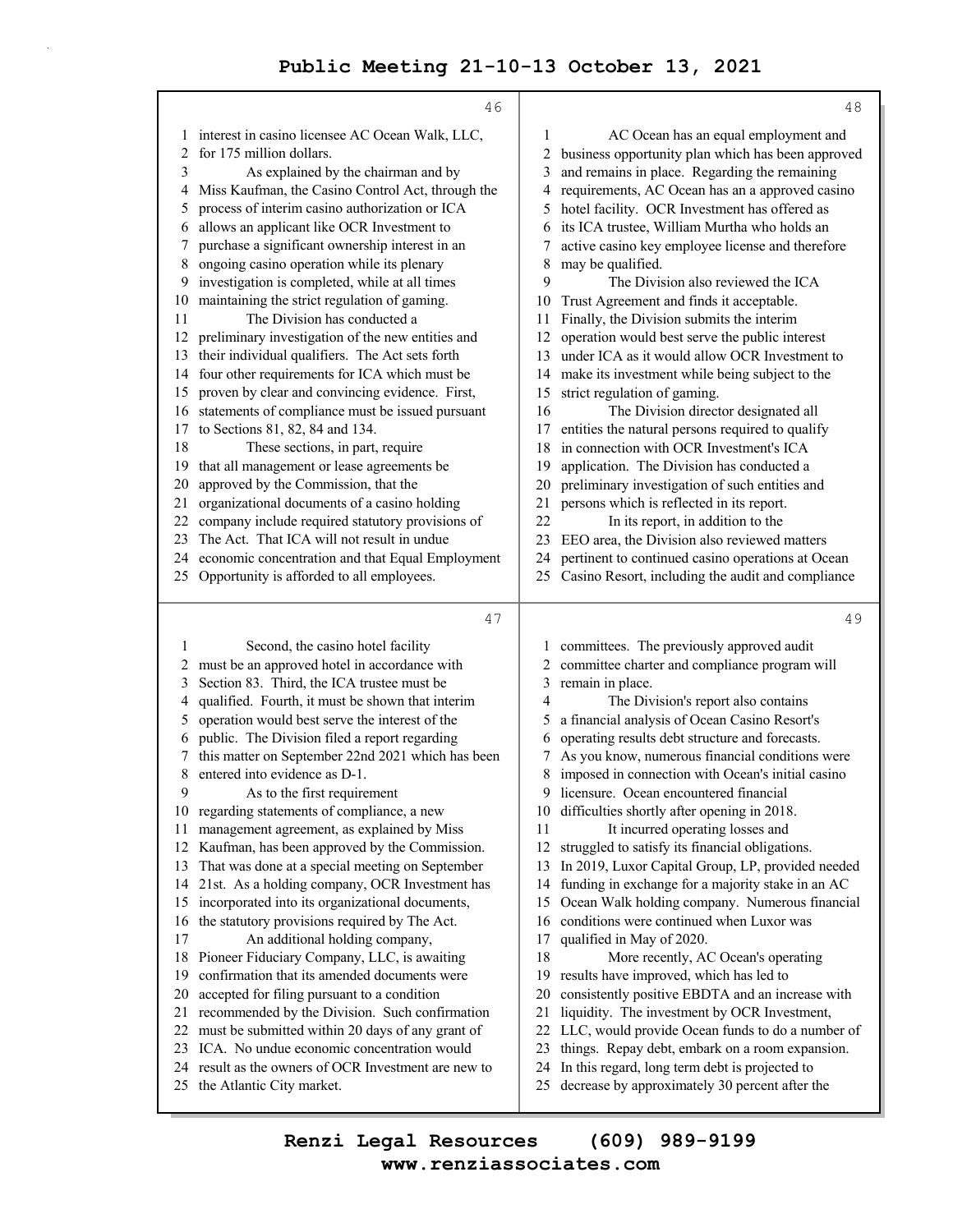|          | 50                                                                                                 |          | 52                                                                                 |
|----------|----------------------------------------------------------------------------------------------------|----------|------------------------------------------------------------------------------------|
| 1        | transaction.                                                                                       | 1        | everyone for their time and energy today.                                          |
| 2        | The forecasts further anticipate                                                                   | 2        | Greatly appreciate that. As Lynne mentioned, I'm                                   |
| 3        | additional growth. Effective October 8, 2021,                                                      | 3        | currently president at MotorCity Casino, which is                                  |
| 4        | Chief Executive Theresa Glebocki resigned several                                                  | 4        | the top position here at MotorCity. It's akin to                                   |
| 5        | weeks following the filing of the Division's                                                       | 5        | being CEO.                                                                         |
| 6        | report. In relation to that development, and its                                                   | 6        | I have 33 years in the industry. I                                                 |
| 7        | affect upon management, the plans for the                                                          | 7        | started in 1988 at Caesars Palace in Las Vegas as                                  |
| 8        | property and its operations may be modified.                                                       | 8        | an internal auditor. I was internal audit                                          |
| 9        | Under the circumstances, the                                                                       | 9        | manager, eventually director of internal audit.                                    |
| 10       | operating performance of the property must                                                         | 10       | I left to go to the Sheraton Organization as the                                   |
| 11       | continue to be closely scrutinized. This morning                                                   | 11       | director of internal audits for their casinos                                      |
| 12       | the Division sent a letter to the Commission                                                       | 12<br>13 | worldwide.                                                                         |
| 13       | revising certain recommendations in its report.<br>Given the change in leadership at the property, | 14       | Eventually moved on to property as<br>the controller there at the Desert Inn, left |
| 14<br>15 | the Division has rescinded an interim                                                              | 15       | there in '96 to go to the Hard Rock to become                                      |
| 16       | modification of the May 2020 financial conditions                                                  | 16       | their chief financial officer in Las Vegas. In                                     |
| 17       | ab initio and those conditions remain in effect.                                                   | 17       | 1999, I moved here to Detroit. I opened actually                                   |
| 18       | The Division has recommended new                                                                   | 18       | Greek Town Casino, one of the three commercial                                     |
| 19       | conditions be imposed, addressing the CEO vacancy                                                  | 19       | casinos here in Michigan just down the street                                      |
| 20       | and other matters. At today's proceeding, the                                                      | 20       | from where I am today.                                                             |
| 21       | Commission will hear testimony further addressing                                                  | 21       | I eventually became the assistant                                                  |
| 22       | ICA requirements, operational matters and the                                                      | 22       | general manager. I moved here to MotorCity in                                      |
| 23       | financial condition of Ocean.                                                                      | 23       | 2006 as their chief financial officer. I've had                                    |
| 24       | The Division submits that based upon                                                               |          | 24 various titles including in charge of facilities                                |
|          | 25 its report and today's testimony, the Commission                                                | 25       | and other areas and was promoted to the president                                  |
|          | 51                                                                                                 |          | 53                                                                                 |
|          | 1 will have sufficient information to determine                                                    | 1        | of the property in 2016. I'm a CPA at heart. I                                     |
| 2        | whether ICA should be granted to OCR Investment                                                    | 2        | maintain my CPA license in Nevada. I spent two                                     |
| 3        | and on what basis. Thank you.                                                                      | 3        | years with Grant Thornton prior to joining the                                     |
| 4        | MR. PLOUSIS: Thank you. Miss                                                                       | 4        | gaming industry.                                                                   |
| 5        | Kaufman, please call your first witness.                                                           | 5        | Okay. Well, I am going to take line<br>Q.                                          |
| 6        | MS. KAUFMAN: Certainly. I call                                                                     | 6        | that I've heard Lloyd say, but I have to say a                                     |
|          | Bruce Dall. Thank you.                                                                             | 7        | caveat when I was, I was listening to the                                          |
| 8        | MR. PLOUSIS: Mr. Nance, can you                                                                    | 8        | beginning of your job history, I was going to say                                  |
| 9        | swear in Mr. Dall?                                                                                 | 9        | so you can't keep a job, but actually, then you                                    |
| 10       | MR. NANCE: Mr. Dall, would you                                                                     | 10       | could keep a job because it's been 15 years                                        |
| 11<br>12 | please raise your right hand? Please state your<br>name for the record.                            | 11<br>12 | which, as many of us know in this industry, is a<br>long life.                     |
| 13       | MR. DALL: Bruce Dall.                                                                              | 13       | Could you talk about kind of how you                                               |
| 14       | MR. NANCE: Do you swear to tell the                                                                | 14       | or I need you to first tell us a little but about                                  |
| 15       | truth, the whole truth and nothing but the truth?                                                  | 15       | the Ilitch family. You're at MotorCity. Detroit                                    |
| 16       | MR. DALL: I do.                                                                                    | 16       | is their town. That's where they founded their                                     |
| 17       | MR. NANCE: Thank you.                                                                              | 17       | businesses. Could you just give us a little                                        |
| 18       | EXAMINATION BY MS. KAUFMAN:                                                                        | 18       | insight into their history?                                                        |
| 19       | Thank you. I described in my<br>Q.                                                                 | 19       | A.<br>Again, entrepreneurs through and                                             |
| 20       | opening statement your positions with OCR                                                          | 20       | through. They started with a single pizza shop                                     |
| 21       | Investment and OCRM. Could you tell us what your                                                   | 21       | in Garden City in 1959 and have grown Little                                       |
| 22       | current position is? I also described that at                                                      | 22       | Caesars into an international brand. If you                                        |
| 23       | MotorCity, but could you tell us about that and a                                                  | 23       | haven't gotten Pizza Pizza or Hot and Ready, you                                   |
| 24<br>25 | little bit about your job history?<br>Sure. Actually, I want to thank<br>А.                        | 24<br>25 | probably haven't eaten a pizza ever.<br>Certainly they parlayed that, as you       |
|          |                                                                                                    |          |                                                                                    |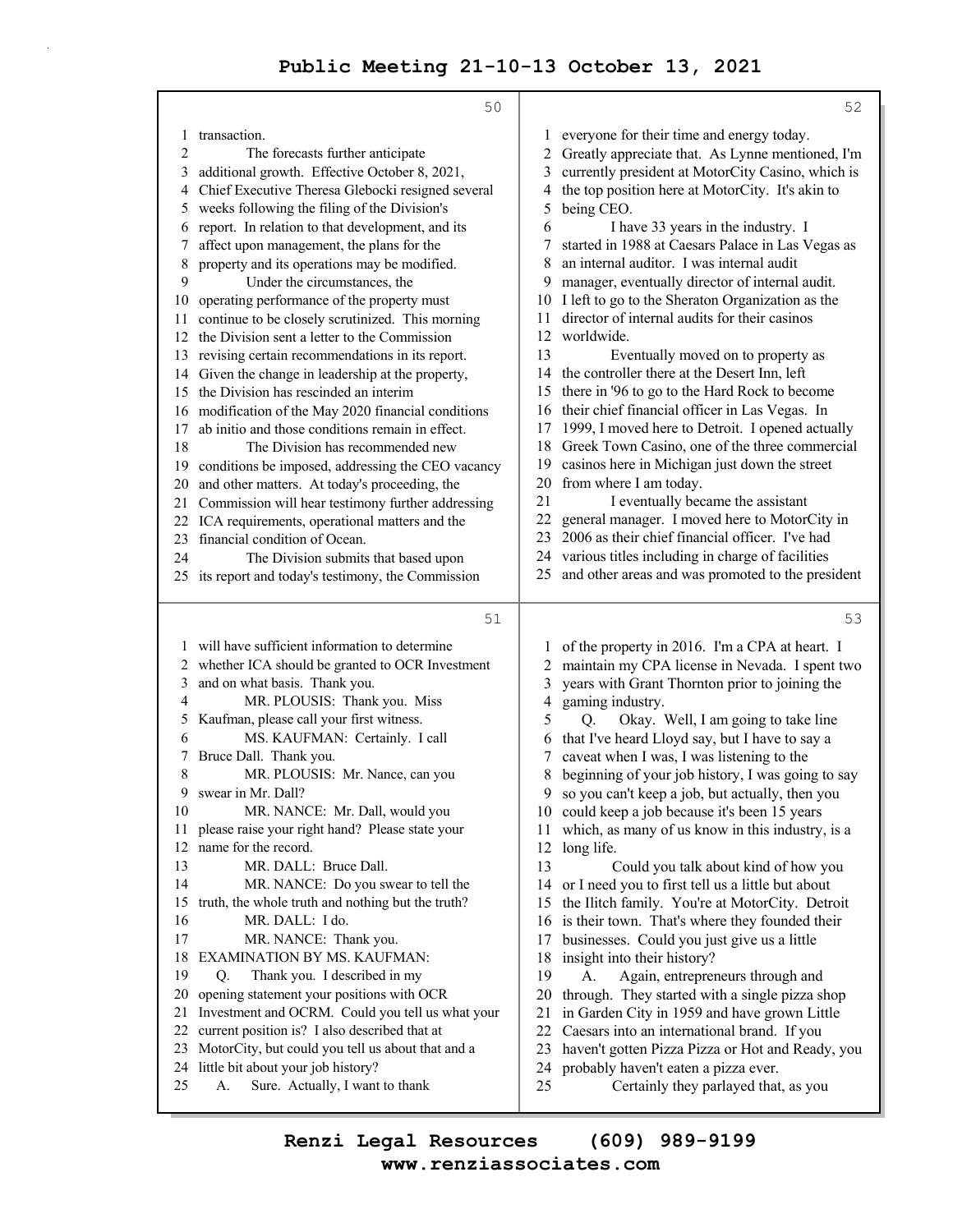|          | 54                                                                                                   |          | 56                                                                    |
|----------|------------------------------------------------------------------------------------------------------|----------|-----------------------------------------------------------------------|
|          | 1 mentioned, into the acquisition of the Red Wings                                                   | 1        | City, they got a month jump on us. We weren't                         |
|          | 2 when they were the Dead Wings and then eventually                                                  | 2        | able to open here in Michigan until August 5th.                       |
| 3        | the Tigers as well. They own, or they operate                                                        | 3        | They opened July 2nd and immediately                                  |
|          | 4 Little Caesars Arena which is a brand new 18,000                                                   | 4        | the numbers took off. So again, the property                          |
| 5        | seat arena, Comerica Park, the Fox Theater, so                                                       | 5        | coupled out with Hard Rock being right down the                       |
| 6        | they're very much in the entertainment business.                                                     | 6        | street, a lot of the business in Atlantic City                        |
| 7        | And actually when you say the others                                                                 | 7        | has slowly been shifting towards North Beach and                      |
| 8        | name, it's almost synonymous with downtown                                                           | 8        | I think having the nice property at that end,                         |
| 9        | Detroit because when people were moving out, they                                                    | 9        | along with the Hard Rock is going to lead to                          |
| 10       | brought their corporate headquarters downtown.                                                       | 10       | great opportunities.                                                  |
| 11       | So there you are in Detroit and with<br>Q.                                                           | 11       | Well, I knew you were serious<br>O.                                   |
|          | 12 lots of business interest in Detroit, I do                                                        | 12       | before, but when I heard you and John were                            |
|          | 13 realize Ilitch Holding is spread out as interest                                                  | 13       | driving here during the pandemic because none of                      |
|          | 14 all over, really the world, but what made the                                                     | 14       | us were getting into airplanes, I felt pretty                         |
|          | 15 Ilitch's or you or whoever first decided to look                                                  | 15       | good about this day happening. And hopefully,                         |
|          | 16 towards Atlantic City and then Ocean?                                                             | 16       | we'll see how the rest of the day goes.                               |
| 17       | So we've actually -- Marian has<br>A.                                                                | 17       | However, you are talking about, you                                   |
| 18       | owned this property 100 percent since 2005.                                                          | 18       | know, how they had a loss and they turned around.                     |
| 19       | Again, the opportunity to grow for staff was one                                                     | 19       | But when you look at the numbers and the two                          |
| 20       | of the things that she was interested in, so                                                         | 20       | bankruptcies, it was looking quite bleak and                          |
| 21       | we've taken a look at bringing many different                                                        | 21       | there were a lot of lookers at the property and                       |
| 22       | properties throughout the United States.                                                             | 22       | Luxor was putting in a lot of money. I guess                          |
| 23       | We really didn't find one with the                                                                   | 23       | you're confident.                                                     |
| 24<br>25 | upside that we believe Ocean has in front of it,                                                     | 24<br>25 | And that kind of leads me to, what                                    |
|          | and quite frankly, the multiples and the way                                                         |          | do you attribute the turn around to? It could be                      |
|          | 55                                                                                                   |          | 57                                                                    |
|          | 1 people ran the casinos were pretty good, so there                                                  |          | of course because they knew you were going to buy                     |
|          | 2 wasn't an upside. When we came to Atlantic City                                                    | 2        | them and they want you to get their finances in                       |
| 3        | and somebody called us with this opportunity                                                         | 3        | order, but I made that up.                                            |
| 4        | related notion, we looked past the two previous                                                      | 4        | When we locked the property and took<br>A.                            |
| 5        | bankruptcies.                                                                                        | 5        | a look at what it offered, all of the amenities                       |
| 6        | We saw a building that had a ton of                                                                  | 6        | they had, Ovation Hall with 4,000 seats, a casino                     |
| 7        | potential. And quite frankly, maybe it was luck                                                      | 7        | that was spread out nicely instead of compact and                     |
| 8        | or maybe it was skill, but I think it's performed                                                    | 8        | low ceilings and potentially smokey, we thought                       |
|          | 9 even better than we expected so far.                                                               |          | 9 it had a great opportunity.                                         |
| 10       | When you started that, we lived in a<br>Q.                                                           | 10       | I think -- again, we didn't spend a                                   |
| 11       | different world. It was a prepandemic world, so                                                      | 11       | lot of time on the management prior to June of                        |
| 12       | casinos were closing, things are looking much                                                        | 12       | 2019, but I think they did a lot of things that                       |
| 13       | better now than we ever thought they would. Can                                                      | 13       | probably weren't the right way to go. Again, the                      |
| 14       | we hear about your commitment during that period                                                     | 14       | property and history had some missteps that                           |
| 15       | of time because it is kind of remarkable?                                                            | 15       | people would say in the industry and I think                          |
| 16       | Yeah. I mean, concerning the<br>A.                                                                   | 16       | really they needed to have somebody get the                           |
| 17       | pandemic, if you look back, even the short                                                           | 17       | casino marketing rolling, you know, figure out                        |
| 18       | history going back to 2019, prepandemic, the                                                         | 18       | what things could be cut.                                             |
| 19       | property in the first six months lost 20 million                                                     | 19       | Certainly, we actually took a look                                    |
| 20       | dollars. By the end of the year they broke even                                                      | 20<br>21 | at the property way back in 2014 prior to its                         |
|          |                                                                                                      |          | first bankruptcy, and given the real estate taxes                     |
| 21       | on the dotted line.                                                                                  |          |                                                                       |
| 22       | So the property already started                                                                      | 22       | on it as well as the utility costs, it was just a                     |
| 23       | performing well at the end of 2019. None of us                                                       | 23       | non starter and they had fixed that by mid 2019.                      |
| 24       | knew how long the pandemic would last or how long<br>25 we would remain closed. Luckily, in Atlantic | 24<br>25 | So again, the property is phenomenal, 2.4 billion<br>dollar property. |

**www.renziassociates.com Renzi Legal Resources (609) 989-9199**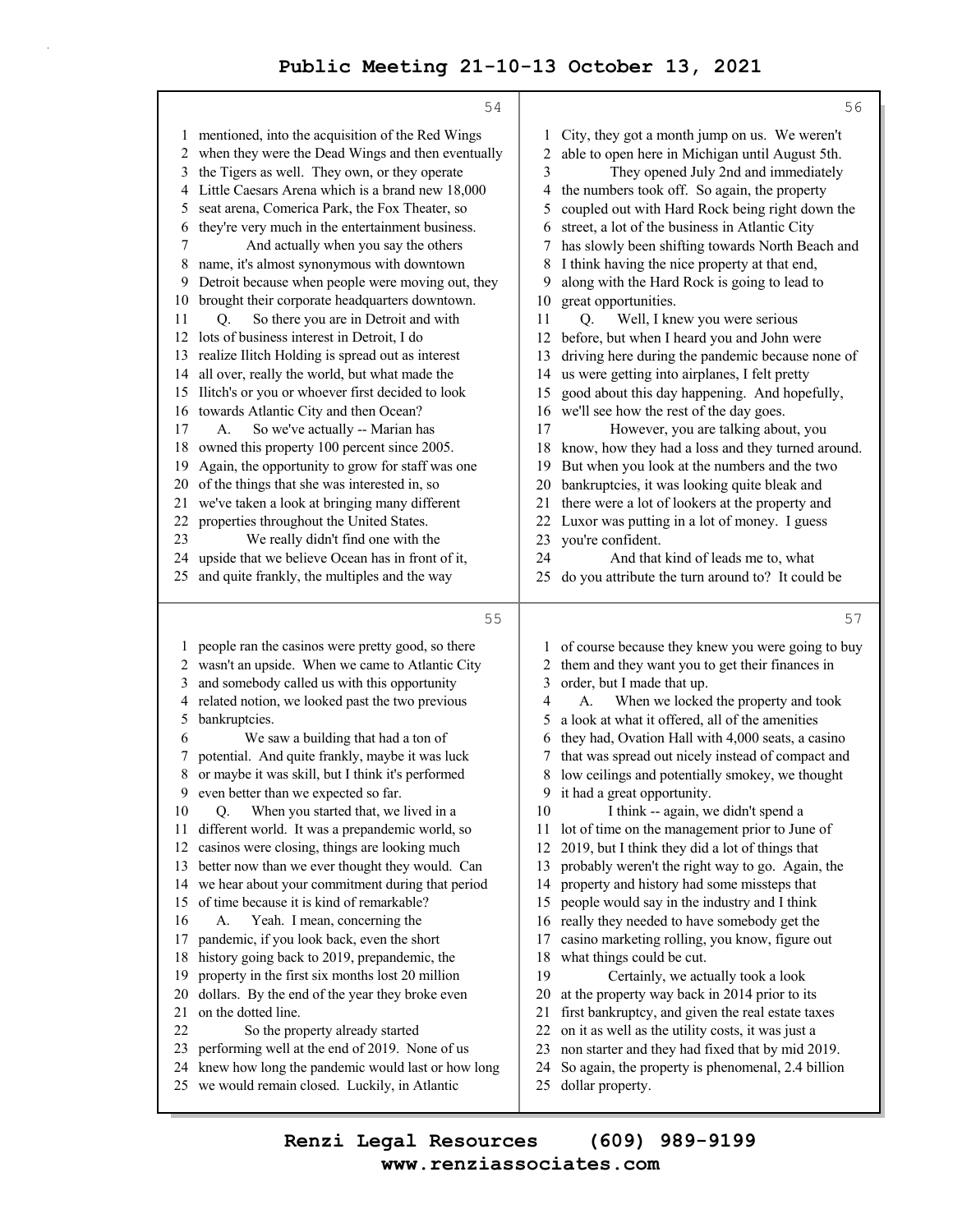| I think it's six million or seven<br>1<br>If I have anything to do with it, we<br>1<br>А.<br>million square feet, so if you're concerned with<br>2<br>want it open no later than Memorial Day.<br>2<br>3<br>heating in the winter, that might be a problem,<br>Obviously, that's when the high season starts,<br>3<br>but again, we thought all they needed was just<br>but the sooner, the better because even on<br>4<br>4<br>solid management.<br>weekends now, I think they max out, so we<br>5<br>5<br>Well, as the Commission and the<br>definitely could use the extra rooms.<br>6<br>Q.<br>6<br>Okay. And have you reviewed the<br>Division knows, Lloyd and I, knew the property<br>7<br>О.<br>7<br>when it was a piece of land like the name that I<br>8<br>report and the forecasted numbers that are in the<br>8<br>DGE report?<br>don't think we're allowed to say here, kind of<br>9<br>9<br>10<br>A.<br>I have.<br>like Voldemort, something bad happens. But the<br>$10\,$<br>11<br>first people that were building the property and<br>Q.<br>And do you feel they're realistic<br>11<br>and achievable?<br>that's a banking term decided to go for it and it<br>12<br>12<br>13<br>I think they're more than realistic.<br>may have taken a while, but it looks like they<br>А.<br>13<br>I think they're being beat down pretty handily<br>found the right people.<br>14<br>14<br>based on what was originally done. Certainly we<br>15<br>15<br>Now, you're going to put 175 million<br>anticipated it being a profitable this year or<br>dollars into it. And if I were an outsider, what<br>16<br>16<br>even last year in 2020. Actually in 2020 they<br>would really excite me about this is if you paid<br>17<br>17<br>did 20 million, and then this year they're on<br>18<br>somebody to buy a casino, they would take the<br>18<br>base for something north of 60 million, so again,<br>19<br>money and say thank you, and then you would have<br>19<br>I think the property is doing well. We're<br>20<br>to put money into the casino to keep it running.<br>20<br>obviously happy to see that.<br>21<br>21<br>So tell me what you're going to do<br>Back to Detroit and the Ilitch<br>22<br>with 175 million dollars and what your partner,<br>О.<br>22<br>family, they, just from what I read and what I've<br>23<br>Luxor, has, what you both agreed to do. Some of<br>23<br>heard publically, the Ilitch family has made, as<br>24<br>24 it, not all of it, just some general.<br>you pointed out, they went back to Detroit when<br>25<br>In general, no, initial as you<br>25<br>А.<br>59<br>61<br>mentioned the rooms before, 70 million of the 175<br>everybody was leaving and they have made a large<br>1<br>will go in towards completing the 12 stories that<br>charitable contributions, not just monetarily,<br>$\overline{c}$<br>2<br>are unbuilt on the existing tower. Roughly 463<br>but in terms of programs and being involved in<br>3<br>3<br>rooms, if I remember correctly. We think that's<br>4<br>the community.<br>4<br>5<br>5<br>most important.<br>Could you talk a little about that<br>We think that helps, not only with<br>and then kind of how you see some of those<br>6<br>6<br>hotel revenues of course, but as well as casino<br>thoughts or efforts would come to Atlantic City,<br>7<br>7<br>8<br>8<br>or really just how you feel your role in Atlantic<br>revenues as you house customers that can come |
|---------------------------------------------------------------------------------------------------------------------------------------------------------------------------------------------------------------------------------------------------------------------------------------------------------------------------------------------------------------------------------------------------------------------------------------------------------------------------------------------------------------------------------------------------------------------------------------------------------------------------------------------------------------------------------------------------------------------------------------------------------------------------------------------------------------------------------------------------------------------------------------------------------------------------------------------------------------------------------------------------------------------------------------------------------------------------------------------------------------------------------------------------------------------------------------------------------------------------------------------------------------------------------------------------------------------------------------------------------------------------------------------------------------------------------------------------------------------------------------------------------------------------------------------------------------------------------------------------------------------------------------------------------------------------------------------------------------------------------------------------------------------------------------------------------------------------------------------------------------------------------------------------------------------------------------------------------------------------------------------------------------------------------------------------------------------------------------------------------------------------------------------------------------------------------------------------------------------------------------------------------------------------------------------------------------------------------------------------------------------------------------------------------------------------------------------------------------------------------------------------------------------------------------------------------------------------------------------------------------------------------------------------------------------------------------------------------------------------------------------------------------------------------------------------------------------------------------------------------------------------------------------------------------------------------------------------------------------------------------------------------------------------------------------------------------------------------------------------------------------------------------------------------------------------------------------------------------------------------------------------------------------------------------------------------------------------------------------------------------------------------------------------------------------------------------------------------------------------|
|                                                                                                                                                                                                                                                                                                                                                                                                                                                                                                                                                                                                                                                                                                                                                                                                                                                                                                                                                                                                                                                                                                                                                                                                                                                                                                                                                                                                                                                                                                                                                                                                                                                                                                                                                                                                                                                                                                                                                                                                                                                                                                                                                                                                                                                                                                                                                                                                                                                                                                                                                                                                                                                                                                                                                                                                                                                                                                                                                                                                                                                                                                                                                                                                                                                                                                                                                                                                                                                                           |
|                                                                                                                                                                                                                                                                                                                                                                                                                                                                                                                                                                                                                                                                                                                                                                                                                                                                                                                                                                                                                                                                                                                                                                                                                                                                                                                                                                                                                                                                                                                                                                                                                                                                                                                                                                                                                                                                                                                                                                                                                                                                                                                                                                                                                                                                                                                                                                                                                                                                                                                                                                                                                                                                                                                                                                                                                                                                                                                                                                                                                                                                                                                                                                                                                                                                                                                                                                                                                                                                           |
|                                                                                                                                                                                                                                                                                                                                                                                                                                                                                                                                                                                                                                                                                                                                                                                                                                                                                                                                                                                                                                                                                                                                                                                                                                                                                                                                                                                                                                                                                                                                                                                                                                                                                                                                                                                                                                                                                                                                                                                                                                                                                                                                                                                                                                                                                                                                                                                                                                                                                                                                                                                                                                                                                                                                                                                                                                                                                                                                                                                                                                                                                                                                                                                                                                                                                                                                                                                                                                                                           |
|                                                                                                                                                                                                                                                                                                                                                                                                                                                                                                                                                                                                                                                                                                                                                                                                                                                                                                                                                                                                                                                                                                                                                                                                                                                                                                                                                                                                                                                                                                                                                                                                                                                                                                                                                                                                                                                                                                                                                                                                                                                                                                                                                                                                                                                                                                                                                                                                                                                                                                                                                                                                                                                                                                                                                                                                                                                                                                                                                                                                                                                                                                                                                                                                                                                                                                                                                                                                                                                                           |
|                                                                                                                                                                                                                                                                                                                                                                                                                                                                                                                                                                                                                                                                                                                                                                                                                                                                                                                                                                                                                                                                                                                                                                                                                                                                                                                                                                                                                                                                                                                                                                                                                                                                                                                                                                                                                                                                                                                                                                                                                                                                                                                                                                                                                                                                                                                                                                                                                                                                                                                                                                                                                                                                                                                                                                                                                                                                                                                                                                                                                                                                                                                                                                                                                                                                                                                                                                                                                                                                           |
|                                                                                                                                                                                                                                                                                                                                                                                                                                                                                                                                                                                                                                                                                                                                                                                                                                                                                                                                                                                                                                                                                                                                                                                                                                                                                                                                                                                                                                                                                                                                                                                                                                                                                                                                                                                                                                                                                                                                                                                                                                                                                                                                                                                                                                                                                                                                                                                                                                                                                                                                                                                                                                                                                                                                                                                                                                                                                                                                                                                                                                                                                                                                                                                                                                                                                                                                                                                                                                                                           |
|                                                                                                                                                                                                                                                                                                                                                                                                                                                                                                                                                                                                                                                                                                                                                                                                                                                                                                                                                                                                                                                                                                                                                                                                                                                                                                                                                                                                                                                                                                                                                                                                                                                                                                                                                                                                                                                                                                                                                                                                                                                                                                                                                                                                                                                                                                                                                                                                                                                                                                                                                                                                                                                                                                                                                                                                                                                                                                                                                                                                                                                                                                                                                                                                                                                                                                                                                                                                                                                                           |
|                                                                                                                                                                                                                                                                                                                                                                                                                                                                                                                                                                                                                                                                                                                                                                                                                                                                                                                                                                                                                                                                                                                                                                                                                                                                                                                                                                                                                                                                                                                                                                                                                                                                                                                                                                                                                                                                                                                                                                                                                                                                                                                                                                                                                                                                                                                                                                                                                                                                                                                                                                                                                                                                                                                                                                                                                                                                                                                                                                                                                                                                                                                                                                                                                                                                                                                                                                                                                                                                           |
|                                                                                                                                                                                                                                                                                                                                                                                                                                                                                                                                                                                                                                                                                                                                                                                                                                                                                                                                                                                                                                                                                                                                                                                                                                                                                                                                                                                                                                                                                                                                                                                                                                                                                                                                                                                                                                                                                                                                                                                                                                                                                                                                                                                                                                                                                                                                                                                                                                                                                                                                                                                                                                                                                                                                                                                                                                                                                                                                                                                                                                                                                                                                                                                                                                                                                                                                                                                                                                                                           |
|                                                                                                                                                                                                                                                                                                                                                                                                                                                                                                                                                                                                                                                                                                                                                                                                                                                                                                                                                                                                                                                                                                                                                                                                                                                                                                                                                                                                                                                                                                                                                                                                                                                                                                                                                                                                                                                                                                                                                                                                                                                                                                                                                                                                                                                                                                                                                                                                                                                                                                                                                                                                                                                                                                                                                                                                                                                                                                                                                                                                                                                                                                                                                                                                                                                                                                                                                                                                                                                                           |
|                                                                                                                                                                                                                                                                                                                                                                                                                                                                                                                                                                                                                                                                                                                                                                                                                                                                                                                                                                                                                                                                                                                                                                                                                                                                                                                                                                                                                                                                                                                                                                                                                                                                                                                                                                                                                                                                                                                                                                                                                                                                                                                                                                                                                                                                                                                                                                                                                                                                                                                                                                                                                                                                                                                                                                                                                                                                                                                                                                                                                                                                                                                                                                                                                                                                                                                                                                                                                                                                           |
|                                                                                                                                                                                                                                                                                                                                                                                                                                                                                                                                                                                                                                                                                                                                                                                                                                                                                                                                                                                                                                                                                                                                                                                                                                                                                                                                                                                                                                                                                                                                                                                                                                                                                                                                                                                                                                                                                                                                                                                                                                                                                                                                                                                                                                                                                                                                                                                                                                                                                                                                                                                                                                                                                                                                                                                                                                                                                                                                                                                                                                                                                                                                                                                                                                                                                                                                                                                                                                                                           |
|                                                                                                                                                                                                                                                                                                                                                                                                                                                                                                                                                                                                                                                                                                                                                                                                                                                                                                                                                                                                                                                                                                                                                                                                                                                                                                                                                                                                                                                                                                                                                                                                                                                                                                                                                                                                                                                                                                                                                                                                                                                                                                                                                                                                                                                                                                                                                                                                                                                                                                                                                                                                                                                                                                                                                                                                                                                                                                                                                                                                                                                                                                                                                                                                                                                                                                                                                                                                                                                                           |
|                                                                                                                                                                                                                                                                                                                                                                                                                                                                                                                                                                                                                                                                                                                                                                                                                                                                                                                                                                                                                                                                                                                                                                                                                                                                                                                                                                                                                                                                                                                                                                                                                                                                                                                                                                                                                                                                                                                                                                                                                                                                                                                                                                                                                                                                                                                                                                                                                                                                                                                                                                                                                                                                                                                                                                                                                                                                                                                                                                                                                                                                                                                                                                                                                                                                                                                                                                                                                                                                           |
|                                                                                                                                                                                                                                                                                                                                                                                                                                                                                                                                                                                                                                                                                                                                                                                                                                                                                                                                                                                                                                                                                                                                                                                                                                                                                                                                                                                                                                                                                                                                                                                                                                                                                                                                                                                                                                                                                                                                                                                                                                                                                                                                                                                                                                                                                                                                                                                                                                                                                                                                                                                                                                                                                                                                                                                                                                                                                                                                                                                                                                                                                                                                                                                                                                                                                                                                                                                                                                                                           |
|                                                                                                                                                                                                                                                                                                                                                                                                                                                                                                                                                                                                                                                                                                                                                                                                                                                                                                                                                                                                                                                                                                                                                                                                                                                                                                                                                                                                                                                                                                                                                                                                                                                                                                                                                                                                                                                                                                                                                                                                                                                                                                                                                                                                                                                                                                                                                                                                                                                                                                                                                                                                                                                                                                                                                                                                                                                                                                                                                                                                                                                                                                                                                                                                                                                                                                                                                                                                                                                                           |
|                                                                                                                                                                                                                                                                                                                                                                                                                                                                                                                                                                                                                                                                                                                                                                                                                                                                                                                                                                                                                                                                                                                                                                                                                                                                                                                                                                                                                                                                                                                                                                                                                                                                                                                                                                                                                                                                                                                                                                                                                                                                                                                                                                                                                                                                                                                                                                                                                                                                                                                                                                                                                                                                                                                                                                                                                                                                                                                                                                                                                                                                                                                                                                                                                                                                                                                                                                                                                                                                           |
|                                                                                                                                                                                                                                                                                                                                                                                                                                                                                                                                                                                                                                                                                                                                                                                                                                                                                                                                                                                                                                                                                                                                                                                                                                                                                                                                                                                                                                                                                                                                                                                                                                                                                                                                                                                                                                                                                                                                                                                                                                                                                                                                                                                                                                                                                                                                                                                                                                                                                                                                                                                                                                                                                                                                                                                                                                                                                                                                                                                                                                                                                                                                                                                                                                                                                                                                                                                                                                                                           |
|                                                                                                                                                                                                                                                                                                                                                                                                                                                                                                                                                                                                                                                                                                                                                                                                                                                                                                                                                                                                                                                                                                                                                                                                                                                                                                                                                                                                                                                                                                                                                                                                                                                                                                                                                                                                                                                                                                                                                                                                                                                                                                                                                                                                                                                                                                                                                                                                                                                                                                                                                                                                                                                                                                                                                                                                                                                                                                                                                                                                                                                                                                                                                                                                                                                                                                                                                                                                                                                                           |
|                                                                                                                                                                                                                                                                                                                                                                                                                                                                                                                                                                                                                                                                                                                                                                                                                                                                                                                                                                                                                                                                                                                                                                                                                                                                                                                                                                                                                                                                                                                                                                                                                                                                                                                                                                                                                                                                                                                                                                                                                                                                                                                                                                                                                                                                                                                                                                                                                                                                                                                                                                                                                                                                                                                                                                                                                                                                                                                                                                                                                                                                                                                                                                                                                                                                                                                                                                                                                                                                           |
|                                                                                                                                                                                                                                                                                                                                                                                                                                                                                                                                                                                                                                                                                                                                                                                                                                                                                                                                                                                                                                                                                                                                                                                                                                                                                                                                                                                                                                                                                                                                                                                                                                                                                                                                                                                                                                                                                                                                                                                                                                                                                                                                                                                                                                                                                                                                                                                                                                                                                                                                                                                                                                                                                                                                                                                                                                                                                                                                                                                                                                                                                                                                                                                                                                                                                                                                                                                                                                                                           |
|                                                                                                                                                                                                                                                                                                                                                                                                                                                                                                                                                                                                                                                                                                                                                                                                                                                                                                                                                                                                                                                                                                                                                                                                                                                                                                                                                                                                                                                                                                                                                                                                                                                                                                                                                                                                                                                                                                                                                                                                                                                                                                                                                                                                                                                                                                                                                                                                                                                                                                                                                                                                                                                                                                                                                                                                                                                                                                                                                                                                                                                                                                                                                                                                                                                                                                                                                                                                                                                                           |
|                                                                                                                                                                                                                                                                                                                                                                                                                                                                                                                                                                                                                                                                                                                                                                                                                                                                                                                                                                                                                                                                                                                                                                                                                                                                                                                                                                                                                                                                                                                                                                                                                                                                                                                                                                                                                                                                                                                                                                                                                                                                                                                                                                                                                                                                                                                                                                                                                                                                                                                                                                                                                                                                                                                                                                                                                                                                                                                                                                                                                                                                                                                                                                                                                                                                                                                                                                                                                                                                           |
|                                                                                                                                                                                                                                                                                                                                                                                                                                                                                                                                                                                                                                                                                                                                                                                                                                                                                                                                                                                                                                                                                                                                                                                                                                                                                                                                                                                                                                                                                                                                                                                                                                                                                                                                                                                                                                                                                                                                                                                                                                                                                                                                                                                                                                                                                                                                                                                                                                                                                                                                                                                                                                                                                                                                                                                                                                                                                                                                                                                                                                                                                                                                                                                                                                                                                                                                                                                                                                                                           |
|                                                                                                                                                                                                                                                                                                                                                                                                                                                                                                                                                                                                                                                                                                                                                                                                                                                                                                                                                                                                                                                                                                                                                                                                                                                                                                                                                                                                                                                                                                                                                                                                                                                                                                                                                                                                                                                                                                                                                                                                                                                                                                                                                                                                                                                                                                                                                                                                                                                                                                                                                                                                                                                                                                                                                                                                                                                                                                                                                                                                                                                                                                                                                                                                                                                                                                                                                                                                                                                                           |
|                                                                                                                                                                                                                                                                                                                                                                                                                                                                                                                                                                                                                                                                                                                                                                                                                                                                                                                                                                                                                                                                                                                                                                                                                                                                                                                                                                                                                                                                                                                                                                                                                                                                                                                                                                                                                                                                                                                                                                                                                                                                                                                                                                                                                                                                                                                                                                                                                                                                                                                                                                                                                                                                                                                                                                                                                                                                                                                                                                                                                                                                                                                                                                                                                                                                                                                                                                                                                                                                           |
|                                                                                                                                                                                                                                                                                                                                                                                                                                                                                                                                                                                                                                                                                                                                                                                                                                                                                                                                                                                                                                                                                                                                                                                                                                                                                                                                                                                                                                                                                                                                                                                                                                                                                                                                                                                                                                                                                                                                                                                                                                                                                                                                                                                                                                                                                                                                                                                                                                                                                                                                                                                                                                                                                                                                                                                                                                                                                                                                                                                                                                                                                                                                                                                                                                                                                                                                                                                                                                                                           |
|                                                                                                                                                                                                                                                                                                                                                                                                                                                                                                                                                                                                                                                                                                                                                                                                                                                                                                                                                                                                                                                                                                                                                                                                                                                                                                                                                                                                                                                                                                                                                                                                                                                                                                                                                                                                                                                                                                                                                                                                                                                                                                                                                                                                                                                                                                                                                                                                                                                                                                                                                                                                                                                                                                                                                                                                                                                                                                                                                                                                                                                                                                                                                                                                                                                                                                                                                                                                                                                                           |
|                                                                                                                                                                                                                                                                                                                                                                                                                                                                                                                                                                                                                                                                                                                                                                                                                                                                                                                                                                                                                                                                                                                                                                                                                                                                                                                                                                                                                                                                                                                                                                                                                                                                                                                                                                                                                                                                                                                                                                                                                                                                                                                                                                                                                                                                                                                                                                                                                                                                                                                                                                                                                                                                                                                                                                                                                                                                                                                                                                                                                                                                                                                                                                                                                                                                                                                                                                                                                                                                           |
|                                                                                                                                                                                                                                                                                                                                                                                                                                                                                                                                                                                                                                                                                                                                                                                                                                                                                                                                                                                                                                                                                                                                                                                                                                                                                                                                                                                                                                                                                                                                                                                                                                                                                                                                                                                                                                                                                                                                                                                                                                                                                                                                                                                                                                                                                                                                                                                                                                                                                                                                                                                                                                                                                                                                                                                                                                                                                                                                                                                                                                                                                                                                                                                                                                                                                                                                                                                                                                                                           |
|                                                                                                                                                                                                                                                                                                                                                                                                                                                                                                                                                                                                                                                                                                                                                                                                                                                                                                                                                                                                                                                                                                                                                                                                                                                                                                                                                                                                                                                                                                                                                                                                                                                                                                                                                                                                                                                                                                                                                                                                                                                                                                                                                                                                                                                                                                                                                                                                                                                                                                                                                                                                                                                                                                                                                                                                                                                                                                                                                                                                                                                                                                                                                                                                                                                                                                                                                                                                                                                                           |
|                                                                                                                                                                                                                                                                                                                                                                                                                                                                                                                                                                                                                                                                                                                                                                                                                                                                                                                                                                                                                                                                                                                                                                                                                                                                                                                                                                                                                                                                                                                                                                                                                                                                                                                                                                                                                                                                                                                                                                                                                                                                                                                                                                                                                                                                                                                                                                                                                                                                                                                                                                                                                                                                                                                                                                                                                                                                                                                                                                                                                                                                                                                                                                                                                                                                                                                                                                                                                                                                           |
|                                                                                                                                                                                                                                                                                                                                                                                                                                                                                                                                                                                                                                                                                                                                                                                                                                                                                                                                                                                                                                                                                                                                                                                                                                                                                                                                                                                                                                                                                                                                                                                                                                                                                                                                                                                                                                                                                                                                                                                                                                                                                                                                                                                                                                                                                                                                                                                                                                                                                                                                                                                                                                                                                                                                                                                                                                                                                                                                                                                                                                                                                                                                                                                                                                                                                                                                                                                                                                                                           |
| down and use -- and the other amenities, food and<br>9 City as part of the Ilitch organization?<br>9                                                                                                                                                                                                                                                                                                                                                                                                                                                                                                                                                                                                                                                                                                                                                                                                                                                                                                                                                                                                                                                                                                                                                                                                                                                                                                                                                                                                                                                                                                                                                                                                                                                                                                                                                                                                                                                                                                                                                                                                                                                                                                                                                                                                                                                                                                                                                                                                                                                                                                                                                                                                                                                                                                                                                                                                                                                                                                                                                                                                                                                                                                                                                                                                                                                                                                                                                                      |
| 10<br>Sure. You know, again, MotorCity<br>beverage, the entertainment complex, the night<br>А.<br>10                                                                                                                                                                                                                                                                                                                                                                                                                                                                                                                                                                                                                                                                                                                                                                                                                                                                                                                                                                                                                                                                                                                                                                                                                                                                                                                                                                                                                                                                                                                                                                                                                                                                                                                                                                                                                                                                                                                                                                                                                                                                                                                                                                                                                                                                                                                                                                                                                                                                                                                                                                                                                                                                                                                                                                                                                                                                                                                                                                                                                                                                                                                                                                                                                                                                                                                                                                      |
| club, the day club. So we think the rooms are<br>Casino, we call it the home team where they are<br>11<br>11                                                                                                                                                                                                                                                                                                                                                                                                                                                                                                                                                                                                                                                                                                                                                                                                                                                                                                                                                                                                                                                                                                                                                                                                                                                                                                                                                                                                                                                                                                                                                                                                                                                                                                                                                                                                                                                                                                                                                                                                                                                                                                                                                                                                                                                                                                                                                                                                                                                                                                                                                                                                                                                                                                                                                                                                                                                                                                                                                                                                                                                                                                                                                                                                                                                                                                                                                              |
| the most prudent investment, and 70 of the 175<br>owned by the only Detroit owner. We're in<br>12<br>12<br>competition with MGM Grand as well as National,<br>13                                                                                                                                                                                                                                                                                                                                                                                                                                                                                                                                                                                                                                                                                                                                                                                                                                                                                                                                                                                                                                                                                                                                                                                                                                                                                                                                                                                                                                                                                                                                                                                                                                                                                                                                                                                                                                                                                                                                                                                                                                                                                                                                                                                                                                                                                                                                                                                                                                                                                                                                                                                                                                                                                                                                                                                                                                                                                                                                                                                                                                                                                                                                                                                                                                                                                                          |
| will go there.<br>13<br>14<br>The rest of it will pay down debt.<br>so we consider ourselves a hometown team and we<br>14                                                                                                                                                                                                                                                                                                                                                                                                                                                                                                                                                                                                                                                                                                                                                                                                                                                                                                                                                                                                                                                                                                                                                                                                                                                                                                                                                                                                                                                                                                                                                                                                                                                                                                                                                                                                                                                                                                                                                                                                                                                                                                                                                                                                                                                                                                                                                                                                                                                                                                                                                                                                                                                                                                                                                                                                                                                                                                                                                                                                                                                                                                                                                                                                                                                                                                                                                 |
| I think it was mentioned earlier that 30 percent<br>certainly support charities, not only around us,<br>15<br>15                                                                                                                                                                                                                                                                                                                                                                                                                                                                                                                                                                                                                                                                                                                                                                                                                                                                                                                                                                                                                                                                                                                                                                                                                                                                                                                                                                                                                                                                                                                                                                                                                                                                                                                                                                                                                                                                                                                                                                                                                                                                                                                                                                                                                                                                                                                                                                                                                                                                                                                                                                                                                                                                                                                                                                                                                                                                                                                                                                                                                                                                                                                                                                                                                                                                                                                                                          |
| of the debt will go down by 30 percent, and then<br>but within the metro area as do the Ilitch's.<br>16<br>16                                                                                                                                                                                                                                                                                                                                                                                                                                                                                                                                                                                                                                                                                                                                                                                                                                                                                                                                                                                                                                                                                                                                                                                                                                                                                                                                                                                                                                                                                                                                                                                                                                                                                                                                                                                                                                                                                                                                                                                                                                                                                                                                                                                                                                                                                                                                                                                                                                                                                                                                                                                                                                                                                                                                                                                                                                                                                                                                                                                                                                                                                                                                                                                                                                                                                                                                                             |
| we'll continue to invest in other capital<br>One big example of that is Mike and<br>17<br>17                                                                                                                                                                                                                                                                                                                                                                                                                                                                                                                                                                                                                                                                                                                                                                                                                                                                                                                                                                                                                                                                                                                                                                                                                                                                                                                                                                                                                                                                                                                                                                                                                                                                                                                                                                                                                                                                                                                                                                                                                                                                                                                                                                                                                                                                                                                                                                                                                                                                                                                                                                                                                                                                                                                                                                                                                                                                                                                                                                                                                                                                                                                                                                                                                                                                                                                                                                              |
| programs like we do here. MotorCity has had a<br>Marian donated 40 million dollars to Wayne State<br>18<br>18                                                                                                                                                                                                                                                                                                                                                                                                                                                                                                                                                                                                                                                                                                                                                                                                                                                                                                                                                                                                                                                                                                                                                                                                                                                                                                                                                                                                                                                                                                                                                                                                                                                                                                                                                                                                                                                                                                                                                                                                                                                                                                                                                                                                                                                                                                                                                                                                                                                                                                                                                                                                                                                                                                                                                                                                                                                                                                                                                                                                                                                                                                                                                                                                                                                                                                                                                             |
| history of spending 10 to 12 million dollars at a<br>to build the Mike Ilitch School of Business right<br>19<br>19                                                                                                                                                                                                                                                                                                                                                                                                                                                                                                                                                                                                                                                                                                                                                                                                                                                                                                                                                                                                                                                                                                                                                                                                                                                                                                                                                                                                                                                                                                                                                                                                                                                                                                                                                                                                                                                                                                                                                                                                                                                                                                                                                                                                                                                                                                                                                                                                                                                                                                                                                                                                                                                                                                                                                                                                                                                                                                                                                                                                                                                                                                                                                                                                                                                                                                                                                        |
| on Woodward just a half block from Little Caesars<br>minimum on making sure the property stays fresh,<br>20<br>20                                                                                                                                                                                                                                                                                                                                                                                                                                                                                                                                                                                                                                                                                                                                                                                                                                                                                                                                                                                                                                                                                                                                                                                                                                                                                                                                                                                                                                                                                                                                                                                                                                                                                                                                                                                                                                                                                                                                                                                                                                                                                                                                                                                                                                                                                                                                                                                                                                                                                                                                                                                                                                                                                                                                                                                                                                                                                                                                                                                                                                                                                                                                                                                                                                                                                                                                                         |
| and I anticipate we will be doing -- making sure<br>21<br>Arena. Not only did they put a building up, they<br>21                                                                                                                                                                                                                                                                                                                                                                                                                                                                                                                                                                                                                                                                                                                                                                                                                                                                                                                                                                                                                                                                                                                                                                                                                                                                                                                                                                                                                                                                                                                                                                                                                                                                                                                                                                                                                                                                                                                                                                                                                                                                                                                                                                                                                                                                                                                                                                                                                                                                                                                                                                                                                                                                                                                                                                                                                                                                                                                                                                                                                                                                                                                                                                                                                                                                                                                                                          |
| the property remains fresh in Atlantic City as<br>put it in downtown to draw more rehabilitation of<br>22<br>22                                                                                                                                                                                                                                                                                                                                                                                                                                                                                                                                                                                                                                                                                                                                                                                                                                                                                                                                                                                                                                                                                                                                                                                                                                                                                                                                                                                                                                                                                                                                                                                                                                                                                                                                                                                                                                                                                                                                                                                                                                                                                                                                                                                                                                                                                                                                                                                                                                                                                                                                                                                                                                                                                                                                                                                                                                                                                                                                                                                                                                                                                                                                                                                                                                                                                                                                                           |
| 23<br>the downtown area, so they've had a long history<br>well.<br>23                                                                                                                                                                                                                                                                                                                                                                                                                                                                                                                                                                                                                                                                                                                                                                                                                                                                                                                                                                                                                                                                                                                                                                                                                                                                                                                                                                                                                                                                                                                                                                                                                                                                                                                                                                                                                                                                                                                                                                                                                                                                                                                                                                                                                                                                                                                                                                                                                                                                                                                                                                                                                                                                                                                                                                                                                                                                                                                                                                                                                                                                                                                                                                                                                                                                                                                                                                                                     |
| of supporting charities and I anticipate that<br>24<br>Q.<br>And what is the timing when you<br>24                                                                                                                                                                                                                                                                                                                                                                                                                                                                                                                                                                                                                                                                                                                                                                                                                                                                                                                                                                                                                                                                                                                                                                                                                                                                                                                                                                                                                                                                                                                                                                                                                                                                                                                                                                                                                                                                                                                                                                                                                                                                                                                                                                                                                                                                                                                                                                                                                                                                                                                                                                                                                                                                                                                                                                                                                                                                                                                                                                                                                                                                                                                                                                                                                                                                                                                                                                        |
| think the room project will be done?<br>will be part of that process.<br>25<br>25                                                                                                                                                                                                                                                                                                                                                                                                                                                                                                                                                                                                                                                                                                                                                                                                                                                                                                                                                                                                                                                                                                                                                                                                                                                                                                                                                                                                                                                                                                                                                                                                                                                                                                                                                                                                                                                                                                                                                                                                                                                                                                                                                                                                                                                                                                                                                                                                                                                                                                                                                                                                                                                                                                                                                                                                                                                                                                                                                                                                                                                                                                                                                                                                                                                                                                                                                                                         |

**www.renziassociates.com Renzi Legal Resources (609) 989-9199**

### $60$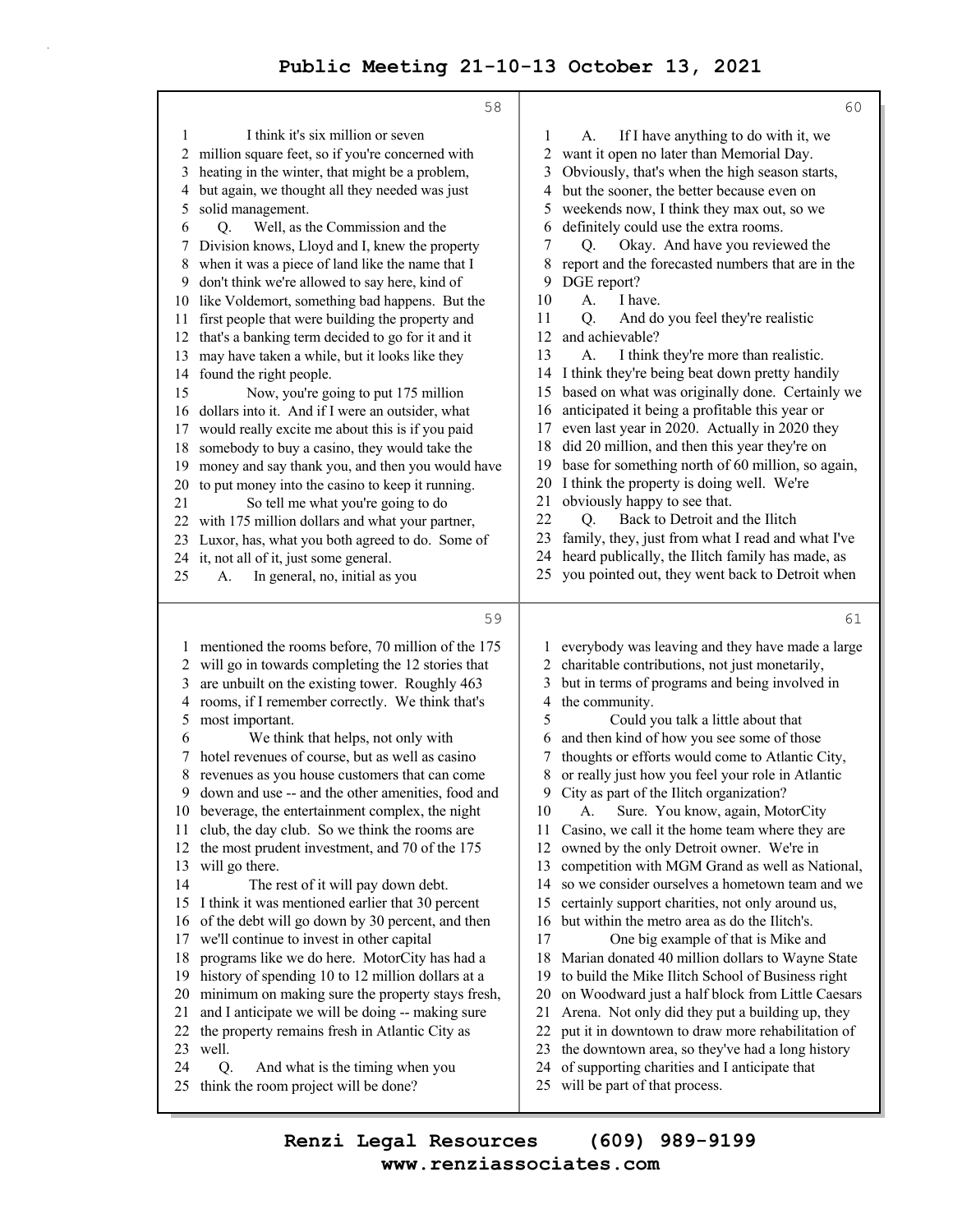|              | 62                                                  | 64                                                                                                             |
|--------------|-----------------------------------------------------|----------------------------------------------------------------------------------------------------------------|
| $\mathbf{1}$ | Related to that question, as Miss<br>Q.             | been appointed president of OCRM, LLC, which is<br>1                                                           |
| 2            | Ben-David mentioned, one of the requirements for    | the company that's going to manage the AC Ocean<br>2                                                           |
| 3            | an ICA is equal employment and business             | 3<br>casino resort operation, correct?                                                                         |
| 4            | opportunity. And as she mentioned, there is an      | Correct.<br>4<br>A.                                                                                            |
| 5            | improved plan currently at Ocean. Are you           | 5<br>Q.<br>And in addition to serving as                                                                       |
| 6            | familiar, not just with the Ocean plan, but is      | president of OCRM, LLC, it's expected that you<br>6                                                            |
| 7            | there a similar requirement in Detroit? And do      | will also serve on the Board of Managers for<br>7                                                              |
| 8            | you work with organizations and kind of talk        | Ocean Casino Resort Holdings, LLC, which is a<br>8                                                             |
| 9            | about your hiring and training in that regard.      | holding company of Ocean, right?<br>9                                                                          |
| 10           | Sure. Yeah, I'm familiar with the<br>A.             | 10<br>A.<br>Correct.                                                                                           |
| 11           | plan. MotorCity has a development agreement with    | 11<br>Q.<br>And you're also the president of OCR                                                               |
| 12           | the City of Detroit as part of that. It requires    | Investment, LLC, which is the ICA applicant in<br>12                                                           |
| 13           | us to have 51 percent of our employees come from    | this proceeding, right?<br>13                                                                                  |
| 14           | the City of Detroit. We've had a 22 year history    | Correct.<br>14<br>A.                                                                                           |
| 15           | of meeting that obligation. The other major         | 15<br>Q.<br>And it's through OCR Investment,                                                                   |
| 16           | obligation is spending.                             | LLC, that the Ilitch family is planning to pay up<br>16                                                        |
| 17           | We're required to spend 30 percent                  | to 175 million dollars to purchase a potential<br>17                                                           |
| 18           | with targeted businesses. I can tell you on a       | indirect interest of up to 50 percent in the<br>18                                                             |
| 19           | regular and ongoing basis we're well over 40        | Ocean casino resort operation, correct?<br>19                                                                  |
| 20           | percent and that's the targeted businesses are      | 20<br>A.<br>Correct.                                                                                           |
| 21           | primarily minority businesses and Detroit based     | 21<br>During your direct, you spoke a<br>Q.                                                                    |
| 22           | businesses, so it's reinvesting in our community    | little bit about how you expect those funds may<br>22                                                          |
| 23           | here.                                               | be used. Is it expected that part of those funds<br>23                                                         |
| 24           | О.<br>That obviously makes us happy here            | will be used to redeem the equity of persons<br>24                                                             |
| 25           | in Atlantic City.                                   | holding minority interests in Ocean?<br>25                                                                     |
|              | 63                                                  | 65                                                                                                             |
| 1            | MS. KAUFMAN: I do want to say                       | I believe so, yes.<br>1<br>А.                                                                                  |
| 2            | something. This is directed, I guess to the         | 2<br>Regardless of whether those minority<br>Q.                                                                |
| 3            | Division and Commission on Mr. Dall mentioned       | owners decide to sell, OCR Investment, LLC, is<br>3                                                            |
| 4            | Ovation Hall, I would normally ask a follow up      | guaranteed an investment of up to 50 percent,<br>4                                                             |
| 5            | question about entertainment, but I know John,      | 5<br>right?                                                                                                    |
| 6            | who is following him, is going to be speaking       | 6<br>А.<br>Correct.                                                                                            |
| 7            | about that and similarly, about IGaming and         | 7<br>So is it accurate then that OCR<br>О.                                                                     |
| 8            | sports wagering at the Sportsbook, so that will     | 8<br>Investment, LLC, wants the guaranteed ability,                                                            |
| 9            | be addressed by the next witness. Of course ask     | that they wanted this ability to hold an interest<br>9                                                         |
| 10           | away. I want to mention that.                       | of 50 percent?<br>10                                                                                           |
| 11           | And then finally, the big question<br>Q.            | 11<br>Yes.<br>А.                                                                                               |
|              | 12 is will you be bringing Little Caesars to Ocean? | 12<br>Q.<br>So I think you testified on direct                                                                 |
| 13           | If it makes sense to bring Pizza<br>А.              | as well that you're aware that part of the funds<br>13                                                         |
| 14           | Pizza to Ocean, we'll be bringing Pizza Pizza to    | from the Ilitch investment will be used to pay<br>14                                                           |
| 15           | Ocean.                                              | down debt. Do you support Ocean's plans in that<br>15                                                          |
| 16           | Q.<br>Thank you. I have no further                  | regard?<br>16                                                                                                  |
| 17           | direct.                                             | 17<br>Given the recent performance of the<br>А.                                                                |
| 18           | MR. PLOUSIS: Thank you. Division,                   | property, certainly, we have a history here in<br>18                                                           |
| 19           | your witness.                                       | MotorCity of paying down debt as a primary way of<br>19                                                        |
| 20           | MS. BEN-DAVID: Thank you, Chairman.                 | using access funds. I would anticipate, and to<br>20                                                           |
| 21           | <b>EXAMINATION BY MS. BEN-DAVID:</b>                | the extent we can, we will continue to pay down<br>21                                                          |
| 22<br>23     | Mr. Dall, I just want to spend some<br>Q.           | 22<br>debt. Again, they put in about 12 to 15 million<br>23                                                    |
|              | time talking about the various roles that you're    | dollars worth of cap backs, including moving the                                                               |
| 24           | expected to have in the AC Ocean ownership          | high limit table area, improving and creating the<br>24<br>island slot area that was missing previously.<br>25 |
| 25           | structure in the event ICA is granted. You have     |                                                                                                                |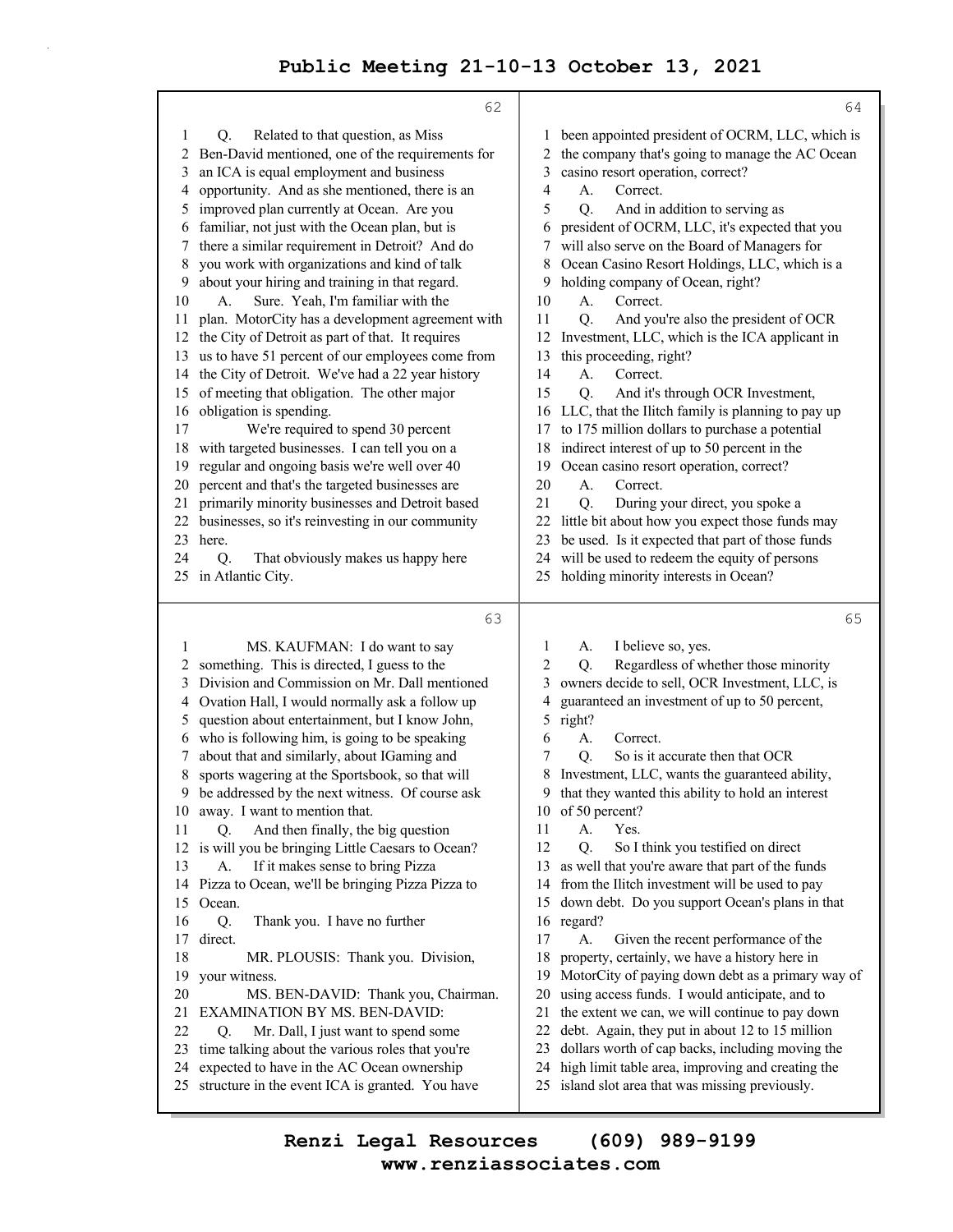|              | 66                                                                                                 | 68                                                                                                            |
|--------------|----------------------------------------------------------------------------------------------------|---------------------------------------------------------------------------------------------------------------|
| $\mathbf{1}$ | So again, I think everything is                                                                    | way I can be here around the clock every day so<br>1                                                          |
| 2            | dynamic. I think you have to adjust the                                                            | you need good people in place. I think Ocean has<br>2                                                         |
| 3            | competition as well. So as we go forward, the                                                      | good people in place to operate on grave shift,<br>3                                                          |
| 4            | good news is, we're in much better shape than we                                                   | on swing shift and on day shift.<br>4                                                                         |
| 5            | even anticipated coming into this investment.                                                      | So I think the property will operate<br>5                                                                     |
| 6<br>7       | And I expect that as we grow things, it will be                                                    | fine in any CEOs. If I'm on vacation our<br>6<br>property operates just fine. So again, like the              |
| 8            | used in a way that makes the most sense.<br>You mentioned on direct as well that<br>Q.             | 7<br>CEO really provides strategic kind of vision, and<br>8                                                   |
| 9            | you're aware that Ocean plans to use part of the                                                   | that's not something where you need to be there<br>9                                                          |
| 10           | funds from the Ilitch investment to add rooms to                                                   | every day. We anticipate replacing that<br>10                                                                 |
| 11           | its hotel. Is the planning of that project under                                                   | position, so once we get our ICA approval and we<br>11                                                        |
|              | 12 way?                                                                                            | can close our deal, we hopefully provide some of<br>12                                                        |
| 13           | A.<br>We've seen drawings. Again,                                                                  | that strategic vision as well going forward.<br>13                                                            |
| 14           | obviously we're not approved to operate anything,                                                  | In fact, the management agreement<br>14<br>Q.                                                                 |
| 15           | so we've been following them from a due diligence                                                  | provides for a general manager to be selected and<br>15                                                       |
| 16           | perspective. I know there's drawings for the                                                       | appointed by OCRM, LLC, and kind of function as a<br>16                                                       |
| 17<br>18     | room. A room has not been built yet. If we get<br>approved and we can close our deal, that's a top | type of chief executive officer. Isn't that<br>17<br>18 right?                                                |
| 19           | priority.                                                                                          | 19<br>А.<br>Correct.                                                                                          |
| 20           | Are there any plans to increase the<br>Q.                                                          | 20<br>О.<br>And that person is supposed to be                                                                 |
| 21           | amount of rooms being added? Did you say on                                                        | selected and appointed with the consultation and<br>21                                                        |
| 22           | direct it was planned to be 464 rooms?                                                             | approval of Luxor Capital Group. Is that right?<br>22                                                         |
| 23           | I think it's 463 or 464, yes.<br>A.                                                                | 23<br>A <sub>1</sub><br>Also correct.                                                                         |
| 24           | There's 12 stories. There's going to be a larger                                                   | 24<br>You'll be working then to help find<br>О.                                                               |
| 25           | suite component than what's in the existing                                                        | a replacement for Theresa Glebocki in<br>25                                                                   |
|              | 67                                                                                                 | 69                                                                                                            |
|              | 1 towers, so I think three floors will become full                                                 | consultation and with Luxor's approval?<br>1                                                                  |
| 2            | suites. We anticipated initially that it would                                                     | 2<br>A.<br>Correct.                                                                                           |
| 3            | be all rooms and be around 500, but again, what                                                    | 3<br>Q.<br>I know you just said that you feel                                                                 |
| 4            | makes sense based on demand would be more of a                                                     | like there's good people in place at Ocean. But<br>4                                                          |
| 5            | suite product.                                                                                     | besides the appointment of a new CEO or general<br>5                                                          |
| 6            | And you support Ocean's plans to<br>Q.                                                             | manager, do you anticipate any other management<br>6                                                          |
| 7<br>8       | complete the room expansion. Is that right?<br>Yeah, based on what we've seen so                   | changes at the property?<br>7<br>8                                                                            |
| 9            | А.<br>far, we support their plan.                                                                  | I'll be honest with you, again. We<br>A.<br>don't have approval to do too much. Staying<br>9                  |
| 10           | You testified on direct that you<br>Q.                                                             | within the bounds. We certainly met with people,<br>10                                                        |
| 11           | are, you're familiar with the difficult financial                                                  | but I can't give you -- we haven't spent enough<br>11                                                         |
| 12           | history of Ocean. Do I have that right?                                                            | time with the staff to determine whether it makes<br>12                                                       |
| 13           | Absolutely.<br>А.                                                                                  | any sense to make any changes at all. I can tell<br>13                                                        |
| 14           | Q.<br>And are you aware that the property                                                          | you -- I can only tell you at MotorCity, we have<br>14                                                        |
| 15           | has experienced significantly improved EBDTA and                                                   | an 11 person executive team.<br>15                                                                            |
| 16           | liquidity over the past 24 months?                                                                 | Short of our VP of human resources<br>16                                                                      |
| 17           | Yes, we've been monitoring it since<br>А.                                                          | 17<br>who has been here two years, the next tenured                                                           |
| 18<br>19     | we took the initial look at it in July of '19.<br>What impact will the departure of<br>Q.          | 18<br>person has been here 11 years. Actually, he's<br>going to speak here shortly. So again, we have a<br>19 |
| 20           | Theresa Glebocki, chief executive officer, have                                                    | history and certainly holding onto our employees.<br>20                                                       |
| 21           | on the operation in your estimation?                                                               | Preference is always to hold on to employees.<br>21                                                           |
| 22           | A.<br>You know, it's fluid. Everything's                                                           | They have institutional knowledge, but sometimes<br>22                                                        |
| 23           | fluid in our industry. Things move fast. You                                                       | 23<br>changes are needed.                                                                                     |
| 24           | know, again, as a CEO and our president of                                                         | 24<br>О.<br>On the subject of staffing, are                                                                   |
| 25           | another property, we operate 24/7, so there's no                                                   | there any operational staffing level changes that<br>25                                                       |

**www.renziassociates.com Renzi Legal Resources (609) 989-9199**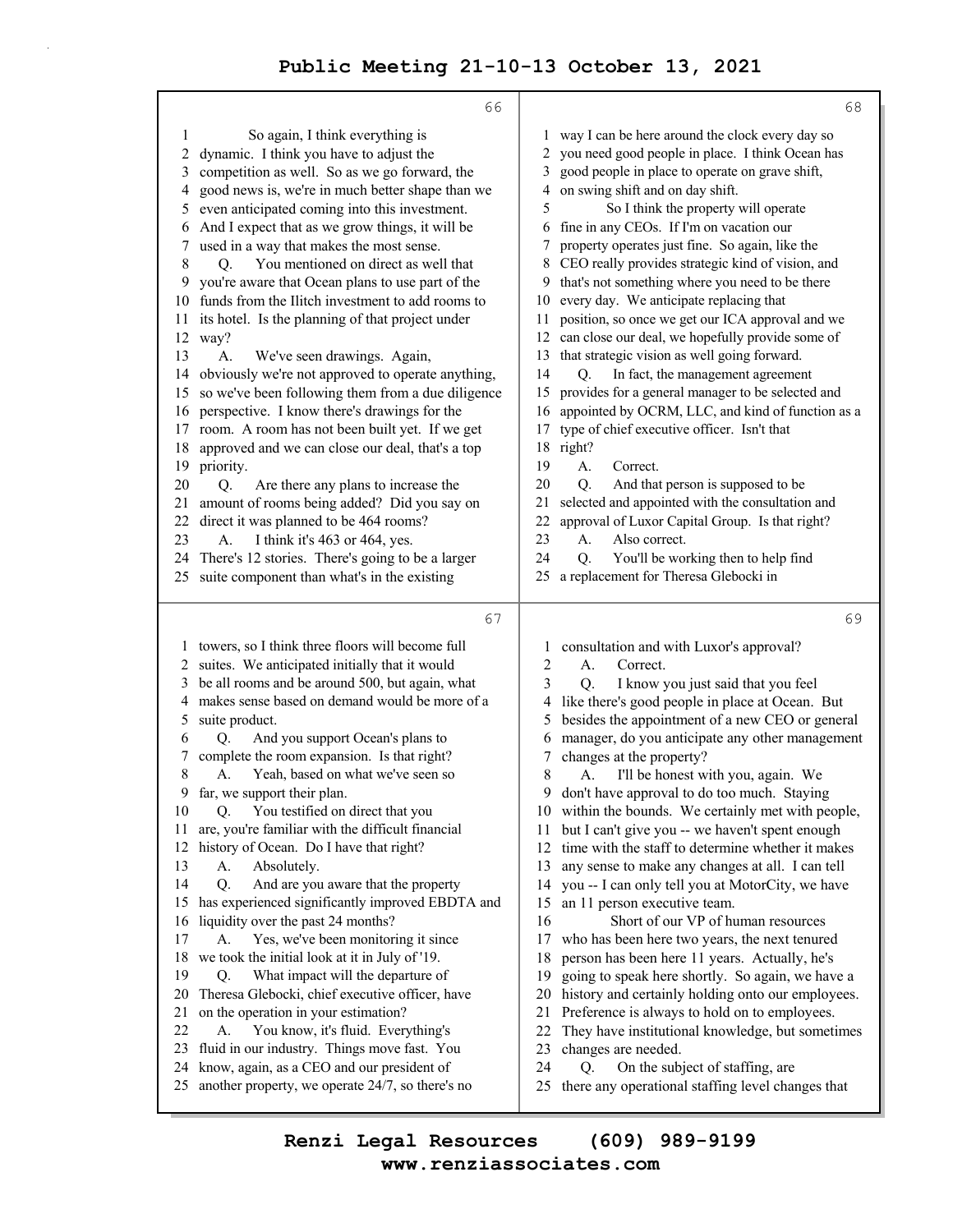|            | 70                                                                                  | 72                                                                                        |
|------------|-------------------------------------------------------------------------------------|-------------------------------------------------------------------------------------------|
| 1          | you have in mind for the property?                                                  | contact with Luxor as well?<br>1                                                          |
| $\sqrt{2}$ | Again, we've just kind of been<br>A.                                                | 2<br>I anticipate that the good news is<br>А.                                             |
| 3          | monitoring things. We haven't gotten into the                                       | in pandemic you now have Zoom that we're using<br>3                                       |
| 4          | day to day operations where I can give you a good                                   | today to talk to people, Teams as well as<br>4                                            |
| 5          | answer on that.                                                                     | certainly emails and text messages. So I think<br>5                                       |
| 6          | In terms of Ocean's financial<br>O.                                                 | Mike is on the line and we've actually texted one<br>6                                    |
| 7          | future, OCRM, LLC, as Ocean's new management                                        | another occasionally as well, so I anticipate<br>7                                        |
| 8          | company will have some oversight and insight on                                     | going forward. There's lots of mediums to reach<br>8                                      |
| 9          | Ocean's finances. Isn't that right?                                                 | out to people.<br>9                                                                       |
| 10         | A.<br>Correct.                                                                      | I have no further questions.<br>10<br>Q.                                                  |
| 11         | Q.<br>In fact, OCRM, LLC, is responsible                                            | MR. PLOUSIS: Thank you. Miss<br>11                                                        |
| 12         | for developing a proposed annual budget and                                         | Kaufman, redirect?<br>12                                                                  |
| 13         | submitting the budget to the Board of Managers<br>for approval. Isn't that correct? | 13<br>MS. KAUFMAN: No. I'm fine to                                                        |
| 14<br>15   | A.<br>Correct.                                                                      | proceed with the Commission questions, if any.<br>14<br>MR. PLOUSIS: Thank you.<br>15     |
| 16         | And OCRM, LLC's further required to<br>О.                                           | Commissioners, are there any questions for Mr.<br>16                                      |
| 17         | provide the Board of Managers with periodic                                         | Dall?<br>17                                                                               |
| 18         | reporting. Is that right?                                                           | MS. MOLLINEAUX: I do.<br>18                                                               |
| 19         | Yes.<br>A.                                                                          | EXAMINATION BY MS. MOLLINEAUX:<br>19                                                      |
| 20         | Q.<br>OCRM, LLC, also is required to                                                | 20<br>Good afternoon, Mr. Dall.<br>Q.                                                     |
| 21         | manage the business of the casino so that                                           | 21<br>Good afternoon.<br>A.                                                               |
| 22         | liquidity requirements are complied with. Isn't                                     | 22<br>Miss Kaufman mentioned you drove<br>Q.                                              |
| 23         | that right?                                                                         | here. When you drove into Atlantic City, did you<br>23                                    |
| 24         | A.<br>Correct.                                                                      | drive around the community, or did you just go<br>24                                      |
| 25         | And OCRM, LLC, also has as an<br>Q.                                                 | straight to the property?<br>25                                                           |
|            |                                                                                     |                                                                                           |
|            | 71                                                                                  | 73                                                                                        |
| 1          | obligation to promptly notify the Board of                                          | No, we drove in. Well, the one time<br>1<br>A.                                            |
| 2          | Managers of any change or event that could                                          | 2 we drove in, we did actually run to the Marina                                          |
| 3          | reasonably and materially affect the property.                                      | 3 District. We drove down to Tropicana, which is                                          |
| 4          | Isn't that right?                                                                   | on the south end of the boardwalk and certainly<br>4                                      |
| 5          | A.<br>Absolutely.                                                                   | up and down Atlantic and Pacific Avenues.<br>5                                            |
| 6          | Regarding your MotorCity experience,<br>Q.                                          | The reason for that was Miss Kaufman<br>Q.<br>6                                           |
| 7          | you testified on direct that that casino is also                                    | did speak about the community, the local<br>7                                             |
| 8          | owned by the Ilitch family, right?                                                  | community. Is that part of your investment<br>8                                           |
| 9          | Correct.<br>А.                                                                      | 9<br>strategy?                                                                            |
| 10         | Do you communicate frequently with<br>Q.                                            | Actually, quite frankly, working<br>10<br>А.<br>with Hard Rock on the North Beach area is |
| 11         | the Ilitch family regarding operations at<br>MotorCity?                             | 11<br>certainly something that we're interested in<br>12                                  |
| 12<br>13   | At least weekly. So it used to be<br>A.                                             | taking a look at. Again, given where we're at in<br>13                                    |
| 14         | monthly. Post pandemic it's been weekly or                                          | our investment process, once we close, that would<br>14                                   |
| 15         | biweekly. Quite frankly, if something comes up,                                     | become more of a priority. Again, the more<br>15                                          |
| 16         | I pick up the phone and talk with Chris Ilitch                                      | people that can drive to North Beach, the better<br>16                                    |
| 17         | directly, so they're definitely involved in our                                     | off we are.<br>17                                                                         |
| 18         | operation, and I keep them informed of any issues                                   | 18<br>The hiring ability that you had in<br>Q.                                            |
| 19         | that come up.                                                                       | Detroit, how are you going to implement that here<br>19                                   |
|            |                                                                                     | 20<br>in Ocean?                                                                           |
| 20         | Do you expect to keep the Ilitch<br>Q.                                              |                                                                                           |
| 21         | family, and Chris Ilitch in particular, informed                                    | 21<br>Could you say the first part again?<br>A.                                           |
| 22         | about the investment at Ocean and Ocean's                                           | 22<br>Your hiring ability.<br>Q.                                                          |
| 23         | performance, operations, finances?                                                  | 23<br>А.<br>You know, Ocean has their plan for                                            |
| 24         | Absolutely.<br>А.                                                                   | 24<br>equal opportunity. I think to the extent, and                                       |
| 25         | Are you expecting to be in frequent<br>Q.                                           | 25<br>again, I'm not familiar with the local community                                    |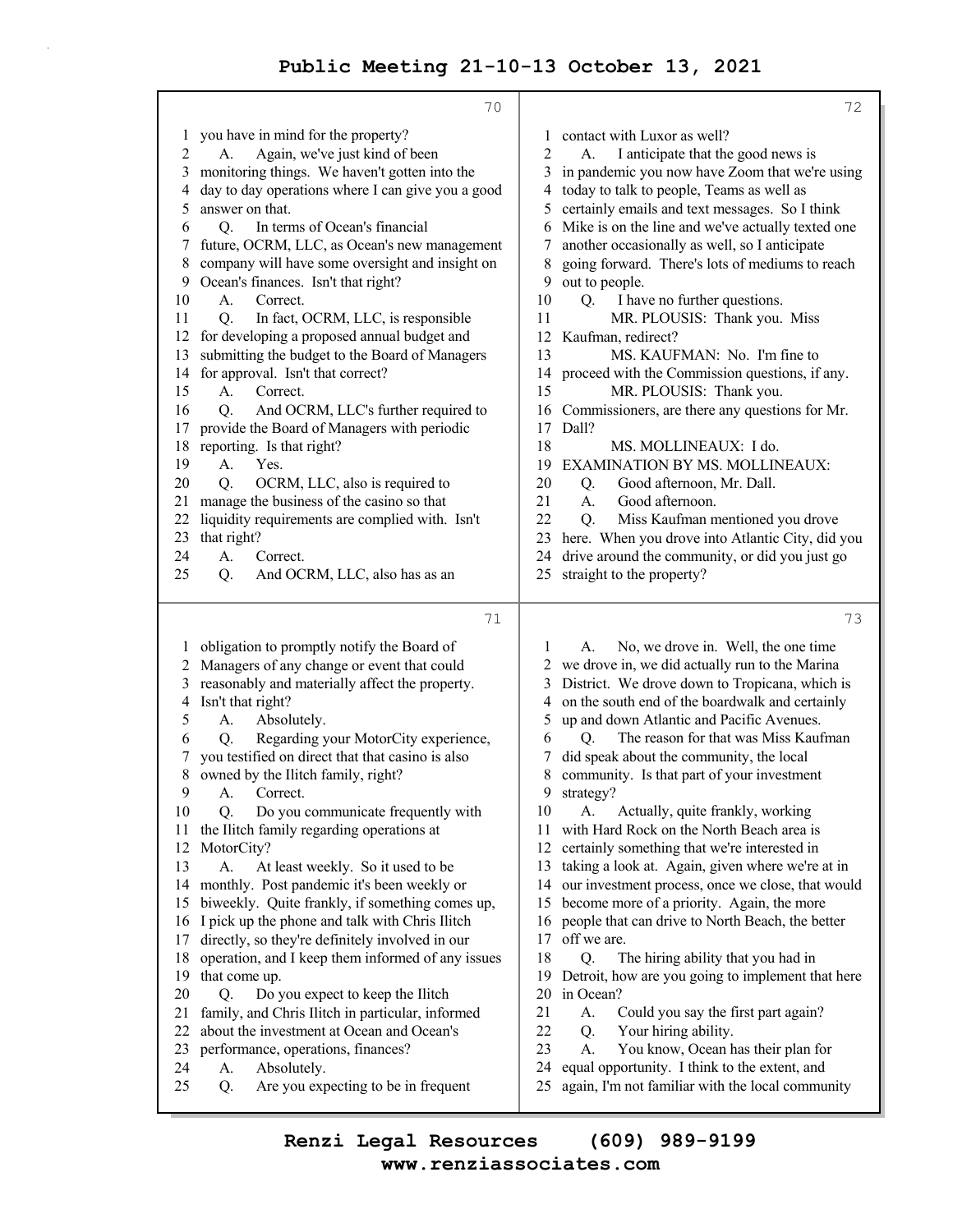|          | 74                                                                                                  |          | 76                                                                                                      |
|----------|-----------------------------------------------------------------------------------------------------|----------|---------------------------------------------------------------------------------------------------------|
| 1        | and how many people are available. Obviously,                                                       |          | 1 from -- could you share with us some details,                                                         |
| 2        | Detroit is a fairly large city and we have the                                                      | 2        | highlights. I'm curious about your property in                                                          |
| 3        | ability to reach out within the Detroit community                                                   | 3        | Detroit and then comparison, similarities,                                                              |
| 4        | to hire people from the City of Detroit as we're                                                    | 4        | differences with what you're going to be doing                                                          |
| 5        | required to do.                                                                                     | 5        | here in Atlantic City with the Ocean.                                                                   |
| 6        | It's something certainly that makes                                                                 | 6        | I'm just curious, two different                                                                         |
| 7        | sense. The more people that have good paying                                                        | 7        | demographic areas, but I'm curious to see about                                                         |
| 8        | jobs, the better off we will be.                                                                    | 8        | what you're doing in Detroit as to what we can                                                          |
| 9        | You also mentioned the hotel aspect<br>O.                                                           | 9        | expect here in Atlantic City.                                                                           |
| 10       | of more rooms. I was working, until recently,                                                       | 10       | Sure. So MotorCity Casino is the<br>А.                                                                  |
| 11       | for the City of Atlantic City in the construction                                                   | 11       | casino has 2700 slots, roughly 66 table games,                                                          |
| 12       | department. Now, you said you wanted to have                                                        | 12       | about 19 poker tables, racing Sportsbook that's                                                         |
| 13       | them finished by May. And you do have the plans                                                     | 13       | operated by Fan Dual, a 400 room hotel. Close to                                                        |
|          | 14 you said?                                                                                        | 14       | 4,000, almost 4500 parking spaces, a spa. We                                                            |
| 15       | A.<br>Yeah, there's a drawing of what the                                                           | 15       | have a theater called Sound Board that seats                                                            |
|          | 16 room will look like. I believe the architect is                                                  | 16       | about 2,000 people, so I think there's certain                                                          |
| 17       | picking materials. Obviously, sourcing materials                                                    | 17       | aspects.                                                                                                |
| 18       | is very important in today's world, so we look to                                                   | 18       | Certainly we're in a highly                                                                             |
| 19       | get materials that we can source of more readily                                                    | 19       | competitive market like Atlantic City. There's                                                          |
| 20       | than getting something out of China.                                                                | 20       | three of us that are within a mile and-a-half of                                                        |
| 21       | MS. MOLLINEAUX: That's it, Mr.                                                                      | 21       | one another. I will tell people that if you're                                                          |
| 22       | Chair.                                                                                              | 22       | coming from a western or northern suburb, the                                                           |
| 23       | MR. PLOUSIS: Thank you.                                                                             | 23       | difference between getting to any of us is about                                                        |
| 24       | Commissioner Cooper?                                                                                |          | 24 30 seconds, depending on which freeway you take.                                                     |
| 25       | MS. MOLLINEAUX: Thank you, Mr.                                                                      | 25       | So highly competitive market.                                                                           |
|          |                                                                                                     |          |                                                                                                         |
|          |                                                                                                     |          |                                                                                                         |
|          | 75                                                                                                  |          | 77                                                                                                      |
| 1        | Dall.                                                                                               | 1        | So that's very similar to New                                                                           |
| 2        | MR. DALL: You're welcome. Thank                                                                     | 2        | Jersey. I think certainly casino marketing to                                                           |
| 3        | you.                                                                                                | 3        | customers is a little slightly different. 95                                                            |
| 4        | <b>EXAMINATION BY MS. COOPER:</b>                                                                   | 4        | percent of our customers come within 100 miles.                                                         |
| 5        | Mr. Dall, good afternoon. Thank you<br>O.                                                           | 5        | I think that's far less than New Jersey. It is                                                          |
| 6        | for being with us today. I have a couple                                                            | 6        | more resort oriented, which is another reason why                                                       |
| 7        | questions for you. You mentioned in the early                                                       | 7        | we were interested in Atlantic City.                                                                    |
| 8        | days of your career with gaming you spent time in                                                   | 8        | The resort aspect of it adds to the                                                                     |
|          | 9 Vegas and other areas. Had you ever been to                                                       |          | 9 opportunity that should somebody put up extra                                                         |
| 11       | 10 Atlantic City before now since you're acquainted                                                 | 11       | 10 casinos, you still have the ability to draw                                                          |
| 12       | with this property? Had you been to Atlantic                                                        |          | people to your property. I anticipate working                                                           |
| 13       | City before then?<br>I have. Actually in 1988 when I was<br>А.                                      | 13       | 12 with the team. I think they've turned it around<br>in their casino marketing to customers has gotten |
| 14       | an internal audit, the vice president of internal                                                   |          | 14 much better since July of '19 when we first took                                                     |
| 15       | audit, his name was Gary Benhaning, you may know                                                    | 15       | a look at the property, and I anticipate and                                                            |
| 16       | him, was my actual first boss in the industry.                                                      | 16       | you're going to hear from John.                                                                         |
| 17       | He was vice president of internal audits for                                                        | 17       | He's a marketing guru here at                                                                           |
| 18       | Caesars. He was housed in Atlantic City and we                                                      | 18       | MotorCity. The things that we've done and the                                                           |
| 19       | visited back in 1988.                                                                               | 19       | things that we do to attract customers to our                                                           |
| 20       | I do know Gary. So you are familiar<br>Q.                                                           | 20       | property. I think there is a lot of                                                                     |
| 21       | with Atlantic City?                                                                                 | 21       | similarities. A few big differences, they have a                                                        |
| 22       | Yes.<br>А.                                                                                          | 22       | lot more rooms. That's a good thing. Their                                                              |
| 23       | Q.<br>This is great. Just, could you                                                                | 23       | Ovation Hall is a little bit bigger, but again,                                                         |
| 24<br>25 | elaborate a little bit about your property, the<br>MotorCity Casino in Detroit, certainly different | 24<br>25 | John is going to talk about our opportunity from<br>a synergies perspective from an entertainment       |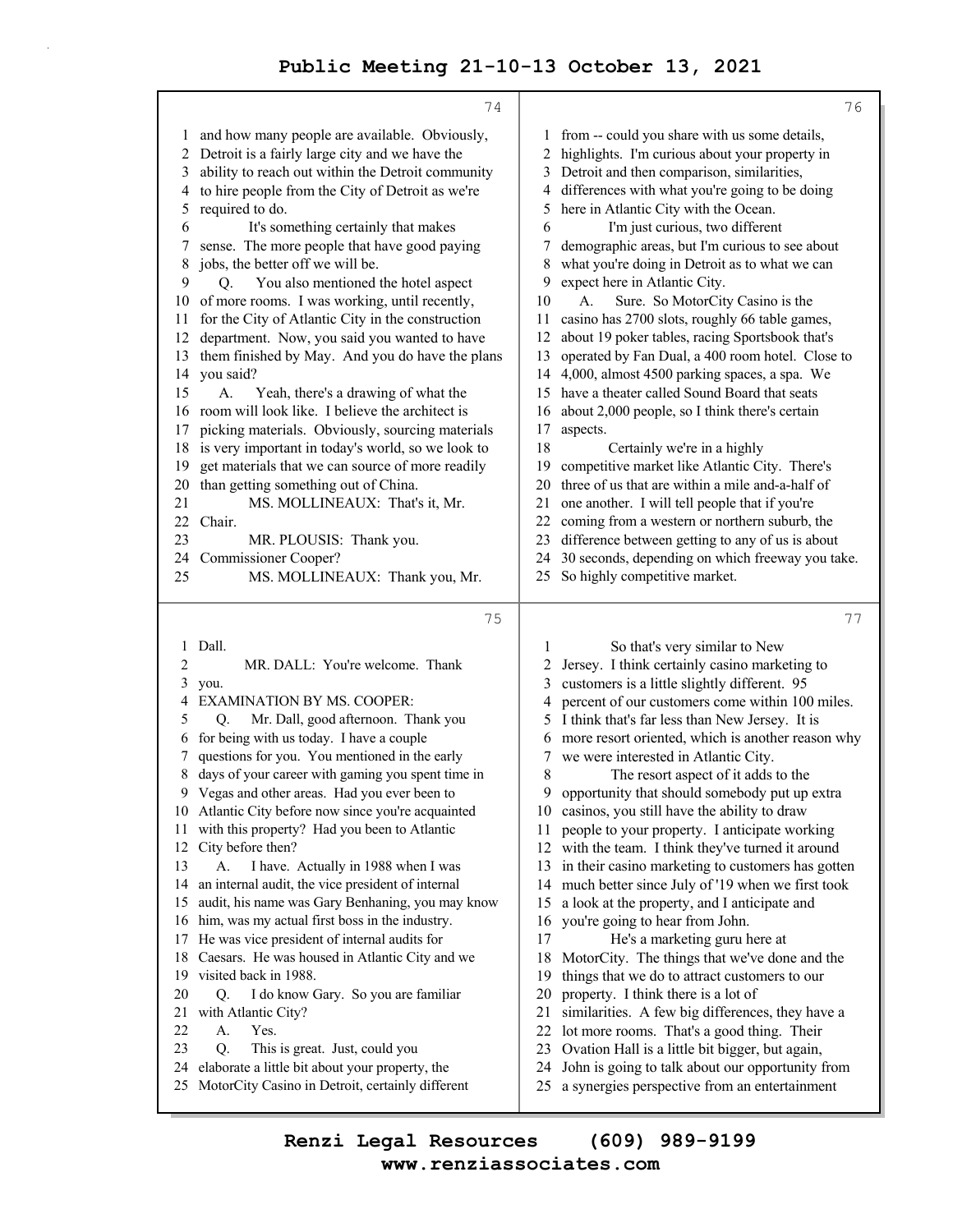|                | 78                                                   |                | 80                                                                                              |
|----------------|------------------------------------------------------|----------------|-------------------------------------------------------------------------------------------------|
| $\mathbf{I}$   | perspective as well.                                 | 1              | property spent 12 to 15 million dollars this year                                               |
| $\overline{c}$ | You mentioned that John was going to<br>Q.           | $\overline{c}$ | doing a few of the things that we talked to the                                                 |
| 3              | mention marketing. Just I would like to hear         | 3              | management team about back in 2019. That                                                        |
| 4              | your thoughts, could we expect any cross             | 4              | included high limit slot area that it wasn't very                                               |
| 5              | marketing and you mentioned the demographics of      | 5              | defined previously.                                                                             |
| 6              | the Detroit Casino is closer. This is Atlantic       | 6              | A table area that was moved and then                                                            |
| 7              | City. But you're going to have a lot of new          | 7              | a lounge created where the high limit table area                                                |
| 8              | names in the database.                               | 8              | was. A pathway through the casino. It was --                                                    |
| 9              | Will you be, I'm going to say                        | 9              | they've added pathways now so it's easy for                                                     |
| 10             | marketing the Atlantic City property to your         | 10             | people to move around the casino, which we                                                      |
| 11             | Detroit people, your Detroit clientele and vice      | 11             | believe always made sense.                                                                      |
|                | 12 versa. Can we expect any of that?                 | 12             | You know, the restaurant product is                                                             |
| 13             | A.<br>I think it will be generally                   | 13             | fairly new. There's some long term contracts                                                    |
| 14             | limited. I think, again, there's not always a        | 14             | there that makes sense to maintain, so, to be                                                   |
| 15             | good reason for somebody in New Jersey to            | 15             | honest with you, in short of the rooms right now,                                               |
| 16             | necessarily come to Detroit. Unless they're          | 16             | I can't think of anything material that needs to                                                |
| 17             | interested in Major League baseball or the Red       | 17             | be done to the property, but as we get on the                                                   |
| 18             | Wings, Tigers.                                       | 18             | ground a little more day to day, certainly                                                      |
| 19             | We have about four downtown and the                  | 19             | initially, we may come up with some plans where                                                 |
|                | 20 Pistons. That's a natural draw for the City of    | 20             | we think there's value.                                                                         |
| 21             | Detroit. I think Detroit is a destination that       | 21             | Mr. Dall, thank you very much.<br>Q.                                                            |
|                | 22 has gotten much, much better in the 22 years I've | 22             | Thank you.                                                                                      |
| 23             | been here and I anticipate that will continue to     | 23             | You're welcome. Thank you.<br>А.                                                                |
|                | 24 improve as the reinvestment in the downtown area  | 24             | <b>EXAMINATION BY MR. PLOUSIS:</b>                                                              |
|                | 25 continues.                                        | 25             | Mr. Dall, are you planning on going<br>Q.                                                       |
|                |                                                      |                |                                                                                                 |
|                |                                                      |                |                                                                                                 |
|                | 79                                                   |                | 81                                                                                              |
| 1              | One quick fact, over 100 bars and                    | 1              | in any other gaming markets in the near future?                                                 |
|                | 2 restaurants have opened up in the City of Detroit  | 2              | You know, to be honest with you, the<br>А.                                                      |
| 3              | in the prepandemic over the last four years, so      | 3              | casino sale market has really cooled down since                                                 |
| 4              | 25 a year. There's a lot more people coming          | 4              | the pandemic. Certainly, if there would be                                                      |
| 5              | downtown and spending time downtown.                 | 5              | something very interesting, we would take a look                                                |
| 6              | To answer your question directly, I                  | 6              | at it, but to be honest with you, I don't                                                       |
| 7              | anticipate that some of our customers, we would      | 7              | anticipate anything, certainly over the next                                                    |
| 8              | send out to Atlantic City because of the resort      | 8              | year.                                                                                           |
| 9              | aspect of it and their ability to play in the        | 9              | Q.<br>My next question is, what do you                                                          |
| 10             | casino.                                              |                | 10 really like about Atlantic City and what do you                                              |
| 11             | Q.<br>Okay. I know you did mention                   | 11             | really don't like about Atlantic City?                                                          |
| 12             | capital expenditures. We are looking forward to      | 12             | Well, the first one is, I have eight<br>А.                                                      |
| 13             | the addition of rooms, et cetera. Ocean is           | 13             | other competitors, so if I could get rid of a few                                               |
| 14             | certainly most definitely the newest property in     | 14             | of them, that would be a good thing, but I'm just                                               |
| 15             | Atlantic City, over a 43 year history of gaming.     | 15             | kidding. But, again, it's a resort town. It's a                                                 |
| 16             | Are you able to share anything we can expect with    | 16             | beach.                                                                                          |
| 17             | renovations, upgrades, updates.                      | 17             | I was actually, on Monday, I flew                                                               |
| 18             | Again, it's a beautiful property.                    | 18             | back from Cancun and people love to go to the                                                   |
| 19             | It's the newest. Again, with your involvement,       | 19             | beach and so that's an asset I think Atlantic                                                   |
| 20             | anything that we can look forward to in the          | 20             | City has used in the past and continues to be                                                   |
| 21<br>22       | future, and I'm going to, let's say, maybe in the    | 21<br>22       | used. I think we're glad to see the Ocean Army                                                  |
| 23             | next one to, let's say three to four years.          | 23             | Corp of Engineers recreated the beach just to the                                               |
|                | Anything in particular that you could share with     | 24             | north of us, so that's a good thing, and we just                                                |
| 25             | 24 us today?<br>Actually, as I mentioned, the<br>А.  | 25             | need to continue to figure out ways to draw<br>customers from a wider net given that Philly has |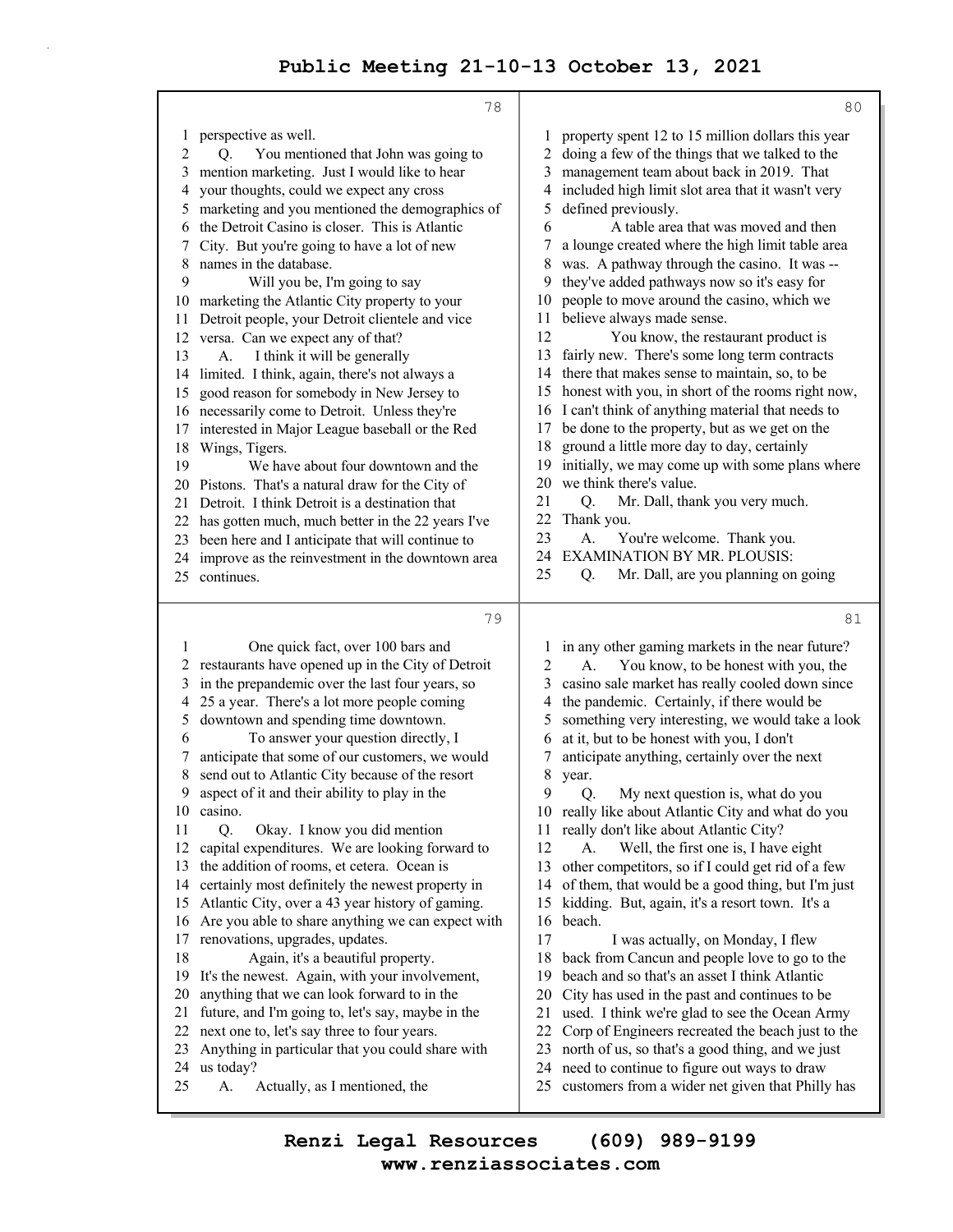|              | 82                                                                                                  | 84                                                                                                           |
|--------------|-----------------------------------------------------------------------------------------------------|--------------------------------------------------------------------------------------------------------------|
| 1            | gotten -- the city of Philadelphia, a new casino,                                                   | 1<br>MR. POLICICCHIO: Yep, that's me.                                                                        |
|              | Alive Casino just opened up.                                                                        | 2<br>Hi, everyone.                                                                                           |
| 3            | Like I said, the resort is what I                                                                   | 3<br>MR. PLOUSIS: Mr. Nance, would you                                                                       |
|              | 4 really like the most. As far as things I don't                                                    | swear in the witness, please.<br>4                                                                           |
| 5            | like, you know, I prefer to look at the positive                                                    | 5<br>MR. NANCE: Would you please state                                                                       |
| 6            | aspects. We can figure out the negative aspects                                                     | your name for the record.<br>6                                                                               |
| 7            | as we get more involved.                                                                            | MR. POLICICCHIO: John Policicchio.<br>7                                                                      |
| 8            | Now, I know the property bought best<br>Q.                                                          | 8<br>MR. NANCE: Would you raise your                                                                         |
| 9            | practices from their other locations from around                                                    | right hand. Do you swear to tell the truth, the<br>9                                                         |
| 10<br>11     | the country. Is there something you're doing in<br>Detroit that you think you can replicate and put | whole truth, nothing but the truth?<br>10<br>MR. POLICICCHIO: I do.<br>11                                    |
| 12           | in place in Atlantic City?                                                                          | EXAMINATION BY MR. LEVENSON:<br>12                                                                           |
| 13           | Well, I'm going to steal a little of<br>A.                                                          | 13<br>So John, I don't know whether to<br>Q.                                                                 |
| 14           | John's thunder who you're going to hear from                                                        | call you, since you'll be the last of our<br>14                                                              |
| 15           | next. The good news is, the other thing we liked                                                    | witnesses anyway, to call you the goalie on<br>15                                                            |
| 16           | about Ocean is they run the same slot and                                                           | behalf of the Red Wings or the clean up hitter on<br>16                                                      |
| 17           | accounting and patron management system which is                                                    | behalf of the Tigers, whatever.<br>17                                                                        |
| 18           | the IDT system.                                                                                     | But some of your thunder has been<br>18                                                                      |
| 19           | We've been working here at MotorCity                                                                | taken away obviously, when you are last, there's<br>19                                                       |
| 20           | with IGT for the better part of the last 10                                                         | 20<br>a tendency you have been asked questions that you                                                      |
| 21           | years. We have the ability to fix things on the                                                     | might have thought were pertaining most to you.<br>21                                                        |
| 22.          | fly. Our floor has not gone down in over seven                                                      | In any event, there will be a little<br>22                                                                   |
| 23.          | years and we run volumes at some points are                                                         | bit of repetition. I apologize for that, but<br>23                                                           |
|              | 24 double what you see in Atlantic City. So that's                                                  | certainly, there's a bunch about what you're<br>24                                                           |
|              | 25 what we've upgraded.                                                                             | going to tell us that we haven't heard yet?<br>25                                                            |
|              |                                                                                                     |                                                                                                              |
|              | 83                                                                                                  | 85                                                                                                           |
| $\mathbf{1}$ |                                                                                                     | Understood.<br>1<br>А.                                                                                       |
| 2            | We have drink ordering on the floor.<br>We have a MotorCity application that actually you           | 2<br>Can we start by you telling us what<br>Q.                                                               |
| 3            | can use any machine as a kiosk. You don't have                                                      | 3<br>your current position is?                                                                               |
| 4            | to go to a kiosk to redeem things. Every machine                                                    | Sure. At MotorCity Casino, I'm the<br>$\overline{4}$<br>A.                                                   |
| 5            | becomes a kiosk under the systems that we're                                                        | general manager. Essentially, the operations<br>5                                                            |
| 6            | operating, so we think we can help them                                                             | report up to me. I report to Bruce. You guys<br>6                                                            |
| 7            | dramatically from that aspect.                                                                      | just heard from Bruce, my boss, so it's akin to<br>7                                                         |
| 8            | And John can get into the -- it's                                                                   | the COO position. And with OCR, my title is<br>8                                                             |
| 9            | called My MotorCity app and he can get into that                                                    | 9<br>going to be vice president.                                                                             |
| 10           | a little further.                                                                                   | And your background, we heard a<br>10<br>Q.                                                                  |
| 11           | Excellent.<br>Q.                                                                                    | little bit of it, at least as far as the length<br>11                                                        |
| 12           | MR. PLOUSIS: Any other questions,                                                                   | of time that you have been in some positions.<br>12                                                          |
| 13           | Commissioners? Hearing none. Thank you.                                                             | Can you tell us a little more though about your<br>13                                                        |
| 14           | Counsels, do you have any follow up questions?                                                      | background? Don't go back to birth, but start at<br>14<br>15                                                 |
| 15<br>16     | MS. BEN-DAVID: No.<br>MS. KAUFMAN: No, I do not.                                                    | I guess when you went to college and move on from<br>16<br>there.                                            |
| 17           | MR. PLOUSIS: We're going to take a                                                                  | 17<br>A.<br>Sure. Okay. I'm Michigan born and                                                                |
| 18           | five minute break, give our court reporter a                                                        | raised. I was born and raised in Michigan. I<br>18                                                           |
| 19           | little break. We'll come back at 3:15 then.                                                         | went to University of Michigan. I came to<br>19                                                              |
| 20           | (Whereupon a break was taken.)                                                                      | 20<br>MotorCity in 2010, so about 11 years ago, and I                                                        |
| 21           | MS. KAUFMAN: Mr. Levenson will be                                                                   | started in the marketing department. I was<br>21                                                             |
| 22           | calling the next witness.                                                                           | 22<br>actually the digital marketing manager.                                                                |
| 23           | MR. LEVENSON: We're ready to go?                                                                    | 23<br>I stayed in the marketing department                                                                   |
| 24<br>25     | MS. KAUFMAN: Yes.<br>MR. LEVENSON: John Policicchio?                                                | for the last 11 years, and as I moved up the<br>24<br>ranks, to kind of eventually, earlier this year,<br>25 |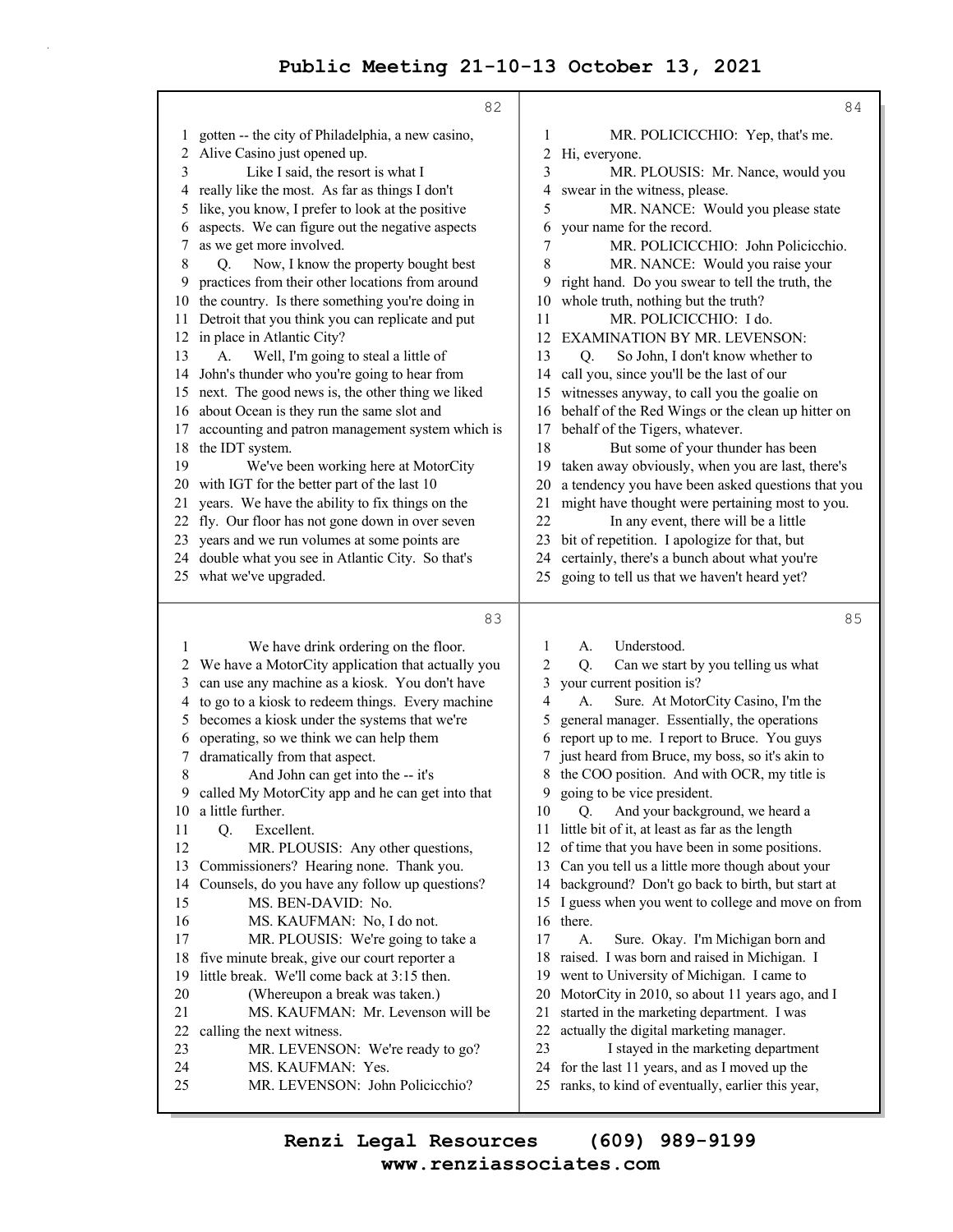|          | 86                                                                                                    |          | 88                                                                                                |
|----------|-------------------------------------------------------------------------------------------------------|----------|---------------------------------------------------------------------------------------------------|
| 1        | I became the general manager. The marketing kind                                                      |          | terms of where we start to diverge a little bit                                                   |
| 2        | of department, the marketing background,                                                              | 2        | is Atlantic City clearly part destination market,                                                 |
| 3        | essentially, I focus a lot on customer                                                                | 3        | but also part regional market or globals market.                                                  |
| 4        | experience, whether it was on our website, on the                                                     | 4        | We're more of a locals market in                                                                  |
| 5        | mobile phone or downstairs in the casino in the                                                       | 5        | Detroit as Bruce had alluded to. The thing is                                                     |
| 6        | player development department which rolls up                                                          | 6        | that the similarities that pop up because of that                                                 |
| 7        | through marketing in Detroit.                                                                         | 7        | dynamic are pretty interesting. For example,                                                      |
| 8        | So kind of spent my years in                                                                          | 8        | it's a very competitive market.                                                                   |
| 9        | learning the customer and the business on that                                                        | 9        | There's, obviously, more                                                                          |
| 10       | side of things. The last few years I was vetting                                                      | 10       | competitors, but it's that same spirit of                                                         |
| 11       | properties that we were looking at, vetting                                                           | 11       | competition where all the casinos are sending                                                     |
| 12       | on-line gaming opportunities, business                                                                | 12       | offers to customers and trying to outdo each                                                      |
| 13       | development opportunities in addition to my                                                           | 13       | other and that kind of thing. So wherever you                                                     |
| 14       | marketing duties.                                                                                     | 14       | can differentiate in terms of analysis or sending                                                 |
| 15       | That takes us right into my next<br>O.                                                                | 15       | out offers or developing programs that customers                                                  |
| 16       | question which is could you tell us about your                                                        | 16       | are going to gravitate toward is I think where we                                                 |
| 17       | input into the decision to make the investment                                                        | 17       | become similar.                                                                                   |
| 18       | into Ocean?                                                                                           | 18       | We compete with MGM Grand and Penn                                                                |
| 19       | Sure. I'll try not to repeat too<br>А.                                                                | 19<br>20 | National Gaming in Detroit and we're kind of a                                                    |
| 20       | much of what Bruce said, but I was on the team                                                        | 21       | stand alone operator at Ocean's in a similar kind<br>of space. There's a lot of very big names in |
| 21       | that kind of had vetted multiple properties                                                           | 22       | terms of corporate casino companies in Atlantic                                                   |
| 22<br>23 | leading into the Ocean property, so I kind of got<br>familiar with what was out there, what was good, | 23       | City that they compete with as an individual                                                      |
|          | 24 the bad.                                                                                           | 24       | operator that puts forth all sorts of different                                                   |
| 25       | The rates were obviously were                                                                         | 25       | dynamics that are tough to compete with but also                                                  |
|          |                                                                                                       |          |                                                                                                   |
|          | 87                                                                                                    |          | 89                                                                                                |
|          |                                                                                                       |          |                                                                                                   |
| 1        | changing the game a little bit in terms of cost<br>structure in the casino industry. Once we got to   | 1<br>2   | makes it a little more nimble, a little more<br>quicker, so we like that a lot that we can flex   |
| 2<br>3   | Ocean, I did everything, as part of the vetting                                                       | 3        | those muscles that we're used to flexing.                                                         |
| 4        | of everything from the financials, the                                                                | 4        | Did I hear you say that your<br>Q.                                                                |
| 5        | operational plan, what kind of marketing they                                                         | 5        | previous position before your promotion to                                                        |
| 6        | were doing.                                                                                           | 6        | general manager at MotorCity was senior VP of                                                     |
| 7        | Obviously, there was a lot of                                                                         |          |                                                                                                   |
| 8        |                                                                                                       |          |                                                                                                   |
|          |                                                                                                       | 7        | marketing?                                                                                        |
| 9        | baggage that came with that property, but you                                                         | 8<br>9   | Right, yeah.<br>A.                                                                                |
|          | could kind of see in a few months of us looking                                                       | 10       | Tell us what do you see as your role<br>Q.                                                        |
| 11       | 10 that things would change by the time we were<br>looking again. I made a few site visits, lots of   | 11       | with respect to marketing of Ocean, what<br>improvements do think could be made. I'm sure         |
| 12       | emails, lots of data room discussions, downloads,                                                     | 12       | there will be other things that you'll see and do                                                 |
| 13       | things like that.                                                                                     | 13       | once you hopefully get approved to manage the                                                     |
| 14       | So kind of up and down the property                                                                   | 14       | popularity and vest and get an interim                                                            |
| 15       | from hotel food and beverage, marketing player                                                        | 15       | authorization and eventually a plenary approval.                                                  |
| 16       | development. We were looking at all that stuff.                                                       | 16       | But what do you see, at least as of                                                               |
| 17       | And I have a knack for financial analysis is kind                                                     | 17       | now, and put the crystal ball in front of you and                                                 |
| 18       | of what I would usually lead toward and then                                                          | 18       | see what it is that you think the future will                                                     |
| 19       | database marketing.                                                                                   | 19       | hold?                                                                                             |
| 20       | What similarities, if any, have you<br>Q.                                                             | 20       | A.<br>Sure. So I'm going to try to keep                                                           |
| 21       | seen between MotorCity and Ocean that made you                                                        | 21       | this one brief. This is one is kind of my bread                                                   |
| 22       | think this was going to be a good match?                                                              | 22       | and butter. So kind of telling a short story,                                                     |
| 23       | So actually, there's quite a few<br>А.                                                                | 23       | going back to 2019, the opportunities that were                                                   |
| 24<br>25 | similarities and differences. I'll focus on the<br>high level ones. On the differences end, in        | 24<br>25 | identified from the marketing side that were<br>pretty obvious. They were doing a good job.       |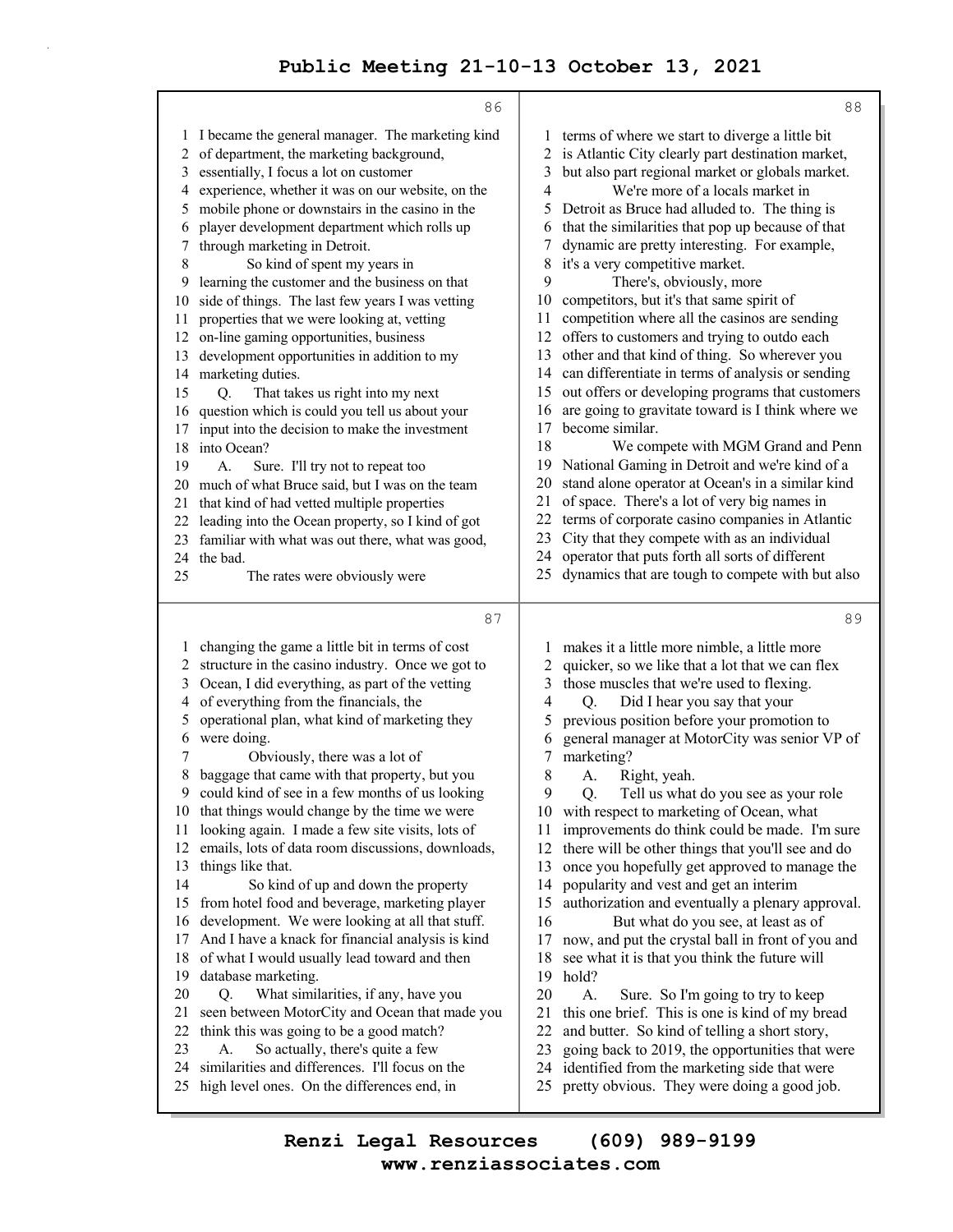|              | 90                                                                                                    |          | 92                                                                                                  |
|--------------|-------------------------------------------------------------------------------------------------------|----------|-----------------------------------------------------------------------------------------------------|
| $\mathbf{1}$ | They were kind of drinking from a                                                                     | 1        | you're operating. And I think any sort of fresh                                                     |
| 2            | firehose we say back in '19. There was a lot                                                          | 2        | eyes, we analyze everything, so it's not like we                                                    |
| 3            | going on. It was pretty obvious that the markets                                                      | 3        | go crazy with what we want to try out. When we                                                      |
| 4            | like in New York City and Philadelphia, there was                                                     | 4        | look at stuff with fresh eyes, put out an idea                                                      |
| 5            | definitely an opportunity to do better there, so                                                      | 5        | and test it out, I think that's an advantage for                                                    |
| 6            | kind of the outer markets.                                                                            | 6        | sure.                                                                                               |
| 7            | It's a little bit tougher, it's a                                                                     | 7        | Q.<br>How about the beach and the                                                                   |
| 8            | little bit more expensive, but absolutely Ocean                                                       |          | boardwalk? Last I looked at the map of the                                                          |
| 9            | is a destination for those markets. It's a                                                            | 9        | United States, there was no beach or boardwalk in                                                   |
| 10           | really nice escape from New York City, for                                                            | 10       | Detroit.                                                                                            |
| 11           | example, and I think at the time we think they                                                        | 11       | A.<br>Actually we have an international                                                             |
| 12           | needed to more aggressively after those markets.                                                      | 12       | border here. We can see Canada from our hotel                                                       |
| 13           | I think since then, they have, so a                                                                   | 13       | tower.                                                                                              |
| 14           | continuation of that is definitely, I would say                                                       | 14       | Right. Do you walk there?<br>Q.                                                                     |
| 15           | in the crystal ball, I think we should keep doing                                                     | 15       | No.<br>A.                                                                                           |
| 16           | that. That's obviously a good thing. The                                                              | 16       | Now, the proprietary intellectual<br>Q.                                                             |
| 17           | implementation of what they've been doing with                                                        | 17<br>18 | property developed by MotorCity has made a                                                          |
| 18<br>19     | player development and going after the higher end<br>customers, the more high reward customers, seems | 19       | significant difference in its customer engagement<br>and revenue. The management agreement provides |
| 20           | like they're doing really well with it.                                                               | 20       | that OCRM will grant Ocean a license and a right                                                    |
| 21           | The new table rooms, the slot room,                                                                   | 21       | to utilize its intellectual property. Will OCRM                                                     |
| 22           | the offers where there's not kind of a race to                                                        | 22       | be developing software and services for Ocean?                                                      |
| 23           | the bottom, giving everyone everything and try to                                                     | 23       | And if so, can you give us a better understanding                                                   |
| 24           | get in there just because somebody down the                                                           | 24       | of that?                                                                                            |
| 25           | street did it. I think they've been waiting                                                           | 25       | A.<br>Sure. I think it's definitely on                                                              |
|              |                                                                                                       |          |                                                                                                     |
|              | 91                                                                                                    |          | 93                                                                                                  |
| 1            | themselves off the bat, so there's a lot of that                                                      | 1        | the road map. We'd be foolish not to at least                                                       |
| 2            | in terms of investment and CRM strategy and                                                           | 2        | take a stab. We obviously would need to do                                                          |
| 3            | branding.                                                                                             | 3        | everything from a regulatory standpoint. The                                                        |
| 4            | To be honest, I believe it's going                                                                    | 4        | right people would need to be licensed if we                                                        |
| 5            | in the right direction to help them to continue                                                       | 5        | wanted to go down that path.                                                                        |
| 6            | to do that or do it better and faster is                                                              | 6        | But essentially, Bruce did steal a                                                                  |
| 7            | definitely what we would bring to that.                                                               | 7        | little bit of my thunder, but the example I can                                                     |
| 8            | So you've never worked in the<br>Q.                                                                   | 8        | give is our mobile app. We developed a mobile                                                       |
| 9            | Atlantic City market, correct?                                                                        | 9        | app, pretty much every casino in the country has                                                    |
| 10           | Correct.<br>А.                                                                                        | 10       | a mobile app now, but we actually developed ours                                                    |
| 11           | So I, in previous discussions with<br>Q.                                                              | 11<br>12 | internally.<br>It was developed very strategically                                                  |
| 12           | you, heard you say that could be something that                                                       | 13       | and very specifically for our market so high                                                        |
| 13<br>14     | could be a positive for Ocean. Can you explain<br>what you meant by that?                             | 14       | frequency market, very competitive market. If                                                       |
| 15           | It's a little bit of a cliche, but I<br>А.                                                            | 15       | there's 100,000 people that get offers on a                                                         |
| 16           | think it's kind of obvious. I think fresh eyes                                                        | 16       | monthly basis, there's millions of permutations                                                     |
| 17           | in any of our markets, especially established                                                         | 17       | of those offers and it's kind of tough to keep                                                      |
| 18           | long term markets is a good thing. Even in                                                            | 18       | all that stuff straight if you're a customer and                                                    |
| 19           | Detroit, we've been around for, it's been a while                                                     | 19       | it's very expensive to send that information via                                                    |
| 20           | now, so I think there's things we could probably                                                      | 20       | mail which is kind of historically how you send                                                     |
| 21           | learn from other markets in terms of, oh, we've                                                       | 21       | that type of offer so we developed our app with                                                     |
| 22           | been doing it like this because we started doing                                                      | 22       | all that in mind.                                                                                   |
| 23           | it 12 years ago and that's how everybody does it,                                                     | 23       | We have all sort of database                                                                        |
| 24           | quote unquote.                                                                                        | 24       | engineers and software developers who worked on                                                     |
| 25           | It's easy to get stuck in that when                                                                   | 25       | that, but it was essentially developed with the                                                     |
|              |                                                                                                       |          |                                                                                                     |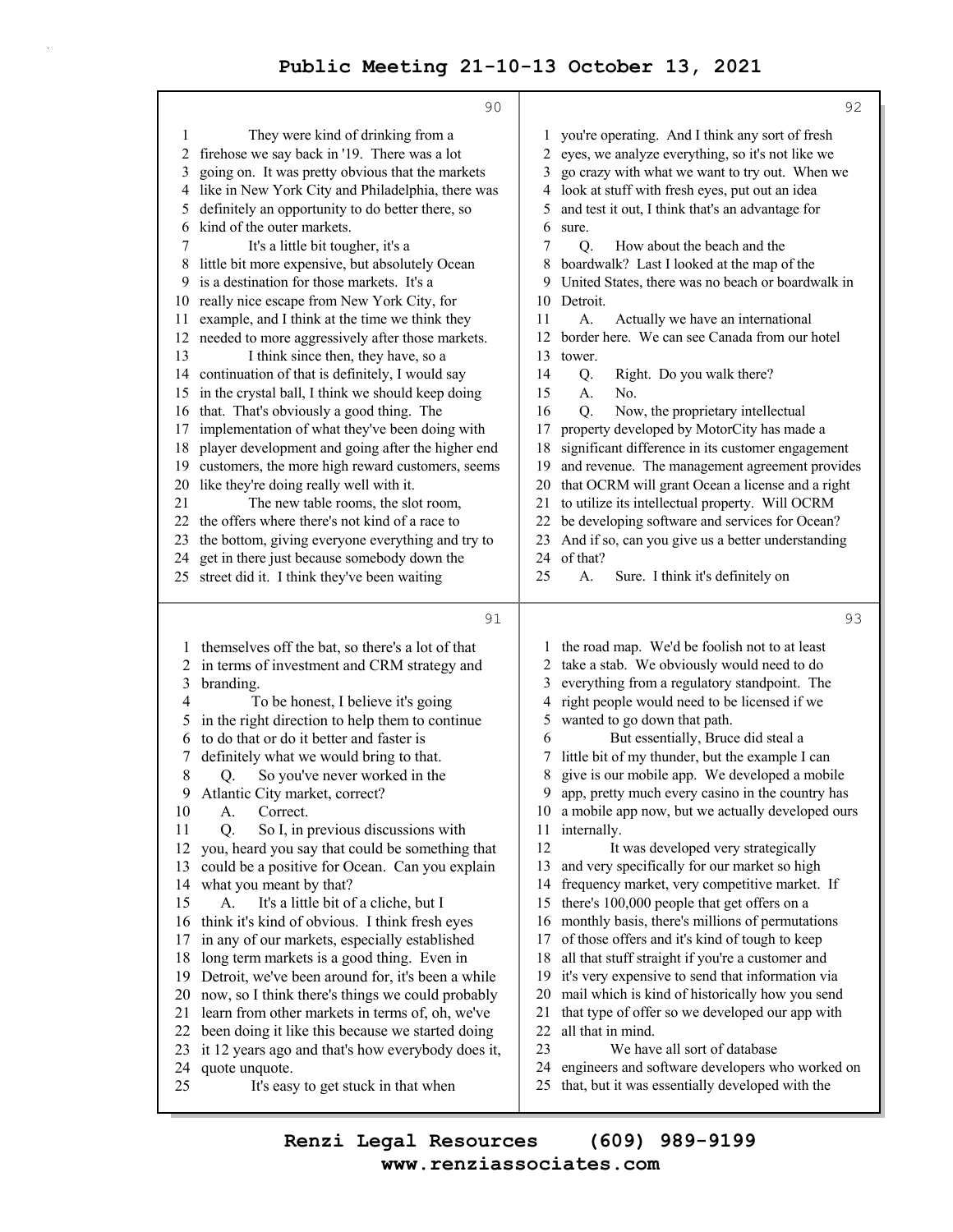|        | 94                                                                                                 |              | 96                                                                                                    |
|--------|----------------------------------------------------------------------------------------------------|--------------|-------------------------------------------------------------------------------------------------------|
| 1      | consumer experience at the center of it. If                                                        | 1            | maybe the first step that we take a look at.                                                          |
| 2      | you're a MotorCity customer, you want to pull                                                      | 2            | Both properties, customers would know that                                                            |
| 3      | your app out, look at it, know exactly what you                                                    | 3            | existed.                                                                                              |
| 4      | have today and tomorrow and the next week or so                                                    | 4            | To be honest, as soon as the Ocean                                                                    |
| 5      | and it's very much engineered for that.                                                            | 5            | Casino news was originally mentioned in the paper                                                     |
| 6      | I believe that would probably be a                                                                 | 6            | quite a few months ago now, when it became                                                            |
| 7      | very good thing to bring to Ocean, but that would                                                  | 7            | relatively public for people who were looking.                                                        |
| 8      | be something after discussions with their                                                          | 8            | We received requests from customers. Hey, when                                                        |
| 9      | marketing team and their development team. If                                                      | 9            | is that happening, when can I go out there. So I                                                      |
| 10     | it's something that they think their customers                                                     | 10           | think there's definitely going to be excitement                                                       |
| 11     | want or would be useful, then we would figure out                                                  | 11           | in terms of that. I just don't think it's at the                                                      |
| 12     | a way to make it happen.                                                                           | 12           | scale that would justify integrating the loyalty                                                      |
| 13     | And obviously, subject to all<br>O.                                                                | 13           | programs.                                                                                             |
| 14     | regulatory requirements, are you considering                                                       | 14           | So at the fear of taking some of<br>Q.                                                                |
| 15     | combining Ocean's loyalty programs, or doing                                                       | 15           | Commissioner Cooper's thunder, and I apologize                                                        |
| 16     | cross marketing? I know there was a question                                                       | 16           | for that Commissioner Cooper, but I'm sure you'll                                                     |
| 17     | asked about cross marketing. If you could just                                                     | 17           | follow up with the question. MotorCity is known                                                       |
| 18     | enlighten us with your sense of that?                                                              | 18           | for its live music, and Ocean has still the state                                                     |
| 19     | Sure. As to the loyalty integration<br>А.                                                          | 19           | of the art venue for performances called Ovation                                                      |
| 20     | specifically, as of right now, I don't have plans                                                  | 20           | Hall as well as smaller venues. Are you planning                                                      |
| 21     | for that. I don't necessarily think the amount                                                     | 21           | to continue the live music tradition at Ocean?                                                        |
| 22     | of work that would be required to actually                                                         | 22           | Yeah. Ovation Hall is fantastic,<br>$\mathbf{A}$ .                                                    |
| 23     | physically integrate the loyalty programs                                                          | 23           | and like Bruce mentioned, we have a long history                                                      |
| 24     | probably makes sense, depending on how much                                                        | 24           | of entertainment in the family of companies.                                                          |
|        | 25 traffic comes from Atlantic City to Detroit and                                                 | 25           | Little Caesars Arena, American Park, Sound Board                                                      |
|        |                                                                                                    |              |                                                                                                       |
|        |                                                                                                    |              |                                                                                                       |
|        | 95                                                                                                 |              | 97                                                                                                    |
|        |                                                                                                    |              |                                                                                                       |
| 1      | vice versa.                                                                                        | $\mathbf{I}$ | Theatre here, Fox Theatre in Detroit. I mean,                                                         |
| 2      | Obviously, if there was a customer                                                                 | 2            | there's so many venues in both cities, that there                                                     |
| 3      | demand for it, if we thought it made sense, we                                                     | 3            | should absolutely be some efficiencies both ways.                                                     |
| 4      | would do it. As far as cross marketing, yeah,                                                      | 4            | I'm not sure exactly what that looks                                                                  |
| 5      | absolutely. I think the player development teams                                                   | 5            | like yet from an implementation perspective, but                                                      |
| 6      | from both properties will be familiar with each                                                    | 6            | yeah, we do not intend to shy away from                                                               |
| 7      | other. They won't necessarily be working for                                                       | 7            | entertainment at all.                                                                                 |
| 8<br>9 | each others companies or anything like that.                                                       | 8<br>9       | And obviously, from Motown to the<br>O.                                                               |
|        | It's essentially if there are assets                                                               |              | present, Detroit is known for certain types of                                                        |
| 11     | 10 or things going on in Detroit and vice versa with                                               | 11           | 10 music, certain types of music legends. Can we                                                      |
| 12     | Atlantic City, that makes sense more for the have<br>VIP customers at first because that's kind of | 12           | close our eyes and picture that there may be some<br>people coming from the Michigan and Detroit area |
| 13     | where you would need to be for something like                                                      | 13           |                                                                                                       |
| 14     |                                                                                                    | 14           | that we haven't seen before into Atlantic City                                                        |
| 15     | that to make sense, then we would take advantage<br>of it.                                         | 15           | that could be a real exciting thing to happen<br>over the next year or so?                            |
| 16     | For example, in Detroit, like Bruce                                                                | 16           | I don't think that would be a<br>А.                                                                   |
| 17     | was talking about, even through the Ilitch                                                         | 17           | unreasonable expectation. We shall see for sure.                                                      |
| 18     | organization, there's a whole bunch of concerts                                                    | 18           | I know you're aware how successful<br>Q.                                                              |
| 19     | and sporting events that people tend to gravitate                                                  | 19           | New Jersey has done with IGaming and sports                                                           |
| 20     | towards to and Atlantic City might be similar but                                                  | 20           | wagering. Relatively recently, Michigan passed                                                        |
| 21     | different. It might have to do with New York                                                       | 21           | their law with regard to sports wagering and                                                          |
| 22     | City or Philly or going to the ocean in the                                                        | 22           | IGaming.                                                                                              |
| 23     | summer.                                                                                            | 23           | Have you seen the opportunities that                                                                  |
| 24     | So anything that made sense for the                                                                | 24           | has brought to the bricks and mortar operation                                                        |
| 25     | VIP customers to kind of visit, I think that's                                                     | 25           | that you have in Detroit? And has it caused a                                                         |

**www.renziassociates.com Renzi Legal Resources (609) 989-9199**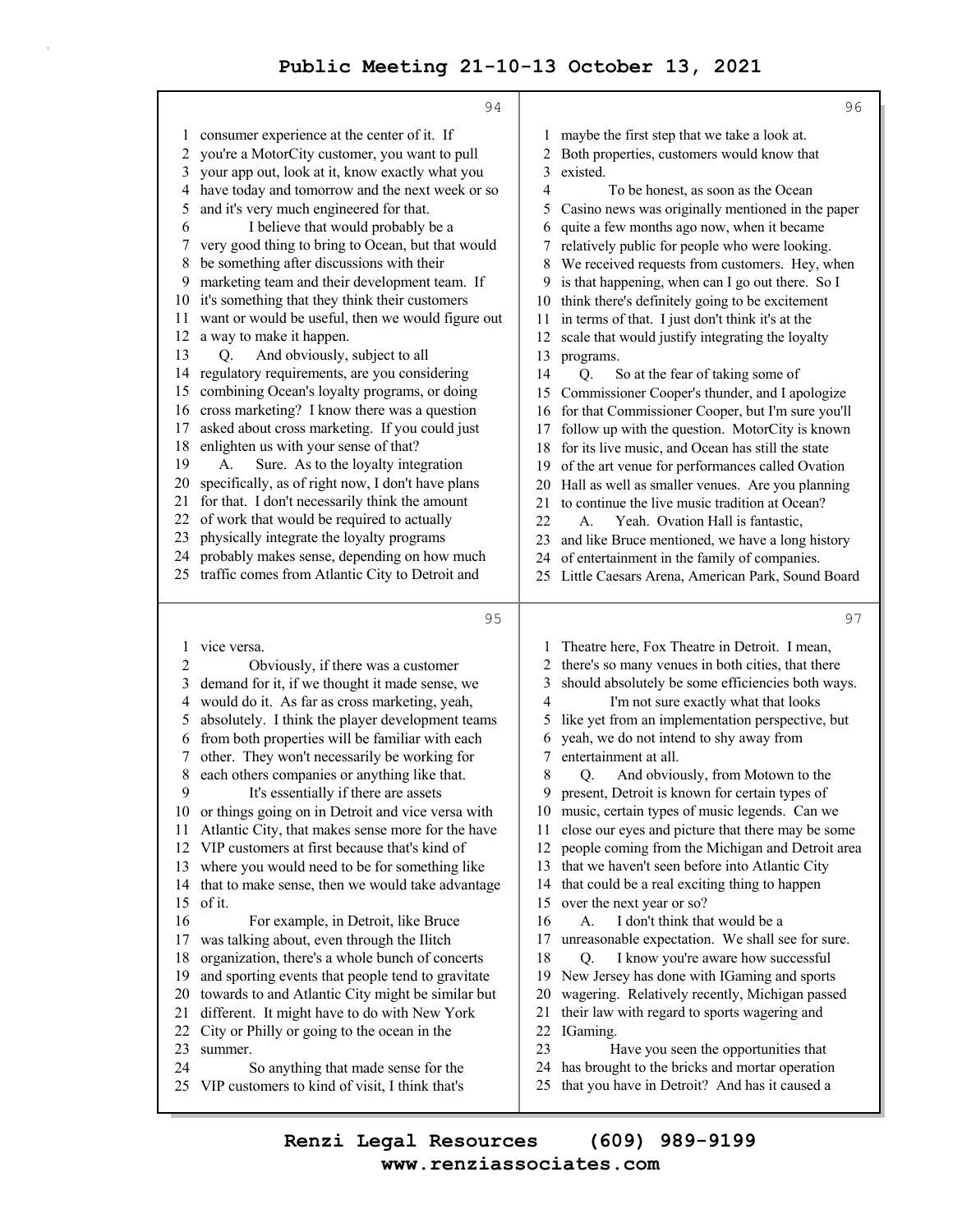|          | 98                                                                                             | 100                                                                                                           |  |  |
|----------|------------------------------------------------------------------------------------------------|---------------------------------------------------------------------------------------------------------------|--|--|
| 1        | positive impact on the bottom line of the casino?                                              | little dip in brick and mortar early on.                                                                      |  |  |
| 2        | And if so, how exactly are they benefitting, is                                                | The problem is, it's tough. We<br>2                                                                           |  |  |
| 3        | your casino benefitting from the IGaming and                                                   | don't really have a good apples to apples with<br>3                                                           |  |  |
| 4        | sports wagering?                                                                               | you guys because of all the baking regulations<br>4                                                           |  |  |
| 5        | Sure. So that was quite a long<br>А.                                                           | early on so it's not exactly the same analogy.<br>5                                                           |  |  |
| 6        | project for me for sure. IGaming, on-line                                                      | But I think a short term dip is essentially what                                                              |  |  |
| 7        | casino, on-line sports and brick and mortar                                                    | we are expecting, and then everything is going to<br>7                                                        |  |  |
| 8        | sports, we partnered with Fan Dual in Detroit.                                                 | go up into the right type of thing. I think it's<br>8                                                         |  |  |
| 9        | It's a very good partnership.                                                                  | good overall and I think it's a rising tide with<br>9                                                         |  |  |
| 10       | We had the, I guess, the luxury or                                                             | small boats kind of scenario.<br>10                                                                           |  |  |
| 11<br>12 | the unfortunate circumstance of opening our<br>retail Sportsbook basically the day before all  | 11<br>O.<br>That's great. Anything that I left                                                                |  |  |
| 13       | sports on Earth got canceled in March of 2020, so                                              | out and you would like to communicate to the<br>12<br>13 Division of Gaming Enforcement and the Casino        |  |  |
|          | 14 we rode that out and we focused that next year on                                           | 14 Control Commissioners?                                                                                     |  |  |
| 15       | launching on-line. Michigan has been a much                                                    | 15<br>Yeah. I wanted to thank the<br>А.                                                                       |  |  |
| 16       | bigger market than anyone anticipated.                                                         | Division of Gaming Enforcement and Casino Control<br>16                                                       |  |  |
| 17       | I venture to guess maybe the IGaming                                                           | Commission. This has been going on for quite<br>17                                                            |  |  |
| 18       | operators were hoping and expecting it to be that                                              | some time now. I can only imagine how many hours<br>18                                                        |  |  |
| 19       | big. Obviously, Covid helped them a lot because                                                | you guys have put in as well as we have,<br>19                                                                |  |  |
| 20       | there were a lot of things that were closed down.                                              | obviously, so thank you very much for that. We<br>20                                                          |  |  |
| 21       | But since then, we do analyze the database a lot                                               | are very excited to get started once we're<br>21                                                              |  |  |
| 22       | and we try to take a look and see what kind of                                                 | allowed to, once we're able to and I'm excited<br>22                                                          |  |  |
| 23       | cross over there is, what kind of effect it has                                                | about what the future holds for sure at Ocean and<br>23                                                       |  |  |
| 24       | on and brick and mortar and vice versa.                                                        | Atlantic City.<br>24                                                                                          |  |  |
| 25       | A long story short of that is the                                                              | 25<br>Q.<br>That's all the questions I have.                                                                  |  |  |
|          | 99                                                                                             | 101                                                                                                           |  |  |
| 1        | on-line customer in general is younger and                                                     | Thank you.                                                                                                    |  |  |
| 2        | further away from our property than average, than                                              | 2<br>MR. PLOUSIS: Division, your                                                                              |  |  |
| 3        | our typical customers. And I think that gives us                                               | 3<br>witness.                                                                                                 |  |  |
| 4        | the opportunity to basically touch a younger                                                   | 4<br>MS. BEN-DAVID: Thank you, Chairman.                                                                      |  |  |
| 5        | customer earlier on when they're turning into a                                                | EXAMINATION BY MS. BEN-DAVID:<br>5                                                                            |  |  |
| 6        | mature gambler who goes to a brick and mortar,                                                 | So Mr. Policicchio, I'm going to do<br>6<br>Q.                                                                |  |  |
| 7        | which is a good thing.                                                                         | with you the same thing I did with Mr. Dall,                                                                  |  |  |
| 8        | It's usually on the sports side, a                                                             | which is to clarify for the record kind of the<br>8                                                           |  |  |
| 9<br>10  | little bit younger. But also for our current<br>customers, it's kind of interesting to see the | various positions that you have and are going to<br>9<br>hold with respect to the Ocean operation. Like<br>10 |  |  |
| 11       | more frequent customers that come into brick and                                               | Mr. Dall, you also are an officer of OCR<br>11                                                                |  |  |
| 12       | mortar. They don't necessarily come in brick and                                               | Investment, LLC, which is the ICA applicant in<br>12                                                          |  |  |
| 13       | mortar any less.                                                                               | this matter, correct?<br>13                                                                                   |  |  |
| 14       | They just also happen to play                                                                  | 14<br>Correct.<br>A.                                                                                          |  |  |
| 15       | on-line, if they can't make it down for the week                                               | 15<br>Q.<br>I think on direct you said, in fact,                                                              |  |  |
| 16       | or if there's a snowstorm or if they're on                                                     | you were the vice president, right?<br>16                                                                     |  |  |
| 17       | vacation up north just a few hours away in                                                     | 17<br>A.<br>Correct.                                                                                          |  |  |
| 18       | Michigan, they might take their phone out and                                                  | You're also the secretary and the<br>18<br>Q.                                                                 |  |  |
| 19       | play a little bit on-line as well.                                                             | treasurer of OCR Investment, LLC. Is that right?<br>19                                                        |  |  |
| 20       | I think it helps current customers                                                             | 20<br>Correct.<br>A.                                                                                          |  |  |
| 21       | with additional touch points, and it helps us, an                                              | 21<br>Q.<br>And like Mr. Dall, it's expected                                                                  |  |  |
| 22       | acquisition tool, to kind of have a stab at                                                    | 22<br>that you will serve on the Board of Managers of                                                         |  |  |
| 23       | people a little bit earlier on than we typically                                               | 23<br>Ocean's holding company, Ocean Casino Resort<br>24                                                      |  |  |
| 24<br>25 | would have. So I think it's overall positive. I<br>think what you guys saw in New Jersey was a | Holdings, LLC, right?<br>25<br>Right.<br>А.                                                                   |  |  |
|          |                                                                                                |                                                                                                               |  |  |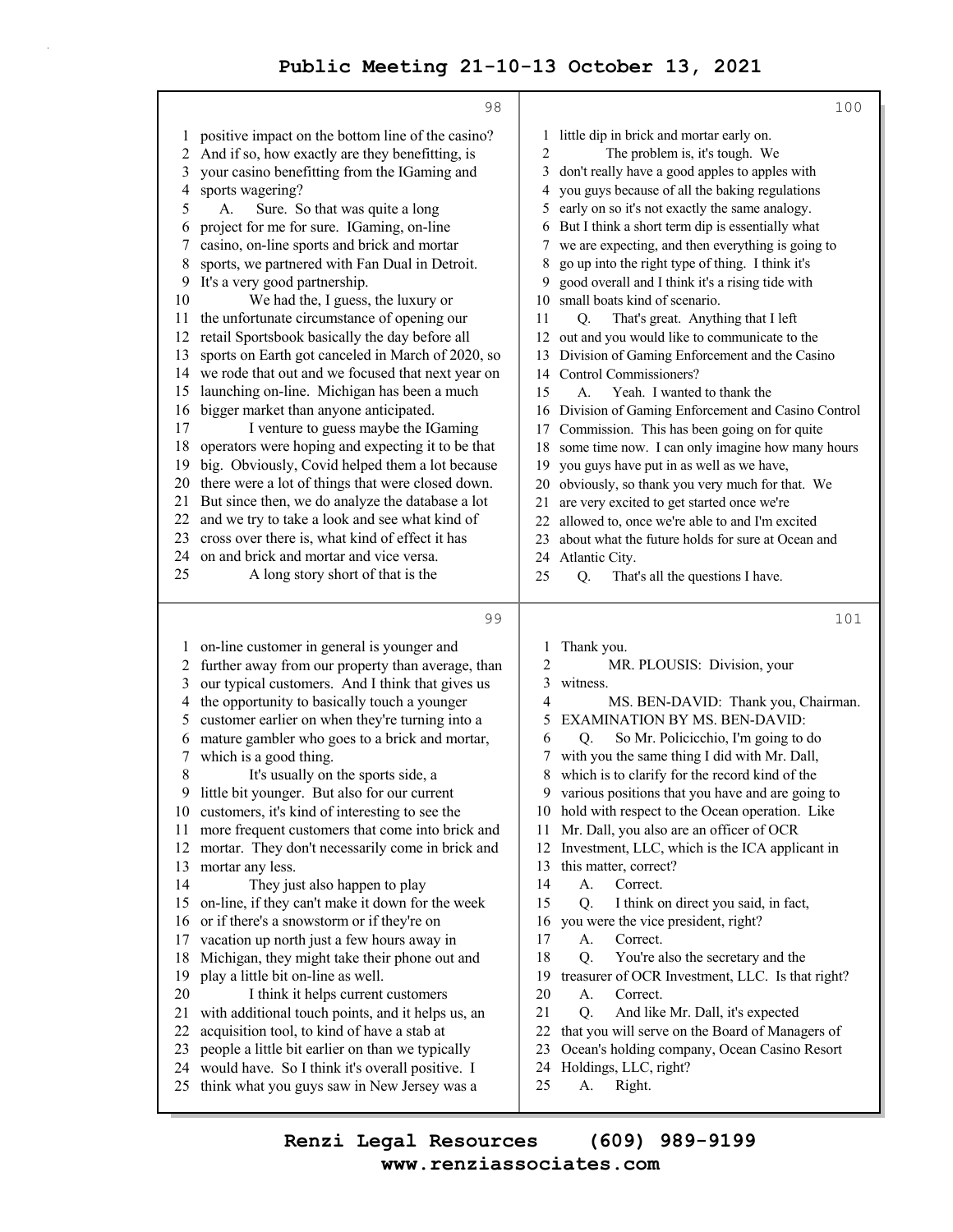|                         | 102                                                                                          | 104                                                                                                       |
|-------------------------|----------------------------------------------------------------------------------------------|-----------------------------------------------------------------------------------------------------------|
| 1                       | And you also serve as the vice<br>Q.                                                         | Board of Managers. You're aware of that as well?<br>1                                                     |
| $\overline{\mathbf{c}}$ | president, secretary and treasurer of OCRM, LLC,                                             | 2<br>А.<br>Yes.                                                                                           |
| 3                       | which will be Ocean's new management company,                                                | 3<br>Q.<br>And that budget obviously has to                                                               |
| 4                       | right?                                                                                       | address capital expenditures, right?<br>4                                                                 |
| 5                       | A.<br>Correct.                                                                               | 5<br>Correct.<br>A.                                                                                       |
| 6                       | And outside of the Ocean operation,<br>Q.                                                    | Q.<br>So besides the hotel expansion which<br>6                                                           |
| 7                       | you testified on direct that you are currently                                               | we've discussed, are there any other capital<br>7                                                         |
| 8                       | serving as the general manager of MotorCity in                                               | expenditures you believe Ocean should consider?<br>8                                                      |
| 9                       | Detroit, right?                                                                              | At the present moment, not really.<br>9<br>A.                                                             |
| 10                      | А.<br>Correct.                                                                               | Everything that they've been working on the last<br>10                                                    |
| 11                      | So at MotorCity, I think you said<br>O.                                                      | couple of years, we were aware of like Bruce was<br>11                                                    |
| 12                      | you developed some intellectual property that                                                | mentioning, the table games room, the slot room,<br>12                                                    |
| 13                      | you'd like to now bring to Ocean. That's going                                               | some other things done to certain bars, things<br>13                                                      |
| 14                      | to be done through the management agreement. Is                                              | like that. The rooms is the big one we're<br>14                                                           |
| 15                      | that right?                                                                                  | focused on in terms of the immediate go forward<br>15                                                     |
| 16                      | I believe so. The intellectual<br>А.                                                         | planning.<br>16                                                                                           |
| 17                      | property at MotorCity is, yes, it's property of                                              | 17<br>We talked about the new table room<br>Q.                                                            |
| 18                      | MotorCity because it here. If we developed                                                   | 18<br>area, Ovation Hall and the various entertainment                                                    |
| 19                      | certain things for Ocean, we made sure they could                                            | venues. Any other amenities that you have<br>19                                                           |
| 20                      | use it, whether we funnel it through the OCRM or                                             | planned or in mind for the Ocean property?<br>20                                                          |
| 21                      | however that's supposed to happen, I can't speak                                             | 21<br>Not at the current moment, nope.<br>А.                                                              |
| 22                      | to the exact specifics, but we would obviously do                                            | 22<br>So since your background is in<br>Q.                                                                |
| 23                      | it properly.                                                                                 | 23<br>marketing, you know, based on your experience as                                                    |
| 24                      | And so the intellectual property<br>О.                                                       | a marketing executive at MotorCity, do you<br>24                                                          |
| 25                      | that we're talking about is intellectual property                                            | anticipate making any changes in the marketing or<br>25                                                   |
|                         |                                                                                              |                                                                                                           |
|                         |                                                                                              |                                                                                                           |
|                         | 103                                                                                          | 105                                                                                                       |
| 1                       | you've already developed. Is there a plan or any                                             | the branding strategies that Ocean has in place?<br>1                                                     |
| 2                       | thinking to the two of you working together to                                               | So if you asked me that question two<br>2<br>А.                                                           |
| 3                       | develop something entirely new intellectual                                                  | years ago, I would say, yes, absolutely. If you<br>3                                                      |
| 4                       | property? Is that going to occur?                                                            | ask me now, I would be inclined to answer less<br>4                                                       |
| 5                       | So here is where I start diverging<br>А.                                                     | kind of affirmatively because they've done a lot<br>5                                                     |
| 6                       | from intellectual property lawyers because my                                                | of things that make a lot of sense to me.<br>6                                                            |
| 7                       | technical answer to that is maybe. I mean,                                                   | We've been asked before if we're<br>7                                                                     |
| 8                       | basically, we have a piece of software that we                                               | going to change the brand. I don't think Ocean<br>8                                                       |
| 9                       | use to develop applications, so as an example.                                               | 9<br>should be changed. We're not going to turn it                                                        |
| 10                      | When you go build a website and you log into a                                               | 10 into MotorCity East or anything like that.                                                             |
| 11                      | square space and build a website, you're using                                               | There's nothing like that going on. They're<br>11                                                         |
| 12                      | their back end engine to develop a new website                                               | 12<br>doing all the right things in player development.                                                   |
| 13                      | for yourself.                                                                                | 13<br>I believe they're doing the right                                                                   |
| 14                      | The mobile application I was talking                                                         | things in the CRM side. That stuff is a little<br>14                                                      |
| 15                      | about earlier would essentially be an equivalent                                             | bit more hidden. When we start looking at that,<br>15                                                     |
| 16                      | to that, so we would spin off the app piece, but                                             | 16<br>when we start peeling back the curtain on that in                                                   |
| 17                      | that back end piece would not have to go                                                     | terms of who's getting what kinds of offers and<br>17                                                     |
| 18                      | anywhere. So it gets a little more complex and I                                             | what's going into their reinvestment strategy,<br>18                                                      |
| 19                      | don't want to say the wrong thing to you. So we                                              | 19<br>there might be some changes there.                                                                  |
| 20<br>21                | would develop things that, yes, would be new, but                                            | 20<br>But for the most part, I like what                                                                  |
|                         | they would be coming from a back end that                                                    | they're doing with the brand. They rolled out a<br>21                                                     |
| 22                      | existed.                                                                                     | 22<br>new club. I believe they're going after the                                                         |
| 23<br>24                | Mr. Dall had testified earlier that<br>Q.                                                    | outer markets like we were talking about earlier<br>23<br>24                                              |
| 25                      | OCRM, LLC, is responsible for developing an<br>annual budget which has to be approved by the | a little bit more aggressively than they had been<br>historically. I think it's headed in the right<br>25 |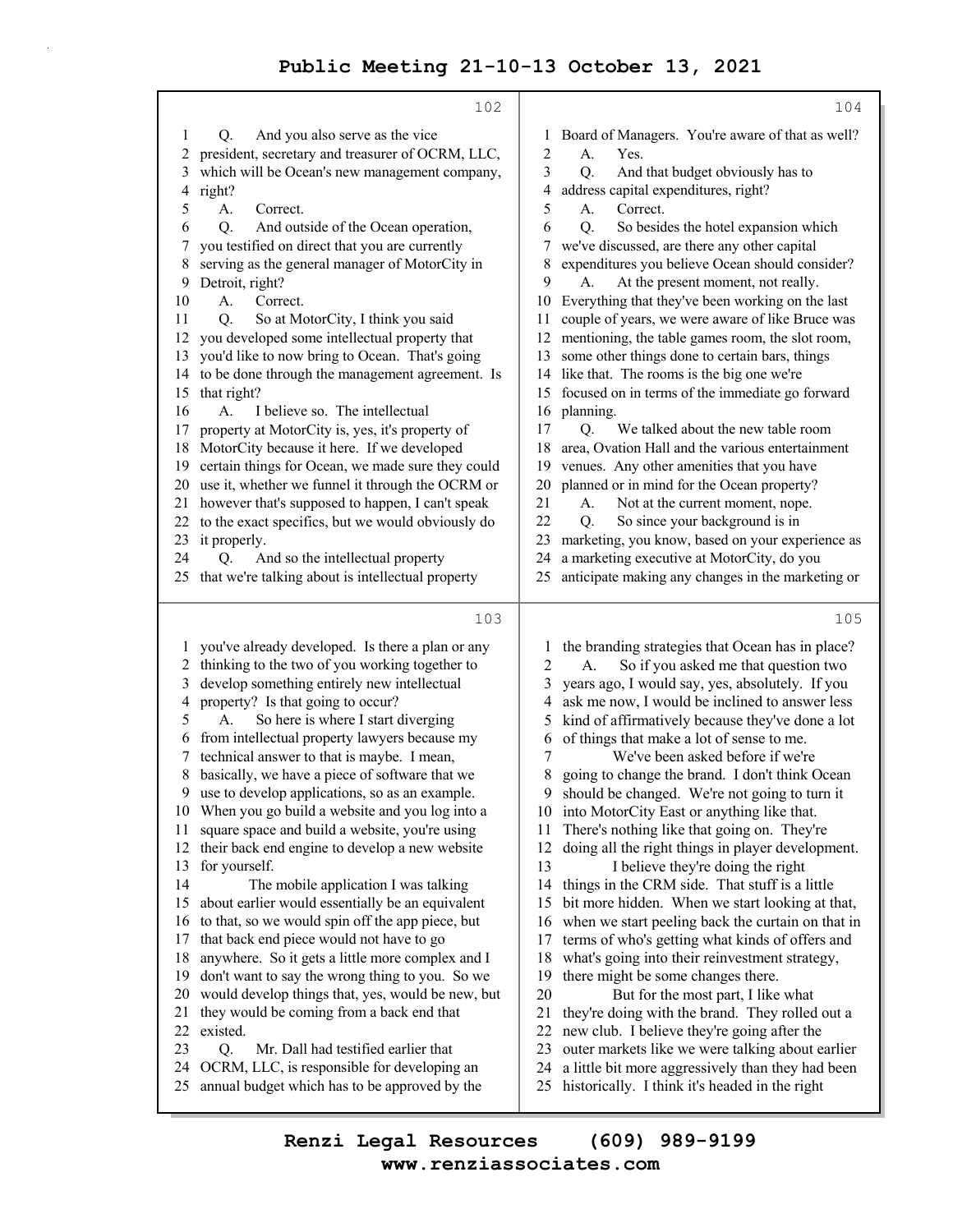|                | 106                                                                                                   | 108                                                                                                      |
|----------------|-------------------------------------------------------------------------------------------------------|----------------------------------------------------------------------------------------------------------|
| 1              | direction in terms of the stuff that I can see.                                                       | opened within the last four years in Detroit, to<br>1                                                    |
| $\overline{c}$ | During your direct testimony, you<br>Q.                                                               | see what you thought of that happening in<br>2                                                           |
| 3              | talked about the Sportsbook at MotorCity, your                                                        | 3<br>Atlantic City.                                                                                      |
| 4              | launch of internet wagering. You said that the                                                        | 4<br>A.<br>That would be great. Any time more                                                            |
| 5              | Sportsbook opened at MotorCity in March of 2020.                                                      | and more people kind of come down to your area,<br>5                                                     |
| 6              | Is that right?                                                                                        | it's always a good thing. It's kind of hard to<br>6                                                      |
| 7              | A.<br>Yeah, the physical Sportsbook, yeah.                                                            | say this one thing is going to lead to this one<br>7                                                     |
| 8              | And on-line sports wagering and<br>Q.                                                                 | thing. It's like this domino effect that you<br>8                                                        |
| 9              | casino games launched in 2021. Is that correct?                                                       | see. I think it's absolutely great.<br>9                                                                 |
| 10             | Yeah, at the end of January, I<br>А.                                                                  | 10<br>Thank you. I have no further<br>Q.                                                                 |
| 11             | believe, 2021.                                                                                        | 11<br>questions.                                                                                         |
| 12             | So understanding then that your<br>Q.                                                                 | 12<br>MR. PLOUSIS: Commissioners,                                                                        |
| 13             | experience with sports wagering and internet                                                          | 13<br>questions?                                                                                         |
| 14             | wagering is limited just to a few months, in                                                          | EXAMINATION BY MS. MOLLINEAUX:<br>14                                                                     |
| 15             | fact, what do you think you can do to improve                                                         | 15<br>Good afternoon, Joe. I'm not going<br>O.                                                           |
| 16             | those offerings at Ocean?                                                                             | 16<br>the other way. Good afternoon.                                                                     |
| 17             | That's a good question. So in terms<br>А.                                                             | Good afternoon.<br>17<br>A.                                                                              |
| 18             | of being limited, that's true, but there's a lot                                                      | I do agree with you on your view on<br>18<br>O.                                                          |
| 19             | of partnership that happens at that level.                                                            | saying this is the way it always was. I'm<br>19<br>20                                                    |
| 20             | There's a lot of different options you can take.                                                      | basically like that myself. So Ocean has<br>overcome a number of early challenges to now<br>21           |
| 21<br>22       | While they're limited in terms of                                                                     | become one of Atlantic City's market leaders. Do<br>22                                                   |
| 23             | operations, I spent probably five years on that<br>project vetting on-line casino platforms, on-line  | you have any plans to bring customers in between<br>23                                                   |
| 24             | casino brands, on-line casino options and that                                                        | the months of January through March?<br>24                                                               |
|                | 25 was before the PASPA repeal was publically being                                                   | 25<br>So that is a very specific question<br>А.                                                          |
|                |                                                                                                       |                                                                                                          |
|                |                                                                                                       |                                                                                                          |
|                |                                                                                                       |                                                                                                          |
|                | 107                                                                                                   | 109                                                                                                      |
| 1              | talked about.                                                                                         | with a very specific time frame. So generally<br>1                                                       |
| 2              | Then the PASPA repeal came in sports                                                                  | speaking, I do believe there's an opportunity to<br>2                                                    |
| 3              | and the whole sports kind of, I mean is rolling                                                       | bring customers to Atlantic City, and I<br>3                                                             |
| 4              | as we speak right now, so we've only been live                                                        | understand the timeline you're speaking of. It's<br>4                                                    |
| 5              | for about a year, six months, depending on which                                                      | 5<br>basically the off peak season.                                                                      |
| 6              | one you're looking at, but I've been working in                                                       | To be honest, my gut is that our<br>6                                                                    |
| 7              | that world for about five years now.                                                                  | customers and the trips we were talking about<br>7                                                       |
| 8<br>9         | And I can basically speak to all the                                                                  | would absolutely be off peak. Summer's probably<br>8                                                     |
|                | different permutations of how you partner up, who                                                     | 9<br>an opportunity as well, but Michigan summers have                                                   |
| 11             | 10 you partner up, what kind of platforms and tech<br>stacks that you need, what kind of reinvestment | 10 their own thing going on with people. They go up<br>north all the time to the Michigan beaches.<br>11 |
| 12             | levels make sense.                                                                                    | 12<br>I think there's a very good                                                                        |
| 13             | A Cleopatra slot game at the end of                                                                   | 13<br>opportunity to bring customers between January                                                     |
|                | 14 the day, there's not really too much to that.                                                      | 14<br>and March. Have we scheduled anything or signed                                                    |
| 15             | It's just how it gets in front of a customer's                                                        | 15<br>off on anything yet? No. But I definitely think                                                    |
| 16             | phone is what's the kind of secret to the sauce                                                       | there's an opportunity there between Ovation Hall<br>16                                                  |
| 17             | type of thing. I'm not worried about bringing                                                         | and the restaurants and getting people in and<br>17                                                      |
| 18             | knowledge to that.                                                                                    | out, being kind of relatively okay if you kind of<br>18                                                  |
| 19             | I have no further questions.<br>Q.                                                                    | charter a plane to the Atlantic City Airport,<br>19                                                      |
| 20             | А.<br>Thank you.                                                                                      | that kind of stuff.<br>20                                                                                |
| 21             | MR. PLOUSIS: Mr. Levenson,                                                                            | 21<br>I think there's definitely an                                                                      |
| 22             | redirect?                                                                                             | 22<br>opportunity. And while January through March is                                                    |
| 23             | FURTHER EXAMINATION BY MR. LEVENSON:                                                                  | 23<br>probably not the greatest weather in Atlantic                                                      |
| 24<br>25       | No. I guess the only thing is this<br>Q.<br>talk about the 100 bars and restaurants that              | 24<br>City, it's way worse than Detroit, I can<br>guarantee you that, so escaping over to the east<br>25 |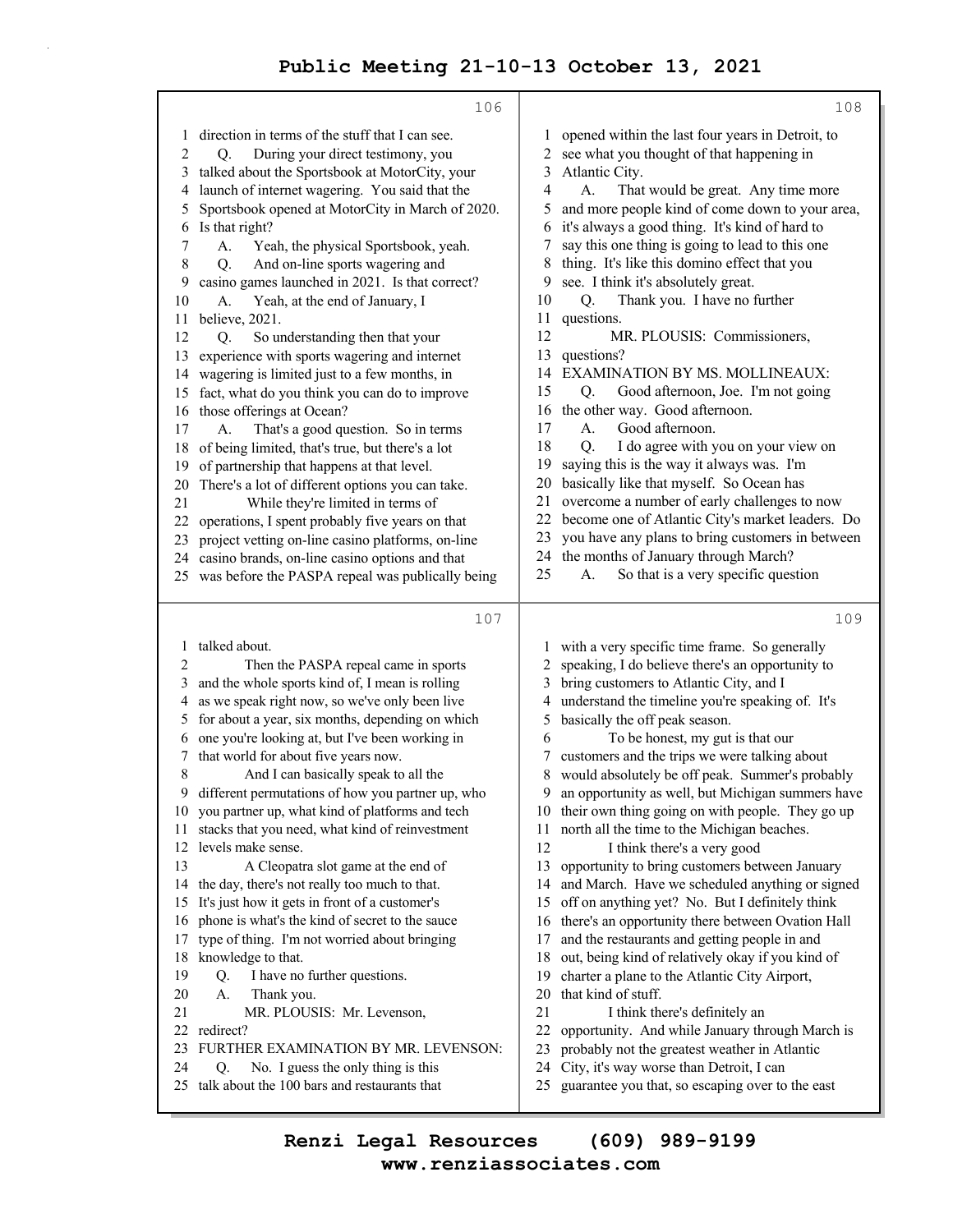|                | 110                                                                                       | 112                                                                                                     |  |  |
|----------------|-------------------------------------------------------------------------------------------|---------------------------------------------------------------------------------------------------------|--|--|
| 1              | coast for a little bit is probably a good idea.                                           | 1 I think there's absolutely -- first of all, I                                                         |  |  |
| $\overline{c}$ | Thank you.<br>Q.                                                                          | 2 love the actual physical ocean and the beach and                                                      |  |  |
| $\mathfrak{Z}$ | MR. PLOUSIS: Thank you.                                                                   | the boardwalk. I was surprised when I was there<br>3                                                    |  |  |
| 4              | Commissioner Cooper?                                                                      | a few years ago, it didn't seem as much of a<br>4                                                       |  |  |
| 5              | <b>EXAMINATION BY MS. COOPER:</b>                                                         | focus as I thought it would have been, given that<br>5                                                  |  |  |
| 6              | I'm going to say Mr. Policicchio.<br>Q.                                                   | it's on the ocean and it's really beautiful.<br>6                                                       |  |  |
| 7              | Thank you for being with us today. I had asked                                            | 7<br>The actual property itself for our                                                                 |  |  |
| 8              | Mr. Dall some questions, and I'm also going to                                            | customers is an easy draw between the concert<br>8                                                      |  |  |
| 9              | ask some similar questions with your viewpoint                                            | venue, the restaurants, the nice big open feel.<br>9                                                    |  |  |
| 10             | because your emphasis seems to be on marketing,                                           | I think pre Covid, people used to talk about it<br>10                                                   |  |  |
| 11             | but I do want to just get some of your answers,                                           | in a negative light. We talk about it a very<br>11                                                      |  |  |
| 12             | your specific answers.                                                                    | positive light now.<br>12                                                                               |  |  |
| 13             | You mentioned that you were born in                                                       | 13<br>I think you can kind of go to that                                                                |  |  |
| 14             | Michigan, went to Michigan under grad. Had you                                            | property or go to that location and kind of<br>14                                                       |  |  |
| 15             | ever been to Atlantic City before this                                                    | disappear for a few days pretty easily given<br>15                                                      |  |  |
| 16             | investment?                                                                               | everything it has to offer. So I think between<br>16                                                    |  |  |
| 17             | А.<br>So this one, I feel bad because I do                                                | the entertainment, the food and beverage, the<br>17                                                     |  |  |
|                | 18 this to Bruce once and a while. I believe I may                                        | views, the beach, the boardwalk. I think it's a<br>18                                                   |  |  |
| 19             | have been in Atlantic City in a similar year,                                             | home run in terms of things that would be<br>19                                                         |  |  |
| 20             | like late '80's, but I think I was six or seven                                           | 20<br>appealing to our customers.                                                                       |  |  |
| 21             | years old. I don't think that counts. My<br>parents came out there a few times to do some | Absolutely. Everything you just<br>21<br>Q.                                                             |  |  |
| 22<br>23       |                                                                                           | said 100 percent. I had asked Mr. Dall a<br>22<br>question with regard to cross marketing. I know<br>23 |  |  |
| 24             | gambling back in the day, but between then and<br>now, not really.                        | Mr. Levenson mentioned it. Again, no disrespect<br>24                                                   |  |  |
| 25             | I had come out, as I was speaking to                                                      | to your Michigan property, but you're now going<br>25                                                   |  |  |
|                |                                                                                           |                                                                                                         |  |  |
|                |                                                                                           |                                                                                                         |  |  |
|                | 111                                                                                       | 113                                                                                                     |  |  |
|                |                                                                                           |                                                                                                         |  |  |
|                | 1 Miss Ben-David's questions, I did come out about                                        | to have a larger and newer database of customers.<br>$\mathbf{I}$                                       |  |  |
| 2<br>3         | five or six years ago when I was vetting on,                                              | 2<br>And again, not taking people out of<br>3                                                           |  |  |
|                | right after you guys had launched, actually the                                           | Detroit, but what might you, let's say, high<br>4                                                       |  |  |
| 4<br>5         | year or two you guys had launched on-line, and I                                          | rollers or special customers, would you encourage<br>5                                                  |  |  |
| 6              | was doing some vetting on what if this were to                                            | them to come to Atlantic City? And if you would,<br>6                                                   |  |  |
| 7              | come to Michigan, what might we do.                                                       | what would you entice them with to come to the<br>Atlantic City property?<br>7                          |  |  |
| 8              | And I went to the one place that<br>kind of made the most sense to go do some             | Sure. So depending on who you're<br>8<br>А.                                                             |  |  |
| 9              | research, so I spent some time there. I stayed                                            | 9<br>talking about in the kind of the different levels                                                  |  |  |
|                | 10 at the Borgata, I talked to the different                                              | 10 of the database, if you focus on the VIP's or the                                                    |  |  |
| 11             | operators, I talked to the people running the                                             | very high end, we can basically what I would<br>11                                                      |  |  |
|                | 12 website, that kind of thing. So that counts a                                          | 12<br>offer them is a trip out there, basically a group                                                 |  |  |
| 13             | little bit. I spent a few days there and stayed                                           | trip. We've done those. We do those with some<br>13                                                     |  |  |
| 14             | in a couple of hotels, but outside of that, no.                                           | 14<br>of our customers. It's a lot of fun. They have                                                    |  |  |
| 15             | Okay. Your emphasis seems to be<br>Q.                                                     | a lot of fun.<br>15                                                                                     |  |  |
| 16             | marketing. From the limited time that you had                                             | 16<br>We tend to stay away from casinos                                                                 |  |  |
| 17             | been here, now it's going to be more, let's say                                           | because we don't have any other casinos, and it's<br>17                                                 |  |  |
| 18             | three or four, what would be three or four                                                | 18<br>a little bit difficult to make that work. So                                                      |  |  |
| 19             | highlights you would say to talk about Atlantic                                           | with this acquisition, I think it would be kind<br>19                                                   |  |  |
| 20             | City, not the Ocean Ocean, but what attracts --                                           | of even easier to charter a plane, fly them out<br>20                                                   |  |  |
| 21             | what would attract you or marketing your                                                  | 21<br>there, maybe during a special concert at Ovation                                                  |  |  |
| 22             | customers to talk about Atlantic City? And this                                           | 22<br>Hall or maybe there's a special promotion, like                                                   |  |  |
| 23             | is no disrespect to Detroit, but let's hear it on                                         | 23<br>200,000 dollar slot tournament or a big Blackjack                                                 |  |  |
| 24<br>25       | Atlantic City view.<br>No, not at all. Both great towns.<br>А.                            | tournament, whatever it may be.<br>24<br>25<br>I think that's the easy answer. I                        |  |  |

**www.renziassociates.com Renzi Legal Resources (609) 989-9199**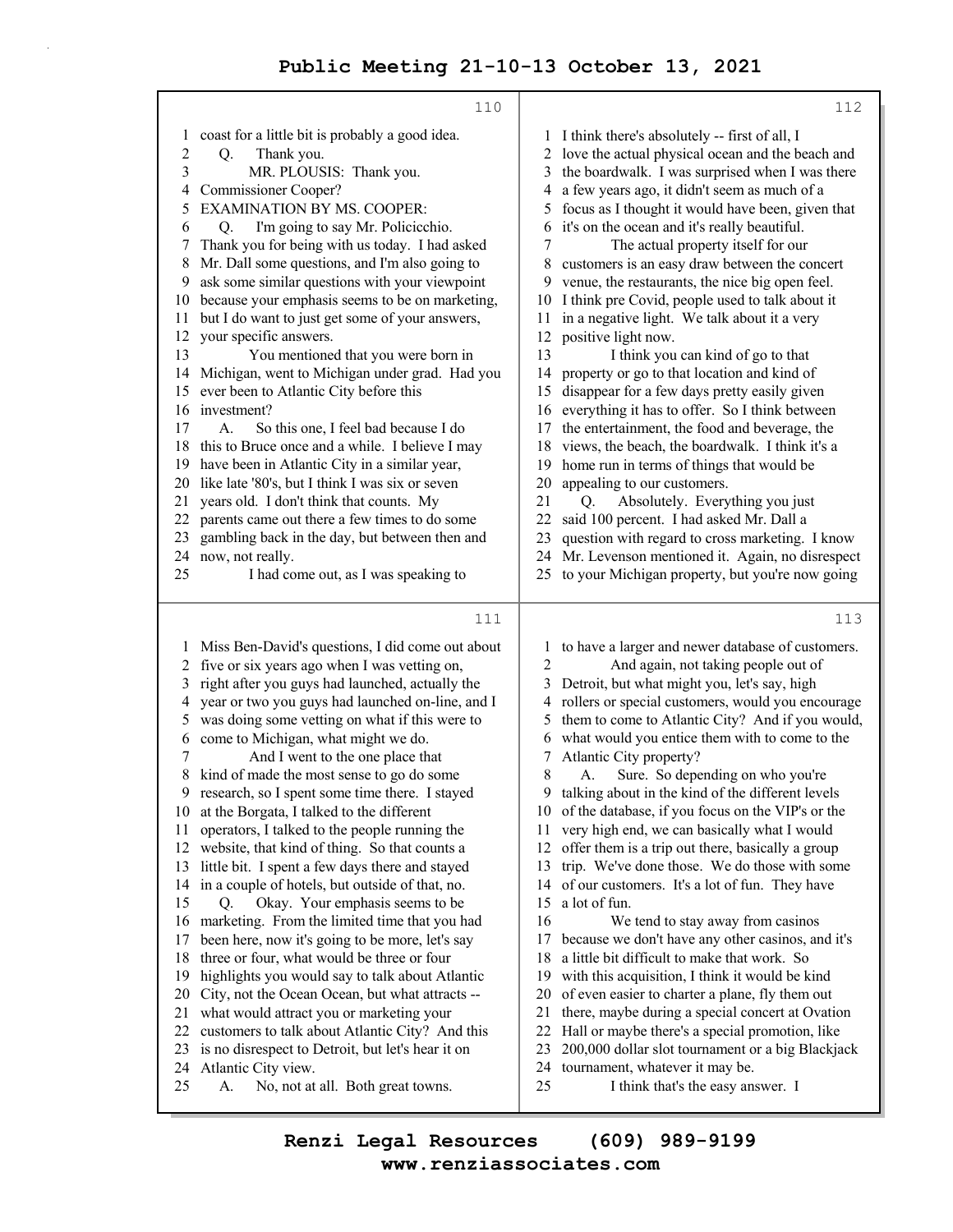|          | 114                                                           | 116                                                    |                                                                                     |  |
|----------|---------------------------------------------------------------|--------------------------------------------------------|-------------------------------------------------------------------------------------|--|
|          | 1 think there are possibly things like games in               | 1                                                      | Atlantic City, without naming names, they                                           |  |
|          | 2 Philadelphia or New York and you tie the property           | obviously own venues throughout the country, so<br>2   |                                                                                     |  |
| 3        | into it. They fly into Philly, go to a game, you              | they can flex that muscle a lot more easily than<br>3  |                                                                                     |  |
| 4        | know, Eagles, Lions, something like that and they             | Ocean can because they have one location. It's a<br>4  |                                                                                     |  |
| 5        | come to the property for a couple of days.                    | big location. It's a pretty good size theater,<br>5    |                                                                                     |  |
| 6        | There's no shortage of ideas.                                 | but it's just one.<br>6                                |                                                                                     |  |
| 7        | I think even just brainstorming with                          | 7<br>As we expand that offering to                     |                                                                                     |  |
| 8        | my now head of marketing. I think we came up                  | possibly route people through Detroit, we're<br>8      |                                                                                     |  |
| 9        | with 10 or 12 different ideas that we could                   | going to be able to draw bigger acts most likely<br>9  |                                                                                     |  |
| 10       | easily implement in terms of getting people over              | as a result of that efficiency. So I look<br>10        |                                                                                     |  |
| 11       | there. In terms of attracting people to Detroit,              | forward to that. I think that's going to help<br>11    |                                                                                     |  |
|          | 12 it could go the other way as well.                         | 12<br>both sides a lot.                                |                                                                                     |  |
| 13       | We just want to make sure people on                           | 13<br>Okay. And one final question, and,<br>O.         |                                                                                     |  |
| 14       | property at Ocean know what they have, the assets             | again, thank you for that. The entertainment<br>14     |                                                                                     |  |
|          | 15 we have. We have suites across Detroit in                  | aspect because just looking at the whole picture<br>15 |                                                                                     |  |
|          | 16 various arenas. We obviously have a 400 room               | of Atlantic City and what we offer,<br>16              |                                                                                     |  |
| 17       | hotel that's very nice. There's a lot of stuff                | entertainment, as I said, I was in the business<br>17  |                                                                                     |  |
| 18       | going on in Detroit. We usually just focus on                 | 18<br>and I feel that's a very integral part of the    |                                                                                     |  |
| 19       | the customer. If there's demand one way or the                | 19                                                     | gaming experience.                                                                  |  |
| 20       | other for something that's awesome, we're going               | 20<br>I mean, it's food, it's beverage,                |                                                                                     |  |
| 21       | to make it happen. Usually that's how simple it               | 21<br>entertainment, gaming. It's very, very           |                                                                                     |  |
|          | 22 is with us.                                                | 22                                                     | important. And again, I know your background                                        |  |
| 23       | Q.<br>That sounds great. Mr. Levenson                         | 23                                                     | emphasis is marketing. The Ilitch family is very                                    |  |
|          | 24 must have been reading my mind when he mentioned           | 24                                                     | well-known for their philanthropy, charitable                                       |  |
|          | 25 entertainment, and of course MotorCity, Motown,            |                                                        | 25 involvement, et cetera, et cetera.                                               |  |
|          |                                                               |                                                        |                                                                                     |  |
|          | 115                                                           |                                                        | 117                                                                                 |  |
| 1        | everything. I was in the entertainment business               | 1                                                      | And is there anything special that                                                  |  |
| 2        | before being the commissioner.                                | 2                                                      | you could share or that we can expect down the                                      |  |
| 3        | With that being said, and you                                 | 3                                                      | line for some additional -- your involvement in                                     |  |
| 4        | answered his question, I don't want to say                    | the community and something that you have done in<br>4 |                                                                                     |  |
| 5        | slightly, but can you elaborate on what type of               | Detroit, something we could expect to see in<br>5      |                                                                                     |  |
| 6        | entertainment you have at your Detroit property.              | Atlantic City?<br>6                                    |                                                                                     |  |
| 7        |                                                               |                                                        |                                                                                     |  |
|          | And again, if you could elaborate, as I                       | 7                                                      | I can speak more broadly to it. The<br>А.                                           |  |
| 8        | mentioned, on what we might be expecting to see               | 8                                                      | things we do in Detroit, the things we try to                                       |  |
| 9        | Atlantic City.                                                | 9                                                      | focus on, on the MotorCity level, I mean, it's                                      |  |
| 10       | Sure. Without giving out too many<br>А.                       |                                                        | 10 kind of, it's reactive to the local area. So                                     |  |
| 11       | industry secrets on our side, basically the venue             | 11                                                     | around the MotorCity property, there's a couple                                     |  |
| 12       | at our actual casino here is smaller than Ovation             | 12                                                     | of areas that we support.                                                           |  |
| 13       | Hall by more than, it's less than 50 percent the              | 13                                                     | There's a couple buildings we                                                       |  |
| 14       | size. Typically, what that ends up doing is you               | 14                                                     | support that are very focused on rehabilitation                                     |  |
| 15       | can't get the same acts you could at like Ovation             | 15                                                     | of people who have had problems with drugs and                                      |  |
| 16       | Hall, 4500 seats or the 5,000; 10,000; 20,000                 | 16                                                     | things like that because it's in our community                                      |  |
| 17       | seat venue.                                                   | 17                                                     | right down the street here, so we focus on that                                     |  |
| 18       | What I actually see as far as kind                            | 18                                                     | because it's outside.                                                               |  |
| 19       | of working between the two sizes. We can get                  | 19                                                     | As you get broader with the Ilitch                                                  |  |
| 20       | bigger acts at places like Ovation Hall, but now              | 20                                                     | and you look up on-line all the things that they                                    |  |
| 21       | we have the ability to possibly cut a deal and                | 21                                                     | support, obviously, use hockey for example. It's                                    |  |
| 22       | say, hey, you could route through Detroit as well             | 22                                                     | a big one for them because of the Detroit Red                                       |  |
| 23       | and, therefore, they have a bigger incentive to               | 23                                                     | Wings, so they focus on that.                                                       |  |
| 24<br>25 | play at Ovation Hall.<br>For example, the other properties in | 24<br>25                                               | I think it's more about the fact<br>that hopefully you put together a program or we |  |

**www.renziassociates.com Renzi Legal Resources (609) 989-9199**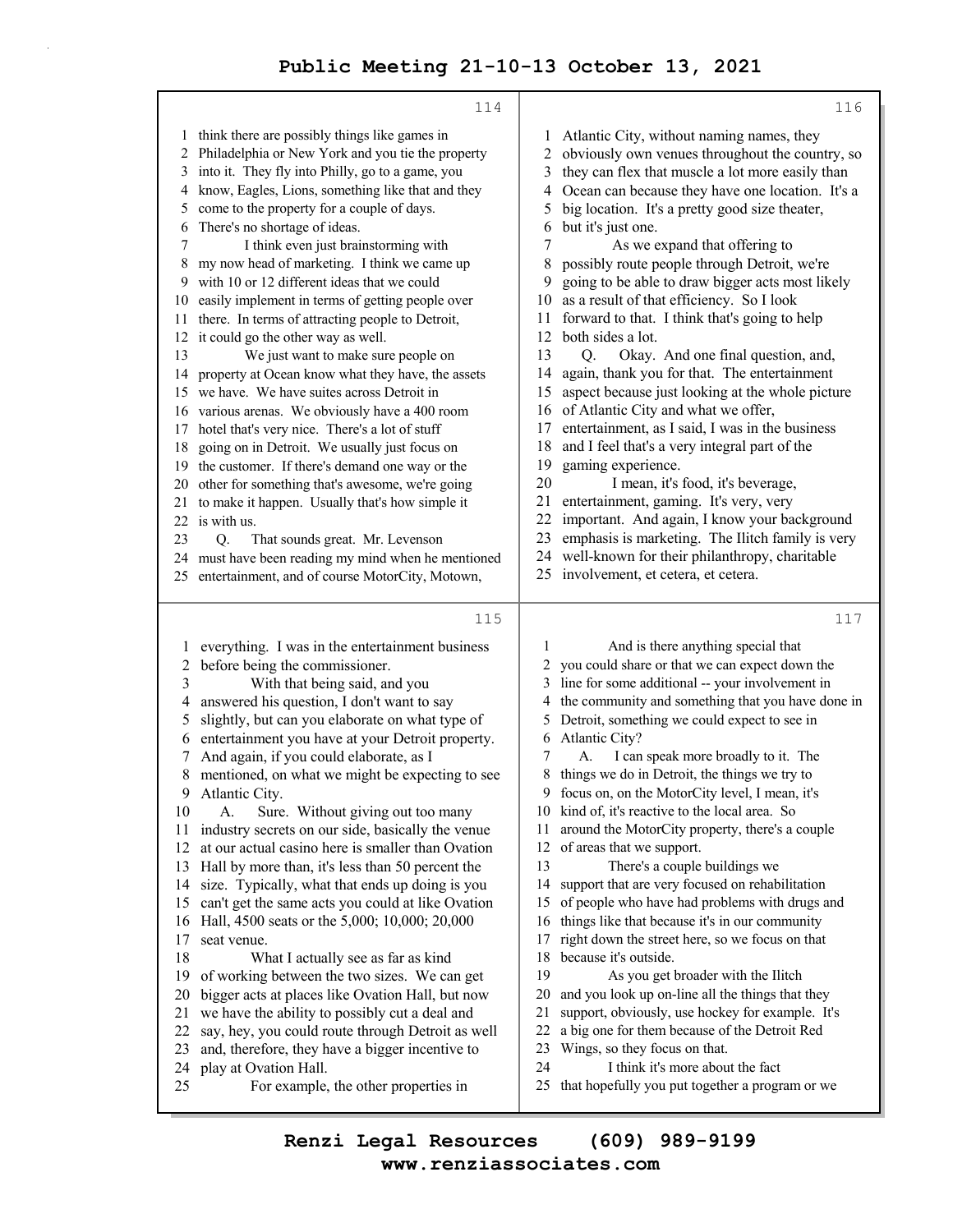|                                                                                           | 118                                                                                                                                                                                                                                                                                                                                                                                                                                                                                                                                                                                                                                                                                                                     |                                                                                           | 120                                                                                                                                                                                                                                                                                                                                                                                                                                                                                                                                                                                                                                                                                                                                                                                            |  |
|-------------------------------------------------------------------------------------------|-------------------------------------------------------------------------------------------------------------------------------------------------------------------------------------------------------------------------------------------------------------------------------------------------------------------------------------------------------------------------------------------------------------------------------------------------------------------------------------------------------------------------------------------------------------------------------------------------------------------------------------------------------------------------------------------------------------------------|-------------------------------------------------------------------------------------------|------------------------------------------------------------------------------------------------------------------------------------------------------------------------------------------------------------------------------------------------------------------------------------------------------------------------------------------------------------------------------------------------------------------------------------------------------------------------------------------------------------------------------------------------------------------------------------------------------------------------------------------------------------------------------------------------------------------------------------------------------------------------------------------------|--|
| 1<br>2<br>3<br>4<br>5<br>6<br>7<br>8<br>9<br>10<br>11<br>12<br>13<br>14<br>15<br>16<br>17 | try to promote the things that are integral or<br>important to Ocean, things that feel local and<br>things that feel important to the property in<br>that area. I think that's typically where we<br>shine as opposed to -- versus trying to do these<br>national things. We try to focus on the local<br>area. That's how we're wired. That's how our<br>businesses work in Detroit.<br>Thank you so very much.<br>Q.<br>MS. COOPER: Mr. Chairman?<br>MR. PLOUSIS: Thank you.<br><b>EXAMINATION BY MR. PLOUSIS:</b><br>Sir, as you heard, we have nine<br>Q.<br>casinos here. How do you plan on expanding the<br>market rather than catalyze what we have here<br>already?<br>Great question. So my thoughts on<br>А. | 1<br>2<br>3<br>4<br>5<br>6<br>7<br>8<br>9<br>10<br>11<br>12<br>13<br>14<br>15<br>16<br>17 | sure. Obviously, the geography of Detroit,<br>there's an international border to the east.<br>You know, 5 million of the 10<br>million people in the State of Michigan are in<br>metro Detroit, so it's roughly half of the<br>population is around the city center and it kind<br>of spreads out pretty quick. The density falls<br>off pretty much exponentially as you get out.<br>And then to the south, as you drive<br>south, you end up hitting Toledo pretty quick in<br>northern Ohio, which is basically anybody who's<br>very close to that property goes to the Toledo<br>property. So we're a little bit insulated. From<br>a competitive standpoint, it's good because we<br>don't have a lot of competition for those five<br>million people.<br>It's a little bit different in |  |
| 18                                                                                        | that, in terms of taking the competitive side out                                                                                                                                                                                                                                                                                                                                                                                                                                                                                                                                                                                                                                                                       | 18<br>Atlantic City. Like I said, when you start                                          |                                                                                                                                                                                                                                                                                                                                                                                                                                                                                                                                                                                                                                                                                                                                                                                                |  |
| 19                                                                                        | of my brain for a second. The Atlantic City --                                                                                                                                                                                                                                                                                                                                                                                                                                                                                                                                                                                                                                                                          | comparing how many people are in New York or<br>19                                        |                                                                                                                                                                                                                                                                                                                                                                                                                                                                                                                                                                                                                                                                                                                                                                                                |  |
| 20                                                                                        | so to me, Atlantic City, it's a great local                                                                                                                                                                                                                                                                                                                                                                                                                                                                                                                                                                                                                                                                             | 20                                                                                        | Philly or New Jersey, there's just a lot more                                                                                                                                                                                                                                                                                                                                                                                                                                                                                                                                                                                                                                                                                                                                                  |  |
| 21                                                                                        | market for sure. There's a lot of folks in New<br>22 Jersey in the database, no question, but I                                                                                                                                                                                                                                                                                                                                                                                                                                                                                                                                                                                                                         | 21<br>22                                                                                  | people.                                                                                                                                                                                                                                                                                                                                                                                                                                                                                                                                                                                                                                                                                                                                                                                        |  |
|                                                                                           | 23 believe New York and Philadelphia and kind of the                                                                                                                                                                                                                                                                                                                                                                                                                                                                                                                                                                                                                                                                    | 23                                                                                        | My final question, we've had other<br>Q.<br>licensees come in and one would say our                                                                                                                                                                                                                                                                                                                                                                                                                                                                                                                                                                                                                                                                                                            |  |
|                                                                                           | 24 outer markets are the biggest opportunity in                                                                                                                                                                                                                                                                                                                                                                                                                                                                                                                                                                                                                                                                         | 24                                                                                        | background is entertainment, we're going big on                                                                                                                                                                                                                                                                                                                                                                                                                                                                                                                                                                                                                                                                                                                                                |  |
|                                                                                           | 25 terms of Atlantic City in general.                                                                                                                                                                                                                                                                                                                                                                                                                                                                                                                                                                                                                                                                                   | 25                                                                                        | entertainment. We've had other companies come in                                                                                                                                                                                                                                                                                                                                                                                                                                                                                                                                                                                                                                                                                                                                               |  |
|                                                                                           |                                                                                                                                                                                                                                                                                                                                                                                                                                                                                                                                                                                                                                                                                                                         |                                                                                           |                                                                                                                                                                                                                                                                                                                                                                                                                                                                                                                                                                                                                                                                                                                                                                                                |  |
|                                                                                           | 119                                                                                                                                                                                                                                                                                                                                                                                                                                                                                                                                                                                                                                                                                                                     |                                                                                           | 121                                                                                                                                                                                                                                                                                                                                                                                                                                                                                                                                                                                                                                                                                                                                                                                            |  |
| 1                                                                                         | If you look at even post Covid,                                                                                                                                                                                                                                                                                                                                                                                                                                                                                                                                                                                                                                                                                         | 1                                                                                         | and say, we believe heavily in hospitality,                                                                                                                                                                                                                                                                                                                                                                                                                                                                                                                                                                                                                                                                                                                                                    |  |
| 2                                                                                         | obviously, Vegas is doing really well, which is                                                                                                                                                                                                                                                                                                                                                                                                                                                                                                                                                                                                                                                                         | 2                                                                                         | that's are our niche.                                                                                                                                                                                                                                                                                                                                                                                                                                                                                                                                                                                                                                                                                                                                                                          |  |
| 3                                                                                         | great for Vegas, it's great for our industry.                                                                                                                                                                                                                                                                                                                                                                                                                                                                                                                                                                                                                                                                           | 3                                                                                         | If I asked you what is going to be                                                                                                                                                                                                                                                                                                                                                                                                                                                                                                                                                                                                                                                                                                                                                             |  |
| 4                                                                                         | But to shoot down the freeway a couple hours, two                                                                                                                                                                                                                                                                                                                                                                                                                                                                                                                                                                                                                                                                       | 4                                                                                         | your niche for Ocean and your Motown property,                                                                                                                                                                                                                                                                                                                                                                                                                                                                                                                                                                                                                                                                                                                                                 |  |
| 5<br>6                                                                                    | or three hours and to get to a place on the ocean<br>like the boardwalk, like Atlantic City in                                                                                                                                                                                                                                                                                                                                                                                                                                                                                                                                                                                                                          | 5<br>your Detroit property, what would it be or what                                      |                                                                                                                                                                                                                                                                                                                                                                                                                                                                                                                                                                                                                                                                                                                                                                                                |  |
| 7                                                                                         | general, all the properties, I think that's just                                                                                                                                                                                                                                                                                                                                                                                                                                                                                                                                                                                                                                                                        | would you say it is?<br>6<br>7<br>This is going to sound like a canned<br>А.              |                                                                                                                                                                                                                                                                                                                                                                                                                                                                                                                                                                                                                                                                                                                                                                                                |  |
| 8                                                                                         | a home run.                                                                                                                                                                                                                                                                                                                                                                                                                                                                                                                                                                                                                                                                                                             | 8<br>answer, but I would say the customer experience.                                     |                                                                                                                                                                                                                                                                                                                                                                                                                                                                                                                                                                                                                                                                                                                                                                                                |  |
| 9                                                                                         | Those population centers are.                                                                                                                                                                                                                                                                                                                                                                                                                                                                                                                                                                                                                                                                                           | 9<br>We're just completely focused on the customer                                        |                                                                                                                                                                                                                                                                                                                                                                                                                                                                                                                                                                                                                                                                                                                                                                                                |  |
|                                                                                           | 10 absolutely enormous. They're huge. It's a lot                                                                                                                                                                                                                                                                                                                                                                                                                                                                                                                                                                                                                                                                        | experience. If that means, you know, typically<br>10                                      |                                                                                                                                                                                                                                                                                                                                                                                                                                                                                                                                                                                                                                                                                                                                                                                                |  |
| 11                                                                                        | bigger than what we deal with over here. In                                                                                                                                                                                                                                                                                                                                                                                                                                                                                                                                                                                                                                                                             | in Detroit, we position ourselves as a local<br>11                                        |                                                                                                                                                                                                                                                                                                                                                                                                                                                                                                                                                                                                                                                                                                                                                                                                |  |
| 12                                                                                        | Detroit, like Bruce said, most of our business is                                                                                                                                                                                                                                                                                                                                                                                                                                                                                                                                                                                                                                                                       | 12<br>escape. Most resort properties can kind of claim                                    |                                                                                                                                                                                                                                                                                                                                                                                                                                                                                                                                                                                                                                                                                                                                                                                                |  |
| 13                                                                                        | within 50 to 100 miles of downtown Detroit. It's<br>a little bit different there.                                                                                                                                                                                                                                                                                                                                                                                                                                                                                                                                                                                                                                       | that getaway escape brand.<br>13                                                          |                                                                                                                                                                                                                                                                                                                                                                                                                                                                                                                                                                                                                                                                                                                                                                                                |  |
| 14<br>15                                                                                  | So because of the density of the                                                                                                                                                                                                                                                                                                                                                                                                                                                                                                                                                                                                                                                                                        | 14<br>15                                                                                  | I think Ocean, above and beyond all<br>the other properties in Atlantic City, can                                                                                                                                                                                                                                                                                                                                                                                                                                                                                                                                                                                                                                                                                                              |  |
| 16                                                                                        | population out east, specifically north of                                                                                                                                                                                                                                                                                                                                                                                                                                                                                                                                                                                                                                                                              | 16                                                                                        | probably claim that, both in terms of what the                                                                                                                                                                                                                                                                                                                                                                                                                                                                                                                                                                                                                                                                                                                                                 |  |
| 17                                                                                        | Atlantic City, I think there's a lot of                                                                                                                                                                                                                                                                                                                                                                                                                                                                                                                                                                                                                                                                                 | property looks like and feels like and where it's<br>17                                   |                                                                                                                                                                                                                                                                                                                                                                                                                                                                                                                                                                                                                                                                                                                                                                                                |  |
| 18                                                                                        | opportunity to get new business from what there                                                                                                                                                                                                                                                                                                                                                                                                                                                                                                                                                                                                                                                                         | 18                                                                                        | located. I would lean in on that. Whatever is                                                                                                                                                                                                                                                                                                                                                                                                                                                                                                                                                                                                                                                                                                                                                  |  |
| 19                                                                                        | is now, without necessarily taking it from any of                                                                                                                                                                                                                                                                                                                                                                                                                                                                                                                                                                                                                                                                       | 19                                                                                        | required to make that kind of experience happen,                                                                                                                                                                                                                                                                                                                                                                                                                                                                                                                                                                                                                                                                                                                                               |  |
| 20                                                                                        | the other casinos in the area most definitely.                                                                                                                                                                                                                                                                                                                                                                                                                                                                                                                                                                                                                                                                          | 20                                                                                        | that escape getaway experience happen, we're                                                                                                                                                                                                                                                                                                                                                                                                                                                                                                                                                                                                                                                                                                                                                   |  |
| 21                                                                                        | In Detroit, do you have much of a<br>Q.                                                                                                                                                                                                                                                                                                                                                                                                                                                                                                                                                                                                                                                                                 | 21                                                                                        | going to lean really heavily than that.                                                                                                                                                                                                                                                                                                                                                                                                                                                                                                                                                                                                                                                                                                                                                        |  |
| 22                                                                                        | bus customer base or it's totally drive in?                                                                                                                                                                                                                                                                                                                                                                                                                                                                                                                                                                                                                                                                             | 22                                                                                        | Excellent. That's all I have.<br>Q.                                                                                                                                                                                                                                                                                                                                                                                                                                                                                                                                                                                                                                                                                                                                                            |  |
| 23                                                                                        | We used to have a bus program. We<br>А.                                                                                                                                                                                                                                                                                                                                                                                                                                                                                                                                                                                                                                                                                 | 23                                                                                        | MR. PLOUSIS: I have no further                                                                                                                                                                                                                                                                                                                                                                                                                                                                                                                                                                                                                                                                                                                                                                 |  |
| 24                                                                                        | don't really anymore. It's kind of waned over                                                                                                                                                                                                                                                                                                                                                                                                                                                                                                                                                                                                                                                                           | 24                                                                                        | questions. We appreciate your testimony today.<br>Any follow up by counsel?                                                                                                                                                                                                                                                                                                                                                                                                                                                                                                                                                                                                                                                                                                                    |  |
| 25                                                                                        | the years. We're mostly a driving market for                                                                                                                                                                                                                                                                                                                                                                                                                                                                                                                                                                                                                                                                            | 25                                                                                        |                                                                                                                                                                                                                                                                                                                                                                                                                                                                                                                                                                                                                                                                                                                                                                                                |  |
|                                                                                           |                                                                                                                                                                                                                                                                                                                                                                                                                                                                                                                                                                                                                                                                                                                         |                                                                                           |                                                                                                                                                                                                                                                                                                                                                                                                                                                                                                                                                                                                                                                                                                                                                                                                |  |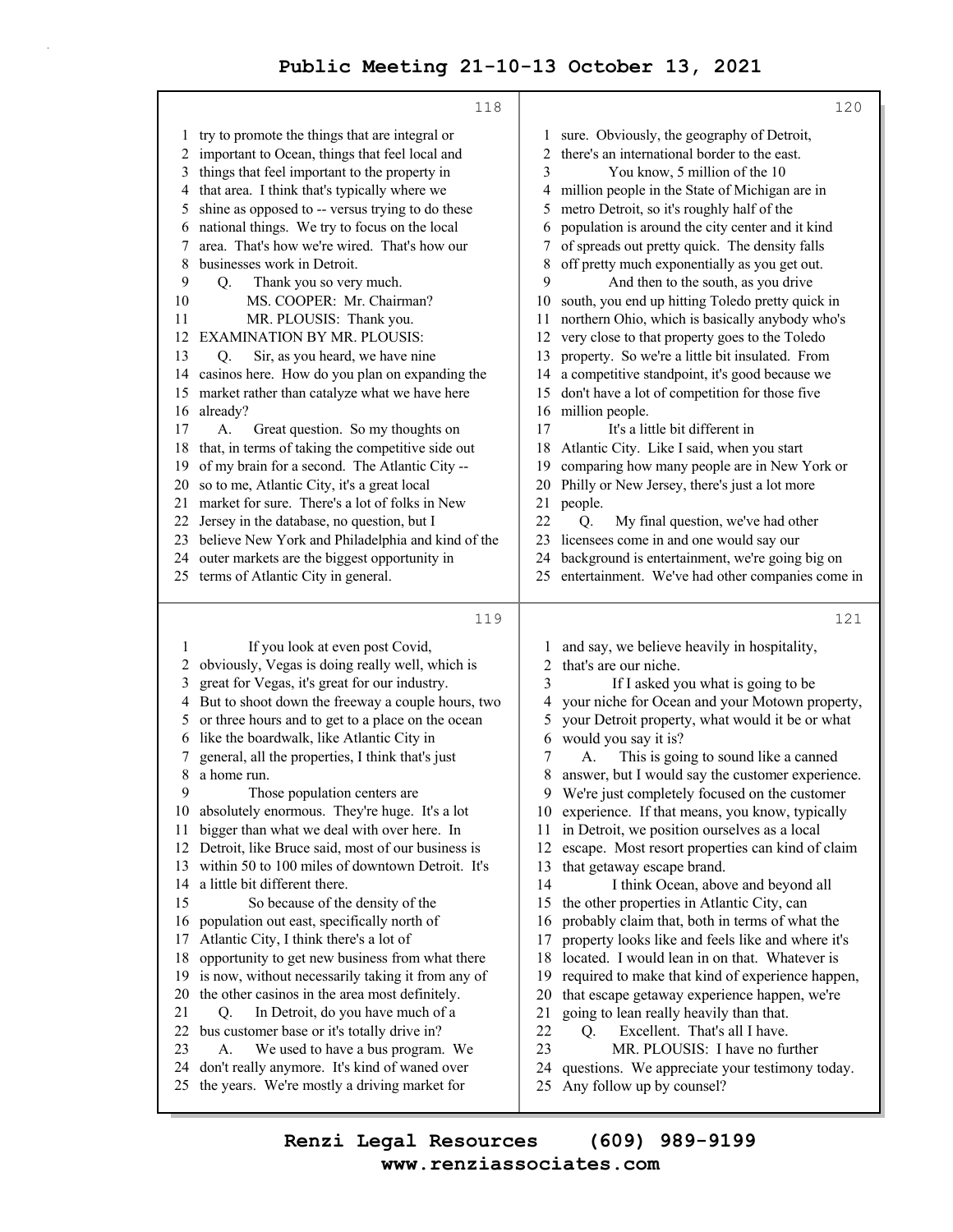| 122                                                                                                                                                                                                                                                                                                                                                                                                                                                                                                                                                                                                                                                                                                                                                                                               |  |
|---------------------------------------------------------------------------------------------------------------------------------------------------------------------------------------------------------------------------------------------------------------------------------------------------------------------------------------------------------------------------------------------------------------------------------------------------------------------------------------------------------------------------------------------------------------------------------------------------------------------------------------------------------------------------------------------------------------------------------------------------------------------------------------------------|--|
| MR. LEVENSON: No, sir.<br>$\mathbf 1$<br>$\overline{c}$<br>MR. PLOUSIS: Division?<br>3<br>MS. BEN-DAVID: No. Thank you,<br>Chair.<br>4<br>5<br>MR. PLOUSIS: On that note, we're<br>here at 4:11. We'll recess until tomorrow at<br>6<br>10:30 and begin proceedings again at 10:30<br>7<br>tomorrow morning. Thank you.<br>$8\,$<br>9<br>(Hearing Concluded at 4:11 p.m.)<br>10<br>11<br>12<br>13<br>14<br>15<br>16<br>17<br>18<br>19<br>20<br>21<br>22<br>23<br>24<br>25                                                                                                                                                                                                                                                                                                                         |  |
| 123                                                                                                                                                                                                                                                                                                                                                                                                                                                                                                                                                                                                                                                                                                                                                                                               |  |
| CERTIFICATE<br>1                                                                                                                                                                                                                                                                                                                                                                                                                                                                                                                                                                                                                                                                                                                                                                                  |  |
| 2<br>3<br>I, LAUREN ETIER, a Certified Court<br>Reporter, License No. XI 02211, and Notary Public<br>4<br>of the State of New Jersey, that the foregoing is<br>5<br>a true and accurate transcript of the testimony<br>6<br>as taken stenographically by and before me at the<br>7<br>time, place and on the date hereinbefore set<br>8<br>9 forth.<br>10<br>I DO FURTHER CERTIFY that I am neither a<br>11<br>relative nor employee nor attorney nor council of<br>12<br>any of the parties to this action, and that I am<br>neither a relative nor employee of such attorney<br>13<br>or council, and that I am not financially<br>14<br>interested in the action.<br>15<br>16<br>17<br>18<br>19<br>$20\,$<br>21<br>Lauren M. Etier<br>$22\,$<br>Notary Public of the State of New Jersey<br>23 |  |
| 24<br>My Commission Expires June 30, 2022<br>25<br>Dated: October 18, 2021                                                                                                                                                                                                                                                                                                                                                                                                                                                                                                                                                                                                                                                                                                                        |  |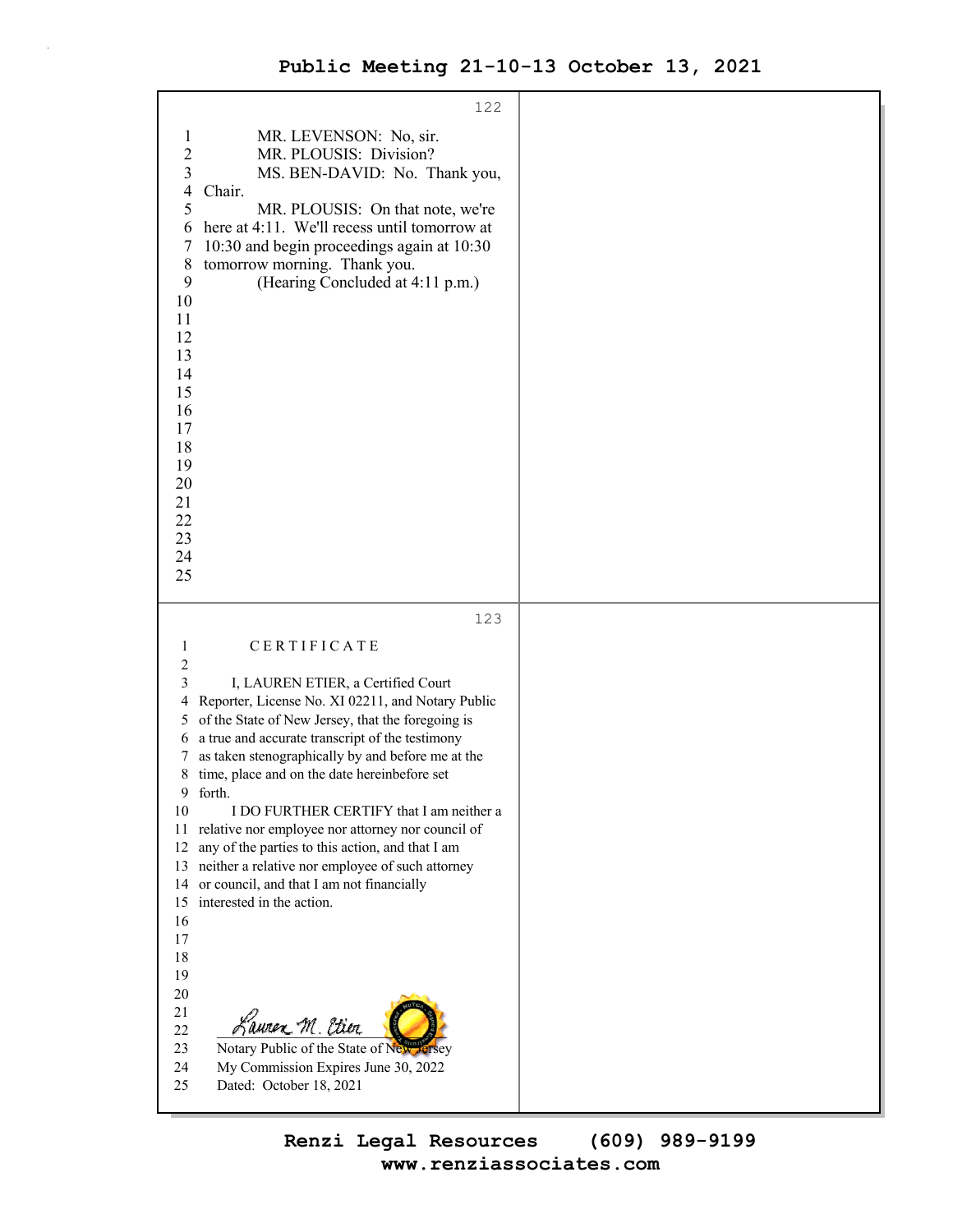### Page 124

| A                          | accurate 65:7           | 37:20,24               | agreement29:4             |
|----------------------------|-------------------------|------------------------|---------------------------|
| $A-17:10$ 33:14            | 123:6                   | 63:9                   | 29:25 33:15               |
| 33:14 38:17                | achievable              | addressing             | 39:8,10,11                |
| 39:4,6,8                   | 60:12                   | 50:19,21               | $44:8, 25$ 45:5           |
| 41:10,11                   | acquainted              | adds $77:8$            | 47:11 48:10               |
| a.m1:14 4:3                | 75:10                   | adjournment            | 62:11 68:14               |
| 5:36:37:3                  | acquire 29:5            | $7:11$ $9:8$           | 92:19 102:14              |
| $8:2$ 32:1                 | 29:11                   | adjust $66:2$          | agreements                |
| $a/k/a$ 4:22 5:5           | acquiring               | administra             | 46:19                     |
| ab50:17                    | 42:23                   | $2:8$ 31:4             | airplanes                 |
| abide31:13                 | acquisition             | $35:4$ 36:7            | 56:14                     |
| ability $65:8,9$           | 54:1 99:22              | $\texttt{adopt23:25}$  | Airport $109:19$          |
| 73:18,22                   | 113:19                  | 26:20                  | akin 52:4 85:7            |
| 74:3 77:10                 | Act 8:6 29:23           | advantage 92:5         | Alayan $6:15$             |
| 79:9 82:21                 | 30:741:21               | 95:14                  | 22:3,11,14                |
| 115:21                     | 42:20 45:10             | advise $8:3$           | $23:4,16$ 24:2            |
| able 8:24 56:2             | 45:12 46:4              | advised 35:14          | 24:3                      |
| 79:16 100:22               | 46:13,23                | <b>AFFAIRS</b> 2:16    | Alexander 5:20            |
| 116:9                      | 47:16                   | 3:16                   | 18:6                      |
| absolutely                 | action 14:19            | $\texttt{affect}35:18$ | $ALISA$ 2:4               |
| $67:13$ 71:5               | 16:11 123:12            | 50:771:3               | Alive $82:2$              |
| 71:24 90:8                 | 123:15                  | affiliated             | Allegiance                |
| $95:5$ $97:3$              | active48:7              | 43:13                  | 8:14                      |
| $105:3$ $108:9$            | acts 115:15,20<br>116:9 | affirmatively<br>105:5 | allow 37:19<br>38:4 48:13 |
| 109:8 112:1                | actual $43:5$           | afforded $46:25$       | allowed $58:9$            |
| 112:21                     | 75:16 112:2             | affords 41:22          | 100:22                    |
| 119:10                     | $112:7$ $115:12$        | afternoon              | allows $29:10$            |
| AC $22:13$ $29:4$          | add 37:2 66:10          | 35:25 38:15            | 46:6                      |
| $30:25$ $31:8$             | <b>added</b> 66:21      | 42:15 45:21            | alluded $88:5$            |
| 34:12,24                   | 80:9                    | 72:20,21               | amended $47:19$           |
| 36:16,20,22<br>36:25 37:21 | addition48:22           | 75:5 108:15            | amenities $57:5$          |
| 38:4 42:25                 | 64:5 79:13              | 108:16,17              | 59:9 104:19               |
| $46:1$ $48:1$ , 4          | 86:13                   | agenda $4:1,25$        | American 96:25            |
| 49:14,18                   | additional              | $5:1,25$ 6:1           | amount $66:21$            |
| $63:24$ $64:2$             | 38:19 47:17             | $6:25$ 7:1             | 94:21                     |
| accept 9:2                 | $50:3$ 99:21            | $10:2$ $11:16$         | analogy $100:5$           |
| acceptable                 | 117:3                   | 27:1928:1              | analysis 49:5             |
| 25:25 48:10                | Additionally            | aggressively           | 87:17 88:14               |
| $\texttt{accepted}$ 47:20  | 29:23 43:25             | 90:12 105:24           | <b>ANALYST 2:8</b>        |
| access $8:25$              | address 8:12            | ago 85:20              | analyze $92:2$            |
| 65:20                      | 19:2 28:24              | $91:23$ $96:6$         | 98:21                     |
| accountant                 | 30:13,22                | $105:3$ $111:2$        | and-a-half                |
| 15:11                      | $31:6$ 32:22            | 112:4                  | 76:20                     |
| accounting                 | 45:24 104:4             | agree 108:18           | and/or $4:17$             |
| 82:17                      | addressed               | agreed $58:23$         | annual $8:9$              |
|                            |                         |                        |                           |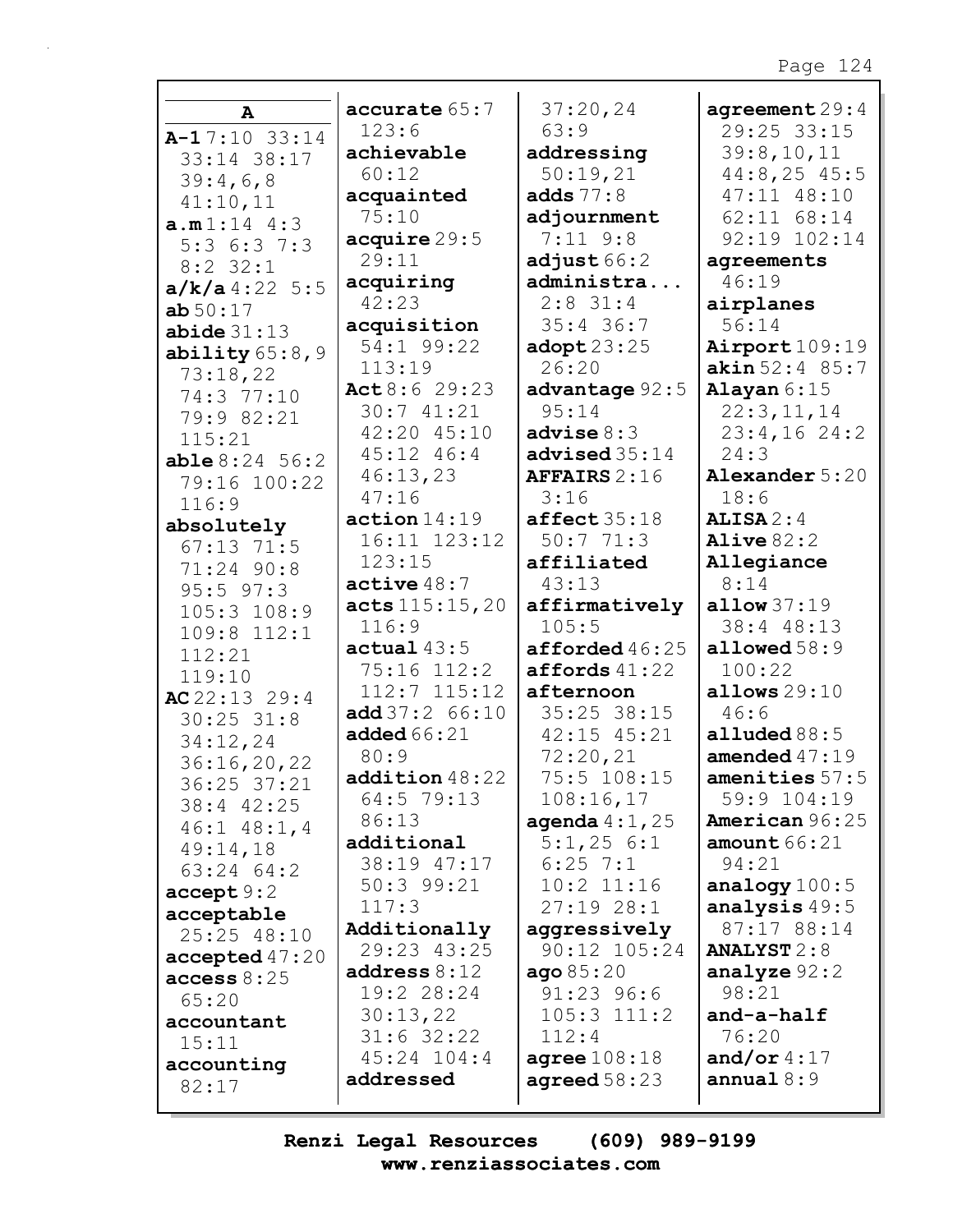| 70:12 103:25                    | 29:18,24         | 49:25                     | 47:25 54:16           |
|---------------------------------|------------------|---------------------------|-----------------------|
| answer $9:17$                   | 30:633:13        | architect                 | 55:2,2556:6           |
| 19:19 70:5                      | 46:6 64:12       | 74:16                     | 59:22 61:7,8          |
| 79:6 103:7                      | 101:12           | area $48:23$              | 62:25 72:23           |
| $105:4$ $113:25$                | applicant's      | 61:16,23                  | 73:5 74:11            |
| 121:8                           | $30:4$ $41:25$   | 65:24,25                  | 75:10,11,18           |
| answered $115:4$                | application      | 73:11 78:24               | $75:21$ $76:5,9$      |
| answers $110:11$                | $6:6,10$ 13:2    | 80:4,6,7                  | 76:19 77:7            |
| 110:12                          | 16:19 17:24      | 97:12 104:18              | 78:6,10 79:8          |
| Anthony 6:20                    | $18:2,25$ 19:8   | 108:5 117:10              | 79:15 81:10           |
| 24:22 25:20                     | 20:2,14,22       | 118:4,7                   | 81:11,19              |
| 26:1, 7, 21                     | $21:13$ $23:3$   | 119:20                    | 82:12,24              |
| anticipate                      | 29:18 30:2       | areas $52:25$             | 88:2,22 91:9          |
| 50:2 59:21                      | 37:741:23        | 75:9 76:7                 | 94:25 95:11           |
|                                 |                  |                           |                       |
| 61:24 65:20                     | 45:12 48:19      | 117:12                    | 95:20 97:13           |
| 68:10 69:6                      | 83:2 103:14      | <b>arena</b> $54:4$ , 5   | 100:24 108:3          |
| 72:2,777:11                     | applications     | 61:21 96:25               | 108:22 109:3          |
| 77:15 78:23                     | 4:10,16          | arenas $114:16$           | 109:19,23             |
| 79:7 81:7                       | $11:17$ $13:13$  | arguments                 | 110:15,19             |
| 104:25                          | 103:9            | 33:23                     | 111:19,22,24          |
| anticipated                     | appointed $64:1$ | Army $81:21$              | 113:5,7               |
| 60:1666:5                       | 68:16,21         | art96:19                  | 115:9 116:1           |
| $67:2$ 98:16                    | appointment      | asked $36:21$             | 116:16 117:6          |
| anybody $120:11$                | 69:5             | 84:20 94:17               | 118:19,20,25          |
| anymore $119:24$                | appreciate       | 105:2,7                   | 119:6,17              |
| anyway $84:15$                  | 52:2 121:24      | 110:7 112:22              | 120:18                |
| apologize                       | appropriate      | 121:3                     | 121:15                |
| 84:23 96:15                     | 35:20            | aspect $74:9$             | attention $42:7$      |
| app 83:9 93:8                   | appropriately    | 77:8 79:9                 | attorney $3:3,4$      |
| 93:9,10,21                      | 40:24            | 83:7 116:15               | 28:11 35:10           |
| 94:3 103:16                     | approval $15:1$  | aspects 76:17             | 36:2 123:11           |
| appealing                       | 45:4 68:11       | 82:6,6                    | 123:13                |
| 112:20                          | $68:22$ $69:1,9$ | $\texttt{asset81:19}$     | <b>ATTORNEYS 2:21</b> |
| appear $35:12$                  | 70:14 89:15      | assets $29:12$            | 3:6,19                |
| appearance                      | approvals $5:8$  | 95:9 114:14               | attract 77:19         |
| 22:22                           | $14:15$ $16:9$   | $\texttt{assertant} 3:19$ | 111:21                |
| appearances                     | approve $21:11$  | 15:9,25                   | attracting            |
| 28:9                            | approved $18:3$  | 52:21                     | 114:11                |
|                                 | $21:2$ $23:9$    | assume $40:13$            | attracts              |
| appearing $19:6$<br>19:11 20:19 | $29:25$ 41:6     |                           | 111:20                |
|                                 |                  | $\texttt{assuming} 29:13$ |                       |
| $22:8$ $25:20$                  | $46:20$ $47:2$   | Atlantic $1:10$           | attribute             |
| 28:19 36:2                      | $47:12$ $48:2,4$ | $1:13$ $3:14$             | 56:25                 |
| 45:22                           | 49:1 66:14       | $6:17$ 15:5,8             | audio $9:13$          |
| apples $100:3$ , $3$            | 66:18 89:13      | 15:12,18,22               | audit $48:25$         |
| applicant                       | 103:25           | 16:5,722:4                | $49:1$ 52:8,9         |
| $21:12$ $25:4$                  | approximately    | 23:624:4                  | 75:14,15              |
|                                 |                  |                           |                       |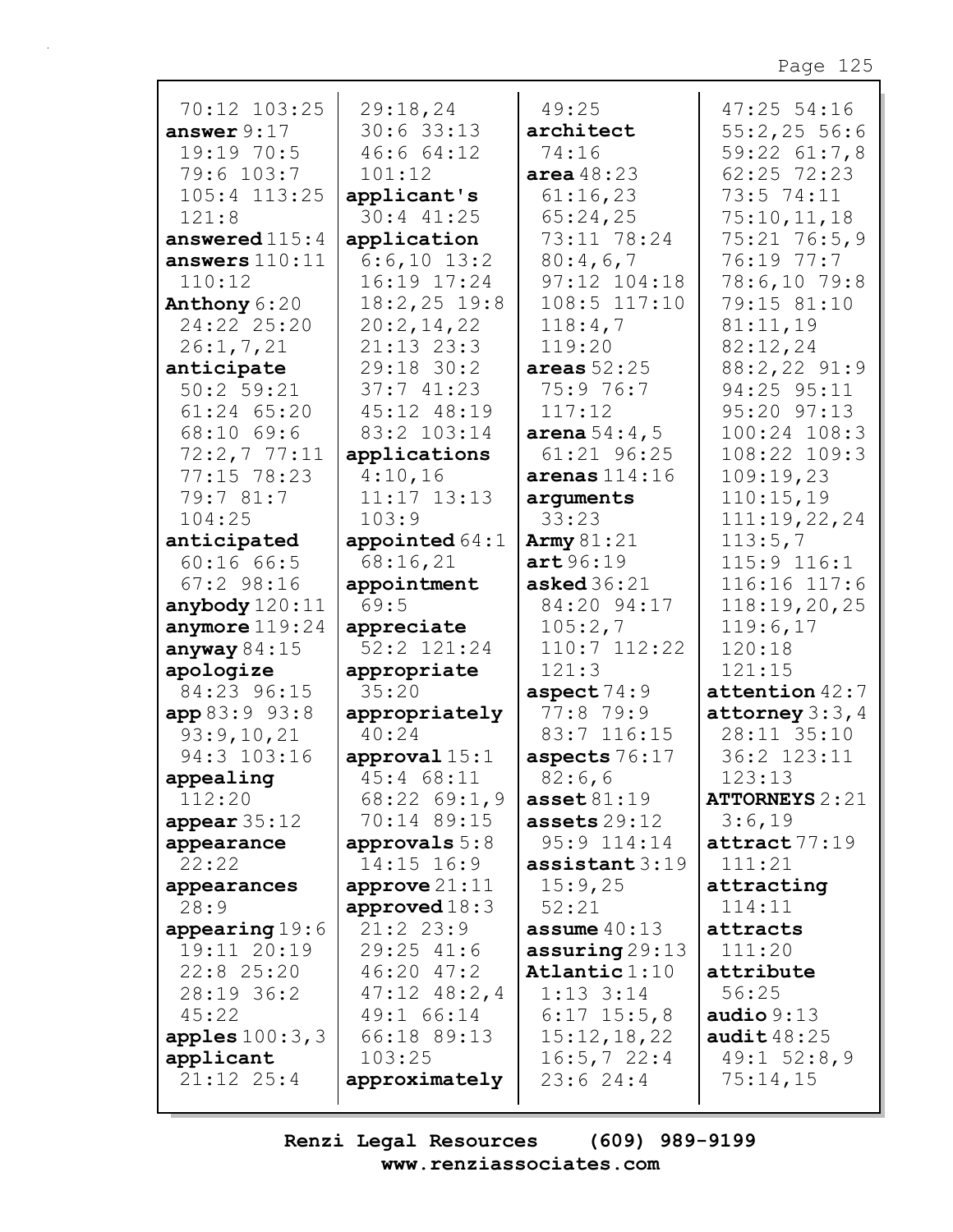| auditor $52:8$              | 13:15 15:16               | 108:20 109:5                | 39:16 40:5                 |
|-----------------------------|---------------------------|-----------------------------|----------------------------|
| audits $52:11$              | 24:2,626:23               | 113:11,12                   | 40:10,16                   |
| 75:17                       | <b>back</b> 38:16         | 115:11                      | 45:20,22                   |
| August $56:2$               | 55:17,18                  | 120:11                      | $62:2$ $63:20$             |
| authority 5:9               | 57:20 60:22               | <b>basis</b> $51:3$         | 63:21 83:15                |
| $14:15$ $15:1$              | 60:25 75:19               | 62:19 93:16                 | 101:4,5                    |
| 16:10                       | 80:3 81:18                | bat 91:1                    | 122:3                      |
| authorization               | 83:19 85:14               | beach $56:7$                | Ben-David's                |
| 7:628:5                     | 89:23 90:2                | 73:11,16                    | 111:1                      |
| $29:2$ 33:5, 11             | 103:12,17,21              | 81:16,19,22                 | benefitting                |
| $42:19$ $46:5$              | 105:16                    | $92:7,9$ 112:2              | 98:2,3                     |
| 89:15                       | 110:23                    | 112:18                      | Benhaning                  |
| $\alpha$ vailable $9:10$    | background                | beaches $109:11$            | 75:15                      |
| 14:18 36:22                 | 85:10,14                  | beat $60:14$                | Benjamin $4:20$            |
| 74:1                        | 86:2 104:22               | beautiful                   | 13:15                      |
| Avenue $1:12$               | 116:22                    | 79:18 112:6                 | <b>Bess</b> 22:24          |
| <b>Avenues</b> 73:5         | 120:24                    | Bed-David                   | Bessie $3:15$              |
| average $99:2$              | backs $65:23$             | 28:18                       | 22:19                      |
| awaiting $47:18$            | bad58:10<br>86:24 110:17  | beginning $9:6$<br>53:8     | best $47:5$<br>48:12 82:8  |
| aware $65:13$<br>66:9 67:14 | Baer $8:6$                | behalf $19:11$              | better $55:9,13$           |
| $97:18$ $104:1$             | <b>baggage</b> $87:8$     | 19:14 20:19                 | $60:4$ 66:4                |
| 104:11                      | baking $100:4$            | $20:25$ 22:8                | 73:16 74:8                 |
| awesome $114:20$            | <b>ball</b> 89:17         | 22:19,20                    | 77:14 78:22                |
| aye 10:19,20                | 90:15                     | 25:20 28:15                 | 82:20 90:5                 |
| 11:12,13                    | Bally's $15:22$           | 28:19 34:24                 | $91:6$ $92:23$             |
| 12:14,15                    | 16:7                      | 36:2 42:16                  | beverage $59:10$           |
| $13:8,9$ $14:10$            | banking $58:12$           | 45:22 84:16                 | 87:15 112:17               |
| 14:11 17:11                 | bankruptcies              | 84:17                       | 116:20                     |
| 17:12 18:19                 | 55:556:20                 | believe $19:10$             | beyond $121:14$            |
| 18:2020:8,9                 | bankruptcy                | 22:19 25:15                 | big61:17                   |
| 21:21,22                    | 57:21                     | 28:12 32:6                  | 63:11 77:21                |
| $31:22$ 34:6                | Barnes $15:7$             | 39:4,10                     | 88:21 98:19                |
| 38:9 41:16                  | bars $79:1$               | $40:24$ $41:1$              | $104:14$ $112:9$           |
| 41:17                       | 104:13                    | $54:24$ $65:1$              | 113:23 116:5               |
| Ayes $10:21$                | 107:25                    | 74:16 80:11                 | 117:22                     |
| $11:14$ $12:16$             | <b>base</b> $60:19$       | $91:4$ $94:6$               | 120:24                     |
| 13:10 14:12                 | 119:22                    | $102:16$ $104:8$            | bigger $77:23$             |
| $17:13$ $18:21$             | baseball 78:17            | 105:13,22                   | 98:16 115:20               |
| 20:10 21:23                 | <b>based</b> $18:4$       | $106:11$ $109:2$            | 115:23 116:9               |
| $31:23$ $34:7$              | $50:24$ 60:15             | 110:18                      | 119:11                     |
| 38:10 41:18                 | $62:21$ $67:4,8$          | $118:23$ $121:1$            | biggest $118:24$           |
| B                           | 104:23                    | Ben-David $2:22$            | billion 57:24              |
| $b2:1$ 4:13,20              | basically                 | $3:3$ 7:15, 21              | birth 85:14                |
| 5:15,21                     | 98:12 99:4<br>103:8 107:8 | 28:18 35:10<br>$35:25$ 36:1 | Biscieglia<br>$2:24$ 19:11 |
|                             |                           |                             |                            |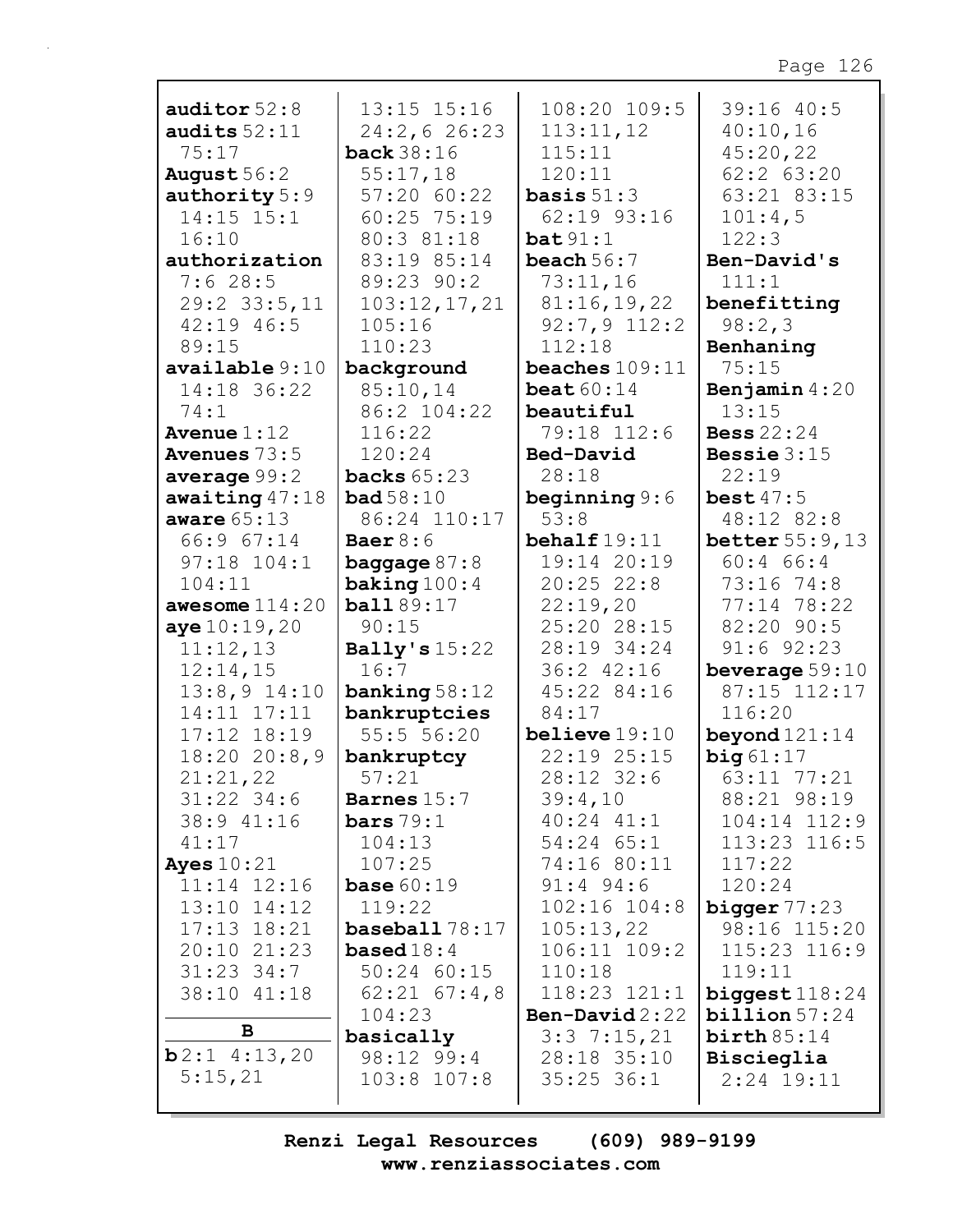| 19:13,14                         | 110:13                 | 88:5 93:6                           | 24:11 27:7       |
|----------------------------------|------------------------|-------------------------------------|------------------|
| $20:24$ $21:1$                   | boss $75:16$           | 95:16 96:23                         | $28:1$ 43:2,9    |
| bit51:24                         | 85:7                   | 104:11                              | 51:5,661:11      |
| 64:22 75:24                      | bottom $90:23$         | 110:18                              | 84:14,15         |
| 77:23 84:23                      | 98:1                   | 119:12                              | called $9:15$    |
| 85:11 87:1                       | bought $82:8$          | Bryon $8:6$                         | 55:3 76:15       |
| 88:1 90:7,8                      | bounds $69:10$         | budget $70:12$                      | 83:9 96:19       |
| $91:15$ $93:7$                   | brain 118:19           | 70:13 103:25                        | callers 9:12     |
| 99:9,19,23                       | brainstorming          | 104:3                               | calling $9:14$   |
| 105:15,24                        | 114:7                  | build $61:19$                       | 27:19 83:22      |
| $110:1$ $111:13$                 | brand $53:22$          | 103:10,11                           | Canada $92:12$   |
| 113:18                           | 54:4 105:8             | building $55:6$                     | canceled 98:13   |
| 119:14                           | 105:21                 | 58:11 61:21                         | Cancun $81:18$   |
| 120:13,17                        | 121:13                 | buildings                           | canned $121:7$   |
| biweekly 71:15                   | <b>branding</b> $43:4$ | 117:13                              | cap 65:23        |
| Blackjack                        | $91:3$ $105:1$         | built $66:17$                       | capacity 25:7    |
| 113:23                           | brands $106:24$        | bunch $84:24$                       | capital 49:13    |
| <b>Blank</b> $3:10$              | bread $89:21$          | 95:18                               | 59:17 68:22      |
| 34:24                            | break $27:24$          |                                     | 79:12 104:4      |
| bleak $56:20$                    | 38:14 83:18            | bus $119:22,23$<br>business $24:25$ | 104:7            |
|                                  |                        | 25:23 29:19                         | Caratozzolo      |
| block $61:20$                    | 83:19,20               |                                     |                  |
| Board $10:20$<br>$11:13$ $12:15$ | Brian $2:24$           | $48:2$ 54:6, 12                     | $6:21$ 24:23     |
|                                  | 15:10 19:10            | 56:661:19                           | 25:15,20         |
| 13:9 14:11                       | 19:14 20:24            | 62:3 70:21                          | 26:7, 22, 23     |
| 17:12 18:20                      | <b>brick</b> $98:7,24$ | 86:9,12                             | career $75:8$    |
| 20:9 21:22                       | 99:6,11,12             | 115:1 116:17                        | case $12:19$     |
| 31:22,25                         | 100:1                  | 119:12,18                           | 36:14 37:1       |
| $32:3$ $34:7$                    | bricks $97:24$         | businesses                          | cases $17:23$    |
| 38:9 41:17                       | brief $27:18$          | 53:1762:18                          | cashier $16:4$   |
| 64:7 70:13<br>70:17 71:1         | 89:21                  | 62:20,21,22                         | casino $1:2$ 2:2 |
|                                  | bring $63:13$          | 118:8                               | 2:74:10,16       |
| 76:15 96:25                      | 91:794:7               | butter $89:22$                      | $5:12,18$ 6:7    |
| 101:22 104:1                     | 102:13<br>108:23 109:3 | <b>buy</b> $57:1$ $58:18$           | 6:11,14,19       |
| boardwalk $1:12$                 |                        | C                                   | 7:68:7           |
| $73:4$ $92:8,9$                  | 109:13                 | $c3:1$ 4:14,21                      | $11:17$ $13:1$   |
| 112:3,18                         | bringing $54:21$       | 5:16,22                             | 13:13,22,24      |
| 119:6                            | 63:12,14               | $11:21$ $13:15$                     | 14:4,21          |
| boats $100:10$                   | 107:17                 | 123:1,1                             | 15:10, 14, 16    |
| Bombara 4:19                     | broader $117:19$       | Caesar's $16:5$                     | $15:25$ $16:2,3$ |
| 13:15                            | broadly $117:7$        | Caesars $22:25$                     | 16:13,17,18      |
| border $92:12$                   | broke $55:20$          | $43:22$ 52:7                        | $16:20$ 17:6     |
| 120:2                            | brought $42:6$         | $53:22$ $54:4$                      | 17:17,23,24      |
| Borgata $6:23$                   | 54:10 97:24            | $61:20$ $63:12$                     | 18:1, 5, 12      |
| 24:25 25:23                      | Bruce $7:13$           | 75:18 96:25                         | 19:1,820:3       |
| 26:12 111:10                     | $51:7,13$ 85:6         | cal 19:18                           | 20:14,22         |
| <b>born</b> $85:17,18$           | 85:7 86:20             |                                     | 21:13 22:2       |
|                                  |                        |                                     |                  |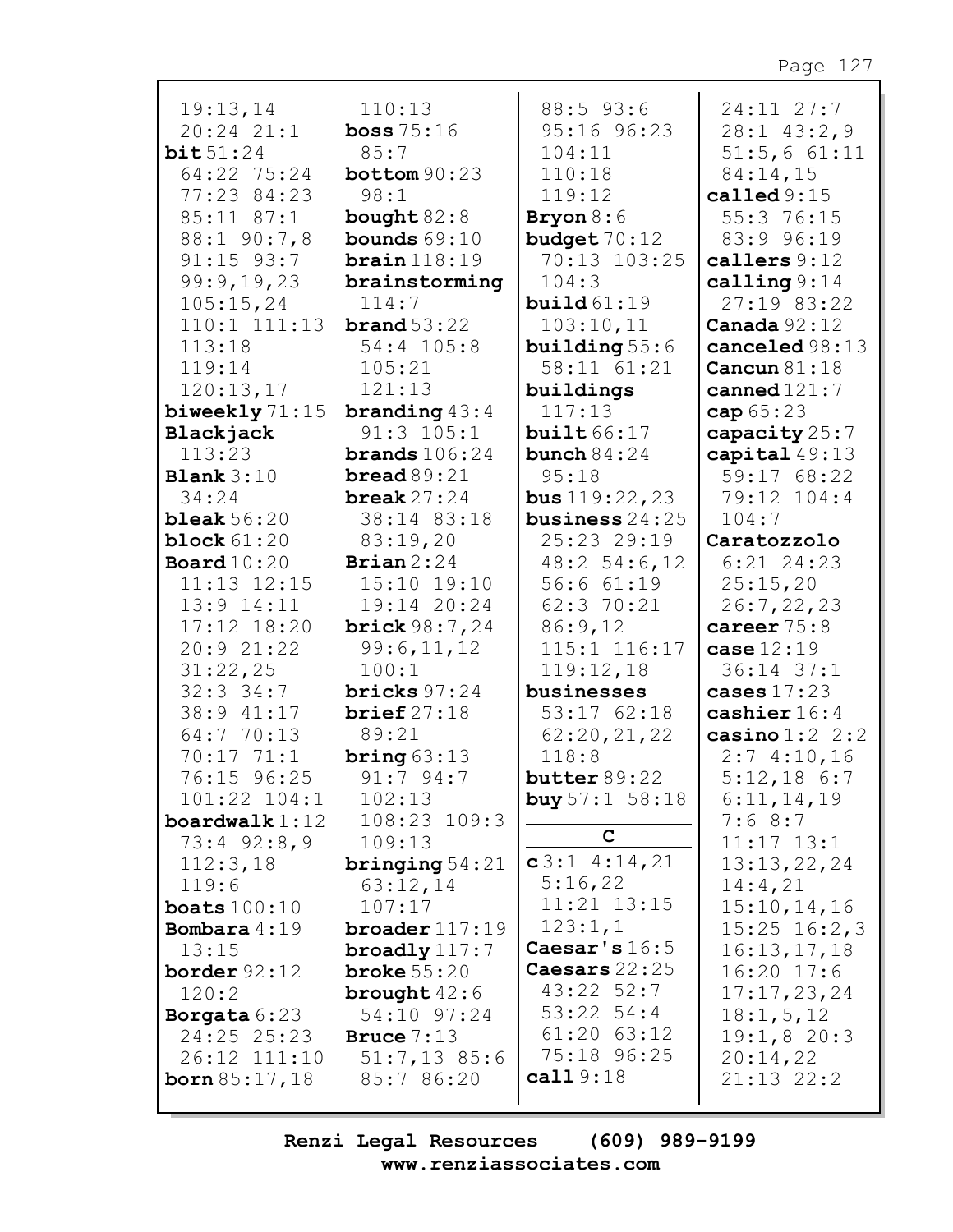| $22:10$ $23:3$   | 118:15             | 19:520:1,5                | China $74:20$           |
|------------------|--------------------|---------------------------|-------------------------|
| $23:15$ $24:1$   | caused $97:25$     | 20:18 21:10               | <b>Chris</b> $71:16,21$ |
| 24:22,25         | caveat $53:7$      | 21:18 22:23               | Christian $15:3$        |
| 25:5, 13, 21     | ceilings $57:8$    | 23:12,24                  | chronological           |
| $25:23$ 26:9     | center $94:1$      | 24:8,17                   | 44:15                   |
| 26:21 28:5       | 120:6              | 25:18 26:5                | circulated              |
| 29:2,4,6,7       | centers 119:9      | 26:1927:4                 | 22:18                   |
| 29:12 33:5       | CEO $44:1$ 50:19   | 27:13,17,25               | circumstance            |
| 33:11 38:22      | $52:5$ 67:24       | 28:22 30:11               | 98:11                   |
| 41:21 42:19      | 68:8 69:5          | 32:5, 12, 17              | circumstances           |
| 42:20,23,25      | CEOs $68:6$        | $33:22$ $34:4$            | 50:9                    |
| 43:1,12,16       | certain 35:15      | 34:10, 10, 22             | cities $97:2$           |
| 44:2 45:3,10     | 36:19 50:13        | $36:1$ $37:6$ , 13        | city 1:10, 13           |
| 46:1, 4, 5, 8    | 76:16 97:9         | $37:18$ 38:7              | $3:14$ 6:17             |
| 46:21 47:1       | 97:10 102:19       | 39:3 40:23                | 15:5,8,12,18            |
| 48:4,7,24,25     | 104:13             | 41:8,13                   | $15:22$ $16:5,7$        |
| 49:5,852:3       | certainly $51:6$   | 42:15 45:11               | 22:423:6                |
| $52:18$ 57:6     | $53:25$ $57:19$    | $45:21$ $46:3$            | 24:4 47:25              |
| $57:17$ $58:18$  | $60:15$ $61:15$    | 63:20 101:4               | 53:21 54:16             |
| 58:20 59:7       | 65:18 69:10        | 118:10                    | $55:2$ 56:1,6           |
| $61:11$ $64:3,8$ | 69:20 72:5         | challenges                | $59:22$ $61:7,9$        |
| 64:19 70:21      | $73:4,12$ 74:6     | 108:21                    | 62:12,14,25             |
| 71:775:25        | 75:25 76:18        | change $50:14$            | $72:23$ $74:2,4$        |
| 76:10,11         | 77:2 79:14         | 71:2 87:10                | 74:11,11                |
| 77:2,1378:6      | 80:18 81:4,7       | 105:8                     | 75:10,12,18             |
| 79:10 80:8       | 84:24              | changed $105:9$           | $75:21$ $76:5,9$        |
| 80:10 81:3       | Certified $1:17$   | changes 69:7              | 76:19 77:7              |
| $82:1, 2$ 85:4   | 123:3              | 69:13,23,25               | 78:7,10,20              |
| 86:5 87:2        | CERTIFY 123:10     | 104:25                    | 79:2,8,15               |
| 88:22 93:9       | cetera $79:13$     | 105:19                    | 81:10,11,20             |
| $96:5$ $98:1,3$  | 116:25,25          | changing $87:1$           | 82:1, 12, 24            |
| 98:7 100:13      | Cezar $5:21$       | channel9:1                | 88:2,23 90:4            |
| 100:16           | 18:6               | Chapman $16:3$            | $90:10$ $91:9$          |
| 101:23 106:9     | Chair $2:3,4$      | Chapter $8:4$             | 94:25 95:11             |
| 106:23,24,24     | $9:21$ 19:14       | charge $52:24$            | 95:20,22                |
| 115:12           | 24:15 25:19        | charitable                | 97:13 100:24            |
| casinos $43:19$  | $27:11$ $32:24$    | $61:2$ 116:24             | $108:3$ $109:3$         |
| 52:11,19         | 34:22 38:18        | charities                 | 109:19,24               |
| 55:1,12          | 74:22 122:4        | 61:15,24                  | 110:15,19               |
| 77:10 88:11      | chairman $9:23$    | charter 49:2              | 111:20,22,24            |
| 113:16,17        | 10:12,16           | 109:19                    | 113:5,7                 |
| 118:14           | $11:5,9$ 12:8      | 113:20                    | $115:9$ $116:1$         |
| 119:20           | 12:11,25           | $\mathbf{choice}$ $22:25$ | 116:16 117:6            |
| Cassatt $5:14$   | $13:5$ $14:3,7$    | $50:4$ 52:16              | 118:19,20,25            |
| 16:22            | $14:22$ $17:4$ , 8 | 52:23 67:20               | 119:6,17                |
| catalyze         | 18:11,16           | 68:17                     | 120:6,18                |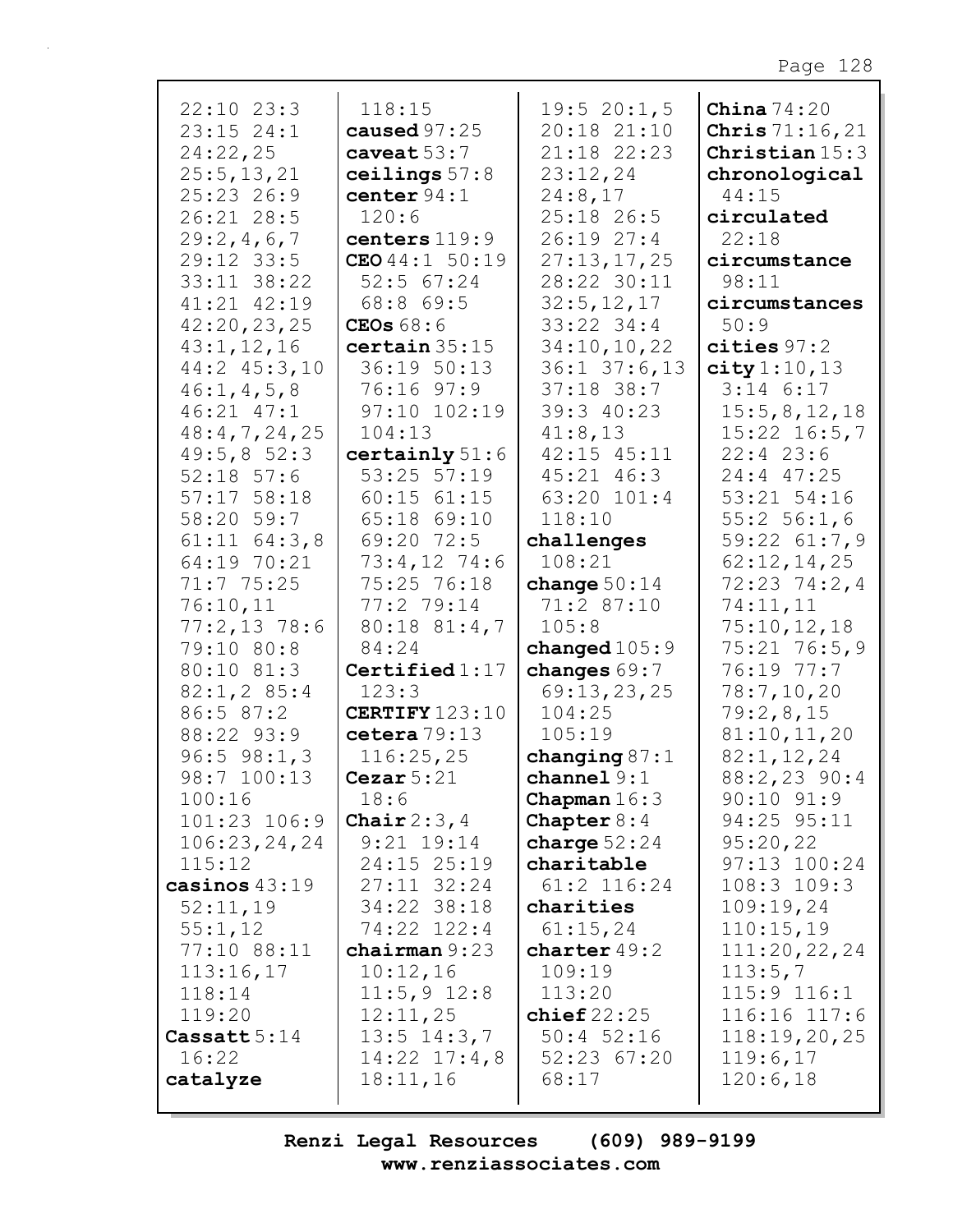| 121:15                  | 77:4 78:16                  | Commissioners       | 76:19,25         |
|-------------------------|-----------------------------|---------------------|------------------|
| City's 108:22           | 80:19 83:19                 | 14:23 19:5          | 88:8 93:14       |
| $\texttt{claim}$ 121:12 | 99:11,12                    | 19:14 20:18         | 118:18           |
| 121:16                  | 108:5 110:25                | 22:24 23:12         | 120:14           |
| clarify $37:6$          | 111:1,6                     | $26:5$ 32:24        | competitors      |
| $40:5$ 101:8            | 113:5,6                     | 36:1 42:15          | 81:13 88:10      |
| clarifying              | 114:5 120:23                | 45:21 72:16         | complete $42:2$  |
| 40:17                   | 120:25                      | 83:13 100:14        | 67:7             |
| clean $84:16$           | Comerica $54:5$             | 108:12              | completed        |
| clear $46:15$           | comes $71:15$               | commitment          | 25:10 29:18      |
| cleared $44:20$         | 94:25                       | 55:14               | 30:2 41:20       |
|                         |                             |                     |                  |
| clearly $88:2$          | coming $66:5$               | committed           | 41:23 45:11      |
| Cleopatra               | 76:22 79:4                  | 45:10               | 46:9             |
| 107:13                  | 97:12 103:21                | $commit$ tee $49:2$ | completely       |
| cliche $91:15$          | $\texttt{connected} \, 8:1$ | committees          | 121:9            |
| client $42:17$          | comments $9:2$ , 3          | 49:1                | completing       |
| clientele               | 9:5                         | communicate         | 59:2             |
| 78:11                   | commercial                  | 71:10 100:12        | complex $59:10$  |
| clock $68:1$            | 43:16 52:18                 | community 61:4      | 103:18           |
| close $29:3$            | Commission $1:2$            | 62:22 72:24         | compliance $8:4$ |
| 66:18 68:12             | $1:10$ 2:2,7                | 73:7,8,25           | 21:14 46:16      |
| 73:14 76:13             | 8:7,12,22                   | 74:3 117:4          | 47:10 48:25      |
| $97:11$ $120:12$        | 14:22 16:11                 | 117:16              | 49:2             |
|                         |                             |                     |                  |
|                         |                             |                     |                  |
| closed $55:25$          | 16:17,24                    | compact 57:7        | complied 70:22   |
| 98:20                   | 19:7,17                     | companies           | component        |
| closely $50:11$         | 20:20 22:9                  | 88:22 95:8          | 66:25            |
| closer $78:6$           | 28:25 30:5                  | 96:24 120:25        | Conboy $35:11$   |
| closing $55:12$         | $30:21$ $31:6$              | company $6:23$      | $36:21$ $37:2$   |
| <b>Clouster</b> 15:24   | 31:14 35:20                 | 24:24 25:22         | concentration    |
| club $59:11,11$         | 36:5 38:22                  | $26:25$ 29:7        | 46:24 47:23      |
| 105:22                  | 45:6 46:20                  | 33:16 42:25         | concerned $58:2$ |
| $\cosh 110:1$           | 47:12 50:12                 | 46:22 47:14         | concerning       |
| code $9:14$ $35:4$      | 50:21,25                    | 47:17,18            | 55:16            |
| 35:5                    | 58:663:3                    | 49:1564:2,9         | concert $112:8$  |
| Coleman $6:10$          | 72:14 100:17                | 70:8 101:23         | 113:21           |
| 20:14 21:13             | 123:24                      | 102:3               | concerts $95:18$ |
| Coleman's               | Commission's                | comparing           | Concluded        |
| 20:22                   | $8:25$ 14:24                | 120:19              | 122:9            |
| collaboration           | $35:3$ 41:2                 | comparison          | conclusion       |
| 8:23                    | commissioner                | 76:3                | 32:8,23          |
| college $85:15$         | $2:5$ 9:19                  | compete $88:18$     | concurs $11:25$  |
| combining               | 24:12 25:19                 | 88:23,25            | 12:20 13:23      |
| 94:15                   | $27:8$ 34:22                | competition         | condition $40:8$ |
| come $40:11$            | 74:24 96:15                 | $61:13$ $66:3$      | 47:20 50:23      |
| $59:8$ $61:7$           | $96:16$ $110:4$             | 88:11 120:15        | conditions       |
| 62:13 71:19             | 115:2                       | competitive         | 21:3,15          |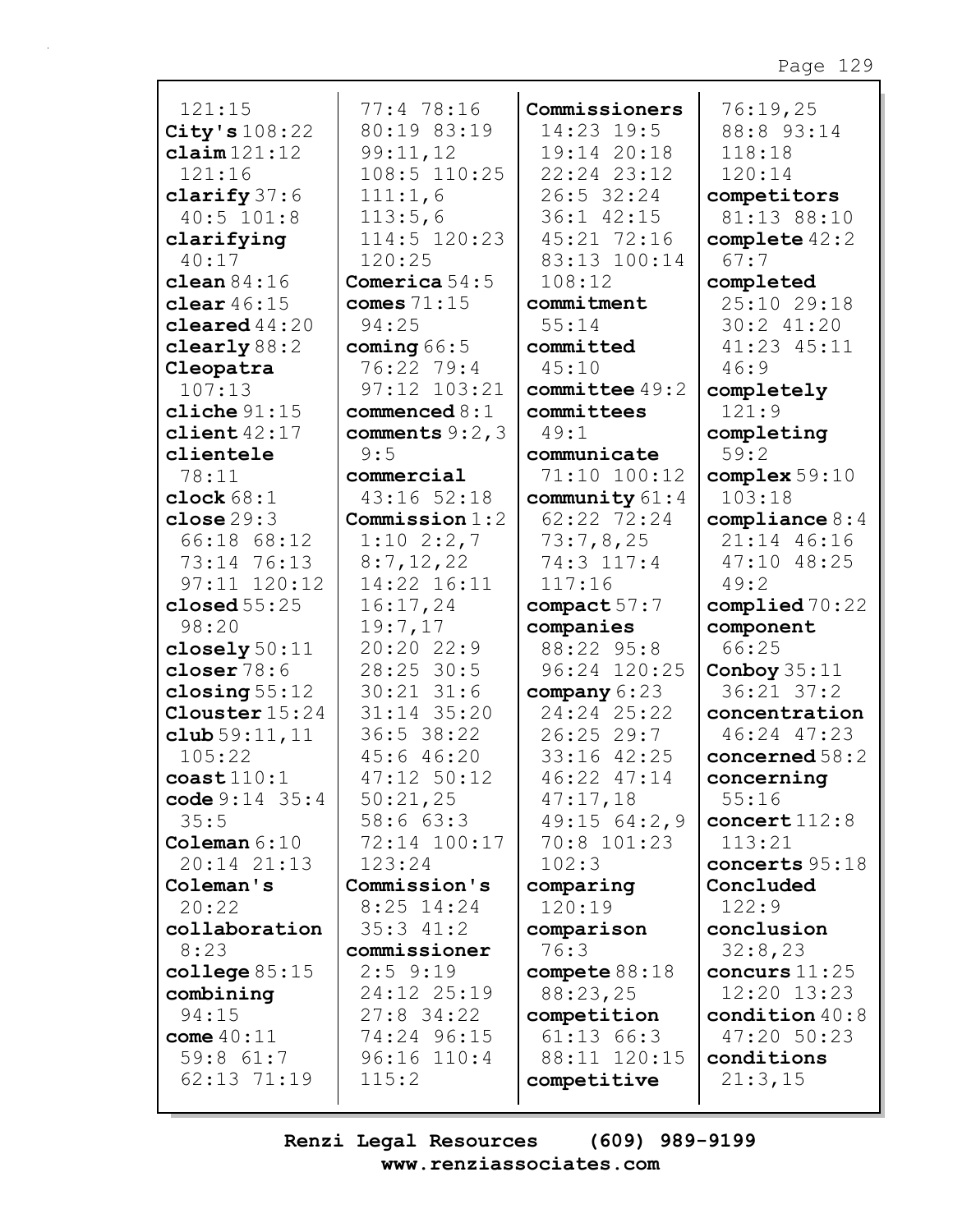| 35:15 36:20<br>36:24 38:22<br>$39:25$ 49:7<br>49:16 50:16<br>50:17,19<br>conducted<br>46:11 48:19<br>confident<br>56:23 | continuation<br>90:14<br>continue 38:12<br>50:11 59:17<br>65:21 78:23<br>81:24 91:5<br>96:21<br>continued $4:25$<br>$5:1,25$ 6:1 | 74:24 75:4<br>96:16 110:4<br>110:5 118:10<br>Cooper's 96:15<br>cooperating<br>45:8<br>copies $8:10$<br>copy 37:22<br>$\text{Core } 3:14 \quad 6:17$ | COUNSEL/ $2:12$<br>Counsels 28:8<br>83:14<br>country $82:10$<br>$93:9$ $116:2$<br>counts $110:21$<br>111:12<br>couple $75:6$<br>104:11 |
|-------------------------------------------------------------------------------------------------------------------------|----------------------------------------------------------------------------------------------------------------------------------|-----------------------------------------------------------------------------------------------------------------------------------------------------|----------------------------------------------------------------------------------------------------------------------------------------|
| confirmation<br>47:19,21                                                                                                | $6:25$ 7:1<br>48:24 49:16                                                                                                        | 22:524:5<br>81:22                                                                                                                                   | 111:14 114:5<br>117:11,13                                                                                                              |
| connection                                                                                                              | continues                                                                                                                        | corporate                                                                                                                                           | 119:4                                                                                                                                  |
| 42:20 48:18                                                                                                             | 78:25 81:20                                                                                                                      | 54:10 88:22                                                                                                                                         | coupled $56:5$                                                                                                                         |
| 49:8                                                                                                                    | continuing                                                                                                                       | correct 36:21                                                                                                                                       | course 9:11                                                                                                                            |
| consider 30:9                                                                                                           | 8:22                                                                                                                             | 40:964:3,4                                                                                                                                          | $57:1$ 59:7                                                                                                                            |
| 30:21 31:14                                                                                                             | contracts                                                                                                                        | 64:10,14,19                                                                                                                                         | 63:9 114:25                                                                                                                            |
| $61:14$ $104:8$                                                                                                         | 80:13                                                                                                                            | $64:20$ $65:6$                                                                                                                                      | court 1:17,21                                                                                                                          |
| consideration                                                                                                           | contributions                                                                                                                    | 68:19,23                                                                                                                                            | 83:18 123:3                                                                                                                            |
| $5:18$ 6:5,9                                                                                                            | 61:2<br>control1:2                                                                                                               | 69:2 70:10<br>70:14,15,24                                                                                                                           | Covid $98:19$<br>112:10 119:1                                                                                                          |
| $6:13,18$ 10:2<br>17:17,22                                                                                              | 2:2,78:7                                                                                                                         | $71:9$ $91:9$ , 10                                                                                                                                  | Covid-19 $8:19$                                                                                                                        |
| 18:24 19:7                                                                                                              | 14:22 16:17                                                                                                                      | 101:13,14,17                                                                                                                                        | CPA $53:1, 2$                                                                                                                          |
| $20:13$ $22:1,9$                                                                                                        | 29:11 38:22                                                                                                                      | 101:20 102:5                                                                                                                                        | crazy $92:3$                                                                                                                           |
| 24:21 25:13                                                                                                             | 41:21 42:20                                                                                                                      | $102:10$ $104:5$                                                                                                                                    | create $44:18$                                                                                                                         |
| considered                                                                                                              | $45:10$ $46:4$                                                                                                                   | 106:9                                                                                                                                               | created $42:24$                                                                                                                        |
| 33:23                                                                                                                   | 100:14,16                                                                                                                        | corrections                                                                                                                                         | 43:13 80:7                                                                                                                             |
| considering                                                                                                             | controller                                                                                                                       | $10:9$ $11:1$                                                                                                                                       | creating $65:24$                                                                                                                       |
| 29:1 94:14                                                                                                              | 52:14                                                                                                                            | correctly 36:4                                                                                                                                      | <b>CRM</b> 91:2                                                                                                                        |
| consistently                                                                                                            | convincing                                                                                                                       | 59:4                                                                                                                                                | 105:14                                                                                                                                 |
| 49:20                                                                                                                   | 46:15                                                                                                                            | cost87:1                                                                                                                                            | cross $78:4$                                                                                                                           |
| construction                                                                                                            | COO 44:1 85:8                                                                                                                    | costs 57:22                                                                                                                                         | 94:16,17                                                                                                                               |
| 74:11                                                                                                                   | cooled $81:3$                                                                                                                    | count1123:11                                                                                                                                        | 95:4 98:23                                                                                                                             |
| constructi                                                                                                              | Cooper $2:4$ 3:6                                                                                                                 | 123:14                                                                                                                                              | 112:23                                                                                                                                 |
| 37:3                                                                                                                    | $7:17,23$ 9:21                                                                                                                   | $course12:11$                                                                                                                                       | crystal 89:17<br>90:15                                                                                                                 |
| consultation<br>68:21 69:1                                                                                              | $9:22$ $10:12$<br>$11:2,5$ 12:5                                                                                                  | $2:14$ 3:2<br>$10:9$ $11:1$                                                                                                                         | CSIE $45:2$                                                                                                                            |
| consumer $94:1$                                                                                                         | 12:8, 13, 16                                                                                                                     | 19:1,6,22                                                                                                                                           | curious $76:2,6$                                                                                                                       |
| contact $72:1$                                                                                                          | $12:25$ $14:3$                                                                                                                   | 20:15,19                                                                                                                                            | 76:7                                                                                                                                   |
| contains $49:4$                                                                                                         | $17:4$ $18:11$                                                                                                                   | 21:622:5,8                                                                                                                                          | current51:22                                                                                                                           |
| contention                                                                                                              | 20:121:10                                                                                                                        | 22:25 23:20                                                                                                                                         | 85:3 99:9,20                                                                                                                           |
| 32:22                                                                                                                   | 23:24 24:15                                                                                                                      | 25:15 26:15                                                                                                                                         | 104:21                                                                                                                                 |
| contested                                                                                                               | 24:16 26:19                                                                                                                      | 30:10,18,25                                                                                                                                         | currently $52:3$                                                                                                                       |
| 12:19 36:13                                                                                                             | 27:11,12                                                                                                                         | $31:8$ 34:11                                                                                                                                        | $62:5$ 102:7                                                                                                                           |
| context $44:16$                                                                                                         | 28:10 31:19                                                                                                                      | 34:15 37:21                                                                                                                                         | curtain 105:16                                                                                                                         |
| contingent                                                                                                              | 33:22 34:22                                                                                                                      | $38:25$ 39:6                                                                                                                                        | <b>CUSTODIAN</b> 2:9                                                                                                                   |
| 21:3                                                                                                                    | 38:6 41:13                                                                                                                       | 42:11 121:25                                                                                                                                        | customer $86:3$                                                                                                                        |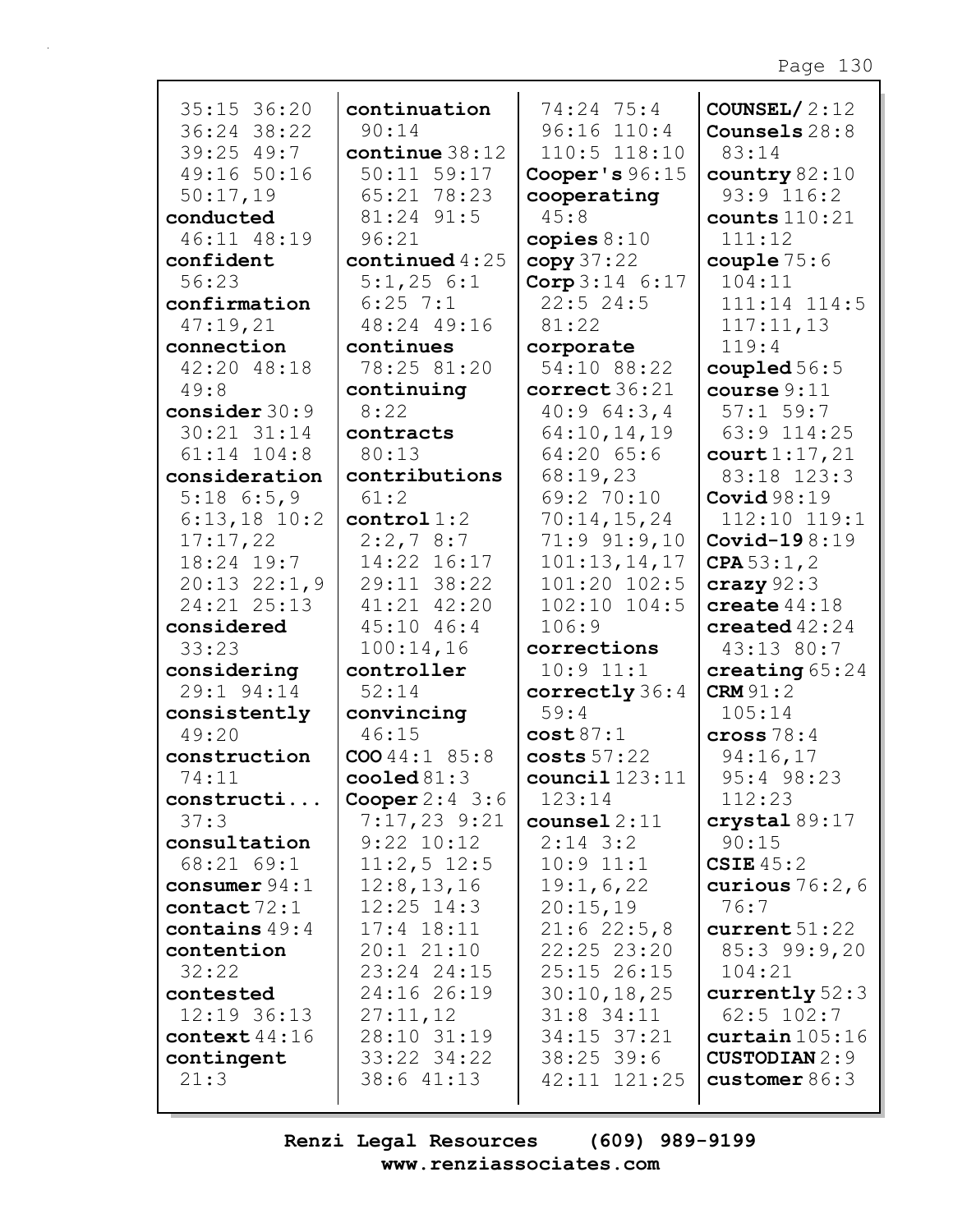| 86:9 92:18                  | 41:10                         | debt $49:6,23$                 | described                   |
|-----------------------------|-------------------------------|--------------------------------|-----------------------------|
| 93:18 94:2                  | Dall 7:13 51:7                | 49:24 59:14                    | 51:19,22                    |
| $95:2$ $99:1,5$             | 51:9,10,13                    | 59:16 65:15                    | Desert $52:14$              |
| 114:19                      | 51:13,16                      | 65:19,22                       | designated                  |
| 119:22 121:8                | 63:3,22                       | December 8:7                   | 29:21 48:16                 |
| 121:9                       | 72:17,20                      | 8:10                           | designation                 |
| customer's                  | 75:1,2,5                      | decide $65:3$                  | 45:2                        |
| 107:15                      | 80:21,25                      | decided54:15                   | destination                 |
| customers 59:8              | 101:7, 11, 21<br>103:23 110:8 | 58:12                          | 78:21 88:2<br>90:9          |
| 77:3,4,13,19<br>79:7 81:25  | 112:22                        | decision 41:2<br>86:17         | details $76:1$              |
| 88:12,15                    | Danielle 6:10                 | decrease $49:25$               | determine 30:5              |
| 90:19,19                    | 20:14,22                      | deem $18:7$                    | $51:1$ 69:12                |
| 94:10 95:12                 | 21:13                         | defer 16:14                    | determined                  |
| $95:25$ $96:2$ , 8          | Daryl $2:8$                   | 17:19                          | 41:25                       |
| 99:3,10,11                  | 32:17                         | defined 80:5                   | Detroit 43:19               |
| 99:20 108:23                | data87:12                     | definitely                     | 43:20 52:17                 |
| 109:3,7,13                  | database 78:8                 | 60:671:17                      | $53:15$ $54:9$              |
| 111:22 112:8                | 87:19 93:23                   | 79:14 90:5                     | 54:11,12                    |
| 112:20 113:1                | 98:21 113:1                   | 90:14 91:7                     | 60:22,25                    |
| 113:4,14                    | 113:10                        | 92:25 96:10                    | $61:12$ $62:7$              |
| cut 57:18                   | 118:22                        | 109:15,21                      | 62:12,14,21                 |
| 115:21                      | date $123:8$                  | 119:20                         | 73:19 74:2,3                |
|                             | dataed23:14                   | delegated $15:1$               | 74:4 75:25                  |
| D                           | 26:7 30:18                    | 16:9                           | 76:3,878:6                  |
| d4:15,225:17                | 30:19,24                      | delegation $5:8$               | 78:11,11,16                 |
| $5:20$ $12:17$              | 33:3,938:21                   | 14:15                          | 78:21,21                    |
| $13:16$ 16:6                | 44:8 123:25                   | demand $67:4$                  | 79:2 82:11                  |
| $18:6$ 34:23                | David $15:24$                 | 95:3 114:19                    | 86:7 88:5,19                |
| $D-17:10$ 32:15             | day $41:22$                   | demographic                    | 91:19 92:10                 |
| 32:19,23                    | 42:14 56:15                   | 76:7                           | 94:25 95:10                 |
| 33:2,2,21                   | 56:16 59:11                   | demographics                   | $95:16$ $97:1,9$            |
| $34:1$ $41:1,3$             | $60:2$ 68:1,4                 | 78:5                           | 97:12,25                    |
| 41:5, 10, 12                | $68:10$ 70:4,4                | density 119:15                 | 98:8 102:9                  |
| 47:8                        | 80:18,18                      | 120:7                          | 108:1 109:24                |
| $D-27:10$ 33:2              | 98:12 107:14                  | department                     | 111:23 113:3                |
| 33:8 36:19                  | 110:23                        | 74:12 85:21                    | 114:11,15,18                |
| 37:14,22                    | Daye $15:9$                   | 85:23 86:2,6                   | 115:6,22                    |
| $38:17$ 39:4                | days $47:22$                  | departure                      | 116:8 117:5                 |
| 39:20,21,22                 | 75:8 111:13                   | 67:19                          | 117:8,22                    |
| 39:23,25<br>$40:15$ $41:10$ | $112:15$ $114:5$              | depending                      | 118:8 119:12                |
| $D-37:10$ 38:17             | Dead $54:2$                   | 76:24 94:24                    | 119:13,21                   |
| 38:19,19                    | deadline 17:25<br>deal 66:18  | $107:5$ $113:8$                | 120:1,5                     |
| 39:4,20                     | 68:12 115:21                  | Deputy $2:21$<br>$3:3,4$ 35:10 | 121:5,11<br>develop $103:3$ |
| 40:18,19                    | 119:11                        | 36:2                           | 103:9, 12, 20               |
|                             |                               |                                |                             |
|                             |                               |                                |                             |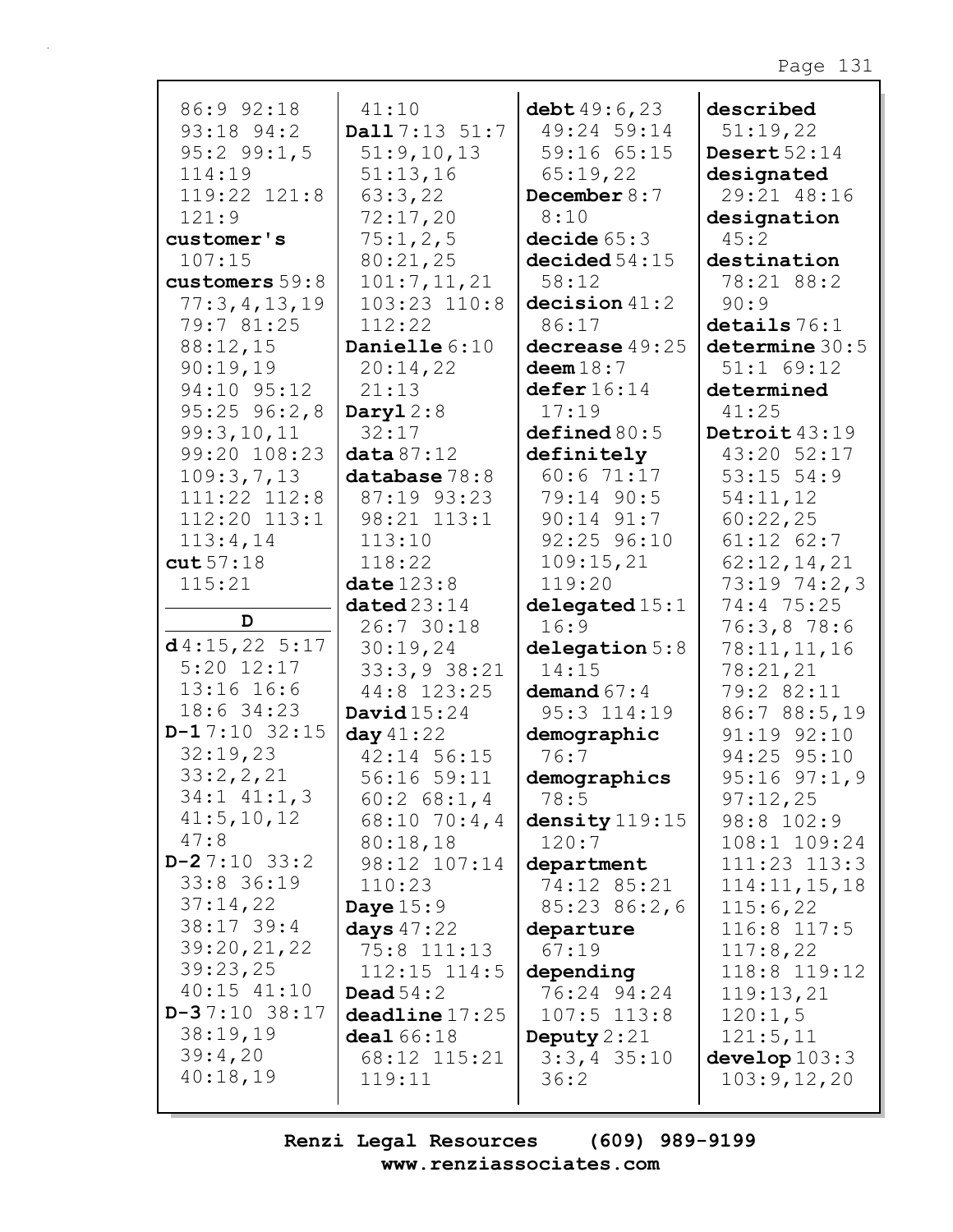| developed<br>$92:17$ $93:8$ | 63:17 64:21                  | 19:12,15,16<br>19:19 20:25 | 55:20 58:16                    |
|-----------------------------|------------------------------|----------------------------|--------------------------------|
|                             | $65:12$ $66:8$               |                            | 58:22 59:19                    |
| 93:10,12,21                 | 66:22 67:10                  | 21:1,12<br>$22:21$ $23:13$ | $61:18$ $64:17$                |
| $93:25$ $102:12$            | 71:7 101:15                  |                            | 65:23 80:1                     |
| $102:18$ $103:1$            | $102:7$ $106:2$              | $25:10$ 26:6               | domino $108:8$                 |
| developers                  | directed 63:2                | 28:17,19                   | Donald $4:12$                  |
| 93:24                       | direction $91:5$             | $29:22$ 30:2               | 11:18                          |
| developing                  | 106:1                        | $30:19$ $33:1,3$           | donated 61:18                  |
| 70:12 88:15                 | directly 35:18               | 33:9,24                    | doted 55:21                    |
| 92:22 103:24                | 36:13 42:10                  | 34:18 35:14                | double $82:24$                 |
| development                 | 71:17 79:6                   | $35:24$ 36:3               | downloads                      |
| $6:23$ 24:24                | director 15:7                | 36:15,17                   | 87:12                          |
| 25:22 26:25                 | $15:15$ 29:22                | 37:14 38:20                | downstairs                     |
| 50:662:11                   | $48:16$ 52:9                 | $39:1,14$ 40:2             | 86:5                           |
| 86:6,13                     | 52:11                        | 40:4,13                    | downtown $54:8$                |
| 87:16 90:18                 | disappear                    | 41:22,24                   | 54:10 61:22                    |
| 94:9 95:5                   | 112:15                       | 45:8,19,22                 | $61:23$ 78:19                  |
| 105:12                      | disclosure                   | 46:11 47:6                 | 78:24 79:5,5                   |
| <b>DGE 60:9</b>             | 29:20,20                     | $47:21$ $48:9$             | 119:13                         |
| DIANNA $2:12$               | discretion                   | 48:11,16,19                | $\texttt{draff}22:17$          |
| 3:2                         | $28:1$ 39:3                  | 48:23 50:12                | 23:1, 17, 25                   |
| difference                  | discussed                    | 50:15,18,24                | 25:24 26:20                    |
| 76:23 92:18                 | 104:7                        | 58:763:3,18                | dramatically                   |
| differences                 | discussion                   | 100:13,16                  | 83:7                           |
| 76:4 77:21                  | $10:19$ $11:12$              | 101:2 122:2                | draw 61:22                     |
| 87:24,25                    | $12:13$ $13:8$               | Division's                 | 77:10 78:20                    |
| different                   | 14:10 17:11                  | $42:3$ $45:17$             | 81:24 112:8                    |
| 54:21 55:11                 | 18:19 20:8                   | 49:4 50:5                  | 116:9                          |
| 75:25 76:6                  | 21:21 24:11                  | document $41:5$            | drawing $74:15$                |
| 77:3 88:24                  | 27:732:2                     | documents                  | drawings 66:13                 |
| 95:21 106:20                | 41:16                        | 46:21 47:15                | 66:16                          |
| 107:9 111:10                | discussions                  | 47:19                      | $\texttt{drink} 83:1$          |
| $113:9$ $114:9$             | 87:12 91:11                  | $\Delta$ oing 24:25        | drinking 90:1                  |
| 119:14                      | 94:8                         | 25:22 59:21                | $\text{drive}\,72\!:\!24$      |
| 120:17                      | disrespect                   | $60:20$ 76:4,8             | 73:16 119:22                   |
| differentiate               | 111:23                       | 80:2 82:10                 | 120:9                          |
| 88:14                       | 112:24                       | 87:689:25                  | driving $56:13$                |
| difficult                   | District 6:22<br>24:24 25:22 | 90:15,17,20                | 119:25                         |
| $67:11$ $113:18$            |                              | 91:22,22                   | drove $72:22,23$               |
| difficulties<br>49:10       | $26:24$ 73:3                 | 94:15 105:12<br>105:13,21  | 73:1,2,3                       |
|                             | diverge $88:1$<br>diverging  | $111:5$ $115:14$           | drugs $117:15$<br>DTK $6:8,12$ |
| digital $85:22$             | 103:5                        | 119:2                      |                                |
| diligence<br>66:15          | division 2:20                | $\text{dollar } 44:21$     | dual $15:9,24$<br>76:13 98:8   |
| dip100:1,6                  | $11:23$ $12:18$              | $57:25$ $113:23$           | Dually $40:1$                  |
| direct26:12                 | 13:21 14:25                  | $\text{dollars } 46:2$     | due $9:11 \ 66:15$             |
|                             |                              |                            |                                |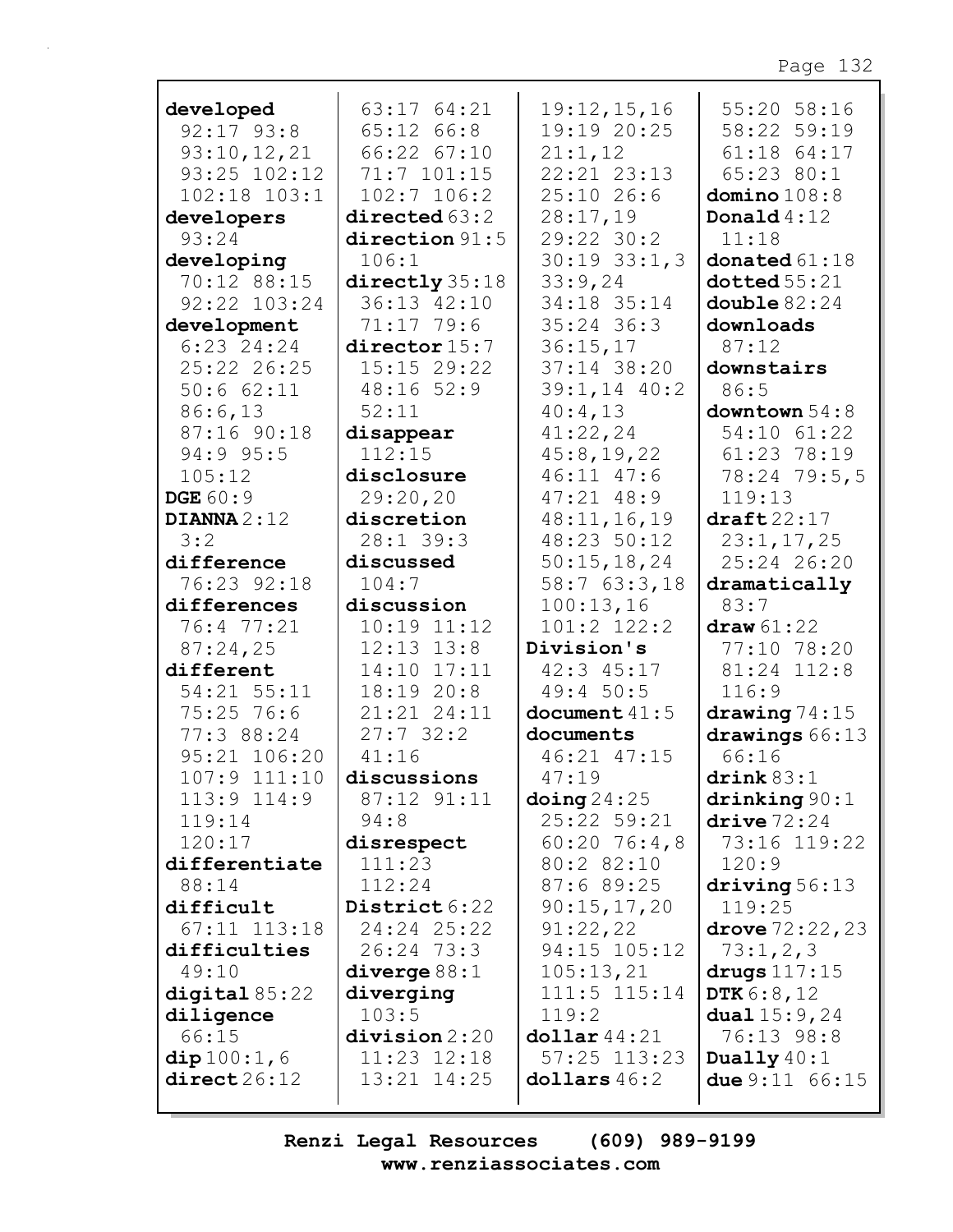| duties $86:14$              | 97:3                 | encountered        | entitled $8:5$          |
|-----------------------------|----------------------|--------------------|-------------------------|
|                             |                      | 49:9               |                         |
| dynamic 66:2<br>88:7        | efficiency<br>116:10 |                    | entity $29:10$<br>29:19 |
|                             |                      | encourage<br>113:4 |                         |
| dynamics 88:25              | efforts $61:7$       |                    | entrepreneurs           |
| ${\bf E}$                   | eight $27:18$        | ends $115:14$      | 53:19                   |
|                             | 81:12                | energy $52:1$      | equal $46:24$           |
| e2:1,13:1,1<br>$4:24$ 13:17 | elaborate            | enforcement        | 48:1 62:3               |
|                             | 75:24 115:5          | $2:20$ 19:15       | 73:24                   |
| 123:1,1                     | 115:7                | 23:13 26:6         | equity $64:24$          |
| Eagles $114:4$              | elect $42:10$        | $28:20$ $33:1,3$   | equivalent              |
| Ealer $2:17$                | email $9:2$          | 33:936:3           | 103:15                  |
| 14:18,20,20                 | 35:10                | 38:20 45:23        | escape $90:10$          |
| 16:15, 16, 17               | emails $72:5$        | 100:13,16          | 121:12,13,20            |
| 17:15,18,20                 | 87:12                | engagement         | escaping                |
| 17:21                       | embark $49:23$       | 92:18              | 109:25                  |
| earlier 59:15               | emphasis             | engine $103:12$    | especially              |
| $85:25$ 99:5                | 110:10               | engineered         | 91:17                   |
| 99:23 103:15                | 111:15               | 94:5               | ESQ3:7,8,11             |
| 103:23                      | 116:23               | engineers          | 3:15                    |
| 105:23                      | emplope 4:11         | 81:22 93:24        | <b>Esquire</b> $33:17$  |
| early $75:7$                | $4:17$ 5:13,19       | enlighten          | essentially             |
| 100:1,5                     | 6:7,11,15,20         | 94:18              | 29:9 41:22              |
| 108:21                      | $11:18$ $12:9$       | enormous           | 85:586:3                |
| Earth $98:13$               | 13:2,14,23           | 119:10             | $93:6, 25$ 95:9         |
| easier $113:20$             | 13:24 14:4           | enter $22:21$      | 100:6 103:15            |
| easily $112:15$             | 15:3,6,14,20         | 28:9               | established             |
| 114:10 116:3                | $15:23$ $16:2$       | entered $23:9$     | 91:17                   |
| east $105:10$               | 16:14, 18, 20        | 31:25 36:19        | estate $57:21$          |
| 109:25                      | 17:6, 18, 23         | 47:8               | estimation              |
| 119:16 120:2                | $17:24$ $18:1,5$     | entertainment      | 67:21                   |
| easy $80:9$                 | $18:12$ $19:1,9$     | 15:723:1           | et 7:7 28:6             |
| 91:25 112:8                 | 20:3,15,23           | 54:659:10          | 33:6,12                 |
| 113:25                      | $21:14$ $22:2$       | $63:5$ $77:25$     | 79:13 116:25            |
| eaten $53:24$               | $22:11$ $23:4$       | $96:24$ $97:7$     | 116:25                  |
| <b>EBDTA</b> 49:20          | $23:15$ $24:1$       | 104:18             | Etier $1:17$            |
| 67:15                       | 24:22 25:6           | 112:17             | 123:3                   |
| economic $46:24$            | 25:14 26:10          | $114:25$ $115:1$   | evaluate $30:7$         |
| 47:23                       | 26:21 48:7           | 115:6 116:14       | evaluation              |
| Edwards $6:6$               | 123:11,13            | 116:17,21          | $2:18$ 14:21            |
| 18:25 19:8                  | employes 44:2        | 120:24,25          | evening $35:9$          |
| $19:18$ $20:2$              | 46:25 62:13          | entice $113:6$     | event $63:25$           |
| <b>EEO</b> $48:23$          | 69:20,21             | entirely $103:3$   | 71:2 84:22              |
| effect50:17                 | employment           | entities 36:10     | events $95:19$          |
| 98:23 108:8                 | 46:24 48:1           | 43:14,18           | eventually              |
| <b>Effective</b> 50:3       | 62:3                 | 46:12 48:17        | 52:9,13,21              |
| efficiencies                | enable $44:19$       | 48:20              | 54:2 85:25              |
|                             |                      |                    |                         |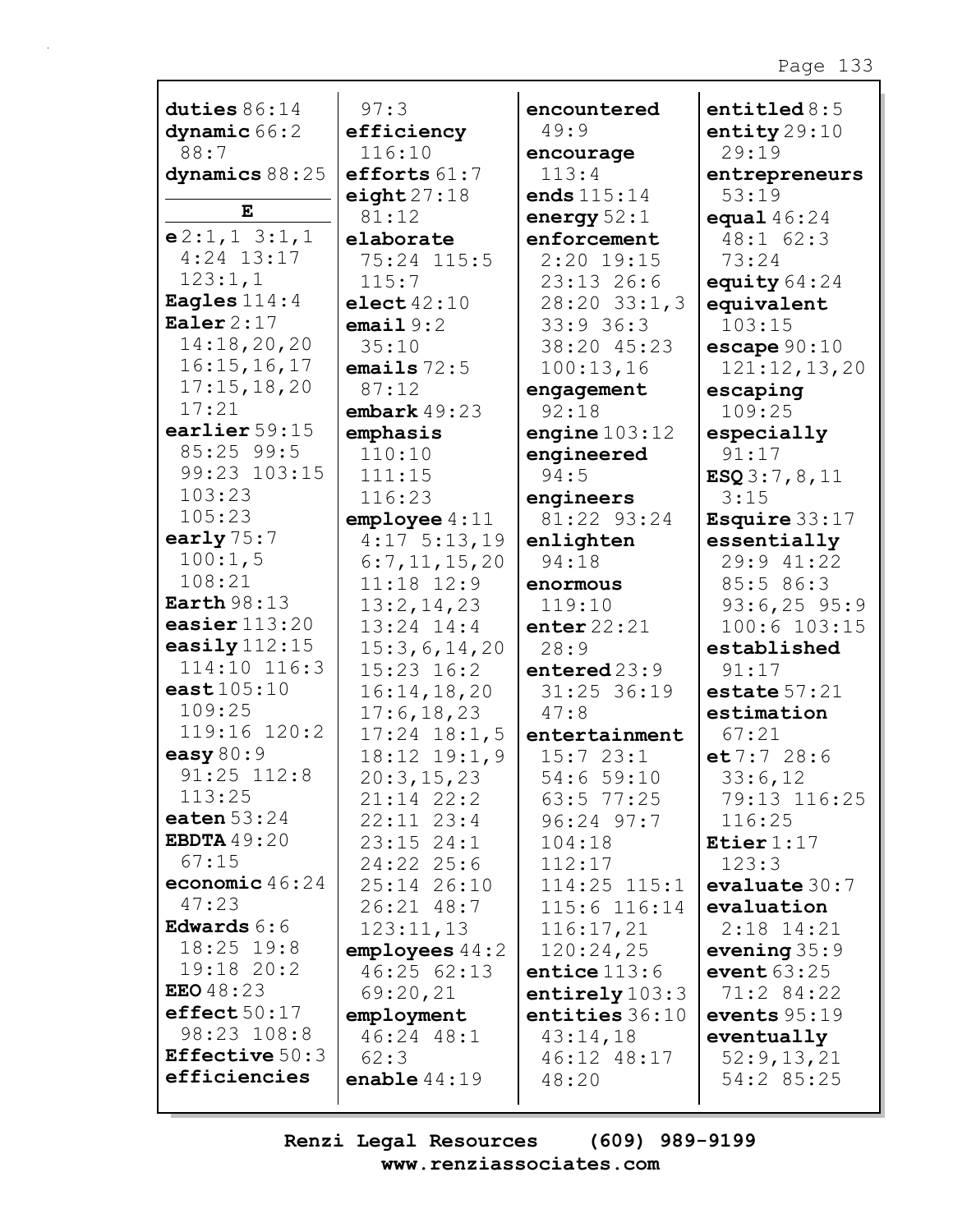| 89:15                         | 104:24                    | Expires $123:24$                  | fast $67:23$               |
|-------------------------------|---------------------------|-----------------------------------|----------------------------|
| everybody $32:6$              | exercised                 | explain 91:13                     | faster $91:6$              |
| 44:16 61:1                    | 44:22                     | explained $46:3$                  | Fauntleroy                 |
| 91:23                         | exhibit $33:14$           | 47:11                             | $2:12$ 3:2                 |
| Everything's                  | 38:19,19                  | exponentially                     | 9:17,21,23                 |
| 67:22                         | exhibits $7:10$           | 120:8                             | 10:1,23                    |
| evidence $36:19$              | 32:12,18,25               | extent $65:21$                    | 11:16 12:17                |
| 37:19 39:24                   | 33:2,18                   | 73:24                             | 13:12 14:14                |
| $40:15$ $41:10$               | $37:18$ $41:9$            | extra $60:6$                      | 16:12 17:16                |
| $46:15$ $47:8$<br>exact102:22 | 41:19<br>existed $96:3$   | 77:9                              | 18:23 20:12<br>20:20 21:25 |
| exactly $94:3$                | 103:22                    | eyes $91:16$<br>$92:2, 4$ $97:11$ | 24:12,15,17                |
| $97:4$ 98:2                   | existing $59:3$           |                                   | 24:20 27:8                 |
| 100:5                         | 66:25                     | $\mathbf{F}$                      | 27:11,13,16                |
| Examination                   | expand $116:7$            | f2:15:5                           | 27:22,25                   |
| 7:14,15,16                    | expanding                 | 13:18 123:1                       | 28:4,23                    |
| 7:17,18,20                    | 118:14                    | facilities                        | 30:11 31:12                |
| 7:21,22,23                    | expansion                 | 52:24                             | 32:5, 11, 16               |
| $7:24$ 51:18                  | 49:23 67:7                | facility $47:1$                   | $34:9$ 37:5, 12            |
| 63:21 72:19                   | 104:6                     | 48:5                              | 38:1 39:2,14               |
| 75:4 80:24                    | expect $64:22$            | fact $68:14$                      | 39:19 40:2                 |
| 84:12 101:5                   | 66:6 71:20                | 70:11 79:1                        | 40:11,18,23                |
| 107:23                        | 76:9 78:4,12              | 101:15                            | favor $10:19$              |
| 108:14 110:5                  | 79:16 117:2               | 106:15                            | 11:12 12:14                |
| 118:12                        | 117:5                     | 117:24                            | $13:8$ $14:10$             |
| example $61:17$               | expectation               | facts $18:4$                      | 17:11 18:19                |
| 88:7 90:11                    | 97:17                     | fairly $74:2$                     | 20:8 21:21                 |
| 93:7 95:16                    | expected 55:9             | 80:13                             | $31:21$ 34:6               |
| 103:9 115:25                  | $63:24$ $64:6$            | falls $120:7$                     | 38:8 41:16                 |
| 117:21                        | 64:23 101:21              | familiar $62:6$                   | fear $96:14$               |
| Excellent                     | expecting                 | 62:10 67:11                       | <b>February</b> $25:4$     |
| 83:11 121:22                  | 71:25 98:18               | 73:25 75:20                       | 25:8                       |
| exchange $49:14$              | $100:7$ $115:8$           | 86:23 95:6                        | feel $60:11$               |
| excite $58:17$                | expenditures              | family $43:18$<br>43:20 53:15     | $61:8$ $69:3$              |
| excited100:21                 | 79:12 104:4               | 60:23,24                          | $110:17$ $112:9$           |
| 100:22<br>excitement          | 104:8                     | 64:16 71:8                        | 116:18 118:2               |
| 96:10                         | expensive $90:8$<br>93:19 | 71:11,21                          | 118:3<br>feels $121:17$    |
| exciting $97:14$              | experience                | 96:24 116:23                      | feet $58:2$                |
| executive $2:13$              | 71:6 86:4                 | <b>Fan</b> $76:13$ $98:8$         | $\texttt{felt}56:14$       |
| $7:9$ 30:22                   | 94:1 104:23               | fantastic                         | Fiduciary                  |
| 31:7, 13, 15                  | 106:13                    | 96:22                             | 33:16 47:18                |
| 31:18,24                      | 116:19 121:8              | far 55:967:9                      | figure $57:17$             |
| 32:1, 4, 8                    | 121:10,19,20              | $77:5$ 82:4                       | 81:24 82:6                 |
| $50:4$ 67:20                  | experienced               | $85:11$ $95:4$                    | 94:11                      |
| 68:17 69:15                   | 67:15                     | 115:18                            | $\texttt{filled} 8:8 18:1$ |
|                               |                           |                                   |                            |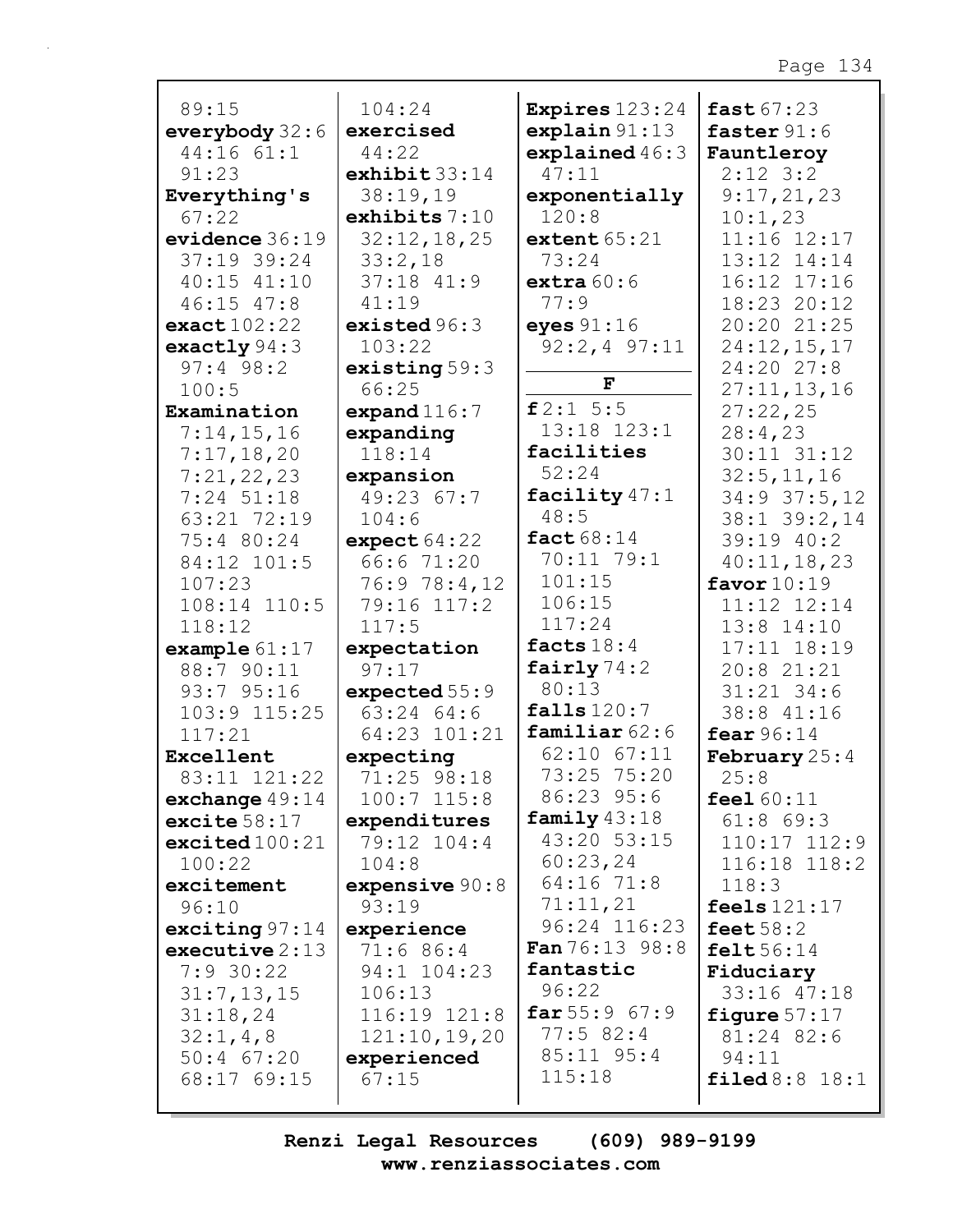| 19:1625:3<br>30:17,25<br>34:12,25 | 47:951:5<br>53:14 54:15<br>55:19 57:21 | 87:15 112:17<br>116:20<br>foolish $93:1$ | 99:11<br>frequently<br>71:10 |
|-----------------------------------|----------------------------------------|------------------------------------------|------------------------------|
| 36:18 42:1                        | 58:11 73:21                            | forecasted                               | fresh $59:20,22$             |
| 44:10,17,17                       | 75:16 77:14                            | 60:8                                     | $91:16$ $92:1,4$             |
| 47:6                              | 81:12 95:12                            | forecasts 49:6                           | front $54:24$                |
| $\texttt{filling} 16:18$          | $96:1$ $112:1$                         | 50:2                                     | 89:17 107:15                 |
| 17:25 41:21                       | fist $30:15$                           | foregoing                                | full 44:16                   |
| $42:2$ $47:20$                    | five $16:21$                           | 123:5                                    | 67:1                         |
| 50:5                              | 83:18 106:22                           | form $23:7$                              | $fun$ 113:14, 15             |
| filings $41:25$                   | $107:7$ $111:2$                        | 25:2529:9                                | function 68:16               |
| $final$ 116:13                    | 120:15                                 | forms $29:20,21$                         | funding 49:14                |
| 120:22                            | fix $82:21$                            | forth $21:3$                             | funds $49:22$                |
| finally $48:11$                   | fixed $57:23$                          | 30:736:8                                 | 64:22,23                     |
| 63:11                             | Flag $8:15$                            | 46:13 88:24                              | 65:13,20                     |
| finance $6:16$                    | <b>FLAHERTY 3:20</b>                   | 123:9                                    | 66:10                        |
| $22:4,12$ 23:5                    | flew $81:17$                           | forward $45:16$                          | funnel 102:20                |
| 24:4                              | flex $89:2$                            | 66:3 68:13                               | further $10:18$              |
| finances $57:2$                   | 116:3                                  | 72:8 79:12                               | $11:11$ $12:13$              |
| 70:9 71:23                        | flexing $89:3$                         | 79:20 104:15                             | $13:7$ $14:9$                |
| financial $2:18$                  | floor $1:11$                           | 116:11                                   | 16:10 17:10                  |
| $14:21$ $49:5,7$                  | 82:22 83:1                             | found $26:1$                             | 18:18 20:7                   |
| 49:9,12,15                        | floors $67:1$                          | 58:14                                    | 21:20 24:10                  |
| 50:16,23                          | fluid 67:22,23                         | founded $43:21$                          | 27:630:7<br>$41:15$ 50:2     |
| 52:16,23<br>$67:11$ 70:6          | fly82:22<br>113:20 114:3               | 53:16<br>four $16:19$                    | $50:21$ $63:16$              |
| 87:17                             | focus $86:3$                           | 17:644:9                                 | 70:16 72:10                  |
| financially                       | 87:24 112:5                            | 46:14 78:19                              | 83:10 99:2                   |
| 123:14                            | 113:10                                 | 79:3,22                                  | 107:19,23                    |
| financials                        | 114:18 117:9                           | 108:1 111:18                             | 108:10                       |
| 87:4                              | 117:17,23                              | 111:18                                   | 121:23                       |
| find 18:12                        | 118:6                                  | Fourth $47:4$                            | 123:10                       |
| 24:3 26:23                        | focused $98:14$                        | $F$ ox 54:5 97:1                         | future $70:7$                |
| 41:20 54:23                       | 104:15                                 | frame $109:1$                            | 79:21 81:1                   |
| 68:24                             | 117:14 121:9                           | framework 29:3                           | 89:18 100:23                 |
| findings $30:3$                   | Fogler $15:11$                         | 44:8                                     |                              |
| finds $48:10$                     | folks $118:21$                         | <b>Franklin</b> $16:6$                   | G                            |
| $fine\,27:22$                     | follow 9:12                            | frankly $54:25$                          | $g5:7$ 13:19                 |
| 68:6,772:13                       | 63:4 83:14                             | 55:771:15                                | gambler 99:6                 |
| $\mathtt{finished}$ $74:13$       | 96:17 121:25                           | 73:10                                    | gambling                     |
| firehose 90:2                     | following                              | FREE $1:24$                              | 110:23                       |
| $\texttt{Firm} 34:23$             | 14:25 16:19                            | freeway $76:24$                          | <b>game</b> $15:9 87:1$      |
| first1:11                         | 50:563:6                               | 119:4                                    | 107:13 114:3                 |
| $10:6$ 12:1                       | 66:15                                  | frequency                                | games $15:24$                |
| $32:16$ $43:12$                   | follows $32:25$                        | 93:14                                    | 76:11 104:12                 |
| 44:17 46:15                       | food $59:9$                            | frequent $71:25$                         | $106:9$ $114:1$              |
|                                   |                                        |                                          |                              |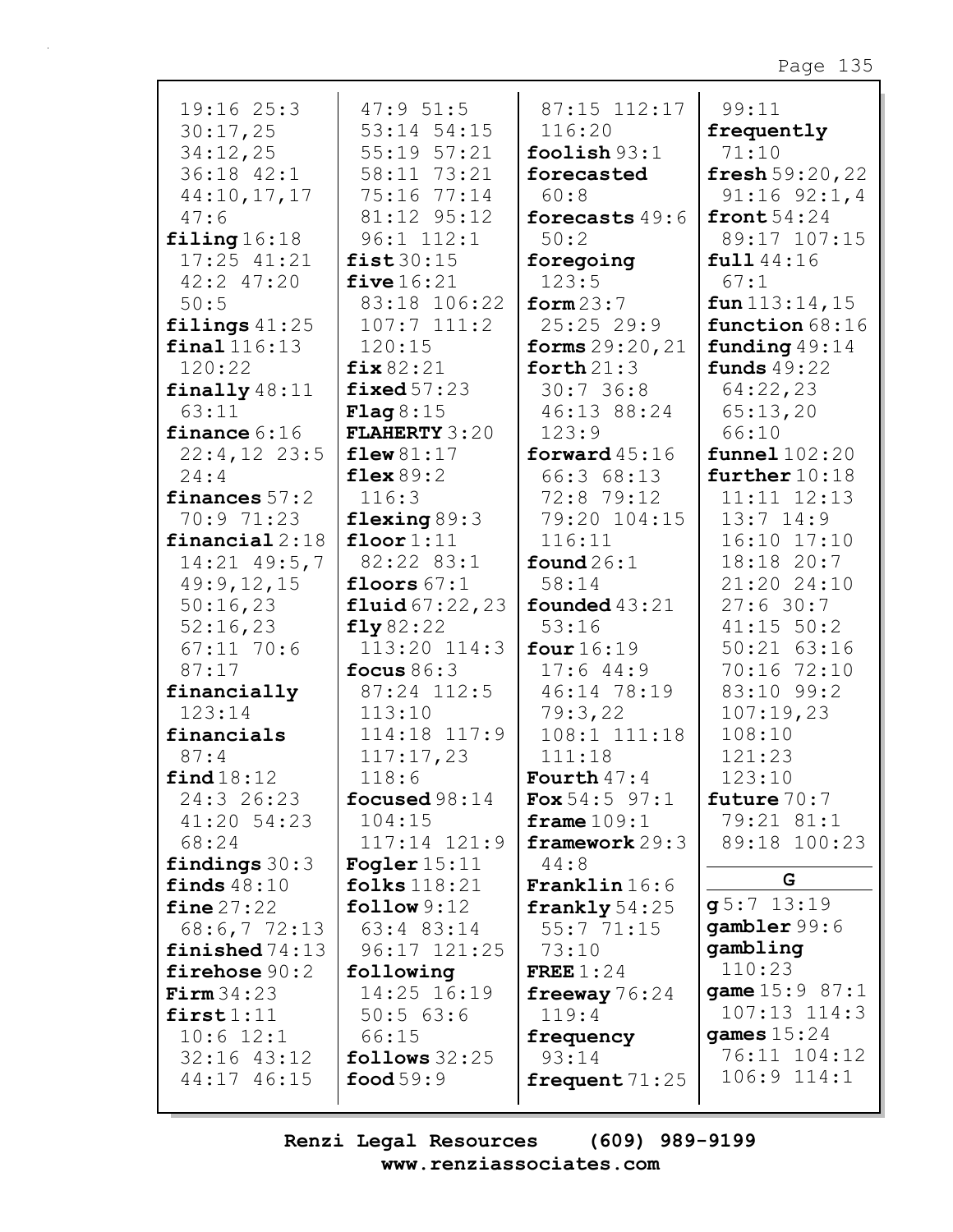| gamma2:20        | $50:14$ $57:21$ | 95:10,22                  | governs 36:7            |
|------------------|-----------------|---------------------------|-------------------------|
| 19:15 23:13      | 65:17 73:13     | 96:10 100:7               | grad $110:14$           |
| 26:6 28:19       | 81:25 112:5     | $100:17$ $101:6$          | Grand $61:13$           |
| $29:15$ $33:1,3$ | 112:15          | $101:9$ $102:13$          | 88:18                   |
| 33:936:3         | gives $99:3$    | $103:4$ $105:8$           | $qrant 12:9$            |
| 38:20 43:16      | giving $90:23$  | 105:9, 11, 18             | $13:24$ $14:4$          |
| 45:23 46:10      | 115:10          | 105:22 108:7              | $16:25$ 17:5            |
| $48:15$ 53:4     | $g$ lad $81:21$ | 108:15                    | 20:2 21:12              |
| 75:8 79:15       | Glebocki 50:4   | $109:10$ $110:6$          | 23:25 26:20             |
| 81:1 86:12       | 67:2068:25      | 110:8 111:17              | 33:25 47:22             |
| 88:19 100:13     | globals $88:3$  | 112:25                    | 53:3 92:20              |
| 100:16           | go $31:18,24$   | 114:18,20                 | $\sigma$ qranted $12:2$ |
| 116:19,21        | 44:14 52:10     | 116:9,11                  | $14:25$ $15:3,6$        |
| Garden $53:21$   | $52:15$ $57:13$ | 120:24 121:3              | 15:14,20,23             |
| Gary 75:15,20    | 58:12 59:2      | 121:7,21                  | 16:3,922:15             |
| general $2:11$   | 59:13,16        | Golder $15:4$             | 25:9 35:22              |
| $2:12,21$ 3:2    | 66:3 72:24      | Gonzalez $4:22$           | $51:2$ 63:25            |
| $3:3,4,19$ 8:4   | 81:18 83:4      | 13:16                     | granting 13:22          |
| $35:10$ 36:2     | 83:23 85:14     | $\mathsf{good}\,8\!:\!16$ | 19:18 41:10             |
| 52:22 58:24      | $92:3$ $93:5$   | 14:22 19:4                | 45:14                   |
| 58:25 68:15      | 96:9 100:8      | 19:13 22:23               | grave $68:3$            |
| 69:585:5         | 103:10,17       | 23:11 25:18               | qravitate               |
| 86:1 89:6        | 104:15          | 26:4 28:21                | 88:16 95:19             |
| 99:1 102:8       | 109:10 111:8    | 34:21 35:25               | great $56:10$           |
| 118:25 119:7     | 112:13,14       | 38:15 42:14               | 57:975:23               |
| generally        | 114:3,12        | $45:20$ 55:1              | $100:11$ $108:4$        |
| 78:13 109:1      | goalie $84:15$  | 56:15 66:4                | 108:9 111:25            |
| geography        | goes 56:16      | 68:2,369:4                | 114:23                  |
| 120:1            | 99:6 120:12     | $70:4$ $72:2,20$          | 118:17,20               |
| George $4:20$    | going $43:5$    | 72:21 74:7                | 119:3,3                 |
| 13:15            | 53:5,855:18     | $75:5$ $77:22$            | greatest                |
| getaway 121:13   | 56:957:1        | 78:15 81:14               | 109:23                  |
| 121:20           | 58:15,21        | 81:23 82:15               | Greatly $52:2$          |
| getting 56:14    | 63:664:2        | 86:23 87:22               | Greek $52:18$           |
| 74:20 76:23      | 66:24 68:13     | 89:25 90:16               | ground $80:18$          |
| 105:17           | 69:19 72:8      | $91:18$ $94:7$            | group $49:13$           |
| 109:17           | 73:19 76:4      | 98:999:7                  | 68:22 113:12            |
| 114:10           | 77:16,24        | 100:3,9                   | grow $54:19$            |
| Gitto $4:21$     | 78:2,7,9        | 106:17 108:6              | 66:6                    |
| 13:16            | 79:21 80:25     | 108:15, 16, 17            | grown $53:21$           |
| give $35:13$     | 82:13,14        | 109:12 110:1              | growth $50:3$           |
| 42:12 53:17      | 83:17 84:25     | 116:5 120:14              | quarantee               |
| $69:11$ 70:4     | 85:9 87:22      | gotten $53:23$            | 109:25                  |
| 83:18 92:23      | 88:16 89:20     | $70:3$ $77:13$            | guaranteed              |
| 93:8             | 89:23 90:3      | 78:22 82:1                | 65:4,8                  |
| given $8:12$     | $90:18$ $91:4$  | governed $35:3$           | guess $56:22$           |
|                  |                 |                           |                         |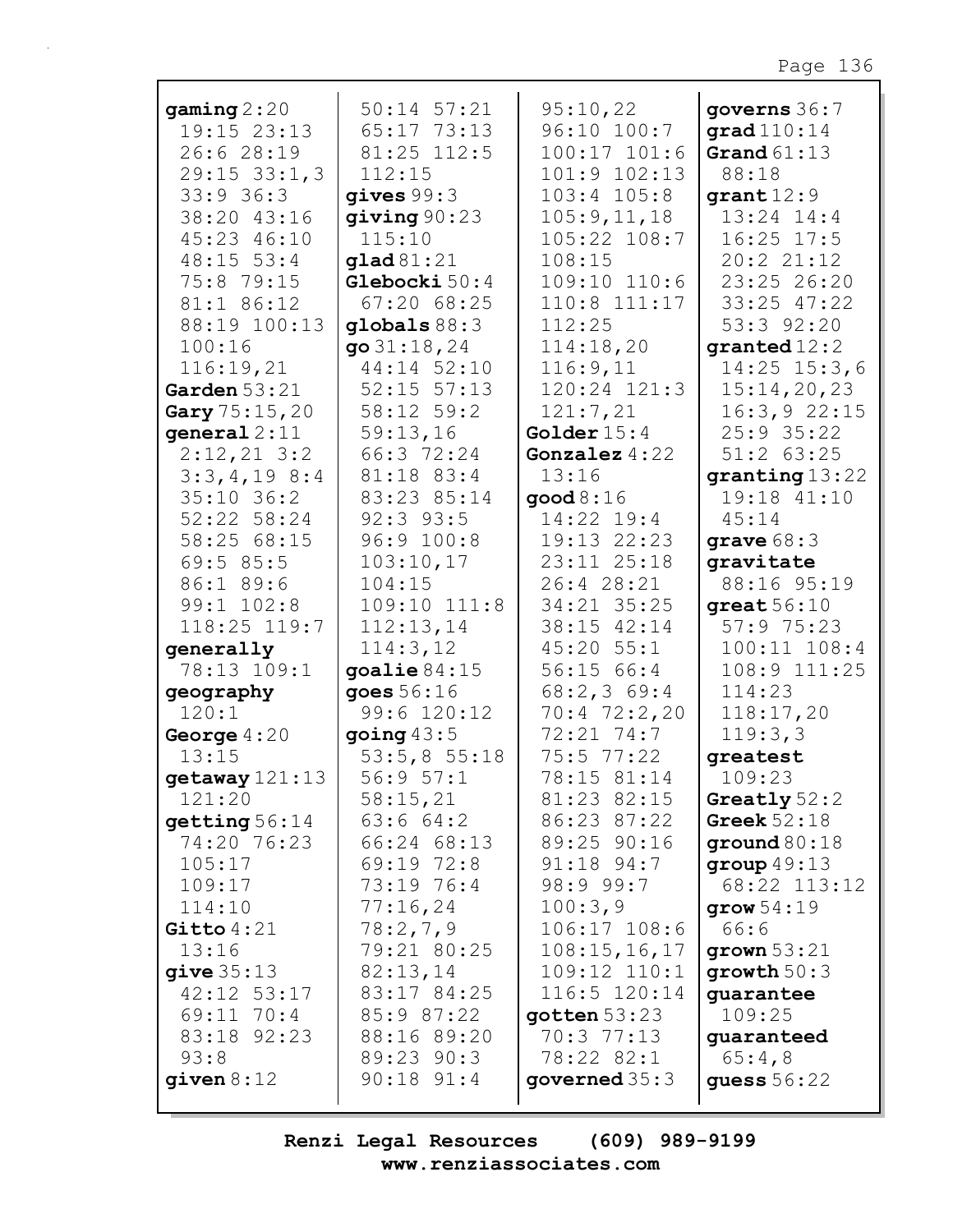| 63:2 85:15             | $\texttt{health}8:19$ | hey $96:8$              | 64:8 101:24      |
|------------------------|-----------------------|-------------------------|------------------|
| 98:10,17               | hear $37:6$           | 115:22                  | holds $48:6$     |
| 107:24                 | 43:25 45:7            | Hi 84:2                 | 100:23           |
| quru 77:17             | 50:21 55:14           | hidden $105:15$         | home $61:11$     |
| qut 109:6              | $77:16$ 78:3          | high $60:3$             | 112:19 119:8     |
| guys $85:6$            | 82:14 89:4            | 65:24 80:4,7            | hometown $61:14$ |
| 99:25 100:4            | 111:23                | $87:25$ 90:19           | honest $69:8$    |
| 100:19 111:3           | heard $25:4$          | 93:13 113:3             | $80:15$ $81:2,6$ |
| 111:4                  | 31:8 34:16            | 113:11                  | 91:4 96:4        |
|                        | 35:8 37:10            | higher $90:18$          | 109:6            |
| н                      | 38:25 39:7            | highlights              | hopefully        |
| H4:21 13:16            | 39:15,22              | 76:2 111:19             | 56:15 68:12      |
| half $61:20$           | 40:3 43:11            | highly 29:14            | 89:13 117:25     |
| 120:5                  | 44:11,16              | 76:18,25                | hoping $98:18$   |
| Hall 57:6 63:4         | 53:656:12             | Highman $16:6$          | hospitality      |
| 77:23 96:20            | 60:24 84:25           | <b>Hipolito</b> $5:5,6$ | $6:22$ 24:24     |
| 96:22 104:18           | 85:7,10               | 13:18,18                | 25:21 26:11      |
| 109:16                 | $91:12$ $118:13$      | hire $74:4$             | 26:24 121:1      |
| 113:22                 | hearing $10:10$       | hiring $62:9$           | Hot 53:23        |
| 115:13,16,20           | $10:19$ $11:12$       | 73:18,22                | hotel $24:25$    |
| 115:24                 | 12:6, 14, 23          | historically            | $25:23$ $47:1,2$ |
| HAMILTON 1:23          | $13:1,8$ 14:2         | 93:20 105:25            | 48:5 59:7        |
| hand $51:11$           | $14:10$ $17:3$        | history 29:20           | 66:11 74:9       |
| 84:9                   | $17:11$ $18:9$        | 43:24 51:24             | 76:13 87:15      |
| handily $60:14$        | 18:19 19:24           | 53:8,18                 | $92:12$ $104:6$  |
| happen $94:12$         | 20:821:8,21           | 55:18 57:14             | 114:17           |
| 97:14 99:14            | 23:22 24:11           | 59:19 61:23             | hotels $111:14$  |
| 102:21                 | $26:17$ $27:7$        | 62:14 65:18             | hours $99:17$    |
| 114:21                 | 35:12,13              | $67:12$ $69:20$         | 100:18 119:4     |
| 121:19,20              | $41:16$ $42:5,8$      | 79:15 96:23             | 119:5            |
| happening              | 43:23 45:17           | hitter $84:16$          | house $59:8$     |
| 56:15 96:9             | 83:13 122:9           | hitting 120:10          | housed $75:18$   |
| 108:2                  | heart $53:1$          | hockey $117:21$         | Howard $15:7$    |
| happens $58:10$        | heating $58:3$        | Holbrook 4:12           | huge $119:10$    |
| 106:19                 | heavily $121:1$       | 11:19                   | human $69:16$    |
| happy $60:21$          | 121:21                | hold 65:9               | husband $43:21$  |
| 62:24                  | $\text{held } 32:2$   | 69:21 89:19             |                  |
| hard $15:8$            | Hello 20:17           | 101:10                  | I                |
| $52:15$ 56:5,9         | <b>help</b> $68:24$   | holding 29:7            | ICA29:3, 9, 17   |
| 73:11 108:6            | 83:6 91:5             | 42:24 46:21             | $29:24$ 30:4,7   |
| Harty $5:15$           | 116:11                | 47:14,17                | $30:8$ 41:21     |
| 16:22                  | helped $98:19$        | 49:15 54:13             | 42:1 45:15       |
| head $114:8$           | helps $59:6$          | 64:9,25                 | 46:5, 14, 23     |
| <b>headed</b> $105:25$ | 99:20,21              | 69:20 101:23            | $47:3,23$ $48:6$ |
| headquarters           | hereinbefore          | Holdings 29:7           | 48:9, 13, 18     |
| 54:10                  | 123:8                 | $42:24$ $43:8$          | $50:22$ $51:2$   |
|                        |                       |                         |                  |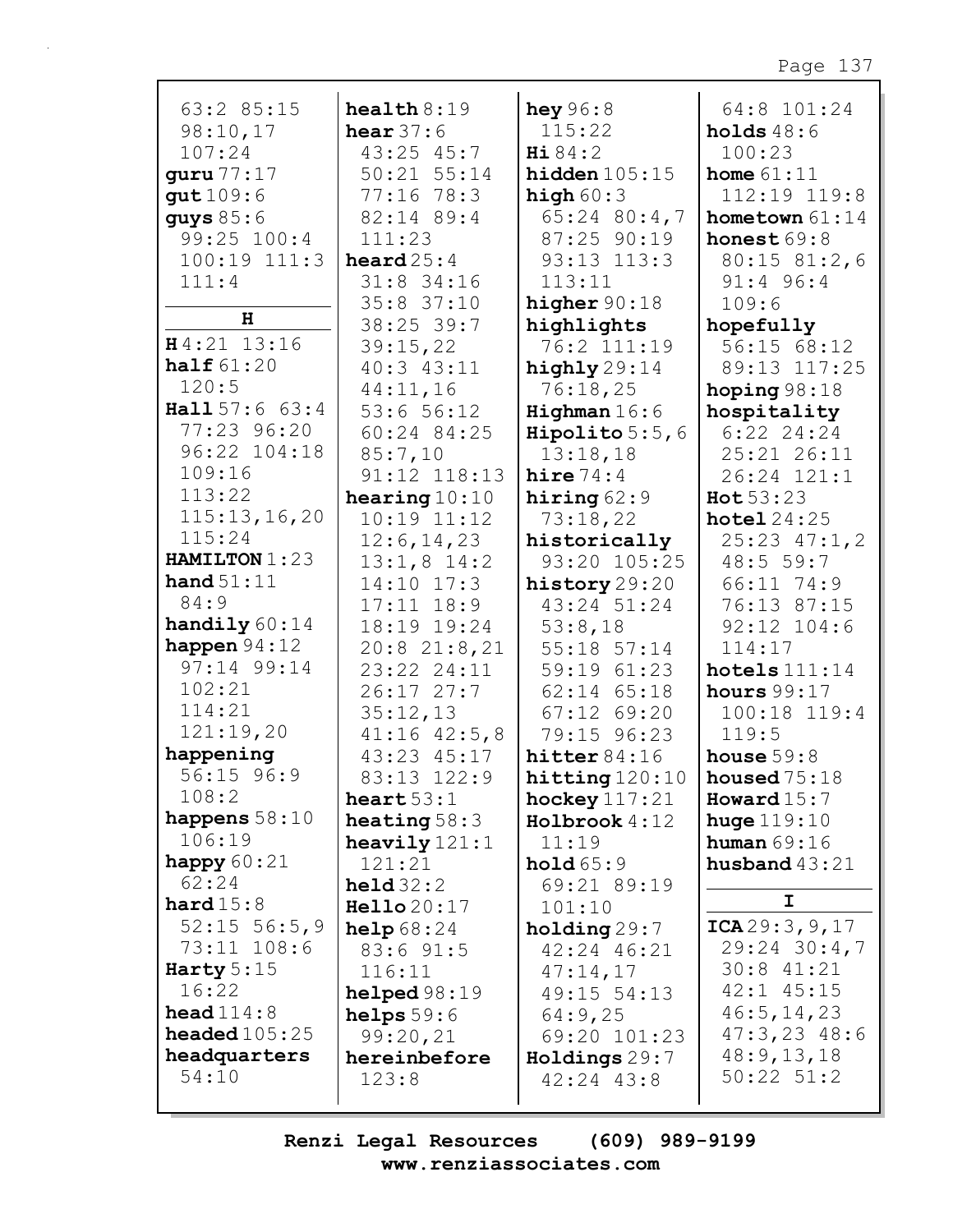| $62:3$ $63:25$               | imposed $49:8$                | $43:13$ 52:6            | intellectual                 |
|------------------------------|-------------------------------|-------------------------|------------------------------|
| 64:12 68:11                  | 50:19                         | 53:4,11                 | 92:16,21                     |
| 101:12                       | improve 78:24                 | $57:15$ $67:23$         | 102:12,16,24                 |
| $i$ dea $92:4$               | 106:15                        | $75:16$ 87:2            | $102:25$ $103:3$             |
| 110:1                        | improved 49:19                | 115:11 119:3            | 103:6                        |
| ideas $114:6,9$              | $62:5$ $67:15$                | information             | intend 97:6                  |
| identified                   | improvements                  | $51:1$ $93:19$          | intended 35:14               |
| 37:16 89:24                  | 89:11                         | $informed$ 71:18        | interest 29:6                |
| identify 9:16                | improving                     | 71:21                   | 31:10 36:12                  |
| $25:16$ 30:1                 | 65:24                         | $\texttt{initial}4:10$  | $37:1$ $45:13$               |
| 32:11,17                     | inactivated                   | 6:5, 9, 14, 19          | 46:1,747:5                   |
| <b>IDT 82:18</b>             | 17:6                          | 11:17,24                | 48:12 54:12                  |
| IGaming 63:7                 | inactivation                  | $12:2,9$ 13:1           | 54:13 64:18                  |
| 97:19,22                     | $5:12$ $16:13$                | 18:24 19:7              | 65:9                         |
| 98:3,6,17                    | $\texttt{inactive} 16:21$     | 20:2,13,21              | interested                   |
| IGT 82:20                    | 18:3                          | $21:12$ $22:2$          | $8:21$ 54:20                 |
| II 4:12 11:19                | incentive<br>115:23           | $22:10$ $23:3$          | 73:12 77:7                   |
| III/dual 16:4                |                               | 24:1,22                 | 78:17 123:15                 |
| $\text{Ilich }43:15$         | $\texttt{inclined}$ 105:4     | 25:13 26:21             | interesting                  |
| 43:17 53:15                  | include 11:18                 | 49:8 58:25              | 81:5 88:7                    |
| 54:13 60:22                  | 46:22                         | 67:18                   | 99:10                        |
| $60:24$ $61:9$               | included $80:4$               | initially 67:2          | interests                    |
| 61:1964:16                   | $includes$ 29:19              | 80:19                   | 64:25                        |
| 65:14 66:10                  | including                     | $\texttt{initio} 50:17$ | interval: 6                  |
| 71:8,11,16                   | 48:25 52:24                   | Inn 52:14               | 28:529:2                     |
| 71:20,21                     | 65:23                         | input86:17              | 33:5,11                      |
| 95:17 116:23                 | incorporated                  | insight 53:18<br>70:8   | 42:18 46:5                   |
| 117:19                       | 47:15                         |                         | 47:4 48:11                   |
| Ilitch's $54:15$             | $increase\,49:20$<br>66:20    | instances<br>11:25      | 50:15 89:14                  |
| 61:16                        |                               |                         | interval 52:8                |
| image100:18<br>immediate     | incurred $49:11$              | institutional           | 52:8,9,11                    |
|                              | indicate 32:7                 | 69:22                   | 75:14,14,17                  |
| 104:15                       | 34:10                         | instruction             | internally                   |
| immediately                  | indicated                     | 41:1                    | 93:11                        |
| 56:3                         | 20:20 36:9<br>37:14           | instructions            | international<br>53:22 92:11 |
| impact 67:19                 |                               | 9:13                    |                              |
| 98:1                         | indication                    | insulated               | 120:2                        |
| impacting                    | 37:13<br>$indirect$ 45:25     | 120:13                  | $\texttt{internet106:4}$     |
| 36:20                        |                               | integral                | 106:13                       |
| implement                    | 64:18                         | 116:18 118:1            | interpose                    |
| 73:19 114:10                 | individual<br>$17:25$ $43:14$ | integrate               | 36:15<br>intervene $31:1$    |
| implementa<br>$90:17$ $97:5$ | 46:13 88:23                   | 94:23                   |                              |
|                              | individuals                   | integrating<br>96:12    | 34:13,25                     |
| $\texttt{important} 59:5$    |                               |                         | $35:2$ 36:6,10               |
| 74:18 116:22                 | 16:19 17:22                   | integration<br>94:19    | $36:17$ $38:2,4$             |
| 118:2,3                      | $\texttt{industry}$ 29:15     |                         | intervener                   |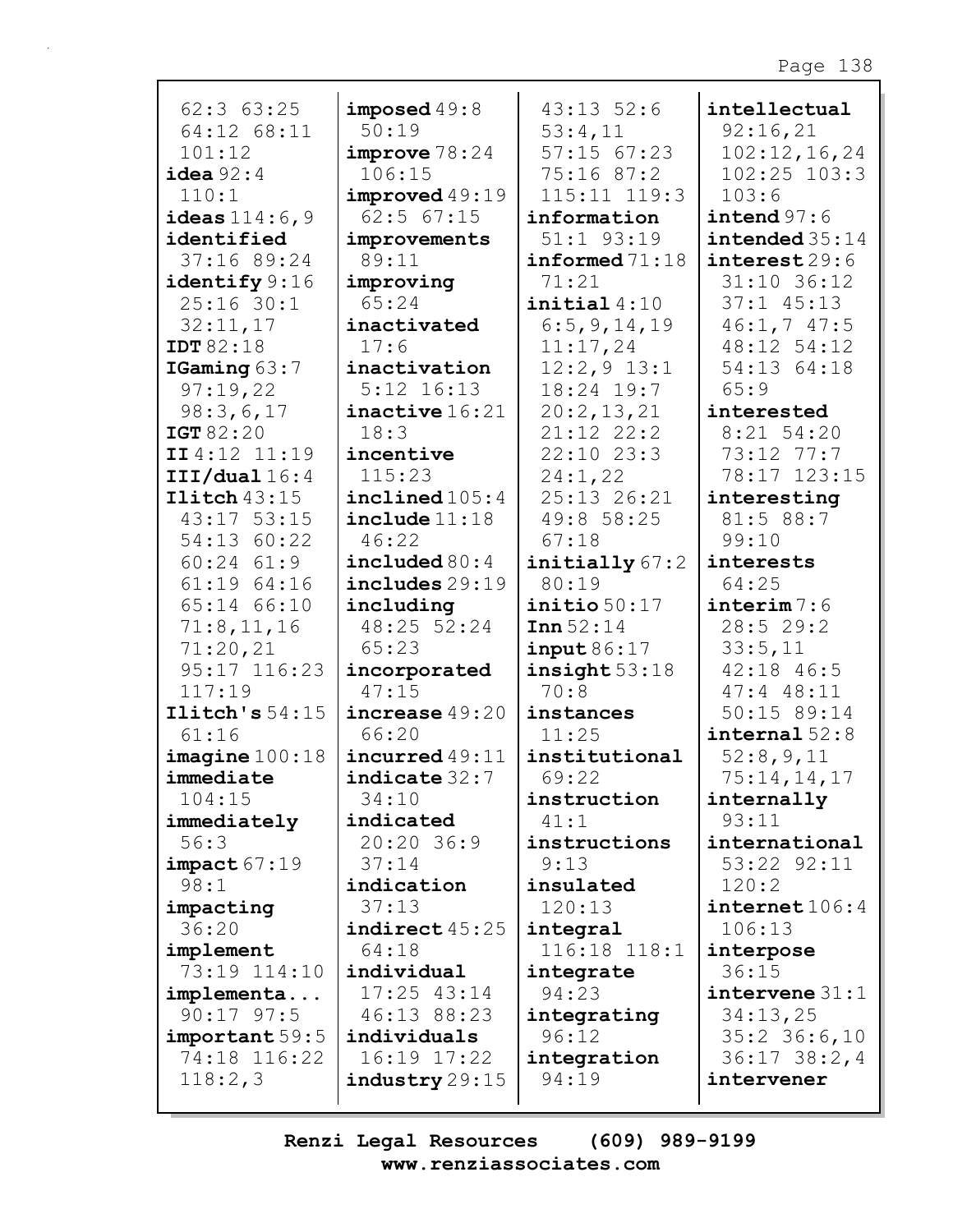| 35:23                 | issues $26:3$             | joint $43:9$              | 17:17,23,24               |
|-----------------------|---------------------------|---------------------------|---------------------------|
| intervention          | 71:18                     | 45:3                      | 18:1, 5, 12               |
| 35:6,20               | <b>item</b> $4:4 \ 5:4$   | <b>Jose</b> $5:22$ $18:6$ | 19:1,8,19                 |
| 37:21,23              | $6:4$ 7:4                 | $Joseph 1:11$             | 20:3,14,22                |
| introduced            | 13:12 14:14               | <b>JOYCE</b> $2:5$        | 21:13 22:2                |
| 37:15                 | 16:12 17:16               | $Jr$ 5:5,15,16            | $22:10$ $23:3$            |
| introduction          | 18:23 20:12               | 6:6                       | $23:15$ $24:1$            |
| 39:23 40:15           | 21:25 24:20               | July 56:3                 | 24:22 25:6                |
| invest59:17           | 27:1928:2                 | $67:18$ $77:14$           | $25:13$ $26:2,9$          |
| investigation         | $i$ tems $11:21$          | jump 56:1                 | 26:21 48:7                |
| 25:11 46:9            | $32:14$ $41:7$            | June $57:11$              | kidding $81:15$           |
| 46:12 48:20           |                           | 123:24                    | Kimberly 15:16            |
| $inverse$ tment $7:5$ | J                         | Junior $13:18$            | $\text{kind } 53:13$      |
| $28:5, 11$ 29:1       | J4:195:15,22              | 16:23,23                  | 55:15 56:24               |
| 29:4,11,14            | $13:15$ $15:3$            | 18:25 20:3                | 58:961:6                  |
| 33:5, 10, 15          | $16:22$ $18:6$            | justify 96:12             | $62:8$ $68:8,16$          |
| 37:742:18             | Jama115:20                |                           | 70:2 85:25                |
| 42:21,22              | <b>James</b> $2:3 \ 5:16$ | K                         | 86:1, 8, 21, 22           |
| 43:10,11,12           | 15:15 16:23               | Kathleen 4:22             | 87:5, 9, 14, 17           |
| $43:14$ $44:3$ , 6    | Janis $5:17$              | $4:22$ 13:16              | 88:13,19,20               |
| 44:7,19,20            | 16:23                     | 13:17                     | 89:21,22                  |
| 45:24 46:6            | January 106:10            | Kaufman $3:8$             | 90:1,6,22                 |
| 47:14,24              | 108:24                    | $7:14$ 28:10              | 91:16 93:17               |
| 48:5, 13, 14          | 109:13,22                 | 28:10,16                  | 93:20 95:12               |
| 49:21,21              | <b>Jean</b> $5:20$ $18:6$ | 37:939:9                  | 95:25 98:22               |
| 51:2,21               | Jersey $1:1$ , $13$       | $40:20$ $41:5,8$          | 98:23 99:10               |
| 59:12 64:12           | $1:23$ 8:7                | $42:12$ $46:4$            | 99:22 100:10              |
| $64:15$ $65:3,4$      | $43:12$ $77:2,5$          | $47:12$ 51:5,6            | 101:8 105:5               |
| $65:8,14$ 66:5        | 78:15 97:19               | $51:18$ $63:1$            | 107:3, 10, 11             |
| 66:10 71:22           | 99:25 118:22              | 72:12,13,22               | 107:16 108:5              |
| 73:8,14               | 120:20 123:5              | 73:6 83:16                | 108:6 109:18              |
| 86:17 91:2            | 123:23                    | 83:21,24                  | 109:18,20                 |
| 101:12,19             | JO3:20                    | <b>keep</b> $53:9,10$     | 111:8,12                  |
| 110:16                | $\textbf{job} 51:24$ 53:8 | 58:20 71:18               | 112:13,14                 |
| Investment's          | 53:9,10                   | 71:20 89:20               | 113:9,19                  |
| 48:18                 | 89:25                     | $90:15$ $93:17$           | 115:18                    |
| involved 61:3         | jobs $74:8$               | key 4:10,17               | 117:10                    |
| 71:17 82:7            | Joe108:15                 | $5:13,19$ 6:7             | 118:23                    |
| involvement           | John 7:19                 | 6:11,14,19                | 119:24 120:6              |
| 79:19 116:25          | 56:12 63:5                | 11:18,24                  | 121:12,19                 |
| 117:3                 | 77:16,24                  | $12:2,9$ 13:1             | kinds $105:17$            |
| $i$ sland $65:25$     | 78:2 83:8,25              | 13:13,22,24               | <b>kiosk</b> $83:3, 4, 5$ |
| issuance $11:24$      | 84:7,13                   | $14:4$ 15:3,6             | knack $87:17$             |
| 23:2                  | John's $82:14$            | 15:14,20,23               | knew $55:24$              |
| $i$ ssue $32:23$      | joining $8:17$            | 16:2, 14, 18              | $56:11$ $57:1$            |
| issued $46:16$        | 53:3                      | $16:20$ 17:6              | 58:7                      |
|                       |                           |                           |                           |

 $\overline{\phantom{a}}$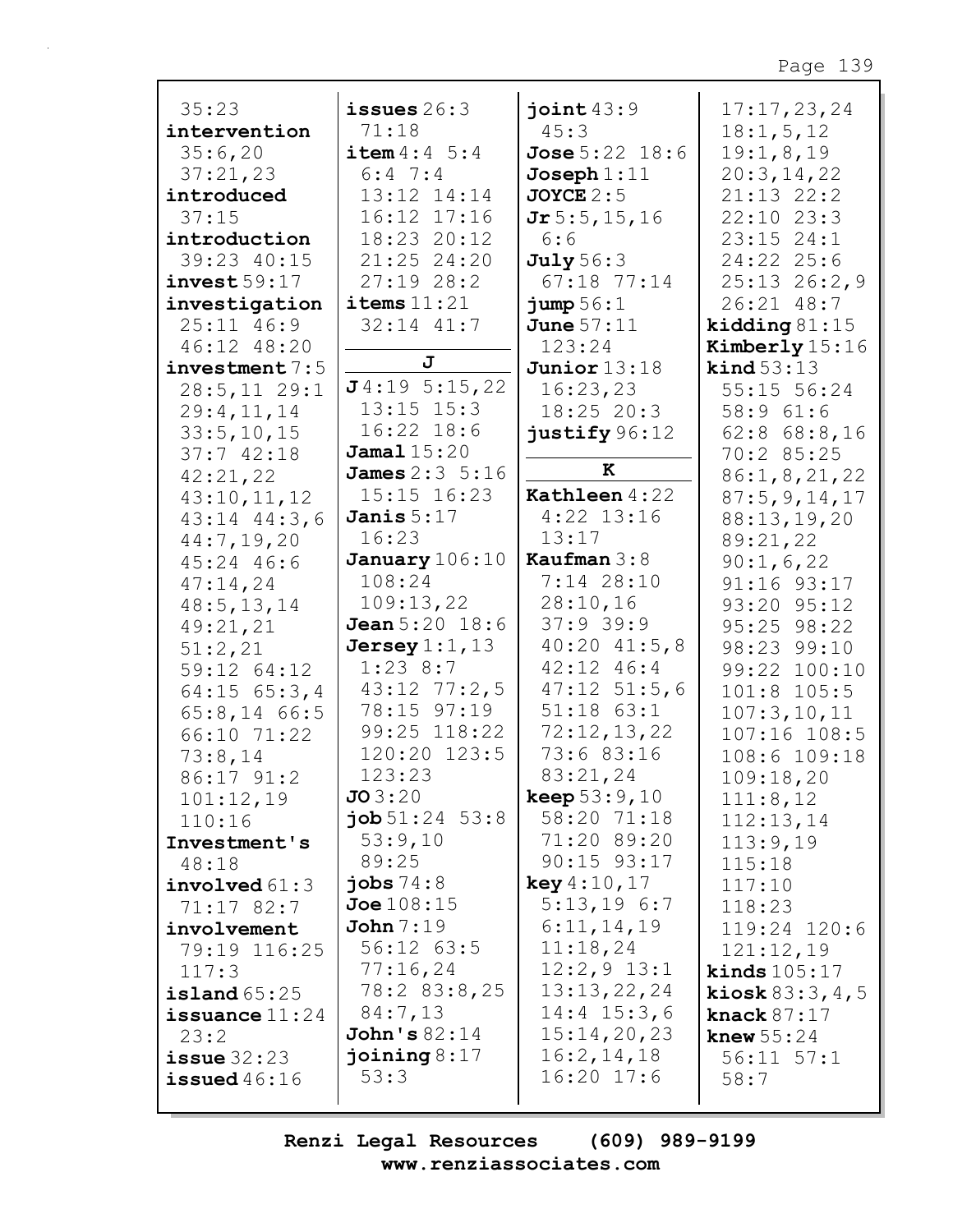| 42:14 43:1               | 97:21                    | 15:20,23                 | link 9:13              |
|--------------------------|--------------------------|--------------------------|------------------------|
| 49:7 53:11               | laws 8:5                 | 16:18 17:23              | Lions $114:4$          |
| 56:18 57:17              | lawyers 103:6            | $17:24$ $18:1$           | liquidity              |
| $61:10$ $63:5$           | layman's 43:8            | 19:1,920:3               | 49:21 67:16            |
| 66:16 67:22              | lead 56:9                | 20:15,23                 | 70:22                  |
| $67:24$ $69:3$           | 87:18 108:7              | 21:14 24:1               | list16:21              |
| 73:23 75:15              | $\texttt{leads:} 108:22$ | $26:2, 21$ 29:6          | 18:3                   |
| 75:20 79:11              | leadership               | 48:753:2                 | listen 8:24            |
| 80:12 81:2               | 50:14                    | 92:20 123:4              | listening 53:7         |
| 82:5,8 84:13             | <b>leading</b> $86:22$   | <b>licensed</b> $93:4$   | $\text{little }43:22$  |
| $94:3,16$ 96:2           | <b>leads</b> $56:24$     | $licensee 25:21$         | 43:23 44:12            |
| $97:18$ $104:23$         | League $78:17$           | 29:4 42:25               | 51:24 53:14            |
| 112:23 114:4             | lean 121:18, 21          | $45:3$ $46:1$            | 53:17,21               |
| 114:14                   | learn 91:21              | licensees                | $54:4$ 61:5,20         |
| 116:22 120:3             | learning 86:9            | 120:23                   | 63:12 64:22            |
| 121:10                   | lease $46:19$            | licenses $4:11$          | $75:24$ $77:3$         |
| knowledge $8:13$         | leaving $61:1$           | $4:17$ 5:13,19           | 77:23 80:18            |
| 69:22 107:18             | 1ed49:19                 | 11:18,25                 | 82:13 83:10            |
| <b>known</b> $13:17, 18$ | left 52:10,14            | $12:2,9$ $13:14$         | 83:19 84:22            |
| $96:17$ $97:9$           | 100:11                   | $13:25$ $14:5$           | 85:11,13               |
| knows $43:7$             | <b>LEGAL</b> $1:20,21$   | $15:6, 14$ 16:2          | 87:1 88:1              |
| 58:7                     | legends 97:10            | $16:14$ $17:6$           | $89:1, 1$ 90:7         |
|                          | length 85:11             | $17:18$ 18:5             | $90:8$ $91:15$         |
| L                        | let's 39:19              | 18:12                    | 93:796:25              |
| L3:8                     | 79:21,22                 | $\text{licensing } 2:17$ | 99:9,19,23             |
| land 58:8                | 111:17,23                | 14:20                    | 100:1 103:18           |
| lapse $5:18$             | 113:3                    | licensure 6:15           | 105:14,24              |
| 17:22                    | $\texttt{letter}19:17$   | $6:20$ 19:19             | 110:1 111:13           |
| <b>lapsed</b> 18:7, 13   | 30:18,19,24              | 22:3,11,15               | 113:18                 |
| $\texttt{lang17:17}$     | 34:15 38:20              | 23:4,15                  | 119:14                 |
| large $61:1$             | 50:12                    | 24:22 25:6               | 120:13,17              |
| 74:2                     | level~69:25              | $25:14$ $26:10$          | <b>live</b> $96:18,21$ |
| larger 66:24             | 87:25 106:19             | 49:9                     | 107:4                  |
| 113:1                    | 117:9                    | $\text{lieu} 16:17$      | $1$ ived $55:10$       |
| <b>Las</b> $52:7, 16$    | levels 107:12            | $\text{life}$ 53:12      | LLC 6:23 7:5           |
| <b>late</b> $43:21$      | 113:9                    | $\texttt{light}112:11$   | 24:25 26:25            |
| 110:20                   | Levenson $3:6,7$         | 112:12                   | 28:529:2,5             |
| $l$ aunch $106:4$        | 7:2028:11                | $\texttt{liked}82:15$    | $29:8$ 33:5, 10        |
| launched 106:9           | 28:12,14,15              | limit 65:24              | 33:15,17               |
| 111:3,4                  | 83:21,23,25              | 80:4,7                   | 34:24 36:16            |
| launching                | 84:12 107:21             | $1$ imited $78:14$       | 36:20,25               |
| 98:15                    | 107:23                   | 106:14, 18, 21           | 42:18,24               |
| Laura $15:8$             | 112:24                   | 111:16                   | $45:25$ $46:1$         |
| Lauren $1:17$            | $114:23$ $122:1$         | line 53:5                | $47:18$ $49:22$        |
| 123:3                    | <b>license</b> $6:7,11$  | $55:21$ 72:6             | 64:1, 6, 8, 12         |
| <b>law</b> 3:6 34:23     | $13:2,23$ $15:3$         | 98:1 117:3               | $64:16$ $65:3,8$       |
|                          |                          |                          |                        |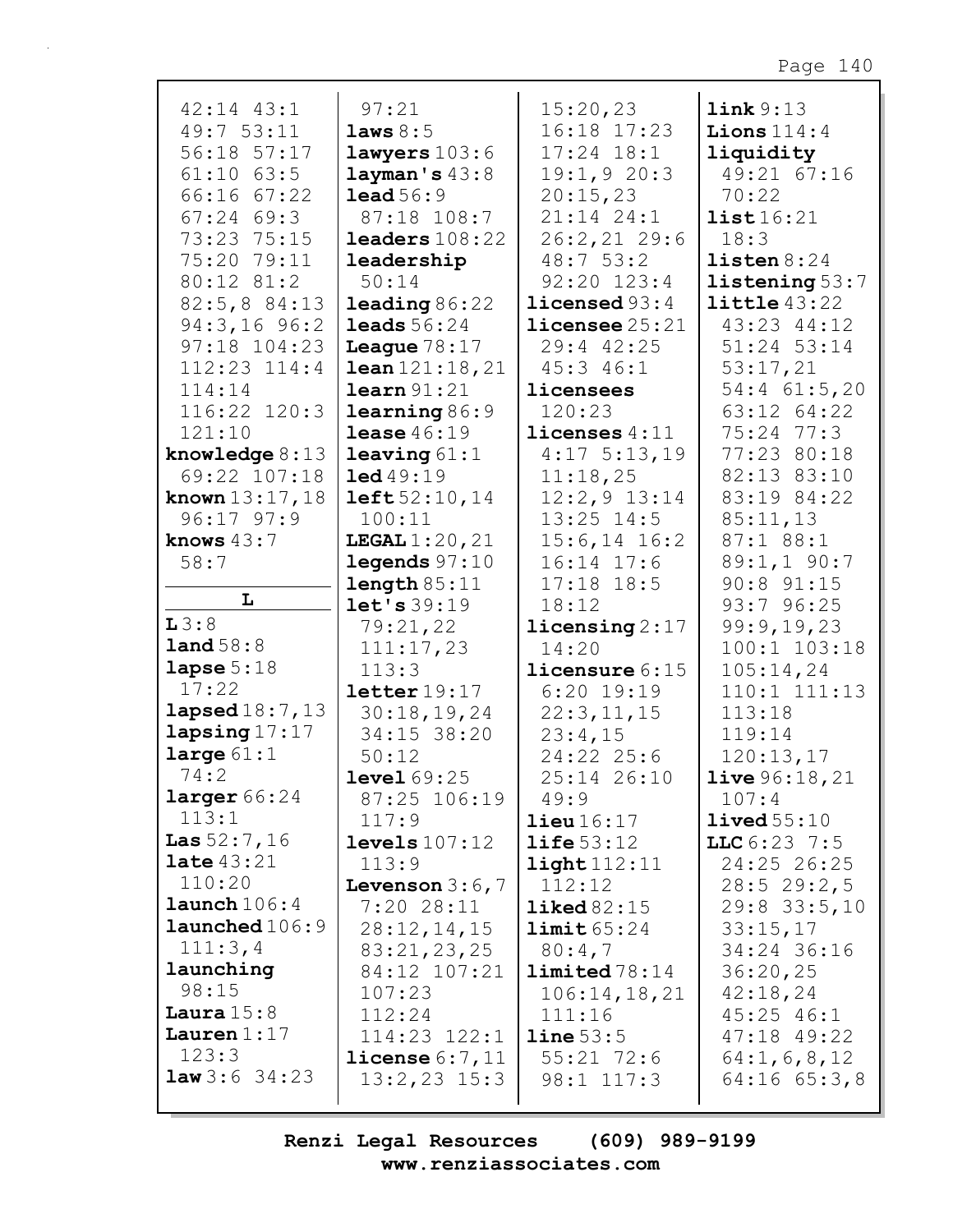| 68:16 70:7<br>70:11,20,25 | 92:8<br>lookes 56:21     | 44:17 49:13<br>49:16 56:22 | 68:15 69:6<br>85:5,2286:1 |
|---------------------------|--------------------------|----------------------------|---------------------------|
| 101:12,19,24              | $\texttt{looking} 55:12$ | 58:23 68:22                | 89:6 102:8                |
| $102:2$ $103:24$          | 56:20 79:12              | 72:1                       | Managers 64:7             |
| LLC's $70:16$             | 86:11 87:9               | Luxor's $69:1$             | 70:13,17                  |
| Llewellyn                 | 87:11,16                 | luxury 98:10               | 71:2 101:22               |
| 15:15                     | 96:7 105:15              | <b>Lynne</b> $3:8$         | 104:1                     |
| <b>Lloyd</b> $3:7$ 4:23   | $107:6$ 116:15           | 28:10,16                   | map 92:8 93:1             |
| 13:17 28:12               | $1$ ooks $58:13$         | 52:2                       | <b>March</b> 22:16        |
| 28:14 42:17               | 97:4 121:17              |                            | 44:8 98:13                |
| 53:658:7                  | Lordi $1:11$             | M                          | 106:5 108:24              |
| LLP 3:10                  | loss 56:18               | $M2:14$ 5:7,16             | 109:14,22                 |
| local 73:7,25             | losses $49:11$           | 5:176:20                   | Marian $43:15$            |
| $117:10$ $118:2$          | lost 55:19               | $8:6$ 13:19                | 43:17 54:17               |
| 118:6,20                  | 10t56:6,21,22            | 15:10 16:23                | 61:18                     |
| 121:11                    | 57:11,12                 | 16:23 24:23                | Marina 6:22               |
| $\texttt{locals} 88:4$    | 77:20,22                 | 26:21                      | 24:24 25:22               |
| $located 121:18$          | 78:7 79:4                | machine $83:3,4$           | 26:24 73:2                |
| location                  | 86:3 87:7                | mail93:20                  | $marked 37:16$            |
| 112:14 116:4              | 88:21 89:2               | mailed 8:11                | $market$ 47:25            |
| 116:5                     | $90:2$ $91:1$            | $maintain 53:2$            | 76:19,25                  |
| $1$ ocations $82:9$       | 98:19,20,21              | 80:14                      | 81:388:2,3                |
| $l$ ocked $57:4$          | 105:5,6                  | maintaining                | 88:3,4,8                  |
| log 103:10                | 106:18,20                | 46:10                      | 91:9 93:13                |
| Logan $3:17$              | 113:14,15                | major $62:15$              | 93:14,14                  |
| 25:19                     | 114:17 116:3             | 78:17                      | 98:16 108:22              |
| long42:14                 | 116:12                   | majority 49:14             | 118:15,21                 |
| 44:2 49:24                | 118:21                   | $\texttt{making} 44:20$    | 119:25                    |
| $53:12$ $55:24$           | 119:10,17                | 59:20,21                   | marketing                 |
| 55:24 61:23               | 120:15,20                | 104:25                     | $57:17$ $77:2$            |
| 80:13 91:18               | $\texttt{lots}~54:12$    | manage $64:2$              | 77:13,17                  |
| 96:23 98:5                | 72:8 87:11               | 70:21 89:13                | 78:3,5,10                 |
| 98:25                     | 87:12                    | management                 | 85:21,22,23               |
| <b>look</b> $45:16$       | $1$ ounge $80:7$         | 35:16 44:25                | 86:1, 2, 7, 14            |
| 54:15,21                  | $Love 81:18$             | 45:5 46:19                 | 87:5, 15, 19              |
| 55:17 56:19               | 112:2                    | $47:11$ 50:7               | 89:7,10,24                |
| 57:5,19                   | low 57:8                 | $57:11$ $58:5$             | 94:9,16,17                |
| 67:18 73:13               | $1$ oyalty $94:15$       | 68:14 69:6                 | 95:4 104:23               |
| 74:16,18                  | 94:19,23                 | 70:780:3                   | 104:24,25                 |
| 77:15 79:20               | 96:12                    | 82:17 92:19                | 110:10                    |
| $81:5$ 82:5               | LP49:13                  | 102:3,14                   | 111:16,21                 |
| $92:4$ $94:3$             | luck 55:7                | manager $2:17$             | 112:23 114:8              |
| $96:1$ $98:22$            | Luckily $55:25$          | 14:17,21                   | 116:23                    |
| 116:10                    | <b>lunch</b> $37:17,24$  | 15:4, 10, 21               | $markets 81:1$            |
| $117:20$ $119:1$          | 38:13                    | $15:25$ 44:4               | 90:3,6,9,12               |
| $looked 55:4$             | Luxor $43:10$            | 52:9,22                    | 91:17,18,21               |
|                           |                          |                            |                           |

 $\Gamma$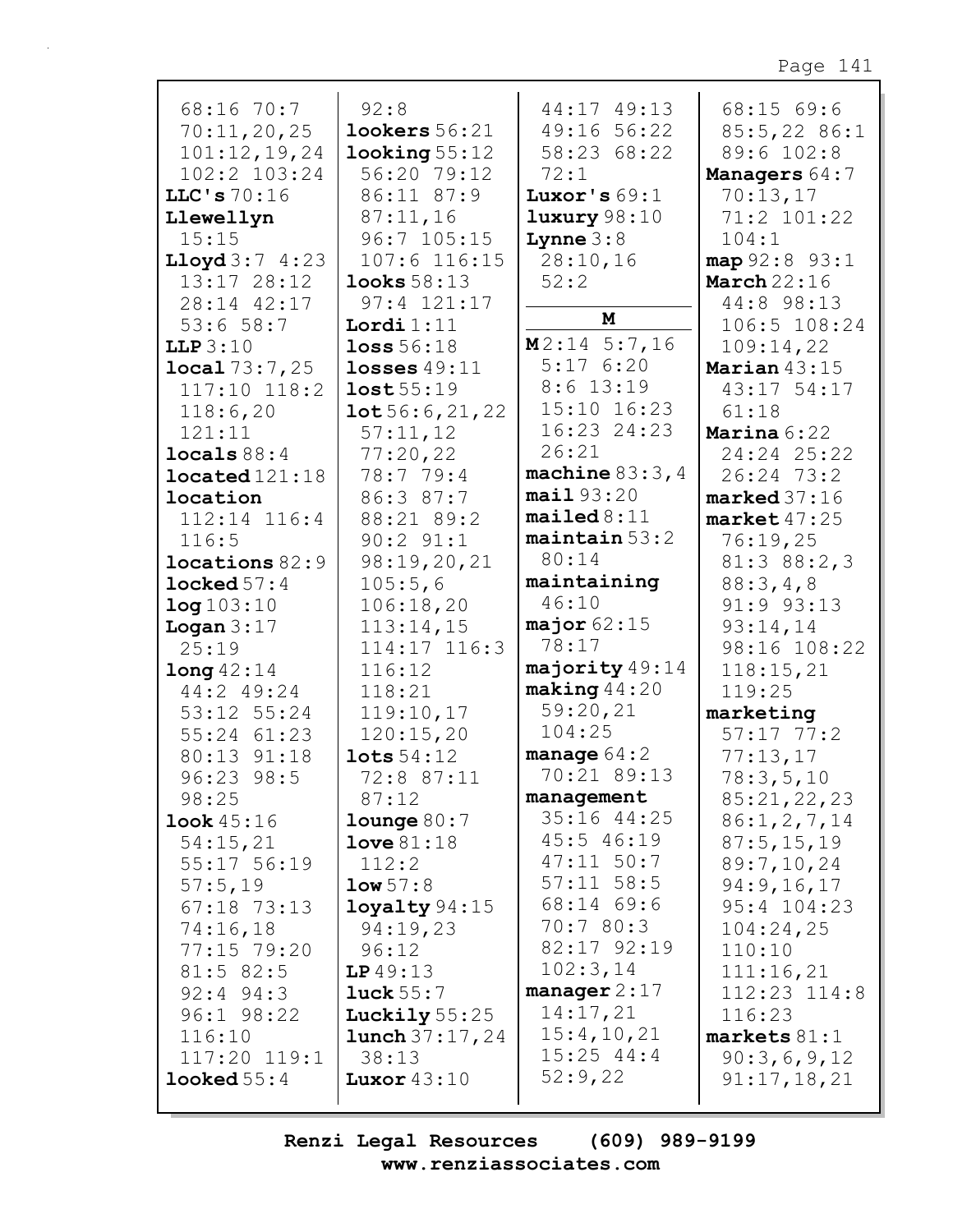| 105:23                    | 8:6,9,20,21                     | 19:18 20:2                | modification                   |
|---------------------------|---------------------------------|---------------------------|--------------------------------|
| 118:24                    | $8:23$ 9:7,8,9                  | 35:11 36:21               | 38:21 50:16                    |
| <b>MARY 3:20</b>          | $9:11$ $10:4,5$                 | Michigan $52:19$          | modified 33:25                 |
| match 87:22               | 10:7, 14, 24                    | 56:2 85:17                | 50:8                           |
| $\texttt{material} 80:16$ | 11:725:8                        | 85:18,19                  | Mollineaux $2:5$               |
| materially                | 45:747:13                       | 97:12,20                  | $7:16,22$ 9:19<br>$9:20$ 10:16 |
| 71:3<br>materials         | 62:15                           | 98:15 99:18               | $11:9$ $12:11$                 |
| 74:17,17,19               | meets $30:6,8$<br>member $8:11$ | 109:9,11                  | $13:5$ $14:7$                  |
| matter 9:15               | members $8:21$                  | 110:14,14<br>111:6 112:25 | $17:8$ 18:16                   |
| 12:19,21,23               | $10:20$ $11:13$                 | 120:4                     | 19:23 20:5                     |
| 19:2,10,17                | $12:15$ $13:9$                  | mid 57:23                 | 21:7,18                        |
| 19:22 20:24               | 14:11 17:12                     | <b>Mike 61:17, 19</b>     | $23:21$ $24:8$                 |
| 21:622:17                 | 18:2020:9                       | 72:6                      | 24:13,14                       |
| 25:2,5,12,12              | $21:22$ $31:22$                 | mile 76:20                | 26:1627:4,9                    |
| 28:24 30:14               | 34:738:9                        | miles 77:4                | $27:10$ 34:4                   |
| $30:15$ $31:9$            | 41:17 43:19                     | 119:13                    | 34:23 72:18                    |
| 31:11,12                  | memo $19:9$                     | Miller 3:17               | 72:19 74:21                    |
| 34:17 35:1                | 20:23 22:16                     | 25:18,19                  | 74:25 108:14                   |
| $37:3,10$ 38:5            | Memorial 60:2                   | $million$ 44:21           | moment $104:9$                 |
| $42:4$ $44:11$            | memorialize                     | 46:2 55:19                | 104:21                         |
| $47:7$ 101:13             | 16:8                            | 58:1, 2, 15, 22           | Monday $81:17$                 |
| matters 11:21             | mention $63:10$                 | 59:1,19                   | monetarily                     |
| $12:4$ $13:20$            | 78:3 79:11                      | 60:18,19                  | 61:2                           |
| 14:18 16:15               | mentioned $52:2$                | 61:18 64:17               | money $56:22$                  |
| 18:9 30:13                | $54:1$ 59:1, 15                 | 65:22 80:1                | 58:19,20                       |
| 32:21 37:23               | $62:2, 4$ 63:3                  | 120:3,4,16                | monitoring                     |
| 38:25 42:6                | 66:8 72:22                      | millions 93:16            | $67:17$ 70:3                   |
| 48:23 50:20               | 74:9 75:7                       | mind 70:1                 | month $56:1$                   |
| 50:22                     | 78:2,579:25                     | 93:22 104:20              | monthly 71:14                  |
| $\mathtt{mature} 99:6$    | 96:5,23                         | 114:24                    | 93:16                          |
| max 60:5                  | 110:13                          | minimum 59:20             | months $55:19$                 |
| McClain $15:21$           | 112:24                          | minority 62:21            | $67:16$ 87:9                   |
| mean $55:16$              | 114:24 115:8                    | $64:25$ $65:2$            | 96:6 106:14                    |
| $97:1$ 103:7              | mentioning                      | $minute$ 27:18            | 107:5 108:24                   |
| 107:3 116:20              | 104:12                          | 83:18                     | morning $8:16$                 |
| 117:9                     | messages $72:5$                 | minutes $4:6$ , 8         | 14:22 19:4                     |
| means $121:10$            | met69:10                        | $9:10$ $10:3,10$          | 19:13 22:23                    |
| meant $91:14$             | metro $61:16$                   | 10:13,24                  | 23:11 25:18                    |
| measurably                | 120:5                           | 11:4,6                    | 26:4 28:21                     |
| 37:2                      | MGM 61:13                       | missing 65:25             | 34:12,21                       |
| measure $8:18$            | 88:18                           | $miss$ teps $57:14$       | 36:1741:6                      |
| mediums $72:8$            | Michael $4:13$                  | mitigate 8:18             | $50:11$ $122:8$                |
| meeting $1:5$ , $11$      | 5:156:6                         | mobile $86:5$             | mortar 97:24                   |
| $4:2,7,9$ 5:2             | $11:19$ $16:22$                 | 93:8,8,10                 | 98:7,24 99:6                   |
| $6:2$ 7:2 8:1             | $18:25$ $19:8$                  | 103:14                    | 99:12,13                       |
|                           |                                 |                           |                                |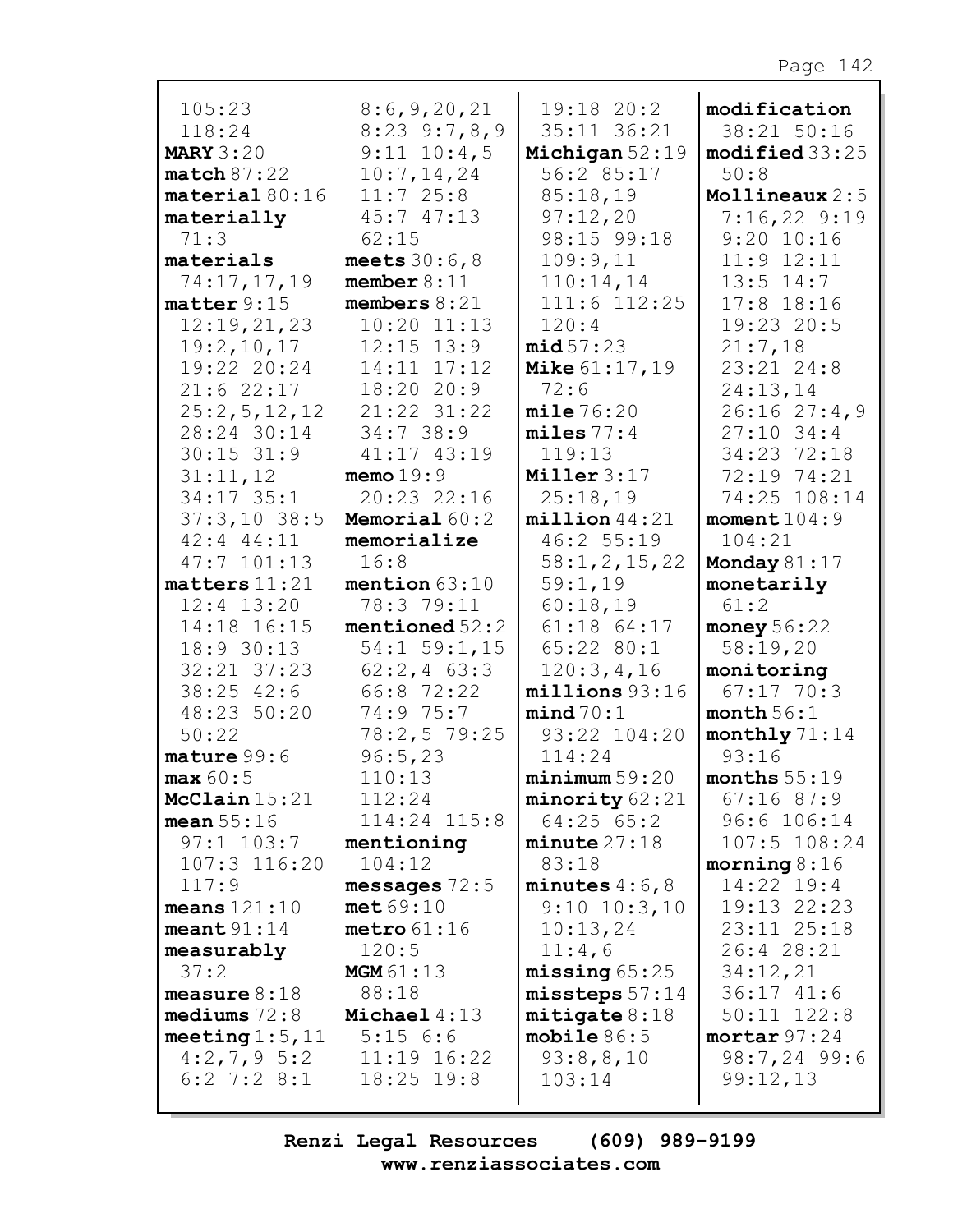| 100:1                      | 41:967:23             | 78:16 94:21             | 82:15 96:5           |
|----------------------------|-----------------------|-------------------------|----------------------|
| motion 10:11               | 80:10 85:15           | 95:799:12               |                      |
|                            | moved $37:18$         |                         | nice 56:8            |
| $10:17$ $11:3$             |                       | 119:19                  | 90:10 112:9          |
| $11:10$ $12:7$             | 52:13,17,22           | need30:13               | 114:17               |
| 12:12,24                   | 80:6 85:24            | 38:1 53:14              | nicely 57:7          |
| $13:6$ $14:2,8$            | moving 54:9           | 68:2,9 81:24            | niche 121:2,4        |
| $17:3,9$ 18:10             | 65:23                 | $93:2, 4$ $95:13$       | night59:10           |
| 18:17 19:25                | multiple 86:21        | 107:11                  | nimplle 89:1         |
| 20:621:9,19                | multiples             | needed $49:13$          | $nine$ 118:13        |
| 23:23 24:9                 | 54:25                 | $57:16$ 58:4            | non 57:23            |
| 26:18 27:5                 | Murtha $33:17$        | 69:23 90:12             | nope $104:21$        |
| 30:21,25                   | 48:6                  | needs $10:5$            | normally 63:4        |
| 31:6, 15, 17               | muscle116:3           | 80:16                   | north 56:7           |
| $33:21$ $34:3$ , 5         | muscles 89:3          | negative $82:6$         | 60:19 73:11          |
| 34:11,25                   | music 96:18, 21       | 112:11                  | 73:16 81:23          |
| 35:2,21                    | 97:10,10              | neither 123:10          | 99:17 109:11         |
| $36:16$ $38:2,2$           | mute 9:14             | 123:13                  | 119:16               |
| 38:4 41:12                 |                       | net 81:25               | northern 76:22       |
| motions 36:6               | N                     | Nevada $53:2$           | 120:11               |
| MotorCity                  | N3:14:24              | never $43:11$           | Notary 123:4         |
| 43:19 44:2                 | 13:17                 | 91:8                    | 123:23               |
| $51:23$ $52:3,4$           | N.J.A.C18:13          | new 1:1, 13, 23         | note $30:12,24$      |
| 52:22 53:15                | 24:627:2              | $8:6$ 42:25             | 37:14 38:11          |
| 59:18 61:10                | $31:3$ 36:8           | 43:12 46:12             | 40:25 122:5          |
| 62:11 65:19                | N.J.S.A7:7            | 47:10,24                | $\texttt{noted16:8}$ |
| 69:14 71:6                 | 24:2,5,6              | $50:18$ 54:4            | 25:740:1,12          |
| 71:12 75:25                | $26:22$ $27:1,1$      | 69:5 70:7               | notify $71:1$        |
| 76:10 77:18                | $28:6$ 33:6, 12       | 77:1,578:7              | notion $55:4$        |
| 82:19 83:2,9               | <b>name</b> 9:18 43:4 | 78:15 80:13             | number 10:2          |
| 85:4,20                    | 43:17 51:12           | $82:1$ 90:4,10          | $11:17$ $13:12$      |
| 87:21 89:6                 | $54:8$ 58:8           | $90:21$ $95:21$         | 14:17 16:13          |
| $92:17$ $94:2$             | 75:15 84:6            | 97:19 99:25             | 17:16 18:24          |
| $96:17$ $102:8$            | names $78:8$          | $102:3$ $103:3$         | $20:13$ $22:1$       |
| 102:11,17,18               | 88:21 116:1           | 103:12,20               | 24:20 28:2,7         |
|                            | naming 116:1          | 104:17                  | $32:14$ $33:7$       |
| 104:24<br>$105:10$ $106:3$ | <b>Nance 2:8 8:3</b>  | $105:22$ $114:2$        | 49:22 108:21         |
|                            | 32:24 38:16           |                         |                      |
| 106:5 114:25               | $38:18$ $51:8$        | 118:21,23               | numbers 56:4         |
| 117:9,11                   | 51:10,14,17           | 119:18                  | 56:1960:8            |
| Motown $97:8$              | 84:3,5,8              | 120:19,20               | numerous 49:7        |
| $114:25$ $121:4$           |                       | 123:5,23                | 49:15                |
| move $10:12$               | $national 61:13$      | newer 113:1             | $\mathsf{o}$         |
| $11:5$ $12:8,25$           | 88:19 118:6           | newest $79:14$          |                      |
| $14:3$ 17:4                | natural $48:17$       | 79:19                   | O2:1                 |
| 18:11 20:1                 | 78:20                 | newly42:24              | o'clock 27:22        |
| $21:10$ $23:24$            | near 81:1             | 43:13                   | 38:12,13             |
| 26:19 33:24                | necessarily           | <b>news</b> $66:4$ 72:2 | O'Sullivan           |
|                            |                       |                         |                      |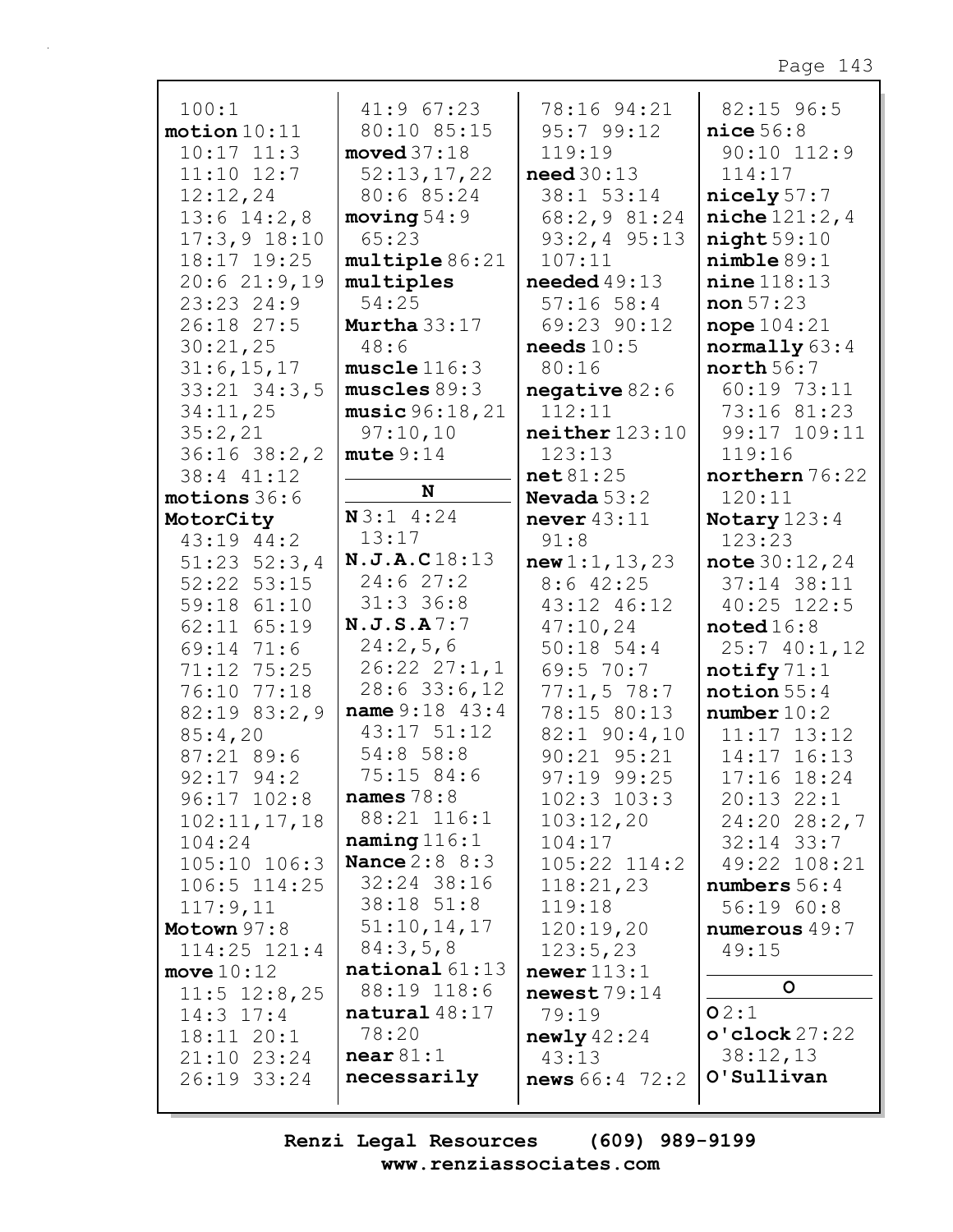| $4:13$ $11:19$<br>object39:25<br>objecting $40:7$<br>40:13<br>objection<br>11:23 13:21<br>23:736:16<br>$37:9$ 39:17<br>39:23 40:12<br>40:14 | $43:6$ $44:6$ , 18<br>$44:23$ $45:4$<br>$46:1$ $48:1$ , 4<br>$48:24$ $49:5,9$<br>49:15,22<br>50:23 54:16<br>$54:24$ 62:5,6<br>63:12,14,15<br>$63:24$ $64:2,8$<br>64:9,19,25 | $42:22$ $43:8,9$<br>43:11,14<br>44:3,7,19<br>45:24 46:6<br>47:14,24<br>48:5, 13, 18<br>49:21 51:2<br>51:20 64:11<br>$64:15$ $65:3,7$<br>85:8 101:11 | Offices 1:10<br>oh 91:21<br>Ohio $120:11$<br>$\alpha$ kay 27:23<br>38:353:5<br>60:7 79:11<br>85:17 109:18<br>111:15<br>116:13<br>old110:21 |
|---------------------------------------------------------------------------------------------------------------------------------------------|-----------------------------------------------------------------------------------------------------------------------------------------------------------------------------|-----------------------------------------------------------------------------------------------------------------------------------------------------|--------------------------------------------------------------------------------------------------------------------------------------------|
| objections                                                                                                                                  | 66:967:12                                                                                                                                                                   | 101:19                                                                                                                                              | $on$ -line $86:12$                                                                                                                         |
| 23:18 26:13                                                                                                                                 | 68:2 69:4                                                                                                                                                                   | OCR's $35:13$                                                                                                                                       | 98:6,7,15                                                                                                                                  |
| 42:4                                                                                                                                        | 71:22 73:20                                                                                                                                                                 | <b>OCRM</b> $44:5$ $45:2$                                                                                                                           | 99:1, 15, 19                                                                                                                               |
| obligation                                                                                                                                  | 73:23 76:5                                                                                                                                                                  | $51:21$ $64:1,6$                                                                                                                                    | 106:8, 23, 23                                                                                                                              |
| 62:15,16                                                                                                                                    | 79:13 81:21                                                                                                                                                                 | 68:16 70:7                                                                                                                                          | 106:24 111:4                                                                                                                               |
| 71:1                                                                                                                                        | 82:16 86:18                                                                                                                                                                 | 70:11,16,20                                                                                                                                         | 117:20                                                                                                                                     |
| obligations                                                                                                                                 | 86:22 87:3                                                                                                                                                                  | 70:25 92:20                                                                                                                                         | once 37:20                                                                                                                                 |
| 49:12                                                                                                                                       | 87:21 89:10                                                                                                                                                                 | $92:21$ $102:2$                                                                                                                                     | 68:11 73:14                                                                                                                                |
| obtains 29:16                                                                                                                               | $90:8$ $91:13$                                                                                                                                                              | 102:20                                                                                                                                              | 87:2 89:13                                                                                                                                 |
| obvious 89:25                                                                                                                               | 92:20,22                                                                                                                                                                    | 103:24                                                                                                                                              | 100:21,22                                                                                                                                  |
| $90:3$ $91:16$                                                                                                                              | 94:7 95:22                                                                                                                                                                  | October $1:9$                                                                                                                                       | 110:18                                                                                                                                     |
| obviously $60:3$                                                                                                                            | 96:4,18,21                                                                                                                                                                  | 4:35:10                                                                                                                                             | ones $87:25$                                                                                                                               |
| $60:21$ $62:24$                                                                                                                             | 100:23                                                                                                                                                                      | 14:16,23                                                                                                                                            | ongoing $46:8$                                                                                                                             |
| 66:14 74:1                                                                                                                                  | 101:10,23                                                                                                                                                                   | 19:16 30:18                                                                                                                                         | 62:19                                                                                                                                      |
| 74:17 84:19                                                                                                                                 | 102:6, 13, 19                                                                                                                                                               | 30:20,25                                                                                                                                            | open $8:6 \ 56:2$                                                                                                                          |
| 86:25 87:7                                                                                                                                  | 104:8,20                                                                                                                                                                    | 33:9 34:12                                                                                                                                          | $60:2$ 112:9                                                                                                                               |
| 88:9 90:16                                                                                                                                  | 105:1,8                                                                                                                                                                     | 38:21 50:3                                                                                                                                          | opened $52:17$                                                                                                                             |
| 93:2 94:13                                                                                                                                  | 106:16                                                                                                                                                                      | 123:25                                                                                                                                              | 56:379:2                                                                                                                                   |
| $95:2$ $97:8$                                                                                                                               | 108:20                                                                                                                                                                      | offer 36:23                                                                                                                                         | 82:2 106:5                                                                                                                                 |
| 98:19 100:20                                                                                                                                | 111:20,20                                                                                                                                                                   | 93:21 112:16                                                                                                                                        | 108:1                                                                                                                                      |
| $102:22$ $104:3$<br>114:16 116:2                                                                                                            | 112:2,6<br>114:14 116:4                                                                                                                                                     | 113:12<br>116:16                                                                                                                                    | opening $4:5$                                                                                                                              |
| $117:21$ $119:2$                                                                                                                            | 118:2 119:5                                                                                                                                                                 |                                                                                                                                                     | 42:9,13<br>45:18 49:10                                                                                                                     |
| 120:1                                                                                                                                       | 121:4,14                                                                                                                                                                    | offered48:5<br>57:5                                                                                                                                 | 51:20 98:11                                                                                                                                |
| occasionally                                                                                                                                | Ocean's $49:8$                                                                                                                                                              | offering 116:7                                                                                                                                      | operate $54:3$                                                                                                                             |
| 72:7                                                                                                                                        | 49:18 65:15                                                                                                                                                                 | offerings                                                                                                                                           | 66:14 67:25                                                                                                                                |
| $\text{occur} 103:4$                                                                                                                        | 67:670:6,7                                                                                                                                                                  | 106:16                                                                                                                                              | 68:3,5                                                                                                                                     |
| ocean 15:10, 16                                                                                                                             | 70:971:22                                                                                                                                                                   | offseters 88:12                                                                                                                                     | operated 76:13                                                                                                                             |
| $15:25$ 29:5,7                                                                                                                              | 88:20 94:15                                                                                                                                                                 | 88:15 90:22                                                                                                                                         | operates 68:7                                                                                                                              |
| $31:1,8$ 34:12                                                                                                                              | $101:23$ $102:3$                                                                                                                                                            | 93:15,17                                                                                                                                            | operating $49:6$                                                                                                                           |
| 34:24 35:12                                                                                                                                 | OCR 7:5 $28:4$                                                                                                                                                              | 105:17                                                                                                                                              | 49:11,18                                                                                                                                   |
| 35:16,18                                                                                                                                    | 28:11 29:1                                                                                                                                                                  | <b>OFFICE</b> $2:11,16$                                                                                                                             | $50:10$ 83:6                                                                                                                               |
| 36:16,20,22                                                                                                                                 | $29:11$ $30:8$                                                                                                                                                              | offseticer 52:16                                                                                                                                    | 92:1                                                                                                                                       |
| $36:25$ $37:21$                                                                                                                             | $30:18$ 33:4                                                                                                                                                                | 52:23 67:20                                                                                                                                         | operation $46:8$                                                                                                                           |
| 38:4 42:23                                                                                                                                  | 33:10, 15, 15                                                                                                                                                               | 68:17 101:11                                                                                                                                        | $47:5$ $48:12$                                                                                                                             |
| 43:1, 1, 2, 5, 5                                                                                                                            | $37:6$ 42:18                                                                                                                                                                | officers $44:3$                                                                                                                                     | 64:3,19                                                                                                                                    |
|                                                                                                                                             |                                                                                                                                                                             |                                                                                                                                                     |                                                                                                                                            |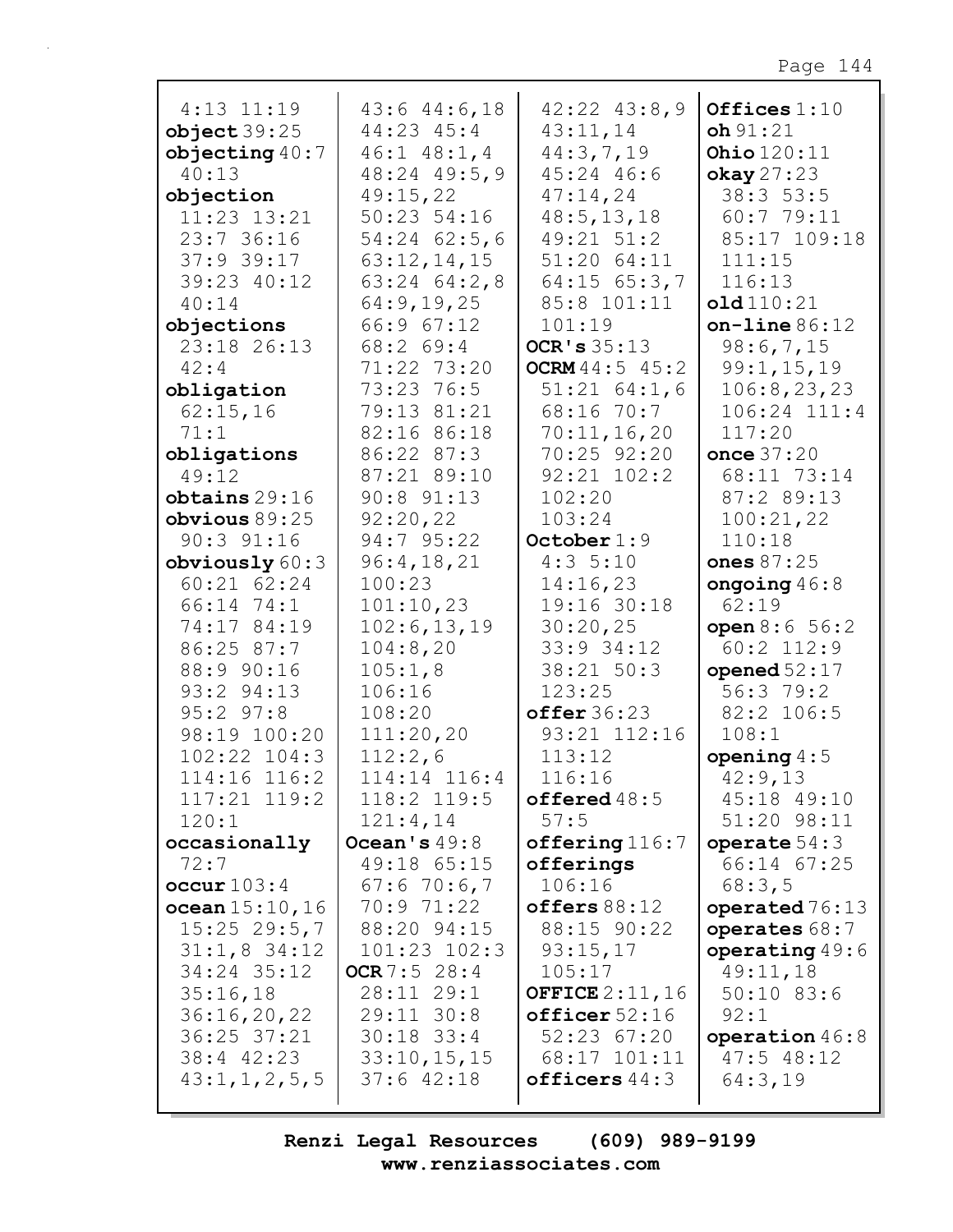| $67:21$ $71:18$                | $52:10$ $61:9$                    | $P1:11$ 3:1,1                           | party 35:6,7                  |
|--------------------------------|-----------------------------------|-----------------------------------------|-------------------------------|
| 97:24 101:10<br>102:6          | 95:18                             | 15:15<br>p.m1:14 32:4                   | <b>PASPA</b> 106:25<br>107:2  |
| operational                    | organizati<br>46:21 47:15         | 122:9                                   | passed $17:25$                |
| 50:22 69:25                    |                                   | Pacific 73:5                            | 97:20                         |
| 87:5                           | organizations<br>62:8             |                                         |                               |
|                                |                                   | <b>page</b> $4:4 \ 5:4$<br>$6:4$ 7:4,12 | Patel $4:14$<br>11:20         |
| operations<br>22:25 35:16      | oriented 77:6                     | 39:11                                   |                               |
|                                | originally<br>25:2 60:15          |                                         | <b>path</b> 44:21<br>93:5     |
| 48:24 50:8<br>70:4 71:11       | 96:5                              | paid $58:17$                            |                               |
|                                |                                   | Palace $52:7$                           | pathway 80:8                  |
| 71:23 85:5                     | outcome $35:8$                    | pandemic 55:17<br>$55:24$ 56:13         | pathways 80:9<br>Patrick 2:17 |
| 106:22                         | 36:13                             |                                         |                               |
| operator 88:20<br>88:24        | outdo 88:12                       | 71:14 72:3                              | 14:17,20                      |
|                                | outer $90:6$                      | 81:4                                    | 16:14,16                      |
| operators                      | 105:23                            | paper 96:5                              | 17:20                         |
| 98:18 111:11                   | 118:24                            | parents 110:22                          | patron 82:17                  |
| opportunities                  | outside $102:6$                   | <b>Park</b> 54:5                        | Paul 4:24 5:7                 |
| 56:10 86:12                    | 111:14                            | 96:25                                   | 13:17,19                      |
| 86:13 89:23                    | 117:18                            | parking 76:14                           | $pay\,59:14$                  |
| 97:23                          | outsider 58:16                    | parlayed 53:25                          | 64:16 65:14                   |
| opportunity                    | outstanding                       | part 46:18                              | 65:21                         |
| 8:13 37:20                     | 30:16 31:16                       | 61:9,25                                 | paying $65:19$                |
| 41:23 46:25                    | Ovation 57:6                      | 62:12 64:23                             | 74:7                          |
| 48:2 54:19                     | 63:4 77:23                        | 65:13 66:9                              | <b>peak</b> $109:5, 8$        |
| 55:357:9                       | 96:19,22                          | 73:8,21                                 | peeling 105:16                |
| 62:4 73:24                     | 104:18                            | 82:20 87:3                              | $pending$ 32:14               |
| $77:9,24$ 90:5                 | 109:16                            | 88:2,3                                  | 34:11 39:5                    |
| $99:4$ 109:2,9                 | 113:21                            | 105:20                                  | <b>Penn</b> 88:18             |
| 109:13,16,22                   | 115:12,15,20                      | 116:18                                  | people $54:9$                 |
| 118:24                         | 115:24                            | participant                             | $55:1$ $57:15$                |
| 119:18                         | overall $99:24$                   | 9:12                                    | 58:11,14                      |
| opposed $10:21$                | 100:9                             | participants                            | 68:2,369:4                    |
| 11:14 12:16                    | overcome<br>108:21                | 8:20,24                                 | 69:10 72:4,9                  |
| 13:10 14:12                    |                                   | participate<br>$31:2$ 34:14             | $73:16 \ 74:1,4$              |
| $17:13$ $18:21$<br>20:10 21:23 | oversight $70:8$<br>owned $54:18$ |                                         | 74:7 76:16<br>76:21 77:11     |
| $31:23$ 34:7                   | $61:12$ $71:8$                    | 35:22                                   | 78:11 79:4                    |
|                                |                                   | particular<br>71:21 79:23               | 80:10 81:18                   |
| 38:10 41:18<br>118:5           | owner $61:12$<br>owners $47:24$   |                                         |                               |
| OPRA $2:9$                     | 65:3                              | parties 22:18<br>42:9 123:12            | 93:4,15<br>$95:19$ $96:7$     |
|                                |                                   |                                         | $97:12$ $99:23$               |
| options 106:20<br>106:24       | ownership<br>45:13,25             | partner 28:12<br>58:22 107:9            | 108:5 109:10                  |
| order $17:5$                   | 46:7 63:24                        | 107:10                                  | 109:17                        |
| $44:15$ 57:3                   | owns $43:19,22$                   | partnered 98:8                          | 111:11                        |
| ordering $83:1$                |                                   | partnership                             | $112:10$ $113:2$              |
| organization                   | P                                 | 98:9 106:19                             | 114:10, 11, 13                |
|                                |                                   |                                         |                               |
|                                |                                   |                                         |                               |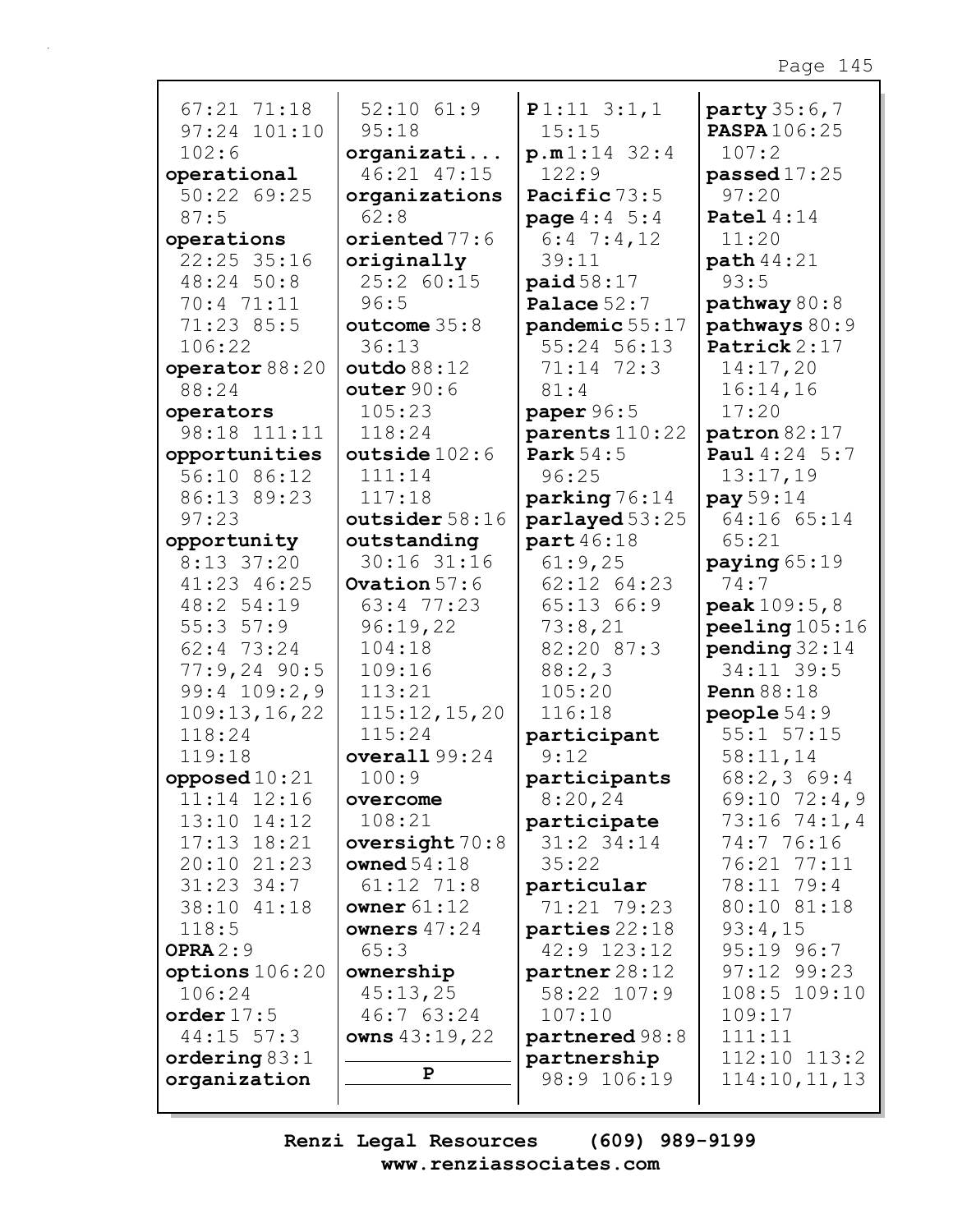| 116:8 117:15<br>120:4,16,19<br>120:21<br>percent42:23<br>45:25 49:25<br>54:18 59:15<br>59:16 62:13<br>62:17,20<br>64:18 65:4<br>65:10 77:4<br>112:22<br>115:13<br>performance | 25:3,828:4<br>28:633:4,6<br>33:10 34:15<br>35:13 42:18<br>$44:9,17$ $45:4$<br>petitioner<br>22:20 28:15<br>33:25 39:5,7<br>41:20<br>petitioner's<br>34:17 41:11<br>petitioners<br>33:24 | Pioneer 33:16<br>47:18<br>Pistons 78:20<br>$\text{pizza } 53:20,23$<br>53:23,24<br>63:13,14,14<br>63:14<br>place 9:14<br>48:3 49:3<br>68:2,369:4<br>82:12 105:1<br>$111:7$ $119:5$<br>123:8 | pleased $42:16$<br><b>Pledge</b> $8:14$<br>plenarily 26:2<br>plenary $6:13$<br>$6:18$ $22:1,10$<br>23:2,15<br>24:21 25:11<br>$25:13$ 26:9<br>29:12,16<br>45:14 46:8<br>89:15<br>Plousis $2:3$<br>$7:18,24$ 8:16 |
|-------------------------------------------------------------------------------------------------------------------------------------------------------------------------------|-----------------------------------------------------------------------------------------------------------------------------------------------------------------------------------------|---------------------------------------------------------------------------------------------------------------------------------------------------------------------------------------------|-----------------------------------------------------------------------------------------------------------------------------------------------------------------------------------------------------------------|
| 50:10 65:17                                                                                                                                                                   | petitions                                                                                                                                                                               | placed 16:20                                                                                                                                                                                | $9:24,25$ 10:8                                                                                                                                                                                                  |
| 71:23                                                                                                                                                                         | 44:10,24                                                                                                                                                                                | 18:2                                                                                                                                                                                        | 10:15,18,21                                                                                                                                                                                                     |
| performances                                                                                                                                                                  | phases $42:21$                                                                                                                                                                          | places $115:20$                                                                                                                                                                             | $10:25$ $11:3,8$                                                                                                                                                                                                |
| 96:19                                                                                                                                                                         | 44:22                                                                                                                                                                                   | plan 48:2 62:5                                                                                                                                                                              | 11:11,14                                                                                                                                                                                                        |
| performed $55:8$                                                                                                                                                              | phenomenal                                                                                                                                                                              | $62:6,11$ $67:9$                                                                                                                                                                            | 12:3,6,10,22                                                                                                                                                                                                    |
| performing                                                                                                                                                                    | 57:24                                                                                                                                                                                   | 73:23 87:5                                                                                                                                                                                  | 13:4,7,10                                                                                                                                                                                                       |
| 55:23                                                                                                                                                                         | Philadelphia<br>82:1 90:4                                                                                                                                                               | 103:1 118:14                                                                                                                                                                                | 14:1,6,9,12                                                                                                                                                                                                     |
| period 16:10<br>16:21 55:14                                                                                                                                                   | 114:2 118:23                                                                                                                                                                            | plane 109:19<br>113:20                                                                                                                                                                      | 17:2,7,10,13<br>18:8, 15, 18                                                                                                                                                                                    |
| periodic 70:17                                                                                                                                                                | philanthropy                                                                                                                                                                            | plane 66:22                                                                                                                                                                                 | 18:21 19:21                                                                                                                                                                                                     |
| Perkins 15:17                                                                                                                                                                 | 116:24                                                                                                                                                                                  | 104:20                                                                                                                                                                                      | $19:24$ 20:4,7                                                                                                                                                                                                  |
| permission                                                                                                                                                                    | <b>Philly</b> 81:25                                                                                                                                                                     | planning $64:16$                                                                                                                                                                            | 20:1021:5,8                                                                                                                                                                                                     |
| 27:17 30:12                                                                                                                                                                   | 95:22 114:3                                                                                                                                                                             | 66:11 80:25                                                                                                                                                                                 | 21:17,20,23                                                                                                                                                                                                     |
| $31:1$ $34:13$                                                                                                                                                                | 120:20                                                                                                                                                                                  | 96:20 104:16                                                                                                                                                                                | 23:19,22                                                                                                                                                                                                        |
| permit22:12                                                                                                                                                                   | phone $25:16$                                                                                                                                                                           | plane 50:7                                                                                                                                                                                  | 24:7,10,18                                                                                                                                                                                                      |
| 45:12                                                                                                                                                                         | 71:16 86:5                                                                                                                                                                              | 65:1566:9                                                                                                                                                                                   | 24:19 26:14                                                                                                                                                                                                     |
| permutations                                                                                                                                                                  | 99:18 107:16                                                                                                                                                                            | 66:20 67:6                                                                                                                                                                                  | 26:1727:3,6                                                                                                                                                                                                     |
| 93:16 107:9                                                                                                                                                                   | phones $9:14$                                                                                                                                                                           | 74:13 80:19                                                                                                                                                                                 | 27:14,15,20                                                                                                                                                                                                     |
| person $68:20$                                                                                                                                                                | physical 106:7                                                                                                                                                                          | 94:20 108:23                                                                                                                                                                                | $27:23$ 28:3,8                                                                                                                                                                                                  |
| 69:15,18                                                                                                                                                                      | 112:2                                                                                                                                                                                   | platforms                                                                                                                                                                                   | 28:17,25                                                                                                                                                                                                        |
| personal29:20                                                                                                                                                                 | physically                                                                                                                                                                              | 106:23                                                                                                                                                                                      | 31:17,20,23                                                                                                                                                                                                     |
| persons 36:9                                                                                                                                                                  | 94:23                                                                                                                                                                                   | 107:10                                                                                                                                                                                      | 32:9,13                                                                                                                                                                                                         |
| 48:17,21                                                                                                                                                                      | pick 71:16                                                                                                                                                                              | play 79:9                                                                                                                                                                                   | $33:20$ $34:2$ , 6                                                                                                                                                                                              |
| 64:24                                                                                                                                                                         | picture 74.17                                                                                                                                                                           | 99:14,19                                                                                                                                                                                    | 34:19 35:24                                                                                                                                                                                                     |
| perspective                                                                                                                                                                   | picture 97:11                                                                                                                                                                           | 115:24                                                                                                                                                                                      | $37:4,25$ 38:3                                                                                                                                                                                                  |
| 34:17 66:16                                                                                                                                                                   | 116:15                                                                                                                                                                                  | player $86:6$                                                                                                                                                                               | 38:8,10,15                                                                                                                                                                                                      |
| $77:25$ 78:1<br>97:5                                                                                                                                                          | piece $58:8$<br>103:8, 16, 17                                                                                                                                                           | 87:15 90:18<br>$95:5$ 105:12                                                                                                                                                                | 38:24 39:13<br>$39:18$ 40:1,4                                                                                                                                                                                   |
| pertaining                                                                                                                                                                    | Pimpinelli                                                                                                                                                                              | please $8:13$                                                                                                                                                                               | 41:4,9,15,18                                                                                                                                                                                                    |
| 84:21                                                                                                                                                                         | $2:14$ 19:2,4                                                                                                                                                                           | 9:15,17,18                                                                                                                                                                                  | $45:19 \ 51:4,8$                                                                                                                                                                                                |
| pertinent                                                                                                                                                                     | 19:620:16                                                                                                                                                                               | 28:3,934:19                                                                                                                                                                                 | 63:18 72:11                                                                                                                                                                                                     |
| 48:24                                                                                                                                                                         | 20:17,18                                                                                                                                                                                | 51:5, 11, 11                                                                                                                                                                                | 72:15 74:23                                                                                                                                                                                                     |
| petition 7:5                                                                                                                                                                  | 22:5,7,7                                                                                                                                                                                | 84:4,5                                                                                                                                                                                      | 80:24 83:12                                                                                                                                                                                                     |
|                                                                                                                                                                               |                                                                                                                                                                                         |                                                                                                                                                                                             |                                                                                                                                                                                                                 |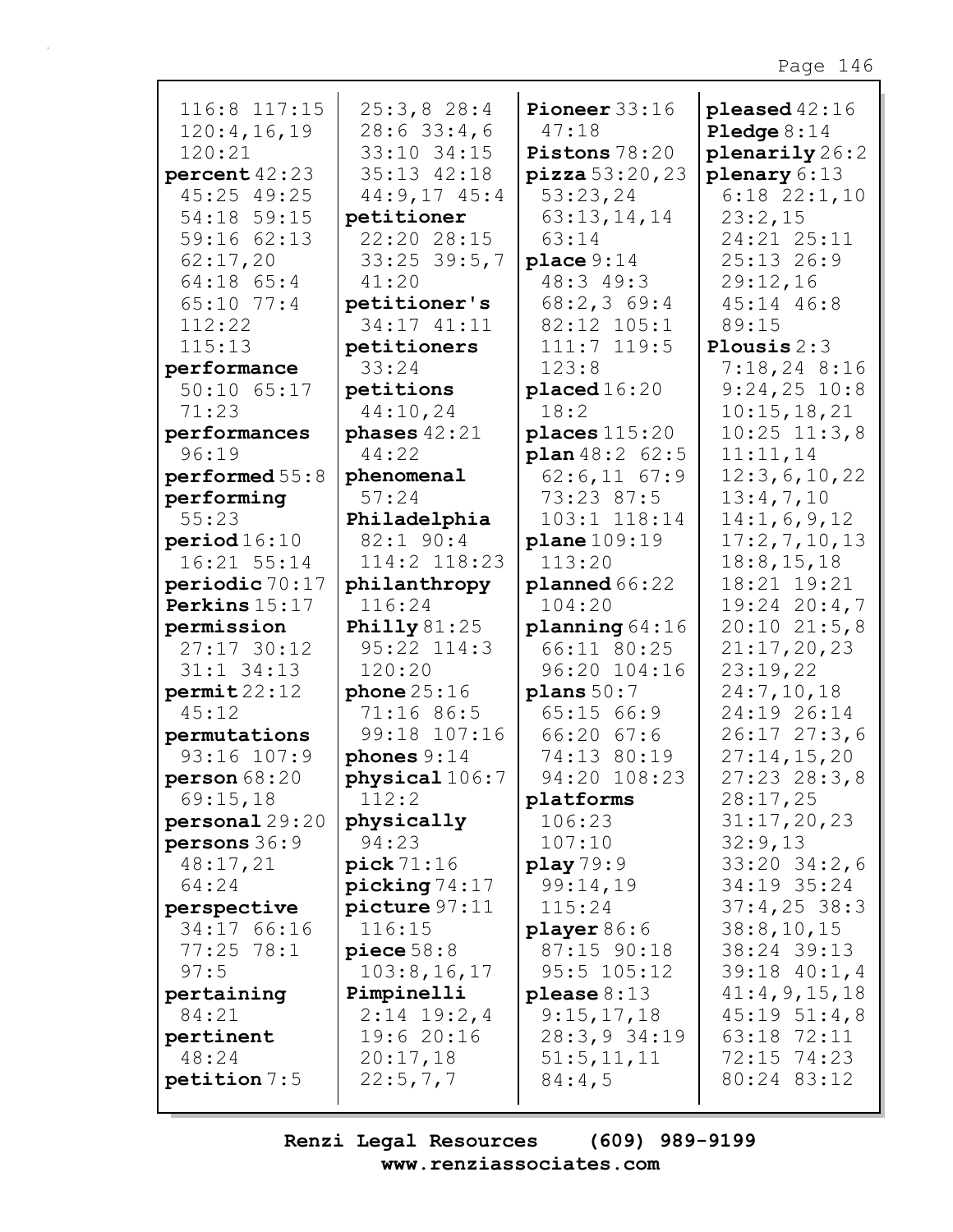| 83:17 84:3              | pre112:10                   | 80:5                       | programs $59:18$   |
|-------------------------|-----------------------------|----------------------------|--------------------|
| 101:2 107:21            | prefer 82:5                 | primarily                  | 61:3 88:15         |
| 108:12 110:3            | preference                  | 62:21                      | 94:15,23           |
| 118:11,12               | 42:11 69:21                 | primary 65:19              | 96:13              |
| 121:23 122:2            | preliminary                 | prior29:12                 | project $59:25$    |
| 122:5                   | 30:3 46:12                  | 53:357:11                  | 66:11 98:6         |
|                         | 48:20                       | 57:20                      | 106:23             |
| pointed $60:25$         |                             |                            |                    |
| points $82:23$<br>99:21 | premarked<br>$32:25$ $33:2$ | priority 66:19<br>73:15    | projected<br>49:24 |
|                         |                             |                            |                    |
| poker $76:12$           | 33:13,14<br>38:19           | <b>PRN</b> 7:8 33:12       | promote 118:1      |
| Policicchio             |                             | $\text{probability} 27:18$ | promoted 52:25     |
| 7:19 83:25              | prepandemic                 | 53:24 57:13                | promotion 89:5     |
| 84:1, 7, 7, 11          | 55:11,18                    | 91:20 94:6                 | 113:22             |
| $101:6$ 110:6           | 79:3                        | 94:24 106:22               | promptly 71:1      |
| pop88:6                 | present 2:7                 | 109:8,23                   | properly           |
| popularity              | $3:13$ $9:20,22$            | 110:1 121:16               | 102:23             |
| 89:14                   | 9:2525:15                   | problem 58:3               | properties         |
| population              | 34:16 42:17                 | 100:2                      | 54:22 86:11        |
| 119:9,16                | $97:9$ 104:9                | problems                   | 86:21 95:6         |
| 120:6                   | presentations               | 117:15                     | 96:2 115:25        |
| position $15:4$         | 30:9                        | procedural                 | 119:7 121:12       |
| 15:8, 10, 11            | presented 25:2              | 30:13,15                   | 121:15             |
| 15:16,17,21             | president 6:16              | $31:4$ 37:13               | property 50:8      |
| $15:25$ $16:5,7$        | $6:21$ $22:4,12$            | $37:23$ 42:6               | 50:10,14           |
| 26:11 40:14             | $22:24$ $23:5$              | procedure 36:7             | $52:13$ $53:1$     |
| $51:22$ $52:4$          | 24:4,23                     | $\mathbf{proceed 22:22}$   | 54:18 55:19        |
| $68:11$ $85:3,8$        | 25:21 26:11                 | $25:17$ $28:3$             | $55:22$ $56:4,8$   |
| 89:5 121:11             | $26:24$ 52:3                | 34:20 42:10                | $56:21$ $57:4$     |
| positions               | 52:2564:1,6                 | 72:14                      | 57:14,20,24        |
| 51:20 85:12             | 64:11 67:24                 | proceeding                 | $57:25$ 58:7       |
| 101:9                   | 75:14,17                    | $31:2$ 35:8                | 58:11 59:20        |
| positive 49:20          | 85:9 101:16                 | 42:4 45:23                 | 59:22 60:20        |
| 82:5 91:13              | 102:2                       | 50:2064:13                 | 65:18 67:14        |
| 98:1 99:24              | $PRESIDENT/$                | proceedings                | 67:2568:5,7        |
| 112:12                  | 3:15                        | 38:12 122:7                | 69:770:1           |
| possibility             | pretty $43:3$               | process $12:20$            | 71:3 72:25         |
| 44:22                   | 55:1 56:14                  | 29:17 46:5                 | 75:11,24           |
| $possibly$ 114:1        | $60:14$ 88:7                | 61:25 73:14                | 76:2 77:11         |
| 115:21 116:8            | 89:25 90:3                  | product $67:5$             | 77:15,20           |
| post 32:7               | 93:9 112:15                 | 80:12                      | 78:10 79:14        |
| 71:14 119:1             | 116:5 120:7                 | profit29:14                | 79:18 80:1         |
| potential 55:7          | 120:8,10                    | profitable                 | 80:17 82:8         |
| 64:17                   | previous $55:4$             | 60:16                      | 86:22 87:8         |
| potentially             | 89:5 91:11                  | program 49:2               | 87:14 92:17        |
| 57:8                    | previously                  | 117:25                     | $92:21$ $99:2$     |
| practices 82:9          | 49:1 65:25                  | 119:23                     | 102:12,17,17       |
|                         |                             |                            |                    |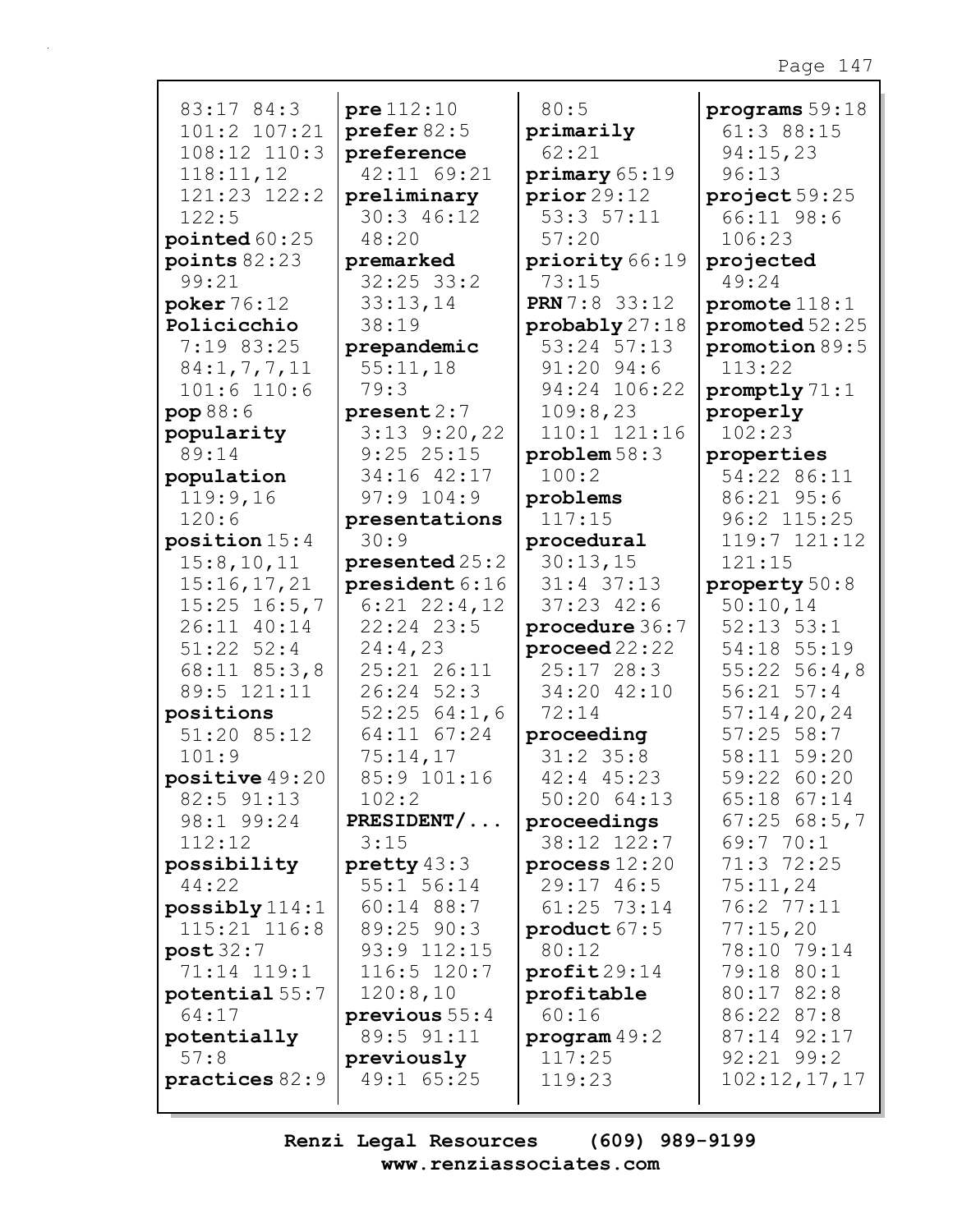| 102:24,25              | 26:22 28:6       | 120:22             | ratify $10:13$          |
|------------------------|------------------|--------------------|-------------------------|
|                        |                  |                    | 11:6                    |
| 103:4,6                | $31:2$ 33:6, 11  | questions $10:9$   |                         |
| 104:20 112:7           | 42:22 46:16      | $11:1$ $12:4$ , 23 | ratifying $11:4$        |
| 112:14,25              | 47:20            | $14:2$ $17:3$      | reach $72:8$            |
| $113:7$ $114:2$        | put 58:15,20     | 18:9 19:20         | 74:3                    |
| 114:5, 14              | 61:21,22         | 19:22 21:6         | reaching $30:14$        |
| 115:6 117:11           | 65:22 77:9       | 23:20 26:15        | reactive                |
| 118:3 120:12           | 82:11 89:17      | 72:10,14,16        | 117:10                  |
| $120:13$ $121:4$       | 92:4 100:19      | 75:7 83:12         | read $60:23$            |
| 121:5,17               | 117:25           | 83:14 84:20        | readily $74:19$         |
| proposed $29:24$       | puts 88:24       | 100:25             | reading $114:24$        |
| 45:24 70:12            | putting $40:6$   | 107:19             | ready $28:1$            |
| proprietary            | 56:22            | 108:11,13          | 32:6,10                 |
| 92:16                  |                  | 110:8,9            | 53:23 83:23             |
| $\texttt{protest}8:19$ | Q                | 111:1 121:24       | real 57:21              |
| proven $46:15$         | Quadjanara       | quick $79:1$       | 97:14                   |
| provide $49:22$        | 16:3             | 120:7,10           | realistic               |
| 68:12 70:17            | qualification    | quicker 89:2       | 60:11,13                |
| provided $8:25$        | $4:18$ 6:14,19   | quickly 44:14      | realize $54:13$         |
| $9:13$ $21:15$         | 13:14 22:2       | quite $54:25$      | really $54:14$          |
| 35:649:13              | 22:10,15         | 55:7 56:20         | 54:23 57:16             |
| provides $68:8$        | 23:2,16          | 71:15 73:10        | 58:1761:8               |
| 68:15 92:19            | $24:21$ $25:7$   | 87:23 96:6         | 68:8 81:3,10            |
| provisions             | 25:14 26:10      | 98:5 100:17        | 81:11 82:4              |
| 46:22 47:16            | 29:10,16         | quote $91:24$      | 90:10,20                |
| prudent 59:12          | 45:14            |                    | $100:3$ $104:9$         |
| public 1:5, 11         | qualified $24:3$ | $\mathbf R$        | 107:14                  |
| $4:2,7$ 5:2            | 26:2,23 47:4     | $R2:1$ 3:1 4:20    | 110:24 112:6            |
| $6:2$ 7:2 8:1          | 48:8 49:17       | 13:15 123:1        | 119:2,24                |
| 8:4,5,6,11             | qualifier        | race 90:22         | 121:21                  |
| $8:21,24$ 9:2          | 35:12 36:22      | racing $76:12$     | reason $73:6$           |
| $9:2,5$ 10:4,7         | 42:25 43:15      | raise $51:11$      | 77:6 78:15              |
| 43:10,16               | qualifiers       | 84:8               | reasonably              |
| 47:648:12              | 29:21 42:1       | raised $85:18$     | 71:3                    |
| $96:7$ 123:4           | 46:13            | 85:18              | reasons $34:14$         |
|                        | qualify $30:1$   | raises $11:23$     | $\texttt{recall}$ 22:14 |
| 123:23                 | 48:17            | 13:21              |                         |
| public.com             | question $62:1$  | Rajendra $4:24$    | receive $37:21$         |
| 9:4,6                  | $63:5,11$ 79:6   | 13:17              | received $35:9$         |
| publically             | 81:9 86:16       | ran 55:1           | 38:18 45:1              |
| 60:24 106:25           |                  |                    | 96:8                    |
| pull94:2               | 94:16 96:17      | ranks $85:25$      | recess $27:19$          |
| purchase $45:24$       | 105:2 106:17     | rate 15:9,24       | 30:21 31:15             |
| 46:7 64:17             | 108:25           | 16:4               | 38:11 122:6             |
| pursuant $5:10$        | 112:23 115:4     | rates $86:25$      | recited $8:15$          |
| $7:7$ 14:16            | 116:13           | ratification       | recognition             |
| 18:13 24:2             | 118:17,22        | $4:6,8$ 10:3       | 43:4                    |
|                        |                  |                    |                         |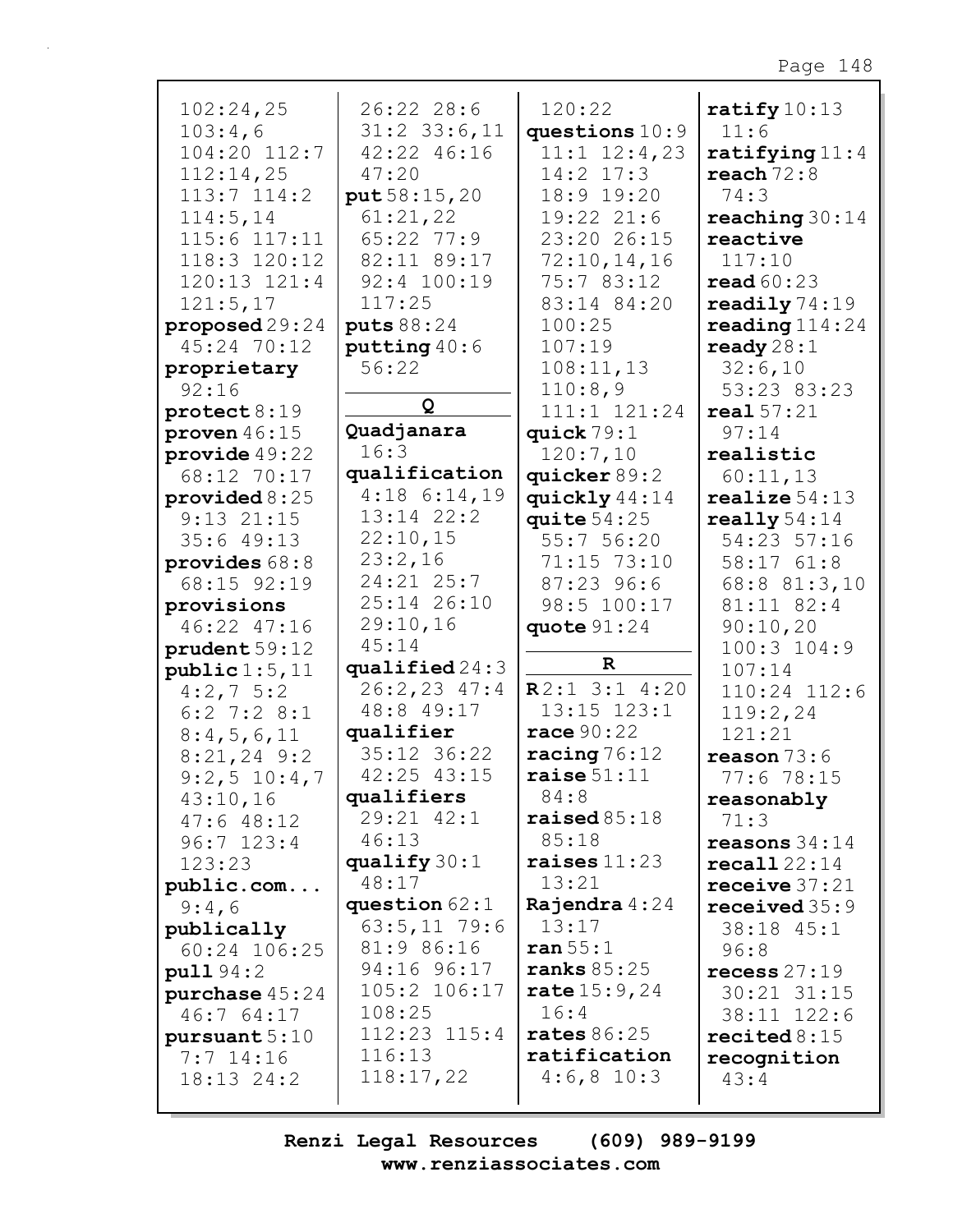| recommend $12:1$          | 37:749:24           | 59:22               | 27:1729:1          |
|---------------------------|---------------------|---------------------|--------------------|
| 12:20 16:25               | 62:965:16           | $\bf{remand}$ 12:21 | 30:16,17,23        |
| $30:20$ 31:5              | 97:21 112:23        | 13:1                | 31:7,14,16         |
| 35:15                     | regarding           | remarkable          | 32:19 33:21        |
| recommenda                | 12:23 35:15         | 43:3 55:15          | 33:23,25           |
| 19:10 20:24               | $36:6$ 47:6,10      | remember 9:15       | $35:21$ $39:5$ , 8 |
| 22:17                     | 48:3 71:6,11        | 59:4                | 39:12 40:6         |
| recommenda                | Regardless          | remote 1:6          | 41:11              |
| 35:18 50:13               | 65:2                | 8:23                | requested          |
| recommended               | regards $41:4$      | remotely $8:18$     | 12:18 16:20        |
| 19:18 47:21               | regional $22:25$    | renovations         | $17:1$ $18:2$      |
| 50:18                     | 88:3                | 79:17               | requesting         |
| recommending              | regular $62:19$     | <b>RENZI</b> $1:20$ | 34:13 35:11        |
| 23:14 36:19               | regulated           | Repay $49:23$       | 45:1               |
| recommends                | 29:15               | repeal106:25        | requests $5:12$    |
| $13:23$ $18:5$            | regulation          | 107:2               | 16:13,25           |
| 26:9                      | 46:10 48:15         | repeat $9:4$        | 32:14,21           |
| reconvene                 | regulations         | 86:19               | 35:17 38:17        |
| 27:21                     | 18:14 100:4         | repetition          | 39:20 40:19        |
| reconvening               | regulatory          | 84:23               | 96:8               |
| 32:7                      | $2:16$ 3:16         | replacement         | require $46:18$    |
| $\texttt{record22:22}$    | 14:25 93:3          | 68:25               | required $14:19$   |
| 28:932:2                  | 94:14               | replacing           | 16:11 29:19        |
| 37:6,15                   | rehabilita          | 68:10               | 29:21 41:25        |
| 41:19 51:12               | 61:22 117:14        | replicate           | 46:22 47:16        |
| 84:6 101:8                | reinvesting         | 82:11               | 48:17 62:17        |
| recorded 9:10             | 62:22               | report19:17         | 70:16,20           |
| recreated                 | reinvestment        | 23:14 26:7          | 74:5 94:22         |
| 81:22                     | 78:24 105:18        | 30:33:2,8           | 121:19             |
| <b>Red</b> 43:19 54:1     | 107:11              | $36:18$ $42:1,3$    | requirement        |
| 78:17 84:16               | related29:12        | 47:648:21           | 47:962:7           |
| 117:22                    | 36:23 55:4          | 48:22 49:4          | requirements       |
| redactions                | 62:1                | 50:6, 13, 25        | 30:8 46:14         |
| 39:11,21                  | relation 50:6       | 60:8,985:6          | 48:4 50:22         |
| redeem $64:24$            | relative 41:1       | 85:6                | $62:2$ 70:22       |
| 83:4                      | 123:11,13           | reported25:11       | 94:14              |
| $\texttt{redirect}$ 72:12 | relatively          | reporter $1:17$     | requires $29:24$   |
| 107:22                    | 96:797:20           | 83:18 123:4         | 62:12              |
| refer $35:4$              | 109:18              | reporting $1:21$    | rescinded          |
| referenced                | relevent 31:3       | 70:18               | 50:15              |
| 45:1                      | 37:18,22            | representa          | research111:9      |
| $\texttt{referred}~12:19$ | relief $17:1$ , $5$ | 44:4                | reserve $39:24$    |
| 29:2                      | remain 49:3         | represented         | resigned $50:4$    |
| reflected                 | $50:17$ 55:25       | 40:25               | resolution         |
| 48:21                     | remaining $48:3$    | request $17:5$      | $5:11$ $14:17$     |
| regard $30:3$             | remains $48:3$      | $23:8$ 25:5         | $22:18$ $23:2,8$   |
|                           |                     |                     |                    |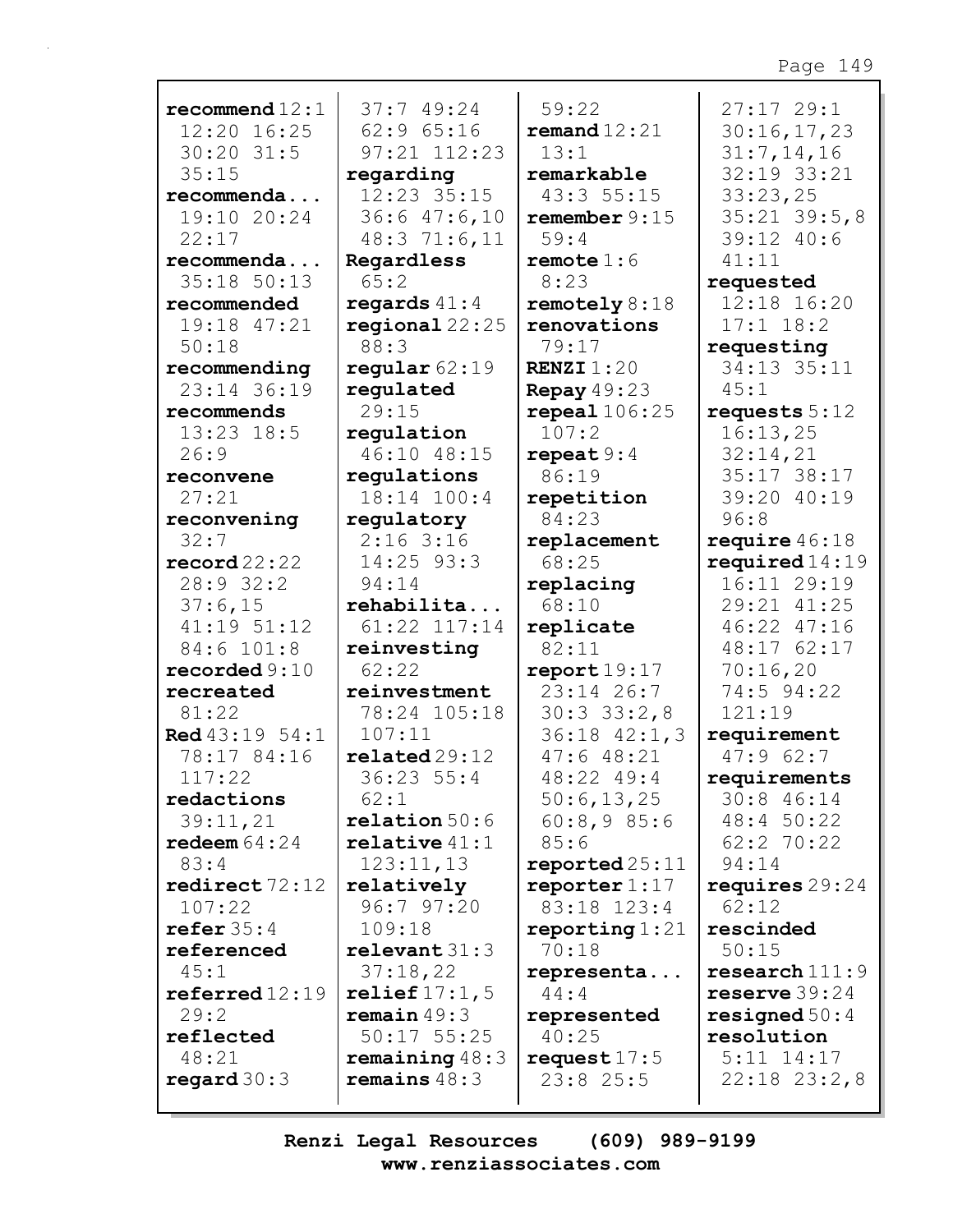| 23:9,17,25       | result $46:23$            | 92:14,20                 | 76:11 120:5          |
|------------------|---------------------------|--------------------------|----------------------|
| 25:24 26:13      | 47:24 116:10              | 93:4 94:20               | route $1:22$         |
| 26:20 32:18      | results $49:6$            | 100:8 101:16             | 115:22 116:8         |
| 38:23            | 49:19                     | 101:19,24,25             | rule $36:6,7$        |
|                  |                           |                          |                      |
| resolve 30:22    | $\texttt{retail}$ $98:12$ | 102:4,9,15               | rules $31:4$         |
| 31:16            | return 31:13              | 104:4 105:12             | 35:3,4,19            |
| resort29:7       | 37:17,24                  | 105:13,25                | run 73:2 82:16       |
| $42:23$ $43:1$   | returned $32:3$           | 106:6 107:4              | 82:23 112:19         |
| 48:25 64:3,8     | returns $31:6$            | 111:3 117:17             | 119:8                |
| 64:197:6,8       | revenue $92:19$           | $\texttt{rising}$ 100:9  | running $58:20$      |
| 79:8 81:15       | revenues 59:7             | $\texttt{road} 93:1$     | 111:11               |
| 82:3 101:23      | 59:8                      | Rock $15:8$              |                      |
| 121:12           | review $14:18$            | $52:15$ 56:5,9           | S.                   |
| Resort's $49:5$  | 16:15,18                  | 73:11                    | $S3:1$ 15:24         |
| Resorts $15:12$  | $17:24$ $18:1$            | $\texttt{rode } 98:14$   | Sacco $3:15$         |
| resources $1:20$ | $20:16$ 22:6              | Rodriguez $5:21$         | 22:19,23,24          |
| 69:16            | 29:13 30:2                | 18:6                     | safety $8:20$        |
|                  |                           |                          | $\texttt{safe} 81:3$ |
| respect11:20     | 41:23                     | role 61:8 89:9           |                      |
| $11:24$ $12:17$  | $revi$ ewed $11:22$       | roles $63:23$            | Salute $8:15$        |
| $31:8$ 32:19     | 13:21 16:24               | roll9:18                 | Sanchez 5:22         |
| 32:20 34:16      | 23:1,17                   | $24:11$ $27:7$           | 18:7                 |
| $38:2$ 39:2,3    | 25:24 26:12               | $\texttt{rolled105:21}$  | Sara2:223:3          |
| $39:6,21$ 41:2   | $41:24$ $48:9$            | rollers $113:4$          | 28:18 35:10          |
| 41:11 44:25      | 48:23 60:7                | $\texttt{rolling}~57:17$ | 36:1 45:21           |
| 89:10 101:10     | revising $50:13$          | 107:3                    | satisfy 49:12        |
| respectfully     | reward90:19               | rolls 86:6               | sauce $107:16$       |
| $23:8$ $35:21$   | Reyes $5:5$               | Rome $3:10$              | saw 55:6 99:25       |
| 39:9,12          | 13:18                     | 34:24                    | saying $108:19$      |
| respectively     | Reyes-Rivera              | $\texttt{room}1:11$      | scale96:12           |
| 44:1             | $5:6$ 13:19               | 49:23 59:25              | scenario             |
|                  |                           |                          | 100:10               |
| responded        | Richardson                | 66:17,17                 | schedule $8:9$       |
| 30:19            | $2:23$ 3:4                | 67:7 74:16               |                      |
| responsible      | 22:20 23:11               | 76:13 87:12              | scheduled            |
| 70:11 103:24     | $23:12$ $26:4,5$          | $90:21$ $104:12$         | 109:14               |
| rest56:16        | $\texttt{rid81:13}$       | 104:12,17                | scheduling           |
| 59:14            | right 36:11               | 114:16                   | 45:7                 |
| restaurant       | 39:24 51:11               | rooms $59:1, 4$          | <b>School</b> 61:19  |
| 80:12            | 56:5 57:13                | 59:11 60:6               | Schrier $3:11$       |
| restaurants      | 58:14 61:19               | 66:10,21,22              | 28:21,23             |
| 79:2 107:25      | $64:9,13$ 65:5            | $67:3$ $74:10$           | 31:10 34:21          |
| $109:17$ $112:9$ | 67:7,12                   | 77:22 79:13              | $34:23$ 36:3         |
| restructuring    | 68:18,22                  | 80:15 90:21              | $39:22$ 40:6,9       |
| 44:19            | 70:9,18,23                | 104:14                   | 40:21                |
| resubmitted      | 71:4,880:15               | Rottler 5:16             | scrutinized          |
| $4:16$ 13:13     | 84:9 86:15                | 16:23                    | 50:11                |
|                  |                           |                          | scal33:25            |
| $13:22$ $14:4$   | 89:8 91:5                 | roughly $59:3$           |                      |
|                  |                           |                          |                      |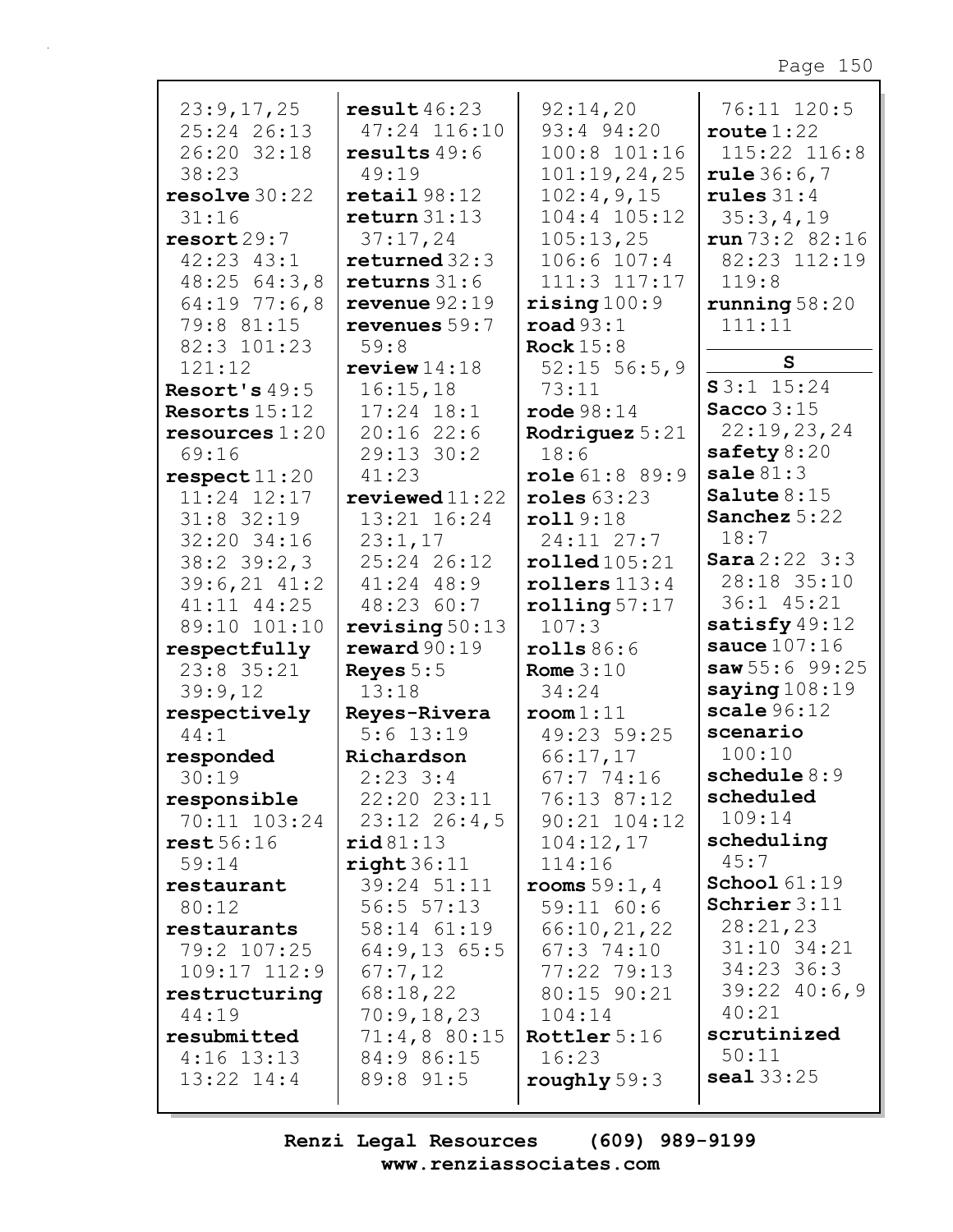| sealing $30:16$    | 89:16,18            | 33:6,12                  | shop $53:20$              |
|--------------------|---------------------|--------------------------|---------------------------|
| 30:17,23           | 92:12 97:17         | serious $56:11$          | short $42:13$             |
|                    | 98:22 99:10         |                          | 55:17 69:16               |
| 31:9,11,16         |                     | <b>serve</b> $6:16,21$   |                           |
| 32:19,20           | $106:1$ $108:2$     | $22:3,12$ $23:4$         | 80:15 89:22               |
| 33:21,23           | 108:9 115:8         | $24:3, 23$ 25:7          | 98:25 100:6               |
| $38:17$ 39:5,7     | 115:18 117:5        | $26:23$ 47:5             | shortage $114:6$          |
| 39:12 40:6         | seeking $31:1$      | $48:12 \t64:7$           | shortly 49:10             |
| $40:19$ $41:6$     | seeks $35:8$        | 101:22 102:1             | 69:19                     |
| 41:11              | seen 66:13          | $s$ ervices $1:21$       | shown $47:4$              |
| season $60:3$      | 67:8 87:21          | $16:4$ 92:22             | shy $97:6$                |
| 109:5              | 97:13,23            | serving $64:5$           | sick $44:12$              |
| seat $54:5$        | selected $68:15$    | 102:8                    | side 86:10                |
| 115:17             | 68:21               | session $7:9$            | 89:24 99:8                |
| seats $57:6$       | sell165:3           | $30:22$ $31:7$           | 105:14                    |
| 76:15 115:16       | Senator $8:5$       | 31:13,15,18              | 115:11                    |
| second $10:15$     | send $79:8$         | $31:24$ $32:1,4$         | 118:18                    |
| $10:17$ $11:8$     | 93:19,20            | 32:8 38:16               | $\texttt{sides}$ $116:12$ |
| $11:10$ $12:10$    | sending $88:11$     | set 21:3 30:7            | signed $109:14$           |
| $12:12$ $13:4$ , 6 | 88:14               | $36:8$ $42:8$            | significant               |
| $14:6,8$ 17:7      | senior $2:14$       | 123:8                    | 29:6 45:13                |
| $17:9$ 18:15       | 19:1,620:15         | sets $46:13$             | 46:7 92:18                |
| $18:17$ 20:4,6     | $20:19$ $22:5,8$    | settlement               | significantly             |
|                    | 89:6                | 21:11                    | 67:15                     |
| 21:17,19           |                     |                          |                           |
| 24:7,927:3         | sense $63:13$       | seven $13:24$            | $s$ imilar $32:14$        |
| $27:5$ 31:19       | 66:7 67:4           | $14:4$ 58:1              | 62:777:1                  |
| $31:20$ $34:2,5$   | 69:13 74:7          | 82:22 110:20             | 88:17,20                  |
| 38:5,641:12        | 80:11,14            | Shadiyah $4:15$          | 95:20 110:9               |
| 41:14 44:24        | 94:18,24            | 11:20 12:18              | 110:19                    |
| 47:1 118:19        | 95:3,11,14          | 13:2                     | similarities              |
| seconds $76:24$    | 95:24 105:6         | Shannon $4:15$           | 76:3 77:21                |
| secret107:16       | 107:12 111:8        | 11:20 12:18              | 87:20,24                  |
| secretary 2:13     | <b>sent</b> $9:3,5$ | 13:3                     | 88:6                      |
| $8:8$ 101:18       | 50:12               | shape $66:4$             | similarly 63:7            |
| 102:2              | separately          | share $76:1$             | $simple$ $114:21$         |
| sectors 115:11     | 10:6                | 79:16,23                 | single 53:20              |
| section $35:5,5$   | September $4:7$     | 117:2                    | $\sin 118:13$             |
| $42:19$ $47:3$     | 4:95:3,9            | Shawn $5:14$             | 122:1                     |
| sections $46:17$   | $6:3$ 7:3 10:3      | 16:22                    | $\text{site }87:11$       |
| 46:18              | 10:4,7,10,13        | <b>Sheraton</b> $52:10$  | six 55:19 58:1            |
| security $15:4$    | $10:24$ $11:4,6$    | shift15:9,17             | $107:5$ $110:20$          |
| 15:17,21           | 14:16,23            | 15:21,25                 | 111:2                     |
| see $28:13$ 43:5   | 15:2, 5, 13, 19     | 68:3,4,4                 | size 115:14               |
| 56:16 60:21        | $15:22$ $16:1$      | shifting $56:7$          | 116:5                     |
| 61:676:7           | $23:14$ 26:8        | $\texttt{shine}$ $118:5$ | sizes 115:19              |
| 81:21 82:24        | $33:4$ $47:7,13$    | $\text{ship } 15:4$      | $\textbf{skill } 55:8$    |
| 87:989:9,12        | seq 7:7 28:6        | shoot $119:4$            | slightly $77:3$           |
|                    |                     |                          |                           |
|                    |                     |                          |                           |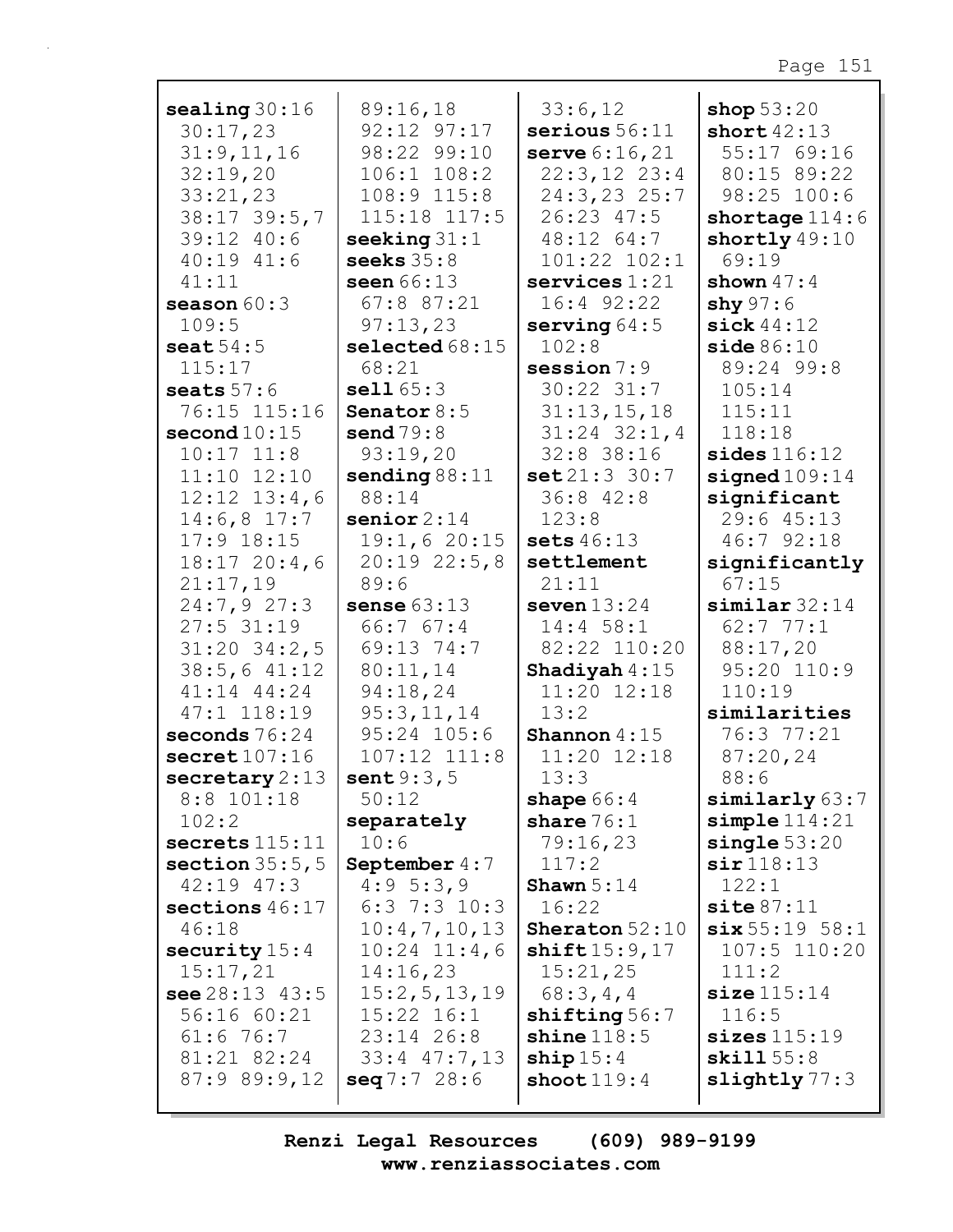| 115:5                    | 110:25                 | square $1:23$             | 47:10            |
|--------------------------|------------------------|---------------------------|------------------|
| slot65:25                | special $4:9$          | 58:2 103:11               | states 36:9      |
| 80:4 82:16               | 10:5,24                | stab 93:2                 | 54:22 92:9       |
| $90:21$ $104:12$         | $33:16$ $45:7$         | 99:22                     | statutory        |
| 107:13                   | 47:13 113:4            | stacks $107:11$           | 36:11 46:22      |
| 113:23                   | 113:21,22              | staff $11:25$             | 47:16            |
| slots $76:11$            | 117:1                  | 12:20 13:23               | stay 113:16      |
| slowly 56:7              | specific 36:6          | 14:24 15:11               | stayed $85:23$   |
| small100:10              | 108:25 109:1           | $16:24$ $18:4$            | 111:9,13         |
| $smaller\,96:20$         | 110:12                 | 19:9 20:23                | Staying 69:9     |
| 115:12                   | specifically           | 22:16 54:19               | stays $59:20$    |
| smokey $57:8$            | 10:629:23              | 69:12                     | steal $82:13$    |
| snowstorm                | $30:15$ 35:7           | $\texttt{staffing}$ 69:24 | 93:6             |
| 99:16                    | 36:12 93:13            | 69:25                     | stenograph       |
| software 92:22           | 94:20 119:16           | stake $49:14$             | 123:7            |
| 93:24 103:8              | specifics              | stand $40:22$             | step $96:1$      |
| solid58:5                | 102:22                 | 88:20                     | STEPHEN $3:11$   |
| somebody 55:3            | specified              | standard 36:4             | Steven $34:23$   |
| $57:16$ $58:18$          | 34:14                  | 36:9                      | stipulation      |
| 77:9 78:15               | spend $57:10$          | standards 30:6            | 20:21 21:2       |
| 90:24                    | $62:17$ $63:22$        | standpoint                | 21:11,16         |
| soon $96:4$              | spending $59:19$       | 93:3 120:14               | stories 59:2     |
| sooner $60:4$            | $62:16$ 79:5           | start29:17                | 66:24            |
| sort92:1                 | spent $53:2$           | 44:13 85:2                | story $89:22$    |
| 93:23                    | 69:11 75:8             | 85:14 88:1                | 98:25            |
| sorts $88:24$            | 80:1 86:8              | 103:5 105:15              | straight 72:25   |
| sound $76:15$            | $106:22$ $111:9$       | 105:16                    | 93:18            |
| 96:25 121:7              | 111:13                 | 120:18                    | stranger $43:15$ |
| sounds $114:23$          | spin103:16             | $\:$ started $52:7$       | 43:17            |
| source $74:19$           | $\texttt{spirit88:10}$ | 53:20 55:10               | strategic $68:8$ |
| sourcing $74:17$         | spoke $64:21$          | 55:22 85:21               | 68:13            |
| south $73:4$             | sporting 95:19         | 91:22 100:21              | strategically    |
| 120:9,10                 | sports $63:8$          | starter 57:23             | 93:12            |
| spa25:1,23               | 97:19,21               | starts $60:3$             | strategies       |
| 76:14                    | 98:4,7,8,13            | state $1:1$ 8:8           | 105:1            |
| space $88:21$            | 99:8 106:8             | 51:11 61:18               | strategy $73:9$  |
| 103:11                   | $106:13$ $107:2$       | 84:5 96:18                | 91:2 105:18      |
| spaces $76:14$           | 107:3                  | 120:4 123:5               | street $52:19$   |
| speak $32:18$            | Sportsbook             | 123:23                    | 56:6 90:25       |
| 42:17 69:19              | $15:15$ $16:6$         | stated $36:4$             | 117:17           |
| 73:7 102:21              | 63:8 76:12             | Statehouse 8:9            | strict $46:10$   |
| 107:4,8                  | 98:12 106:3            | statement $4:5$           | 48:15            |
| 117:7                    | 106:5,7                | $42:13$ $45:18$           | strong $37:1$    |
| $\texttt{speaking} 9:16$ | spread $8:19$          | 51:20                     | structure 49:6   |
| 36:1763:6                | $54:13$ $57:7$         | statements                | $63:25$ 87:2     |
| 109:2,4                  | spreads $120:7$        | 42:9 46:16                | structured       |
|                          |                        |                           |                  |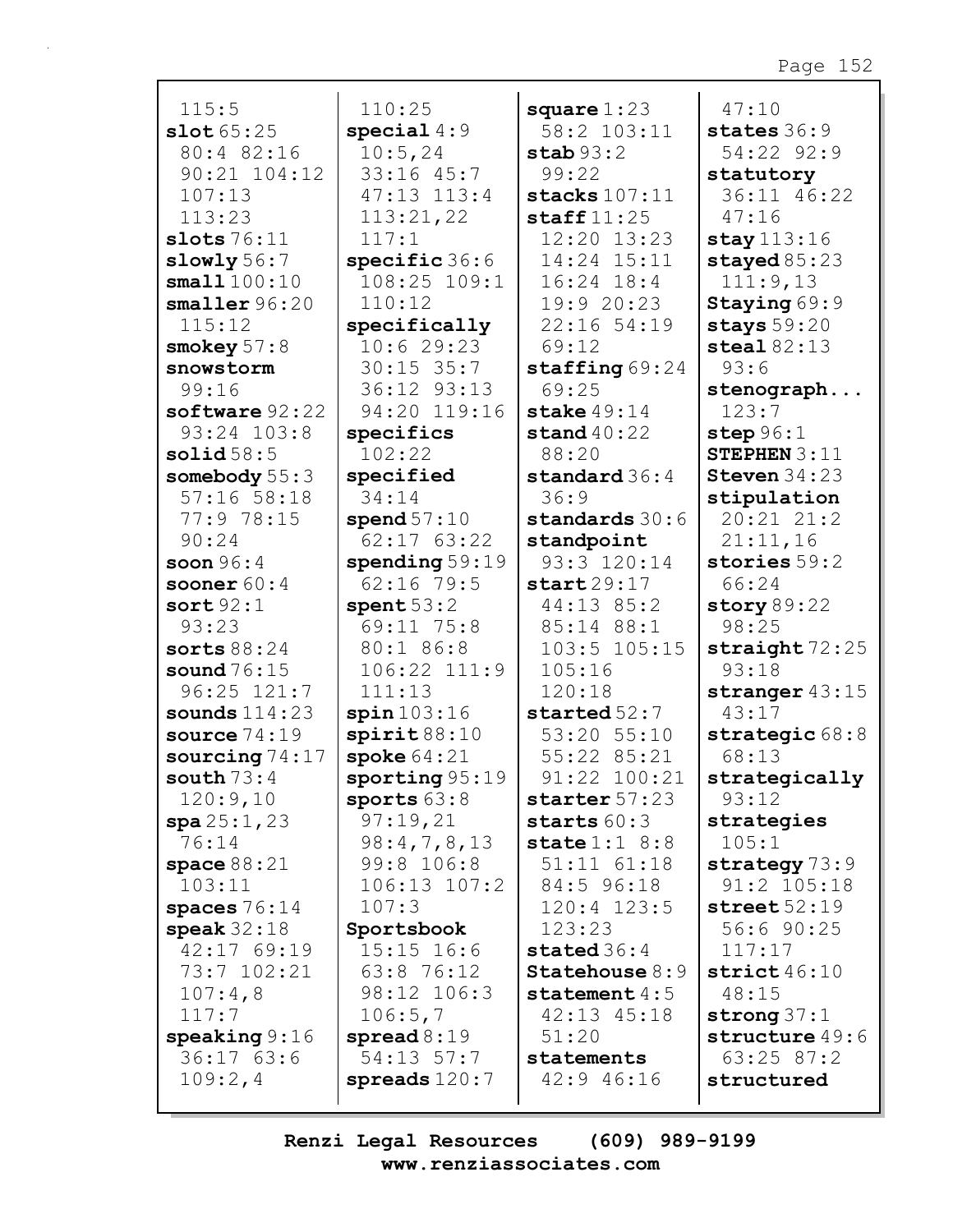| 42:21                             | supplemental          | take $27:18$                   | 58:21 62:18               |
|-----------------------------------|-----------------------|--------------------------------|---------------------------|
| struggled                         | $19:16$ 33:8          | 30:9 38:11                     | 69:13,14                  |
| 49:12                             | 36:18                 | 53:5 58:18                     | 76:21 84:9                |
| stuck $91:25$                     | support 61:15         | 76:24 81:5                     | 84:25 85:13               |
| stuff $87:16$                     | $65:15$ $67:6,9$      | 83:17 93:2                     | 86:16 89:9                |
| 92:4 93:18                        | 117:12,14,21          | $95:14$ $96:1$                 | telling $85:2$            |
| $105:14$ $106:1$                  | supporting            | 98:22 99:18                    | 89:22                     |
| 109:20                            | 61:24                 | 106:20                         | temporary $15:2$          |
| 114:17                            | supposed 68:20        | taken $27:24$                  | 15:6, 13, 19              |
| $\texttt{subject}$ 21:14          | 102:21                | 38:14 54:21                    | 15:23 16:2                |
| 36:23 48:14                       | sure $51:25$          | 58:13 83:20                    | $22:15$ $25:5$ , 6        |
| 69:24 94:13                       | 59:20,21              | 84:19 123:7                    | 29:10                     |
| submit 29:18                      | $61:10$ $62:10$       | takes 86:15                    | tend $95:19$              |
| 29:24 35:19                       | 76:10 85:4            | talk $53:13$                   | 113:16                    |
| submits $48:11$                   | 85:17 86:19           | $61:5$ $62:8$                  | tendency $84:20$          |
| 50:24                             | 89:11,20              | 71:16 72:4                     | Tennessee $1:12$          |
| $submit$ ted $21:2$               | 92:6,25               | 77:24 107:25                   | tenured $69:17$           |
| 33:1, 13, 19                      | 94:19 96:16           | 111:19,22                      | Teresa $2:14$             |
| 47:22                             | $97:4,17$ 98:5        | 112:10,11                      | 19:2,520:18               |
| submitting                        | 98:6 100:23           | talked 80:2                    | 22:7                      |
| 70:13                             | $102:19$ $113:8$      | 104:17 106:3                   | term $49:24$              |
| subscribers                       | 114:13                | $107:1$ $111:10$               | 58:12 80:13               |
| 8:11                              | 115:10                | 111:11                         | 91:18 100:6               |
| substance                         | 118:21 120:1          | talking $43:7$                 | terms $21:15$             |
| 25:25 30:14                       | surprised             | 56:1763:23                     | 43:961:3                  |
| 40:7                              | 112:3                 | 95:17 102:25                   | 70:687:1                  |
| substantially                     | swear $51:9,14$       | 103:14                         | 88:1, 14, 22              |
| 36:12                             | 84:4,9                | 105:23 109:7                   | 91:2,21                   |
| suburb $76:22$                    | swing $68:4$          | 113:9                          | 96:11 104:15              |
| successful                        | synergies             | targeted $62:18$               |                           |
|                                   |                       |                                |                           |
| 97:18                             | 77:25                 | 62:20                          | 105:17 106:1<br>106:17,21 |
| sufficient                        |                       | taxes $57:21$                  | 112:19                    |
| 51:1                              | synonymous<br>54:8    |                                |                           |
|                                   |                       | team $61:11,14$<br>69:15 77:12 | 114:10,11                 |
| suitability<br>29:13 30:4         | system 82:17<br>82:18 | 80:3 86:20                     | 118:18,25<br>121:16       |
|                                   |                       |                                | test $92:5$               |
| $\texttt{suit} 1:22$<br>66:2567:5 | systems $83:5$        | 94:9,9<br>teams $72:4$         | testified                 |
|                                   | т                     | 95:5                           | 65:12 67:10               |
| suites $67:2$<br>114:15           | T2:35:14              |                                | $71:7$ 102:7              |
| Sullivan 5:17                     | 16:22 123:1           | tech 107:10<br>technical       | 103:23                    |
| 16:24                             | 123:1                 | 103:7                          | testimony $30:9$          |
| summer 95:23                      | table $15:9,24$       |                                | 35:13 36:23               |
| Summer's $109:8$                  | 65:24 76:11           | technology 1:6<br>8:23         | $37:1$ $42:11$            |
| summers $109:9$                   | 80:6,790:21           | TEL $1:24$                     | 43:24 50:21               |
| supervisor                        | 104:12,17             | tell $51:14,21$                | $50:25$ 106:2             |
| $15:17$ $16:4$ , 6                | tables $76:12$        | $51:23$ $53:14$                | 121:24 123:6              |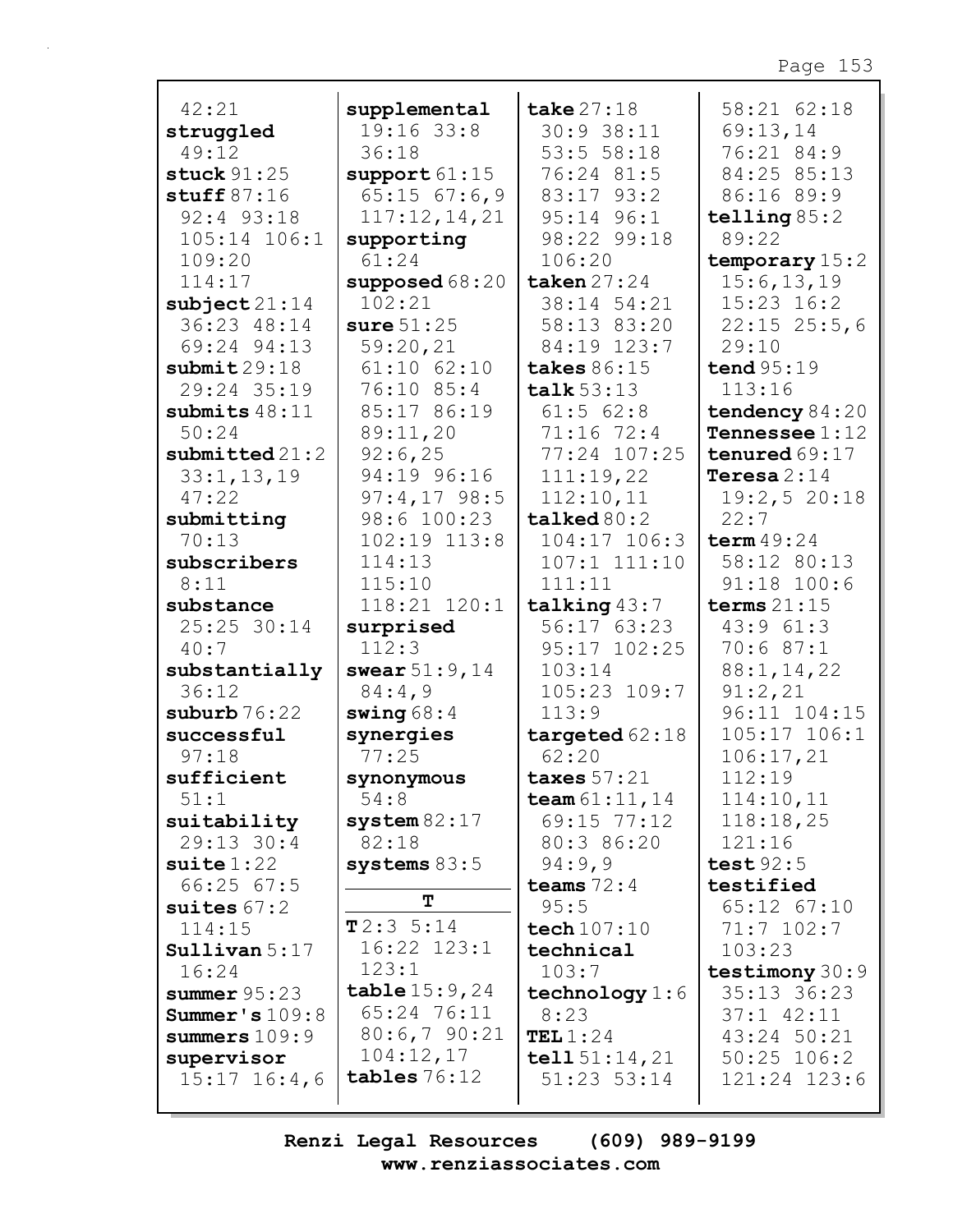| texted $72:6$           | $97:14$ 99:7               | 92:1, 5, 25                       | 84:17                         |
|-------------------------|----------------------------|-----------------------------------|-------------------------------|
| thank $10:23$           | 100:8 101:7                | 94:10,21                          | time $9:7,7$                  |
| $11:16$ $16:11$         | 103:19                     | 95:5,25                           | 17:21 31:25                   |
| 16:12,16                | 107:17,24                  | 96:10,11                          | $32:3$ $42:7$                 |
| 17:15,20                | 108:6,7,8                  | $97:16$ 99:3                      | $44:2$ 52:1                   |
| 18:23 19:20             | 109:10                     | 99:20,24,25                       | $55:15$ $57:11$               |
| $20:12$ $21:4$          | 111:12                     | 100:6,8,9                         | 63:23 69:12                   |
| 21:25 23:10             | things $49:23$             | 101:15                            | $73:1$ $75:8$                 |
| $23:18$ 26:3            | 54:20 55:12                | $102:11$ $105:8$                  | 79:5 85:12                    |
| 26:13 27:16             | 57:12,18                   | 105:25                            | 87:10 90:11                   |
| 27:23 28:17             | 66:6 67:23                 | 106:15 108:9                      | 100:18 108:4                  |
| $31:11$ $32:9$          | 70:3 77:18                 | 109:12,15,21                      | 109:1,11                      |
| $33:20$ 34:9            | 77:19 80:2                 | 110:20,21                         | 111:9,16                      |
| 34:19 35:23             | $82:4,21$ $83:4$           | 112:1, 10, 13                     | 123:8                         |
| 37:3,4,11,12            | 86:10 87:10                | 112:16,18                         | timeline 109:4                |
| $37:25$ 38:13           | 87:13 89:12                | 113:19,25                         | times $46:9$                  |
| 38:24 39:13             | 91:20 95:10                | 114:1, 7, 8                       | 110:22                        |
| 39:16,18                | 98:20 102:19               | 116:11                            | timing $59:24$                |
| 40:16 42:14             | 103:20                     | 117:24 118:4                      | title $85:8$                  |
| 45:6, 19, 20            | 104:13,13                  | 119:7,17                          | titles $52:24$                |
| 51:3,4,7,17             | 105:6, 12, 14              | 121:14                            | today $8:18$                  |
| 51:19,25                | 112:19 114:1               | thinking $103:2$<br>third $44:24$ | 28:25 36:22                   |
| 58:19 63:16<br>63:18,20 | 117:8,8,16<br>117:20 118:1 | 47:3                              | $42:4$ $44:1,9$<br>44:20 52:1 |
| 72:11,15                | 118:2,3,6                  | <b>Thomas</b> $4:21$              | $52:20$ 72:4                  |
| 74:23,25                | think $55:8$               | 13:16                             | 75:6 79:24                    |
| 75:2,580:21             | 56:857:10                  | <b>Thornton</b> $53:3$            | 94:4 110:7                    |
| 80:22,23                | 57:12,15                   | thought $55:13$                   | 121:24                        |
| 83:13 100:15            | 58:1,959:4                 | $57:8$ 58:4                       | today's $35:12$               |
| $100:20$ $101:1$        | 59:6, 11, 15               | 84:21 95:3                        | 45:23 50:20                   |
| 101:4 107:20            | 59:2560:5                  | 108:2 112:5                       | $50:25$ 74:18                 |
| 108:10 110:2            | 60:13,14,20                | thoughts 61:7                     | <b>Toledo</b> 120:10          |
| 110:3,7                 | $65:12 \ 66:1,2$           | 78:4 118:17                       | 120:12                        |
| 116:14 118:9            | $66:23$ $67:1$             | three $12:2$ , 9                  | TOLL $1:24$                   |
| $118:11$ $122:3$        | $68:2,5$ 72:5              | 13:12 17:21                       | $tomorrow$ 41:6               |
| 122:8                   | 73:24 76:16                | 18:12 52:18                       | $94:4$ 122:6,8                |
| theater $54:5$          | 77:2,5,12,20               | $67:1$ 76:20                      | ton $55:6$                    |
| 76:15 116:5             | 78:13,14,21                | 79:22 111:18                      | $\text{tool } 99:22$          |
| <b>Theatre</b> $97:1,1$ | 80:16,20                   | 111:18 119:5                      | top 52:4 66:18                |
| <b>Theresa</b> $50:4$   | 81:19,21                   | thunder $82:14$                   | total $44:21$                 |
| $67:20$ $68:25$         | $82:11$ $83:6$             | 84:18 93:7                        | totally 119:22                |
| thing $77:22$           | 87:22 88:16                | 96:15                             | touch $99:4,21$               |
| 81:14,23                | 89:11,18                   | tide $100:9$                      | tough $88:25$                 |
| $82:15$ $88:5$          | 90:11,11,13                | tie $114:2$                       | $93:17$ $100:2$               |
| 88:13 90:16             | 90:15,25                   | <b>Tigers</b> $43:20$             | tougher $90:7$                |
| 91:18 94:7              | 91:16,16,20                | 54:3 78:18                        | tournament                    |
|                         |                            |                                   |                               |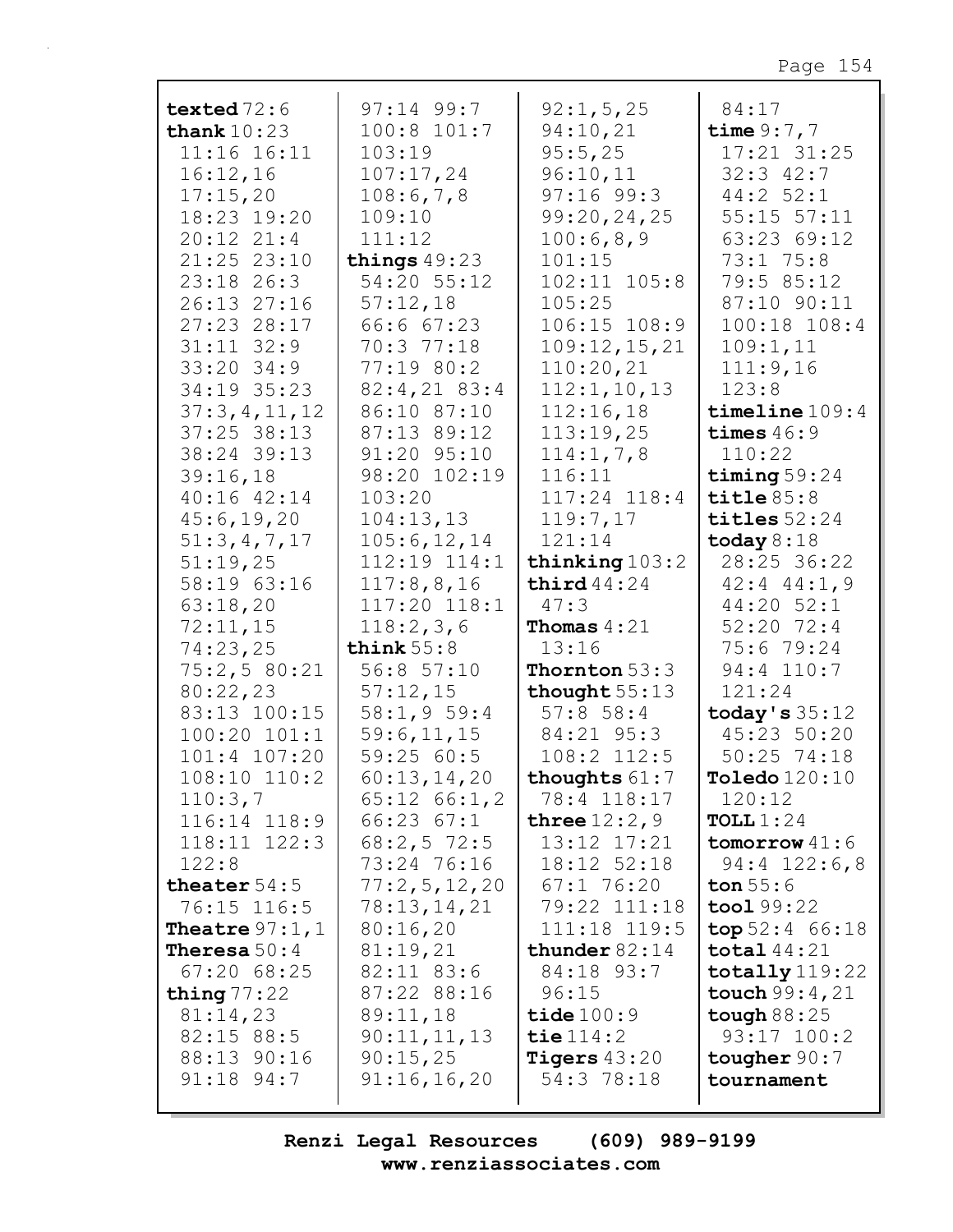| 113:23,24                 | 98:22 117:8               | unreasonable            | vetted86:21             |
|---------------------------|---------------------------|-------------------------|-------------------------|
| tower $59:3$              | 118:1,6                   | 97:17                   | vetting $86:10$         |
| 92:13                     | trying $88:12$            | updates 79:17           | 86:11 87:3              |
| towers $67:1$             | 118:5                     | upgraded $82:25$        | 106:23 111:2            |
| town $52:18$              | turn 56:25                | upgrades 79:17          | 111:5                   |
| 53:16 81:15               | 105:9                     | upside $54:24$          | vice 2:4 3:15           |
| towns $111:25$            | turned $56:18$            | 55:2                    | $6:16,21$ $9:21$        |
| Tracy $2:23:3:4$          | 77:12                     | urges $41:20$           | 22:3,12,24              |
| 22:20 23:12               | turning 99:5              | Urviben $4:14$          | 23:524:3,15             |
| 26:5                      | two $11:17$ 33:1          | 11:19                   | 24:23 25:19             |
| tradition                 | 42:21 43:25               | use 8:22 59:9           | 25:21 26:11             |
| 96:21                     | 53:2 55:4                 | 60:666:9                | 26:24 27:11             |
| $\texttt{traffic} 94:25$  | 56:19 69:17               | 83:3 102:20             | 34:22 75:14             |
| training $62:9$           | $76:6$ 103:2              | 103:9 117:21            | 75:17 78:11             |
| transaction               | 105:2 111:4               | useful94:11             | 85:9 95:1,10            |
| 50:1                      | 115:19 119:4              | usually $87:18$         | 98:24 101:16            |
| transcribed               | type $68:17$              | 99:8 114:18             | 102:1                   |
| 9:9                       | 93:21 100:8               | 114:21                  | <b>VIDEOGRAPHY</b>      |
| transcript                | $107:17$ $115:5$          | utility $57:22$         | 1:21                    |
| 123:6                     | types $97:9,10$           | utilize 92:21           | view108:18              |
| transfer 45:13            | typical 99:3              | $\mathbf v$             | 111:24                  |
| treasurer<br>101:19 102:2 | typically<br>99:23 115:14 | $V4:14$ 11:19           | viewpoint<br>110:9      |
| Trenton $8:9$             | 118:4 121:10              | vacancy $50:19$         | $views$ 112:18          |
| $trip$ 113:12, 13         |                           | vacation $68:6$         | Vincent 4:19            |
| trips $109:7$             | U                         | 99:17                   | 13:15                   |
| Trop $22:13$              | unbuilt 59:3              | value 80:20             | VIP 95:12, 25           |
| Tropicana 3:14            | understand                | various $43:18$         | VIP's 113:10            |
| $6:17$ 15:5,18            | 32:13 34:15               | 52:24 63:23             | vision $68:8,13$        |
| $22:4$ 23:5               | 38:16 44:12               | 101:9 104:18            | visit95:25              |
| 24:473:3                  | 109:4                     | 114:16                  | $visited 75:19$         |
| true $106:18$             | understanding             | <b>Vegas</b> $52:7, 16$ | visits $87:11$          |
| 123:6                     | 92:23 106:12              | $75:9$ 119:2,3          | Voldemort               |
| trust29:25                | Understood                | venture $43:9$          | 58:10                   |
| 33:14,16                  | 85:1                      | 98:17                   | volumes 82:23           |
| 39:8,11                   | undue $46:23$             | <b>venue</b> $96:19$    | <b>vote</b> $4:4 \ 5:4$ |
| 48:10                     | 47:23                     | 112:9 115:11            | $6:4$ 7:4               |
| trustee $30:1$            | unfortunate               | 115:17                  | 24:11 27:7              |
| 33:17,18                  | 98:11                     | <b>venues</b> $96:20$   | voted $10:5$            |
| 47:348:6                  | uniform 31:3              | 97:2 104:19             | VP 69:16 89:6           |
| truth $51:15$ , 15        | $35:4$ 36:7               | 116:2                   |                         |
| 51:15 84:9                | United $54:22$            | versa 78:12             | W                       |
| 84:10,10                  | 92:9                      | 95:1,10                 | W2:8,123:2              |
| try $42:13$               | University                | 98:24                   | 15:7,20                 |
| 86:19 89:20               | 85:19                     | versus $118:5$          | wagering $63:8$         |
| $90:23$ $92:3$            | unquote $91:24$           | vest 89:14              | 97:20,21                |
|                           |                           |                         |                         |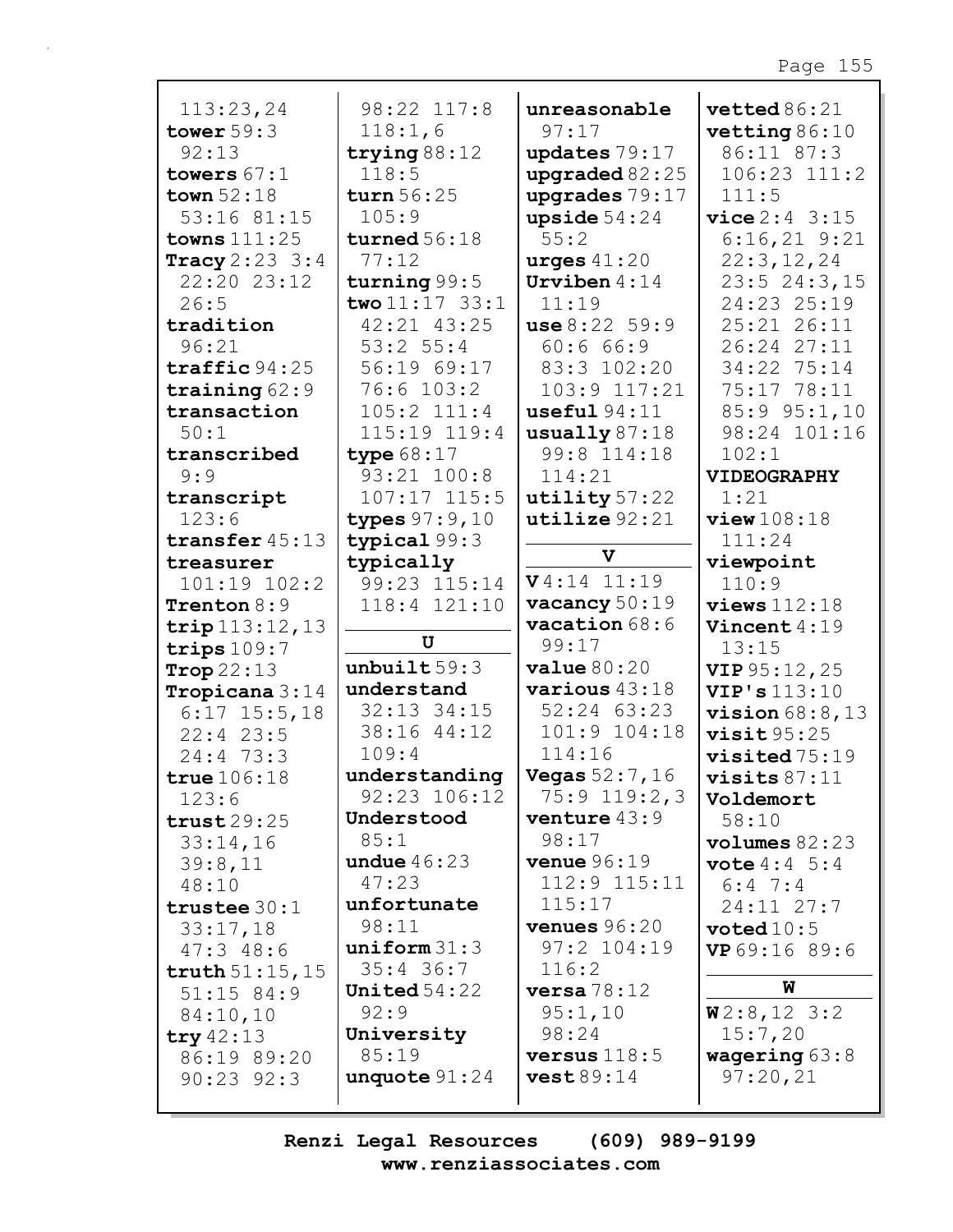| 106:13,14              | $66:4, 14$ 72:3                | 110:14 111:7                   | X                   |
|------------------------|--------------------------------|--------------------------------|---------------------|
| waiting $90:25$        | 73:12,13                       | weren't $56:1$                 | XI123:4             |
| waive $42:9$           | 74:4 76:18                     | 57:13                          |                     |
| walk $29:5$            | 81:21 83:5                     | western 76:22                  | Y                   |
| 34:24 36:16            | 83:17,23                       | wider $81:25$                  | $y$ eah $55:16$     |
| 36:20,25               | 88:4,19 89:3                   | $William$ 33:17                | $62:10$ $67:8$      |
| 43:1 46:1              | 100:21,22                      | 48:6                           | 74:15 89:8          |
| 49:15 92:14            | 102:25                         | windows $43:6$                 | 95:4 96:22          |
| waned $119:24$         | 104:14 105:7                   | <b>Wings</b> $43:20$           | 97:6 100:15         |
| want $34:16$           | 105:9 114:20                   | 54:1, 2 78:18                  | 106:7,7,10          |
| 38:25 39:15            | 116:8 118:7                    | 84:16 117:23                   | year $55:20$        |
| $40:3,25$ $43:3$       | 119:25                         | winter $58:3$                  | 60:16,17,18         |
| $51:25$ $57:2$         | 120:13,24                      | wired $118:7$                  | 62:14 79:4          |
| $60:2$ $63:1,10$       | 121:9,20                       | $\texttt{ wish} 8:12$          | 79:15 80:1          |
| 63:22 92:3             | 122:5                          | 37:10                          | 81:8 85:25          |
| 94:2,11                | we've 23:16                    | witness $7:12$                 | 97:15 98:14         |
| 103:19                 | 26:12 37:20                    | 51:563:9,19                    | 107:5 110:19        |
| 110:11                 | 54:17,21                       | 83:22 84:4                     | 111:4               |
| 114:13 115:4           | 62:14 66:13                    | 101:3                          | years $16:21$       |
| wanted $65:9$          | $66:15$ $67:8$                 | witnesses                      | $52:6$ $53:3,10$    |
| 74:12 93:5             | $67:17$ 70:2                   | 43:25 45:17                    | 69:17,18            |
| 100:15                 | 72:6 77:18                     | 84:15                          | 78:22 79:3          |
| wants $39:7$           | 82:19,25                       | Woodward $61:20$               | 79:22 82:21         |
| 65:8                   | 91:19,21                       | work $62:8$                    | 82:23 85:20         |
| wasn't $55:2$          | $104:7$ $105:7$                | 94:22 113:18                   | 85:24 86:8          |
| 80:4                   | $107:4$ $113:13$               | 118:8                          | 86:10 91:23         |
| way 25:3, 5            | 120:22,25                      | worked $91:8$                  | $104:11$ $105:3$    |
| 39:19 54:25            | weather $109:23$               | 93:24                          | 106:22 107:7        |
| 57:13,20               | web 9:13                       | working $45:8$<br>68:24 73:10  | 108:1 110:21        |
| 65:19 66:7             | website $9:1,11$               | 74:10 77:11                    | 111:2 112:4         |
| $66:12$ $68:1$         | 86:4 103:10                    |                                | 119:25              |
| 94:12 108:16<br>108:19 | 103:11,12                      | 82:19 95:7                     | Yep $84:1$          |
| 109:24                 | 111:12                         | 103:2 104:10<br>$107:6$ 115:19 | York $90:4,10$      |
| 114:12,19              | Wednesday $1:9$<br>week $94:4$ | world $54:14$                  | $95:21$ $114:2$     |
| <b>Wayne</b> $61:18$   | 99:15                          | 55:11,11                       | 118:23              |
| ways $81:24$           | weekends $60:5$                | 74:18 107:7                    | 120:19              |
| 97:3                   | weekly $71:13$                 | worldwide                      | younger $99:1$ , 4  |
| we'1128:23             | 71:14                          | 52:12                          | 99:9                |
| 31:24 56:16            | weeks $50:5$                   | worried $107:17$               | YouTube $9:1$       |
| 59:17 63:14            | welcome $8:17$                 | worse $109:24$                 | Yu 5:7 $13:19$      |
| 83:19 122:6            | 75:2 80:23                     | worth $65:23$                  | Z                   |
| we're $32:9$           | well-known                     | wrong $103:19$                 | Zaruhi $6:15$       |
| $38:15$ 58:9           | 116:24                         | www.RLReso                     | $22:3$ $23:4,16$    |
| $60:20$ $61:12$        | went $60:25$                   | 1:25                           | 24:1                |
| 62:17,19               | 85:15,19                       |                                | $\text{Zoom } 72:3$ |
|                        |                                |                                |                     |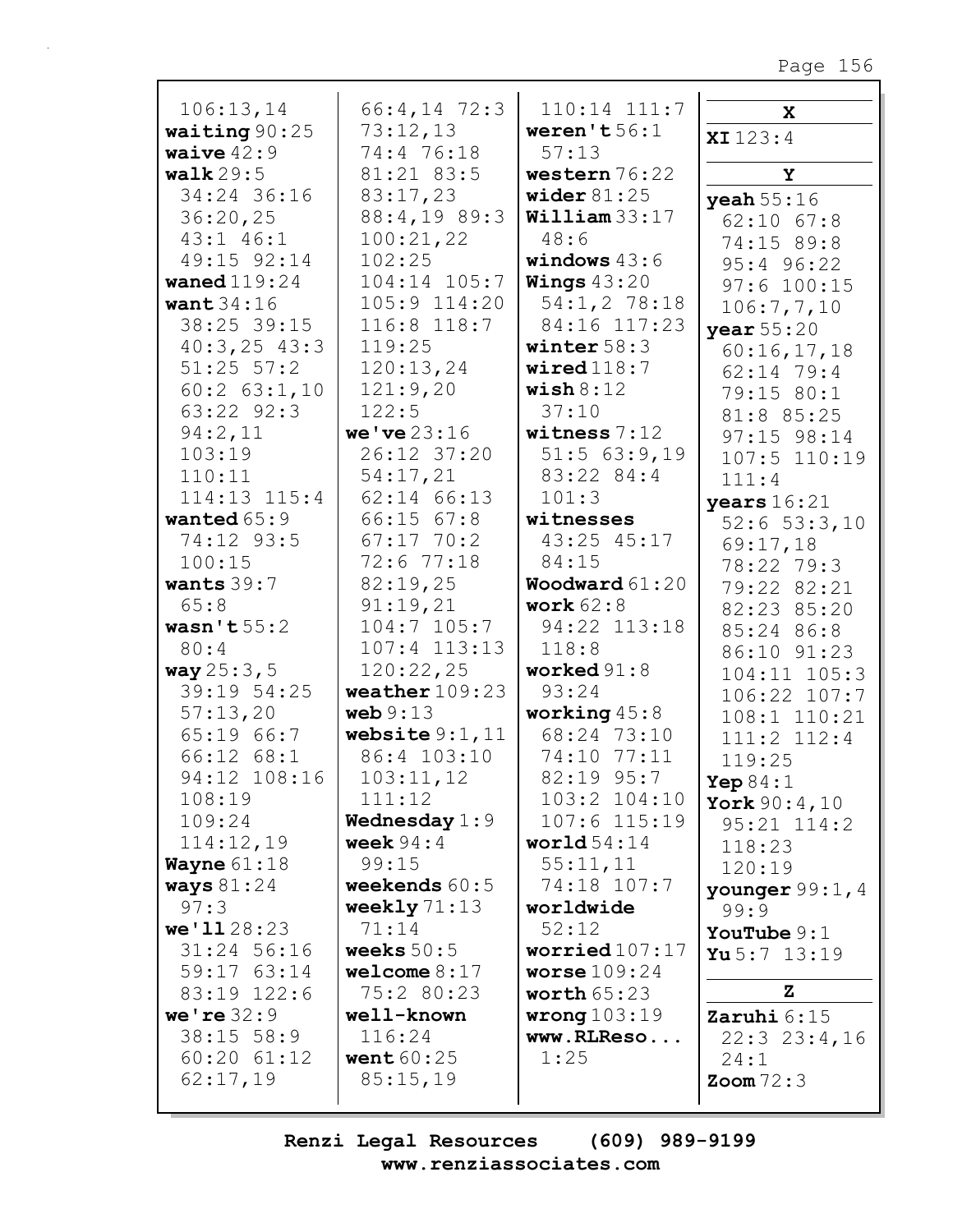|                   | 34:12                   | 200,000113:23        | 78:22          |
|-------------------|-------------------------|----------------------|----------------|
| $\mathbf 0$       |                         |                      |                |
| 02211123:4        | $13:69C-2.6$            | 2005 54:18           | 22771:22       |
| 084011:13         | 24:627:2                | $2005 - 06 - 13$     | 22nd33:447:7   |
| 086901:23         | 134 46:17               | 38:23                | 236:13         |
|                   | 13th 15:13              | 200652:23            | 2318:5         |
| $\mathbf 1$       | 23:14 26:8              | 2010 85:20           | 24 6:18 67:16  |
| 14:6 10:2         | 33:10                   | 2014 57:20           | 24/767:25      |
| 1:0332:4          | 144:165:8               | 201653:1             | 24th 44:8      |
| $1:1 - 16.135:5$  | 154:710:3,7             | 2018 49:10           | 2579:4         |
| 36:8              | 53:10 65:22             | 201949:13            | 266:18         |
|                   | 80:1                    | 55:18,23             | 270076:11      |
| 104:6,6,8         | 15th 10:10, 13          | 57:12,23             | 28 15:22       |
| $6:18$ 24:20      | 15:19                   | 80:3 89:23           | 28/327:5       |
| 59:19 82:20       |                         |                      |                |
| 114:9 120:3       | 165:12                  | 20208:8,10           | 2nd56:3        |
| 10,000115:16      | 175:12,18               | 49:17 50:16          | 3              |
| 10:30122:7,7      | $17 - 01 - 11 - 11 - C$ | 60:17,17             |                |
| $10:331:14$ 4:3   | $5:11$ $14:17$          | 98:13 106:5          | 34:16          |
| $5:3 \t6:3 \t7:3$ | 17544:2146:2            | 20211:94:3,7         | 3:1583:19      |
| 8:2               | 58:15,22                | 4:95:3,9,10          | 30 49:25 59:15 |
| 10054:1877:4      | 59:1,12                 | $6:3$ 7:3 10:4       | 59:16 62:17    |
| 79:1 107:25       | 64:17                   | 10:4,7,10,13         | 76:24 123:24   |
| 112:22            | 17621017:8              | $10:24$ $11:4,6$     | 30th 16:1      |
| 119:13            | 28:733:7,12             | 14:16, 16, 24        | 317:9          |
| 100,000 93:15     | $185:18$ 123:25         | 15:2,5,13,19         | 331:22 52:6    |
| 1017:21           | 18,000 54:4             | $15:22$ $16:1$       |                |
| 1077:20           | 196:525:8               | $22:16$ $25:4,8$     | 4              |
|                   | 67:18 76:12             | 26:8 30:19           | 45:8 14:14     |
| 1087:22           | $77:14$ 90:2            | $30:20$ 33:4         | 4,000 $57:6$   |
| 10th $15:5$       | $19:41A-6.1F$           | 33:10 38:21          | 76:14          |
| 22:16             |                         | $44:8$ 47:7          | 4:111:14       |
| 114:8,107:5       | 18:13                   |                      | 122:6,9        |
| $27:22$ $28:2$    | 19:42A1.231:3           | $50:3$ 106:9         | 40 61:18 62:19 |
| 69:15,18          | 1959 53:21              | 106:11               | 40076:13       |
| 85:20,24          | 19758:5                 | 123:25               | 114:16         |
| 11:0527:21        | 1988 52:7               | 2022 123:24          |                |
| 11:1032:1         | 75:13,19                | 214:95:36:3          | 4004381:25     |
| 1107:23           | 1999 52:17              | $6:9$ 7:3 10:4       | 417:10,10      |
| 1187:24           | 1st19:16                | $10:24$ $11:4$       | 4101:22        |
| 11th 38:21        |                         | 21-0007-CK           | 4379:15        |
| 124:10,15         | $\overline{2}$          | 6:12                 | 450076:14      |
| 59:2,19           | 24:1038:11              | $21 - 0010 - CK 6:8$ | 115:16         |
| 65:22 66:24       | 38:12                   | $21 - 10 - 131:5$    | 463 59:3 66:23 |
| 80:1 91:23        | 2,00076:16              | $4:2$ 5:2 6:2        | 464 66:22, 23  |
| 114:9             | 2.457:24                | 7:2                  |                |
| 1227:11           | 206:5,947:22            | 21st11:6             | 5              |
| 131:94:3,15       | 55:19 60:18             | 47:14                | 55:10,12       |
| $4:16$ 30:25      | 20,000 115:16           | 22 6:13 62:14        | 14:16 16:13    |
|                   |                         |                      |                |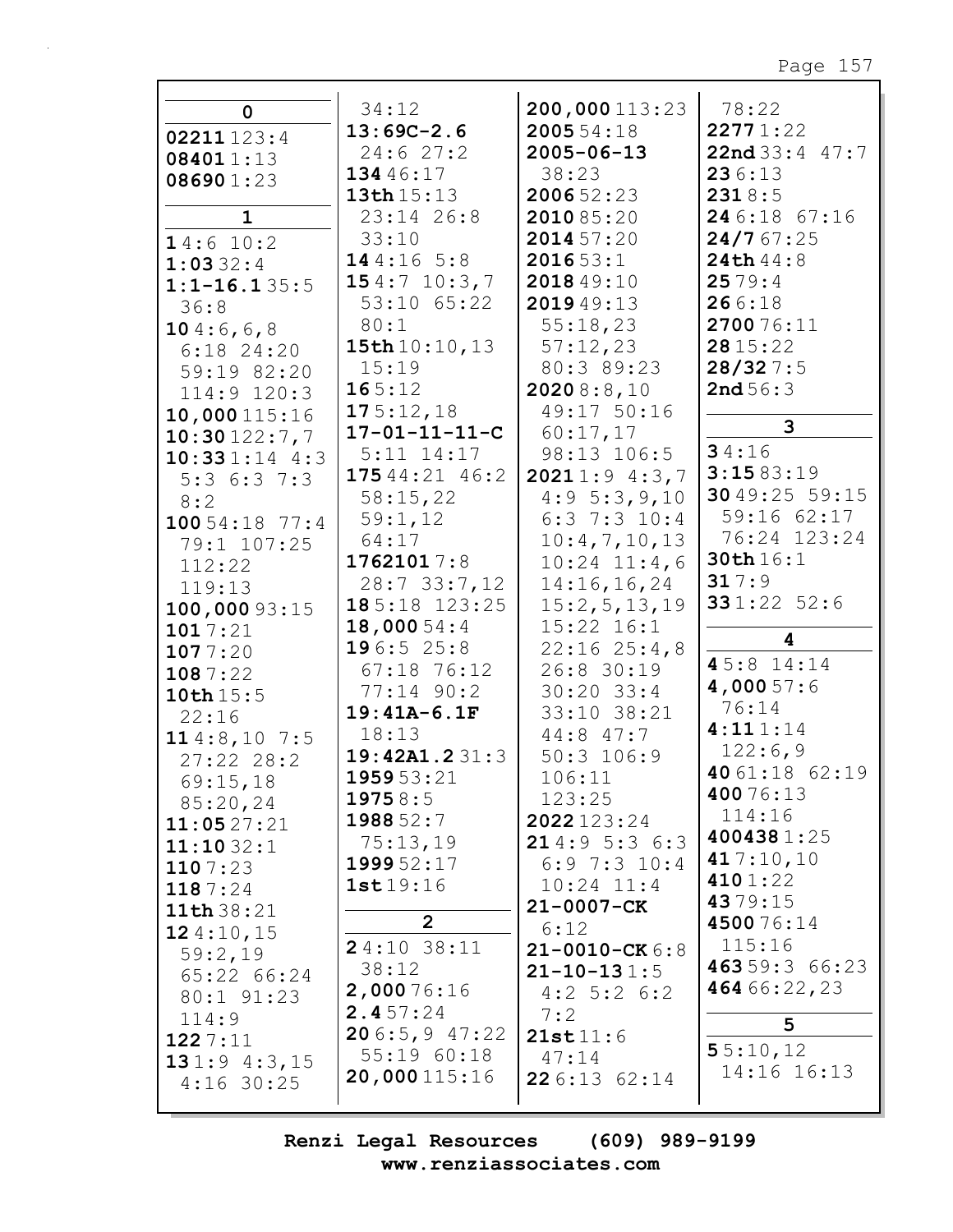| 120:3             | 9            |
|-------------------|--------------|
| 5,000115:16       | 96:132:1     |
| $5:12 - 85.124:5$ |              |
| 27:1              | 25:4         |
| $5:12 - 89A24:6$  | 9041:22      |
|                   | 9577:3       |
| $5:12 - 89B24:2$  | 95.1242:19   |
| 26:22 27:1        | 9652:15      |
| $5:12 - 957:7$    | 9th $8:7,10$ |
| $28:6$ 33:6, 12   |              |
| 5042:23 45:25     |              |
|                   |              |
| 64:18 65:4        |              |
| 65:10 115:13      |              |
| 119:13            |              |
| 500 $67:3$        |              |
| 517:1462:13       |              |
| 5th 14:24 56:2    |              |
|                   |              |
| 6                 |              |
|                   |              |
| 65:18 17:16       |              |
| 6060:19           |              |
| 609) 989-9199     |              |
| 1:24              |              |
| 637:15            |              |
|                   |              |
| 6676:11           |              |
| 6th 30:18         |              |
|                   |              |
| 7                 |              |
| $76:5$ 18:24      |              |
| 7059:1,12         |              |
|                   |              |
| 727:16            |              |
| 757:17            |              |
|                   |              |
| ୪                 |              |
| 84:5 5:9 6:9      |              |
| $14:16$ $15:2$    |              |
| $20:13$ 30:20     |              |
|                   |              |
| $39:11$ $50:3$    |              |
| 807:18            |              |
| 80's110:20        |              |
| 800) 368-7652     |              |
|                   |              |
| 1:24              |              |
| 8146:17           |              |
| 8246:17           |              |
| 8347:3            |              |
| 847:20 46:17      |              |
| 8th 14:23         |              |
|                   |              |
|                   |              |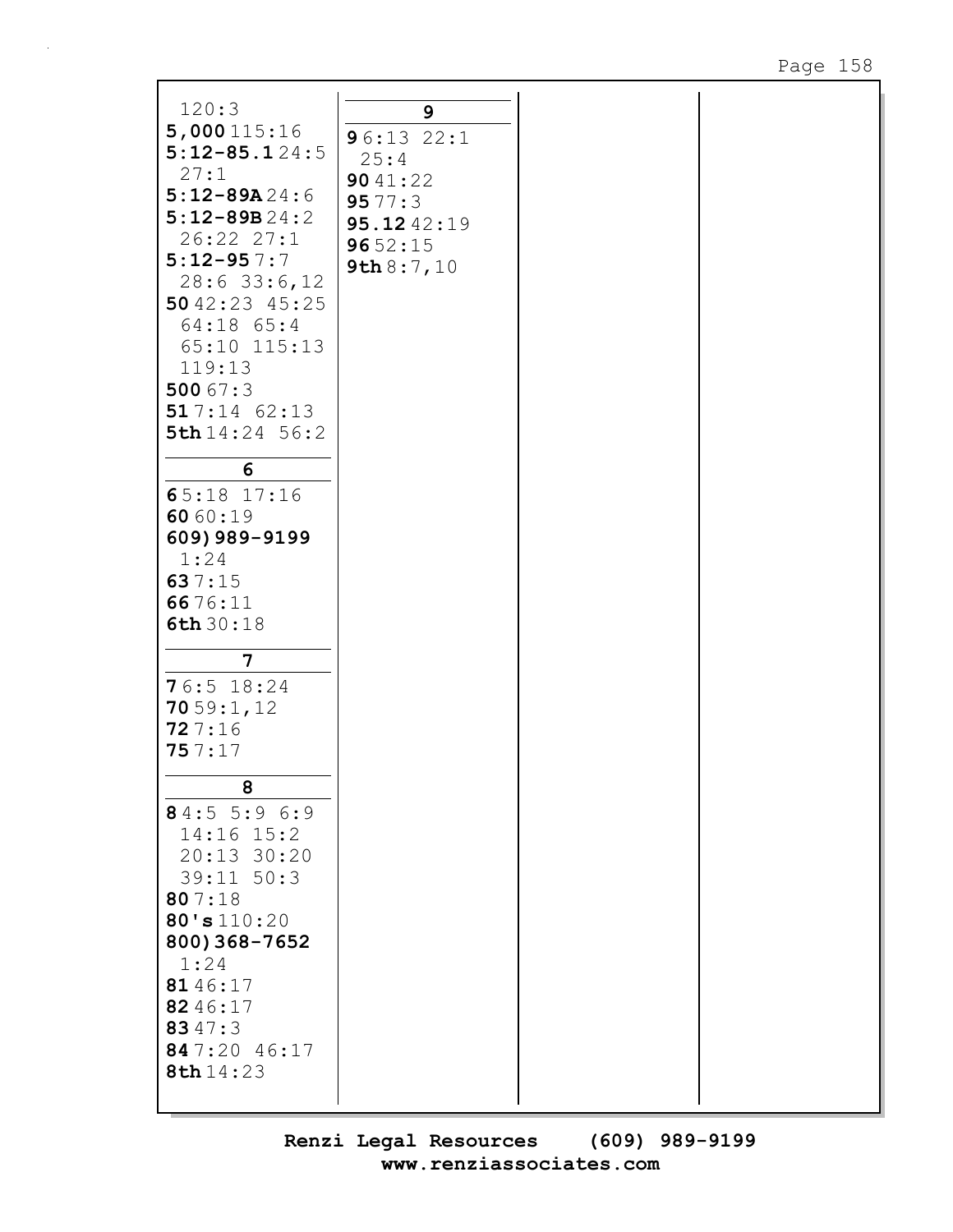1 STATE OF NEW JERSEY 2 CASINO CONTROL COMMISSION 3 - - - - - - - - - - - - - - - - - - - 4 5 PUBLIC MEETING NO. 21-10-13 (CONTINUATION) 6 VIA REMOTE TECHNOLOGY 7 - - - - - - - - - - - - - - - - - - - 8 9 Thursday, October 14, 2021 10 Atlantic City Commission Offices 11 Joseph P. Lordi Public Meeting Room - First Floor 12 Tennessee Avenue and Boardwalk 13 Atlantic City, New Jersey 08401 14 10:32 a.m. to 12:45 p.m. 15 16 17 Certified Court Reporter: Lauren Etier 18 - - - - - - - - - - - - - - - - - - - - - - - - - 19 20 RENZI LEGAL RESOURCES 21 COURT REPORTING, VIDEOGRAPHY AND LEGAL SERVICES 22 | 2277 ROUTE #33, SUITE 410 23 HAMILTON SQUARE, NEW JERSEY 08690 24 TEL: (609)989-9199 TOLL FREE: (800)368-7652 25 www.RLResources.com No. 408611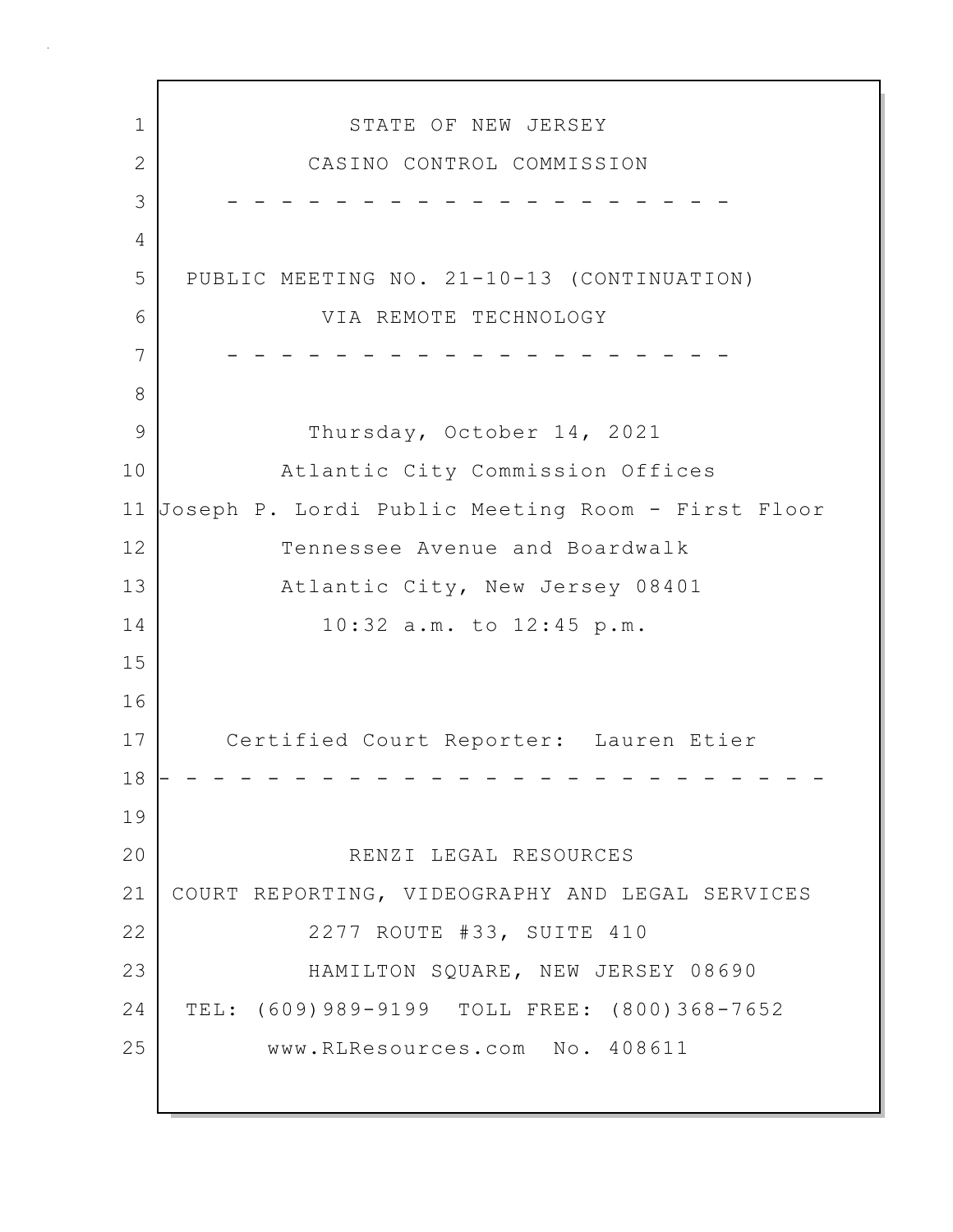1 B E F O R E: 2 CASINO CONTROL COMMISSION: 3 JAMES T. PLOUSIS, CHAIR 4 ALISA COOPER, VICE CHAIR 5 JOYCE MOLLINEAUX, COMMISSIONER 6 7 PRESENT FOR THE CASINO CONTROL COMMISSION: 8 DARYL W. NANCE, ADMINISTRATIVE ANALYST 9 OPRA CUSTODIAN 10 11 OFFICE OF THE GENERAL COUNSEL: 12 DIANNA W. FAUNTLEROY, GENERAL COUNSEL/ 13 EXECUTIVE SECRETARY 14 TERESA M. PIMPINELLI, SENIOR COUNSEL 15 16 OFFICE OF REGULATORY AFFAIRS: 17 PATRICK EALER, MANAGER OF LICENSING AND 18 FINANCIAL EVALUATION 19 20 DIVISION OF GAMING ENFORCEMENT: 21 DEPUTY ATTORNEYS GENERAL: 22 SARA BEN-DAVID 23 TRACY RICHARDSON 24 BRIAN BISCIEGLIA 25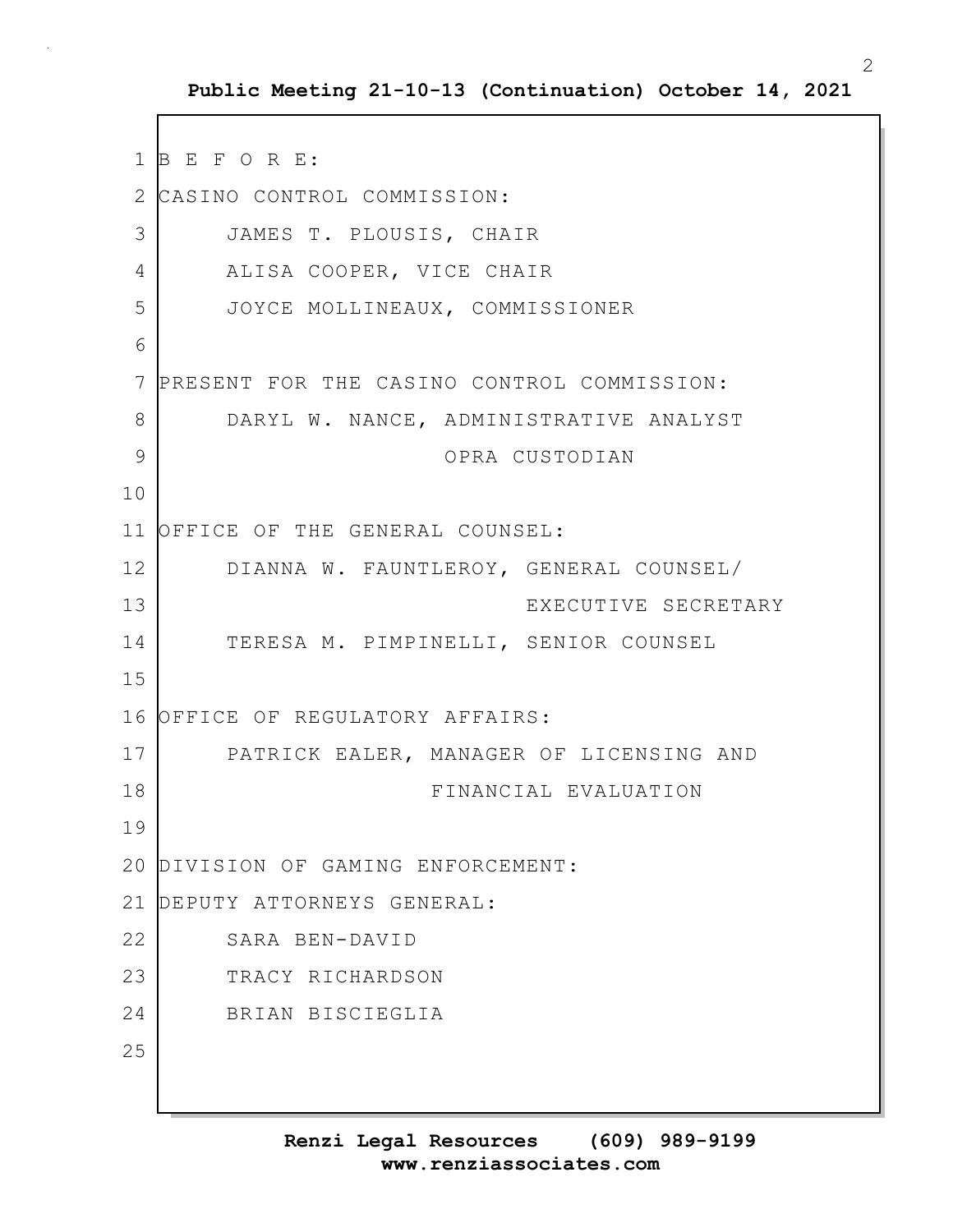#### **Public Meeting 21-10-13 (Continuation) October 14, 2021**

```
1 A P P E A R A N C E S:
 2 DIANNA W. FAUNTLEROY, GENERAL COUNSEL
 3 SARA BEN-DAVID, DEPUTY ATTORNEY GENERAL
 4 TRACY RICHARDSON, DEPUTY ATTORNEY GENERAL
 5
 6 COOPER LEVENSON ATTORNEYS AT LAW
7 LLOYD LEVENSON, ESQ.
8 LYNNE L. KAUFMAN, ESQ.
9
10 BLANK ROME, LLP
11 STEPHEN SCHRIER, ESQ.
12
13
14 ASSISTANT ATTORNEYS GENERAL:
15 MARY JO FLAHERTY
16
17
18
19
20
21
22
23
24
25
```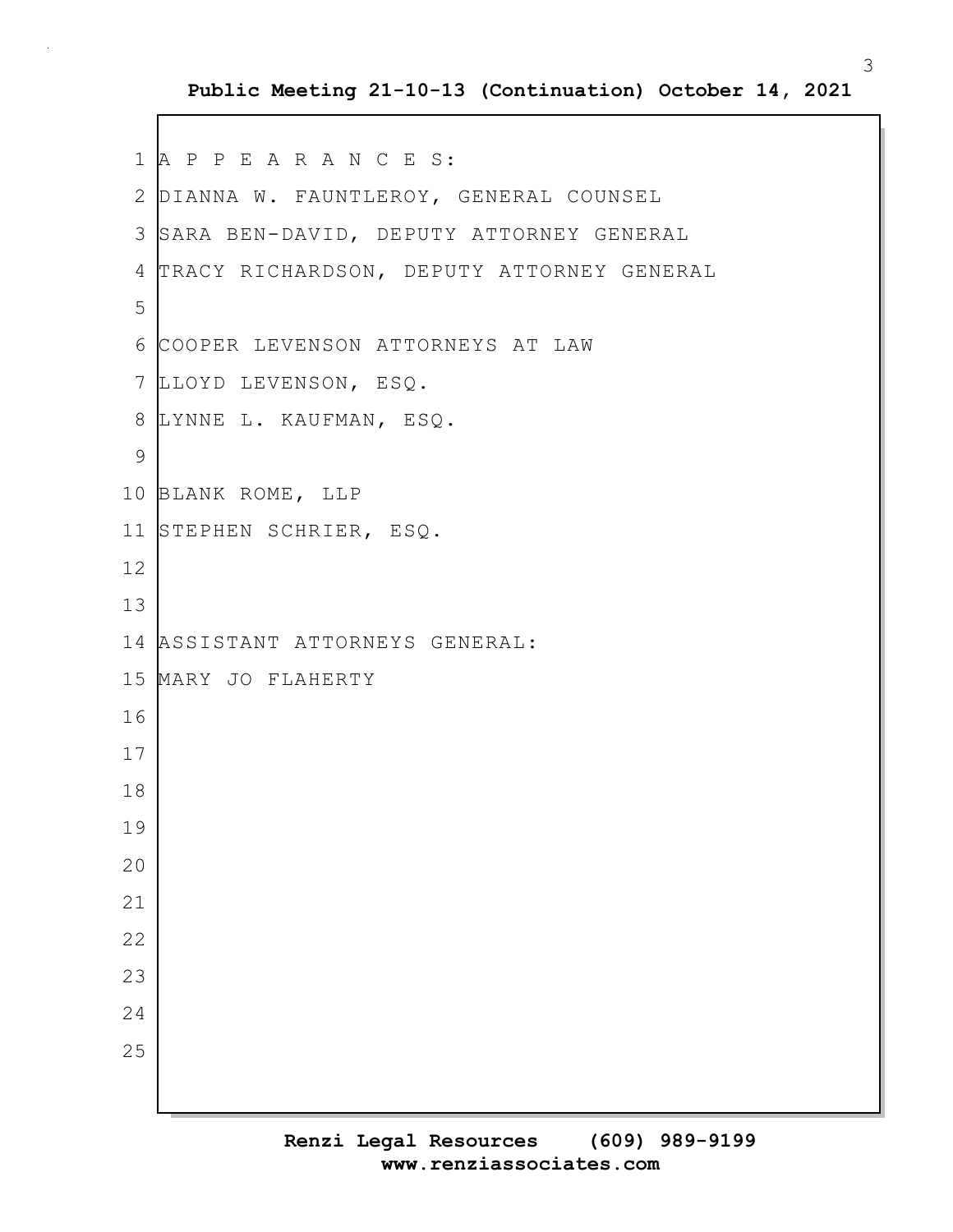**Public Meeting 21-10-13 (Continuation) October 14, 2021**

 $\Gamma$ 

| $\mathbf 1$  | AGENDA                                 |           |
|--------------|----------------------------------------|-----------|
| $\mathbf{2}$ | PUBLIC MEETING NO. 21-10-13            |           |
| 3            | OCTOBER 14, 2021, 10:32 A.M.           |           |
| 4            | ITEM                                   | PAGE VOTE |
| 5            | 11 The Petition of OCR Investment, LLC | 42        |
| 6            | for interim casino authorization,      |           |
| 7            | pursuant to N.J.S.A. 5:12-95 et seq    |           |
| 8            | (PRN 1762101)                          |           |
| 9            | WITNESS                                | PAGE      |
| 10           | MICHAEL CONBOY                         |           |
| 11           | Examination by Ms. Ben-David           | 6         |
| 12           | Examination by Mr. Schrier             | 13        |
| 13           | Examination by Ms. Cooper              | 19        |
| 14           | Examination by Ms. Mollineaux          | 24        |
| 15           | Examination by Mr. Plousis             | 26        |
| 16           | CLOSING STATEMENTS                     |           |
| 17           | By Ms. Ben-David                       | 29        |
| 18           | By Ms. Kaufman                         | 32        |
| 19           | By Mr. Schrier                         | 32        |
| 20           | REMARKS BY MR. PLOUSIS                 | 34        |
| 21           | PUBLIC COMMENT                         | 44        |
| 22           | ADJOURNMENT                            | 45        |
| 23           |                                        |           |
| 24           |                                        |           |
| 25           |                                        |           |
|              |                                        |           |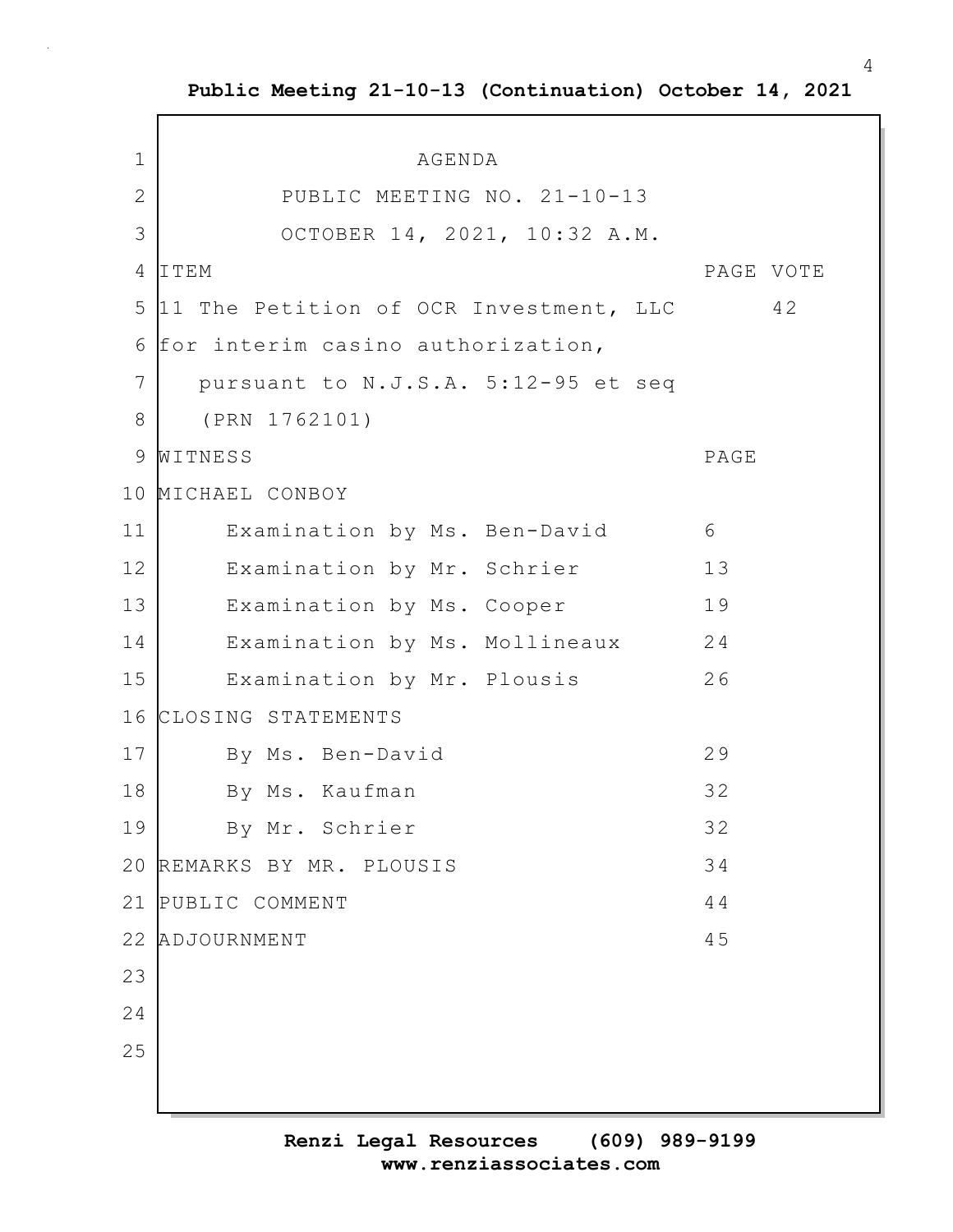**Public Meeting 21-10-13 (Continuation) October 14, 2021**

```
1 (Public Meeting was commenced at
2 \mid 10:32 \text{ a.m.}3 MR. PLOUSIS: Good morning. We're
4 ready to reconvene the hearing of the New Jersey
5 Casino Control Commission. Miss Kaufman or Mr.
6 Levenson, do you have anymore witnesses?
7 MS. KAUFMAN: I do not. Thank you.
8 Good morning.
9 MR. PLOUSIS: Division, then I
10 believe you have additional witnesses you want to
11 call?
12 MS. BEN-DAVID: Yes. Thank you,
13 Chairman. The Division would like to call
14 Michael Conboy.
15 MR. PLOUSIS: Thank you. Mr. Nance,
16 can you swear in Mr. Conboy.
17 MR. NANCE: Yes. Mr. Conboy, would
18 you raise your right hand. Do you swear to tell
19 the truth, the whole truth and nothing but the
20 truth.
21 MR. CONBOY: Yes, I do.
22 MR. NANCE: Please state your name
23 for the record.
24 MR. CONBOY: Michael Conboy.
25 MR. NANCE: Thank you.
```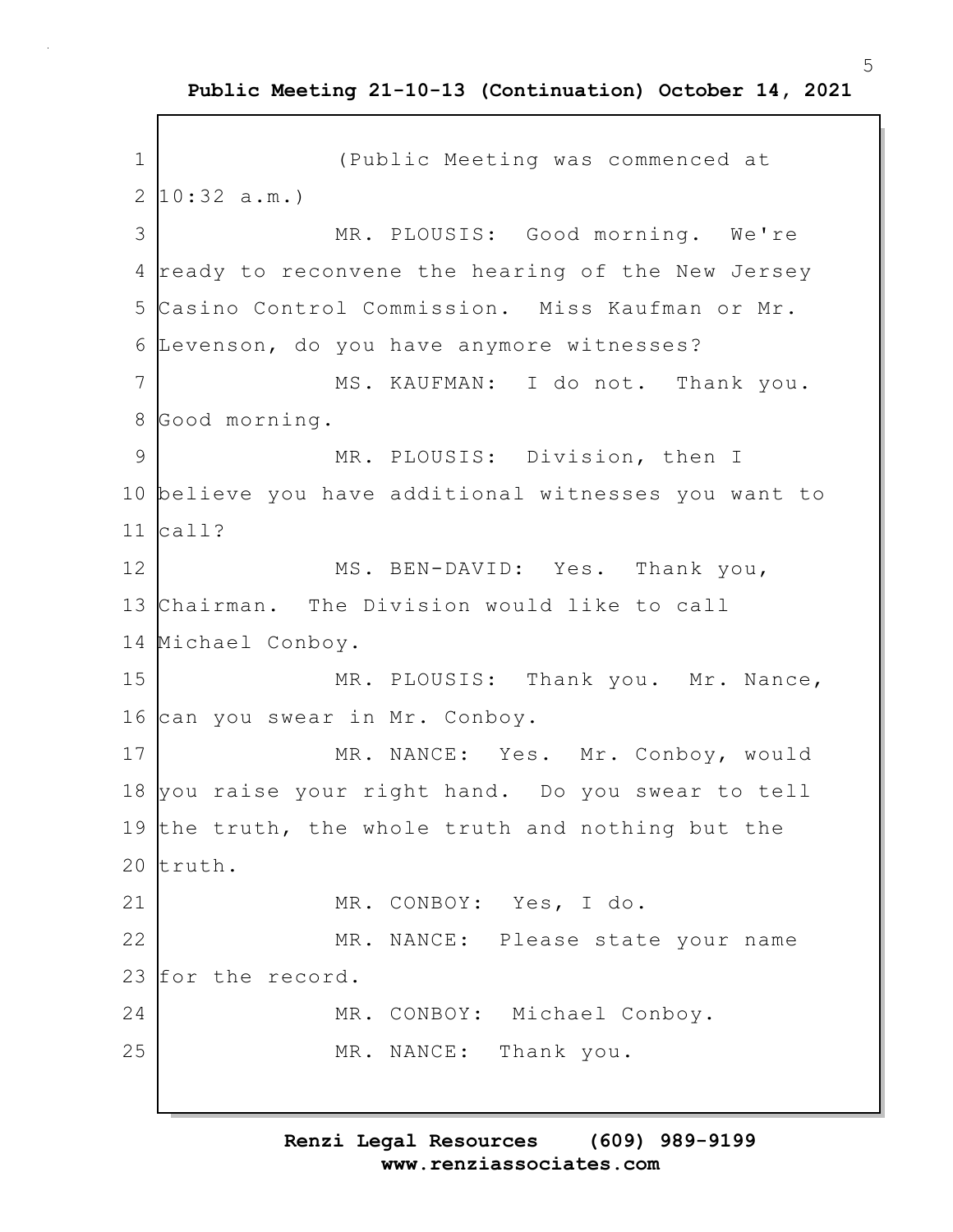|              | 6                                                                                                     |                                                                                                 | 8 |
|--------------|-------------------------------------------------------------------------------------------------------|-------------------------------------------------------------------------------------------------|---|
| 1            | <b>EXAMINATION BY MS. BEN-DAVID:</b>                                                                  | effective October 8th 2021?<br>1                                                                |   |
| 2            | Mr. Conboy, you are a principal of<br>Q.                                                              | 2<br>А.<br>Yes.                                                                                 |   |
| 3            | Luxor Capital Group, LP, right?                                                                       | 3<br>Q.<br>Are you aware that Theresa Glebocki                                                  |   |
| 4            | Correct, yes.<br>А.                                                                                   | also was designated the chief gaming executive<br>4                                             |   |
| 5            | And Luxor Capital, LP, indirectly<br>Q.                                                               | for Ocean which is a mandatory position under the<br>5                                          |   |
| 6            | holds a majority ownership interest in AC Ocean                                                       | Division's regulations?<br>6                                                                    |   |
| 7            | Walk, LLC. Isn't that right?                                                                          | 7<br>А.<br>Yes.                                                                                 |   |
| 8            | That's correct, yes.<br>А.                                                                            | 8<br>Q.<br>The new management agreement that                                                    |   |
| 9            | Are you aware of Ocean's plans to<br>Q.                                                               | Ocean intends to execute with OCRM, LLC, provides<br>9                                          |   |
| 10           | use some of the funds from the Ilitch Investment                                                      | 10 for a general manager. And that general manager                                              |   |
| 11           | to add rooms to its hotel?                                                                            | 11 had been expected to be Theresa Glebocki, right?                                             |   |
| 12           | Yes, I am.<br>А.                                                                                      | 12<br>Yes, it was expected, yes.<br>А.                                                          |   |
| 13           | When the Division filed its report<br>Q.                                                              | 13<br>So while Ocean is searching for a<br>Q.                                                   |   |
| 14           | on September 22nd 201, Ocean was planning, at                                                         | 14 new CEO or general manager, will the chief                                                   |   |
| 15           | that time, to use 30 million dollars of the 175                                                       | financial officer, Laura Palazzo be designated as<br>15                                         |   |
| 16           | million dollars Ilitch Investment toward the                                                          | 16 the chief gaming executive for purposes of the                                               |   |
| 17           | hotel room expansion. Isn't that right?                                                               | Division's regulation?<br>17                                                                    |   |
| 18           | That's correct, yes.<br>А.                                                                            | 18<br>A.<br>Yes.                                                                                |   |
| 19           | And at that time, the plan was to<br>Q.                                                               | Q.<br>19<br>While Ocean is searching for a new                                                  |   |
| 20           | use 164 rooms, correct?                                                                               | CEO or general manager, who will perform the<br>20                                              |   |
| 21           | That sounds right, yeah.<br>А.                                                                        | functions and responsibilities previously<br>21                                                 |   |
| 22           | But yesterday Mr. Dall testified<br>Q.                                                                | performed by Theresa Glebocki?<br>22                                                            |   |
| 23           | that Ocean is now planning to spend 70 million                                                        | 23<br>So we are working on designating an<br>A.                                                 |   |
| 24           | dollars on the hotel room expansion. Isn't that                                                       | interim CEO. I think the plan is to have that<br>24                                             |   |
|              | 25 right?                                                                                             | designation in the next 10 days. In terms of the<br>25                                          |   |
|              |                                                                                                       |                                                                                                 |   |
|              |                                                                                                       |                                                                                                 |   |
|              | 7                                                                                                     |                                                                                                 | 9 |
| $\mathbf{I}$ | I believe he said that, yes.<br>А.                                                                    | 1 communication with the senior managers, I met                                                 |   |
| 2            | Yesterday Mr. Dall further testified<br>Q.                                                            | with the senior management team upon Miss<br>2                                                  |   |
| 3            | that Ocean is now planning to add 464 rooms.                                                          | Glebocki's departure, informed them of the<br>3                                                 |   |
| 4            | Isn't that right?                                                                                     | situation.<br>4                                                                                 |   |
| 5            | A.<br>Correct.                                                                                        | 5<br>Their direct reports have not                                                              |   |
| 6            | Q.<br>So is it your understanding then or                                                             | changed. This is a very, very deep senior<br>6                                                  |   |
| 7            | is it accurate that Ocean's current plans are to                                                      | management team. I think Mr. Dall probably said                                                 |   |
| 8            | spend 70 million dollars to add 464 rooms?                                                            | it best, when he said, he can go on vacation for                                                |   |
| 9            | A. Yeah. I could explain a little bit                                                                 | 9 a week or two and the business would run as<br>10 normal.                                     |   |
| 11           | 10 why that discrepancy exists if that's okay. When                                                   | 11                                                                                              |   |
| 12           | coming into the summer, we were, at that time,                                                        | We actually made a strategic<br>decision about six months ago to try to<br>12                   |   |
| 13           | not exactly sure whether the return would exist<br>on the incremental rooms. We knew we were short    | decentralize some decision making and empower<br>13                                             |   |
| 14           | suite product, so the plan was, at the time, to                                                       | people, both at the department and then down the<br>14                                          |   |
| 15           | for sure invest the 30 million dollars                                                                | line. So these department heads and senior<br>15                                                |   |
| 16           | effectively in three floors of suites, which                                                          | management teams have relatively senior authority<br>16                                         |   |
| 17           | would have added about 100 suites.                                                                    | to operate in their departments as they see fit.<br>17                                          |   |
| 18           | Given the strength of the summer and                                                                  | 18<br>I have been, at times, very active                                                        |   |
| 19           | what we're seeing in yielding the hotel, we're                                                        | 19<br>owner representing my firm obviously. You know,                                           |   |
| 20           | entirely convinced now that the demand exists for                                                     | 20<br>obviously given the financial situation of the                                            |   |
| 21           | the full 12 floors, so the plan now is to build                                                       | asset a few years ago, required a very active<br>21                                             |   |
| 22           | all 12 floors and spend the 70 million dollars.                                                       | owner so I'm very familiar with the operations.<br>22                                           |   |
| 23           | Regarding other recent changes, are<br>Q.                                                             | I've made myself available to all those senior<br>23                                            |   |
| 24<br>25     | you aware that Theresa Glebocki resigned from her<br>position as the chief executive officer of Ocean | department heads. They all have my phone number.<br>24<br>25<br>Over the next 10 days I plan on |   |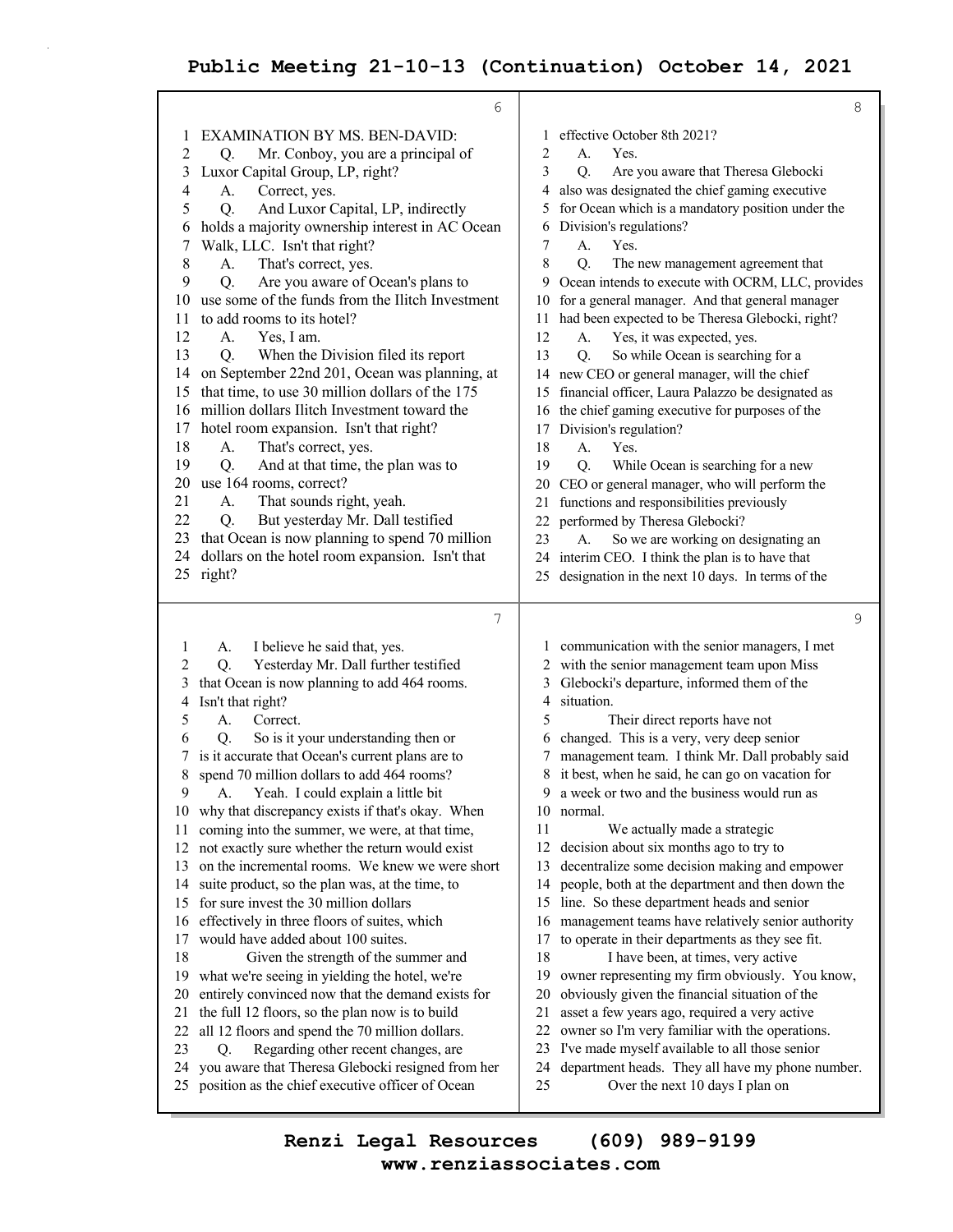|                                                                                                                         | 10                                                                                                                                                                                                                                                                                                                                                                                                                                                                                                                                                                                                                                                                                                                                                                                                                                                                                                                                                                                                                                                                                                                                    |                                                                                                                                           | 12                                                                                                                                                                                                                                                                                                                                                                                                                                                                                                                                                                                                                                                                                                                                                                                                                                                                                                                                                                                                                                                                                                                                                                                                          |
|-------------------------------------------------------------------------------------------------------------------------|---------------------------------------------------------------------------------------------------------------------------------------------------------------------------------------------------------------------------------------------------------------------------------------------------------------------------------------------------------------------------------------------------------------------------------------------------------------------------------------------------------------------------------------------------------------------------------------------------------------------------------------------------------------------------------------------------------------------------------------------------------------------------------------------------------------------------------------------------------------------------------------------------------------------------------------------------------------------------------------------------------------------------------------------------------------------------------------------------------------------------------------|-------------------------------------------------------------------------------------------------------------------------------------------|-------------------------------------------------------------------------------------------------------------------------------------------------------------------------------------------------------------------------------------------------------------------------------------------------------------------------------------------------------------------------------------------------------------------------------------------------------------------------------------------------------------------------------------------------------------------------------------------------------------------------------------------------------------------------------------------------------------------------------------------------------------------------------------------------------------------------------------------------------------------------------------------------------------------------------------------------------------------------------------------------------------------------------------------------------------------------------------------------------------------------------------------------------------------------------------------------------------|
| 1<br>2<br>3<br>4<br>5<br>6<br>7<br>8<br>9<br>10<br>11<br>12<br>13<br>14<br>15<br>16<br>18<br>19<br>20<br>22<br>23<br>25 | being at the property a lot just to make myself<br>available. And as I said, in the next 10 days,<br>we expect to designate an interim CEO.<br>You said you're planning to be<br>Q.<br>involved a lot during this interim period?<br>Yeah. I mean, I'm active as it is<br>А.<br>from a strategic perspective. Miss Glebocki and<br>I talked three or four times week. The<br>department, as I said, if they didn't have my<br>cell phone number, many of them already did.<br>They all do now, so we're talking on<br>a regular basis, so I'm going to make myself<br>increasingly available for any guidance or any<br>decision making that might rise above the<br>authority level of the current department heads.<br>And will Bruce Dall be assisting you<br>Q.<br>17 in that regard?<br>Not right now, no, not for the next<br>A.<br>10 days.<br>So you mentioned that there were<br>Q.<br>21 various departments that reported to Theresa<br>Glebocki. So to whom will those department heads<br>report while Ocean is seeking a new CEO or<br>24 general manager? Is it you then?<br>I guess indirectly, that's probably<br>А. | 1<br>2<br>3<br>4<br>5<br>6<br>7<br>8<br>9<br>10<br>11<br>12<br>13<br>14<br>15<br>16<br>17<br>18<br>19<br>20<br>21<br>22<br>23<br>24<br>25 | search before -- we appointed Miss Glebocki, we<br>ran a pretty wide search. There were some great<br>candidates identified in that search. And the<br>property -- I think the property is much more<br>attractive, potentially a much more attractive<br>opportunity for a strong candidate now than it<br>was a year and-a-half ago, so I have no doubt<br>we're going to attract great candidates.<br>That search will be run in<br>conjunction with MotorCity I think as you pointed<br>out yesterday, once the management agreement is<br>in place, which obviously can't come into place<br>until the financial transaction closes. Once<br>that management agreement is in place, they have<br>the right to run that search with our consulting<br>and our approval, but I think functionally the<br>way it will work is we'll run that work together.<br>We'll agree on a candidate and we're<br>already talking about that. I've already had<br>candidates reach out to me, so I think this<br>process is going to be under way in a very short<br>order.<br>Are you aware of the Division's<br>Q.<br>recommendation that the Commission impose a<br>condition requiring Ocean to submit a written |
|                                                                                                                         |                                                                                                                                                                                                                                                                                                                                                                                                                                                                                                                                                                                                                                                                                                                                                                                                                                                                                                                                                                                                                                                                                                                                       |                                                                                                                                           |                                                                                                                                                                                                                                                                                                                                                                                                                                                                                                                                                                                                                                                                                                                                                                                                                                                                                                                                                                                                                                                                                                                                                                                                             |
| 2<br>3<br>4<br>5<br>6<br>7<br>8<br>12<br>13<br>14<br>15<br>16<br>17<br>18<br>19<br>20                                   | 11<br>the right answer. The reporting lines, those --<br>to be fair, so you have the mandatory positions<br>that are reporting to the chief gaming officer<br>will be Laura. And then the department heads<br>that are not reporting mandatory to the chief<br>gaming officer that did report to Miss Glebocki<br>will indirectly report to me.<br>I think the plan is to probably not<br>9 redraw the reporting lines for seven or eight<br>10 days and have them continue to report into an<br>11 interim CEO or to a CEO box that is temporarily<br>vacant, so indirectly, they'll be, as the CEO<br>reported to me indirectly, these reports would be<br>intimate.<br>Q.<br>You're just going to skip that box<br>essentially?<br>I guess for seven or eight days,<br>А.<br>we'll have a vacancy there that we're going to<br>try to fill as fast as possible.                                                                                                                                                                                                                                                                    | 1<br>$\overline{c}$<br>3<br>4<br>5<br>6<br>7<br>8<br>9<br>11<br>12<br>13<br>14<br>15<br>16<br>17<br>18<br>19                              | 13<br>plan dressing the vacant CEO position?<br>A.<br>Yes.<br>Q.<br>Are you aware of the Division's<br>recommendation that the Commission impose a<br>condition requiring Ocean to provide the Division<br>with monthly updates regarding the search for a<br>permanent CEO or general manager?<br>A.<br>Yes.<br>Q. Are you aware of the Division's<br>10 recommendation that the Commission impose a<br>condition requiring Ocean to notify the Division,<br>prior to the appointment of a permanent CEO or<br>general manager?<br>A.<br>Yes.<br>Q.<br>On behalf of Ocean, do you agree to<br>comply with those conditions?<br>Yes.<br>А.<br>Q.<br>I have nothing further.<br>MR. PLOUSIS: Thank you. Mr.                                                                                                                                                                                                                                                                                                                                                                                                                                                                                                  |
|                                                                                                                         | So in terms of filling the position<br>Q.                                                                                                                                                                                                                                                                                                                                                                                                                                                                                                                                                                                                                                                                                                                                                                                                                                                                                                                                                                                                                                                                                             | 20                                                                                                                                        | Schrier, your witness.                                                                                                                                                                                                                                                                                                                                                                                                                                                                                                                                                                                                                                                                                                                                                                                                                                                                                                                                                                                                                                                                                                                                                                                      |

**www.renziassociates.com Renzi Legal Resources (609) 989-9199**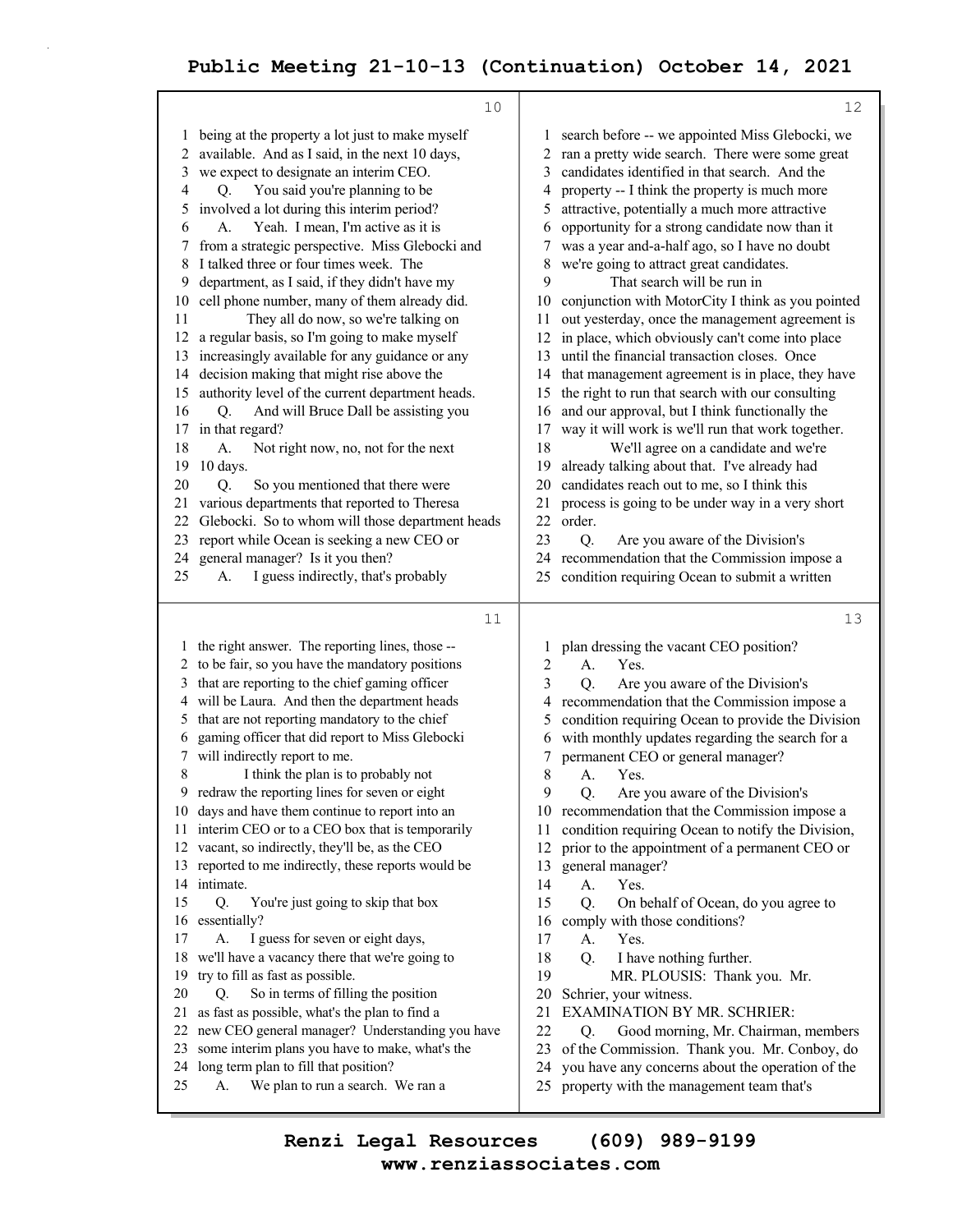| 16                                                                                                                                                                                                                                                                                                                                                                                                                                                                                                                                                                                                                                                                                                                                                                                                                                                                                                                                                                                                                                                                                                                                                                                                                        |
|---------------------------------------------------------------------------------------------------------------------------------------------------------------------------------------------------------------------------------------------------------------------------------------------------------------------------------------------------------------------------------------------------------------------------------------------------------------------------------------------------------------------------------------------------------------------------------------------------------------------------------------------------------------------------------------------------------------------------------------------------------------------------------------------------------------------------------------------------------------------------------------------------------------------------------------------------------------------------------------------------------------------------------------------------------------------------------------------------------------------------------------------------------------------------------------------------------------------------|
| I think we'll be continuing that<br>1<br>$\overline{c}$<br>program and may be getting a little more<br>3<br>aggressive. And the nice thing about the<br>property is there's always high return things to<br>4<br>5<br>do. It's my opinion the best property in<br>Atlantic City and we have a chance to really<br>6<br>spend capital and earn returns and invest in our<br>7<br>8<br>customers in ways that make a lot of financial<br>9<br>sense.<br>10<br>While there may not be, I don't want<br>to list the three or four things for competitor<br>11<br>reasons we're kicking around, I think there's<br>12<br>going to be things to do for the next couple of<br>13<br>years that are really exciting.<br>14<br>15<br>Have you, over the last several<br>Q.<br>months, gotten to know Mr. Dall and Mr.<br>16<br>Policicchio?<br>17<br>18<br>More than a couple months. It's<br>А.<br>19<br>been a long transaction, but yes, I've gotten to<br>know them both very well.<br>20<br>How about their organization? Have<br>21<br>Q.<br>22<br>you gotten to know their organization as well?<br>23<br>Yes.<br>А.<br>24<br>Q.<br>In addition to the significant<br>funding that they're intending to invest in<br>25     |
| 17                                                                                                                                                                                                                                                                                                                                                                                                                                                                                                                                                                                                                                                                                                                                                                                                                                                                                                                                                                                                                                                                                                                                                                                                                        |
| Ocean, what is it about this new investor and<br>these seasoned executive that you're excited<br>2<br>3<br>about?<br>4<br>A.<br>Yeah. I'd say I've always kind of<br>viewed my job before then is to find the right<br>5<br>person and the right people and the right<br>6<br>employees and then empower them, provide some<br>7<br>strategic guidance and get out of the way and let<br>8<br>9<br>them do their jobs. I think the same thing on<br>10 the partner side.<br>11<br>I wouldn't say we kissed a lot of<br>12<br>frogs, but we probably batted a eyelashes at a<br>few frogs and we found the prince. This is a<br>13<br>wonderful partner. It's a well capitalized<br>14<br>family. They're not here to squeeze dividends<br>15<br>out of this company. It's low leverage. They<br>16<br>share our view of running a lower leverage<br>17<br>18<br>company.<br>19<br>There's no leases, unlike a lot of<br>20<br>the other properties, there's no lease on this,<br>21<br>so they share our growth initiatives and our<br>growth vision for both this asset and Atlantic<br>22<br>23<br>City. So it's a wonderful partner from that<br>perspective, and then they're really just good<br>24<br>25<br>people. |
|                                                                                                                                                                                                                                                                                                                                                                                                                                                                                                                                                                                                                                                                                                                                                                                                                                                                                                                                                                                                                                                                                                                                                                                                                           |

**www.renziassociates.com Renzi Legal Resources (609) 989-9199**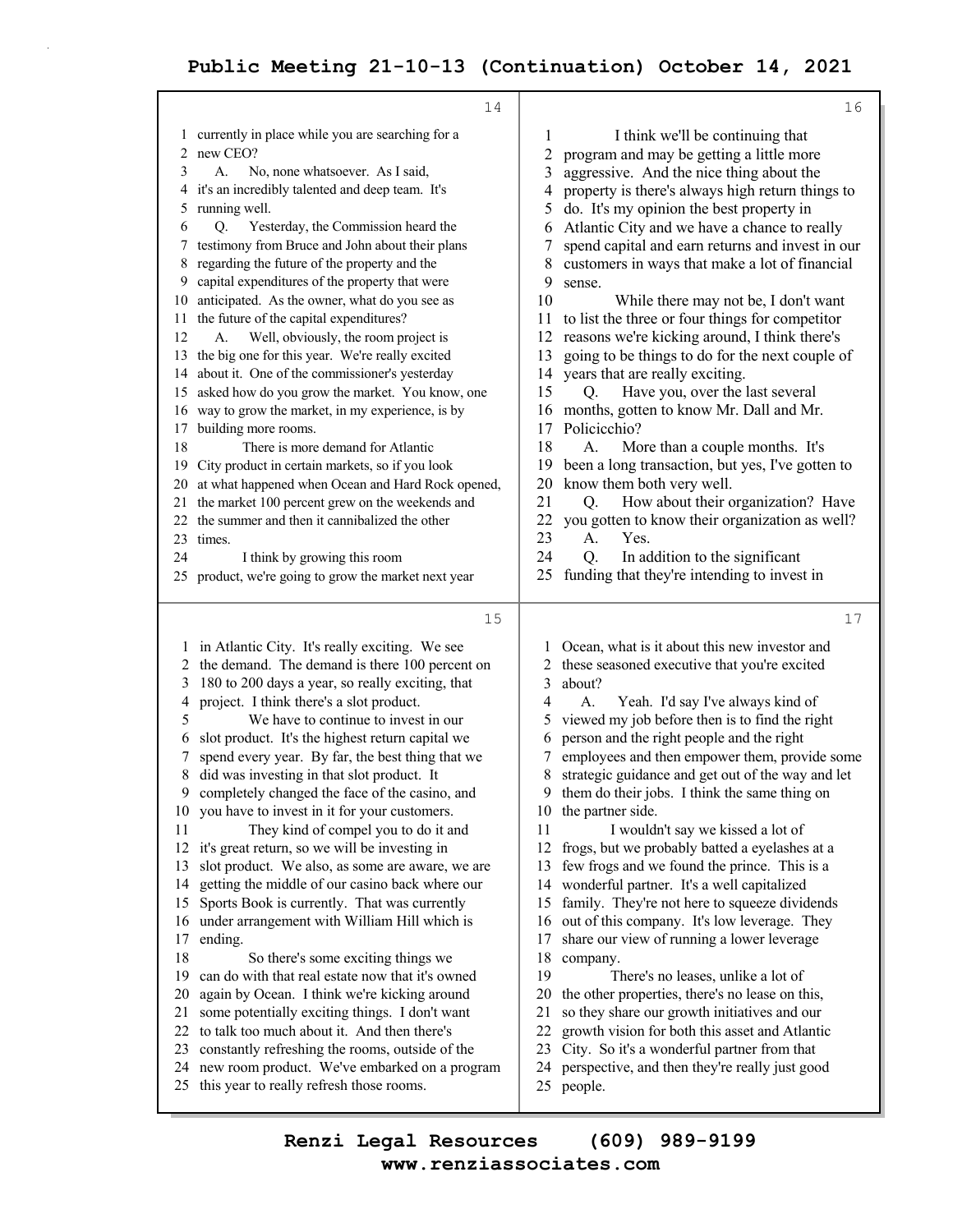| 18                                                                                                                                                                                                                                                                                                                                                                                                                                                                                                                                                                                                                                                                                                                                                                                                                                                                                                                                                                                                                                                                                                                                                                                                                                                                                                                         | 20                                                                                                                                                                                                                                                                                                                                                                                                                                                                                                                                                                                                                                                                                                                                                                                                                                                                                                                                                                                                                                                                                                                                                                                                                                                                                                                   |
|----------------------------------------------------------------------------------------------------------------------------------------------------------------------------------------------------------------------------------------------------------------------------------------------------------------------------------------------------------------------------------------------------------------------------------------------------------------------------------------------------------------------------------------------------------------------------------------------------------------------------------------------------------------------------------------------------------------------------------------------------------------------------------------------------------------------------------------------------------------------------------------------------------------------------------------------------------------------------------------------------------------------------------------------------------------------------------------------------------------------------------------------------------------------------------------------------------------------------------------------------------------------------------------------------------------------------|----------------------------------------------------------------------------------------------------------------------------------------------------------------------------------------------------------------------------------------------------------------------------------------------------------------------------------------------------------------------------------------------------------------------------------------------------------------------------------------------------------------------------------------------------------------------------------------------------------------------------------------------------------------------------------------------------------------------------------------------------------------------------------------------------------------------------------------------------------------------------------------------------------------------------------------------------------------------------------------------------------------------------------------------------------------------------------------------------------------------------------------------------------------------------------------------------------------------------------------------------------------------------------------------------------------------|
| I think it probably came through<br>1<br>yesterday. They're going to be wonderful<br>2<br>representatives for Ocean and the community, and<br>3<br>I think even better representatives for Atlantic<br>4<br>City outside this community. They're really,<br>5<br>really a great family and Bruce and John are<br>6<br>great people, so really, really excited.<br>7<br>8<br>Great. And just one final question,<br>Q.<br>how do you view the financial condition of Ocean<br>9<br>today?<br>10<br>11<br>A.<br>You know, personally, I think it's<br>the most financially stable asset in Atlantic<br>12<br>City right now. It's probably amazing to hear,<br>13<br>but, you know, it's the most lowly levered<br>14<br>company versus any of the public companies owned<br>15<br>assets. It's not encumbered by poor performing<br>16<br>assets and other portfolio assets, and, you know,<br>17<br>I think we've been free cash flow positive every<br>18<br>month since September 2019.<br>19<br>20<br>My fund, Luxor, has invested 250<br>million dollars in Ocean to date and has not<br>21<br>taken one dollar out. We have until this<br>22<br>transaction and we'll get paid back some debt, so<br>23<br>we continue to reinvest in the product. I think<br>24<br>25 there's no deferred capital in Ocean, and so I | To that piece though, one of the<br>1<br>2 reports said 160 rooms. You've now talked about<br>400 rooms doing the whole project. That's<br>3<br>fantastic. With that in mind, are you still<br>4<br>looking at, now that we're over 400 rooms, are<br>5<br>you still looking a mid 2022 target date, or has<br>6<br>that target date maybe brought into two target<br>7<br>8<br>dates.<br>9<br>And so, if you would, you give us a<br>little more background on the target dates<br>10<br>completion for the rooms and if you're able,<br>11<br>again, Ocean is a breathtaking property, but<br>12<br>could you share some details of what we can<br>13<br>expect with the new room additions?<br>14<br>15<br>Sure. So the way the rooms, I'm<br>А.<br>going to preface everything by saying obviously,<br>16<br>the supply chain issues that everyone reads about<br>17<br>in the papers is real, so we're subject to the<br>18<br>19<br>same struggles that everyone else is, so there's<br>20<br>a big caveat on that and we have things that we<br>21<br>can control and things we can't control.<br>22<br>If the things that we can't control<br>23<br>kind of are as expected, the target is for the<br>24<br>summer. The way these things work, as I've<br>learned, is you start the project and you'll<br>25 |
| 19                                                                                                                                                                                                                                                                                                                                                                                                                                                                                                                                                                                                                                                                                                                                                                                                                                                                                                                                                                                                                                                                                                                                                                                                                                                                                                                         | 21                                                                                                                                                                                                                                                                                                                                                                                                                                                                                                                                                                                                                                                                                                                                                                                                                                                                                                                                                                                                                                                                                                                                                                                                                                                                                                                   |
| think financial stability of Ocean is pristine.<br>1<br>Thank you.<br>$\overline{\mathbf{c}}$<br>Q.<br>3<br>MR. SCHRIER: That's all I have, Mr.<br>Chairman.<br>4<br>5<br>MR. PLOUSIS: Division, redirect?<br>MS. BEN-DAVID: No thank you, Mr.<br>6<br>Chairman. I don't have any further questions for<br>7<br>8<br>Mr. Conboy.<br>9<br>MR. PLOUSIS: Commissioners, do we<br>10 have any questions for Mr. Conboy?<br>MS. COOPER: I do.<br>11<br>12<br>MR. PLOUSIS: Go ahead, Commissioner<br>13<br>Cooper.<br>14<br>MS. COOPER: Mr. Chairman, thank<br>15<br>you.<br><b>EXAMINATION BY MS. COOPER:</b><br>16<br>Good morning, Mr. Conboy. And<br>17<br>Q.<br>18<br>first, thank you for being with us today.<br>A.<br>Good morning.<br>19<br>One thing I wanted to first<br>20<br>Q.<br>acknowledge, and I'm very glad that you clarified<br>21<br>or cleared up the section about the rooms because<br>22<br>I had some information that Mr. Dall had given<br>23<br>some information, so I'm glad that was cleared up<br>24<br>25 this morning.                                                                                                                                                                                                                                                                        | actually kind of release one floor at a time.<br>1<br>And so they kind of come every week, every week<br>2<br>3<br>and-a-half.<br>4<br>So right now, I think if we make<br>final investment decision by November 1st, which<br>5<br>is our target, then we will start releasing<br>6<br>floors by Memorial Day, but we would not have all<br>7<br>the floors completed by Memorial Day. They will<br>8<br>9<br>be released one at a time, one floor at a time,<br>10 so you'll have those 12 floors being released,<br>11 between Memorial Day and 4th of July. The target<br>is to have all the floors released by the 4th of<br>12<br>13<br>July.<br>14<br>In terms of the rooms, I've learned<br>more about interior design in the last six months<br>15<br>16<br>than I ever thought I want to know. The rooms<br>are, I don't know how to describe them. They're<br>17<br>wonderful. They're going to be -- they're going<br>18<br>to have a modern and beachy feel to them, very<br>19<br>20<br>light, very taking advantage of our position<br>right on the Atlantic Ocean.<br>21<br>22<br>It will speak to that brand. The<br>23<br>suites are amazing. I think it's going to be,<br>for our high end and middle high end customers<br>24<br>25 they're going to be the best product on the                  |

**www.renziassociates.com Renzi Legal Resources (609) 989-9199**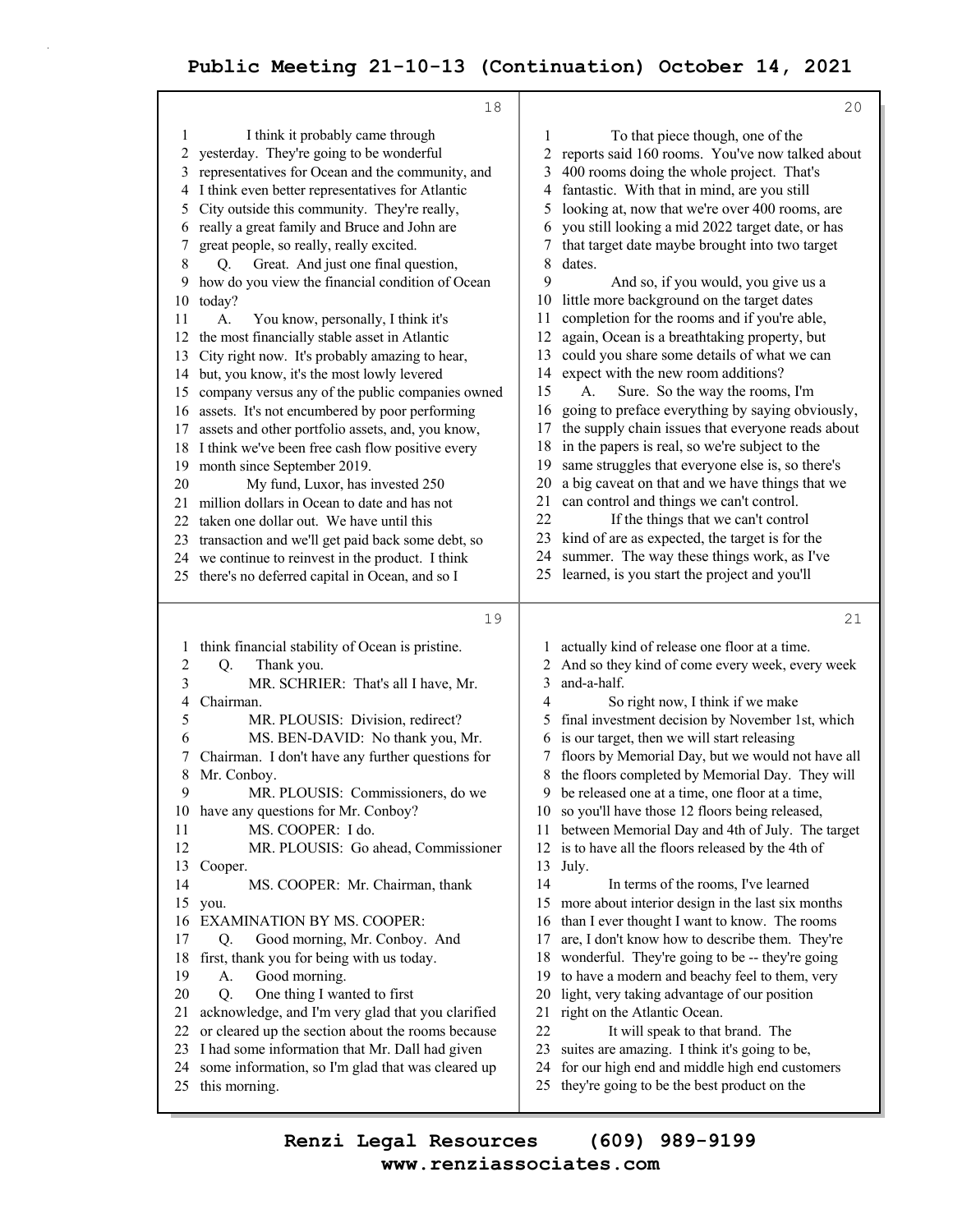|          | 22                                                                                                    |          | 24                                                                                                |
|----------|-------------------------------------------------------------------------------------------------------|----------|---------------------------------------------------------------------------------------------------|
| 1        | street, so we're very excited to kind of share                                                        | 1        | highest returns versus any other asset in the                                                     |
| 2        | with the public those drawings and those mock                                                         | 2        | city because we already have two and-a-half                                                       |
| 3        | rooms as they become available.                                                                       | 3        | billion dollars of infrastructure behind us.                                                      |
| 4        | That sounds great. Upon completion<br>Q.                                                              | 4        | So I think there's always                                                                         |
| 5        | of the total rooms or the next 400 rooms, how                                                         | 5        | opportunities to invest in your customer and make                                                 |
| 6        | many rooms will Ocean have in total?                                                                  | 6        | the place better and get good returns and now we                                                  |
| 7        | We have 1399 right now, so if you<br>А.                                                               | 7        | have the balance sheet and the two partners that                                                  |
| 8        | add probably, call it 1850 or something.                                                              | 8        | in a week can make that decision and fund that                                                    |
| 9        | Okay. That sounds good. A few<br>Q.                                                                   | 9        | without the bureaucracy or without the capital                                                    |
| 10       | moments ago you were talking very positively                                                          | 10       | market risks of a bigger institution, so a lot of                                                 |
| 11       | about the new partnership and I'm excited about                                                       | 11       | flexibility to be aggressive if we want to be on                                                  |
| 12       | that as well. Ocean is certainly the newest                                                           | 12       | the capital side.                                                                                 |
| 13       | casino property. It's a great property for a lot                                                      | 13       | Thank you very, very much.<br>О.<br>MR. PLOUSIS: Commissioner                                     |
| 14<br>15 | of reasons.                                                                                           | 14<br>15 | Mollineaux?                                                                                       |
| 16       | What I would like to ask you, again,<br>could you elaborate just a little bit more, with              | 16       | <b>EXAMINATION BY MS. MOLLINEAUX:</b>                                                             |
| 17       | this new partnership, what can we expect, and I'm                                                     | 17       | Good morning.<br>Q.                                                                               |
| 18       | going to give you -- if you would answer that at                                                      | 18       | Good morning.<br>A.                                                                               |
| 19       | any capacity that you like, it could be                                                               | 19       | Ocean has overcome a number of early<br>Q.                                                        |
| 20       | restaurants, entertainment, marketing, from your                                                      | 20       | challenge to now become one of Atlantic City's                                                    |
| 21       | viewpoint, what can we expect with this new                                                           | 21       | market leaders. So how much consideration was                                                     |
| 22       | partnership, something extra special,                                                                 | 22       | placed in the subtle departure of Theresa                                                         |
| 23       | extraordinary? What would you say?                                                                    | 23       | Glebocki and what effect will that be placed on                                                   |
| 24       | I think obviously, John testified on<br>А.                                                            | 24       | Ocean at this particular time?                                                                    |
| 25       | the entertainment side. That's a big advantage                                                        | 25       | Miss Glebocki was a strong CEO. She<br>A.                                                         |
|          |                                                                                                       |          |                                                                                                   |
|          |                                                                                                       |          |                                                                                                   |
|          | 23                                                                                                    |          | 25                                                                                                |
| 1        | for us to be able to partner with the family that                                                     | 1        | was a good leader. The property will miss her.                                                    |
| 2        | basically books Detroit live entertainment. So                                                        | 2        | She was particularly strong, from a financial                                                     |
| 3        | from an entertainment perspective, I think you're                                                     | 3        | perspective, in guiding the company out of the                                                    |
| 4        | going to see a noticeable investment from Ocean.                                                      | 4        | negative EBDA situation it found itself in when                                                   |
| 5<br>6   | From a kind of plant perspective --                                                                   | 5<br>6   | she took the reigns.                                                                              |
|          | you know, I think the best, what this does for us                                                     | 7        | In terms of the position -- so if<br>you'd ask me that question 18 months ago, I would            |
| 8        | is instead of getting into the specifics, I<br>talked a little specificity when Mr. Schrier           | 8        | have said, that's a really big loss and we'd have                                                 |
|          | asked the question, but what this investment                                                          | 9.       | to, you know, maybe hit the panic button. I                                                       |
| 10       | does, from my perspective, it's a de leveraging,                                                      | 10       | think the sign of a good leader is you kind of                                                    |
| 11       | so we're paying down a lot of debt with this and                                                      | 11       | create your own obsolesce in some respects.                                                       |
| 12       | we're bringing in a partner that is extremely                                                         | 12       | Bruce kind of talked a little bit                                                                 |
| 13       | well capitalized.                                                                                     | 13       | about it yesterday. This team now is completely                                                   |
| 14       | So what you have right now is you                                                                     | 14       | different than it was 18 months ago. We have                                                      |
| 15       | have the newest asset with no lease on it, with                                                       | 15       | some of the best talent in Atlantic City and the                                                  |
| 16       | the least amount of debt. And by us returning,                                                        | 16       | gaming markets in general, and all of our                                                         |
| 17       | we're taking money off the table here, so we                                                          | 17       | department heads, so the business is really kind                                                  |
| 18       | refill our own cash registers to say, and we have                                                     | 18       | of running itself now, and the CEO is really                                                      |
| 19       | a well capitalized partner, we can do whatever we                                                     | 19       | there to provide strategic vision, build the                                                      |
| 20       | want.                                                                                                 | 20<br>21 | culture.                                                                                          |
| 21<br>22 | So if there's a project that makes                                                                    | 22       | And so those things, particularly                                                                 |
| 23       | sense, we're going to do it. And my opinion, and<br>it's always been my opinion with this asset, once | 23       | with active ownership, I think, can go without a<br>CEO for some period of time, but the property |
| 24       | we turn it cash free positive, which it did years                                                     | 24       | needs a general manager, it needs a head and                                                      |
| 25       | ago, that we have the ability to return at the                                                        | 25       | that's why we're going to be running that search                                                  |

**www.renziassociates.com Renzi Legal Resources (609) 989-9199**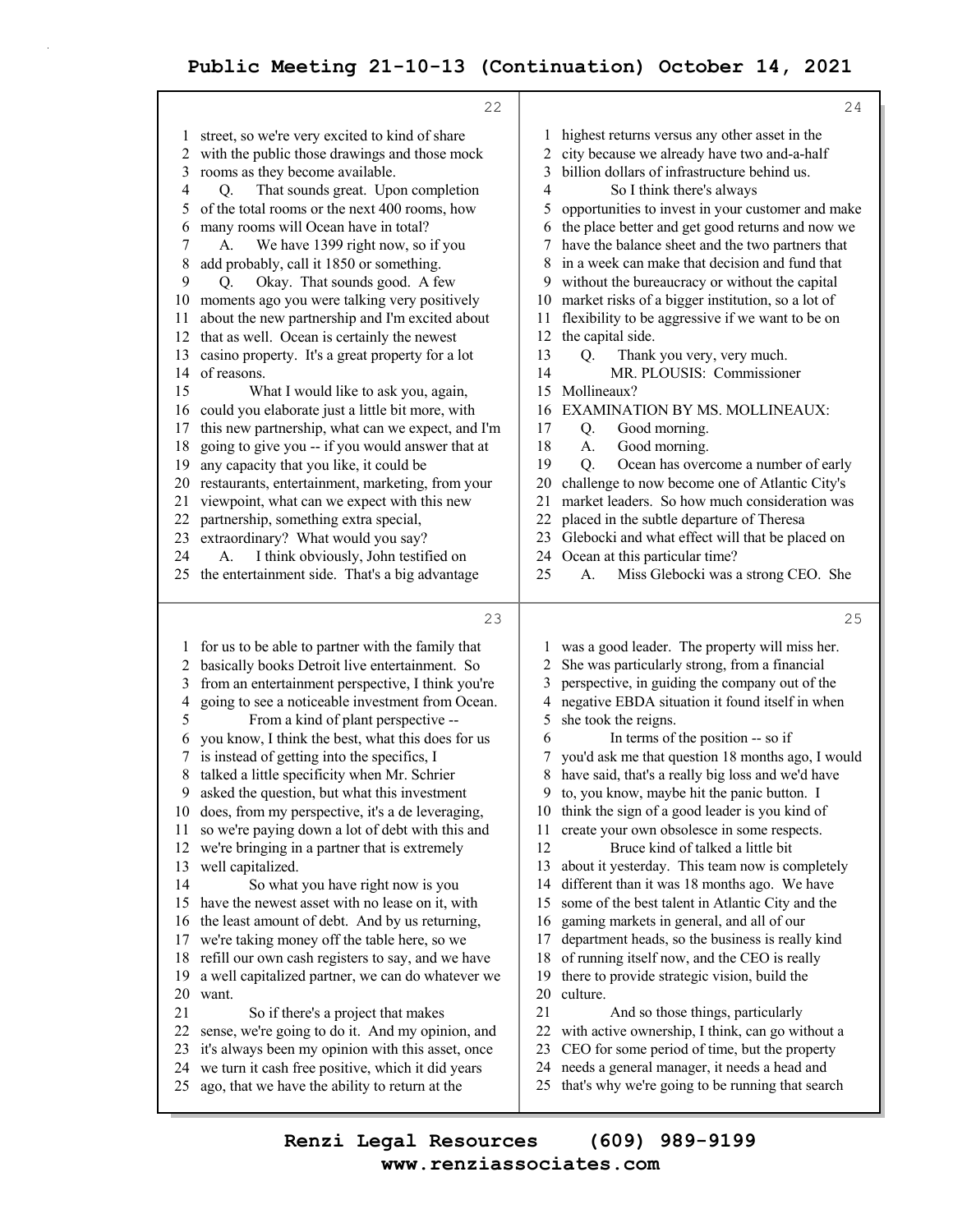|              | 26                                                                                             | 28                                                                                                                 |
|--------------|------------------------------------------------------------------------------------------------|--------------------------------------------------------------------------------------------------------------------|
| 1            | quickly and aggressively.                                                                      | we invested our capital in, I think helped, but<br>1                                                               |
| $\mathbf{2}$ | And the short term plan is?<br>Q.                                                              | the credit goes really to the people on the lines<br>2                                                             |
| 3            | The short term plan is to designate<br>А.                                                      | and the department heads and the senior<br>3                                                                       |
| 4            | an interim CEO in the next couple weeks and to                                                 | 4<br>management.                                                                                                   |
| 5            | run a search in conjunction with MotorCity                                                     | 5<br>Q.<br>That's all I have, Mr. Conboy.                                                                          |
| 6            | starting basically now.                                                                        | 6<br>Thank you.                                                                                                    |
| 7            | Q.<br>Thank you.                                                                               | $\overline{7}$<br>MR. PLOUSIS: Counsel, any other                                                                  |
| 8            | MR. PLOUSIS: Any other questions?                                                              | 8<br>follow up?                                                                                                    |
| 9            | <b>EXAMINATION BY MR. PLOUSIS:</b>                                                             | 9<br>MR. SCHRIER: Nothing from me, Mr.                                                                             |
| 10           | Mr. Conboy, I was reviewing my notes<br>Q.                                                     | 10<br>Chairman.                                                                                                    |
| 11           | from our initial licensing of Ocean Casino. And                                                | 11<br>MR. PLOUSIS: Division?                                                                                       |
| 12           | at that time, they said the partnership with a                                                 | 12<br>MS. BEN-DAVID: No, thank you, Mr.                                                                            |
| 13           | national chain was going to help the casino and                                                | 13<br>Chairman.                                                                                                    |
| 14           | your Top Golf. We know that you don't want that                                                | 14<br>MS. FAUNTLEROY: Mr. Chairman, I                                                                              |
| 15           | relationship with a national chain anymore. Is                                                 | would recommend you take a 10 minute recess to<br>15                                                               |
| 16           | Top Golf still helping you or is that giving you                                               | allow the parties to reset for closing<br>16                                                                       |
| 17           | an advantage there? You went past that.                                                        | 17<br>statements.                                                                                                  |
| 18           | To be honest, it's not a big needle<br>А.                                                      | 18<br>MR. PLOUSIS: Excellent. We will                                                                              |
| 19           | mover one way or the other. I'm assuming you're                                                | reconvene at 11:10 for closing statements.<br>19                                                                   |
| 20           | said the initial licensing, Mr. Dyfick's                                                       | 20<br>MS. FAUNTLEROY: I assume the                                                                                 |
| 21<br>22     | licensing. Top Golf, it's a nice amenity. I<br>think it's underutilized. I think we have an    | 21<br>Division didn't have any additional witnesses?<br>22                                                         |
| 23           | opportunity to promote it more and to make it                                                  | MS. BEN-DAVID: No. Thank you.<br>23<br>MR. PLOUSIS: We'll see you in 10.                                           |
| 24           | more of a draw.                                                                                | 24<br>Thank you.                                                                                                   |
| 25           | It hasn't been a huge priority, a                                                              | 25<br>(Whereupon a break was taken.)                                                                               |
|              |                                                                                                |                                                                                                                    |
|              |                                                                                                |                                                                                                                    |
|              | 27                                                                                             | 29                                                                                                                 |
| 1            | strategic priority of my own or the management to                                              | MR. PLOUSIS: We're back in session.<br>1                                                                           |
| 2            | date, but I do think there's an opportunity to                                                 | We're prepared now for closing statements. Miss<br>2                                                               |
| 3            | utilize Top Golf and that space better so it's an                                              | Ben-David for the Division, you may begin.<br>3                                                                    |
| 4            | opportunity next year. But it's not a -- from a                                                | 4<br>MS. BEN-DAVID: OCR Investment, LLC                                                                            |
| 5            | profitability perspective right now, it's not a                                                | is seeking interim casino authorization to<br>5                                                                    |
| 6            | needle mover for us.                                                                           | purchase an indirect ownership interest in casino<br>6                                                             |
| 7            | As has been mentioned, Ocean has no<br>О.                                                      | licensee AC Ocean Walk, LLC. The Division,<br>7                                                                    |
| 8            | question turned around in the last two years. I                                                | through its ICA investigation, has conducted a<br>8                                                                |
| 9            | don't want you to give me trade secrets, but what                                              | 9 preliminary review of OCR Investment, LLC, its                                                                   |
| 10           | do you accredit that to?                                                                       | associated entities and natural qualifiers to<br>10                                                                |
| 11           | I accredit it to the management<br>A.                                                          | determine whether the ICA requirements have been<br>11                                                             |
| 12           | team. It was, one, I think, you need the time.                                                 | 12<br>met.                                                                                                         |
| 13           | People, if you look at how any kind of business,                                               | 13<br>The Division's findings were                                                                                 |
| 14           | any business is built, you need people to come                                                 | summarized in its September 22nd 2021 report as<br>14                                                              |
| 15           | in. You need them to experience the property.                                                  | supplemented on October 13th 2021. With the<br>15                                                                  |
| 16           | They spend maybe 10 percent of their                                                           | exception of the amended organizational documents<br>16                                                            |
| 17           | wallet, their gaming wallet with you, and then                                                 | of Pioneer Fiduciary Company, LLC, which have not<br>17                                                            |
| 18           | six months later they spend 20 percent and then                                                | been resolved by petitioner, but can be addressed<br>18                                                            |
| 19           | eventually you build that customer loyalty.                                                    | in the interim by a condition, the Division<br>19                                                                  |
| 20           | So part of it was a natural ramp and                                                           | believes all ICA requirements have been met.<br>20<br>21                                                           |
| 21           | time was always going to be on Ocean's side, and                                               | The management agreement has been<br>22                                                                            |
| 22           | the other part of it is management and really                                                  | approved. The organizational documents of OCR                                                                      |
| 23<br>24     | investing in the customer, really knowing the                                                  | 23<br>Investment, LLC, have been amended to incorporate<br>requisite provisions from the Casino Control Act.<br>24 |
| 25           | customer, getting the marketing right, some<br>strategic capital projects that we invested in, | ICA will not result in undue economic<br>25.                                                                       |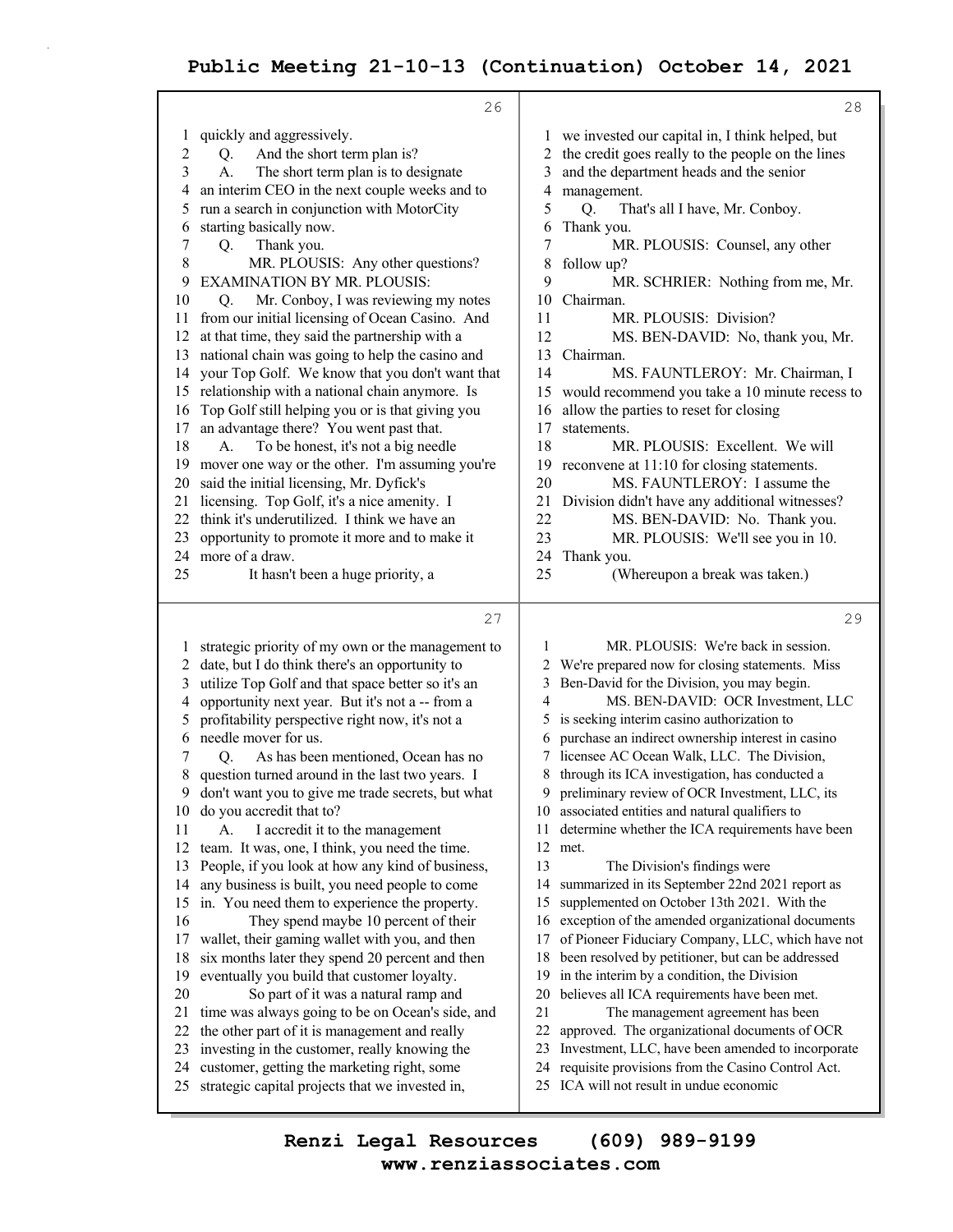|    | 30                                                |    | 32                                                                                  |
|----|---------------------------------------------------|----|-------------------------------------------------------------------------------------|
| 1  | concentration.                                    | 1  | MS. KAUFMAN: Yes. Good morning,                                                     |
| 2  | Equal Employment Opportunity will be              | 2  | Mr. Chairman, Commissioners. I really will be                                       |
| 3  | afforded pursuant to the casino's EVOP. The ICA   | 3  | brief this time. I submit that OCR Investment                                       |
| 4  | trustee is qualified. The Division submits that   | 4  | has met all the ICA criteria that Miss Ben-David                                    |
| 5  | interim operation would best serve the interest   | 5  | listed and we respectfully request the Commission                                   |
| 6  | of the public. In connection with the pending     | 6  | to grant ICA.                                                                       |
|    | ICA matter, the Division also completed a         | 7  |                                                                                     |
|    |                                                   |    | We look forward to working together<br>with Luxor to build on the recent success of |
| 8  | financial stability analysis.                     | 8  |                                                                                     |
| 9  | The Division reviewed the previous                | 9  | Ocean and I also would like to say that we agree                                    |
| 10 | troubled financial history of Ocean, including    | 10 | with the recommended conditions. Finally, Lloyd                                     |
| 11 | the operating losses it had incurred and its      | 11 | and I would like to thank the Commission and                                        |
| 12 | prior struggle to meet financial obligations. AC  | 12 | Division, especially, Miss Fauntleroy and Miss                                      |
| 13 | Ocean has turned a corner more recently as        | 13 | Ben-David for their diligence, hard work,                                           |
| 14 | operating results have improved. The 175 million  | 14 | responsiveness and professionalism during this                                      |
| 15 | dollar investment by Ocean CR Investment, LLC,    | 15 | process.                                                                            |
| 16 | would be another positive development.            | 16 | It's not always a smooth and easy                                                   |
| 17 | You've received additional                        | 17 | one. It's not designed to be that way. It's                                         |
| 18 | testimony, additional information through         | 18 | designed to be in the public interest and we very                                   |
| 19 | testimony today and yesterday. Through the new    | 19 | much appreciate that, so thank you.                                                 |
| 20 | management agreement, Ocean will acquire the      | 20 | MR. PLOUSIS: Thank you. Mr.                                                         |
| 21 | gaming expertise of staff from MotorCity Casino.  | 21 | Schrier?                                                                            |
| 22 | Additional benefits may be realized               | 22 | MR. SCHRIER: Thank you, Mr.                                                         |
| 23 | from the intellectual property the management     | 23 | Chairman. I too would like to thank you and the                                     |
| 24 | company expects to bring to Ocean. It is          | 24 | members of the Commission as well as the                                            |
| 25 | expected that the proceeds from the investment by | 25 | petitioners and the Division for permitting Ocean                                   |
|    |                                                   |    |                                                                                     |
|    |                                                   |    |                                                                                     |
|    | 31                                                |    | 33                                                                                  |
|    |                                                   |    |                                                                                     |
|    | OCR Investment, LLC, will we used, cash position  |    | to participate in this proceeding. Ocean Casino                                     |
| 2  | and fund reserves and to fund a 464 room hotel    | 2  | Resort wholeheartedly supports the petition of                                      |
| 3  | expansion.                                        | 3  | OCR Investment.                                                                     |
| 4  | Nevertheless, the management change               | 4  | We look forward to their investment                                                 |
| 5  | brought about by Theresa Glebocki's resignation   | 5  | and what that will bring. And more importantly,                                     |
| 6  | this week and its potential affect on operational | 6  | their expertise and their fresh ideas, so that                                      |
|    | direction has added some uncertainty. The         | 7  | the successful path of Ocean Casino Resort can                                      |
| 8  | continuation of the financial conditions upon     | 8  | continue, and I thank you for your time over                                        |
| 9. | Ocean will enable the Division to continue to     | 9. | these proceedings. We too submit that we are                                        |
| 10 | monitor and safeguard Ocean's financial           | 10 | agreeable to the conditions raised by the                                           |
| 11 | stability.                                        | 11 | Division. Thank you.                                                                |
| 12 | In the Division's view, OCR                       | 12 | MR. PLOUSIS: Commissioners, are                                                     |
| 13 | Investment has shown by clear and convincing      | 13 | there any additional questions for counsel?                                         |
| 14 | evidence that it meets the requirements for ICA.  | 14 | MS. COOPER: I have none, Mr.                                                        |
| 15 | Accordingly, the Division does not object to the  | 15 | Chairman.                                                                           |
| 16 | Commission granting ICA to OCR Investment.        | 16 | MS. MOLLINEAUX: No.                                                                 |
| 17 | However, under the current circumstances, the     | 17 | MR. PLOUSIS: Hearing none, Counsel,                                                 |
| 18 | Division would continue the financial conditions  | 18 | are there any other matters that need to be                                         |
| 19 | imposed in May 2020.                              | 19 | brought to our attention?                                                           |
| 20 | They have been continued and                      | 20 | MS. KAUFMAN: I hope not.                                                            |
| 21 | recommends new and additional conditions should   | 21 | MS. BEN-DAVID: I don't think so.                                                    |
| 22 | be imposed addressing the CEO vacancy and other   | 22 | MR. PLOUSIS: Thank you. Then we                                                     |
| 23 | matters. Thank you.                               | 23 | will take a recess here and we will come back at                                    |
| 24 | MR. PLOUSIS: Thank you. Miss                      | 24 | 12:15 from that recess to deliberate on the                                         |
| 25 | Kaufman?                                          | 25 | decision, so we'll see everybody back here at                                       |

**www.renziassociates.com Renzi Legal Resources (609) 989-9199**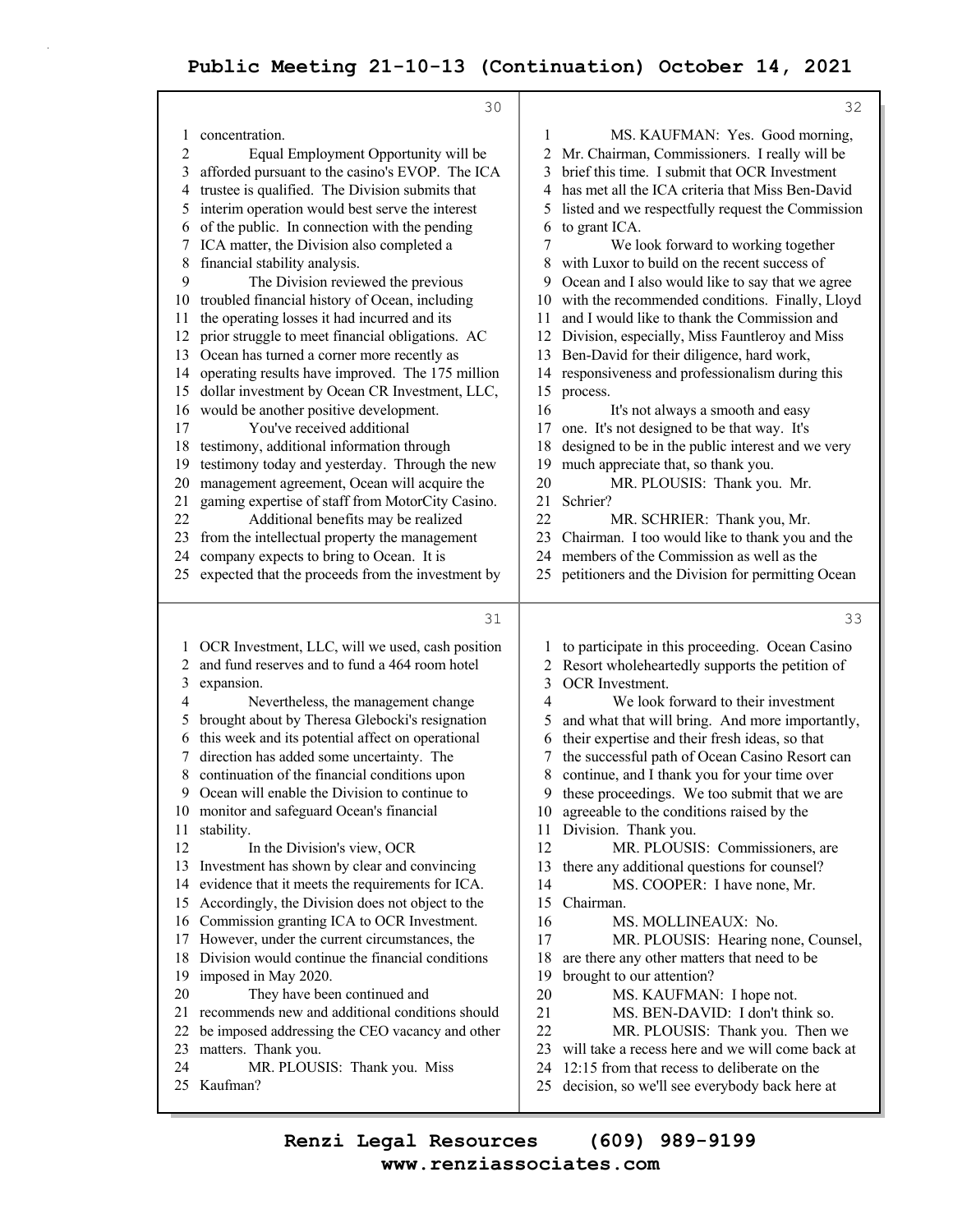|                | 34                                                                                           | 36                                                                                                      |
|----------------|----------------------------------------------------------------------------------------------|---------------------------------------------------------------------------------------------------------|
| 1              | 12:15. Thank you.                                                                            | Luxor, originally a financial source<br>1                                                               |
| $\overline{c}$ | (Whereupon a break was taken.)                                                               | for Ocean, stepped in to support the struggling<br>2                                                    |
| 3              | MR. PLOUSIS: We are back in                                                                  | casino. First, through a divestiture trust and<br>3                                                     |
| 4              | session. If there are no comments on the draft                                               | 4<br>ultimately as a majority owner after securing a                                                    |
| 5              | resolution, do the parties consent to the                                                    | casino license.<br>5                                                                                    |
| 6              | adoption of that?                                                                            | 6<br>Given our concerns regarding Ocean's                                                               |
| 7              | MS. BEN-DAVID: Chairman, if I may,                                                           | operational and financial stability, we imposed,<br>7                                                   |
| 8              | I'm still reviewing the draft resolution, so I                                               | at the Division's recommendation, a number of<br>8                                                      |
| 9              | would just reserve the Division's right to                                                   | conditions that enhanced regulatory oversight and<br>9                                                  |
| 10             | comment on it if possible.                                                                   | 10<br>work to ensure Ocean remain financially stable.                                                   |
| 11             | MR. PLOUSIS: Thank you. So noted.                                                            | 11<br>The Division's report provided us                                                                 |
| 12             | Any other comments on the resolution? Are there                                              | with a thorough overview of Ocean's financial<br>12                                                     |
| 13             | any other matters that need to be brought to the                                             | conditions as well as its position regarding<br>13                                                      |
| 14<br>15       | Commission's attention?                                                                      | Ocean's current financial stability. It appears<br>14                                                   |
| 16             | MS. BEN-DAVID: Not from me, Mr.<br>Chairman. Thank you.                                      | that Ocean has begun to thrive, and in fact,<br>15<br>posted positive EBIDTA results for the past<br>16 |
| 17             | MR. PLOUSIS: Miss Kaufman? Mr.                                                               | 17<br>several years.                                                                                    |
| 18             | Schrier?                                                                                     | 18<br>Although Terry Glebocki has stepped                                                               |
| 19             | MR. SCHRIER: Yes, this is Steve                                                              | aside, I must note that she led Ocean through<br>19                                                     |
| 20             | Schrier. I have no other matters to bring before                                             | 20<br>many difficult challenges, and through her                                                        |
| 21             | you today. I do, similar to Miss Ben-David, wish                                             | stewardship positively changed its financial<br>21                                                      |
| 22             | to reserve the right to comment on the                                                       | standing. On behalf of the Commission, I wish<br>22                                                     |
| 23             | resolution, which I am reading but I haven't                                                 | her success in her future endeavors.<br>23                                                              |
| 24             | gotten through it completely.                                                                | 24<br>I am pleased to hear that OCR has                                                                 |
| 25             | MR. PLOUSIS: Thank you. Today, the                                                           | committed to furthering Ocean's positive<br>25                                                          |
|                |                                                                                              |                                                                                                         |
|                |                                                                                              |                                                                                                         |
|                | 35                                                                                           | 37                                                                                                      |
|                | 1 OCR Investment asked this Commission to grant                                              | trajectory. Mr. Dall and Mr. Policicchio                                                                |
|                | 2 interim casino authorization to permit it to                                               | testified to OCR's commitment to Ocean as well as<br>2                                                  |
|                | 3 implement its two phase up to 175 million                                                  | 3<br>its short and long term goals relative to the                                                      |
| 4              | investment agreement with casino licensee                                                    | 4<br>property.                                                                                          |
| 5              | Atlantic City Ocean Walk doing business as Ocean                                             | 5<br>In addition, OCR's commitment to                                                                   |
| 6              | Casino Resort.                                                                               | fund a major, as well as timely, room expansion,<br>6                                                   |
| 7              | This is the next regulatory step in                                                          | its investment is expected to give the use<br>7                                                         |
| 8              | a series of actions taken to facilitate this                                                 | 8<br>significantly to reduce Ocean's long term debt,                                                    |
| 9.             | investment. During the last few meetings, we                                                 | 9 which will in turn improve its liquidity. By all                                                      |
| 10             | have reviewed and approved the restructuring of                                              | accounts, it appears that Ocean has become a<br>10                                                      |
| 11             | TEN RE AC Ocean's parent holding company.                                                    | competitive force in the Atlantic City gaming<br>11                                                     |
| 12             | Qualified its new parent holding company.                                                    | market and is well positioned to continue to<br>12                                                      |
| 13<br>14       | New TEN RE and entity qualifier,                                                             | generate positive cash flow.<br>13<br>14                                                                |
| 15             | OCRH, reviewed and approved the management<br>agreement between Atlantic City Ocean and OCRM | There are clear synergies between<br>15                                                                 |
| 16             | and determined that OCRM should be designated as                                             | the Ilitch's MotorCity property and Ocean which<br>Mr. Policicchio noted, if cultivated, would<br>16    |
| 17             | a casino serves industry enterprise and obtains                                              | benefit both Ocean and MotorCity in a short, as<br>17                                                   |
| 18             | licensure as such.                                                                           | well as, a long term. However, given that<br>18                                                         |
| 19             | OCR's intended investment and their                                                          | Ocean's positive performance is still recent and<br>19                                                  |
| 20             | partnership with Luxor is indeed a positive                                                  | in light of its recent corporate restructuring<br>20                                                    |
| 21             | development for Ocean as well as for the Atlantic                                            | and its recent departure of its CEO, it is<br>21                                                        |
| 22             | City area and the State of New Jersey. We are                                                | important for the regulators to remain diligent<br>22                                                   |
| 23             | all acutely aware of Ocean's past struggles. In                                              | 23<br>in its oversight during OCR's interim casino                                                      |
| 24<br>25       | fact, issues arose shortly after its opening in<br>2018.                                     | 24<br>authorization period.<br>25<br>In part, due to the recently                                       |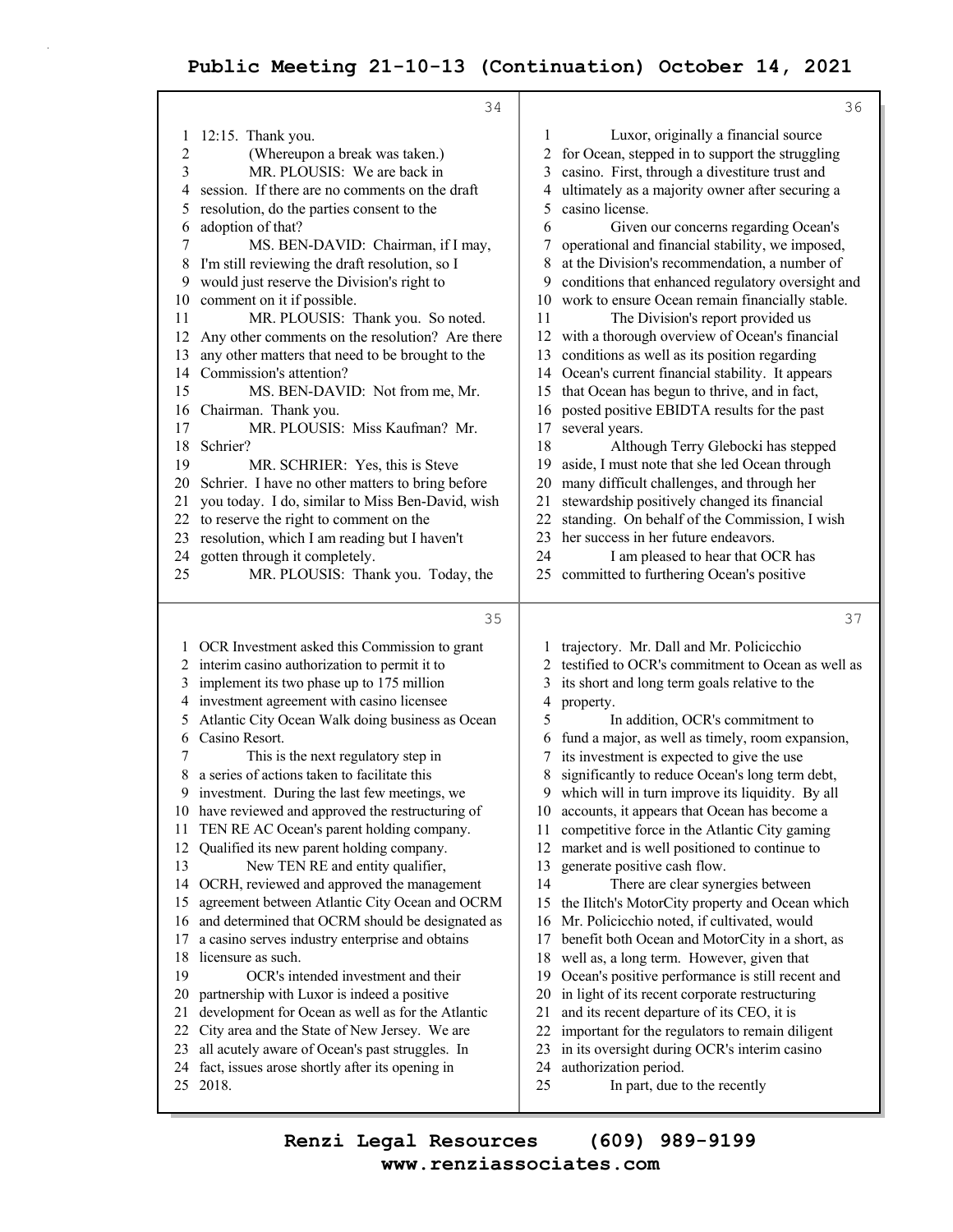|          | 38                                                                                              |          | 40                                                                                            |
|----------|-------------------------------------------------------------------------------------------------|----------|-----------------------------------------------------------------------------------------------|
| 1        | announced departure of Terry Glebocki, the                                                      | 1        | grant an ICA. Deputy Attorney General Sara                                                    |
| 2        | Division supplemented its ICA report and now                                                    | 2        | Ben-David detailed in her opening statement the                                               |
| 3        | withdraws its modification of the financial                                                     | 3        | standards that must be met for the issuance of an                                             |
| 4        | reporting conditions we imposed on Ocean at the                                                 | 4        | ICA and need not be repeated.                                                                 |
| 5        | time of Luxor's plenary qualification in May of                                                 | 5        | The required trust agreement between                                                          |
| 6        | last year.                                                                                      | 6        | OCR Investment and the ICA trustee transfers all                                              |
| 7        | I, for one, agree that maintaining                                                              | 7        | the OCR Investment's present and future rights,                                               |
| 8        | the financial conditions, particularly during its                                               | 8        | title and interest in any and other securities                                                |
| 9        | interim period are critical to ensuring that                                                    | 9        | issued pursuant to its investment agreement to                                                |
| 10       | Ocean continues its positive trend and remains                                                  | 10       | the trustee in accordance with the ICA provisions                                             |
| 11       | financially stable.                                                                             | 11       | of The Act.                                                                                   |
| 12       | In addition, the Division recommends                                                            | 12       | Although he was not able to join us                                                           |
| 13       | that we impose specific conditions on the OCR                                                   | 13       | during these proceedings, it was noted that Mr.                                               |
| 14       | that among other directives requires that the OCR                                               | 14       | Murtha is a veteran of Atlantic City gaming                                                   |
| 15       | further specify the intended uses of its                                                        | 15       | industry. He was issued a casino key employee                                                 |
| 16       | investment and regularly update the regulatory                                                  | 16       | license by the Commission in March of 2012. His                                               |
| 17       | authorities on its efforts to secure a new CEO.                                                 | 17       | resubmitted key license was approved by the                                                   |
| 18       | These recommended conditions are                                                                | 18       | Commission at its July 11th 2017 meeting and has                                              |
| 19       | reasonable and appropriate under the conditions                                                 | 19       | remained valid.                                                                               |
| 20       | and I support their imposition. As noted                                                        | 20       | Having met the casino key employee                                                            |
| 21       | earlier, we are here today to consider whether we                                               | 21       | standard, he meets the requirements for                                                       |
| 22       | will approve the next regulatory step to advance                                                | 22       | qualification to serve as OCR Investment's ICA                                                |
| 23       | OCR's ownership of a significant interest in AC                                                 | 23       | trustee. The Division supports his                                                            |
|          | 24 Ocean, OCR Investment's interim casino                                                       | 24       | qualifications and we thank him for his                                                       |
| 25       | authorization.                                                                                  | 25       | anticipated service.                                                                          |
|          |                                                                                                 |          |                                                                                               |
|          |                                                                                                 |          |                                                                                               |
|          | 39                                                                                              |          | 41                                                                                            |
| 1        | The Division director has identified                                                            | 1        | What is essentially left to consider                                                          |
| 2        | those entities and individuals that need to                                                     | 2        | is whether it is in the public interest to allow                                              |
| 3        | qualify in order for the petitioner's ICA                                                       | 3        | interim authorization to the petitioner while the                                             |
| 4        | application to be complete. The division                                                        | 4        | Division conducts its plenary investigation. The                                              |
| 5        | reported that those entities have filed a                                                       | 5        | Commission must assess all relevant information,                                              |
| 6        | required business entity disclosure forms.                                                      | 6        | especially any preliminary evaluation from the                                                |
| 7        | And the individuals identified have                                                             | 7        | Division as to the company's good character and                                               |
| 8        | filed the required personal history disclosure                                                  | 8        | financial stability without requiring the                                                     |
| 9        | forms. Of course, any designation and                                                           |          | 9 division to close anything that may prejudice or                                            |
| 10       | determination today as to the entities and                                                      |          | 10 otherwise compromise its investigation.                                                    |
| 11       | individuals required to qualify in connection                                                   | 11       | The principals of the OCR Investment                                                          |
| 12       | with OCR's ICA, does not foreclose any                                                          | 12       | are not new to the gaming industry. However,                                                  |
| 13       | determination that other entities and individuals                                               | 13       | they will be new stakeholders in Atlantic City's                                              |
| 14       | must qualify should the Division's full                                                         | 14       | resurging gaming market. OCR's investment in                                                  |
| 15       | investigation reveal such a need.                                                               | 15       | Ocean comes at a critical junction in Atlantic                                                |
| 16<br>17 | We have listened intently to the                                                                | 16<br>17 | City's economic development.                                                                  |
| 18       | testimony offered today which was very<br>informative. While AC Ocean's financial               | 18       | As the industry begins to emerge                                                              |
| 19       |                                                                                                 | 19       | from the pandemic related restrictions, capital                                               |
| 20       | conditions have indeed improved, it remains                                                     | 20       | investment and financial liquidity are essential<br>elements of a blueprint for success. I am |
| 21       | critical that the regulatory authorities continue<br>to monitor its ongoing financial stability | 21       | encouraged by today's testimony which reinforced                                              |
| 22       | through this ICA process at a minimum.                                                          | 22       | OCR's commitment to the ongoing success of                                                    |
| 23       | Section 95.13 of the Casino Control                                                             | 23       | Atlantic City Ocean.                                                                          |
| 24       | Act sets forth the necessary findings we must                                                   | 24       | Stability and continuity in casino                                                            |
| 25       | make by clear and convincing evidence in order to                                               | 25       | operations is especially important at this time.                                              |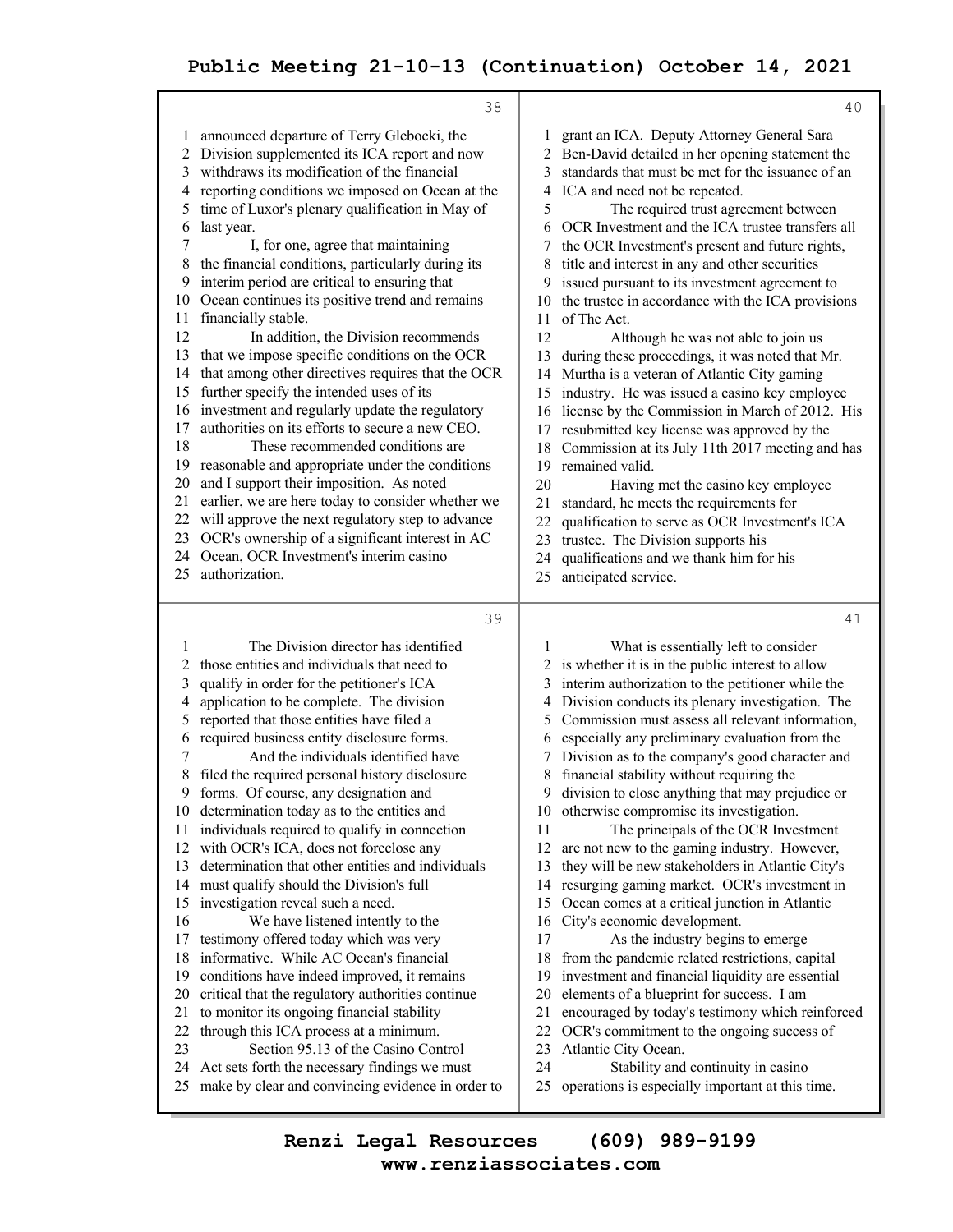|              | 42                                                                                              |                          | 44                                                                          |
|--------------|-------------------------------------------------------------------------------------------------|--------------------------|-----------------------------------------------------------------------------|
|              | 1 Accordingly, with the conditions recommended by                                               | 1                        | MS. MOLLINEAUX: Yes.                                                        |
|              | the Division, I believe that a grant of the ICA                                                 | 2                        | MS. FAUNTLEROY: Vice Chair Cooper?                                          |
| 3            | to OCR Investment will serve the best interest of                                               | 3                        | MS. COOPER: Yes.                                                            |
| 4            | the public and further the policies and the                                                     | 4                        | MS. FAUNTLEROY: And Chairman                                                |
| 5            | purposes of the New Jersey Casino Control Act.                                                  | 5<br>Plousis?            |                                                                             |
| 6            | Based upon the entire record of this                                                            | 6                        | MR. PLOUSIS: Yes.                                                           |
| 7            | proceeding, including the testimony today and the                                               | 7                        | MS. FAUNTLEROY: I will note, Mr.                                            |
| 8            | exhibits admitted into evidence, I am satisfied                                                 | 8                        | Chairman, for the record, the responses to the                              |
| 9            | that the petitioner has met the standards for                                                   | 9                        | draft resolution are noted. I will continue to                              |
| 10           | interim casino authorization.                                                                   | 10                       | have conversations regarding any technical edits                            |
| 11           | Therefore, I move that we adopt the                                                             | 11                       | that are necessary, notwithstanding the                                     |
| 12           | draft resolution and grant interim casino                                                       | 12                       | determination on the record.                                                |
| 13           | authorization to OCR Investment, LLC, approve the                                               | 13                       | MR. PLOUSIS: Thank you.                                                     |
|              | 14 interim casino authorization trust agreement                                                 | 14                       | MS. FAUNTLEROY: In accordance with                                          |
| 15           | pursuant to N.J.S.A. 5:12-95.14 and find William                                                | 15                       | Resolution 20-12-09-03, the next closed session                             |
|              | 16 Murtha, Esquire, qualified to serve as interim                                               | 16                       | shall be held on Wednesday, November 10, 2021 at                            |
| 17           | casino authorization trustee in accordance with                                                 | 17                       | 9:30 a.m. in the Commission offices.                                        |
| 18           | the findings and rulings as set forth in this                                                   | 18                       | MR. PLOUSIS: Thank you. This is                                             |
| 19           | resolution. Is there a second?                                                                  | 19                       | the public participation portion of the meeting.                            |
| 20           | MS. COOPER: Mr. Chairman, I'll give                                                             | 20                       | Miss Fauntleroy, do we have any comments?                                   |
|              | 21 the second.                                                                                  | 21                       | MS. FAUNTLEROY: I have been advised                                         |
| 22           | MR. PLOUSIS: Thank you. Any                                                                     | 22<br>23                 | that we do not, Mr. Chair.                                                  |
| 23<br>24     | further discussion?<br>MS. COOPER: I would like to say                                          | 24                       | MR. PLOUSIS: The public<br>participation portion is now closed. Do I have a |
| 25           | something. I would just like to extend                                                          | motion to adjourn?<br>25 |                                                                             |
|              |                                                                                                 |                          |                                                                             |
|              |                                                                                                 |                          |                                                                             |
|              | 43                                                                                              |                          | 45                                                                          |
| $\mathbf{I}$ |                                                                                                 | 1                        |                                                                             |
| 2            | congratulations to everyone involved in this new<br>partnership and my very best wishes on this | 2<br>the motion.         | MR. COOPER: Mr. Chairman, I'll make                                         |
| 3            | endeavor and future endeavors. In the past two                                                  | 3                        | MR. PLOUSIS: Do I have a second?                                            |
| 4            | days I have heard some very exciting, very                                                      | 4                        | MS. MOLLINEAUX: I second the                                                |
| 5            | positive and very impressive plans.                                                             | 5<br>motion.             |                                                                             |
| 6            | And with what I've heard, this will                                                             | 6                        | MR. PLOUSIS: All in favor?                                                  |
| 7            | only enhance gaming in the gaming market in                                                     | 7                        | <b>BOARD MEMBERS: Aye.</b>                                                  |
| 8            | Atlantic City. So once again, congratulations                                                   | 8                        | MR. PLOUSIS: Opposed? Ayes have                                             |
| 9            | and continued success to everyone involved.                                                     | 9                        | it. The meeting is now officially adjourned.                                |
| 10           | MR. PLOUSIS: Commissioner                                                                       | 10                       | (Hearing Concluded at 12:45 p.m.)                                           |
|              | 11 Mollineaux?                                                                                  | 11                       |                                                                             |
| 12           | MS. MOLLINEAUX: Yes. Although, I                                                                | 12                       |                                                                             |
|              | 13 never got the chance to meet Terry Glebocki, I                                               | 13                       |                                                                             |
| 14           | would like to commend her on much success in her                                                | 14                       |                                                                             |
| 15           | future endeavors. And also thank her for all the                                                | 15                       |                                                                             |
|              | 16 work she has done for Ocean in the City of                                                   | 16                       |                                                                             |
| 17           | Atlantic City.                                                                                  | 17                       |                                                                             |
| 18           | And Ocean, I welcome you to do as                                                               | 18                       |                                                                             |
| 19<br>20     | much as possible in this city and thank everyone                                                | 19                       |                                                                             |
| 21           | that continued the work that that you have before<br>you. Thank you, Mr. Chair.                 | 20<br>21                 |                                                                             |
| 22           | MR. PLOUSIS: Thank you. Roll call                                                               | 22                       |                                                                             |
|              | 23 vote.                                                                                        | 23                       |                                                                             |
| 24           | MS. FAUNTLEROY: Commissioner                                                                    | 24                       |                                                                             |
| 25           | Mollineaux?                                                                                     | 25                       |                                                                             |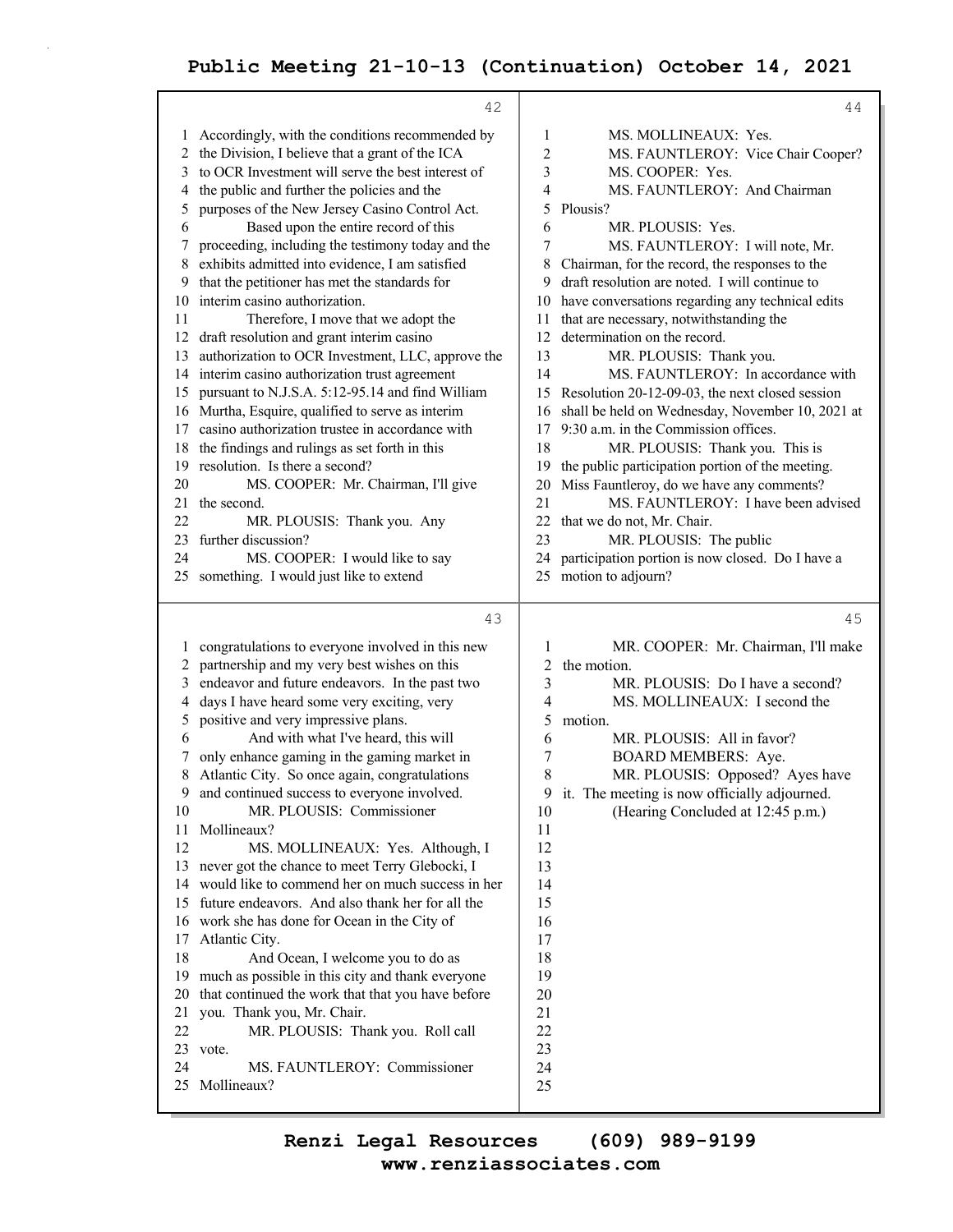46 1 CERTIFICATE 2 3 I, LAUREN ETIER, a Certified Court 4 Reporter, License No. XI 02211, and Notary Public 5 of the State of New Jersey, that the foregoing is 6 a true and accurate transcript of the testimony 7 as taken stenographically by and before me at the 8 time, place and on the date hereinbefore set 9 forth. 10 I DO FURTHER CERTIFY that I am neither a 11 relative nor employee nor attorney nor council of 12 any of the parties to this action, and that I am 13 neither a relative nor employee of such attorney 14 or council, and that I am not financially 15 interested in the action. 16 17 18 19 20 21  $\frac{21}{22}$  Lauren M. Etier 23 Notary Public of the State of New 24 My Commission Expires June 30, 2022 25 Dated: October 19, 2021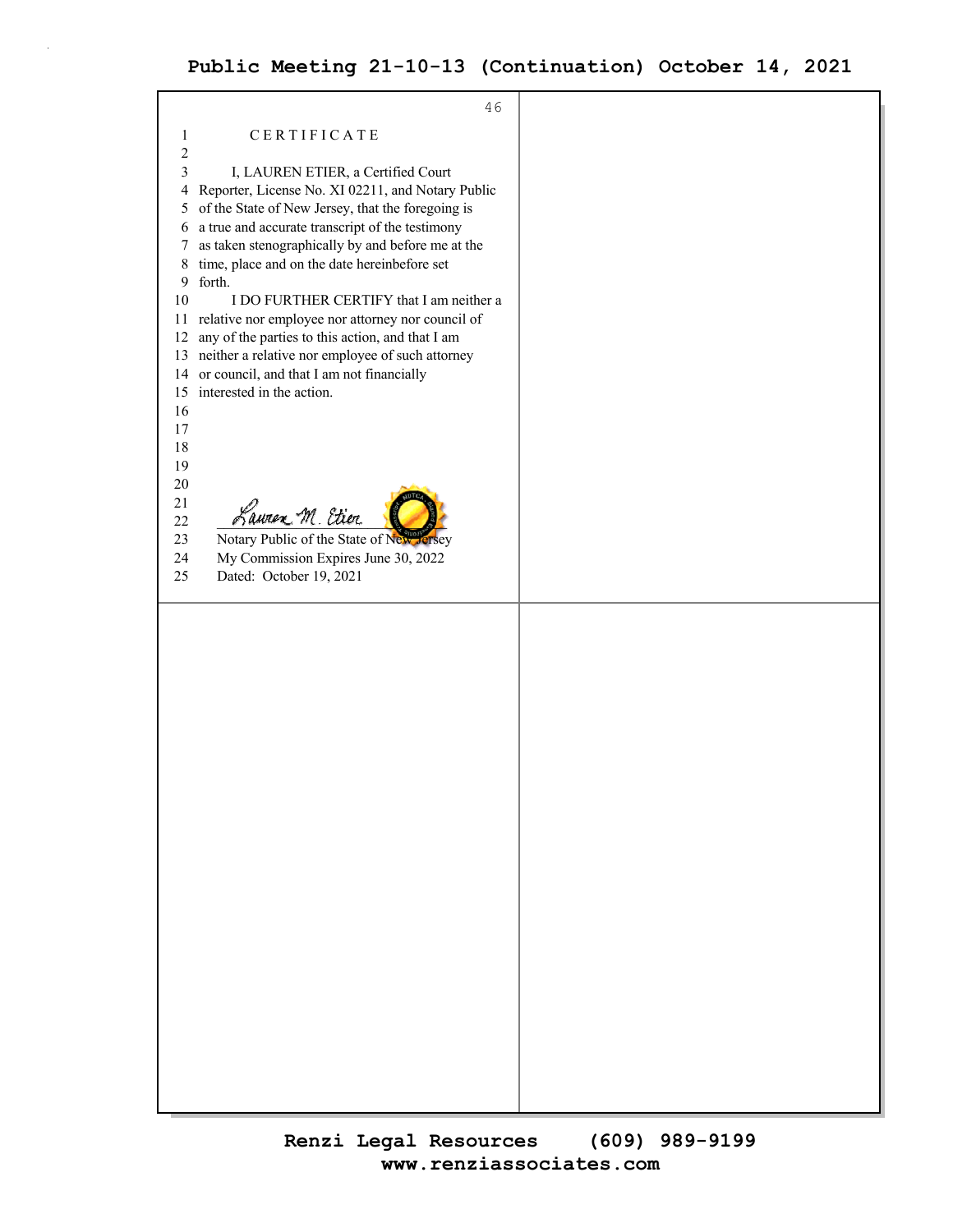| $\mathbf{A}$               | ADMINISTRA                      | 24:2                         | Atlantic $1:10$           |
|----------------------------|---------------------------------|------------------------------|---------------------------|
|                            | 2:8                             | announced $38:1$             | $1:13$ $14:18$            |
| a.m1:14 4:3<br>$5:2$ 44:17 | $admitted$ $42:8$               | answer $11:1$                | $15:1$ $16:6$             |
| ability $23:25$            | adopt $42:11$                   | 22:18                        | $17:22$ $18:4$            |
| able20:11                  | adoption 34:6                   | anticipated                  | 18:12 21:21               |
| $23:1$ $40:12$             | advance 38:22                   | 14:10 40:25                  | 24:20 25:15               |
| AC6:629:7                  | advantage                       | anymore $5:6$                | 35:5, 15, 21              |
| 30:12 35:11                | 21:20 22:25                     | 26:15                        | 37:11 40:14               |
| 38:23 39:18                | 26:17                           | appears 36:14                | 41:13,15,23               |
| accounts 37:10             | advised $44:21$                 | 37:10                        | 43:8,17                   |
| $\texttt{accredit27:10}$   | <b>AFFAIRS</b> $2:16$           | application                  | attention                 |
| 27:11                      | $\texttt{affect} 31:6$          | 39:4                         | 33:19 34:14               |
| accurate 7:7               | $\texttt{affordered}~30:3$      | appointed $12:1$             | attorney $3:3,4$          |
| 46:6                       | AGENDA 4:1                      | appointment                  | 40:1 46:11                |
| acknowledge                | aggressive                      | 13:12                        | 46:13                     |
| 19:21                      | 16:324:11                       | appreciate                   | <b>ATTORNEYS</b> 2:21     |
| acquire 30:20              | aggressively                    | 32:19                        | 3:6,14                    |
| Act 29:24                  | 26:1                            | appropriate                  | $\texttt{attract}$ 12:8   |
| 39:24 40:11                | ago 9:12, 21                    | 38:19                        | attractive                |
| 42:5                       | 12:722:10                       | approval $12:16$             | 12:5,5                    |
| action $46:12$             | 23:2525:7                       | approve $38:22$<br>42:13     | authorities               |
| 46:15                      | 25:14                           |                              | 38:17 39:20               |
| actions 35:8               | agree $12:18$<br>$13:15$ $32:9$ | approved 29:22<br>35:10,14   | authority $9:16$<br>10:15 |
| active 9:18,21             | 38:7                            | 40:17                        | authorization             |
| 10:625:22                  | agreeable                       | area 35:22                   | 4:629:5                   |
| acutely 35:23              | 33:10                           | arose $35:24$                | $35:2$ $37:24$            |
| add $6:11 \ 7:3,8$         | agreement $8:8$                 | arrangement                  | 38:25 41:3                |
| 22:8                       | 12:11,14                        | 15:16                        | 42:10,13,14               |
| added $7:17$<br>31:7       | 29:21 30:20                     | $\texttt{aside}~36:19$       | 42:17                     |
| addition16:24              | $35:4,15$ 40:5                  | asked $14:15$                | available 9:23            |
| $37:5$ 38:12               | 40:9 42:14                      | 23:9 35:1                    | $10:2,13$ 22:3            |
| additional                 | ahead $19:12$                   | assess $41:5$                | Avenue $1:12$             |
| $5:10$ 28:21               | $ALISA$ $2:4$                   | $\texttt{asset}9:21$         | <b>aware</b> $6:9$ 7:24   |
| 30:17,18,22                | allow28:16                      | 17:22 18:12                  | $8:3$ 12:23               |
| $31:21$ $33:13$            | 41:2                            | 23:15,23                     | $13:3,9$ $15:13$          |
| additions                  | amazing $18:13$                 | 24:1                         | 35:23                     |
| 20:14                      | 21:23                           | assets $18:16$               | Aye $45:7$                |
| addressed                  | amended $29:16$                 | 18:17,17                     | Ayes $45:8$               |
| 29:18                      | 29:23                           | <b>ASSISTANT 3:14</b>        |                           |
| addressing                 | amenity $26:21$                 | assisting                    | B                         |
| 31:22                      | amount23:16                     | 10:16                        | B2:1                      |
| adjourn $44:25$            | analysis $30:8$                 | associated                   | back $15:14$              |
| adjourned $45:9$           | <b>ANALYST 2:8</b>              | 29:10                        | 18:23 29:1                |
| <b>ADJOURNMENT</b>         | and-a-half                      | assume $28:20$               | 33:23,25<br>34:3          |
| 4:22                       | 12:721:3                        | $\texttt{assuming} \, 26:19$ |                           |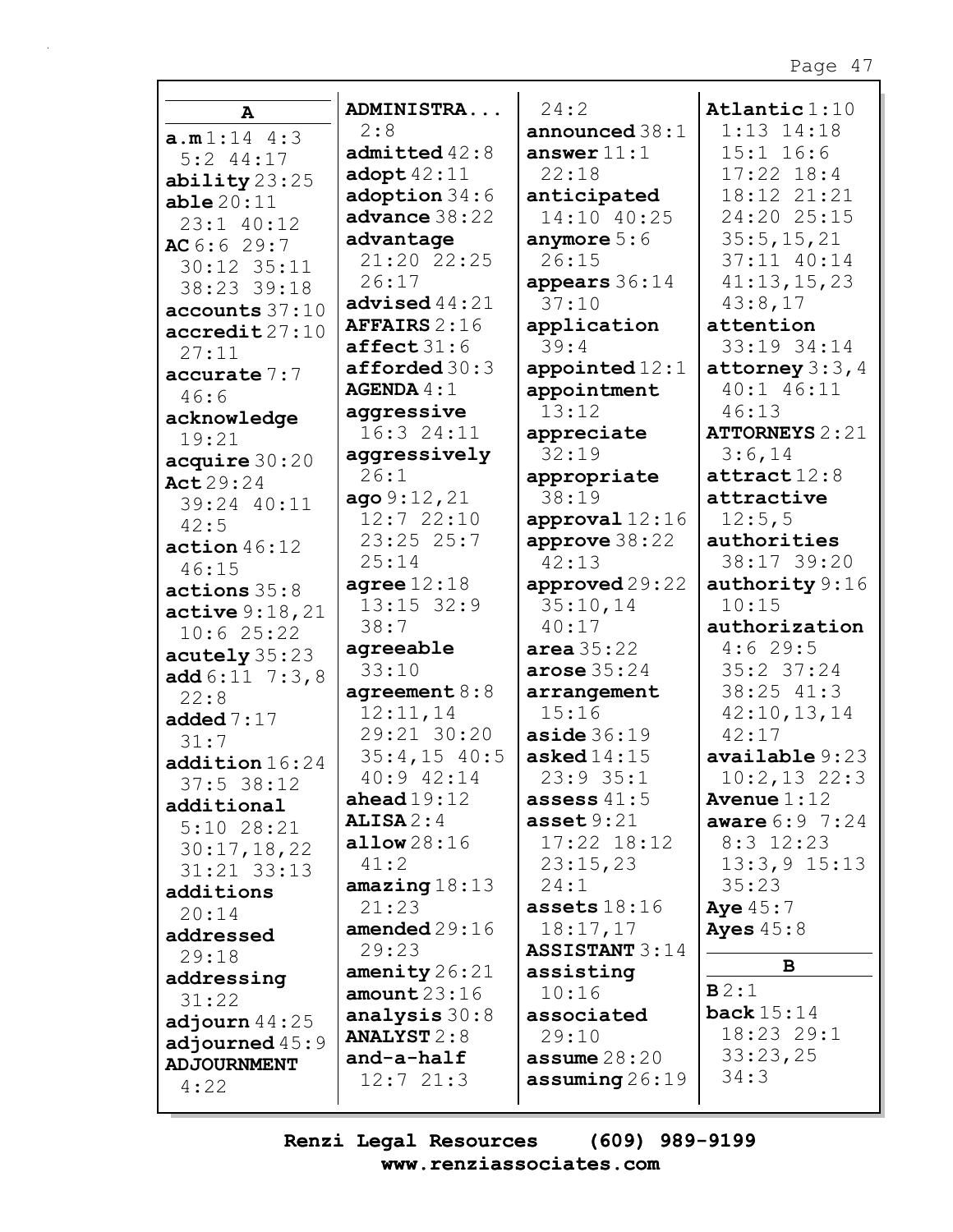| background                               | <b>BOARD</b> $45:7$                  | $14:9,11$ $15:6$            | $43:21$ $44:2$                     |
|------------------------------------------|--------------------------------------|-----------------------------|------------------------------------|
| 20:10                                    | Boardwalk $1:12$                     | $16:7$ $18:25$              | 44:22                              |
| balance 24:7                             | <b>Book</b> 15:15                    | 24:9,12                     | Chairman $5:13$                    |
| <b>Based</b> $42:6$                      | books $23:2$                         | 27:2528:1                   | $13:22$ $19:4,7$                   |
| basically $23:2$                         | box 11:11,15                         | 41:18                       | 19:14 28:10                        |
| 26:6                                     | $\boldsymbol{\texttt{brand}}\,21:22$ | capitalized                 | 28:13,14                           |
| basis $10:12$                            | break $28:25$                        | $17:14$ $23:13$             | 32:2,23                            |
| batted17:12                              | 34:2                                 | 23:19                       | $33:15$ $34:7$                     |
| beachy $21:19$                           | breathtaking                         | $\cosh 18:18$               | 34:16 42:20                        |
| begins $41:17$                           | 20:12                                | 23:18,24                    | $44:4,8$ $45:1$                    |
| begun $36:15$                            | <b>BRIAN</b> $2:24$                  | $31:1$ $37:13$              | challenge                          |
| behalf $13:15$                           | $brief 32:3$                         | casino $1:2$ 2:2            | 24:20                              |
| 36:22                                    | bring $30:24$                        | 2:74:65:5                   | challenges                         |
| believe $5:10$                           | 33:5 34:20                           | 15:9,14                     | 36:20                              |
| $7:1$ 42:2                               | $\frac{\text{bringing}}{23:12}$      | 22:13 26:11                 | chance $16:6$                      |
| believes 29:20                           | brought $20:7$                       | $26:13$ 29:5,6              | 43:13                              |
| Ben-David $2:22$                         | $31:5$ 33:19                         | 29:24 30:21                 | change $31:4$                      |
| $3:3$ 4:11,17                            | 34:13                                | 33:1,735:2                  | changed $9:6$                      |
| $5:12 \; 6:1$<br>19:6 28:12              | Bruce $10:16$                        | 35:4,6,17                   | $15:9$ 36:21                       |
| 28:22 29:3,4                             | $14:7$ 18:6<br>25:12                 | 36:3, 537:23<br>38:24 39:23 | changes $7:23$<br>character $41:7$ |
| 32:4,13                                  | build 7:21                           | 40:15,20                    | chief $7:25$ $8:4$                 |
| 33:21 34:7                               | 25:19 27:19                          | $41:24$ $42:5$              | $8:14,16$ 11:3                     |
| 34:15,21                                 | 32:8                                 | 42:10,12,14                 | 11:5                               |
| 40:2                                     | building $14:17$                     | 42:17                       | circumstances                      |
|                                          |                                      |                             |                                    |
|                                          |                                      |                             |                                    |
| benefit37:17                             | build27:14                           | casino's $30:3$             | 31:17                              |
| benefits 30:22<br><b>best</b> $9:8$ 15:7 | bureaucracy<br>24:9                  | caveat20:20<br>cell10:10    | city 1:10, 13<br>14:19 15:1        |
| $16:5$ 21:25                             | business $9:9$                       | CEO 8:14, 20, 24            | $16:6$ 17:23                       |
| $23:6$ $25:15$                           | 25:17 27:13                          | 10:3,23                     | $18:5, 13$ 24:2                    |
| $30:5$ 42:3                              | $27:14$ 35:5                         | 11:11,11,12                 | $25:15$ 35:5                       |
| 43:2                                     | 39:6                                 | $11:22$ $13:1,7$            | 35:15,22                           |
| better $18:4$                            | button 25:9                          | $13:12$ $14:2$              | 37:11 40:14                        |
| 24:627:3                                 |                                      | 24:25 25:18                 | $41:23$ $43:8$                     |
| big14:13                                 | $\mathbf C$                          | $25:23$ 26:4                | 43:16,17,19                        |
| 20:20 22:25                              | $C3:1$ 46:1,1                        | 31:22 37:21                 | City's $24:20$                     |
| 25:8 26:18                               | call $5:11,13$                       | 38:17                       | 41:13,16                           |
| bigger $24:10$                           | $22:8$ 43:22                         | certain14:19                | clarified                          |
| $billion 24:3$                           | candidate $12:6$                     | certainly                   | 19:21                              |
| <b>BISCIEGLIA</b>                        | 12:18                                | 22:12                       | clear $31:13$                      |
| 2:24                                     | candidates                           | Certified $1:17$            | 37:14 39:25                        |
| bit7:92:16                               | 12:3,8,20                            | 46:3                        | $cleaned 19:22$                    |
| 25:12                                    | cannibalized                         | CERTIFY 46:10               | 19:24                              |
| <b>BLANK</b> $3:10$                      | 14:22                                | chain $20:17$               | close $41:9$                       |
| blueprint<br>41:20                       | capacity 22:19<br>capital $6:3,5$    | 26:13,15<br>Chair $2:3,4$   | closed $44:15$<br>44:24            |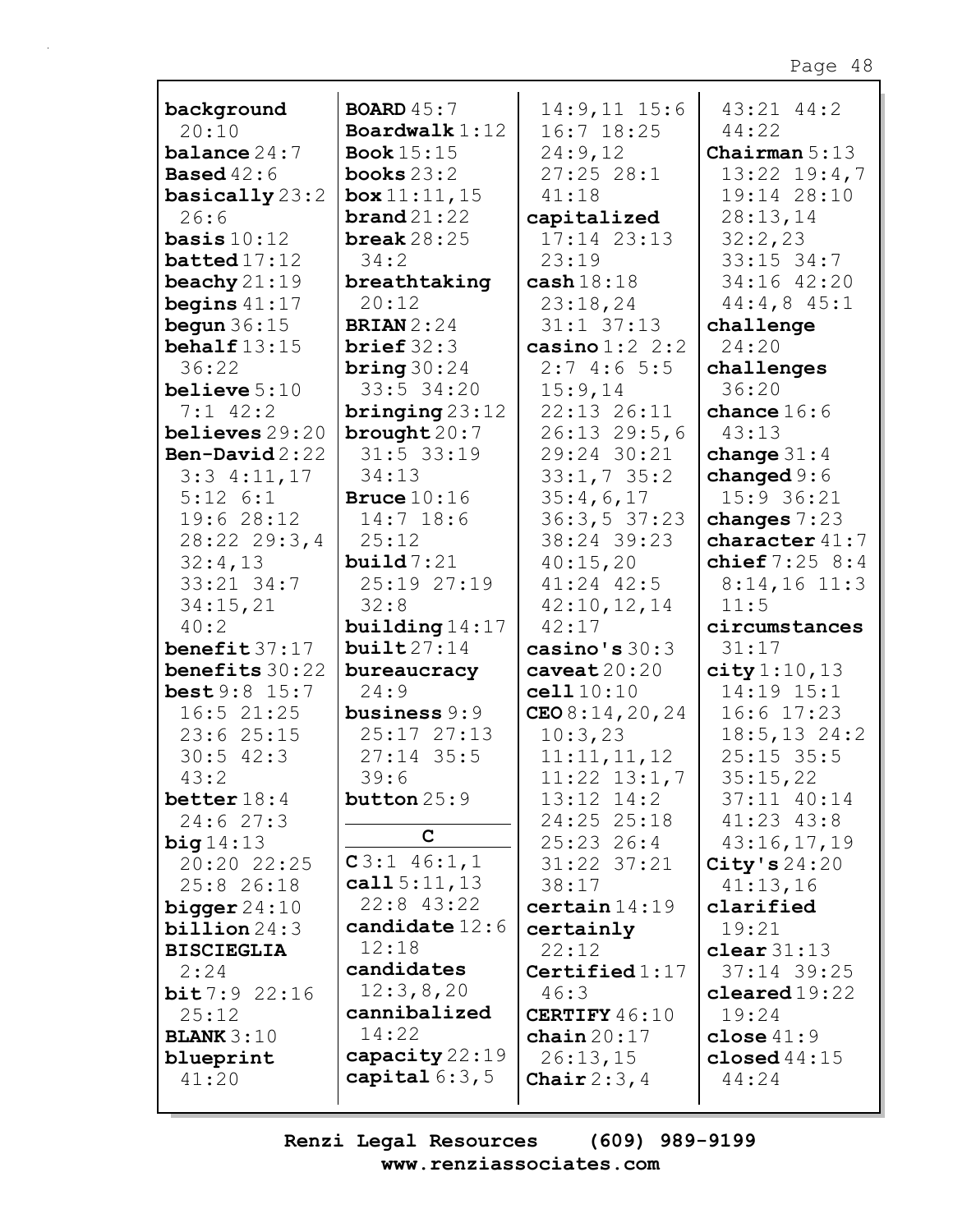| closes $12:13$   | company $17:16$            | conducted $29:8$         | 33:14 42:20             |
|------------------|----------------------------|--------------------------|-------------------------|
| closing $4:16$   | 17:18 18:15                | conducts $41:4$          | $42:24$ $44:2,3$        |
| 28:16,19         | 25:329:17                  | congratula               | 45:1                    |
| 29:2             | 30:24 35:11                | 43:1,8                   | corner $30:13$          |
| come $12:12$     | 35:12                      | conjunction              | corporate               |
| 21:2 27:14       | company's $41:7$           | 12:10 26:5               | 37:20                   |
| 33:23            | compel15:11                | connection               | correct $6:4,8$         |
| comes $41:15$    | competitive                | 30:639:11                | 6:18,207:5              |
| coming $7:11$    | 37:11                      | consent $34:5$           | council $46:11$         |
| commenced $5:1$  | competitor                 | consider $38:21$         | 46:14                   |
| commend $43:14$  | 16:11                      | 41:1                     | counsel $2:11$          |
| comment $4:21$   | complete 39:4              | consideration            | $2:14$ 3:2              |
| 34:10,22         | $\texttt{completed}\,21:8$ | 24:21                    | 28:7 33:13              |
| comments 34:4    | 30:7                       | constantly               | 33:17                   |
| 34:12 44:20      | completely                 | 15:23                    | COUNSEL/ $2:12$         |
| Commission $1:2$ | 15:925:13                  | consulting               | $\texttt{couple} 16:13$ |
| $1:10$ $2:2,7$   | 34:24                      | 12:15                    | 16:18 26:4              |
| $5:5$ 12:24      | completion                 | continuation             | course $39:9$           |
| 13:4,10,23       | $20:11$ $22:4$             | $1:5$ 31:8               | Court 1:17, 21          |
| $14:6$ 31:16     | comply $13:16$             | $\text{continue } 11:10$ | 46:3                    |
| 32:5, 11, 24     | compromise                 | $15:5$ $18:24$           | CR30:15                 |
| 35:1 36:22       | 41:10                      | $31:9,18$ 33:8           | create $25:11$          |
| 40:16,18         | Conboy $4:10$              | 37:12 39:20              | $\texttt{credit28:2}$   |
| 41:5 44:17       | 5:14,16,17                 | 44:9                     | $criteria$ 32:4         |
| 46:24            | 5:21,24,24                 | continued                | critical38:9            |
| Commission's     | $6:2$ 13:23                | $31:20$ 43:9             | 39:20 41:15             |
| 34:14            | 19:8, 10, 17               | 43:20                    | cultivated              |
| Commissioner     | 26:10 28:5                 | continues                | 37:16                   |
| $2:5$ 19:12      | concentration              | 38:10                    | culture25:20            |
| 24:14 43:10      | 30:1                       | continuing               | current7:7              |
| 43:24            | concerns $13:24$           | 16:1                     | $10:15$ 31:17           |
| commission       | 36:6                       | continuity               | 36:14                   |
| 14:14            | Concluded                  | 41:24                    | currently $14:1$        |
| Commissioners    | 45:10                      | control1:2               | 15:15,15                |
| 19:9 32:2        | condition                  | $2:2,7$ 5:5              | <b>CUSTODIAN 2:9</b>    |
| 33:12            | $12:25$ $13:5$             | 20:21,21,22              | customer $24:5$         |
| commitment       | $13:11$ $18:9$             | 29:24 39:23              | 27:19,23,24             |
| 37:2,541:22      | 29:19                      | 42:5                     | customers               |
| committed        | conditions                 | conversations            | $15:10$ $16:8$          |
| 36:25            | $13:16$ $31:8$             | 44:10                    | 21:24                   |
| communication    | 31:18,21                   | convinced $7:20$         |                         |
| 9:1              | 32:10 33:10                | convincing               | D                       |
| community $18:3$ | $36:9,13$ 38:4             | $31:13$ $39:25$          | Dall 6:22 7:2           |
| 18:5             | 38:8,13,18                 | Cooper $2:4$ 3:6         | $9:7$ 10:16             |
| companies        | 38:19 39:19                | $4:13$ 19:11             | 16:16 19:23             |
| 18:15            | 42:1                       | 19:13,14,16              | 37:1                    |
|                  |                            |                          |                         |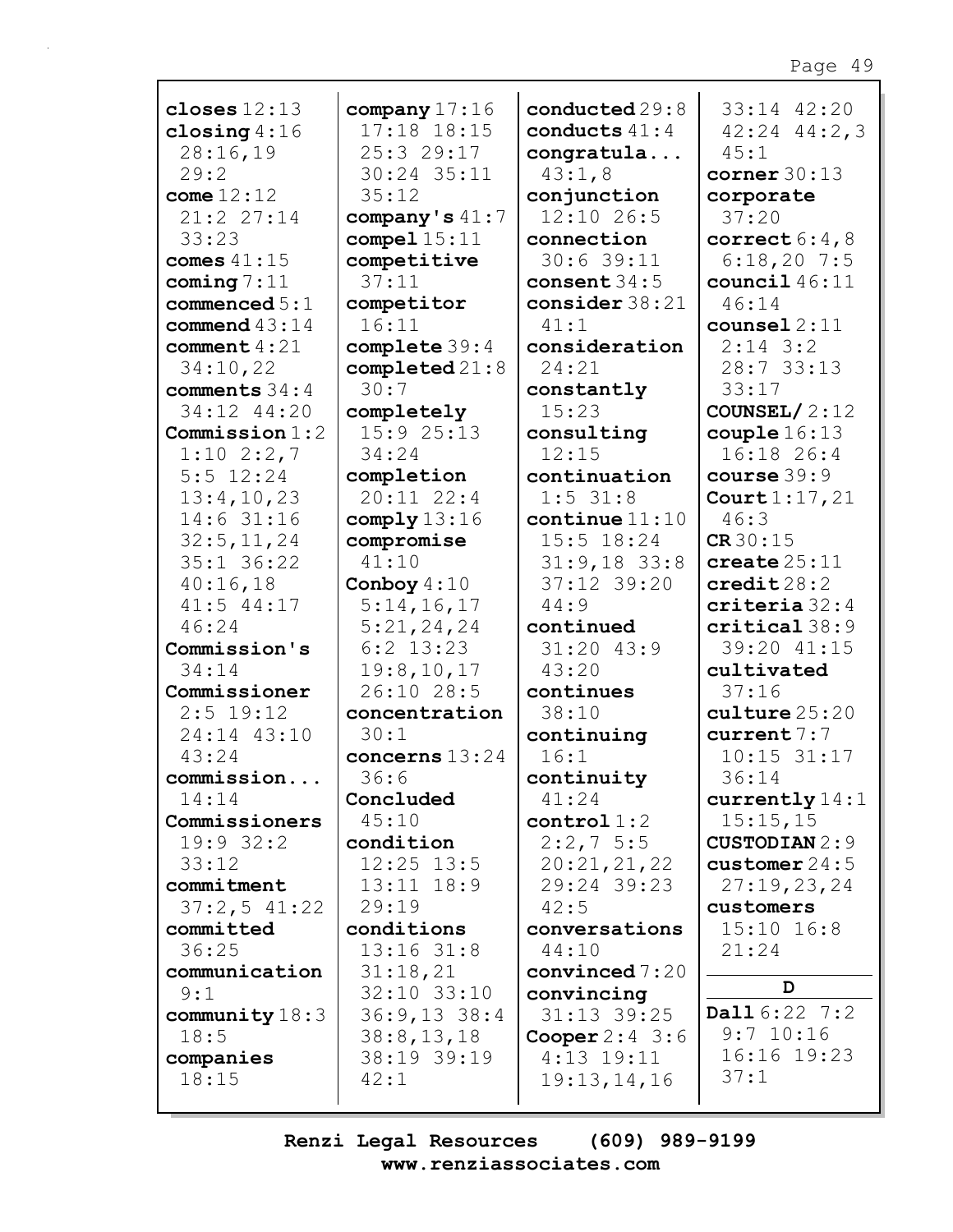| DARYL $2:8$        | 8:23                     | 29:3,7,19             | effect 24:23       |
|--------------------|--------------------------|-----------------------|--------------------|
| date $18:21$       | designation              | 30:4,7,9              | effective $8:1$    |
| 20:6,727:2         | $8:25$ 39:9              | 31:9,15,18            | effectively        |
| 46:8               | designed $32:17$         | 32:12,25              | 7:16               |
| <b>Dated</b> 46:25 | 32:18                    | $33:11$ $38:2$        | efforts 38:17      |
| dates $20:8,10$    | $\texttt{detailed}$ 40:2 | $38:12$ $39:1,4$      | eight $11:9,17$    |
| Day $21:7,8,11$    | details20:13             | 40:23 41:4,7          | elaborate          |
| days $8:25$ 9:25   | determination            | $41:9$ $42:2$         | 22:16              |
| 10:2,19            | 39:10,13                 | Division's $8:6$      | elements $41:20$   |
| 11:10,17           | 44:12                    | $8:17$ 12:23          | embarked15:24      |
| $15:3$ $43:4$      | determine                | 13:3,929:13           | emerge $41:17$     |
| de 23:10           | 29:11                    | $31:12$ $34:9$        | emplove40:15       |
|                    |                          |                       | 40:20 46:11        |
| $\text{debt}18:23$ | determined               | 36:8,11               |                    |
| 23:11,16           | 35:16                    | 39:14                 | 46:13              |
| 37:8               | Detroit $23:2$           | documents             | employes 17:7      |
| decentralize       | development              | 29:16,22              | Employment         |
| 9:13               | 30:16 35:21              | $\Delta$ doing 20:3   | 30:2               |
| decision 9:12      | 41:16                    | 35:5                  | empower 9:13       |
| $9:13$ $10:14$     | DIANNA $2:12$            | $\text{dollar} 18:22$ | 17:7               |
| $21:5$ 24:8        | 3:2                      | 30:15                 | enable $31:9$      |
| 33:25              | different                | dollars 6:15          | encouraged         |
| deep $9:6$ 14:4    | 25:14                    | $6:16,24$ 7:8         | 41:21              |
| deferred18:25      | difficult                | 7:15,22               | encumbered         |
| deliberate         | 36:20                    | 18:21 24:3            | 18:16              |
| 33:24              | diligence                | double12:7            | endeavor $43:3$    |
| demand $7:20$      | 32:13                    | draft $34:4,8$        | endeavors          |
| $14:18$ $15:2,2$   | diligent 37:22           | $42:12$ $44:9$        | $36:23$ 43:3       |
|                    | direct 9:5               | $\text{draw} 26:24$   | 43:15              |
| department         |                          |                       | <b>ENFORCEMENT</b> |
| 9:14,15,24         | $\text{direction } 31:7$ | drawings $22:2$       |                    |
| 10:9, 15, 22       | directives               | dressing $13:1$       | 2:20               |
| $11:4$ 25:17       | 38:14                    | due $37:25$           | enhance $43:7$     |
| 28:3               | director 39:1            | Dyfick's $26:20$      | enhanced 36:9      |
| departments        | disclosure               |                       | ensure $36:10$     |
| $9:17$ $10:21$     | 39:6,8                   | Е                     | ensuring $38:9$    |
| departure $9:3$    | discrepancy              | E2:1, 1 3:1, 1        | enterprise         |
| 24:22 37:21        | 7:10                     | 46:1,1                | 35:17              |
| 38:1               | discussion               | EALER $2:17$          | entertainment      |
| Deputy $2:21$      | 42:23                    | earlier 38:21         | 22:20,25           |
| $3:3,4$ 40:1       | divestiture              | early $24:19$         | 23:2,3             |
| describe21:17      | 36:3                     | earn $16:7$           | entire $42:6$      |
| design 21:15       | dividends                | easy $32:16$          | entirely $7:20$    |
| designate $10:3$   | 17:15                    | EBDA $25:4$           | entities 29:10     |
| 26:3               | division 2:20            | EBIDTA $36:16$        | 39:2, 5, 10, 13    |
|                    | $5:9,13$ $6:13$          | economic $29:25$      | entity $35:13$     |
| designated $8:4$   |                          | 41:16                 |                    |
| $8:15$ 35:16       | $13:5, 11$ 19:5          | edits $44:10$         | 39:6               |
| designating        | 28:11,21                 |                       | Equal $30:2$       |
|                    |                          |                       |                    |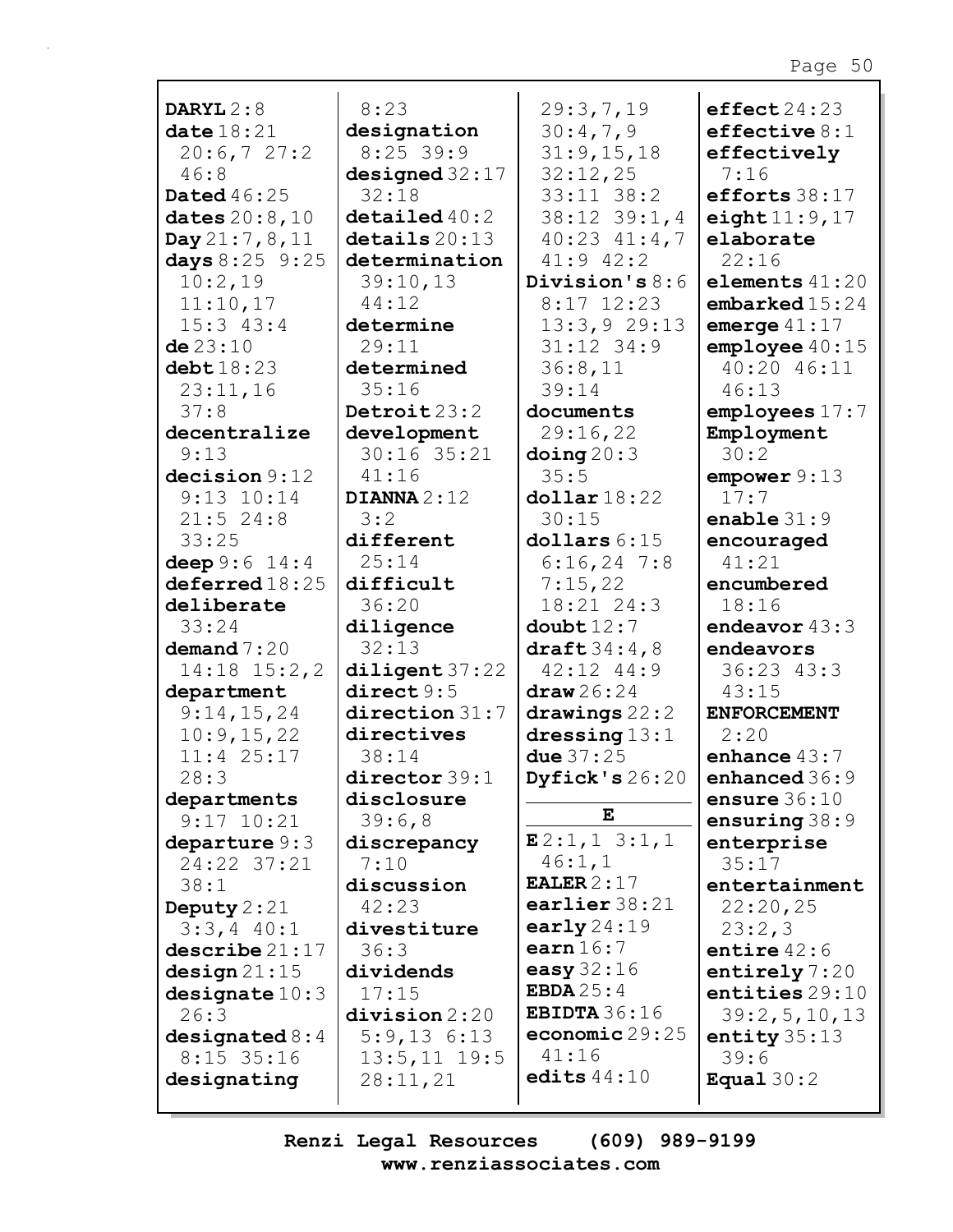| especially<br>$32:12$ $41:6$<br>41:25<br>ESQ3:7,8,11 | $6:24$ 31:3<br>37:6<br>expect $10:3$<br>20:14 22:17 | favor $45:6$<br>feel 21:19<br>Fiduciary<br>29:17 | foreclose<br>39:12<br>foregoing $46:5$<br><b>forms</b> $39:6,9$ |
|------------------------------------------------------|-----------------------------------------------------|--------------------------------------------------|-----------------------------------------------------------------|
| Esquire $42:16$                                      | 22:21                                               | $\texttt{filed} 6:13$                            | forth $39:24$                                                   |
| essential                                            | expected 8:11                                       | 39:5,8                                           | 42:18 46:9                                                      |
| 41:19                                                | 8:12 20:23                                          | fill11:19,24                                     | forward $32:7$                                                  |
| essentially                                          | $30:25$ 37:7                                        | $\texttt{filling}$ 11:20                         | 33:4                                                            |
| $11:16$ $41:1$                                       | expects $30:24$                                     | final $18:8$                                     | found $17:13$                                                   |
| estate $15:19$                                       | expenditures                                        | 21:5                                             | 25:4                                                            |
| et 4:7                                               | 14:9,11                                             | Finally $32:10$                                  | four $10:8$                                                     |
| Etier $1:17$                                         | experience                                          | financial $2:18$                                 | 16:11                                                           |
| 46:3                                                 | 14:16 27:15                                         | $8:15$ $9:20$                                    | free $1:24$                                                     |
| evaluation                                           | expertise                                           | $12:13$ $16:8$                                   | 18:18 23:24                                                     |
| $2:18$ 41:6                                          | $30:21$ 33:6                                        | $18:9$ $19:1$                                    | fresh $33:6$                                                    |
| eventually                                           | Expires 46:24                                       | $25:2$ 30:8,10                                   | frogs $17:12, 13$                                               |
| 27:19                                                | explain 7:9                                         | $30:12$ $31:8$                                   | full 7:21                                                       |
| everybody                                            | extend $42:25$                                      | 31:10,18                                         | 39:14                                                           |
| 33:25                                                | extra $22:22$                                       | 36:1, 7, 12, 14                                  | functionally                                                    |
| evidence $31:14$                                     | extraordinary                                       | $36:21$ $38:3,8$                                 | 12:16                                                           |
| $39:25$ $42:8$                                       | 22:23                                               | 39:18,21                                         | functions $8:21$                                                |
| EVOP $30:3$                                          | extremely                                           | 41:8,19                                          | fund18:20                                                       |
| exactly $7:12$                                       | 23:12                                               | financially                                      | $24:8$ 31:2,2                                                   |
| Examination                                          | eyelashes                                           | 18:12 36:10                                      | 37:6                                                            |
| 4:11,12,13                                           | 17:12                                               | 38:11 46:14                                      | funding $16:25$                                                 |
| $4:14,15$ 6:1                                        | $\mathbf F$                                         | find 11:21                                       | funds $6:10$                                                    |
| 13:21 19:16                                          |                                                     | $17:5$ $42:15$                                   | further $7:2$                                                   |
| 24:16 26:9                                           | $F2:1$ 46:1                                         | findings $29:13$                                 | 13:18 19:7                                                      |
| Excellent                                            | face $15:9$                                         | 39:24 42:18                                      | 38:15 42:4                                                      |
| 28:18                                                | facilitate                                          | firm 9:19                                        | 42:23 46:10                                                     |
| exception                                            | 35:8                                                | first1:11                                        | furthering                                                      |
| 29:16                                                | fact $35:24$                                        | 19:18,20                                         | 36:25                                                           |
| excited $14:13$                                      | 36:15                                               | 36:3                                             | future $14:8$ , $11$                                            |
| $17:2$ $18:7$                                        | fair $11:2$                                         | fit9:17                                          | 36:23 40:7                                                      |
| 22:1,11                                              | familiar 9:22                                       | <b>FLAHERTY</b> $3:15$                           | 43:3,15                                                         |
| exciting $15:1$                                      | family $17:15$                                      | flexibility                                      | G                                                               |
| 15:3, 18, 21                                         | 18:623:1                                            | 24:11                                            |                                                                 |
| $16:14$ $43:4$                                       | fantastic 20:4                                      | floor1:11                                        | gamma2:20                                                       |
| execute $8:9$                                        | far $15:7$                                          | 21:1,9                                           | $8:4,16$ 11:3                                                   |
| executive $2:13$                                     | fast11:19,21                                        | floors $7:16,21$                                 | 11:625:16                                                       |
| 7:258:4,16                                           | Fauntleroy                                          | $7:22$ $21:7,8$                                  | $27:17$ 30:21                                                   |
| 17:2                                                 | $2:12$ 3:2                                          | 21:10,12                                         | 37:11 40:14                                                     |
| exhibits $42:8$                                      | 28:14,20                                            | flow $18:18$                                     | 41:12,14                                                        |
| exist7:12                                            | 32:12 43:24                                         | 37:13                                            | 43:7,7                                                          |
| exists $7:10,20$                                     | 44:2, 4, 7, 14                                      | $\texttt{follow}28:8$                            | general $2:11$                                                  |
| expansion $6:17$                                     | 44:20,21                                            | force $37:11$                                    | $2:12,21$ 3:2                                                   |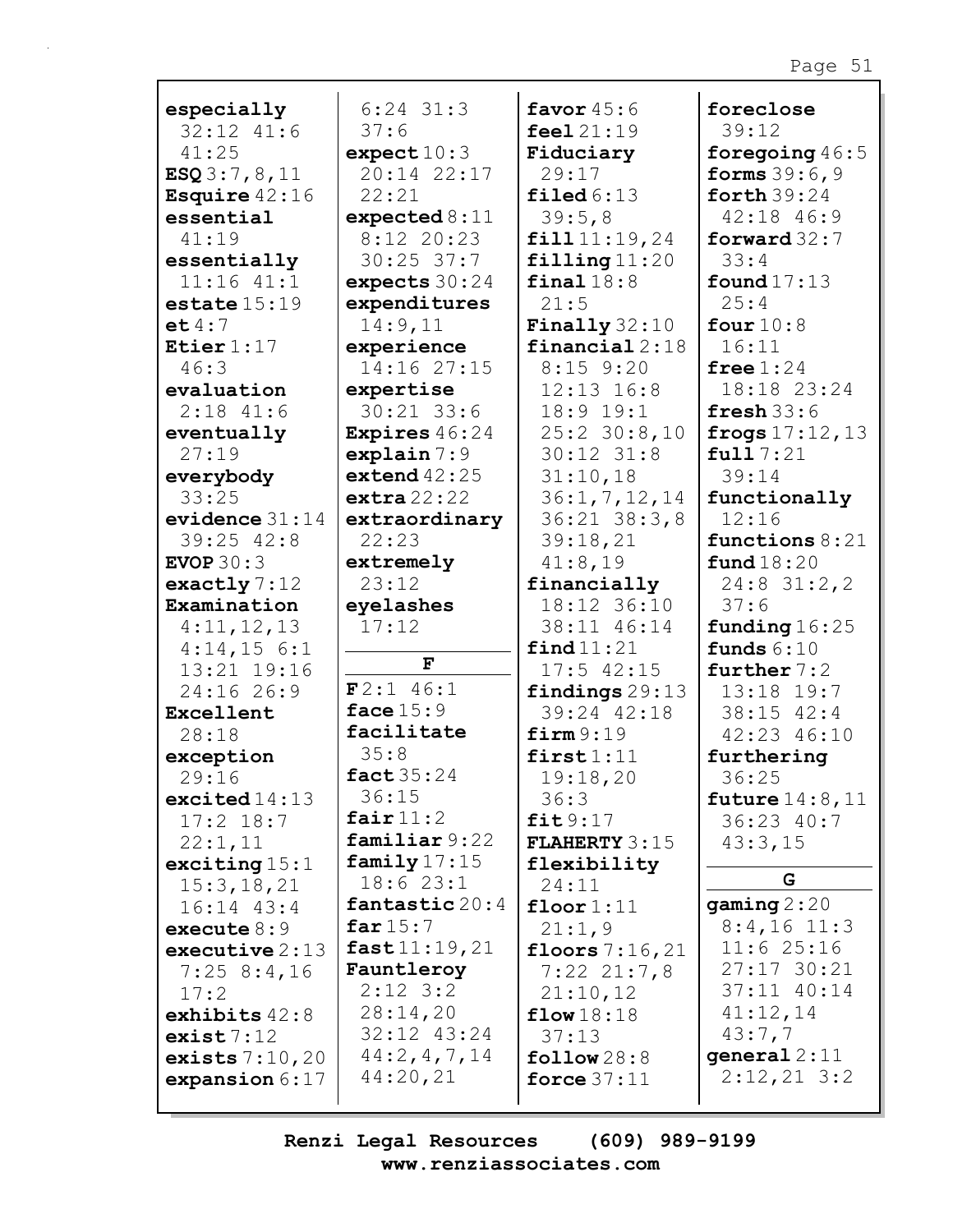| 3:3,4,14         | 24:18 25:1                        | helping26:16                  | 38:20                              |
|------------------|-----------------------------------|-------------------------------|------------------------------------|
| 8:10,10,14       | $25:10$ 32:1                      | hereinbefore                  | impressive                         |
| 8:20 10:24       | 41:7                              | 46:8                          | 43:5                               |
| $11:22$ $13:7$   | gotten 16:16                      | high $16:4$                   | improve 37:9                       |
| 13:13 25:16      | 16:19,22                          | 21:24,24                      | improved30:14                      |
| 25:24 40:1       | 34:24                             | highest $15:6$                | 39:19                              |
| generate 37:13   | grant $32:6$                      | 24:1                          | including                          |
| getting 15:14    | $35:1$ 40:1                       | Hill 15:16                    | 30:10 42:7                         |
| 16:223:7         | 42:2,12                           | history $30:10$               | incorporate                        |
| 27:24            | granting $31:16$                  | 39:8                          | 29:23                              |
| give 20:9        | great $12:2,8$                    | hit25:9                       | increasingly                       |
| $22:18$ $27:9$   | $15:12$ $18:6,7$                  | holding $35:11$               | 10:13                              |
| 37:742:20        | $18:8$ 22:4, 13                   | 35:12                         | incredibly                         |
| qiven 7:18       | grew $14:21$                      | holds $6:6$                   | 14:4                               |
| $9:20$ 19:23     | Group $6:3$                       | honest $26:18$                | incremental                        |
| 36:637:18        | grav14:15,16                      | hope $33:20$                  | 7:13                               |
| qiving 26:16     | 14:25                             | <b>hotel</b> $6:11,17$        | incurred 30:11                     |
| glad19:21,24     | growing $14:24$                   | $6:24$ 7:19                   | $\mathtt{indirect}\,29\mathtt{:}6$ |
| Glebocki 7:24    | growth $17:21$                    | 31:2                          | indirectly $6:5$                   |
| 8:3,11,22        | 17:22                             | huge $26:25$                  | $10:25$ $11:7$                     |
| $10:7,22$ 11:6   | guess $10:25$                     |                               | 11:12,13                           |
| $12:1$ $24:23$   | 11:17                             | I                             | individuals                        |
| 24:25 36:18      | guidance $10:13$                  | ICA29:8, 11, 20               | 39:2,7,11,13                       |
| 38:1 43:13       | 17:8                              | $29:25$ 30:3,7                | industry 35:17                     |
| Glebocki's 9:3   | guiding $25:3$                    | 31:14,16                      | 40:15 41:12                        |
| 31:5             |                                   | 32:4,638:2                    | 41:17                              |
| go 9:8 19:12     | H                                 | 39:3,12,22                    | information                        |
| 25:22            | HAMILTON 1:23                     | 40:1, 4, 6, 10                | 19:23,24                           |
| goals $37:3$     | hand $5:18$                       | $40:22$ $42:2$                | $30:18$ 41:5                       |
| goes $28:2$      | happened $14:20$                  | ideas $33:6$                  | informative                        |
| going $10:12$    | hard14:20                         | identified                    | 39:18                              |
| 11:15,18         | 32:13                             | $12:3$ 39:1,7                 | informed $9:3$                     |
| 12:8,21          | head $25:24$                      | Ilitch 6:10,16                | infrastruc                         |
| 14:25 16:13      | <b>heads</b> $9:15,24$            | $\texttt{Ilich's } 37:15$     | 24:3                               |
| 18:2 20:16       | 10:15,22                          | implement 35:3                | initial26:11                       |
| 21:18,18,23      | $11:4$ 25:17                      | important                     | 26:20                              |
| 21:25 22:18      | 28:3                              | 37:22 41:25                   | initiatives                        |
| 23:4,22          | hear $18:13$                      | importantly                   | 17:21                              |
| 25:25 26:13      | 36:24                             | 33:5                          | institution                        |
| 27:21            | heard $14:6$                      | impose 12:24                  | 24:10                              |
| Golf 26:14,16    | 43:4,6                            | 13:4,10                       | intellectual                       |
| $26:21$ $27:3$   | hearing $5:4$                     | 38:13                         | 30:23                              |
| good $5:3$ , $8$ | 33:17 45:10<br>$\text{held}44:16$ | imposed 31:19<br>$31:22$ 36:7 | intended 35:19                     |
| 13:22 17:24      | help26:13                         | 38:4                          | 38:15                              |
| 19:17,19         | helped28:1                        | imposition                    | intending                          |
| $22:9$ $24:6,17$ |                                   |                               | 16:25                              |
|                  |                                   |                               |                                    |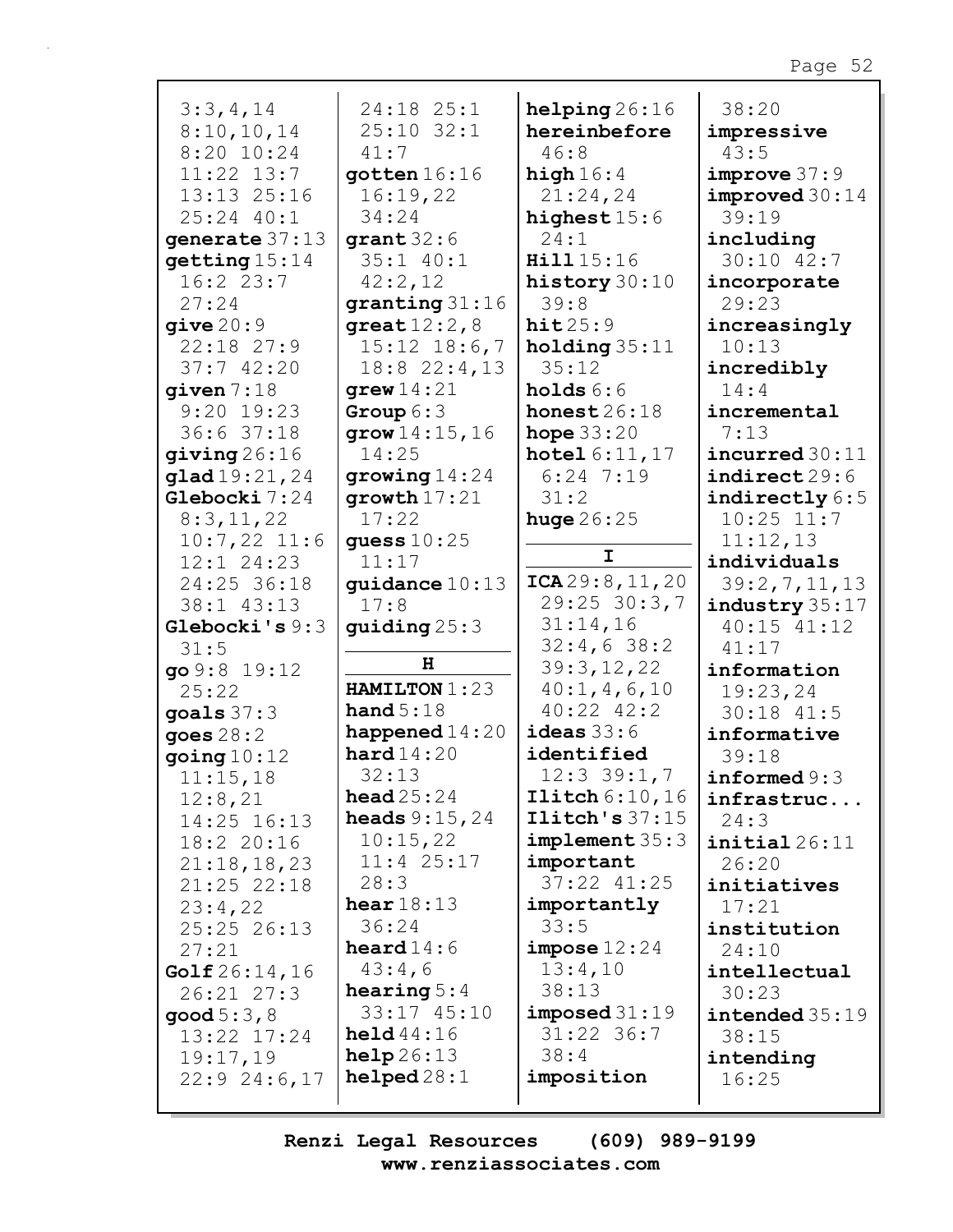| intends $8:9$                 | involved10:5              | 16:20,22                    | liquidity 37:9                 |
|-------------------------------|---------------------------|-----------------------------|--------------------------------|
| intently 39:16                | 43:1,9                    | 18:11, 14, 17               | 41:19                          |
| interest 6:6                  | issuance $40:3$           | 21:16,17                    | list16:11                      |
| 29:630:5                      | issued $40:9$ , $15$      | 23:625:9                    | listed 32:5                    |
| 32:18 38:23                   | issues $20:17$            | 26:14                       | listened39:16                  |
|                               |                           |                             |                                |
| $40:8$ $41:2$                 | 35:24                     | knowing $27:23$             | $l$ ittle $7:9$                |
| 42:3                          | $\texttt{ITEM}4:4$        | L                           | 16:2 20:10                     |
| interested                    |                           |                             | $22:16$ $23:8$                 |
| 46:15                         | J                         | L3:8                        | 25:12                          |
| $\texttt{interim}4:6$         | JAMES $2:3$               | Laura $8:15$                | $\text{live }23:2$             |
| $8:24$ 10:3,5                 | Jersey $1:1$ , $13$       | 11:4                        | LLC $4:5$ 6:7                  |
| 11:11,23                      | $1:23 \quad 5:4$          | Lauren $1:17$               | 8:929:4,7,9                    |
| 26:4 29:5,19                  | 35:22 42:5                | 46:3                        | 29:17,23                       |
| $30:5$ 35:2                   | 46:5,23                   | LAW3:6                      | $30:15$ $31:1$                 |
|                               | JO3:15                    | <b>leader</b> $25:1,10$     |                                |
| $37:23$ 38:9                  |                           |                             | 42:13                          |
| 38:24 41:3                    | job $17:5$                | $\texttt{leadss} 24:21$     | Lloyd $3:7$                    |
| 42:10,12,14                   | jobs $17:9$               | $\texttt{learned} \, 20:25$ | 32:10                          |
| 42:16                         | <b>John</b> $14:7$ $18:6$ | 21:14                       | LLP 3:10                       |
| interior 21:15                | 22:24                     | lease $17:20$               | long 11:24                     |
| intimate 11:14                | join40:12                 | 23:15                       | $16:19$ 37:3,8                 |
| invest7:15                    | Joseph 1:11               | leases $17:19$              | 37:18                          |
| $15:5, 10$ 16:7               | <b>JOYCE</b> $2:5$        | 1ed36:19                    | Look 14:19                     |
| $16:25$ 24:5                  | July 21:11, 13            | left 41:1                   | $27:13$ 32:7                   |
|                               | 40:18                     | <b>LEGAL</b> $1:20,21$      |                                |
| invested18:20                 |                           |                             | 33:4                           |
| $27:25$ 28:1                  | junction $41:15$          | level 10:15                 | $\texttt{looking} \, 20:5$ , 6 |
| investigation                 | <b>June</b> 46:24         | Levenson $3:6,7$            | Lordi $1:11$                   |
| 29:8 39:15                    | $\bf K$                   | 5:6                         | loss 25:8                      |
| 41:4,10                       |                           | <b>leverage</b> $17:16$     | losses $30:11$                 |
| investing $15:8$              | Kaufman $3:8$             | 17:17                       | 10t10:1,5                      |
| 15:12 27:23                   | $4:18$ 5:5,7              | leveraging                  | 16:8 17:11                     |
| investment $4:5$              | $31:25$ $32:1$            | 23:10                       | $17:19$ $22:13$                |
| $6:10,16$ 21:5                | 33:20 34:17               | $1$ evered $18:14$          | 23:11 24:10                    |
| 23:4,929:4                    | key 40:15,17              | $l$ icense $36:5$           | low17:16                       |
|                               | 40:20                     | 40:16,17                    |                                |
| 29:9,23                       | kicking $15:20$           | 46:4                        | lower17:17                     |
| 30:15,15,25                   | 16:12                     |                             | lowly18:14                     |
| 31:1, 13, 16                  |                           | licensee 29:7               | $\text{loyalty } 27:19$        |
| $32:3$ $33:3$ , 4             | $\text{kind } 15:11$      | 35:4                        | LP 6:3, 5                      |
| 35:1, 4, 9, 19                | 17:420:23                 | $licensing$ 2:17            | Luxor $6:3,5$                  |
| 37:738:16                     | 21:1,222:1                | 26:11,20,21                 | 18:20 32:8                     |
| $40:6,9$ $41:11$              | 23:525:10                 | licensure                   | 35:20 36:1                     |
| 41:14,19                      | 25:12,17                  | 35:18                       | Luxor's $38:5$                 |
| 42:3,13                       | 27:13                     | $\texttt{light21:20}$       | <b>LYNNE</b> $3:8$             |
| Investment's                  | kissed $17:11$            | 37:20                       |                                |
| 38:24 40:7                    | knew $7:13$               | line 9:15                   | M                              |
|                               | know $9:19$               | lines $11:1,9$              | M2:14                          |
| 40:22                         | 14:15 16:16               |                             |                                |
| $\frac{1}{2}$ investor $17:1$ |                           | 28:2                        | maintaining                    |
|                               |                           |                             |                                |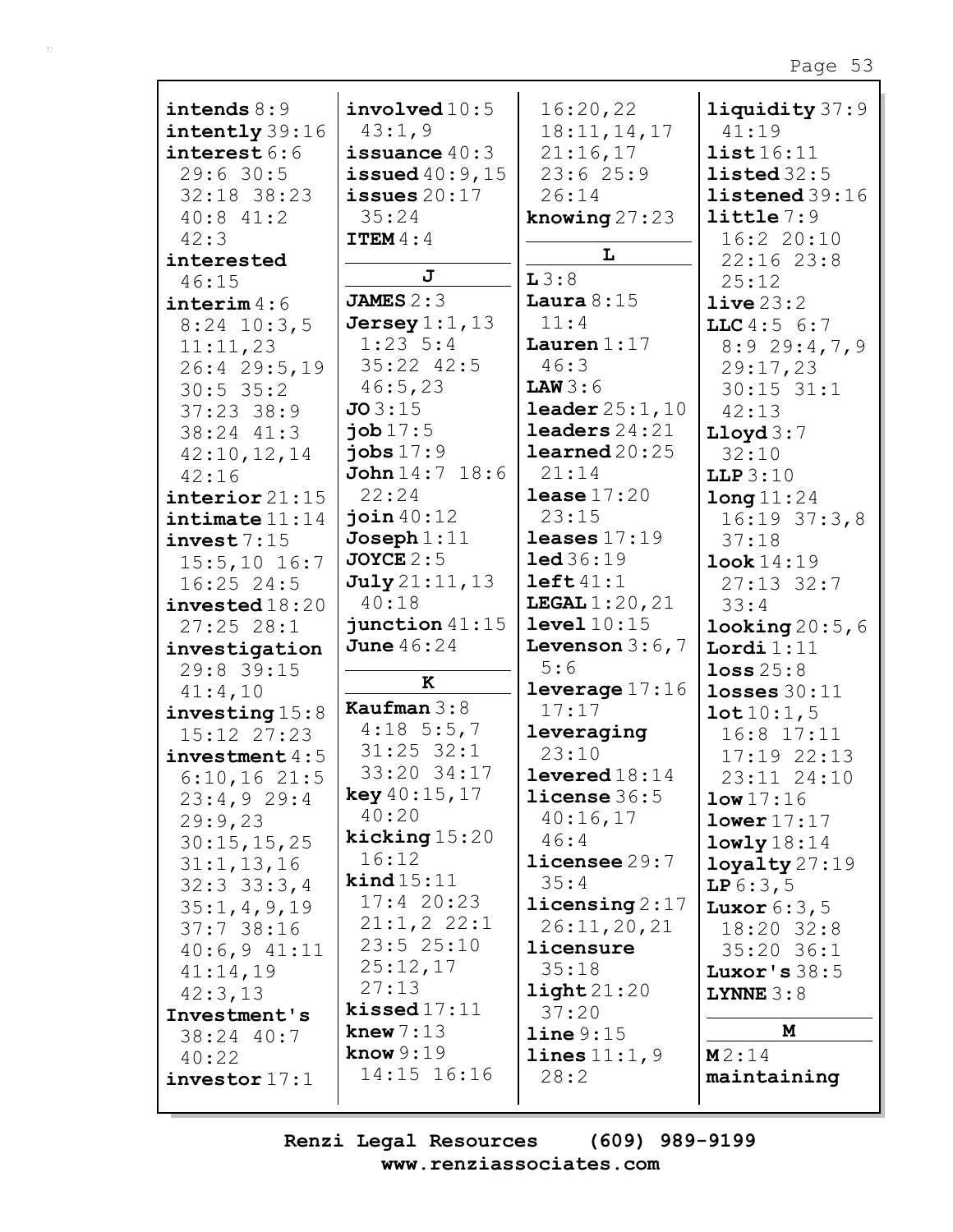| 38:7                    | 40:21                | 32:1                                         | 30:19 31:21                |
|-------------------------|----------------------|----------------------------------------------|----------------------------|
| major37:6               | members $13:22$      | motion $44:25$                               | 35:12,13,22                |
| majority 6:6            | $32:24$ $45:7$       | 45:2,5                                       | 38:17 41:12                |
| 36:4                    | Memorial 21:7        | MotorCity                                    | 41:13 42:5                 |
| $\texttt{making} 9:13$  | 21:8,11              | 12:10 26:5                                   | $43:1$ $46:5$ , 23         |
| 10:14                   | mentioned            | 30:21 37:15                                  | newest 22:12               |
| management $8:8$        | 10:2027:7            | 37:17                                        | 23:15                      |
| 9:2,7,16                | met 9:1 29:12        | move $42:11$                                 | nice 16:3                  |
| 12:11,14                | 29:20 32:4           | move r 26:19                                 | 26:21                      |
| $13:25$ $27:1$          | $40:3,20$ $42:9$     | 27:6                                         | normal 9:10                |
| 27:11,22                | Michael 4:10         | Murtha $40:14$                               | <b>Notary</b> $46:4,23$    |
| 28:4 29:21              | 5:14,24              | 42:16                                        | note 36:19                 |
| 30:20,23                | mid20:6              |                                              | 44:7                       |
| 31:4 35:14              | middle15:14          | N                                            | $\texttt{noted}34:11$      |
| manager $2:17$          | 21:24                | N3:1                                         | 37:16 38:20                |
| 8:10,10,14              | million 6:15         | N.J.S.A4:7                                   | $40:13$ $44:9$             |
| $8:20$ 10:24            | 6:16,237:8           | 42:15                                        | notes $26:10$              |
| $11:22$ $13:7$          | 7:15,22              | name $5:22$                                  | noticeable                 |
| 13:13 25:24             | 18:21 30:14          | <b>Nance 2:8 5:15</b>                        | 23:4                       |
| managers $9:1$          | 35:3                 | 5:17,22,25<br>$\mathtt{national}\,26\!:\!13$ | $\texttt{notify13:11}$     |
| mandatory $8:5$         | mind20:4             |                                              | notwithsta                 |
| 11:2,5                  | minimum39:22         | 26:15<br>$natural\ 27:20$                    | 44:11                      |
| March $40:16$           | minute28:15          | 29:10                                        | November $21:5$            |
| $\texttt{market}14:15$  | mock 22:2            | necessary                                    | 44:16                      |
| 14:16,21,25             | $modern$ $21:19$     | 39:24 44:11                                  | number 9:24<br>10:10 24:19 |
| 24:10,21<br>37:12 41:14 | modification<br>38:3 | $need\,27:12,14$                             | 36:8                       |
| 43:7                    | Mollineaux 2:5       | $27:15$ 33:18                                |                            |
| marketing               | $4:14$ 24:15         | 34:13 39:2                                   | $\circ$                    |
| 22:2027:24              | 24:16 33:16          | $39:15$ $40:4$                               | 02:1                       |
| $markets$ 14:19         | 43:11,12,25          | $\texttt{neededle} 26:18$                    | object31:15                |
| 25:16                   | 44:1 45:4            | 27:6                                         | obligations                |
| MARY $3:15$             | moments $22:10$      | <b>needs</b> $25:24,24$                      | 30:12                      |
| matter 30:7             | money $23:17$        | negative $25:4$                              | obsolesce                  |
| $matters$ 31:23         | monitor 31:10        | neither 46:10                                | 25:11                      |
| 33:18 34:13             | 39:21                | 46:13                                        | obtains $35:17$            |
| 34:20                   | month 18:19          | never $43:13$                                | obviously $9:19$           |
| mean $10:6$             | monthly $13:6$       | Nevertheless                                 | $9:20$ $12:12$             |
| meet $30:12$            | months $9:12$        | 31:4                                         | 14:12 20:16                |
| 43:13                   | 16:16,18             | new 1:1, 13, 23                              | 22:24                      |
| meeting $1:5$ , $11$    | $21:15$ $25:7$       | $5:4$ 8:8,14                                 | <b>Ocean</b> $6:6,14$      |
| $4:2 \; 5:1$            | 25:14 27:18          | $8:19$ 10:23                                 | $6:23$ 7:3,25              |
| 40:18 44:19             | morning $5:3$ , $8$  | $11:22$ $14:2$                               | 8:5, 9, 13, 19             |
| 45:9                    | 13:22 19:17          | $15:24$ $17:1$                               | 10:23 12:25                |
| meetings $35:9$         | 19:19,25             | 20:14 22:11                                  | 13:5, 11, 15               |
| meets $31:14$           | 24:17,18             | 22:17,21                                     | 14:20 15:20                |
|                         |                      |                                              |                            |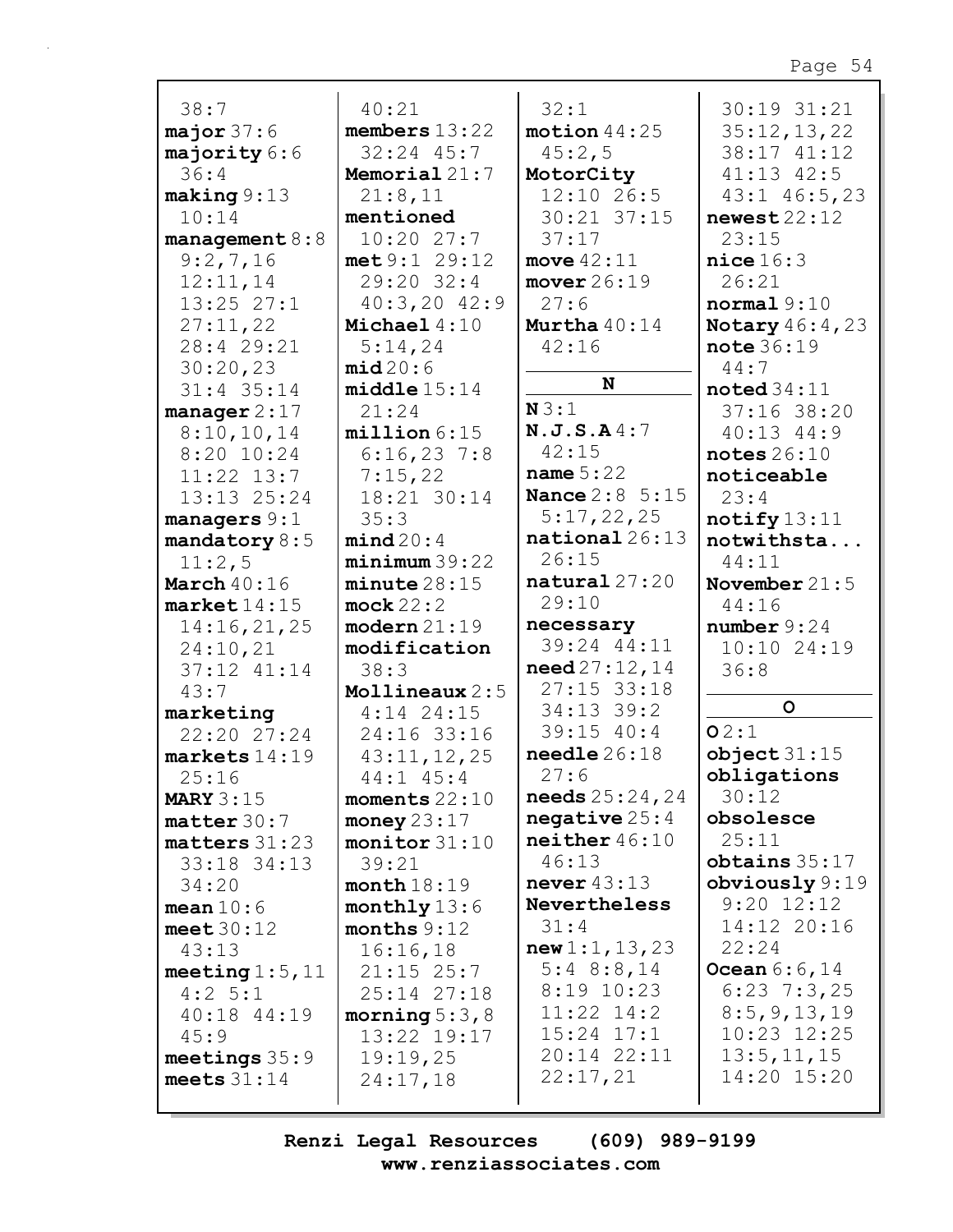| $17:1$ $18:3,9$       | <b>OFFICE 2:11,16</b>    | overview 36:12          | 27:13,14                 |
|-----------------------|--------------------------|-------------------------|--------------------------|
| 18:21,25              | officer 7:25             | owned $15:19$           | 28:2                     |
| 19:1 20:12            | $8:15$ 11:3,6            | 18:15                   | percent14:21             |
| $21:21$ $22:6$        | offices 1:10             | owner $9:19,22$         | 15:2 27:16               |
| $22:12$ $23:4$        | 44:17                    | 14:10 36:4              | 27:18                    |
| 24:19,24              | officially               | ownership 6:6           | perform 8:20             |
| 26:11 27:7            | 45:9                     | 25:22 29:6              | performance              |
| 29:7 30:10            | okay 7:10 22:9           | 38:23                   | 37:19                    |
| 30:13,15,20           | once $12:11, 13$         |                         | performed 8:22           |
| $30:24$ 31:9          | 23:23 43:8               | ${\bf P}$               | performing               |
| $32:9,25$ 33:1        | ongoing $39:21$          | $P1:11$ 3:1,1           | 18:16                    |
| 33:735:5,5            | 41:22                    | p.m1:14 45:10           | period 10:5              |
| 35:15,21              | opened $14:20$           | <b>PAGE</b> $4:4,9$     | 25:23 37:24              |
| 36:2,10,15            | opening $35:24$          | paid18:23               | 38:9                     |
| $36:19$ $37:2$        | 40:2                     | Palazzo 8:15            | permanent13:7            |
| 37:10, 15, 17         | operate $9:17$           | pandemic 41:18          | 13:12                    |
| 38:4,10,24            | operating                | panic25:9               | permit 35:2              |
| 41:15,23              | 30:11,14                 | papers 20:18            | permitting               |
| 43:16,18              | operation                | parent 35:11            | 32:25                    |
| Ocean's $6:9$         | 13:24 30:5               | 35:12                   | person17:6               |
| 7:727:21              | operational              | part 27:20, 22          | personal 39:8            |
| 31:10 35:11           | 31:636:7                 | 37:25                   | personally               |
| $35:23$ 36:6          | operations               | participate             | 18:11                    |
| 36:12,14,25           | $9:22$ $41:25$           | 33:1                    | perspective              |
| 37:8,19               | opinion 16:5             | participation           | $10:7$ 17:24             |
| 39:18                 | 23:22,23                 | 44:19,24                | 23:3,5,10                |
| OCR $4:5$ 29:4,9      | opportunities            | particular              | 25:327:5                 |
| 29:22 31:1            | 24:5                     | 24:24                   | petition $4:5$           |
| 31:12,16              |                          | particularly            | 33:2                     |
| $32:3$ $33:3$         | opportunity<br>12:626:23 | $25:2, 21$ 38:8         |                          |
| 35:1 36:24            |                          | parties 28:16           | petitioner<br>29:18 41:3 |
| 38:13,14,24           | $27:2, 4$ 30:2           | 34:5 46:12              |                          |
|                       | <b>Opposed</b> 45:8      | partner 17:10           | 42:9                     |
| 40:6,7,22             | OPRA $2:9$               | 17:14,23                | petitioner's             |
| $41:11$ $42:3$        | order $12:22$            | 23:1,12,19              | 39:3                     |
| 42:13                 | 39:3,25                  | partners 24:7           | petitioners              |
| OCR's $35:19$         | organization             | partnership             | 32:25                    |
| 37:2,5,23             | 16:21,22                 | 22:11,17,22             | phase $35:3$             |
| 38:23 39:12           | organizati               | 26:12 35:20             | phone $9:24$             |
| 41:14,22              | 29:16,22                 | 43:2                    | 10:10                    |
| OCRH $35:14$          | originally               |                         | piece 20:1               |
| <b>OCRM</b> 8:9 35:15 | 36:1                     | path 33:7               | PIMPINELLI               |
| 35:16                 | outside $15:23$          | <b>PATRICK</b> 2:17     | 2:14                     |
| October $1:9$         | 18:5                     | $\mathbf{paying}$ 23:11 | Pioneer $29:17$          |
| $4:3$ 8:1             | overcome $24:19$         | pending $30:6$          | <b>place</b> $12:12,12$  |
| 29:15 46:25           | oversight $36:9$         | people 9:14             | $12:14$ $14:1$           |
| offered39:17          | 37:23                    | $17:6,25$ 18:7          | 24:646:8                 |
|                       |                          |                         |                          |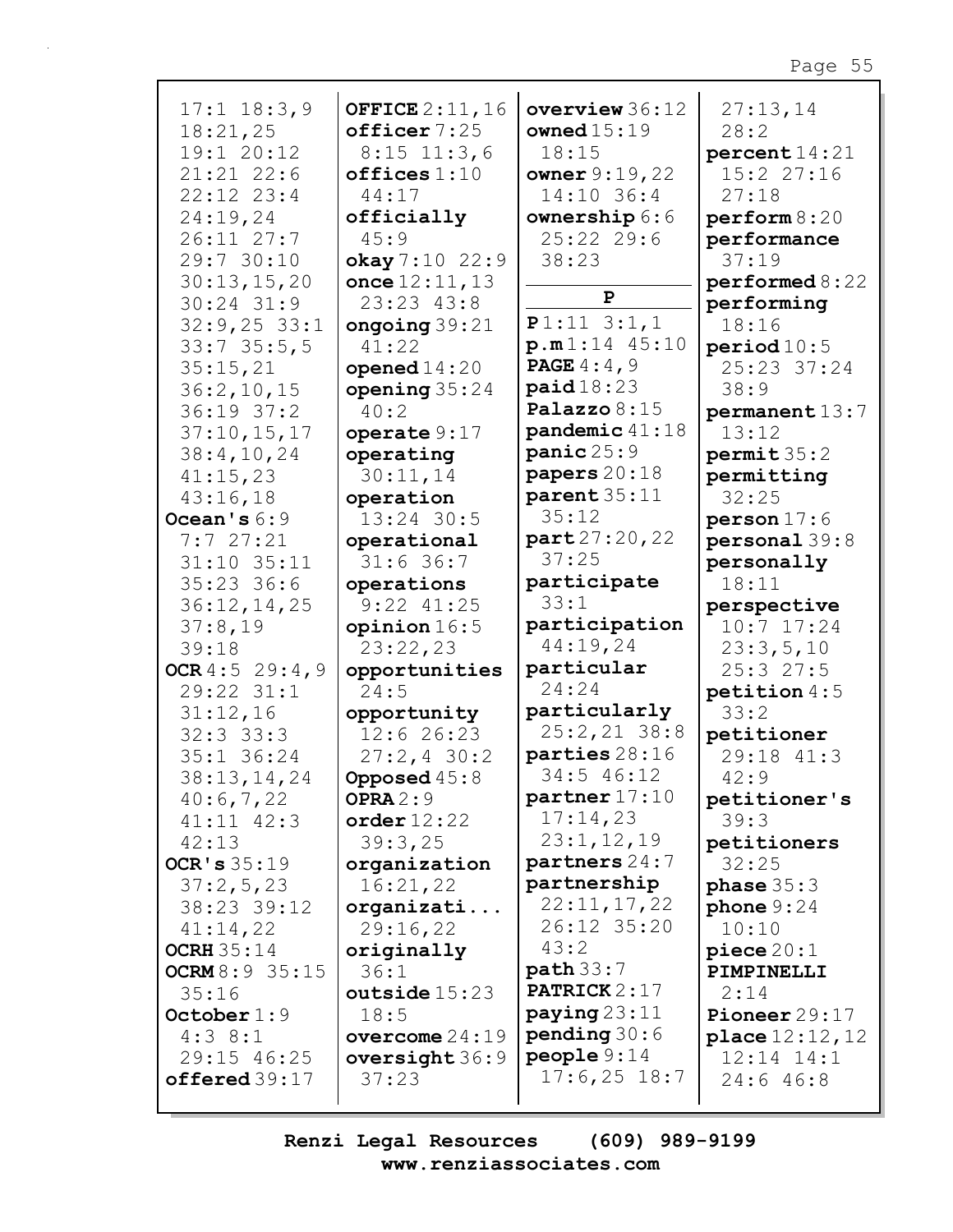| placed24:22          | 25:631:1                      | $33:1$ $42:7$       | purposes $8:16$  |
|----------------------|-------------------------------|---------------------|------------------|
| 24:23                | 36:13                         | proceedings         | 42:5             |
| plan 6:197:14        | positioned                    | 33:9 40:13          | pursuant $4:7$   |
| $7:21$ 8:24          | 37:12                         | proceeds 30:25      | 30:340:9         |
| $9:25$ 11:8,21       | positions $11:2$              | process $12:21$     | 42:15            |
| 11:24,25             | positive 18:18                | $32:15$ 39:22       |                  |
| $13:1$ 26:2,3        | 23:24 30:16                   | product 7:14        | Q                |
| planning $6:14$      | 35:20 36:16                   | 14:19,25            | qualification    |
| $6:23$ 7:3           | 36:25 37:13                   | 15:4,6,8,13         | 38:5 40:22       |
| 10:4                 | 37:19 38:10                   | 15:24 18:24         | qualificat       |
| plans $6:9$ 7:7      | 43:5                          | 21:25               | 40:24            |
| $11:23$ $14:7$       | positively                    | profession          | qualified $30:4$ |
| 43:5                 | 22:10 36:21                   | 32:14               | 35:12 42:16      |
| $\texttt{plant23:5}$ | $possible$ $11:19$            | profitability       | qualifier        |
| Please $5:22$        | 11:21 34:10                   | 27:5                | 35:13            |
| pleased $36:24$      | 43:19                         | program 15:24       | qualifiers       |
| plenary 38:5         | posted $36:16$                | 16:2                | 29:10            |
| 41:4                 | potential $31:6$              | project14:12        | qualify 39:3     |
| Plousis $2:3$        | potentially                   | 15:420:3,25         | 39:11,14         |
| 4:15,205:3           | $12:5$ $15:21$                | 23:21               | question $18:8$  |
| $5:9,15$ 13:19       | preface 20:16                 | projects 27:25      | 23:925:7         |
| 19:5,9,12            | prejudice $41:9$              | promote 26:23       | 27:8             |
| $24:14$ $26:8,9$     | preliminary                   | properties          | questions $19:7$ |
| 28:7,11,18           | 29:941:6                      | 17:20               | 19:10 26:8       |
| 28:23 29:1           | prepared 29:2                 | property $10:1$     | 33:13            |
| 31:24 32:20          | present 2:7                   | $12:4, 4$ 13:25     | quickly 26:1     |
| 33:12,17,22          | 40:7                          | $14:8,9$ 16:4       |                  |
| 34:3,11,17           | $\text{pretty} 12:2$          | 16:520:12           | $\mathbf{R}$     |
| 34:25 42:22          | previous 30:9                 | 22:13,13            | $R2:1$ 3:1 46:1  |
| 43:10,22             | previously                    | 25:1,23             | raise $5:18$     |
| 44:5,6,13,18         | 8:21                          | 27:15 30:23         | raiseed 33:10    |
| $44:23$ $45:3$ , 6   | prince 17:13                  | 37:4,15             | ramp27:20        |
| 45:8                 | $\texttt{principal}\,6\!:\!2$ | $\tt{provide} 13:5$ | ran 11:25 12:2   |
| pointed $12:10$      | principals                    | 17:725:19           | reach 12:20      |
| Policicchio          | 41:11                         | provided 36:11      | reading $34:23$  |
| $16:17$ 37:1         | prior13:12                    | provides $8:9$      | reads $20:17$    |
| 37:16                | 30:12                         | provisions          | ready $5:4$      |
| policies $42:4$      | priority 26:25                | 29:24 40:10         | real15:19        |
| poor 18:16           | 27:1                          | public 1:5, 11      | 20:18            |
| portfolio            | pristine 19:1                 | $4:2,21$ 5:1        | realized30:22    |
| 18:17                | <b>PRN</b> 4:8                | $18:15$ $22:2$      | really $14:13$   |
| portion $44:19$      | $\text{probability } 9:7$     | 30:632:18           | 15:1,3,25        |
| 44:24                | $10:25$ $11:8$                | $41:2$ $42:4$       | 16:6,14          |
| position 7:25        | $17:12$ $18:1$                | 44:19,23            | $17:24$ $18:5,6$ |
| $8:5$ 11:20,24       | 18:13 22:8                    | 46:4,23             | 18:7,725:8       |
| $13:1$ $21:20$       | proceeding                    | purchase 29:6       | 25:17,18         |
|                      |                               |                     |                  |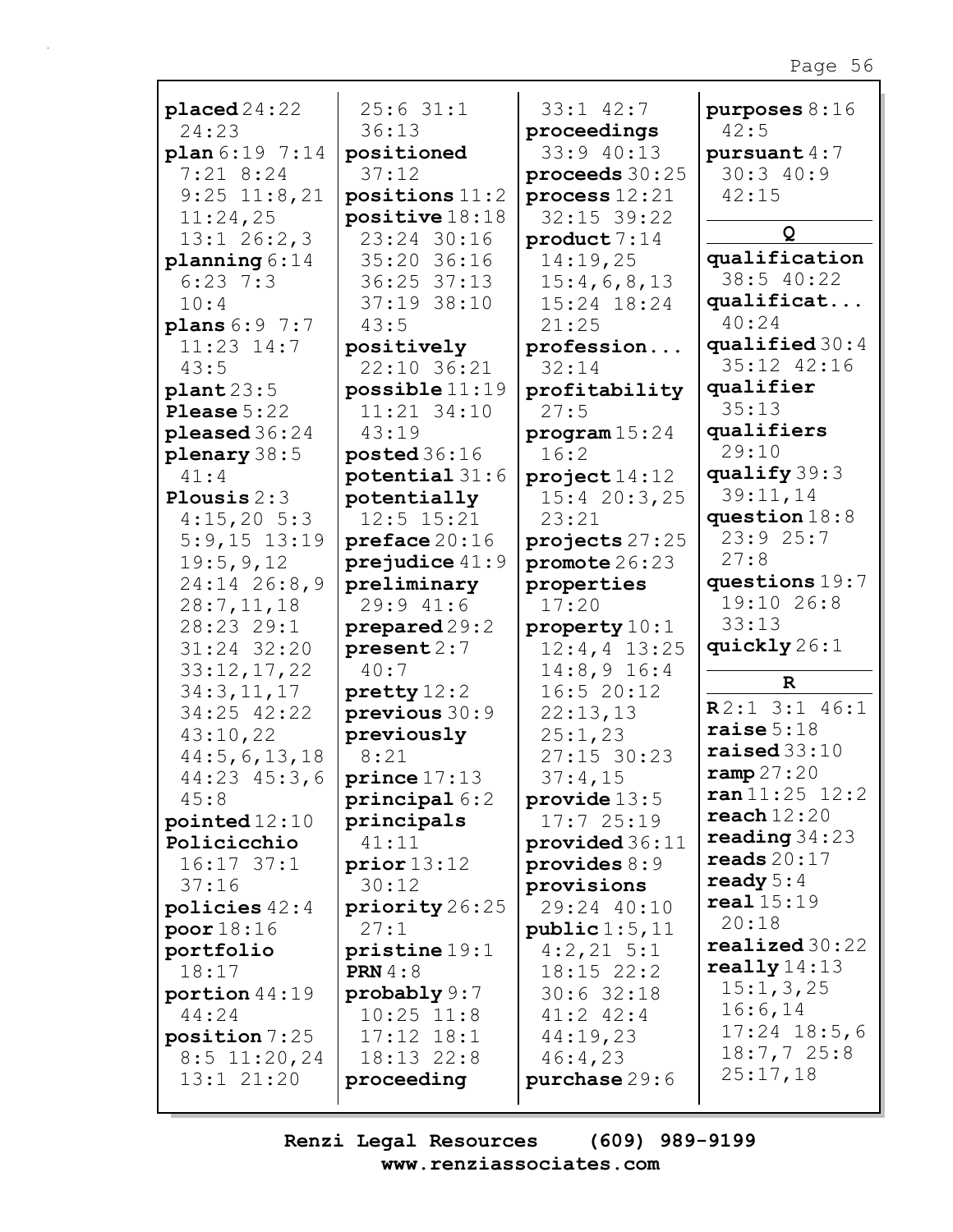| 27:22,23                 | regulatory               | request $32:5$        | 36:16                    |
|--------------------------|--------------------------|-----------------------|--------------------------|
| 28:2 32:2                | $2:16$ 35:7              | required $9:21$       | resurging                |
| reasonable               | 36:9 38:16               | 39:6,8,11             | 41:14                    |
| 38:19                    | 38:22 39:20              | 40:5                  | return 7:12              |
| reasons $16:12$          | reigns $25:5$            | requirements          | $15:6, 12$ 16:4          |
| 22:14                    | reinforced               | 29:11,20              | 23:25                    |
| received $30:17$         | 41:21                    | 31:14 40:21           | returning                |
| recess $28:15$           | reinvest18:24            | requires $38:14$      | 23:16                    |
| 33:23,24                 | related41:18             | requiring             | returns $16:7$           |
| recommend                | relationship             | $12:25$ $13:5$        | 24:1,6                   |
| 28:15                    | 26:15                    | 13:11 41:8            | reveal 39:15             |
| recommenda               | relative 37:3            | requisite             | review29:9               |
| $12:24$ $13:4$           | 46:11,13                 | 29:24                 | $revi$ ewed $30:9$       |
| $13:10$ 36:8             |                          | reserve $34:9$        | 35:10,14                 |
|                          | relatively               |                       |                          |
| recommended              | 9:16                     | 34:22                 | reviewing                |
| 32:10 38:18              | relesse21:1              | reserves $31:2$       | 26:10 34:8               |
| 42:1                     | released21:9             | reset28:16            | <b>RICHARDSON</b>        |
| recommends               | 21:10,12                 | resignation           | $2:23$ 3:4               |
| 31:21 38:12              | releasing $21:6$         | 31:5                  | right 5:18 6:3           |
| reconvene $5:4$          | relevent 41:5            | resigned $7:24$       | 6:7, 17, 21, 25          |
| 28:19                    | remain 36:10             | resolution            | 7:48:11                  |
| $\texttt{record} 5:23$   | 37:22                    | 34:5, 8, 12, 23       | $10:18$ $11:1$           |
| $42:6$ $44:8$ , 12       | remained $40:19$         | 42:12,19              | $12:15$ $17:5$ , 6       |
| $\texttt{redirect} 19:5$ | remains $38:10$          | 44:9,15               | $17:6$ 18:13             |
| $\texttt{redraw}11:9$    | 39:19                    | resolved29:18         | $21:4,21$ 22:7           |
| reduce $37:8$            | <b>REMARKS</b> $4:20$    | Resort $33:2,7$       | 23:14 27:5               |
| refill23:18              | <b>REMOTE</b> $1:6$      | 35:6                  | $27:24$ 34:9             |
| refresh 15:25            | RENZI $1:20$             | <b>RESOURCES 1:20</b> | 34:22                    |
| refreshing               | repeated $40:4$          | respectfully          | rights $40:7$            |
| 15:23                    | report $6:13$            | 32:5                  | rise10:14                |
| regard $10:17$           | $10:23$ $11:6,7$         | respects $25:11$      | risks 24:10              |
| regarding $7:23$         | 11:10 29:14              | responses $44:8$      | Rock $14:20$             |
| $13:6$ $14:8$            | 36:11 38:2               |                       | <b>Roll</b> 43:22        |
|                          |                          | responsibi            |                          |
| 36:6,13                  | $\texttt{reported}10:21$ | 8:21                  | ROME $3:10$              |
| 44:10                    | $11:13$ 39:5             | responsive            | $\texttt{room1:11}$ 6:17 |
| registers                | Reporter $1:17$          | 32:14                 | $6:24$ 14:12             |
| 23:18                    | 46:4                     | restaurants           | 14:24 15:24              |
| regular $10:12$          | reporting $1:21$         | 22:20                 | $20:14$ 31:2             |
| regularly                | 11:1,3,5,9               | restrictions          | 37:6                     |
| 38:16                    | 38:4                     | 41:18                 | <b>rooms</b> $6:11,20$   |
| regulation               | reports $9:5$            | restructuring         | 7:3,8,13                 |
| 8:17                     | $11:13$ $20:2$           | 35:10 37:20           | 14:17 15:23              |
| regulations              | representa               | resubmitted           | 15:25 19:22              |
| 8:6                      | 18:3,4                   | 40:17                 | 20:2,3,5,11              |
| regulators               | representing             | result29:25           | 20:15 21:14              |
| 37:22                    | 9:19                     | results 30:14         | $21:16$ $22:3,5$         |
|                          |                          |                       |                          |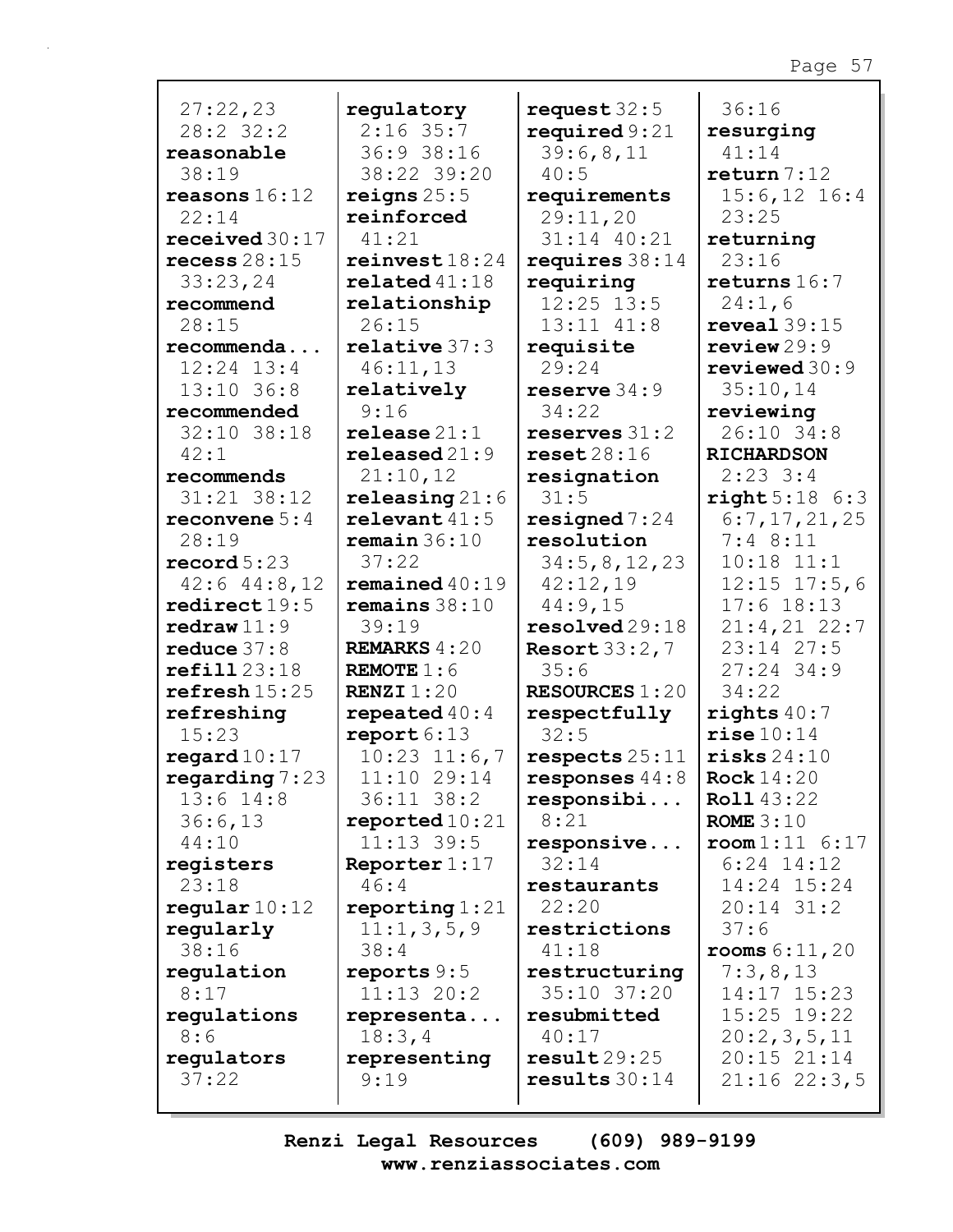| 22:5,6                        | seeking $10:23$      | smooth $32:16$           | 38:22                    |
|-------------------------------|----------------------|--------------------------|--------------------------|
| ROUTE $1:22$                  | 29:5                 | sounds $6:21$            | STEPHEN $3:11$           |
| rulings $42:18$               | senior $2:14$        | 22:4,9                   | stepped 36:2             |
| run 9:9 11:25                 | 9:1,2,6,15           | source $36:1$            | 36:18                    |
| 12:9, 15, 17                  | $9:16,23$ 28:3       | space $27:3$             | Steve $34:19$            |
| 26:5                          | sense $16:9$         | $\texttt{speak}21:22$    | stewardship              |
| running $14:5$                | 23:22                | special22:22             | 36:21                    |
| $17:17$ $25:18$               | September 6:14       | specific $38:13$         | strategic 9:11           |
| 25:25                         | 18:19 29:14          | specificity              | $10:7$ 17:8              |
|                               | seq 4:7              | 23:8                     | 25:1927:1                |
| S                             | series $35:8$        | specifics 23:7           | 27:25                    |
| S3:1                          | serve $30:5$         | specify $38:15$          | $\texttt{street}\,22:1$  |
| safeguard                     | $40:22$ $42:3$       | spend $6:23$ 7:8         | strength $7:18$          |
| 31:10                         | 42:16                | $7:22$ 15:7              | strong $12:6$            |
| Sara 2:22 3:3                 | serves $35:17$       | 16:727:16                | 24:25 25:2               |
| 40:1                          | service $40:25$      | 27:18                    | struggle $30:12$         |
| satisfied $42:8$              | <b>SERVICES 1:21</b> | Sports $15:15$           | struggles                |
| saying $20:16$                | $s$ ession $29:1$    | SQUARE $1:23$            | 20:19 35:23              |
| Schrier $3:11$                | 34:4 44:15           | squeeze $17:15$          | struggling               |
| 4:12,19                       | set 42:18 46:8       | stability $19:1$         | 36:2                     |
| 13:20,21                      | sets $39:24$         | $30:8$ 31:11             | $\texttt{subject} 20:18$ |
| 19:323:8                      | seven $11:9,17$      | 36:7,14                  | submit 12:25             |
| 28:9 32:21                    | share $17:17,21$     | 39:21 41:8               | 32:333:9                 |
| 32:22 34:18                   | $20:13$ $22:1$       | 41:24                    | submits $30:4$           |
| 34:19,20                      | sheet $24:7$         | $stable$ 18:12           | $subtle$ $24:22$         |
| search $11:25$                | short $7:13$         | 36:10 38:11              | success $32:8$           |
| 12:1,2,3,9                    | $12:21$ $26:2,3$     | staff $30:21$            | 36:23 41:20              |
| $12:15$ $13:6$                | 37:3,17              | stakeholders             | 41:22 43:9               |
| 25:2526:5                     | shortly 35:24        | 41:13                    | 43:14                    |
| searching $8:13$              | shown $31:13$        | standard $40:21$         | successful               |
| $8:19$ 14:1                   | side17:10            | standards $40:3$         | 33:7                     |
| seasoned $17:2$               | 22:25 24:12          | 42:9                     | suite $1:22$             |
| second $42:19$                | 27:21                | standing 36:22           | 7:14                     |
| $42:21$ $45:3$ , 4            | sign 25:10           | start20:25               | suites $7:16,17$         |
| SECRETARY $2:13$              | significant          | 21:6                     | 21:23                    |
| secrets $27:9$                | 16:24 38:23          | $\texttt{starting} 26:6$ | summarized               |
| section 19:22                 | significantly        | state 1:1 5:22           | 29:14                    |
| 39:23                         | 37:8                 | $35:22$ 46:5             | summer $7:11$ , $18$     |
| secure $38:17$                | $\sinilar$ 34:21     | 46:23                    | 14:22 20:24              |
| securing $36:4$<br>securities | situation $9:4$      | statement $40:2$         | supplemented             |
|                               | $9:20$ 25:4          | statements               | $29:15$ 38:2             |
| 40:8<br>see $9:17$ $14:10$    | six 9:12 21:15       | $4:16$ 28:17             | $\text{supply} 20:17$    |
| $15:1$ $23:4$                 | 27:18                | 28:19 29:2               | support 36:2             |
| 28:23 33:25                   | skip 11:15           | stenograph               | 38:20                    |
| seeing $7:19$                 | slot 15:4,6,8        | 46:7                     | supports $33:2$          |
|                               | 15:13                | step 35:7                | 40:23                    |
|                               |                      |                          |                          |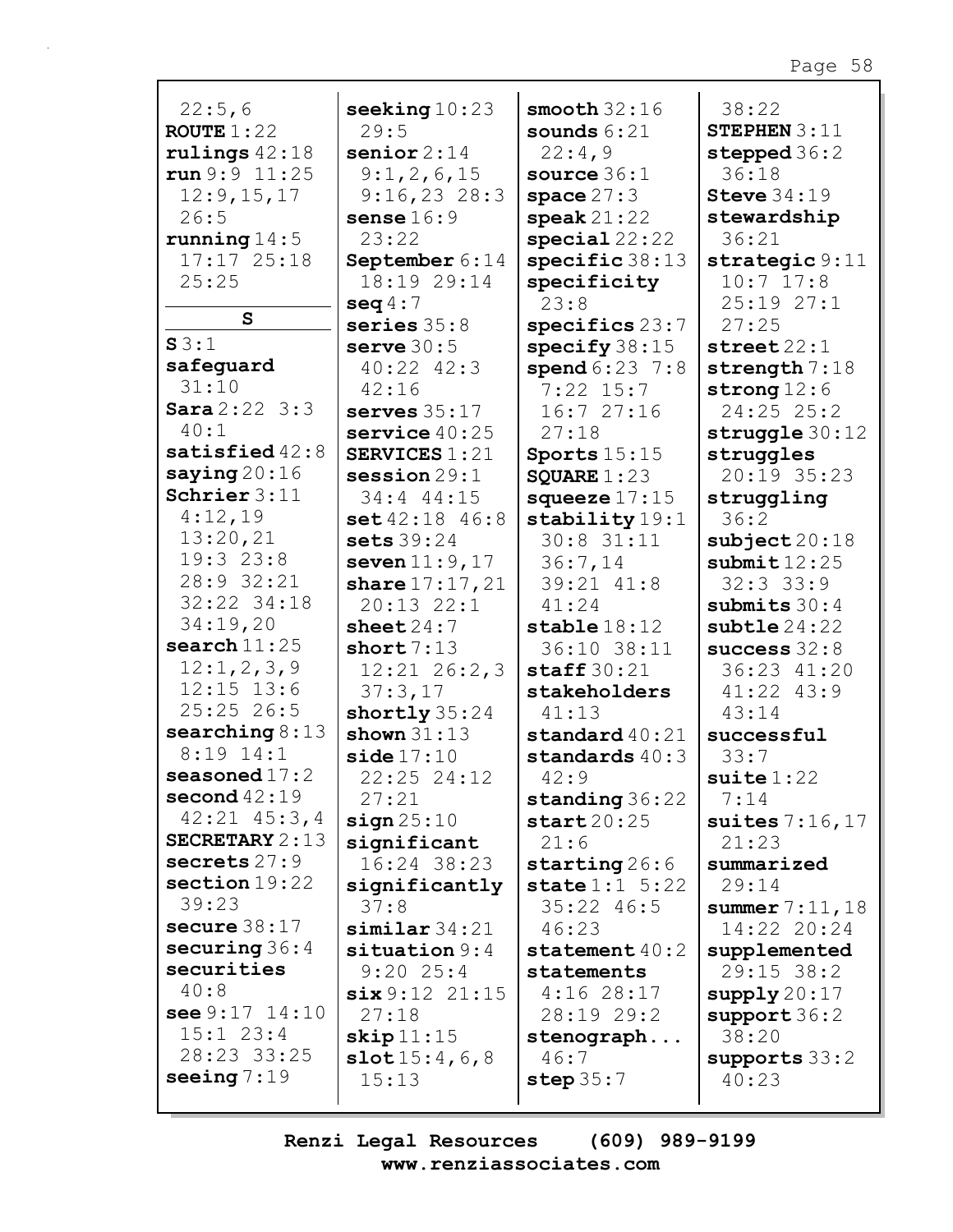| sure $7:12,15$          | 38:1 43:13                | 24:4 25:10            | trust $36:3$            |
|-------------------------|---------------------------|-----------------------|-------------------------|
| 20:15                   | testified 6:22            | 25:22 26:22           | $40:5$ $42:14$          |
| swear $5:16,18$         | 7:22:24                   | $26:22$ $27:2$        | trustee $30:4$          |
| synergies               | 37:2                      | $27:12$ $28:1$        | 40:6,10,23              |
| 37:14                   | testimony $14:7$          | 33:21                 | 42:17                   |
|                         | 30:18,19                  | thorough $36:12$      | truth 5:19,19           |
| T                       | 39:17 41:21               | thought $21:16$       | 5:20                    |
| T2:346:1,1              | 42:746:6                  | three $7:16$          | try 9:12 11:19          |
| table23:17              | thank $5:7,12$            | $10:8$ 16:11          | turn 23:24              |
| take $28:15$            | 5:15,25                   | thrive $36:15$        | 37:9                    |
| 33:23                   | 13:19,23                  | Thursday $1:9$        | turned $27:8$           |
| taken $18:22$           | 19:2,6,14,18              | time $6:15,19$        | 30:13                   |
| $28:25$ 34:2            | 24:13 26:7                | $7:11,14$ $21:1$      | two 9:9 20:7            |
| 35:846:7                |                           |                       |                         |
| talent 25:15            | 28:6, 12, 22              | 21:9,924:24           | 24:2,727:8              |
|                         | 28:24 31:23               | 25:23 26:12           | 35:343:3                |
| talented $14:4$         | 31:24 32:11               | 27:12,21              | $\mathbf U$             |
| talk $15:22$            | 32:19,20,22               | $32:3$ $33:8$         |                         |
| talked10:8              | $32:23$ $33:8$            | 38:5 41:25            | ultimately              |
| 20:223:8                | 33:11,22                  | 46:8                  | 36:4                    |
| 25:12                   | 34:1, 11, 16              | timely $37:6$         | uncertainty             |
| talking 10:11           | 34:25 40:24               | times $9:18$          | 31:7                    |
| 12:19 22:10             | 42:22 43:15               | $10:8$ 14:23          | understanding           |
| target $20:6,7$         | 43:19,21,22               | title $40:8$          | $7:6$ 11:22             |
| 20:7,10,23              | 44:13,18                  | today $18:10$         | underutilized           |
| 21:6,11                 | Theresa $7:24$            | 19:18 30:19           | 26:22                   |
| team $9:2,7$            | 8:3,11,22                 | 34:21,25              | undue $29:25$           |
| $13:25$ $14:4$          | 10:21 24:22               | 38:21 39:10           | update $38:16$          |
| 25:13 27:12             | 31:5                      | $39:17$ $42:7$        | updates $13:6$          |
| teams $9:16$            | thing $15:7$              | today's $41:21$       | use 6:10, 15, 20        |
| technical               | $16:3$ $17:9$             | TOLL $1:24$           | 37:7                    |
| 44:10                   | 19:20                     | Top $26:14,16$        | uses $38:15$            |
| TECHNOLOGY 1:6          |                           |                       | utilize27:3             |
| TEL $1:24$              | things $15:18$            | 26:21 27:3            |                         |
| tell15:18               | $15:21$ $16:4$            | <b>total</b> $22:5,6$ | V                       |
| temporarily             | 16:11,13                  | <b>TRACY</b> 2:23 3:4 | vacancy $11:18$         |
|                         | 20:20,21,22               | trade $27:9$          | 31:22                   |
| 11:11                   | 20:24 25:21               | trajectory            | $\texttt{vacant}$ 11:12 |
| TEN $35:11,13$          | <b>think</b> $8:24$ $9:7$ | 37:1                  |                         |
| <b>Tennessee</b> $1:12$ | $11:8$ $12:4,10$          | transaction           | 13:1                    |
| <b>TERESA</b> $2:14$    | 12:16,20                  | 12:13 16:19           | $\texttt{vacation} 9:8$ |
| term $11:24$            | $14:24$ 15:4              | 18:23                 | $\texttt{valid40:19}$   |
| $26:2,3$ 37:3           | $15:20$ $16:1$            | transcript            | various $10:21$         |
| 37:8,18                 | $16:12$ $17:9$            | 46:6                  | versus $18:15$          |
| terms $8:25$            | 18:1, 4, 11, 18           | transfers $40:6$      | 24:1                    |
| $11:20$ $21:14$         | 18:24 19:1                | trend $38:10$         | veteran $40:14$         |
| 25:6                    | 21:4,23                   | troubled 30:10        | <b>Vice</b> $2:4$ 44:2  |
| Terry $36:18$           | $22:24$ $23:3,6$          | true $46:6$           | <b>VIDEOGRAPHY</b>      |
|                         |                           |                       |                         |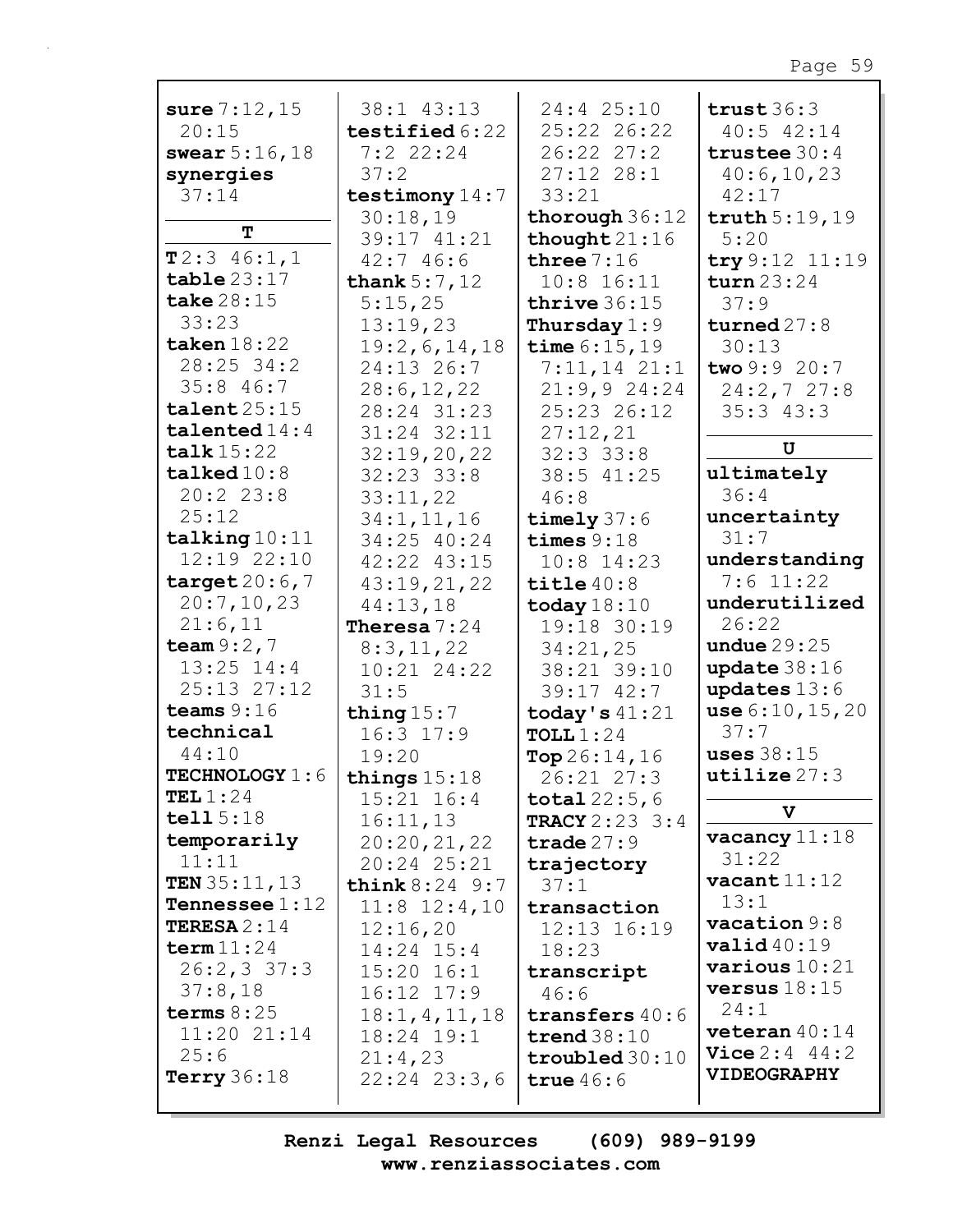| 1:21                               | 21:2, 22:3               | 16:14 23:24             | 1st21:5                    |
|------------------------------------|--------------------------|-------------------------|----------------------------|
| view17:17                          | 31:6                     | $27:8$ 36:17            |                            |
| 18:9 31:12                         | weekends $14:21$         | yesterday 6:22          | $\overline{2}$             |
| viewed $17:5$                      | weeks $26:4$             | $7:2$ 12:11             | 2027:18                    |
| viewpoint                          | welcome $43:18$          | $14:6, 14$ 18:2         | $20 - 12 - 09 - 03$        |
| 22:21                              | went $26:17$             | 25:13 30:19             | 44:15                      |
| $vision 17:22$                     | whatsoever               | $y$ ielding $7:19$      | 20015:3                    |
| 25:19                              | 14:3                     |                         | 2016:14                    |
| <b>vote</b> 4:4 43:23              | wholeheart               | $\mathbf{z}$            | 2012 40:16                 |
| W                                  | 33:2                     | $\mathbf 0$             | 201740:18                  |
|                                    | wide $12:2$              | 0221146:4               | 201835:25                  |
| W2:8,123:2                         | William 15:16            | 084011:13               | 201918:19                  |
| <b>Walk</b> $6:7$ 29:7             | 42:15                    | 086901:23               | 202031:19                  |
| 35:5                               | wish $34:21$             |                         | 20211:94:3                 |
| wallet27:17                        | 36:22                    | $\mathbf 1$             | $8:1$ 29:14,15             |
| 27:17                              | wishes $43:2$            | 108:259:25              | 44:16 46:25                |
| want $5:10$                        | withdraws $38:3$         | 10:2,19                 | 2022 20:6                  |
| $15:21$ $16:10$<br>$21:16$ $23:20$ | witness $4:9$            | 27:16 28:15             | 46:24<br>$21 - 10 - 131:5$ |
| 24:11 26:14                        | 13:20                    | 28:23 44:16             | 4:2                        |
| 27:9                               | witnesses $5:6$          | $10:321:14$ 4:3         | 22771:22                   |
| wanted $19:20$                     | $5:10$ 28:21             | 5:2                     | 22nd 6:14                  |
| way 12:17, 21                      | wonderful                | $1007:17$ 14:21         | 29:14                      |
| 14:16 17:8                         | 17:14,23<br>18:2 21:18   | 15:2                    | 244:14                     |
| 20:15,24                           | work $12:17,17$          | 114:5                   | 25018:20                   |
| 26:19 32:17                        | 20:24 32:13              | 11:1028:19              | 264:15                     |
| ways $16:8$                        | 36:10 43:16              | 11th 40:18              | 294:17                     |
| we'11111:18                        | 43:20                    | 127:21,22               |                            |
| 12:17,18                           | working $8:23$           | 21:10                   | 3                          |
| 16:1 18:23                         | 32:7                     | 12:1533:24              | 306:15 7:15                |
| 28:23 33:25                        | wouldn't $17:11$         | 34:1                    | 46:24                      |
| we're $5:3$ 7:19                   | written $12:25$          | 12:451:14               | 324:18,19                  |
| 7:19 10:11                         | www.RLReso               | 45:10                   | 331:22                     |
| $11:18$ $12:8$                     | 1:25                     | 134:12                  | 344:20                     |
| $12:18$ $14:13$                    |                          | 139922:7                | 4                          |
| 14:25 15:20                        | X                        | 13th 29:15              |                            |
| $16:12$ $20:5$                     | <b>XI</b> $46:4$         | 141:94:3                | 400 $20:3,5$               |
| 20:18 22:1                         |                          | 16020:2                 | 22:5                       |
| 23:11,12,17                        | Y                        | 1646:20<br>1756:1530:14 | 4086111:25<br>4101:22      |
| 23:22 25:25                        | <b>yeah</b> $6:21$ 7:9   |                         |                            |
| 29:1,2                             | $10:6$ 17:4              | 35:3<br>17621014:8      | 424:5<br>444:21            |
| we've15:24                         | year $12:7$              | 1825:7,14               | 454:22                     |
| 18:18                              | 14:13,25                 | 18015:3                 | 4647:3,831:2               |
| Wednesday                          | 15:3,7,25<br>$27:4$ 38:6 | 185022:8                | 4th21:11,12                |
| 44:16                              | years $9:21$             | $194:13$ 46:25          |                            |
| <b>week</b> $9:9$ $10:8$           |                          |                         |                            |
|                                    |                          |                         |                            |